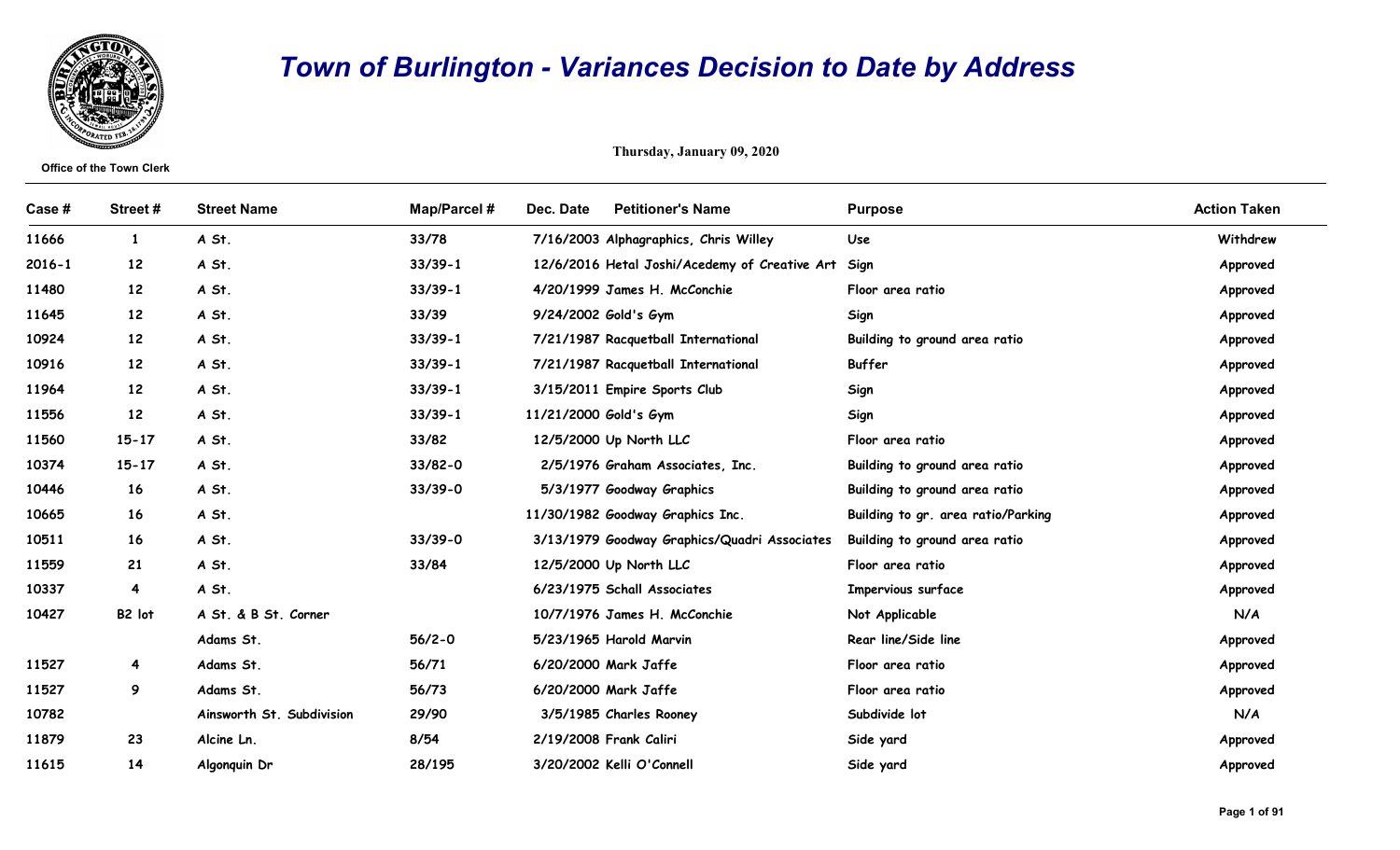| Case #         | Street #          | <b>Street Name</b>        | <b>Map/Parcel#</b> | Dec. Date<br><b>Petitioner's Name</b>              | <b>Purpose</b>                         | <b>Action Taken</b>  |
|----------------|-------------------|---------------------------|--------------------|----------------------------------------------------|----------------------------------------|----------------------|
| 11615          | 14                | Algonquin Dr              | 28/195             | 3/20/2002 Kelli O'Connell                          | Side line/front                        | Approved             |
| 10236          | $\mathbf{1}$      | Algonquin Dr.             | 28/189-0           | 1/18/1973 Jane Beard                               | Front line/Rear line                   | Approved             |
| 10148          | $\mathbf{1}$      | Algonquin Dr.             | 28/189-0           | 5/19/1970 Louis Beard, Jr.                         | Rear line                              | Approved             |
| 11595          | 14                | Algonquin Dr.             | 28/195             | 10/3/2001 Kelli & Helen O'Connell                  | Apartment                              | Withdrew             |
| 10866          | 16                | Algonquin Dr.             | 28/197-1           | 7/15/1986 Ralph H. Halvorsen                       | Extension of time                      | Approved             |
| 10799          | 16                | Algonquin Dr.             | 28/197             | 7/21/1986 Ralph Halvorsen                          | Undersized lot                         | Approved             |
| 10839A         | $\mathbf{2}$      | Algonquin Dr.             | 28/191/204         | 3/4/1986 Mark & Janis Tezak                        | Subdivide lot                          | Denied               |
| 10839B         | $\overline{c}$    | Algonquin Dr.             | 28/191,204         | 3/4/1986 Mark & Janis Tezak                        | Subdivide lot                          | Denied               |
| 10873          | 3                 | Algonquin Dr.             | 28/188             | 10/7/1986 James & Marjorie Entwistle               | Side line                              | Approved             |
|                | 388/389           | Algonquin Dr.             |                    | 10/14/1958 Alan A Gray                             | Amendment to variance                  | Denied               |
| 10876          | 6                 | Algonquin Dr.             | 28/201             | 10/21/1986 John & Helen Diggins                    | Undersized lot                         | Approved             |
| 10219          |                   | Algonquin/Pinewold Corner |                    | 6/8/1972 Peter Garibotto                           | Subdivide lot                          | Denied               |
| 10053          | A lot             | Algonquin/Pinewold Corner |                    | 11/28/1967 Peter Garibotto                         | Undersized lot                         | Denied               |
| 10532          | 18                | Alma Rd.                  | 11/40-0            | 8/14/1979 Robert Kennedy                           | Side line                              | Approved             |
| 10546          | 24                | Alma Rd.                  | 11/145-0           | 11/27/1979 Stanley Alford                          | Front line                             | Approved             |
| 10560          | 25                | Alma Rd.                  | 11/149-0           | 4/1/1980 Francis Teirnan, Jr.                      | Front line/Side line                   | Approved             |
|                |                   | Alma Rd. (Reed property)  |                    | 7/10/1954 Mass. Builders, Inc.                     | Remove loam                            | Approved             |
| 11661          | $\mathbf{1}$      | Amherst Rd.               | 21/215             | 5/21/2003 Mark Pease                               | Addition                               | Withdrew             |
| 11683<br>10416 | $\mathbf{1}$<br>9 | Amherst Rd.               | 21/215             | 9/16/2003 Mark & Andrea Pease                      | Side line (garage)<br><b>Rear line</b> | Approved             |
|                | E1, E2            | Angela Cir.<br>Anna Rd.   |                    | 9/13/1976 John DeGiorgio<br>6/8/1961 John Koniares | Undersized lot                         | Approved             |
| 11576          | $\mathbf{1}$      | Arboretum Way             | 31/122/123         | 6/5/2001 ASN Mass Holdings/Archstone               | Amendment Comprehensive Permit         | Approved<br>Approved |
| $2019 - A$     | $\mathbf{1}$      | Arboretum Way             | 31/123&122         | 1/2/2019 AvalonBay Communities                     | Amendment Comprehensive Permit         | No Act               |
| 11519          | $\mathbf{1}$      | Arboretum Way             | 31/123&122         | 3/21/2000 ASN Massachusetts                        | Amendment Comprehensive Permit         | Approved             |
| 10564          |                   | Ardmore Ave.              |                    | 4/15/1980 Angelo Morandi                           | Undersized lot                         | Approved             |
| 10723          | $\mathbf{1}$      | Ardmore Ave.              | 43/103-0           | 12/6/1983 Jacob Hershberger                        | Side line                              | Denied               |
| 10956          | 471,472           | Ardmore Ave.              | $43/10-1$          | 4/19/1988 Gerald & Jeanne Ganley                   | Front line                             | Approved             |
| 10077          | 471,472           | Ardmore Ave.              | $43/10-1$          | 6/4/1968 Gerald Ganley                             | Front line/Side line                   | Denied               |
| 11315          | $\epsilon$        | Ardmore Ave.              | 43/97              | 9/19/1995 Jerry Giuliano                           | Subdivide lot                          | Denied               |
|                |                   |                           |                    |                                                    |                                        |                      |
|                |                   |                           |                    |                                                    |                                        | Page 2 of 91         |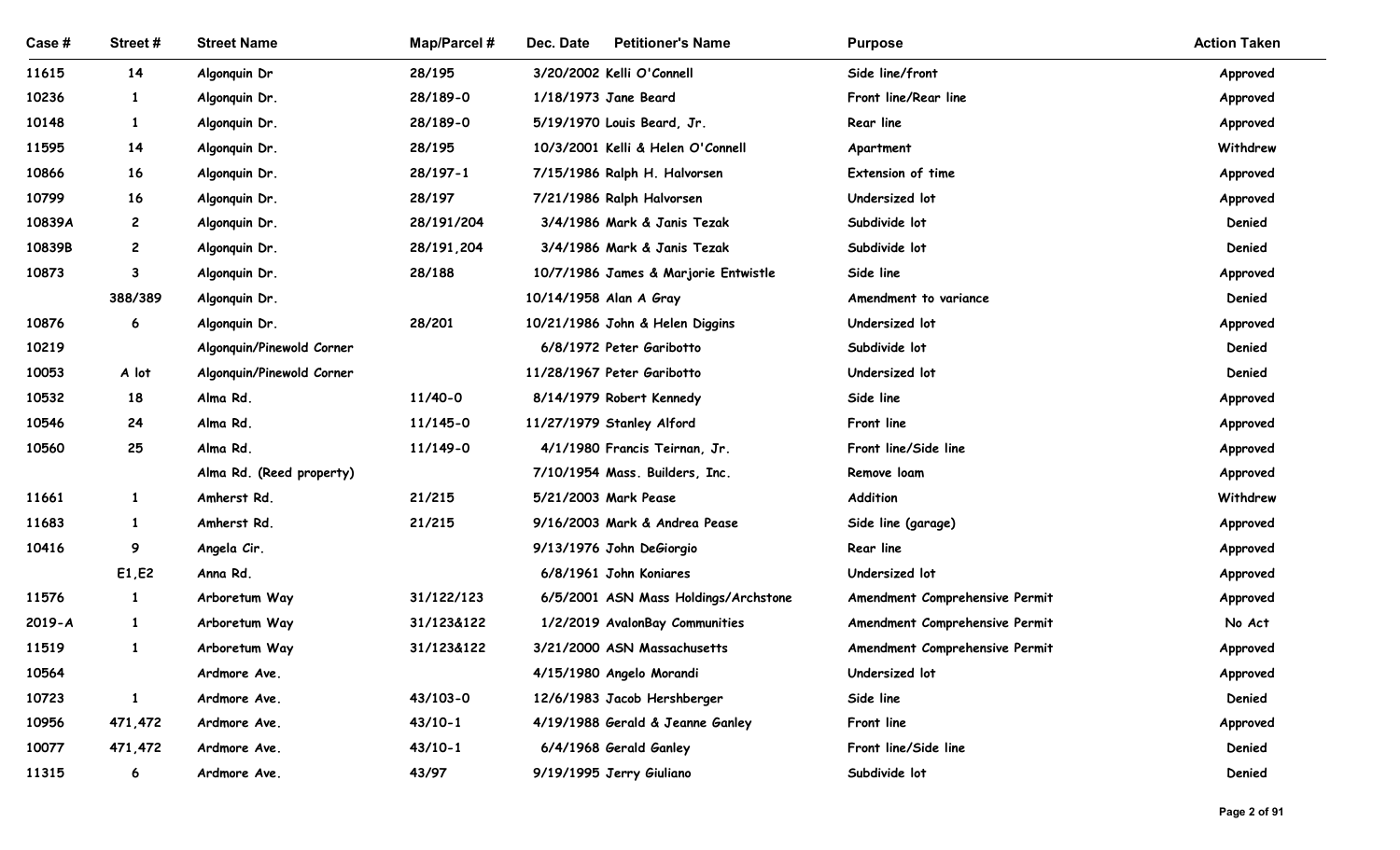| Case #         | Street#          | <b>Street Name</b>                     | <b>Map/Parcel#</b> | Dec. Date<br><b>Petitioner's Name</b>                       | <b>Purpose</b>                   | <b>Action Taken</b>  |
|----------------|------------------|----------------------------------------|--------------------|-------------------------------------------------------------|----------------------------------|----------------------|
| 10367          | 126 lot          | Arlington Rd.                          |                    | 12/8/1975 Burlington Loam Inc.                              | Frontage                         | Approved             |
| 10163          | 2 lot            | Arlington Rd.                          |                    | 10/6/1970 Frank Baxter                                      | Overturn Bldg. Insp. Decision    | Denied               |
| 10179          | 22               | Arlington Rd.                          |                    | 1/26/1971 Lawrence O'Brien                                  | Side line                        | Approved             |
|                | 4 lot            | Arlington Rd.                          |                    | 9/28/1956 Daniel Silva                                      | Side line (garage)               | Approved             |
| 10814B         | 9                | Arlington Rd.                          | 41/106             | 10/1/1985 Michael Russo                                     | Subdivide lot                    | Denied               |
| 10814A         | 9                | Arlington Rd.                          | 41/106             | 10/1/1985 Michael Russo                                     | Subdivide lot                    | Denied               |
| 10034          | lot              | Arlington Rd.                          |                    | 9/12/1977 Richard Meaney                                    | Undersized lot/Front line        | Denied               |
| 10114          | 16               | Arnold Ter.                            | 10/102-0           | 7/15/1969 Joseph McNulty                                    | Side line                        | Denied               |
| 10102          | $17 \,$          | Arnold Ter.                            | 10/106-0           | 4/22/1969 Daniel Campbell                                   | Side line                        | Approved             |
|                | lot              | Arnold Ter.                            |                    | 7/11/1963 James Lewis                                       | Undersized lot                   | Approved             |
| 11934          | $\mathbf{1}$     | Arnold Terrace                         | 15/35              | 3/16/2010 Mark and Carolyn Burke                            | Addition                         | Approved             |
| 10266          | 11               | Arthur Woods Ave.                      | $23/61 - 0$        | 9/27/1973 George Garland                                    | Front line                       | Approved             |
| 11417<br>11783 | 25<br>25         | Arthur Woods Ave.<br>Arthur Woods Ave. | 23/51<br>23/51     | 12/2/1997 Jeffrey M. Pedersen<br>6/21/2005 Jeffrey Pederson | Side line (garage)<br>Side line  | Approved             |
| 11110          | 27               | Arthur Woods Ave.                      | 23/50-0            | 8/6/1991 Doris W. Kelly                                     | Undersized lot                   | Approved<br>Withdrew |
| 11124          | 29               | Arthur Woods Ave.                      | 23/49              | 10/1/1991 Doris Kelly                                       | Undersized lot/Front line        | Approved             |
| 11109          | 31               | Arthur Woods Ave.                      | 23/48-0            | 8/6/1991 Catherine O'Neill                                  | Undersized lot                   | Withdrew             |
|                | 31               | Arthur Woods Ave.                      | 23/48              | 9/21/1962 Marjorie Courtney                                 | Side line                        | Approved             |
| 11125          | 31               | Arthur Woods Ave.                      | 23/48              | 10/1/1991 Catherine O'Neill (Harrington)                    | Undersized lot/Front line        | Approved             |
| 11166          | 32 <sub>2</sub>  | Arthur Woods Ave.                      | 23/40              | 10/6/1992 Philip & Laura Cooper                             | Front line/Side line             | Approved             |
| 10307          | 8                | Arthur Woods Ave.                      | 17/136-0           | 6/24/1974 Joseph O'Hare                                     | Rear line                        | Approved             |
| 11436          | 21               | B St.                                  | $33/41 - A$        | 6/16/1998 Mullen & Co.                                      | Sign                             | Withdrew             |
| 10131          | $\mathbf{3}$     | B St.                                  |                    | 10/28/1969 Norlex Realty Trust                              | Rear line (building)             | Approved             |
| 10353          | $\mathbf{1}$     | Barbara Cir.                           | $41/54 - 0$        | 9/22/1975 James Marchese                                    | Side line (carport, porch, shed) | Approved             |
| 10614          | 11               | Barbara Cir.                           | $41/51 - 0$        | 7/21/1981 Stephen & Barbara Gumuchian                       | Flood Hazard District (pool)     | Approved             |
| 11232          | 15               | Barbara Cir.                           | 41/50              | 2/1/1994 Howard & Wilma Greene                              | Height (ceiling)                 | Approved             |
| 10000          | 23 lot           | Barbara Cir.                           |                    | 10/23/1966 G. Ciardiello & Sons, Inc.                       | Rear line (building)             | Approved             |
|                | $\mathbf{3}$     | Barbara Cir.                           | $41/53 - 0$        | 10/13/1964 Alfred Cosman                                    | Side line (breezeway/garage)     | Approved             |
| 10684          | $\boldsymbol{6}$ | Barbara Cir.                           | $41/42 - 0$        | 5/17/1983 George & Barbara Stanton                          | Side line (house addition)       | Approved             |
|                |                  |                                        |                    |                                                             |                                  |                      |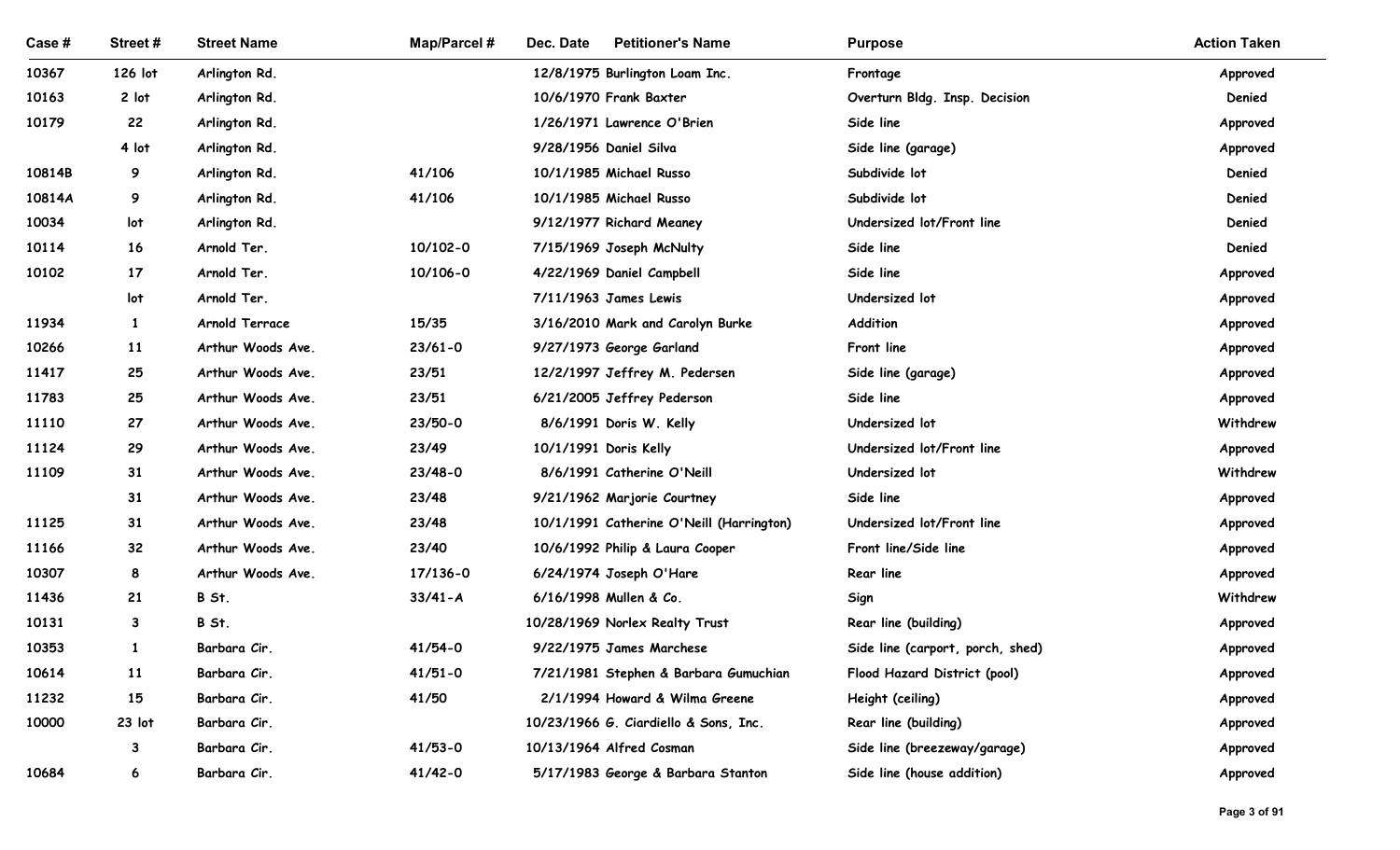| Case #     | Street #                | <b>Street Name</b>                 | Map/Parcel # | Dec. Date<br><b>Petitioner's Name</b>                                | <b>Purpose</b>                      | <b>Action Taken</b>  |
|------------|-------------------------|------------------------------------|--------------|----------------------------------------------------------------------|-------------------------------------|----------------------|
| 11264      | 6                       | Barbara Cir.                       | 41/42        | 10/18/1994 George & Barbara Stanton                                  | Side line (carport)                 | Approved             |
| 10714      | 9                       | Barbara Cir.                       | $41/52 - 0$  | 11/1/1983 John & Maria Souze                                         | Rear/Side line (pool)               | Approved             |
| 10091      | 9                       | Barbara Cir.                       | 41/52-0      | 11/19/1968 George Blance                                             | Rear line (pool)                    | Approved             |
| 11840      | 6                       | Baxter Cir.                        | 12/152-26    | 2/6/2007 David Tracey McLean                                         | Side line                           | Approved             |
| 11746      | 6                       | Baxter Cir.                        | 12/152-26    | 10/5/2004 David McLean                                               | Side line                           | Withdrew             |
| 11603      |                         | Beacon St.                         | 37/55 & 56   | 11/20/2001 Hamilton Company                                          | Rear/Side line                      | Approved             |
| 11394      | $\mathbf{o}$            | Beacon St.                         | 37/53        | 6/3/1997 Maurice & William McCarthy                                  | <b>Buffer/Flood Hazard District</b> | Approved             |
|            | 12                      | Beacon St.                         | 37/37/38     | 6/8/1961 Robert M. Kelley et ux                                      | Undersized lot                      | Approved             |
| 10294      | 26                      | Beacon St.                         | 37/51-52     | 7/9/1974 Beacon Village Ltd.                                         | <b>Accessory Use</b>                | Denied               |
| 11837      | 26                      | Beacon St.                         | 37/51-52     | 1/16/2007 Edward T. Nyez, Jr. Mgr.                                   | Sign                                | Approved             |
| 11864      | 4                       | Beacon St.                         | 37/39        | 8/21/2007 Eliza Perez                                                | Side Line (garage)                  | Denied               |
| 11854      | $\overline{\mathbf{4}}$ | Beacon St.                         | 05/15/07     | 5/15/2007 Eliza Perez                                                | Side line                           | Denied               |
| 11141      | 12                      | Beaverbrook Rd.                    | 8/87         | 2/18/1992 Richard Slosek                                             | Unregistered vehicles               | Denied               |
| 10908      | 34                      | Beaverbrook Rd.                    | $8/151 - 0$  | 5/5/1987 Richard & Ann Cooper                                        | Side line (existing dwelling)       | Approved             |
| 11310      | 41                      | Beaverbrook Rd.                    | 8/237        | 9/5/1995 Michael & Julia DiBacco                                     | Side line (garage)                  | Approved             |
| 10291      | 41                      | Beaverbrook Rd.                    | 8/237        | 4/8/1974 Michael DiBacco                                             | Side line (pool)                    | Approved             |
| 11874A     | 56                      | Beaverbrook Rd.                    | 8/215        | 11/20/2007 Paul J. Glejzer                                           | Side Yard                           | Approved             |
| 11874B     | 56<br>lots              | Beaverbrook Rd.<br>Beaverbrook Rd. | 8/2/5        | 11/20/2007 Paul J.Glejzer<br>6/2/1960 Leeland Construction Co., Inc. | Front line<br>Undersized lot        | Approved<br>Approved |
| $2013 - 1$ | 12                      | Beaverbrook Road                   | 8/87         | 7/16/2013 Xueming Wu                                                 | Addition                            | Approved             |
| 10939      |                         | Bedford St.                        | 26/2         | 11/3/1987 Mitre Corporation                                          | Height (antenna)                    | Approved             |
| 11035      |                         | Bedford St.                        | 26/2         | 12/19/1989 Mitre Corporation                                         | Height (antenna)                    | Approved             |
| 10588      |                         | Bedford St.                        | 26/2         | 2/17/1981 Mitre Corporation                                          | Height (antenna)                    | Approved             |
| 10382      |                         | Bedford St.                        | 26/2         | 2/9/1976 Mitre Corporation                                           | <b>Temporary Banner</b>             | Approved             |
| 11143      |                         | Bedford St.                        | 26/2         | 2/18/1992 Mitre Corporation                                          | Height (antenna)                    | Approved             |
|            |                         | Bedford St.                        | 26/2         | 8/18/1964 Mitre Corporation                                          | Sign                                | Denied               |
| 10826      |                         | Bedford St.                        | 26/2         | 11/19/1985 Mitre Corporation                                         | Height (antenna)                    | Approved             |
| 10726      |                         | Bedford St.                        | 26/2         | 1/3/1984 Mitre Corporation                                           | Height (antenna)                    | Approved             |
| 10096      |                         | Bedford St.                        | 26/2         | 12/17/1968 Mitre Corporation                                         | Height (antenna)                    | Approved             |
|            |                         |                                    |              |                                                                      |                                     |                      |
|            |                         |                                    |              |                                                                      |                                     | Page 4 of 91         |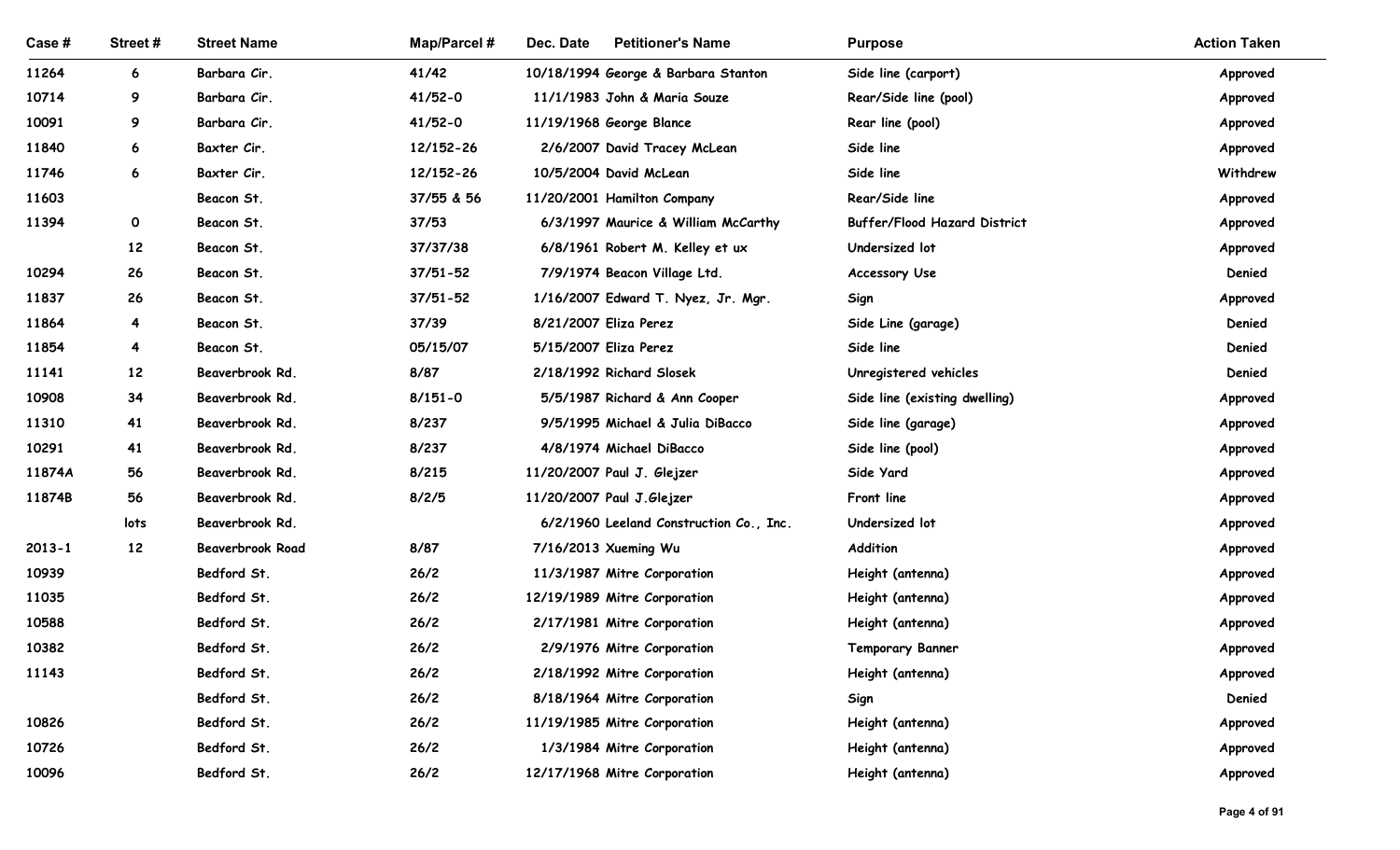| Case#          | Street#    | <b>Street Name</b>         | <b>Map/Parcel#</b> | <b>Petitioner's Name</b><br>Dec. Date                    | <b>Purpose</b>                      | <b>Action Taken</b>  |
|----------------|------------|----------------------------|--------------------|----------------------------------------------------------|-------------------------------------|----------------------|
| 10629          |            | Bedford St.                | 26/2               | 11/17/1981 Mitre Corporation                             | Height (antenna)                    | Approved             |
| 10432          |            | Bedford St.                | 26/2               | 11/22/1976 Mitre Corporation                             | Height (antenna)                    | Approved             |
| 10547          |            | Bedford St.                | 26/2               | 12/4/1979 Mitre Corporation                              | Height (antenna)                    | Approved             |
| 10035          |            | Bedford St.                | 26/2               | 8/22/1967 Mitre Corporation                              | Height (antenna)                    | Approved             |
| 10505          |            | Bedford St.                | 26/2               | 12/12/1978 Mitre Corporation                             | Height (antenna)                    | Approved             |
| 10322          |            | Bedford St.                | 26/2               | 12/30/1974 Mitre Corporation                             | Height (antenna)                    | Approved             |
| 10466          |            | Bedford St.                | 26/2               | 11/1/1977 Mitre Corporation                              | Height (antenna)                    | Approved             |
| 10370          |            | Bedford St.                | 26/2               | 11/20/1975 Mitre Corporation                             | Height (antenna)                    | Approved             |
| 10667          |            | Bedford St.                | 26/2               | 11/30/1982 Mitre Corporation                             | Height (antenna)                    | Approved             |
| 11634          |            | Bedford St.                | 28/69              | 9/24/2002 Thomas Lamoretti (Estate)                      | Estate settlement/appraisal         | Withdrew             |
|                |            | Bedford St.                |                    | 9/28/1956 N.E. Telephone                                 | Amendment to variance               | Approved             |
| 10149          |            | Bedford St.                |                    | 5/27/1970 N.E. Telephone                                 | Amendment to variance               | Approved             |
| 10092          |            | Bedford St.                |                    | 10/22/1968 Radio Corporation of America                  | Sign                                | Approved             |
| 11413<br>11198 | 107<br>109 | Bedford St.<br>Bedford St. | 27/126<br>27/127   | 10/21/1997 Claire Malagutti<br>7/20/1993 Robert Pattison | Frontage<br>Subdivide lot           | Approved             |
|                | 121        | Bedford St.                | 27/177-0           | 5/25/1965 Paul Marino et ux                              | Side line (garage/breezeway)        | Approved<br>Approved |
| $2014 - 5$     | 157        | Bedford St.                | 26/22              | 9/2/2014 Mel Boulos/Snip-Its                             | Sign                                | Approved             |
| 2015-9         | 157        | Bedford St.                | $26/22 - 0$        | 12/15/2015 Melissa Fernando                              | Sign                                | Approved             |
| $2016 - 1$     | 157        | Bedford St.                | $26/22 - 0$        | 1/3/2017 Crusher Corp., d/b/a 9 Round                    | Sign                                | Approved             |
| $2016 - 1$     | 157        | Bedford St.                | $26/22 - 0$        | 5/17/2016 Nitinkumar Patel                               | Sign                                | Approved             |
| 11372          | 161        | Bedford St.                | 26/23              | 12/17/1996 Randolph Corp.                                | Sign                                | Approved             |
| 10263          | 165        | Bedford St.                |                    | 8/23/1973 Rose Vandervalle (Vine Brook R.E.)             | Sign                                | Approved             |
| 11158          | 171        | Bedford St.                | $26/26, 28-1$      | 8/18/1992 Doyle-Lane Funeral Home                        | Frontage/Front In/Hght/Prkg/Surface | Approved             |
| 11154          | 173        | Bedford St.                | 26/27              | 7/21/1992 Marshall & Barbara Potito                      | Sign                                | Approved             |
| 11307          | 173        | Bedford St.                | 26/27              | 8/1/1995 Marshall & Barbara Potito                       | Rear/Side line (storage enclosure)  | Approved             |
| 10159          | 175        | Bedford St.                | $26/28 - 0$        | 9/1/1970 Dilicris Realty Trust                           | Sign                                | Approved             |
| 10377          | 2 lot      | Bedford St.                |                    | 3/8/1976 Major Travers                                   | Frontage                            | Approved             |
| 10451          | 23         | Bedford St.                | $29/15 - 0$        | 6/7/1977 Peter J. Heraty                                 | Rear/Side line (house addition)     | Approved             |
| 10126          | 27-39lot   | Bedford St.                |                    | 8/12/1969 Thomas G. Dobbins                              | Undersized lot/Side line            | Approved             |
|                |            |                            |                    |                                                          |                                     | Page 5 of 91         |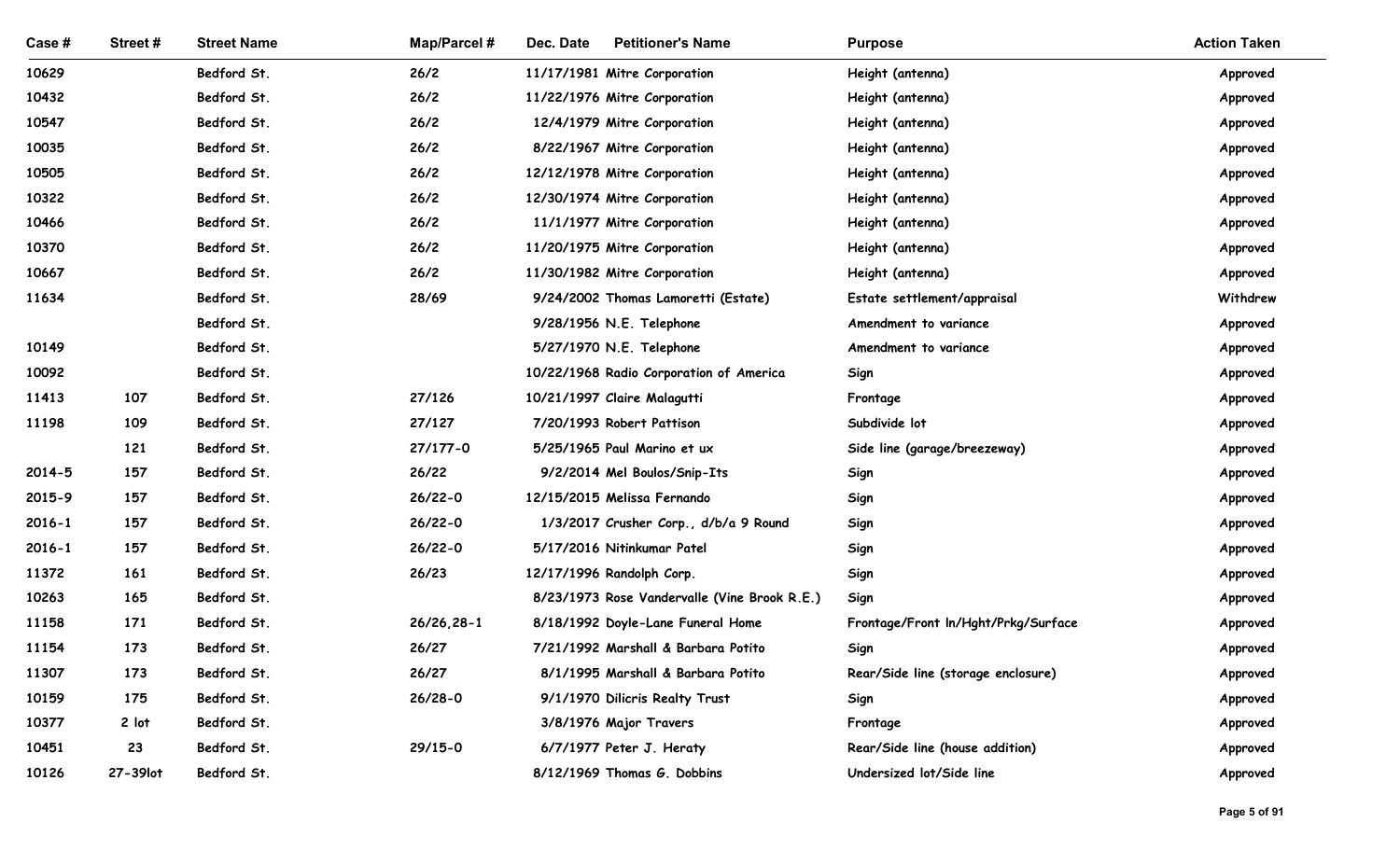| Case #         | Street#      | <b>Street Name</b>       | <b>Map/Parcel#</b> | Dec. Date<br><b>Petitioner's Name</b>                           | <b>Purpose</b>                   | <b>Action Taken</b>  |
|----------------|--------------|--------------------------|--------------------|-----------------------------------------------------------------|----------------------------------|----------------------|
|                | $3/4$ lot    | Bedford St.              |                    | 11/7/1963 Kenneth Canning/Paul Owens                            | Undersized lot                   | Approved             |
|                | 36           | Bedford St.              | $29/81 - 0$        | 5/4/1961 Samuel Crucilla                                        | Use (preschool)                  | Denied               |
| 11727          | 64 & 66      | Bedford St.              | 28/67,68           | 7/20/2004 Kevin Magee                                           | Frontage (2 lots to 3)           | Denied               |
| 11787          | 64 & 66      | Bedford St.              | 28/67,68           | 10/4/2005 Kevin W. Magee                                        | Frontage/Reduction               | Approved             |
| 10396          | 75           | Bedford St.              | 28/173-0           | 6/14/1976 Alexander Fraser                                      | Amendment to variance            | Denied               |
| 10953          | 77           | Bedford St.              | 28/167             | 5/17/1988 Ken & Donna Montemagno                                | Subdivide lot                    | Denied               |
| 11215          | 84           | Bedford St.              | 28/35              | 9/21/1993 Town of Burlington                                    | Impervious surface               | Approved             |
| 10178          | 9            | Bedford St.              | $29/113 - 1$       | 1/26/1971 Burlington Park Realty                                | Sign                             | Approved             |
| 10493          | 91           | Bedford St.              | 28/29-0            | 10/17/1978 Peter & Antonette Cianciolo                          | Side line (carport)              | Denied               |
| 10506          | 91           | Bedford St.              | 28/29-0            | 12/12/1978 Peter & Antonette Cianciolo                          | Side line (carport)              | Approved             |
|                | 97           | Bedford St.              | 27/120-0           | 12/17/1959 Joseph & Marion Bancewicz                            | Side line (existing dwelling)    | Approved             |
| 10017          | A lot        | Bedford St.              |                    | 4/23/1967 Frederick Gurney                                      | Frontage                         | Approved             |
| 10556          | A Lot        | Bedford St.              |                    | 3/18/1980 Raymond Harris                                        | Undersized lot/use (town common) | Approved             |
| 10561          | 185          | Bedford St. (Mitre)      |                    | 4/1/1980 Mitre Corporation                                      | Parking                          | - 2                  |
| 11625          | 84           | Bedford St. (Pine Haven) | 28/35              | 5/21/2002 Sprint Spectrum LP                                    | Dimensional/Height (Wireless)    | Approved             |
| No Nu          | 11           | <b>Bedford Street</b>    | 29/114-2           | <b>Randy Brogen</b>                                             | Sign                             | <b>NActedOn</b>      |
| 10854          | 11           | Belmont Rd.              | 60/25-0            | 5/20/1986 Laurens Tromp                                         | Side line (house addition)       | Approved             |
| 10047          | $12 - 13$    | Belmont Rd.              |                    | 9/12/1967 Parkwood Construction Corp.                           | Remove loam                      | Approved             |
| 10637          | 13           | Belmont Rd.              | $60/26 - 0$        | 3/2/1982 Ronald & Judith Ducker                                 | Side line (house addition)       | Approved             |
| 10289<br>10097 | 15<br>16     | Belmont Rd.              | 60/27-0            | 5/13/1974 Salvatore Vaudo                                       | Side line<br>Side line           | Approved             |
| 11914          | $\mathbf{o}$ | Bethel Ln.<br>Birch St.  | 31/53              | 2/4/1969 Lee Construction Corp.<br>6/2/2009 John & Mary Hanafin | Min. Lot Size                    | Denied               |
| 10698          | $\mathbf{2}$ | Birch St.                | $31/52 - 0$        | 8/2/1983 Mary Brown                                             | Front line (existing dwelling)   | Approved<br>Approved |
| 10394          | 8            | Birch St.                | $31/49 - 0$        | 5/24/1976 Everett Muse                                          | Front line (house addition)      | Approved             |
|                | 19 lot       | Birch St./Mooney Rd.     |                    | 10/25/1962 Orlando Cellucci                                     | Front line/Side line             | Approved             |
| 10517          | $\mathbf{1}$ | Birchcrest St.           | 35/90-0            | 3/27/1979 William Shack                                         | Front line (existing dwelling)   | Approved             |
| 11587          | $\mathbf{1}$ | Birchcrest St.           | 35/90              | 7/17/2001 James Duffy                                           | Setback                          | Approved             |
| 11593          | 10           | Birchcrest St.           | 36/25              | 10/3/2001 Steven Chao                                           | Property Line Correction         | Approved             |
| 11592          | 12           | Birchcrest St.           | 36/26              | 10/3/2001 Carlo Memmolo                                         | Property Line Correction         | Approved             |
|                |              |                          |                    |                                                                 |                                  |                      |
|                |              |                          |                    |                                                                 |                                  |                      |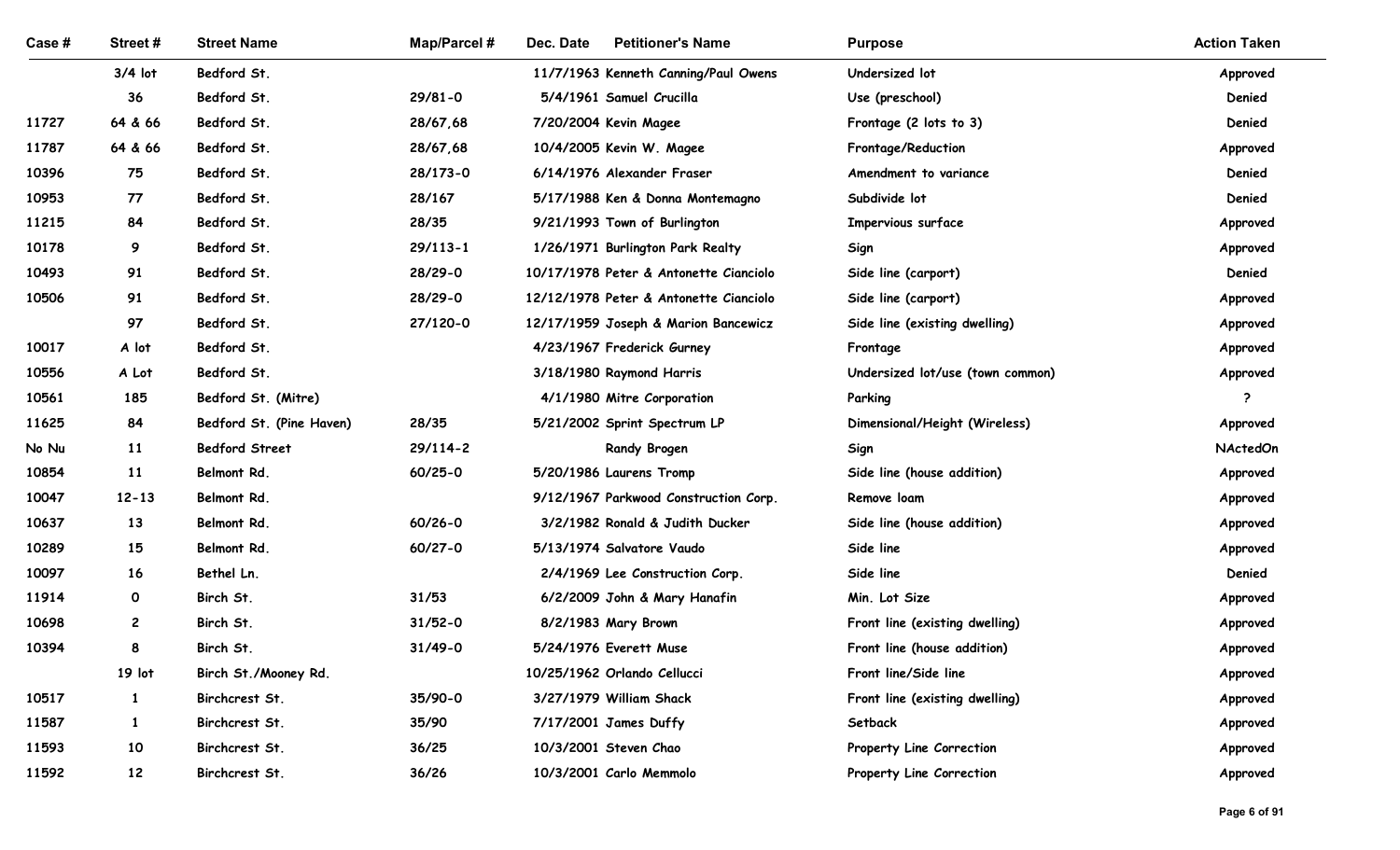| <b>Street Name</b><br>Map/Parcel #<br>Dec. Date<br><b>Petitioner's Name</b><br><b>Action Taken</b><br>Case #<br>Street #<br><b>Purpose</b><br>14<br>Birchcrest St.<br>30/7<br>4/21/1987 Burlington Housing Authority<br>10901<br>Sign<br>Approved<br>15<br>Birchcrest St.<br>36/31<br>Sign<br>10903<br>4/21/1987 Burlington Housing Authority<br>Approved<br>$\overline{4}$<br>Birchcrest St.<br>35/87-0<br>9/27/1976 John Garniewicz<br>10421<br>Front/Side line (existing dwelling)<br>Approved<br>B lot<br>Birchcrest St./Ward St.<br>Denied<br>10387<br>4/12/1976 Burlington Housing Authority<br>Amendment to variance<br>B lot<br>Birchcrest St./Ward St.<br>10400<br>6/14/1976 Burlington Housing Authority<br>Amendment to variance<br>Approved<br>Birchcrest St./Ward St.<br>10440<br>B lot<br>4/11/1977 Burlington Housing Authority<br>Approved<br>B lot<br>Birchcrest St./Ward St.<br>Front line/Rear line/Side line<br>10262<br>8/2/1973 Burlington Housing Authority<br>Approved<br>11481<br>$\overline{4}$<br>Black Horse Ln.<br>5/125<br>Subdivide lot<br>Denied<br>6/15/1999 Daniel R. & Jeannette A. Salvucci<br>70<br><b>Blanchard Rd</b><br>53/2<br>5/21/2002 Advanced Signing Inc<br>11628<br>Sign<br>Approved<br>11561<br>70<br><b>Blanchard Rd</b><br>53/2<br>1/16/2001 Bizland<br>Sign<br>Approved<br>$53/1 - 2$<br><b>Blanchard Rd</b><br>Sign<br>11967<br>80<br>4/5/2011 Hazel Wood Hopkins<br>Approved<br>Blanchard Rd.<br>Denied<br>10026<br>8/29/1967 Burlington Sand & Gravel Co., Inc.<br>Renovate conveyor<br>Blanchard Rd.<br>4/25/1957 James Jefferson<br>Remove loam<br>Approved<br>Blanchard Rd.<br>Denied<br>2/11/1958 Realty Development Co.<br>Use (Incinerator)<br>10757<br>Blanchard Rd.<br>53/8<br>8/7/1984 Yankee Celltell Company<br>Height (antenna)<br>Approved<br>140<br>Blanchard Rd.<br>10408<br>$53/3 - 0$<br>7/12/1976 Beatrice Simpson<br>Amendment to variance<br>Approved<br>24<br>Blanchard Rd.<br>$53/7 - 4$<br>Undersized lot (warehouse addition)<br>10516-<br>4/10/1979 Air Purchases, Inc.<br>Approved<br>Blanchard Rd.<br>10883<br>70<br>53/2<br>11/18/1986 128 Corp. Center LTP<br>Sign<br>Approved<br>Blanchard Rd.<br>53/2<br>11287<br>70<br>5/2/1995 Xionics/Charles James Associates<br>Sign<br>Approved<br>Blanchard Rd.<br>53/2<br>11824<br>70<br>8/15/2006 William C. Robichaud Sr.<br>Sign<br>Approved<br>Blanchard Rd.<br>53/2<br>10897<br>70<br>3/3/1987 128 Corp. Center LTP<br>Sign<br>Approved<br>Blanchard Rd.<br>53/2<br>10/20/1987 128 Corp. Center LTP<br>10930<br>70<br>Sign<br>Approved<br>Blanchard Rd.<br>53/2<br>2/19/1991 Bank Five<br>Withdrew<br>11091<br>70<br>Appealed Bldg Insp.<br>Blanchard Rd.<br>53/2<br>11130<br>70<br>10/15/1991 Powersoft Corp./128 Corp. Center<br>Sign<br>Approved<br>Blanchard Rd.<br>$53/1 - 1$<br>10499<br>78<br>11/14/1978 Foxboro Analytical<br>Sign<br>Approved<br>Blanchard Rd.<br>11725<br>78<br>$53/1 - 1$<br>5/18/2004 Advanced Signing, Inc.<br>Sign/Banner<br>Approved<br>Blanchard Rd.<br>7/21/1975 Bell & Howell<br>10342<br>78<br>$53/1 - 1$<br>Sign<br>Approved<br>Blanchard Rd.<br>78<br>$53/1 - 1$<br>10/16/1984 Varian Associates, Inc.<br>10769<br>Sign<br>Approved<br>78<br>Blanchard Rd.<br>11244<br>$53/1 - 1$<br>4/19/1994 Fort Hill Engraving/COHR Realty<br>Sign<br>Approved |  |  |  |  |
|---------------------------------------------------------------------------------------------------------------------------------------------------------------------------------------------------------------------------------------------------------------------------------------------------------------------------------------------------------------------------------------------------------------------------------------------------------------------------------------------------------------------------------------------------------------------------------------------------------------------------------------------------------------------------------------------------------------------------------------------------------------------------------------------------------------------------------------------------------------------------------------------------------------------------------------------------------------------------------------------------------------------------------------------------------------------------------------------------------------------------------------------------------------------------------------------------------------------------------------------------------------------------------------------------------------------------------------------------------------------------------------------------------------------------------------------------------------------------------------------------------------------------------------------------------------------------------------------------------------------------------------------------------------------------------------------------------------------------------------------------------------------------------------------------------------------------------------------------------------------------------------------------------------------------------------------------------------------------------------------------------------------------------------------------------------------------------------------------------------------------------------------------------------------------------------------------------------------------------------------------------------------------------------------------------------------------------------------------------------------------------------------------------------------------------------------------------------------------------------------------------------------------------------------------------------------------------------------------------------------------------------------------------------------------------------------------------------------------------------------------------------------------------------------------------------------------------------------------------------------------------------------------------------------------------------------------------------------------------------------------------------------------------------------------------------------------------------------------------------------------------------------------------------------------------------------------------------------------------------------------------------------------------------------------------------------------|--|--|--|--|
|                                                                                                                                                                                                                                                                                                                                                                                                                                                                                                                                                                                                                                                                                                                                                                                                                                                                                                                                                                                                                                                                                                                                                                                                                                                                                                                                                                                                                                                                                                                                                                                                                                                                                                                                                                                                                                                                                                                                                                                                                                                                                                                                                                                                                                                                                                                                                                                                                                                                                                                                                                                                                                                                                                                                                                                                                                                                                                                                                                                                                                                                                                                                                                                                                                                                                                                           |  |  |  |  |
|                                                                                                                                                                                                                                                                                                                                                                                                                                                                                                                                                                                                                                                                                                                                                                                                                                                                                                                                                                                                                                                                                                                                                                                                                                                                                                                                                                                                                                                                                                                                                                                                                                                                                                                                                                                                                                                                                                                                                                                                                                                                                                                                                                                                                                                                                                                                                                                                                                                                                                                                                                                                                                                                                                                                                                                                                                                                                                                                                                                                                                                                                                                                                                                                                                                                                                                           |  |  |  |  |
|                                                                                                                                                                                                                                                                                                                                                                                                                                                                                                                                                                                                                                                                                                                                                                                                                                                                                                                                                                                                                                                                                                                                                                                                                                                                                                                                                                                                                                                                                                                                                                                                                                                                                                                                                                                                                                                                                                                                                                                                                                                                                                                                                                                                                                                                                                                                                                                                                                                                                                                                                                                                                                                                                                                                                                                                                                                                                                                                                                                                                                                                                                                                                                                                                                                                                                                           |  |  |  |  |
|                                                                                                                                                                                                                                                                                                                                                                                                                                                                                                                                                                                                                                                                                                                                                                                                                                                                                                                                                                                                                                                                                                                                                                                                                                                                                                                                                                                                                                                                                                                                                                                                                                                                                                                                                                                                                                                                                                                                                                                                                                                                                                                                                                                                                                                                                                                                                                                                                                                                                                                                                                                                                                                                                                                                                                                                                                                                                                                                                                                                                                                                                                                                                                                                                                                                                                                           |  |  |  |  |
|                                                                                                                                                                                                                                                                                                                                                                                                                                                                                                                                                                                                                                                                                                                                                                                                                                                                                                                                                                                                                                                                                                                                                                                                                                                                                                                                                                                                                                                                                                                                                                                                                                                                                                                                                                                                                                                                                                                                                                                                                                                                                                                                                                                                                                                                                                                                                                                                                                                                                                                                                                                                                                                                                                                                                                                                                                                                                                                                                                                                                                                                                                                                                                                                                                                                                                                           |  |  |  |  |
|                                                                                                                                                                                                                                                                                                                                                                                                                                                                                                                                                                                                                                                                                                                                                                                                                                                                                                                                                                                                                                                                                                                                                                                                                                                                                                                                                                                                                                                                                                                                                                                                                                                                                                                                                                                                                                                                                                                                                                                                                                                                                                                                                                                                                                                                                                                                                                                                                                                                                                                                                                                                                                                                                                                                                                                                                                                                                                                                                                                                                                                                                                                                                                                                                                                                                                                           |  |  |  |  |
|                                                                                                                                                                                                                                                                                                                                                                                                                                                                                                                                                                                                                                                                                                                                                                                                                                                                                                                                                                                                                                                                                                                                                                                                                                                                                                                                                                                                                                                                                                                                                                                                                                                                                                                                                                                                                                                                                                                                                                                                                                                                                                                                                                                                                                                                                                                                                                                                                                                                                                                                                                                                                                                                                                                                                                                                                                                                                                                                                                                                                                                                                                                                                                                                                                                                                                                           |  |  |  |  |
|                                                                                                                                                                                                                                                                                                                                                                                                                                                                                                                                                                                                                                                                                                                                                                                                                                                                                                                                                                                                                                                                                                                                                                                                                                                                                                                                                                                                                                                                                                                                                                                                                                                                                                                                                                                                                                                                                                                                                                                                                                                                                                                                                                                                                                                                                                                                                                                                                                                                                                                                                                                                                                                                                                                                                                                                                                                                                                                                                                                                                                                                                                                                                                                                                                                                                                                           |  |  |  |  |
|                                                                                                                                                                                                                                                                                                                                                                                                                                                                                                                                                                                                                                                                                                                                                                                                                                                                                                                                                                                                                                                                                                                                                                                                                                                                                                                                                                                                                                                                                                                                                                                                                                                                                                                                                                                                                                                                                                                                                                                                                                                                                                                                                                                                                                                                                                                                                                                                                                                                                                                                                                                                                                                                                                                                                                                                                                                                                                                                                                                                                                                                                                                                                                                                                                                                                                                           |  |  |  |  |
|                                                                                                                                                                                                                                                                                                                                                                                                                                                                                                                                                                                                                                                                                                                                                                                                                                                                                                                                                                                                                                                                                                                                                                                                                                                                                                                                                                                                                                                                                                                                                                                                                                                                                                                                                                                                                                                                                                                                                                                                                                                                                                                                                                                                                                                                                                                                                                                                                                                                                                                                                                                                                                                                                                                                                                                                                                                                                                                                                                                                                                                                                                                                                                                                                                                                                                                           |  |  |  |  |
|                                                                                                                                                                                                                                                                                                                                                                                                                                                                                                                                                                                                                                                                                                                                                                                                                                                                                                                                                                                                                                                                                                                                                                                                                                                                                                                                                                                                                                                                                                                                                                                                                                                                                                                                                                                                                                                                                                                                                                                                                                                                                                                                                                                                                                                                                                                                                                                                                                                                                                                                                                                                                                                                                                                                                                                                                                                                                                                                                                                                                                                                                                                                                                                                                                                                                                                           |  |  |  |  |
|                                                                                                                                                                                                                                                                                                                                                                                                                                                                                                                                                                                                                                                                                                                                                                                                                                                                                                                                                                                                                                                                                                                                                                                                                                                                                                                                                                                                                                                                                                                                                                                                                                                                                                                                                                                                                                                                                                                                                                                                                                                                                                                                                                                                                                                                                                                                                                                                                                                                                                                                                                                                                                                                                                                                                                                                                                                                                                                                                                                                                                                                                                                                                                                                                                                                                                                           |  |  |  |  |
|                                                                                                                                                                                                                                                                                                                                                                                                                                                                                                                                                                                                                                                                                                                                                                                                                                                                                                                                                                                                                                                                                                                                                                                                                                                                                                                                                                                                                                                                                                                                                                                                                                                                                                                                                                                                                                                                                                                                                                                                                                                                                                                                                                                                                                                                                                                                                                                                                                                                                                                                                                                                                                                                                                                                                                                                                                                                                                                                                                                                                                                                                                                                                                                                                                                                                                                           |  |  |  |  |
|                                                                                                                                                                                                                                                                                                                                                                                                                                                                                                                                                                                                                                                                                                                                                                                                                                                                                                                                                                                                                                                                                                                                                                                                                                                                                                                                                                                                                                                                                                                                                                                                                                                                                                                                                                                                                                                                                                                                                                                                                                                                                                                                                                                                                                                                                                                                                                                                                                                                                                                                                                                                                                                                                                                                                                                                                                                                                                                                                                                                                                                                                                                                                                                                                                                                                                                           |  |  |  |  |
|                                                                                                                                                                                                                                                                                                                                                                                                                                                                                                                                                                                                                                                                                                                                                                                                                                                                                                                                                                                                                                                                                                                                                                                                                                                                                                                                                                                                                                                                                                                                                                                                                                                                                                                                                                                                                                                                                                                                                                                                                                                                                                                                                                                                                                                                                                                                                                                                                                                                                                                                                                                                                                                                                                                                                                                                                                                                                                                                                                                                                                                                                                                                                                                                                                                                                                                           |  |  |  |  |
|                                                                                                                                                                                                                                                                                                                                                                                                                                                                                                                                                                                                                                                                                                                                                                                                                                                                                                                                                                                                                                                                                                                                                                                                                                                                                                                                                                                                                                                                                                                                                                                                                                                                                                                                                                                                                                                                                                                                                                                                                                                                                                                                                                                                                                                                                                                                                                                                                                                                                                                                                                                                                                                                                                                                                                                                                                                                                                                                                                                                                                                                                                                                                                                                                                                                                                                           |  |  |  |  |
|                                                                                                                                                                                                                                                                                                                                                                                                                                                                                                                                                                                                                                                                                                                                                                                                                                                                                                                                                                                                                                                                                                                                                                                                                                                                                                                                                                                                                                                                                                                                                                                                                                                                                                                                                                                                                                                                                                                                                                                                                                                                                                                                                                                                                                                                                                                                                                                                                                                                                                                                                                                                                                                                                                                                                                                                                                                                                                                                                                                                                                                                                                                                                                                                                                                                                                                           |  |  |  |  |
|                                                                                                                                                                                                                                                                                                                                                                                                                                                                                                                                                                                                                                                                                                                                                                                                                                                                                                                                                                                                                                                                                                                                                                                                                                                                                                                                                                                                                                                                                                                                                                                                                                                                                                                                                                                                                                                                                                                                                                                                                                                                                                                                                                                                                                                                                                                                                                                                                                                                                                                                                                                                                                                                                                                                                                                                                                                                                                                                                                                                                                                                                                                                                                                                                                                                                                                           |  |  |  |  |
|                                                                                                                                                                                                                                                                                                                                                                                                                                                                                                                                                                                                                                                                                                                                                                                                                                                                                                                                                                                                                                                                                                                                                                                                                                                                                                                                                                                                                                                                                                                                                                                                                                                                                                                                                                                                                                                                                                                                                                                                                                                                                                                                                                                                                                                                                                                                                                                                                                                                                                                                                                                                                                                                                                                                                                                                                                                                                                                                                                                                                                                                                                                                                                                                                                                                                                                           |  |  |  |  |
|                                                                                                                                                                                                                                                                                                                                                                                                                                                                                                                                                                                                                                                                                                                                                                                                                                                                                                                                                                                                                                                                                                                                                                                                                                                                                                                                                                                                                                                                                                                                                                                                                                                                                                                                                                                                                                                                                                                                                                                                                                                                                                                                                                                                                                                                                                                                                                                                                                                                                                                                                                                                                                                                                                                                                                                                                                                                                                                                                                                                                                                                                                                                                                                                                                                                                                                           |  |  |  |  |
|                                                                                                                                                                                                                                                                                                                                                                                                                                                                                                                                                                                                                                                                                                                                                                                                                                                                                                                                                                                                                                                                                                                                                                                                                                                                                                                                                                                                                                                                                                                                                                                                                                                                                                                                                                                                                                                                                                                                                                                                                                                                                                                                                                                                                                                                                                                                                                                                                                                                                                                                                                                                                                                                                                                                                                                                                                                                                                                                                                                                                                                                                                                                                                                                                                                                                                                           |  |  |  |  |
|                                                                                                                                                                                                                                                                                                                                                                                                                                                                                                                                                                                                                                                                                                                                                                                                                                                                                                                                                                                                                                                                                                                                                                                                                                                                                                                                                                                                                                                                                                                                                                                                                                                                                                                                                                                                                                                                                                                                                                                                                                                                                                                                                                                                                                                                                                                                                                                                                                                                                                                                                                                                                                                                                                                                                                                                                                                                                                                                                                                                                                                                                                                                                                                                                                                                                                                           |  |  |  |  |
|                                                                                                                                                                                                                                                                                                                                                                                                                                                                                                                                                                                                                                                                                                                                                                                                                                                                                                                                                                                                                                                                                                                                                                                                                                                                                                                                                                                                                                                                                                                                                                                                                                                                                                                                                                                                                                                                                                                                                                                                                                                                                                                                                                                                                                                                                                                                                                                                                                                                                                                                                                                                                                                                                                                                                                                                                                                                                                                                                                                                                                                                                                                                                                                                                                                                                                                           |  |  |  |  |
|                                                                                                                                                                                                                                                                                                                                                                                                                                                                                                                                                                                                                                                                                                                                                                                                                                                                                                                                                                                                                                                                                                                                                                                                                                                                                                                                                                                                                                                                                                                                                                                                                                                                                                                                                                                                                                                                                                                                                                                                                                                                                                                                                                                                                                                                                                                                                                                                                                                                                                                                                                                                                                                                                                                                                                                                                                                                                                                                                                                                                                                                                                                                                                                                                                                                                                                           |  |  |  |  |
|                                                                                                                                                                                                                                                                                                                                                                                                                                                                                                                                                                                                                                                                                                                                                                                                                                                                                                                                                                                                                                                                                                                                                                                                                                                                                                                                                                                                                                                                                                                                                                                                                                                                                                                                                                                                                                                                                                                                                                                                                                                                                                                                                                                                                                                                                                                                                                                                                                                                                                                                                                                                                                                                                                                                                                                                                                                                                                                                                                                                                                                                                                                                                                                                                                                                                                                           |  |  |  |  |
|                                                                                                                                                                                                                                                                                                                                                                                                                                                                                                                                                                                                                                                                                                                                                                                                                                                                                                                                                                                                                                                                                                                                                                                                                                                                                                                                                                                                                                                                                                                                                                                                                                                                                                                                                                                                                                                                                                                                                                                                                                                                                                                                                                                                                                                                                                                                                                                                                                                                                                                                                                                                                                                                                                                                                                                                                                                                                                                                                                                                                                                                                                                                                                                                                                                                                                                           |  |  |  |  |
|                                                                                                                                                                                                                                                                                                                                                                                                                                                                                                                                                                                                                                                                                                                                                                                                                                                                                                                                                                                                                                                                                                                                                                                                                                                                                                                                                                                                                                                                                                                                                                                                                                                                                                                                                                                                                                                                                                                                                                                                                                                                                                                                                                                                                                                                                                                                                                                                                                                                                                                                                                                                                                                                                                                                                                                                                                                                                                                                                                                                                                                                                                                                                                                                                                                                                                                           |  |  |  |  |
|                                                                                                                                                                                                                                                                                                                                                                                                                                                                                                                                                                                                                                                                                                                                                                                                                                                                                                                                                                                                                                                                                                                                                                                                                                                                                                                                                                                                                                                                                                                                                                                                                                                                                                                                                                                                                                                                                                                                                                                                                                                                                                                                                                                                                                                                                                                                                                                                                                                                                                                                                                                                                                                                                                                                                                                                                                                                                                                                                                                                                                                                                                                                                                                                                                                                                                                           |  |  |  |  |
|                                                                                                                                                                                                                                                                                                                                                                                                                                                                                                                                                                                                                                                                                                                                                                                                                                                                                                                                                                                                                                                                                                                                                                                                                                                                                                                                                                                                                                                                                                                                                                                                                                                                                                                                                                                                                                                                                                                                                                                                                                                                                                                                                                                                                                                                                                                                                                                                                                                                                                                                                                                                                                                                                                                                                                                                                                                                                                                                                                                                                                                                                                                                                                                                                                                                                                                           |  |  |  |  |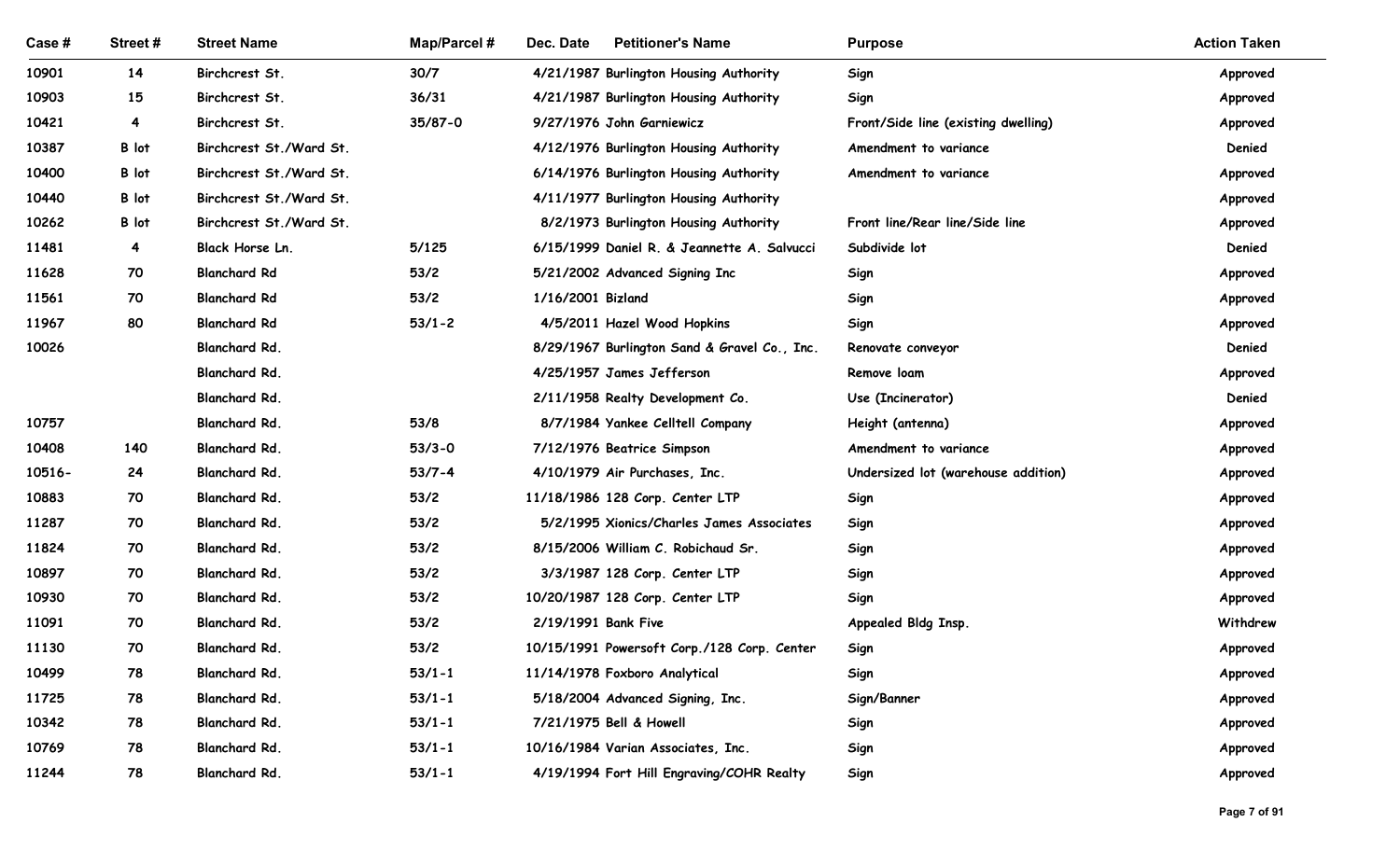| Case#               | Street #       | <b>Street Name</b>              | Map/Parcel #         | <b>Petitioner's Name</b><br>Dec. Date               | <b>Purpose</b>             | <b>Action Taken</b>  |
|---------------------|----------------|---------------------------------|----------------------|-----------------------------------------------------|----------------------------|----------------------|
| 11562               | 78             | Blanchard Rd.                   | $53 - 1 - 1$         | 12/5/2000 Getov Machine                             | Floor area ratio           | Approved             |
| 11893               | 78             | Blanchard Rd.                   | $53/1 - 1$           | 5/6/2008 76/80 Burlington Group LLC                 | Floor area ratio           | Approved             |
| 11671               | 78             | Blanchard Rd.                   | $53/1 - 1$           | 6/5/2003 Mark Colangelo/Codman Co                   | <b>Temporary Banner</b>    | Approved             |
| $2013 - 2$          | 78             | Blanchard Rd.                   | $53/1 - 1$           | 10/1/2013 Joseph Correia BBW, LLC                   | Sign                       | Approved             |
| 11426               | 80             | Blanchard Rd.                   | $53/1 - 2$           | 3/3/1998 Desk Top Data                              | Sign                       | Approved             |
| 11437               | 80             | Blanchard Rd.                   | $53/1 - 2$           | 5/19/1998 Edward Taylor/W9/T1B R.E.                 | Sign                       | Denied               |
| 11344               | 80             | Blanchard Rd.                   | $53/1 - 2$           | 5/7/1996 Desk Top Data/Teachers Realty              | Sign                       | Approved             |
| 11248               | 80             | Blanchard Rd.                   | $53/1 - 2$           | 4/19/1994 Finard & Co./Teachers Realty Corp.        | Sign                       | Approved             |
| 10602B              | 80             | Blanchard Rd.                   | $53/1 - 2$           | 5/19/1981 Strategic Information                     | Sign                       | Approved             |
| 10602A              | 80             | Blanchard Rd.                   | $53/1 - 2$           | 5/19/1981 Strategic Information                     | <b>Special Permit</b>      | N/A                  |
| 11297               | 80             | Blanchard Rd.                   | $53/1 - 2$           | 6/20/1995 Finard & Co./Teachers Realty Corp.        | Sign                       | Approved             |
| 11089               | 80             | Blanchard Rd.                   | $53/1 - 2$           | 2/5/1991 Spaulding & Slye/COHR Realty               | Sign                       | Approved             |
| 10490               |                | Blanchard Rd. (off)             |                      | 8/15/1978 Blanchard Trust                           | Temporary Air Structure    | Approved             |
|                     |                | <b>Blanchard Rd/Old Concord</b> |                      | 4/8/1958 Robert Romano                              | Remove loam                | Approved             |
| $2013 - 0$          | 76             | <b>Blanchard Road</b>           | $53/1 - 0$           | 3/19/2013 Advanced Signing by Hazel Wood Hop Sign   |                            | Approved             |
| $2015 - 7$          | 78             | <b>Blanchard Road</b>           | $53/1 - 1$           | 4/21/2015 Cambridge Trust Company                   | Sign                       | Approved             |
| 12007               | 78             | <b>Blanchard Road</b>           | $53/1 - 1$           | 12/5/2012 Joseph Correa BBW;LLC                     | Sign                       | Approved             |
| 11989               | 80             | <b>Blanchard Road</b>           | $53/1 - 2$           | 4/17/2012 Acme Sign Corp.                           | Sign                       | Approved             |
| 11970               | 8              | <b>Blueberry Lane</b>           | 13/13-196-4          | 4/5/2011 Joel Sehr                                  | Pool                       |                      |
| 10849               | $17 \,$        | Boulder Dr.<br>Boulder Dr.      | 8/246<br>8/243       | 5/6/1986 Robert & Cynthia Imlach                    | Side line (house addition) | Approved<br>Withdrew |
| No Nu               | 9<br>17        |                                 |                      | Stephanie & Michael Weygand                         | 2 Additions<br>Side Line   | Denied               |
| $2017 - 1$<br>10803 | 15             | Brantwood Ln<br>Brantwood Ln.   | $15/61 - 0$<br>15/62 | 5/2/2017 Arthur Faranda<br>7/2/1985 Anthony Cedrone | Side line (existing shed)  | Approved             |
|                     | 4              | Brantwood Ln.                   | $15/55-0$            | 8/24/1961 William Haynes                            | Side line (porch)          | Denied               |
|                     | 7 (lot)        | Brantwood Ln.                   |                      | 3/29/1960 Juane & Adrienne Beving                   | Front line                 | Approved             |
| 2015-9              | 16             | <b>Briarwood Lane</b>           | $30/35 - 6$          | 11/3/2015 Joe Pandolfo                              | Subdivide lot              | Approved             |
| $2013 - 1$          | $\overline{7}$ | <b>Briarwood Lane</b>           | $30/14 - 4$          | 8/6/2013 Tammy S. Hall                              | Addition/Side setback      | Approved             |
| 11640               | $\overline{7}$ | Briarwood Ln.                   | $30/14 - 4$          | 8/20/2002 John P. Kelly                             | Side line                  | Approved             |
| 10458               | 15             | Brookside Ln.                   | $2/7 - 0$            | 8/16/1977 Robert Quinlan                            | <b>Filled land</b>         | N/A                  |
|                     |                |                                 |                      |                                                     |                            |                      |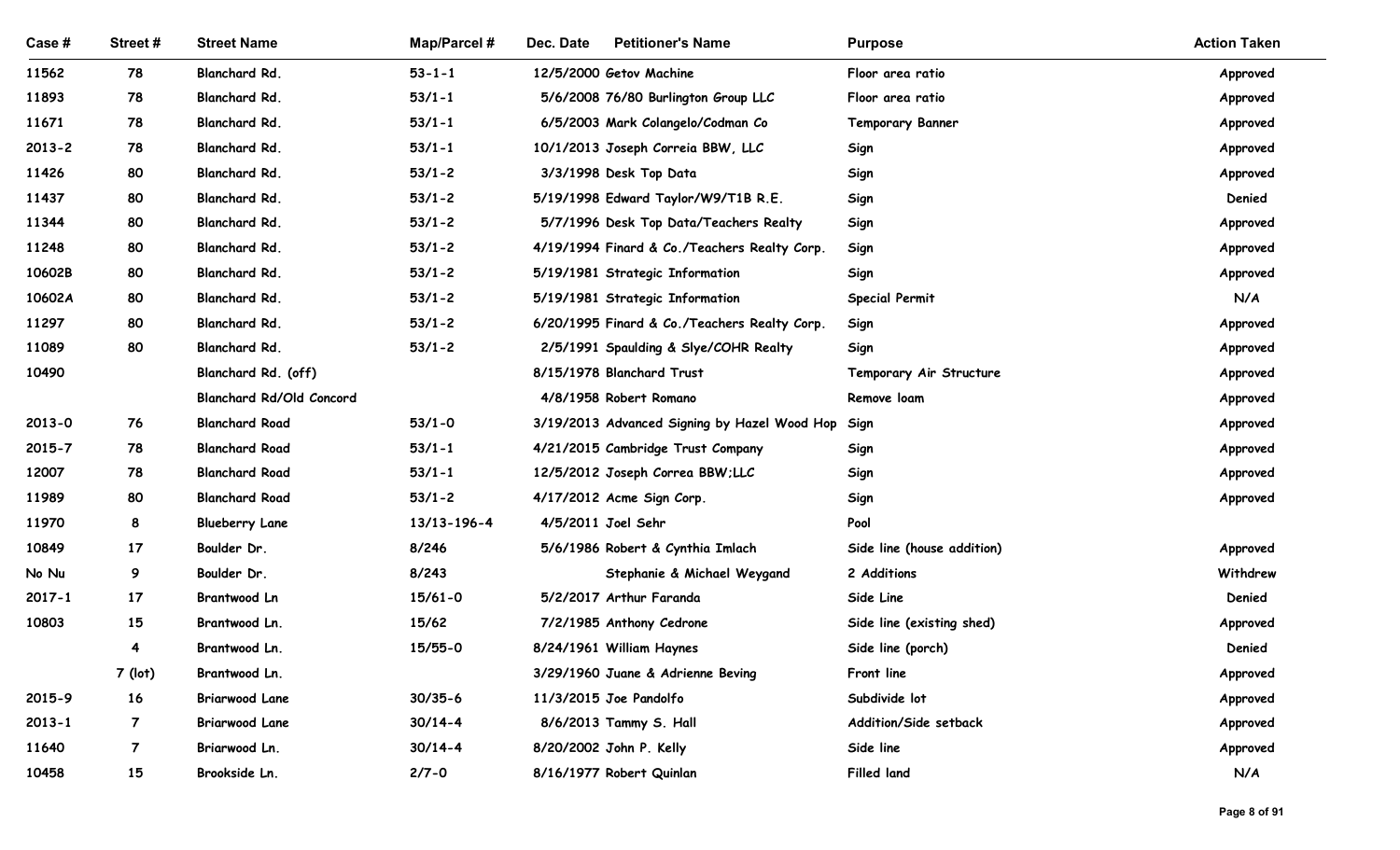| Case #         | Street#        | <b>Street Name</b>                         | <b>Map/Parcel#</b>         | Dec. Date<br><b>Petitioner's Name</b>                        | <b>Purpose</b>                      | <b>Action Taken</b> |
|----------------|----------------|--------------------------------------------|----------------------------|--------------------------------------------------------------|-------------------------------------|---------------------|
| 10674          | 25             | Brookside Ln.                              | $2/2 - 0$                  | 4/19/1983 William Schnell                                    | Flood Hazard District(construction) | Approved            |
| 10694          | 25             | Brookside Ln.                              | $2/2 - 0$                  | 7/5/1983 William & Judith Schnell                            | Flood Hazard District (garage)      | Approved            |
| 10359          | 10             | Brown Ave.                                 | 40/85-0                    | 10/27/1975 Harry Pratt                                       | Side line (house addition)          | Approved            |
| 11023          | $\overline{c}$ | Brown Ave.                                 | 40/82                      | 10/3/1989 Paul Travers                                       | Side line (existing garage)         | Approved            |
|                | 202 lot        | Brown Ave.                                 |                            | 6/23/1955 Robert & Aline Larson                              | Undersized lot                      | Approved            |
| 10294          | 8              | Brown Ave.                                 | 40/84-0                    | 6/10/1974 Robert Larson                                      | Front line (pool)                   | Approved            |
| 10032          | A lot          | Brown Ave.                                 |                            | 7/30/1967 Roger & Melissa Brown                              | Frontage                            | Approved            |
|                | 5              | Bruce St.                                  | 11/129-0                   | 2/19/1965 Harry Thomasian                                    | Side line (existing dwelling)       | Approved            |
| 10052          | 5              | Bruce St.                                  | 11/129-0                   | 11/7/1967 Harry Thomasian                                    | Side line (house addition)          | Approved            |
| 10521          | 6              | Buckman Dr.                                | 21/233-0                   | 5/29/1979 Frank Pandolfo. Jr.                                | Side line (garage)                  | Approved            |
| 11278          | $\overline{7}$ | Buckman Dr.                                | 21/228                     | 1/7/1995 Santino DiMastrantonio                              | Overturn Bldg. Insp. Decision       | Denied              |
| 10756          | $\overline{7}$ | Buckman Dr.                                | 21/228                     | 8/21/1984 Santino DiMastrantonio                             | Rear line/Side line (garage)        | Denied              |
| $2016 - 1$     | 10             | <b>Burlington Mall Rd</b>                  | 130/0                      | 1/3/2017 Viewpoint Sign & Awning/Sandra Lupi                 | Sign                                | Approved            |
| $2018 - 1$     | 25             | <b>Burlington Mall Rd</b>                  |                            | 4/3/2018 Ed Warren                                           | Mobile Automotive Maintenance       | Denied              |
| No Nu          | 44             | <b>Burlington Mall Rd</b>                  | $47/12 - 31$               | <b>Charley Schalliol</b>                                     | Sign                                |                     |
| 11737          | 44             | <b>Burlington Mall Rd</b>                  | $47/12 - 31$               | 8/17/2004 Fidelity Investments                               | Sign                                | Approved            |
| 11736          | 44             | <b>Burlington Mall Rd</b>                  | 47/12/31                   | 7/20/2004 Fidelity Investments/Schalliol                     | Sign                                | Withdrew            |
| 11740B         | 44             | <b>Burlington Mall Rd</b>                  | $47/12 - 31$               | 10/5/2004 Schallio/RJ Kelly                                  | Sign                                | Denied              |
| 10691          |                | Burlington Mall Rd.                        | 41/98                      | 6/21/1983 Finard & Company/Marriott                          | Sign                                | Approved            |
| $2016 - 1$     | $\mathbf{1}$   | Burlington Mall Rd.                        | 41/98                      | 12/20/2016 Carolyn Parker                                    | <b>Signs</b>                        | Approved            |
| 11794          | 10             | Burlington Mall Rd.                        | 41/130-0                   | 2/7/2006 MacKoul, Inc. (Trammel Crow)                        | Sign                                | Withdrew            |
| 10127          | 112<br>112     | Burlington Mall Rd.                        | $45/29-1$<br>$45 - 29 - 1$ | 10/28/1969 Management Center Of Cambridge                    | Sign                                | Denied              |
| 10995<br>11189 | 112            | Burlington Mall Rd.                        | $45 - 29 - 1$              | 2/7/1989 Annex Realty Trust                                  | Sign                                | Approved<br>Denied  |
| 10940          | 25             | Burlington Mall Rd.<br>Burlington Mall Rd. | $41 - 98 - 1$              | 4/20/1993 Annex Realty Trust<br>11/17/1987 25 Mall Rd. Trust | Sign                                | Approved            |
| 11140          | 25             | Burlington Mall Rd.                        | $41 - 98 - 1$              | 2/18/1992 25 Mall Rd. Trust                                  | Sign<br>Sign                        | Approved            |
| 11172          | 25             | Burlington Mall Rd.                        | $41 - 98 - 1$              | 10/20/1992 25 Mall Rd. Trust                                 | Sign                                | Approved            |
| 10933B         | 25             | Burlington Mall Rd.                        | $41 - 98 - 1$              | 10/20/1987 Spaulding & Slye Co.                              | Accessory Use                       | Denied              |
| 10933A         | 25             | Burlington Mall Rd.                        | $41/98-1$                  | 10/20/1987 James A. Progin et al                             | Accessory Use                       | Approved            |
|                |                |                                            |                            |                                                              |                                     |                     |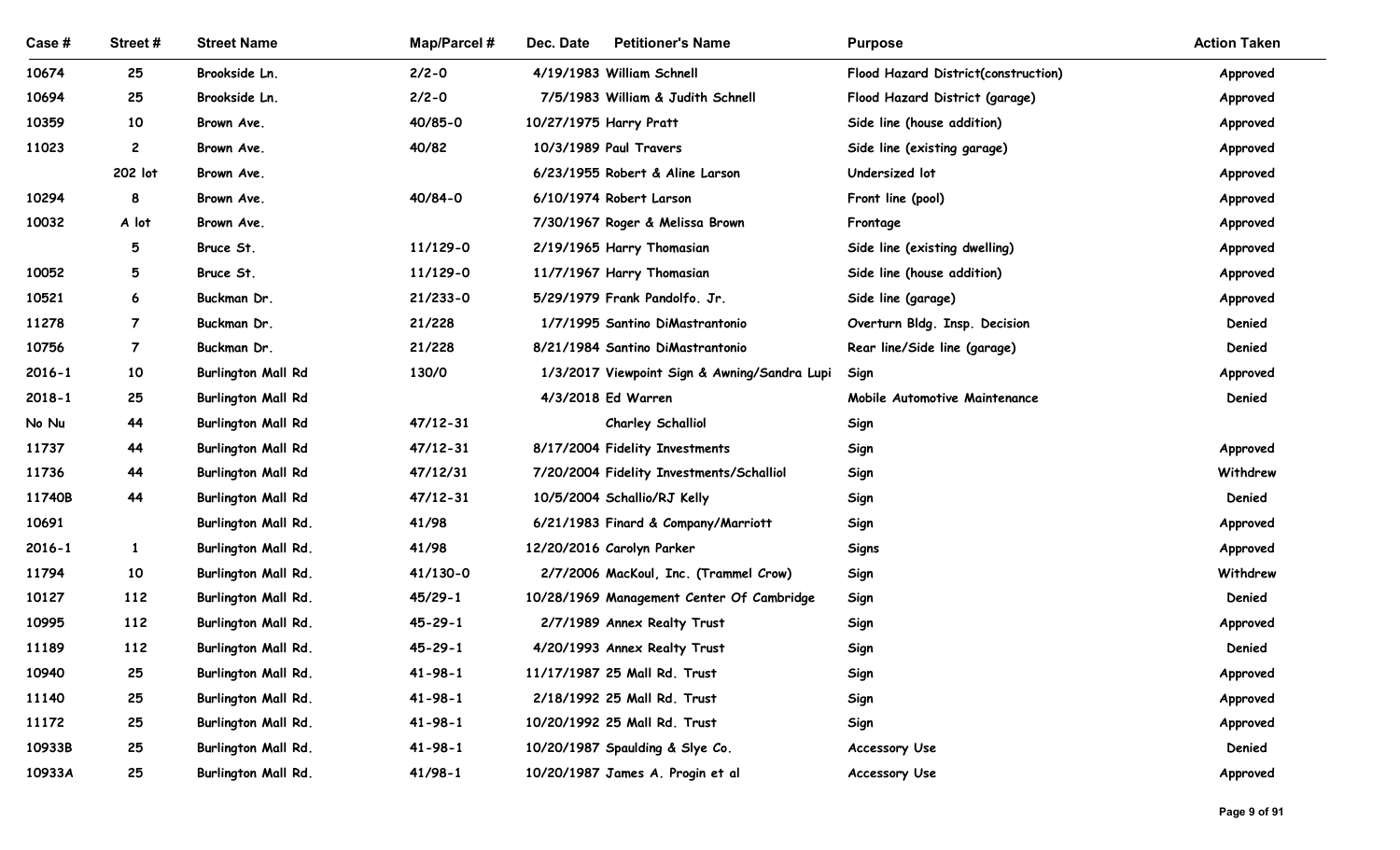| Case #         | Street#         | <b>Street Name</b>                         | <b>Map/Parcel#</b>         | Dec. Date<br><b>Petitioner's Name</b>                          | <b>Purpose</b>          | <b>Action Taken</b>  |
|----------------|-----------------|--------------------------------------------|----------------------------|----------------------------------------------------------------|-------------------------|----------------------|
| 11080          | 25              | Burlington Mall Rd.                        | $41/98-1$                  | 11/20/1990 24 Mall Rd. Trust                                   | Sign                    | Approved             |
| 11113          | 25              | <b>Burlington Mall Rd.</b>                 | $41 - 98 - 1$              | 8/6/1991 25 Mall Rd. Trust                                     | Sign                    | Approved             |
| 11534          | 30              | Burlington Mall Rd.                        | 47/8                       | 11/21/2000 Knowledge Beginnings                                | <b>Temporary Banner</b> | Approved             |
| 11647          | 30              | <b>Burlington Mall Rd.</b>                 | 4/8                        | 12/3/2002 Barlo Signs                                          | Sign                    | Withdrew             |
| 11708          | $31 - 41$       | Burlington Mall Rd.                        | $47/11 - 0/11 - 2$         | 1/6/2004 Lahey Clinic Foundation                               | Floor area ratio        | Approved             |
| 10567B         | 41              | <b>Burlington Mall Rd.</b>                 | $47/11 - 2$                | 8/5/1980 Lahey Clinic Foundation                               | Sign                    | Approved             |
| 11324          | 41              | <b>Burlington Mall Rd.</b>                 | $47/11 - 2$                | 11/7/1995 Lahey Clinic Foundation                              | Sign                    | Approved             |
| 10863          | 41              | Burlington Mall Rd.                        | $47/11 - 2$                | 10/7/1986 Lahey Clinic Foundation                              | Sign                    | Denied               |
| 10455          | 41              | Burlington Mall Rd.                        | $47/11 - 2$                | 8/16/1977 Lahey Clinic Foundation                              | Sign                    | Denied               |
| 10567A         | 41              | Burlington Mall Rd.                        | $47/11 - 2$                | 8/5/1980 Lahey Clinic Foundation                               | Sign                    | Approved             |
| 11261          | 44              | Burlington Mall Rd.                        | $47/12 - 31$               | 8/16/1994 Fidelity Properties, Inc.                            | Sign                    | Approved             |
| 11924          | 44              | Burlington Mall Rd.                        | $47/12 - 31$               | 8/27/2009 Charley Schalliol                                    | Sign                    | Approved             |
| $2016 - 1$     | 5               | Burlington Mall Rd.                        | 46/24-0                    | 3/7/2016 Primark                                               | Sign                    | Approved             |
| 11677          | 50              | Burlington Mall Rd.                        | $47/12 - 30$               | 9/16/2003 R.J. Kelly                                           | Sign                    | Withdrew             |
| 11169          | 54              | Burlington Mall Rd.                        | 47/12-29                   | 10/20/1992 Paine Furniture                                     | Sign                    | Approved             |
| 11293          | 54              | Burlington Mall Rd.                        | 47/12-29                   | 6/6/1995 Paine Furniture                                       | Sign                    | Approved             |
| 11969          | 54              | Burlington Mall Rd.                        | 46/47-12-29                | 4/19/2011 Coast Sign, Inc                                      | Sign                    | Approved             |
| 11115          | 60              | Burlington Mall Rd.                        | $47/12 - 28$               | 8/6/1991 R.J. Kelly Co.                                        | Sign                    | Approved             |
| 11894          | 60<br>66        | Burlington Mall Rd.                        | 47/12-28                   | 6/17/2008 Viewpoint Sign & Awning<br>8/19/1997 Bendetson N & M | Sign                    | Approved             |
| 11405<br>10341 | 66              | Burlington Mall Rd.<br>Burlington Mall Rd. | $46/22 - 2$<br>$46/22 - 2$ | 7/21/1975 Norris Bendetson                                     | Sign                    | Approved             |
| 10829          |                 | Burlington Mall Rd/Camb.                   | 41/98                      | 12/17/1985 Marriott Hotel                                      | Sign<br>Sign            | Approved<br>Approved |
| 10087          |                 | <b>Burlington Mall Road</b>                |                            | 9/24/1968 Spaulding and Slye Corp                              | <b>Signs</b>            |                      |
| $2013 - 1$     | 41              | <b>Burlington Mall Road</b>                | $47/11 - 2$                | 9/17/2013 Lahey Hospital and Medical Center                    | Sign                    | Approved             |
| $2016 - 1$     | 41              | <b>Burlington Mall Road</b>                | $47/11 - 2$                | 9/6/2016 Lahey Clinic Foundation, Inc.                         | Sign                    | Approved             |
| $2016 - 1$     | $5\overline{)}$ | <b>Burlington Mall Road</b>                | 46/24-0                    | 4/19/2016 Sears Holding Corp.                                  | Signs                   | Approved             |
| $2016 - 1$     | 5               | <b>Burlington Mall Road</b>                | 46/24-0                    | 3/15/2016 Sears Holding Corp.                                  | <b>Signs</b>            | Approved             |
| 2016-1         | 5               | <b>Burlington Mall Road</b>                | $46/24 - 0$                | 3/15/2016 Sears Holding Corp.                                  | Signs                   | Approved             |
| 11969          | 54              | <b>Burlington Mall Road</b>                | 46/47-12-29                | 5/6/2011 Coast Sign, Inc.                                      | Sign                    | Approved             |
|                |                 |                                            |                            |                                                                |                         |                      |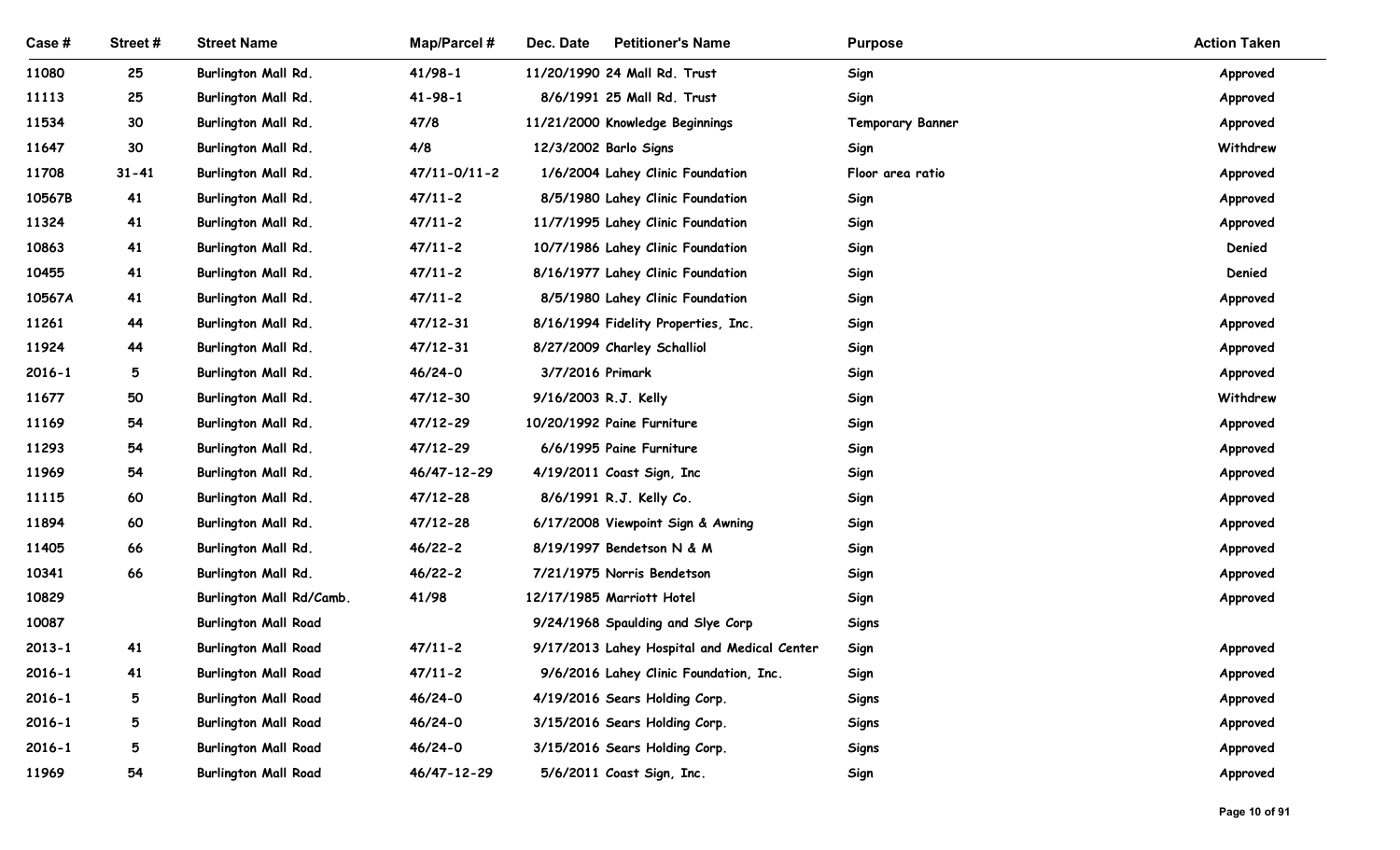| <b>Street Name</b><br>Map/Parcel #<br>Dec. Date<br><b>Petitioner's Name</b><br>Case#<br>Street#<br><b>Purpose</b><br>Side line<br>13<br>Burlington St.<br>49/17-0<br>3/23/1965 Armand Lavoie et ux<br>$49 - 5$<br>Rear Line<br>11764<br>16<br>Burlington St.<br>3/1/2005 Edward/Maureen Lynch<br>49/5<br>Side line<br>16<br>Burlington St.<br>10/17/2000 Edward & Maureen Lynch<br>11533<br>49/9<br>Subdivide lot<br>11369<br>Burlington St.<br>12/3/1996 Antonino C. & Ann B. Amaral<br>8<br>41/98-5<br>$2019 - 2$<br>$\mathbf{3}$<br><b>Burlington Woods Dr</b><br>1/15/2019 Philips Lighting North America Corp<br>Sign<br>11096<br>41/98-2<br>Sign<br>$\mathbf{1}$<br>Burlington Woods Dr.<br>4/2/1991 Burlington Woods Office Trust #1<br>41/98<br>10686<br>6/7/1983 General Sign<br>$\mathbf{1}$<br>Burlington Woods Dr.<br>Sign<br>41/98<br>10743<br>5/1/1984 General Sign<br>$\mathbf{1}$<br>Burlington Woods Dr.<br>Sign<br>41/98<br>11564<br>2/6/2001 Sign Art<br>Burlington Woods Dr.<br>Sign<br>11886<br>47/41-98-5<br>4/1/2008 Color Kinetics<br>Sign<br>Burlington Woods Dr.<br>41/98-5<br>11479<br>Burlington Woods Dr.<br>4/6/1999 Advanced Signing/Finard & Co.<br><b>Temporary Banner</b><br>3<br>41/98.5<br>11696<br>Burlington Woods Dr.<br>10/7/2003 Advanced Signing Inc.<br>3<br>Sign<br>11851A<br>47/41-98-5<br>4/17/2007 Color Kinetics<br>3<br>Burlington Woods Dr.<br>Sign<br>41/98-5<br>10/15/1991 Hekiman & Finard<br>11123<br>Burlington Woods Dr.<br>Sign<br>3<br>11127<br>41/98-5<br>Burlington Woods Dr.<br>10/15/1991 Burlington Woods Office Trust #3<br>Sign<br>3<br>41/98-5<br>11829<br>Burlington Woods Dr.<br>11/21/2006 Jones Lang LaSalle<br>3<br>Sign<br>47/41-98-5<br>5/1/2007 Color Kinetics<br>11851C<br>Burlington Woods Dr.<br>Sign<br>3<br>11613<br>41/98.5<br>Burlington Woods Dr.<br>3/20/2002 Advanced Signing/Burl. Woods<br>Sign<br>3<br>11851B<br>47/41-98-5<br>Burlington Woods Dr.<br>5/1/2007 Color Kinetics<br>3<br>Sign<br>41/98-5<br>10858<br>Burlington Woods Dr.<br>8/19/1986 Finard & Company<br>Sign<br>3 | <b>Action Taken</b><br>Approved<br>Denied<br>Approved<br>Denied<br>Approved<br>Approved<br>Denied<br>Approved<br>Approved<br>Withdrew<br>Approved |
|---------------------------------------------------------------------------------------------------------------------------------------------------------------------------------------------------------------------------------------------------------------------------------------------------------------------------------------------------------------------------------------------------------------------------------------------------------------------------------------------------------------------------------------------------------------------------------------------------------------------------------------------------------------------------------------------------------------------------------------------------------------------------------------------------------------------------------------------------------------------------------------------------------------------------------------------------------------------------------------------------------------------------------------------------------------------------------------------------------------------------------------------------------------------------------------------------------------------------------------------------------------------------------------------------------------------------------------------------------------------------------------------------------------------------------------------------------------------------------------------------------------------------------------------------------------------------------------------------------------------------------------------------------------------------------------------------------------------------------------------------------------------------------------------------------------------------------------------------------------------------------------------------------------------------------------------------------------------------------------------------------------------------------------------------------------------------|---------------------------------------------------------------------------------------------------------------------------------------------------|
|                                                                                                                                                                                                                                                                                                                                                                                                                                                                                                                                                                                                                                                                                                                                                                                                                                                                                                                                                                                                                                                                                                                                                                                                                                                                                                                                                                                                                                                                                                                                                                                                                                                                                                                                                                                                                                                                                                                                                                                                                                                                           |                                                                                                                                                   |
|                                                                                                                                                                                                                                                                                                                                                                                                                                                                                                                                                                                                                                                                                                                                                                                                                                                                                                                                                                                                                                                                                                                                                                                                                                                                                                                                                                                                                                                                                                                                                                                                                                                                                                                                                                                                                                                                                                                                                                                                                                                                           |                                                                                                                                                   |
|                                                                                                                                                                                                                                                                                                                                                                                                                                                                                                                                                                                                                                                                                                                                                                                                                                                                                                                                                                                                                                                                                                                                                                                                                                                                                                                                                                                                                                                                                                                                                                                                                                                                                                                                                                                                                                                                                                                                                                                                                                                                           |                                                                                                                                                   |
|                                                                                                                                                                                                                                                                                                                                                                                                                                                                                                                                                                                                                                                                                                                                                                                                                                                                                                                                                                                                                                                                                                                                                                                                                                                                                                                                                                                                                                                                                                                                                                                                                                                                                                                                                                                                                                                                                                                                                                                                                                                                           |                                                                                                                                                   |
|                                                                                                                                                                                                                                                                                                                                                                                                                                                                                                                                                                                                                                                                                                                                                                                                                                                                                                                                                                                                                                                                                                                                                                                                                                                                                                                                                                                                                                                                                                                                                                                                                                                                                                                                                                                                                                                                                                                                                                                                                                                                           |                                                                                                                                                   |
|                                                                                                                                                                                                                                                                                                                                                                                                                                                                                                                                                                                                                                                                                                                                                                                                                                                                                                                                                                                                                                                                                                                                                                                                                                                                                                                                                                                                                                                                                                                                                                                                                                                                                                                                                                                                                                                                                                                                                                                                                                                                           |                                                                                                                                                   |
|                                                                                                                                                                                                                                                                                                                                                                                                                                                                                                                                                                                                                                                                                                                                                                                                                                                                                                                                                                                                                                                                                                                                                                                                                                                                                                                                                                                                                                                                                                                                                                                                                                                                                                                                                                                                                                                                                                                                                                                                                                                                           |                                                                                                                                                   |
|                                                                                                                                                                                                                                                                                                                                                                                                                                                                                                                                                                                                                                                                                                                                                                                                                                                                                                                                                                                                                                                                                                                                                                                                                                                                                                                                                                                                                                                                                                                                                                                                                                                                                                                                                                                                                                                                                                                                                                                                                                                                           |                                                                                                                                                   |
|                                                                                                                                                                                                                                                                                                                                                                                                                                                                                                                                                                                                                                                                                                                                                                                                                                                                                                                                                                                                                                                                                                                                                                                                                                                                                                                                                                                                                                                                                                                                                                                                                                                                                                                                                                                                                                                                                                                                                                                                                                                                           |                                                                                                                                                   |
|                                                                                                                                                                                                                                                                                                                                                                                                                                                                                                                                                                                                                                                                                                                                                                                                                                                                                                                                                                                                                                                                                                                                                                                                                                                                                                                                                                                                                                                                                                                                                                                                                                                                                                                                                                                                                                                                                                                                                                                                                                                                           |                                                                                                                                                   |
|                                                                                                                                                                                                                                                                                                                                                                                                                                                                                                                                                                                                                                                                                                                                                                                                                                                                                                                                                                                                                                                                                                                                                                                                                                                                                                                                                                                                                                                                                                                                                                                                                                                                                                                                                                                                                                                                                                                                                                                                                                                                           |                                                                                                                                                   |
|                                                                                                                                                                                                                                                                                                                                                                                                                                                                                                                                                                                                                                                                                                                                                                                                                                                                                                                                                                                                                                                                                                                                                                                                                                                                                                                                                                                                                                                                                                                                                                                                                                                                                                                                                                                                                                                                                                                                                                                                                                                                           |                                                                                                                                                   |
|                                                                                                                                                                                                                                                                                                                                                                                                                                                                                                                                                                                                                                                                                                                                                                                                                                                                                                                                                                                                                                                                                                                                                                                                                                                                                                                                                                                                                                                                                                                                                                                                                                                                                                                                                                                                                                                                                                                                                                                                                                                                           |                                                                                                                                                   |
|                                                                                                                                                                                                                                                                                                                                                                                                                                                                                                                                                                                                                                                                                                                                                                                                                                                                                                                                                                                                                                                                                                                                                                                                                                                                                                                                                                                                                                                                                                                                                                                                                                                                                                                                                                                                                                                                                                                                                                                                                                                                           | Approved<br>Approved                                                                                                                              |
|                                                                                                                                                                                                                                                                                                                                                                                                                                                                                                                                                                                                                                                                                                                                                                                                                                                                                                                                                                                                                                                                                                                                                                                                                                                                                                                                                                                                                                                                                                                                                                                                                                                                                                                                                                                                                                                                                                                                                                                                                                                                           | Approved                                                                                                                                          |
|                                                                                                                                                                                                                                                                                                                                                                                                                                                                                                                                                                                                                                                                                                                                                                                                                                                                                                                                                                                                                                                                                                                                                                                                                                                                                                                                                                                                                                                                                                                                                                                                                                                                                                                                                                                                                                                                                                                                                                                                                                                                           | Approved                                                                                                                                          |
|                                                                                                                                                                                                                                                                                                                                                                                                                                                                                                                                                                                                                                                                                                                                                                                                                                                                                                                                                                                                                                                                                                                                                                                                                                                                                                                                                                                                                                                                                                                                                                                                                                                                                                                                                                                                                                                                                                                                                                                                                                                                           | Approved                                                                                                                                          |
|                                                                                                                                                                                                                                                                                                                                                                                                                                                                                                                                                                                                                                                                                                                                                                                                                                                                                                                                                                                                                                                                                                                                                                                                                                                                                                                                                                                                                                                                                                                                                                                                                                                                                                                                                                                                                                                                                                                                                                                                                                                                           | Withdrew                                                                                                                                          |
|                                                                                                                                                                                                                                                                                                                                                                                                                                                                                                                                                                                                                                                                                                                                                                                                                                                                                                                                                                                                                                                                                                                                                                                                                                                                                                                                                                                                                                                                                                                                                                                                                                                                                                                                                                                                                                                                                                                                                                                                                                                                           | Approved                                                                                                                                          |
|                                                                                                                                                                                                                                                                                                                                                                                                                                                                                                                                                                                                                                                                                                                                                                                                                                                                                                                                                                                                                                                                                                                                                                                                                                                                                                                                                                                                                                                                                                                                                                                                                                                                                                                                                                                                                                                                                                                                                                                                                                                                           | Approved                                                                                                                                          |
|                                                                                                                                                                                                                                                                                                                                                                                                                                                                                                                                                                                                                                                                                                                                                                                                                                                                                                                                                                                                                                                                                                                                                                                                                                                                                                                                                                                                                                                                                                                                                                                                                                                                                                                                                                                                                                                                                                                                                                                                                                                                           | Approved                                                                                                                                          |
| 47/41-98-5<br>11899<br>Burlington Woods Dr.<br>8/19/2008 Color Kinetics Inc.<br>Sign<br>3                                                                                                                                                                                                                                                                                                                                                                                                                                                                                                                                                                                                                                                                                                                                                                                                                                                                                                                                                                                                                                                                                                                                                                                                                                                                                                                                                                                                                                                                                                                                                                                                                                                                                                                                                                                                                                                                                                                                                                                 | Approved                                                                                                                                          |
| 41/98-5<br>11/21/1989 Finard & Company<br>11027<br>Burlington Woods Dr.<br>Sign<br>3                                                                                                                                                                                                                                                                                                                                                                                                                                                                                                                                                                                                                                                                                                                                                                                                                                                                                                                                                                                                                                                                                                                                                                                                                                                                                                                                                                                                                                                                                                                                                                                                                                                                                                                                                                                                                                                                                                                                                                                      | Approved                                                                                                                                          |
| 11151<br>41/98-5<br>Burlington Woods Dr.<br>5/5/1992 Burlington Woods Office Trust #3<br>Sign<br>3                                                                                                                                                                                                                                                                                                                                                                                                                                                                                                                                                                                                                                                                                                                                                                                                                                                                                                                                                                                                                                                                                                                                                                                                                                                                                                                                                                                                                                                                                                                                                                                                                                                                                                                                                                                                                                                                                                                                                                        | Approved                                                                                                                                          |
| 41/98<br>$2016 - 1$<br>Burlington Woods Dr.<br>7/19/2016 Stantec/EABatten<br>5<br>Sign                                                                                                                                                                                                                                                                                                                                                                                                                                                                                                                                                                                                                                                                                                                                                                                                                                                                                                                                                                                                                                                                                                                                                                                                                                                                                                                                                                                                                                                                                                                                                                                                                                                                                                                                                                                                                                                                                                                                                                                    | Approved                                                                                                                                          |
| 41/98<br>11740A<br>5<br>Burlington Woods Dr.<br>8/17/2004 Fay, Spofford & Thorndike<br>Sign                                                                                                                                                                                                                                                                                                                                                                                                                                                                                                                                                                                                                                                                                                                                                                                                                                                                                                                                                                                                                                                                                                                                                                                                                                                                                                                                                                                                                                                                                                                                                                                                                                                                                                                                                                                                                                                                                                                                                                               | Approved                                                                                                                                          |
| 11991<br><b>Burlington Woods Drive</b><br>$41 - 98 - 2$<br>5/25/2012 ViewPoint Sign & Awning<br>Sign<br>1                                                                                                                                                                                                                                                                                                                                                                                                                                                                                                                                                                                                                                                                                                                                                                                                                                                                                                                                                                                                                                                                                                                                                                                                                                                                                                                                                                                                                                                                                                                                                                                                                                                                                                                                                                                                                                                                                                                                                                 | Approved                                                                                                                                          |
| 41/98-5<br>$2018 - 1$<br><b>Burlington Woods Drive</b><br>7/17/2018 Griffith Properties<br>Sign<br>3                                                                                                                                                                                                                                                                                                                                                                                                                                                                                                                                                                                                                                                                                                                                                                                                                                                                                                                                                                                                                                                                                                                                                                                                                                                                                                                                                                                                                                                                                                                                                                                                                                                                                                                                                                                                                                                                                                                                                                      | <b>WITHDREW</b>                                                                                                                                   |
| 11993<br><b>Burlington Woods Drive</b><br>41/98-6<br>4/12/2012 Burlington Woods Bldg IV LLC<br>Floor Area Ratio                                                                                                                                                                                                                                                                                                                                                                                                                                                                                                                                                                                                                                                                                                                                                                                                                                                                                                                                                                                                                                                                                                                                                                                                                                                                                                                                                                                                                                                                                                                                                                                                                                                                                                                                                                                                                                                                                                                                                           | Approved                                                                                                                                          |
| 24<br>11692<br><b>BurlMall Rd/Mildred Rd</b><br>41/129<br>12/2/2003 Sunrise Development Inc<br>Height                                                                                                                                                                                                                                                                                                                                                                                                                                                                                                                                                                                                                                                                                                                                                                                                                                                                                                                                                                                                                                                                                                                                                                                                                                                                                                                                                                                                                                                                                                                                                                                                                                                                                                                                                                                                                                                                                                                                                                     | Approved                                                                                                                                          |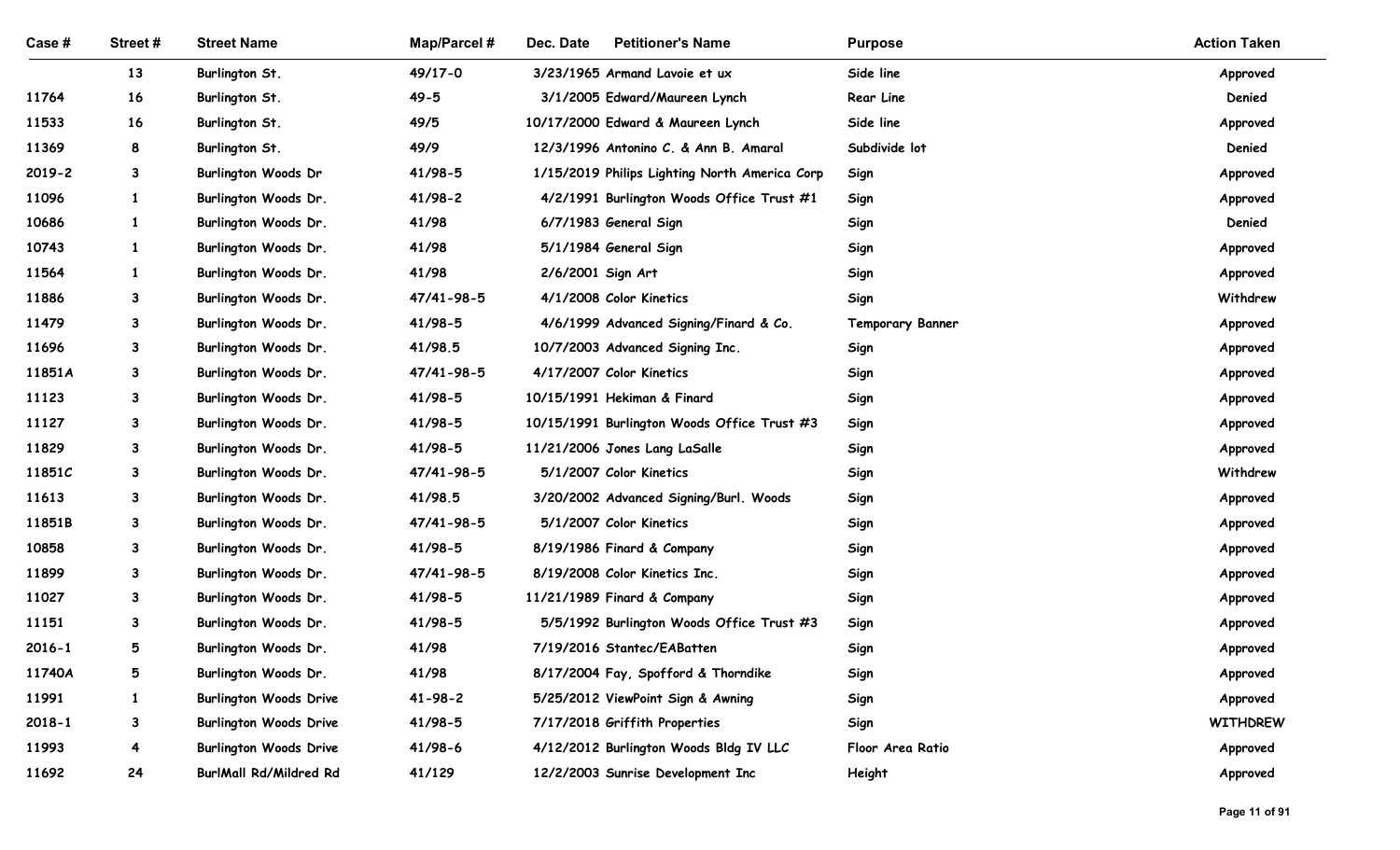| Case #         | Street#      | <b>Street Name</b>             | Map/Parcel #              | <b>Petitioner's Name</b><br>Dec. Date                        | <b>Purpose</b>                  | <b>Action Taken</b> |
|----------------|--------------|--------------------------------|---------------------------|--------------------------------------------------------------|---------------------------------|---------------------|
|                |              | Burton Rd.                     |                           | 8/4/1955 Paul Blake                                          | Remove loam                     | Approved            |
|                | $\mathbf{3}$ | Burton Rd.                     | $37/9 - 0$                | 7/6/1965 Gerald Gilbert et ux                                | Front line/Side line            | Approved            |
| 10278          | 9            | Burton Rd.                     | $37/6 - 0$                | 12/13/1973 John Kiernan                                      | Front line                      | Approved            |
|                | $C$ lot      | Burton Rd.                     |                           | 8/3/1961 Robert & Margaret Kenneally                         | Side line (house addition)      | Approved            |
| 11936          | 182          | Cambridge St                   | 23/122                    | CB Richard Ellis/Sovereign Bank                              | Sign                            | Withdraw            |
| $2013 - 2$     | 34           | Cambridge St                   | 48/38-0                   | 11/19/2013 Sam Judd - A                                      | Sign                            | Approved            |
| $2013 - 2$     | 34           | Cambridge St                   | 48/38-0                   | 11/6/2013 Sam Judd - B                                       | Sign                            | Approved            |
| $2018 - 1$     | 34           | Cambridge St                   | 48/38                     | 6/5/2018 Aaron Hemquist/Target Corp.                         | Sign                            | Approved            |
| 10335          | 64R          | Cambridge St                   | 42/98-0                   | 4/28/1975 Berube Apache Camping Center                       | Sign                            | Approved            |
| 11935          | 93           | Cambridge St                   | 35/109                    | 4/6/2010 Herb Chambers of Burlington, Inc.                   | Sign                            | Approved            |
|                |              | Cambridge St.                  |                           | 2/4/1969 Richard Kelly                                       | Height (building)/(Nursing Home | Approved            |
|                |              | Cambridge St.                  |                           | 6/20/1957 Belford Associates                                 | Sign                            | Denied              |
|                |              | Cambridge St.                  |                           | 7/13/1961 Walter Desmond                                     | Height (antenna)                | Denied              |
| 10072          |              | Cambridge St.                  |                           | 4/23/1968 David Piper                                        | Sign                            | Void                |
|                |              | Cambridge St.                  |                           | 3/11/1957 Veronica & William Tobin                           | Sign                            | Approved            |
| 10014          |              | Cambridge St.                  |                           | 2/26/1967 Shiff Realty Trust                                 | Undersized lot                  | Approved            |
|                |              | Cambridge St.                  |                           | 4/11/1963 Alan Gray Inc.                                     | Remove loam                     | Approved            |
| 10156          |              | Cambridge St.                  |                           | 10/6/1970 Edward Nahigian                                    | Sign                            | Approved            |
| 11128          | 100          | Cambridge St.                  | 38/1,2                    | 12/3/1991 CMANE                                              | Sign                            | Approved            |
| 11126          | 100          | Cambridge St.                  | 38/1,2                    | 10/5/1991 Kennedy Associates R.E.                            | Sign                            | Approved            |
| 11045          | 100          | Cambridge St.                  | 38/1,2                    | 5/15/1990 CMANE                                              | Sign                            | Approved            |
| 11672<br>11763 | 101          | Cambridge St.                  | $35/114-$<br>$35/113 - 0$ | 10/7/2003 PC Healthstop                                      | Sign                            | Approved            |
| 11890          | 101<br>101   | Cambridge St.<br>Cambridge St. | $35/113/-0$               | 2/1/2005 21st Century<br>5/20/2008 ETM Massage of Burlington | Sign<br>Sign                    | Approved<br>Denied  |
| 11163          | 101          | Cambridge St.                  | 35/113                    | 10/6/1992 St. Thomas Realty Fund Inc.                        | Side line/Parking               | Approved            |
| 11896          | 101          | Cambridge St.                  | $35 - 113 - 0$            | 8/5/2008 Kip LeBaron                                         | Sign                            | Approved            |
| 11016          | 101          | Cambridge St.                  | 35/113                    | 6/20/1989 William J. McGrail Jr                              | Sign                            | Approved            |
| 11373          | 101          | Cambridge St.                  | 35/113                    | 1/7/1997 Dana Kludjian, OD                                   | Sign                            | Approved            |
| 11598          | 101          | Cambridge St.                  | 35/113                    | 11/20/2001 Clear Choice Laser Eye                            | Sign                            | Approved            |
|                |              |                                |                           |                                                              |                                 |                     |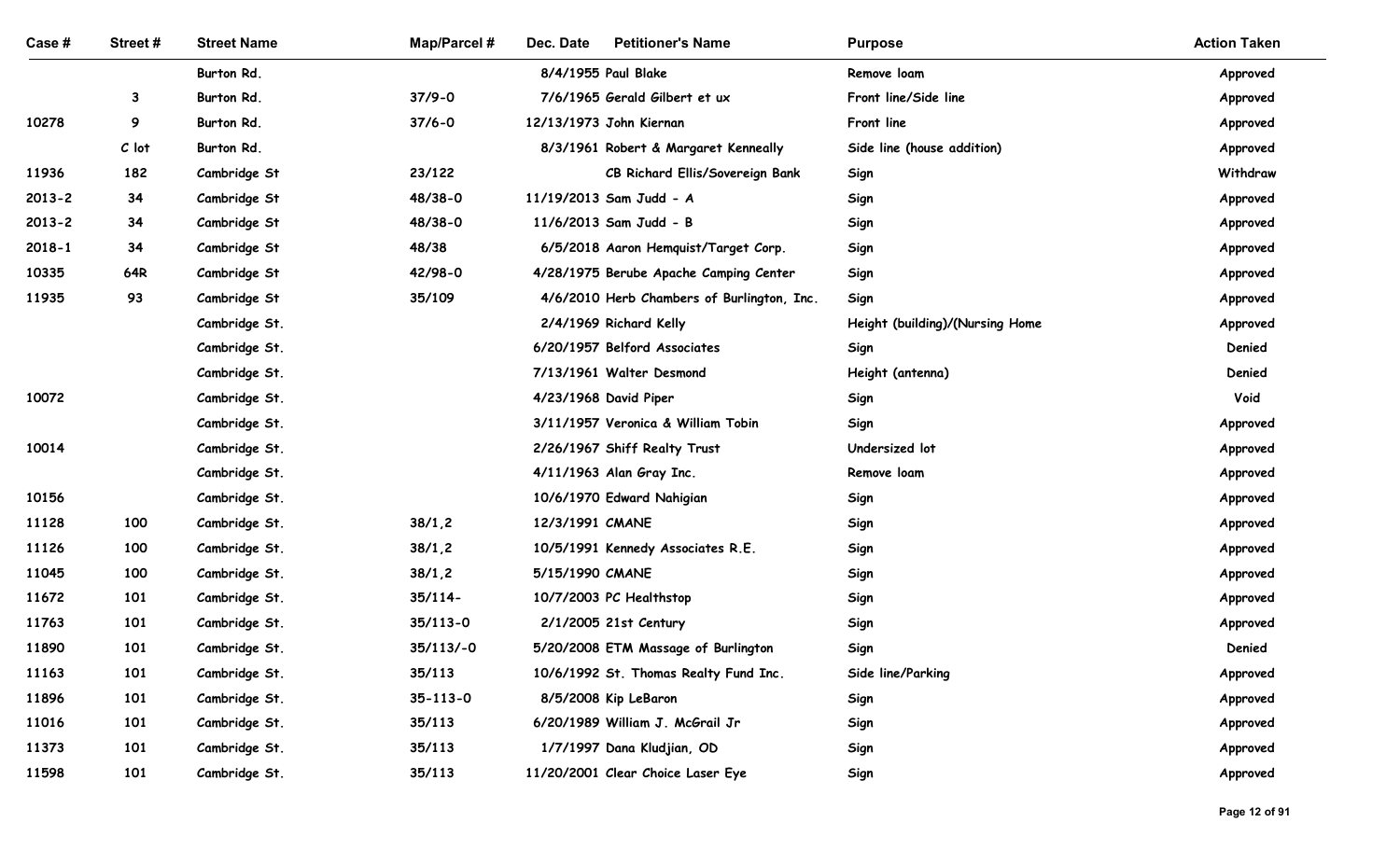| Case #     | Street#    | <b>Street Name</b>             | <b>Map/Parcel#</b>   | Dec. Date<br><b>Petitioner's Name</b>                          | <b>Purpose</b>                | <b>Action Taken</b> |
|------------|------------|--------------------------------|----------------------|----------------------------------------------------------------|-------------------------------|---------------------|
| 11599      | 101        | Cambridge St.                  | 35/113               | 11/20/2001 Direct Connect Wireless                             | Sign                          | Denied              |
| 10123      | 108        | Cambridge St.                  | 35/103-0             | 8/12/1969 Texaco Inc.                                          | Sign                          | Approved            |
| 11225      | 109        | Cambridge St.                  | 35/116               | 11/2/1993 Richard & Valerie Stoppe                             | Height (ceiling)              | Approved            |
| 10683      | 11         | Cambridge St.                  | $54/4 - 0$           | 5/3/1983 Stanley Caras/Martin Shulman                          | Buffer                        | Approved            |
| 10589      | 11         | Cambridge St.                  | $54/4 - 0$           | 2/27/1981 Stanley Caras/Martin Shulman                         | Rear/Side line (fire lane)    | Denied              |
| 10600      | 11         | Cambridge St.                  | $54/4 - 0$           | 5/5/1981 Stanley Caras/Martin Shulman                          | Rear/Side line (fire lane)    | Approved            |
| 11601      | 110        | Cambridge St.                  | 35/98                | 3/5/2002 Amerada Hess                                          | Density/Height/Parking/Food   | Approved            |
| 10162      | 110        | Cambridge St.                  | 35/98-0              | 9/22/1970 Judith & John Ducett/Gibbs Tire                      | Overturn Bldg. Insp. Decision | Denied              |
| 11710      | 110        | Cambridge St.                  | 35/98                | 2/17/2004 Amerada Hess Corp.                                   | Sign                          | Approved            |
| 11414      | 110        | Cambridge St.                  | 35/98                | 11/18/1997 Gibbs Oil Co., Limited                              | Sign                          | Approved            |
| 11636      | 110        | Cambridge St.                  | 35/98                | 12/3/2002 Amerada Hess Corp.                                   | Convenience Store             | Approved            |
| 11573      | 110        | Cambridge St.                  | 35/98                | 5/1/2001 Amerada Hess Corp                                     | Sign                          | Approved            |
| 11283      | 116        | Cambridge St.                  | 35/96                | 3/21/1995 R.J. Kelly                                           | Sign                          | Approved            |
|            | 118        | Cambridge St.                  | 35/95-0              | 5/22/1963 Lewis Peterson                                       | Frontage                      | Approved            |
| 11836      | 120        | Cambridge St.                  | 35/93                | 1/16/2007 SRO Companies                                        | Sign                          | Denied              |
| 11404      | 120        | Cambridge St.                  | $35/93 - 1$          | 9/16/1997 Metropolitan Credit Union                            | Sign                          | Denied              |
| $2018 - 2$ | 123        | Cambridge St.                  | 35/85/0              | Robert Cunha/BHS                                               | Sign                          | Approved            |
| 10397      | 123        | Cambridge St.                  | $35/85 - 0$          | 5/24/1976 Town of Burlington                                   | Sign                          | Approved            |
|            | 125        | Cambridge St.                  | 29/133-0             | 11/13/1964 Vincent DeLuca                                      | Sign                          | Approved            |
| 11430      | 125        | Cambridge St.                  | 29/133               | 5/5/1998 Omnipoint Communications                              | Height (antenna)              | Approved            |
| 10173      | 125        | Cambridge St.                  | 29/133-0             | 1/5/1971 Vincent DeLuca                                        | Amendment to variance         | Denied              |
|            | 125        | Cambridge St.                  | 29/133-0             | 1/25/1962 Vincent & Concetta DeLuca                            | Use (beauty shop)             | Approved            |
| 11778      | 127        | Cambridge St.                  | 29/134               | 6/21/2005 Mark Savage                                          | Sign                          | Approved            |
| 11401      | 127        | Cambridge St.                  | 29/134               | 8/5/1997 Vincent N. DeLuca                                     | Sign                          | Approved            |
| 11853      | 129        | Cambridge St.                  | 29/135               | 5/1/2007 Cohn & Dussi LLC                                      | Side line/buffer              | Withdrew            |
| $2014 - 3$ | 131        | Cambridge St.                  | 29/136-0             | 5/20/2014 131 Cambridge Street, LLC                            | Side lot min                  | Approved            |
| $2017 - 1$ | 134<br>135 | Cambridge St.<br>Cambridge St. | 29/114-1<br>29/137-0 | 6/6/2017 Barlo Signs<br>12/12/1957 White Construction Co. Inc. | Sign                          | Withdrew            |
| 10240      | 135        | Cambridge St.                  | 29/137-0             | 1/18/1973 White Construction Co. Inc.                          | Accessory Use<br>Side line    | Approved<br>Denied  |
|            |            |                                |                      |                                                                |                               |                     |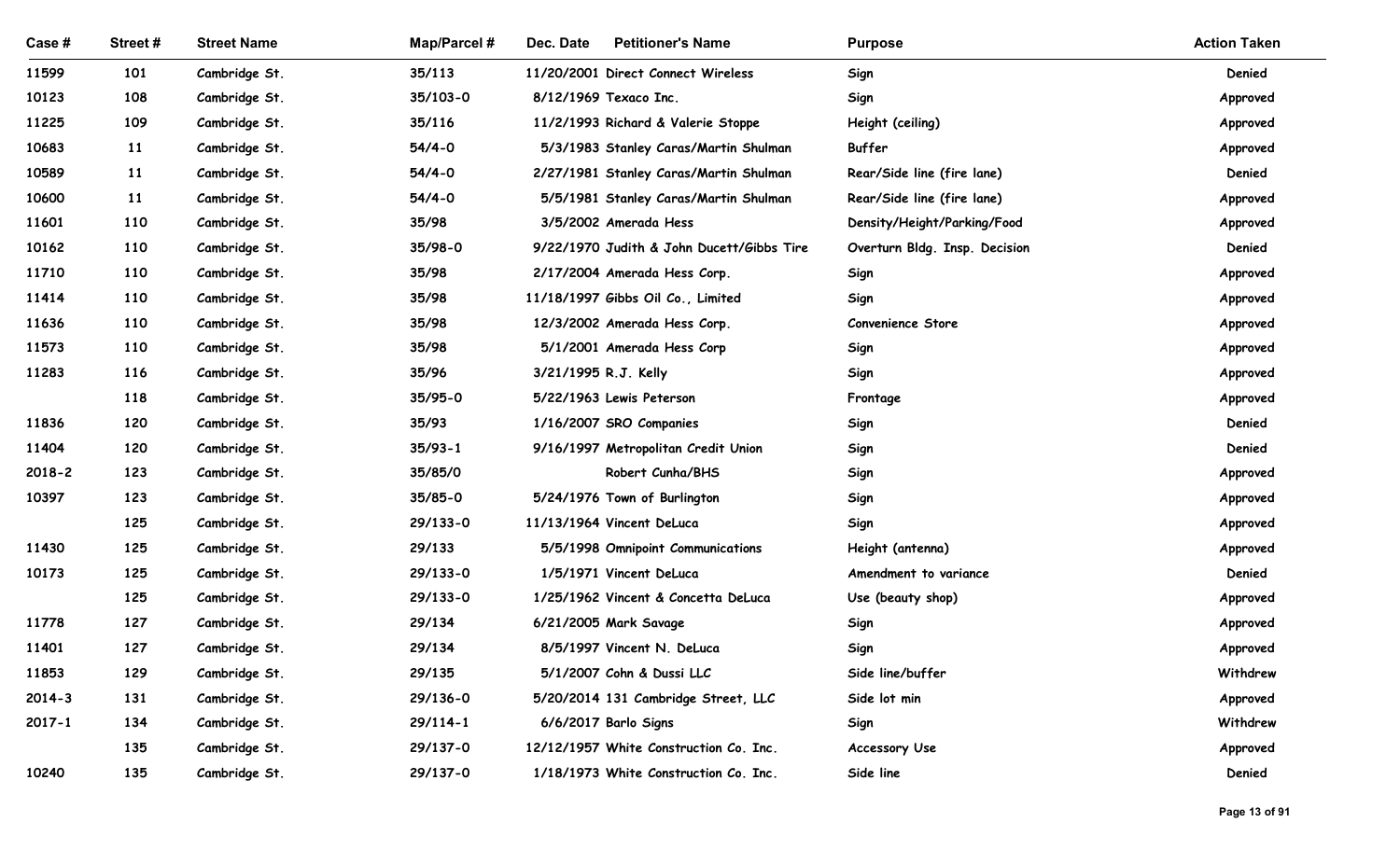| Case #              | Street#    | <b>Street Name</b>             | Map/Parcel #       | Dec. Date<br><b>Petitioner's Name</b>                                    | <b>Purpose</b>                      | <b>Action Taken</b>  |
|---------------------|------------|--------------------------------|--------------------|--------------------------------------------------------------------------|-------------------------------------|----------------------|
| 11170               | 138        | Cambridge St.                  | 29/113             | 10/20/1992 Andrew Boyajian                                               | Sign                                | Approved             |
| 11844               | 138        | Cambridge St.                  | 29/133-0           | 3/23/2007 A.J. Rose                                                      | Sign                                | Approved             |
| No Nu               | 138        | Cambridge St.                  | 29/113             | Andrew J. Boyajian                                                       | Addition                            | Unknown              |
|                     | 139        | Cambridge St.                  | 29/141-0           | 9/2/1960 Warren & Margery Sorenson                                       | Undersized lot (existing dwelling)  | Approved             |
| 11346               | 140        | Cambridge St.                  | 29/115             | 5/21/1996 Shell Oil Company                                              | Rear/Side line/Impervious surface   | Approved             |
| 11079               | 140        | Cambridge St.                  | 29/115             | 11/20/1990 Shell Oil Company                                             | Front line/Side line                | Approved             |
| 11347               | 140        | Cambridge St.                  | 29/115             | 5/21/1996 Shell Oil Company                                              | Sign                                | Approved             |
| 11363               | 15         | Cambridge St.                  | 54/5               | 11/19/1996 Shiff Realty Trust                                            | Sign                                | Approved             |
| 10963               | 15         | Cambridge St.                  | 54/5               | 5/3/1988 Shiff Realty Trust                                              | Sign                                | Approved             |
| 10762               | 15         | Cambridge St.                  | 54/5               | 10/6/1984 Ralph Rosen/Sleep Sofas                                        | Sign                                | Approved             |
| 10672               | 158        | Cambridge St.                  |                    | 3/1/1983 Mary Forgione                                                   | Overturn Bldg. Insp. Decision       | Approved             |
| $2013 - 2$          | 170        | Cambridge St.                  | 23/199-0           | 11/5/2013 Green Village Properties, LLC                                  | Addition and Min. Yard Adj. RO & RG | Approved             |
|                     | 170        | Cambridge St.                  | 23/199-0           | 8/22/1968 Kemps of Burlington                                            | Sign                                | N/A                  |
| 11768               | 172        | Cambridge St.                  | 23/200             | 3/15/2005 Colevan Office Bldg condo                                      | Side line/parking                   | Approved             |
| 11752               | 172        | Cambridge St.                  | 23/200-0           | 11/16/2004 Colevan Office Bldg Condo                                     | Parking                             | Withdrew             |
| 11760               | 172        | Cambridge St.                  | 23/200-0           | 1/4/2005 Colevan Office Bldg                                             | Parking                             | Approved             |
|                     | 172        | Cambridge St.                  |                    | 11/28/1967 James Spinney/Louis Panakio                                   | <b>Special Permit</b>               | Withdrew             |
| 11538               | 172        | Cambridge St.                  | 23/198-2           | 10/3/2000 Nextel                                                         | Height                              | Withdrew             |
| 11655               | 175        | Cambridge St.                  | 23/34              | 4/15/2003 Charleen Amato, D.C.                                           | Sign                                | Approved             |
| 11146               | 178        | Cambridge St.                  | 23/123             | 3/17/1992 Western Atlantic Assoc.                                        | Sign                                | Approved             |
| 10617               | 178        | Cambridge St.                  | 23/123             | 9/1/1981 Almy Stores Inc.                                                | Sign                                | Approved             |
| $2016 - 1$          | 180        | Cambridge St.                  | 23/122             | 4/4/2017 Burlington Planning Board                                       | Sign                                | Approved             |
| 11679               | 180        | Cambridge St.                  | 23/123-0           | 7/15/2003 Shaws/Graves                                                   | Sign                                | Approved             |
| 11707<br>11680      | 180<br>180 | Cambridge St.                  | 23/123-0           | 11/4/2003 Shaws/Robert Graves                                            | Sign                                | Approved             |
|                     | 180        | Cambridge St.                  | 23/123-0<br>23/122 | 9/16/2003 Shaws/Graves<br>10/31/2016 Bret Skirvin/Site Enhancement Serv. | Sign                                |                      |
| $2016 - 1$<br>11693 | 180A       | Cambridge St.<br>Cambridge St. | 23/123             | 9/16/2003 Acme Sign Co/Busa                                              | Sign<br>Sign                        | Approved<br>Withdrew |
| 10796               | 181        | Cambridge St.                  | 23/37-0            | 8/5/1986 Exxon Corp.                                                     | Extension of time                   | Approved             |
|                     | 181        | Cambridge St.                  | 23/37-0            | 7/2/1985 Exxon Corp.                                                     | Building to gr. area ratio/Sign/Use | Approved             |
| 10796               |            |                                |                    |                                                                          |                                     |                      |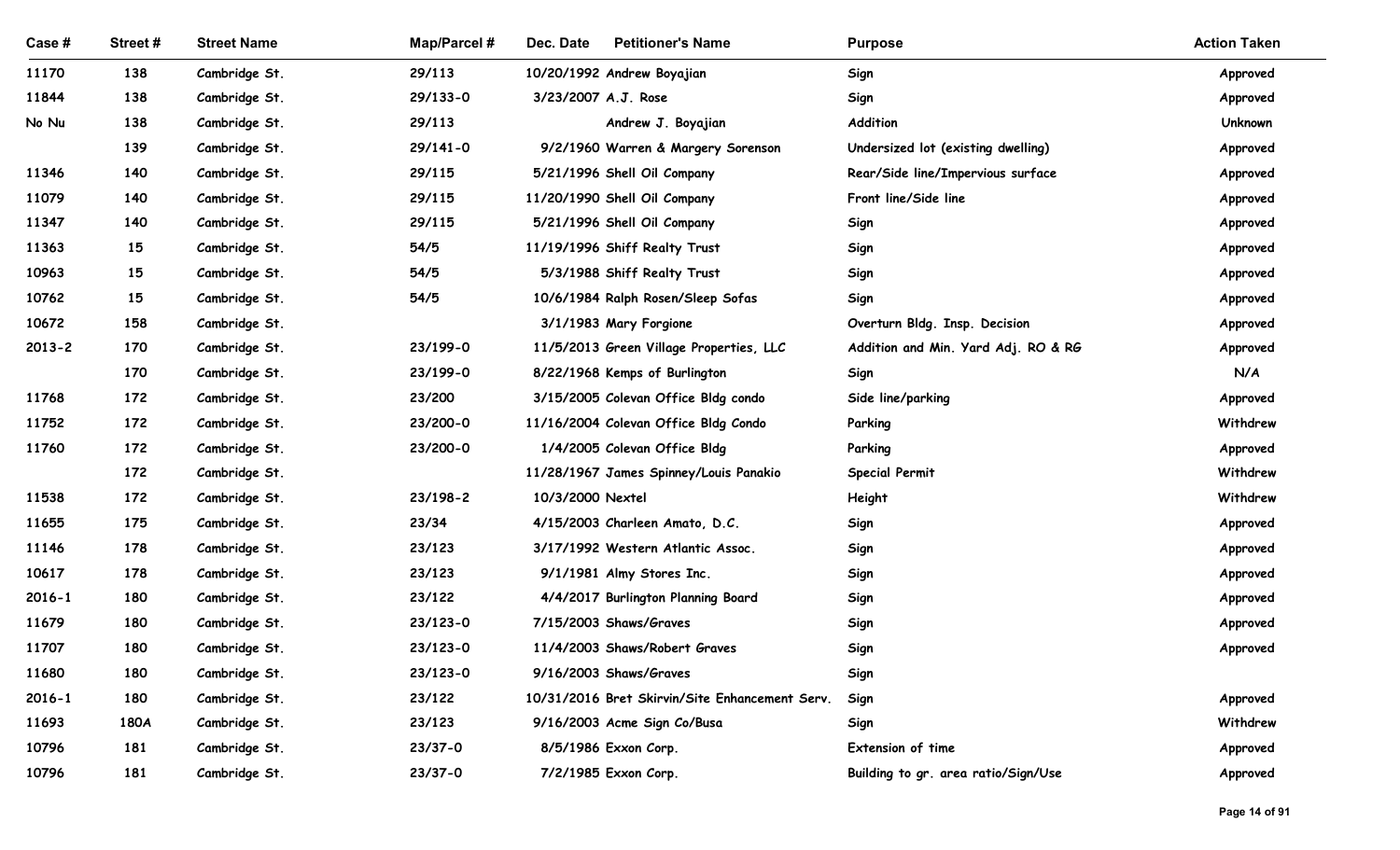| Case#          | Street#   | <b>Street Name</b>             | <b>Map/Parcel#</b> | Dec. Date<br><b>Petitioner's Name</b>                          | <b>Purpose</b>             | <b>Action Taken</b>  |
|----------------|-----------|--------------------------------|--------------------|----------------------------------------------------------------|----------------------------|----------------------|
| 10865          | 181       | Cambridge St.                  | $23/37 - 0$        | 8/5/1986 Exxon Corp.                                           | Extension of time          | Approved             |
| 10808          | 182       | Cambridge St.                  | 23/122             | 8/6/1985 Marvin Weiner                                         | Accessory Use (Kiosk)      | Approved             |
| 11963          | 182       | Cambridge St.                  | 23/122             | 3/15/2011 Andrea Jones/Sovereign Bank                          | Sign                       | Withdrew             |
| 10177          | 182       | Cambridge St.                  |                    | 1/26/1971 Busa Liquors                                         | Sign                       | Approved             |
| 11705          | 182A      | Cambridge St.                  | 23/122             | 11/4/2003 Acme Sign (for Busa)                                 | Sign                       | Approved             |
| 11378          | 184       | Cambridge St.                  | 23/120             | 2/18/1997 MA Video Partners                                    | Sign                       | Denied               |
| 10075          | 184D      | Cambridge St.                  | 23/120-0           | 5/21/1968 Spencer Cleaners, Inc.                               | Sign                       | Approved             |
| 10368          | 195       | Cambridge St.                  |                    | 11/20/1975 Andreas Evangelidis                                 | Amendment to variance      | Denied               |
| 11119          | 198       | Cambridge St.                  | 23/119             | 11/5/1991 Shell Oil Company                                    | Front line (canopy)        | Approved             |
|                | 202       | Cambridge St.                  |                    | 3/1/1966 Cumberland Farms Dairy Stores                         | Sign                       | Denied               |
|                | 209       | Cambridge St.                  | 23/88-0            | 3/29/1966 Robert U. & Elizabeth Johnson                        | Remove loam                | Approved             |
| 10636          | 209       | Cambridge St.                  | 23/88-0            | 3/2/1982 Compton Realty Trust                                  | Impervious surface         | Approved             |
| 10011          | 209       | Cambridge St.                  | 23/88-0            | 1/29/1967 Robert Johnsen                                       | Sign                       | Approved             |
| 11033          | 21        | Cambridge St.                  | 54/6               | 11/21/1989 Shiff Realty Trust                                  | Sign                       | Approved             |
| 10213          | 218       | Cambridge St.                  |                    | 6/1/1972 R & R Pet Shop                                        | Use (keeping of dogs)      | Approved             |
| 11904          | 21R       | Cambridge St.                  | 54/6               | Dick Robasson                                                  | Sign                       | Withdrew             |
| 11288          | 23        | Cambridge St.                  | 54/7               | 5/16/1995 Morgan Awning                                        | Sign                       | Approved             |
| 11675<br>11880 | 23<br>23c | Cambridge St.<br>Cambridge St. | 54/7<br>54/7       | 10/7/2003 Wood Flooring Design Centers<br>4/1/2008 Ammar Farra | Sign                       | Withdrew             |
| 11881          | 242       | Cambridge St.                  | 17/142-0           | 2/19/2008 CVS Pharmacy                                         | Sign<br>Sign               | Approved<br>Approved |
| 10552          | 242       | Cambridge St.                  | 11/65              | 3/4/1980 Robert Murray                                         | Undersized lot             | Denied               |
|                | 252       | Cambridge St.                  |                    | 9/23/1969 The Fresh Spot                                       | Sign                       | Approved             |
| 11616          | 258       | Cambridge St.                  | 17/141             | 5/7/2002 Medford Bank/Burlwood Realty                          | Sign                       | Approved             |
|                | 259A      | Cambridge St.                  | 17/140-0           | 10/31/1963 Ralph & Sandra Levine                               | Side line (garage)         | Denied               |
| 11766          | 26        | Cambridge St.                  | 54/1               | 3/1/2005 Café Escadrille Realty                                | Sign                       | Approved             |
| 11200          | 263       | Cambridge St.                  | 17/6               | 6/15/1993 William Martin                                       | Side line (house addition) | Approved             |
| 10627A         | 264       | Cambridge St.                  | 17/130             | 11/3/1981 Human Dimensions                                     | Sign                       | Approved             |
| 10627B         | 264       | Cambridge St.                  | 17/130             | 11/3/1981 Tanorama                                             | Sign                       | Approved             |
| 11144          | 264A      | Cambridge St.                  | 17/130             | 2/18/1992 Murray Avenue Trust                                  | Sign                       | Approved             |
|                |           |                                |                    |                                                                |                            |                      |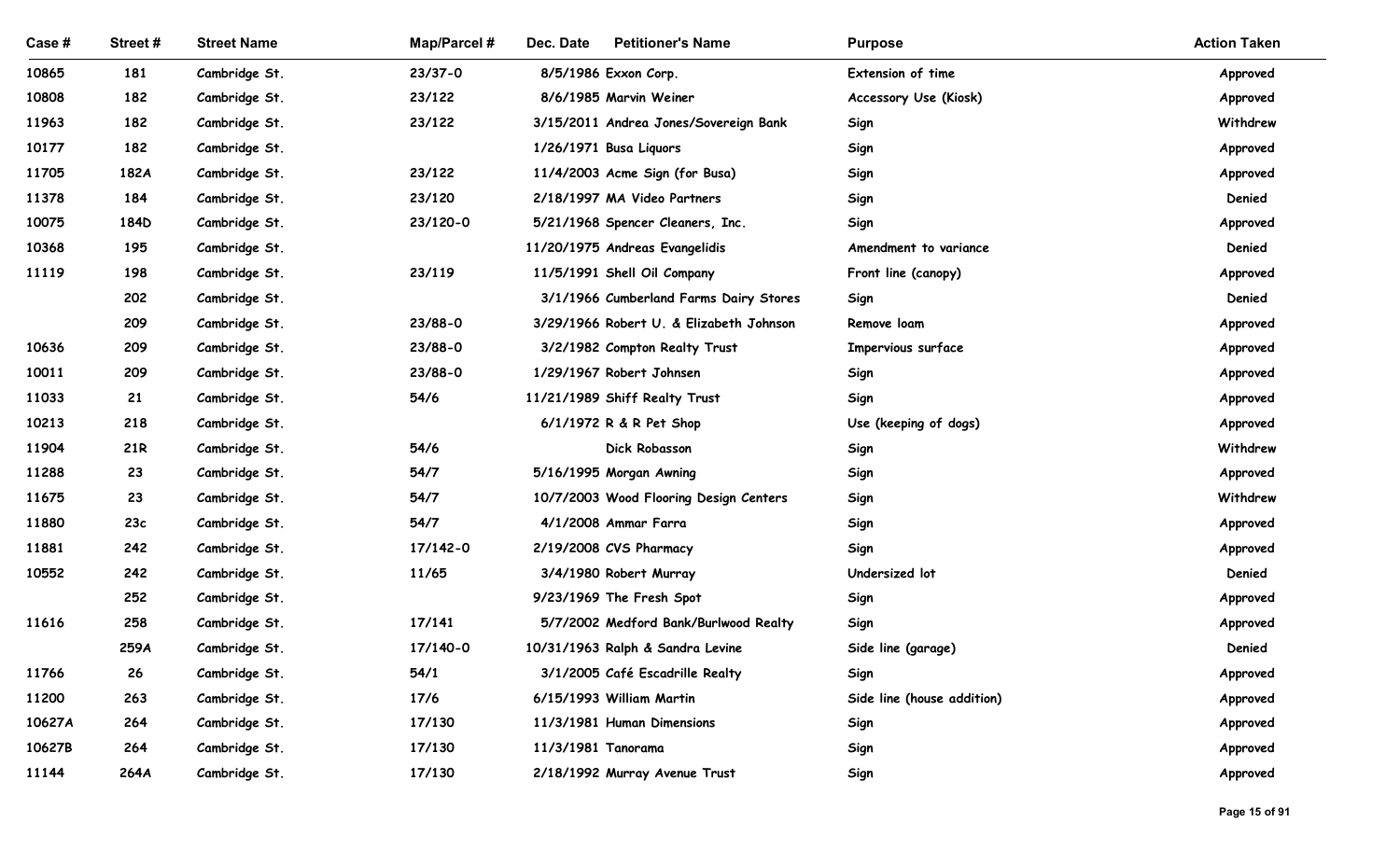| Case#          | Street#      | <b>Street Name</b>             | <b>Map/Parcel#</b> | <b>Petitioner's Name</b><br>Dec. Date                    | <b>Purpose</b>                     | <b>Action Taken</b>  |
|----------------|--------------|--------------------------------|--------------------|----------------------------------------------------------|------------------------------------|----------------------|
| 11081          | 264A         | Cambridge St.                  | 17/130             | 12/4/1990 Penny Pincher                                  | Sign                               | Approved             |
|                | 265          | Cambridge St.                  | 17/7               | 8/8/1966 Harold Brown                                    | Rear/Side line (existing dwelling) | Approved             |
|                | 265          | Cambridge St.                  | 17/7               | 3/16/1966 Harold Brown                                   | Rear/Side line (existing dwelling) | Denied               |
| 11201          | 265          | Cambridge St.                  | 17/7               | 7/20/1993 William Martin                                 | Front/Side line (house addition)   | Approved             |
| 11044          | 266          | Cambridge St.                  | 17/130             | 3/20/1990 Murray Hills Inc.                              | Sign                               | Approved             |
| 10968          | 266          | Cambridge St.                  | 17/130             | 8/2/1988 F&B Realty                                      | Sign                               | Approved             |
| 10524          | 266          | Cambridge St.                  | 17/130             | 7/10/1979 Spector International                          | Sign                               | Approved             |
|                | 266-270      | Cambridge St.                  | $17/131 - 0$       | 3/15/1966 Pauline Forbes                                 | Rear line/Side line                | Approved             |
| 11323          | 271          | Cambridge St.                  | 16/236             | 11/21/1995 Major & Marie Travers                         | Overturn Bldg. Insp. Decision      | Denied               |
| 10701          | 278          | Cambridge St.                  |                    | 8/30/1983 Shirley Isenstein                              | Accessory Use (parking)            | Denied               |
| 11566          | 279          | Cambridge St.                  | 16C/B              | 3/20/2001 William Chapman                                | Sign                               | Approved             |
| 10148          | 279          | Cambridge St.                  | 16/240-0           | 7/2/1970 Commercial Realty Trust                         | Sign                               | Approved             |
| 11121          | 279          | Cambridge St.                  | 16/240-0           | 9/17/1991 Colonial Park Condo Assoc.                     | Sign                               | Withdrew             |
| 11331          | 28           | Cambridge St.                  | $54/1 - 1$         | 2/6/1995 Jerry M. Slack                                  | Height (building)/Parking          | Approved             |
| 11386          | 28           | Cambridge St.                  | $54/1 - 1$         | 4/15/1997 Jerry M. Slack                                 | Sign                               | Approved             |
| 10378          | 280          | Cambridge St.                  |                    | 2/23/1976 Gino's                                         | Amendment to variance              | Denied               |
| 11134          | 281          | Cambridge St.                  | $16/241 - 0$       | 12/3/1991 Burlington Medical Center                      | Rear line/Side line                | Approved             |
| 10779          | 281          | Cambridge St.                  | $16/241 - 0$       | 1/29/1985 Burlington Medical Center                      | Rear line/Side line                | Approved             |
| 10905<br>10607 | 282<br>286   | Cambridge St.<br>Cambridge St. | 17/8<br>17/8       | 4/21/1987 B&D Realty Trust<br>6/30/1981 B&D Realty Trust | Sign                               | Approved             |
| 10624          | 288          | Cambridge St.                  |                    | 10/20/1981 Sinbad's Travel                               | Sign<br>Sign                       | Approved<br>Approved |
| 10428          | $\mathbf{3}$ | Cambridge St.                  | 35/106-0           | 10/10/1976 Dr. Ralph Levine                              | Side line                          | Approved             |
|                | 3 lot        | Cambridge St.                  |                    | 1/5/1956 Henry & Ethel Bamberg                           | Use (rezoned)                      | Approved             |
| 10029          | 310          | Cambridge St.                  | 16/175-0           | 8/10/1967 Burlington Car Wash Inc.                       | Side line (accessory use)          | Approved             |
| 11330          | 319          | Cambridge St.                  | 16/244             | 2/6/1996 Eileen O'Brien/Anne Mahoney                     | Subdivide lot                      | Approved             |
| 10160          | 328          | Cambridge St.                  | $11/57 - 1$        | 10/20/1970 128 Electric Supply Corp.                     | Sign                               | Approved             |
| 11602          | 328-330      | Cambridge St.                  | $11/57 - 1$        | 2/19/2002 Omnipoint                                      | Wireless Telephone                 | Approved             |
| 11801          | 328-330      | Cambridge St.                  | 11/57-0&1          | 4/19/2006 Michael Walters                                | <b>Appealed Bldg Insp</b>          | Denied               |
| 11507          | 33           | Cambridge St.                  | 54/9               | 2/1/2000 Avonwood Assoc./Herb Chambers                   | Sign                               | Approved             |
|                |              |                                |                    |                                                          |                                    |                      |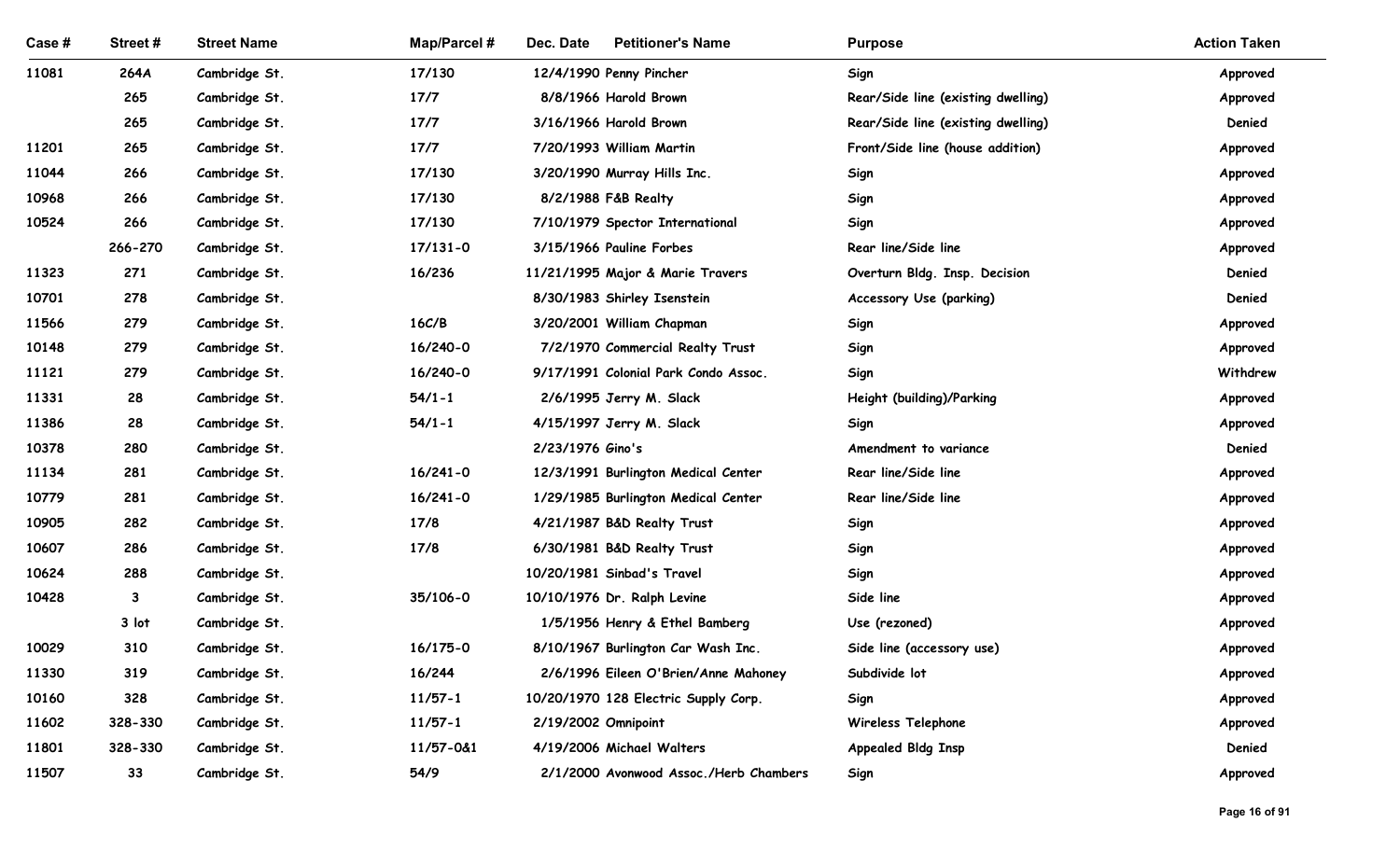| Case #         | Street#  | <b>Street Name</b>             | <b>Map/Parcel#</b> | Dec. Date<br><b>Petitioner's Name</b>                            | <b>Purpose</b>                | <b>Action Taken</b>  |
|----------------|----------|--------------------------------|--------------------|------------------------------------------------------------------|-------------------------------|----------------------|
|                |          |                                |                    |                                                                  |                               |                      |
| 10710<br>11024 | 33<br>33 | Cambridge St.<br>Cambridge St. | $54/9 - 0$<br>54/9 | 10/4/1983 James Pontiac GMC Inc.<br>10/17/1989 Herb Chambers 128 | Buffer<br>Sign                | Approved<br>Approved |
| $2018 - 1$     | 34       | Cambridge St.                  | 48/38              | 7/17/2018 Jennifer Wolfe/Total Wine                              | Sign                          | Approved             |
| 11240          | 34       | Cambridge St.                  | 48/38              | 5/3/1994 Petstuff                                                | Sign                          | Approved             |
| 11271          | 34       | Cambridge St.                  | 48/38              | 12/6/1994 BSC Corp.                                              | Sign                          | Approved             |
| 11329          | 34       | Cambridge St.                  | 48/38              | 1/16/1996 BSC Corp.                                              | Sign                          | Approved             |
| 11311          | 34       | Cambridge St.                  | 48/38              | 10/3/1995 BSC Corp.                                              | Sign                          | Approved             |
| 11183          | 34       | Cambridge St.                  | 48/38              | 4/20/1993 Office Max Inc.                                        | Sign                          | Approved             |
| 11617          | 34       | Cambridge St.                  | 48/38              | 3/20/2002 Barlo Signs                                            | Sign                          | Approved             |
| $2013 - 2$     | 34       | Cambridge St.                  | 48/38-0            | 1/7/2014 Sign Art Inc.                                           | Sign                          | Approved             |
| 11951          | 34       | Cambridge St.                  | 48/38-0            | Panera Bread                                                     | Sign                          | Approved             |
| 11435          | 34       | Cambridge St.                  | 48/38              | 5/19/1998 Coleman Sign Co.                                       | Sign                          | Approved             |
| 11442          | 34       | Cambridge St.                  | 48/38              | 7/21/1998 Mar/Maxx Group/Samuels & Assoc.                        | Sign                          | Withdrew             |
| 11709          | 34       | Cambridge St.                  | 48/38              | 1/6/2004 Off Broadway Shoe Warehouse                             | Sign                          | Approved             |
| 11277          | 34       | Cambridge St.                  | 48/38              | 2/1/1995 BSC Corp.                                               | Sign                          | Approved             |
| 11387          | 34<br>34 | Cambridge St.                  | 48/38              | 4/15/1997 B.S.C. Company<br>10/15/2001 Roche Bros.               | Sign                          | Approved             |
| 11597          | 344      | Cambridge St.<br>Cambridge St. | 48/38              | 5/28/1958 Church of Christ                                       | Sign<br>Side line             | Approved<br>Approved |
| 10736          | 365      | Cambridge St.                  | 77/65              | 4/3/1984 Robert W. Murray                                        | Undersized lot                | Approved             |
| $2016 - 1$     | 374      | Cambridge St.                  | $10/53 - 0$        | 1/3/2017 Carolinny Gomes                                         | Sign                          | Approved             |
| 11907A         | 376      | Cambridge St.                  | $10/53 - 0$        | 3/17/2009 JVS Trust                                              | Sign                          | Approved             |
| 11858          | 376      | Cambridge St.                  | 10/53              | 6/19/2007 Abramo Bros.                                           | Sign                          | Approved             |
| 11905          | 376      | Cambridge St.                  | $10 - 53 - 0$      | 12/2/2008 JVS Trust                                              | Sign                          | Withdrew             |
| 11060          | 376      | Cambridge St.                  | 10/53              | 9/19/1990 Mark Ross                                              | Sign                          | Approved             |
| 10601          | 376      | Cambridge St.                  | $10 - 53 - 0$      | 5/5/1981 Albert Ross                                             | Extension of time             | Approved             |
|                | 376      | Cambridge St.                  | $10/53 - 0$        | 6/8/1961 Herbert Ross                                            | Side line (business addition) | Approved             |
| $2013 - 2$     | 376      | Cambridge St.                  | $10/53 - 0$        | 11/5/2013 Carolinny S. Gomes                                     | Sign                          | Approved             |
| $2013 - 2$     | 376A     | Cambridge St.                  | 53/0               | 1/7/2014 Bette Yip                                               | Sign                          | Approved             |
| 10144          | 378      | Cambridge St.                  | $10/51 - 0$        | 5/27/1970 Maco Realty Trust                                      | Sign                          | Denied               |
|                |          |                                |                    |                                                                  |                               |                      |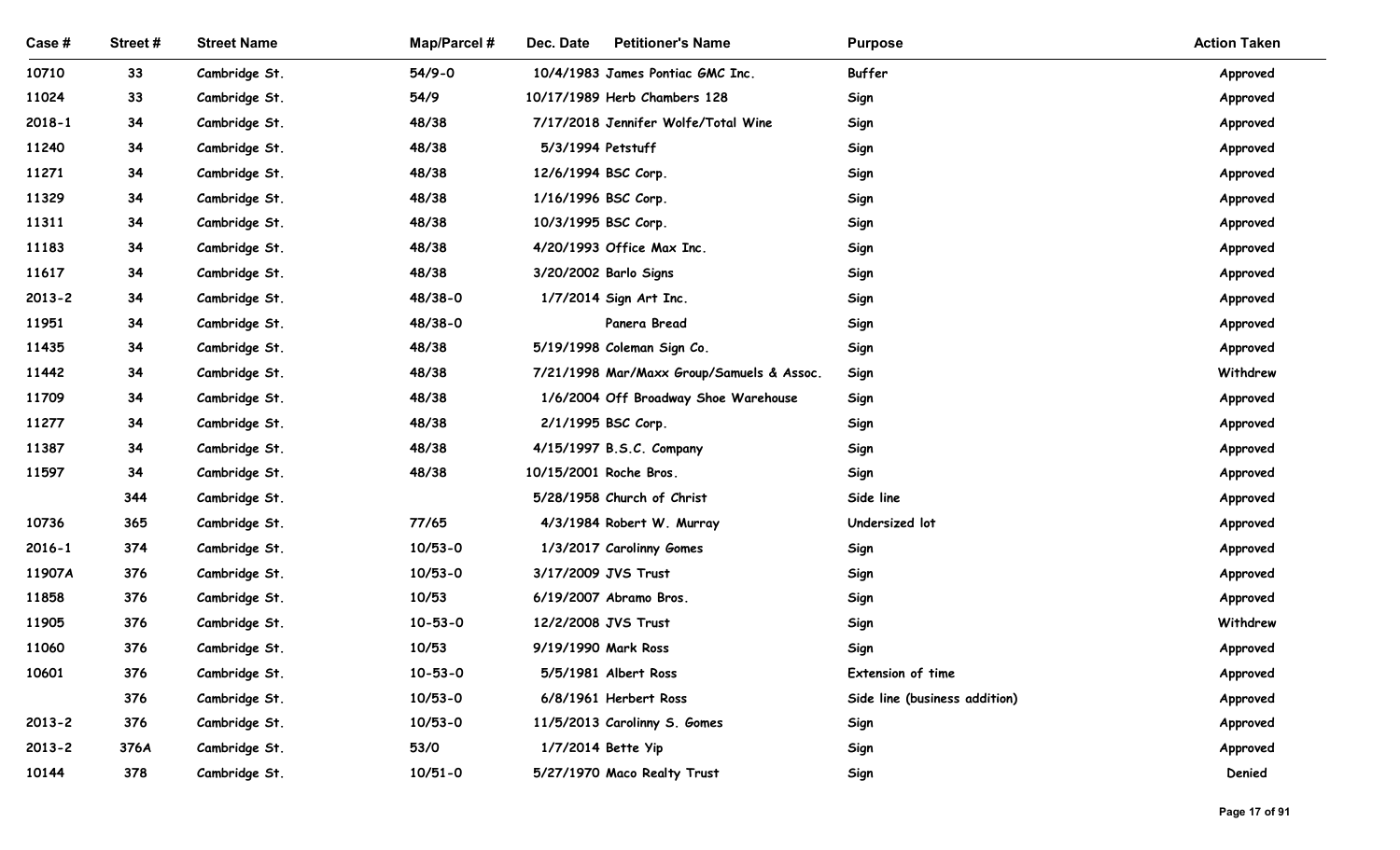| Case #     | Street#  | <b>Street Name</b>             | <b>Map/Parcel#</b>     | Dec. Date<br><b>Petitioner's Name</b>                | <b>Purpose</b>                | <b>Action Taken</b> |
|------------|----------|--------------------------------|------------------------|------------------------------------------------------|-------------------------------|---------------------|
| 10770      | 379      | Cambridge St.                  | 11/11                  | 11/20/1984 Josephine Leet                            | Rear line (house addition)    | Approved            |
| 11234      | 379      | Cambridge St.                  | 11/11                  | 2/1/1994 Josephine Leet                              | Subdivide lot                 | Approved            |
| 11078      | 380      | Cambridge St.                  | 10/50                  | 11/7/1990 Raymond Realty Trust                       | Frontage                      | Approved            |
| 11362      | 380      | Cambridge St.                  | 10/50                  | 10/1/1996 Thomas E. Murray                           | Frontage                      | Approved            |
| 11289      | 380      | Cambridge St.                  | 10/50-0                | 5/16/1995 B&T Const/Somerset Savings                 | Frontage                      | Withdrew            |
| 10590      | 385      | Cambridge St.                  | $10/66 - 0$            | 3/17/1981 Stanley & Carmella Anderson                | <b>Buffer</b>                 | Denied              |
| 10784      | 50       | Cambridge St.                  |                        | 3/5/1985 Epsilon                                     | Sign                          | Withdrew            |
| 11235      | 55       | Cambridge St.                  | 35/96                  | 2/1/1994 Richard Kelly                               | Sign                          | Withdrew            |
| 10886      | 55       | Cambridge St.                  | 35/96                  | 12/2/1986 Richard Kelly                              | Frontage                      | Approved            |
| 11247      | 55       | Cambridge St.                  | 35/96                  | 4/19/1994 Richard Kelly                              | Sign                          | Approved            |
| 10172      | 6        | Cambridge St.                  | $54/3 - 3$             | 1/5/1971 Towne House Restaurant                      | Sign                          | Approved            |
| 10109      | 62       | Cambridge St.                  | 42/97-0                | 6/11/1969 State Equipment Co. Inc                    | Sign                          | Denied              |
| $2014 - 4$ | 64       | Cambridge St.                  | 42/98                  | 6/17/2014 Herb Chambers Cambridge Street, LL Setback |                               | Approved            |
| 11300      | 64       | Cambridge St.                  | 42/98                  | 8/1/1995 Silver Lake Realty Trust                    | Overturn Bldg. Insp. Decision | Approved            |
| 10335      | 64R      | Cambridge St.                  | 42/98-0                | 4/28/1975 Berube Apache Camping Center               | Sign                          | Approved            |
| $2018 - 2$ | 76<br>78 | Cambridge St.<br>Cambridge ST. | 41/96-0<br>$41/95 - 1$ | 3/15/1966 Bernard Cosman<br>Peter Chantiles          | Side line                     | Approved            |
| 10233      | 79 Rear  | Cambridge St.                  | $41/101 - 0$           | 12/14/1972 Walter J. Desmond                         | Sign<br>Frontage              | Denied              |
| 11687      | 82       | Cambridge St.                  | 41/94                  | 9/16/2003 Palomar Med Tech                           | <b>Pennant Flag</b>           | Approved            |
| $2016 - 1$ | 83       | Cambridge St.                  | $91/41 - 0$            | 3/15/2016 Natasha Yegorov                            | Sign                          | Approved            |
| 11018      | 83       | Cambridge St.                  | 41/91                  | 1/1/1989 AMP Realty Trust                            | Sign                          | Denied              |
| 11031      | 83       | Cambridge St.                  | 41/91                  | 10/17/1989 AMP Realty Trust                          | Sign                          | Approved            |
| 11086      | 83       | Cambridge St.                  | 41/91                  | 2/5/1991 Maggiore Companies                          | Sign                          | Approved            |
| 11492      | 84       | Cambridge St.                  | 41/93                  | 8/3/1999 International Church of God                 | Sign                          | Approved            |
| 11863      | 86       | Cambridge St.                  | 41/92                  | 8/7/2007 Heath Properties                            | Sign                          | Approved            |
| 10444      | 87       | Cambridge St.                  | 35/106-0               | 4/11/1977 Dr. Ralph Levine                           | Side line                     | Approved            |
| 10323      | 87       | Cambridge St.                  | 35/106-0               | 1/13/1975 Dr. Ralph Levine                           | Overturn Bldg. Insp. Decision | Approved            |
|            | 90       | Cambridge St.                  |                        | 3/1/1966 Crocker Industries                          | Remove peat                   | Approved            |
| 11101      | 93       | Cambridge St.                  | 35/108,109             | 6/18/1991 Pass & Weisz, Inc.                         | Buffer                        | Approved            |
|            |          |                                |                        |                                                      |                               | Page 18 of 91       |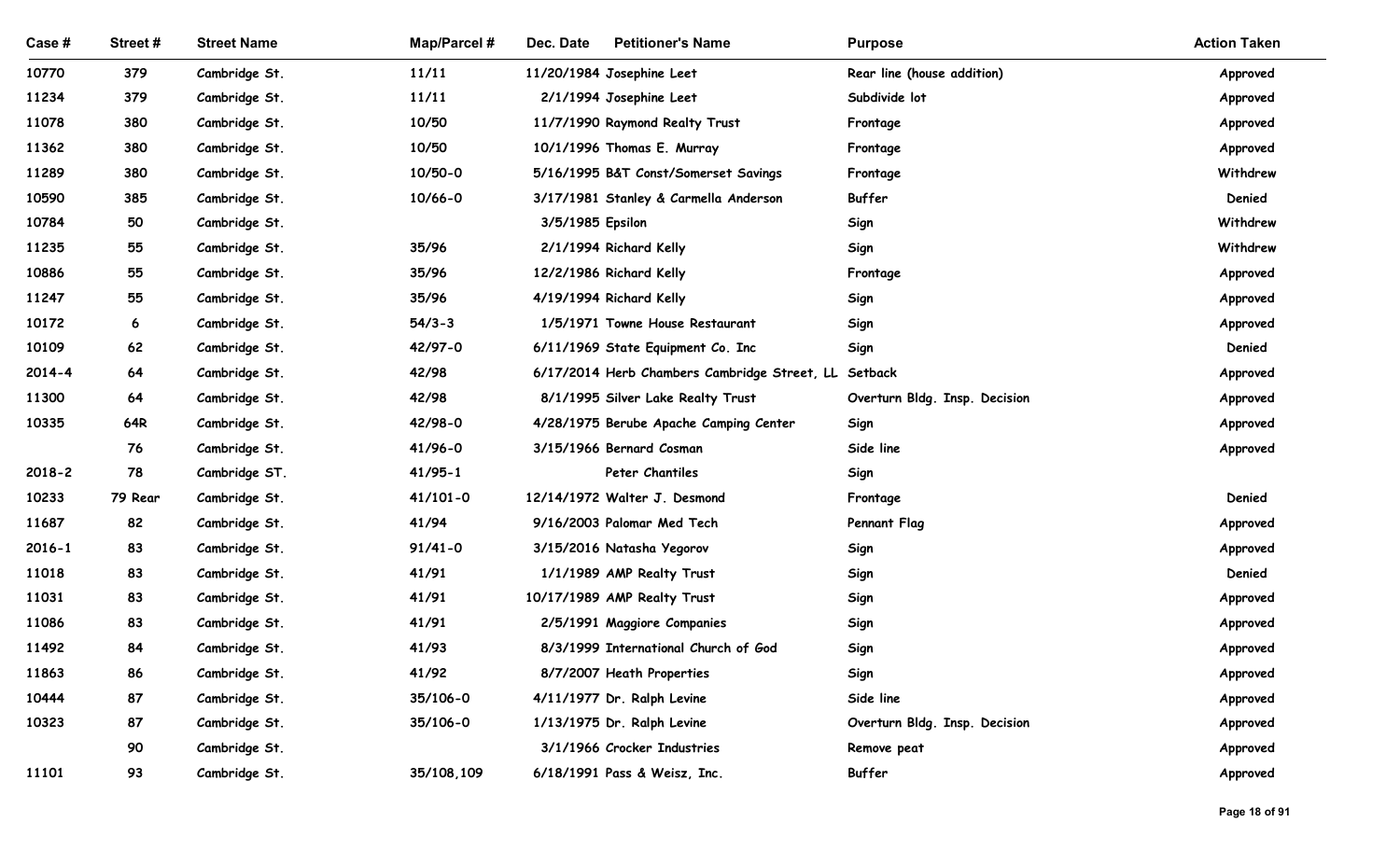| Case#  | Street#        | <b>Street Name</b>                            | <b>Map/Parcel#</b> | Dec. Date<br><b>Petitioner's Name</b>                       | <b>Purpose</b>                  | <b>Action Taken</b>  |
|--------|----------------|-----------------------------------------------|--------------------|-------------------------------------------------------------|---------------------------------|----------------------|
| 10184  | 93             | Cambridge St.                                 | 35/109-0           | 3/18/1971 Pass & Weisz, Inc.                                | Sign                            | Denied               |
| 11537  | 93             | Cambridge St.                                 | 35/108&109         | 11/21/2000 Pass & Weisz                                     | Sign                            | Approved             |
| 11536  | 93             | Cambridge St.                                 | 35/108&109         | 11/21/2000 Pass & Weisz                                     | Sign                            | Approved             |
| No Nu  | 93             | Cambridge St.                                 | 35/109-0           | Pass & Weisz                                                | Parking                         | Withdrew             |
| No Nu  | 93 & 97        | Cambridge St.                                 | 35/109&111-0       | <b>AT&amp;T Wireless</b>                                    | Wireless Comm. Facility         | Withdrew             |
|        | 948            | Cambridge St.                                 |                    | 9/13/1957 Edward Correia                                    | Remove loam                     | Approved             |
| 11087  | 95             | Cambridge St.                                 | 35/110             | 3/18/1991 Kwik Copy Printers                                | Sign                            | Approved             |
| 11365  | 97             | Cambridge St.                                 | 35/111             | 10/1/1996 Dana Wilson (E.M.Y., LLC)                         | Sign                            | Approved             |
| 10099  | 97             | Cambridge St.                                 | $35/111 - 0$       | 2/4/1969 James J. Trefrey, Inc.                             | Sign                            | Approved             |
| 10119  | A lot          | Cambridge St.                                 |                    | 8/15/1969 Computer-Link Corp.                               | Sign                            | Approved             |
| 10642  | A lot          | Cambridge St.                                 |                    | 6/1/1982 Gary Litchfield                                    | Frontage                        | Approved             |
| 10643  | B lot          | Cambridge St.                                 |                    | 6/7/1982 Gary Litchfield                                    | Frontage                        | Approved             |
|        |                | Cambridge St. (128-Edison)                    |                    | 6/29/1961 Murray Hills, Inc.                                | Remove loam                     | Denied               |
|        |                | Cambridge St. (128-Ray)                       |                    | 6/1/1972 Mammoth Mart, Inc.                                 | Not Applicable                  | Withdrew             |
| 10695  | A lot          | Cambridge St.(abuts #300)                     |                    | 8/16/1983 Gary Litchfield                                   | Frontage                        | Approved             |
| 11306  | 181            | Cambridge St./Terry Ave                       | 23/37              | 8/1/1995 Exxon Corp.                                        | Impervious surface/Front line   | Approved             |
| 10941  |                | Cambridge St./Wall St.                        | 48/37              | 12/15/1987 Auburn-Oxford Trust                              | Sign                            | Denied               |
| 11996  | B3 lot<br>101  | Cambridge St/Arlington Rd<br>Cambridge Street | 35/113             | 5/17/1960 Salvatore Turco<br>8/7/2012 EmbroidME/Eric Parker | Subdivide lot<br>Sign           | Approved             |
| 11992  | 123            | Cambridge Street                              | 35/85-0            | 10/16/2012 Burlington Public Schools                        | Sign                            | Approved<br>Approved |
|        | 11             | Carey Ave.                                    | 22/246-0           | 5/23/1965 Millard Dobbins                                   | Front line (existing dwelling)  | Approved             |
| 11825  | 15             | Carey Ave.                                    | 22/244             | 10/3/2006 William Lundgren, III                             | Front line                      | Approved             |
| 10792A | 19             | Carey Ave.                                    | 22/243             | 6/18/1985 Doris Swanson                                     | Subdivide lot                   | Approved             |
| 10792B | 19             | Carey Ave.                                    | 22/243             | 6/18/1985 Doris Swanson                                     | Subdivide lot                   | Approved             |
| 10570  | 25             | Carey Ave.                                    | 22/240-0           | 8/19/1980 Robert Terpstra                                   | Side line (garage)              | Denied               |
| 10579  | 25             | Carey Ave.                                    | 22/240-0           | 10/7/1980 Robert Terpstra                                   | Side line (garage)              | Denied               |
| 11102  | $\overline{4}$ | Carey Ave.                                    | 28/44              | 5/21/1991 Wayne & Margaret Rigby                            | Front line (existing dwelling)  | Approved             |
| 11682  | 4              | Carey Ave.                                    | 28/44              | 7/15/2003 Wayne C. Rigby                                    | Side line (addition)            | Denied               |
| 10198  | 16             | Carlton Ave.                                  | $43/151 - 0$       | 9/23/1971 Gerald Plante                                     | Rear/Side line (house addition) | Approved             |
|        |                |                                               |                    |                                                             |                                 |                      |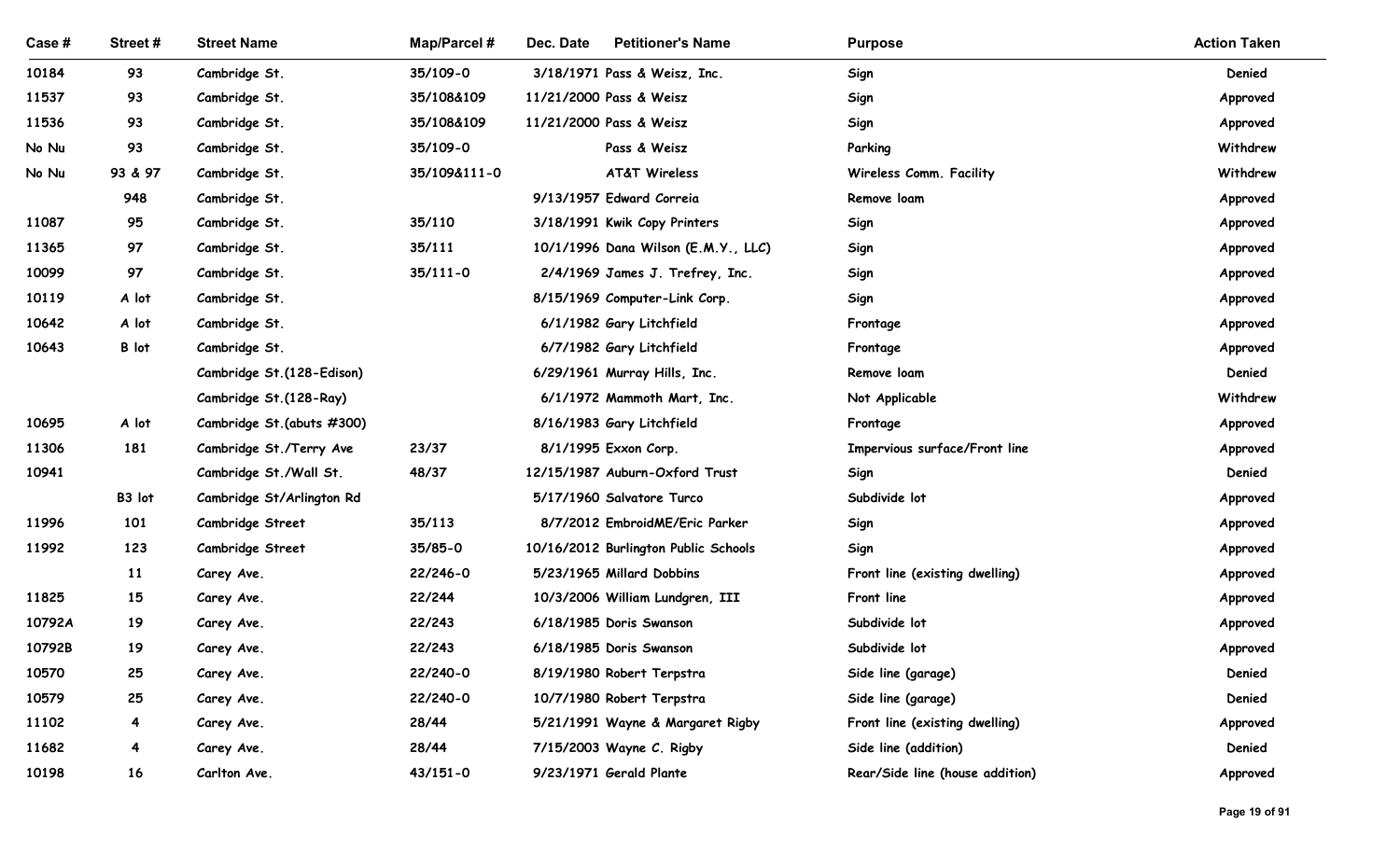| Case#  | Street#           | <b>Street Name</b>        | <b>Map/Parcel#</b>         | <b>Petitioner's Name</b><br>Dec. Date                          | <b>Purpose</b>                      | <b>Action Taken</b> |
|--------|-------------------|---------------------------|----------------------------|----------------------------------------------------------------|-------------------------------------|---------------------|
| 10482  | 10                | Carlton Ave/Harriett Ave. |                            | 8/29/1978 Santo Alizio                                         | Impervious surface                  | Denied              |
| 10285  | Corner            | Carlton Ave/Harriett Ave. |                            | 2/11/1974 Helen Sousa                                          | Undersized lot                      | Approved            |
|        | 557-560           | Carlton Ave/Wildmere Ave  |                            | 1/2/1965 Carl Christiansen                                     | Undersized lot                      | Approved            |
| 11222  | 12                | Carol Ave.                | 23/136                     | 10/19/1993 Paul & Mary Arseneault                              | Side line (house addition)          | Approved            |
| 2018-2 | 14<br>18          | Carol Ave.<br>Carol Ave.  | 23/137-0<br>$23 - 140 - 0$ | 9/13/1957 Joseph Impemba<br>12/18/2019 David and Judith McGann | Amendment to variance<br>Side Line  | Approved            |
| 10522  | $\overline{c}$    | Carol Ave.                | $23/131 - 0$               | 5/29/1979 Est. Joseph Repetto                                  |                                     | - 2                 |
| 11629  | $\overline{c}$    | Carol Ave.                | 23/131                     | 7/17/2002 Ed & Patricia Walsh                                  | Front yard setback                  | Approved            |
| 11810  |                   | Carol Ave. off            | 18/1                       | 4/3/2007 Omnipoint Communications                              | Wireless Comm. Facility             | Withdrew            |
| 11810  |                   | Carol Ave. off            | 18/1                       | 4/3/2007 Omnipoint Communications, Inc.                        | Wireless telecommunications facilit | Withdraw            |
| 11122  | $\mathbf{3}$      | Caroline St.              | 5/188                      | 10/1/1991 George & Rosalie Reitz                               | Side line (house addition)          | Approved            |
|        | 11-18lot          | Carter Rd.                |                            | 1/11/1956 Roger Cutler Realty Trust                            | Remove loam                         | Approved            |
|        | 121-123           | Carter Rd.                |                            | 4/4/1967 Edward & Phyllis Jones                                | Frontage                            | Approved            |
|        | 19-26lot          | Carter Rd.                |                            | 5/26/1955 Roger Cutler Realty Trust                            | Remove loam                         | Approved            |
| 10443  | 3 lot             | Carter Rd.                |                            | 5/3/1977 Helen Keating                                         | Undersized lot                      | Approved            |
| 10433  | 4 lot             | Carter Rd.                |                            | 12/27/1976 Helen Keating                                       | Undersized lot                      | Approved            |
| 11575  | 10                | Cathy Rd                  | $8/147 - 0$                | 5/15/2001 Guy & Lisa Milinazzo                                 | Side line                           | Approved            |
| 11367  | $\mathbf{1}$      | Cathy Rd.                 | 8/98                       | 12/2/1996 Frank & Maureen Gainley                              | Subdivide lot                       | Denied              |
| 10375  | 375 lot           | Cathy Rd.                 |                            | 1/26/1976 Macal Realty Trust                                   | Undersized lot                      | Approved            |
| 10309  | 6                 | Cathy Rd.                 |                            | 8/12/1974 Samuel D'Agostino et ux                              | Side line (house addition)          | Approved            |
| 11690  | 9                 | Cathy Rd.                 | 287/5-176                  | 10/28/2003 James E. Kiehl                                      | Side line                           | Withdrew            |
|        | 267/267A          | Cathy Rd./Carolyn St.     |                            | 10/25/1962 Thomas Tuck, Jr.                                    | Subdivide lot                       | Approved            |
|        | $12 \overline{ }$ | Cedar St.                 | $21/103 - 0$               | 10/8/1964 Truean Robbins                                       | Side line (existing dwelling)       | Approved            |
| 10237  | 20                | Cedar St.                 | 15/200-0                   | 12/14/1972 Augustine Rosone                                    | Side line (existing dwelling)       | Approved            |
| 11799  | $\mathbf{3}$      | Cedar St.                 | $21/139-0$                 | 2/21/2006 Richard & Carol O'Hare                               | Subdivide lot                       | Withdrew            |
|        | $\overline{4}$    | Cedar St.                 | 21/99-0                    | 5/8/1959 Paul Arsenault                                        | Side line (garage/breezeway)        | Denied              |
| 10648  | 5                 | Cedar St.                 | $21/138-0$                 | 7/6/1982 Roger & Mary Sellers                                  | Side line (existing dwelling)       | Approved            |
| 10313  | $\overline{c}$    | Cedarwood Ln.             | $29/-116-0$                | 9/9/1974 Edward Schuler                                        | Front line/Rear line                | Approved            |
| 11180  | 29                | Center St                 | 02/01/1993                 | 3/2/1993 Burlington Planning Board                             | Planning Bd. vs Bldg. Insp.         | N/A                 |
|        |                   |                           |                            |                                                                |                                     | Page 20 of 91       |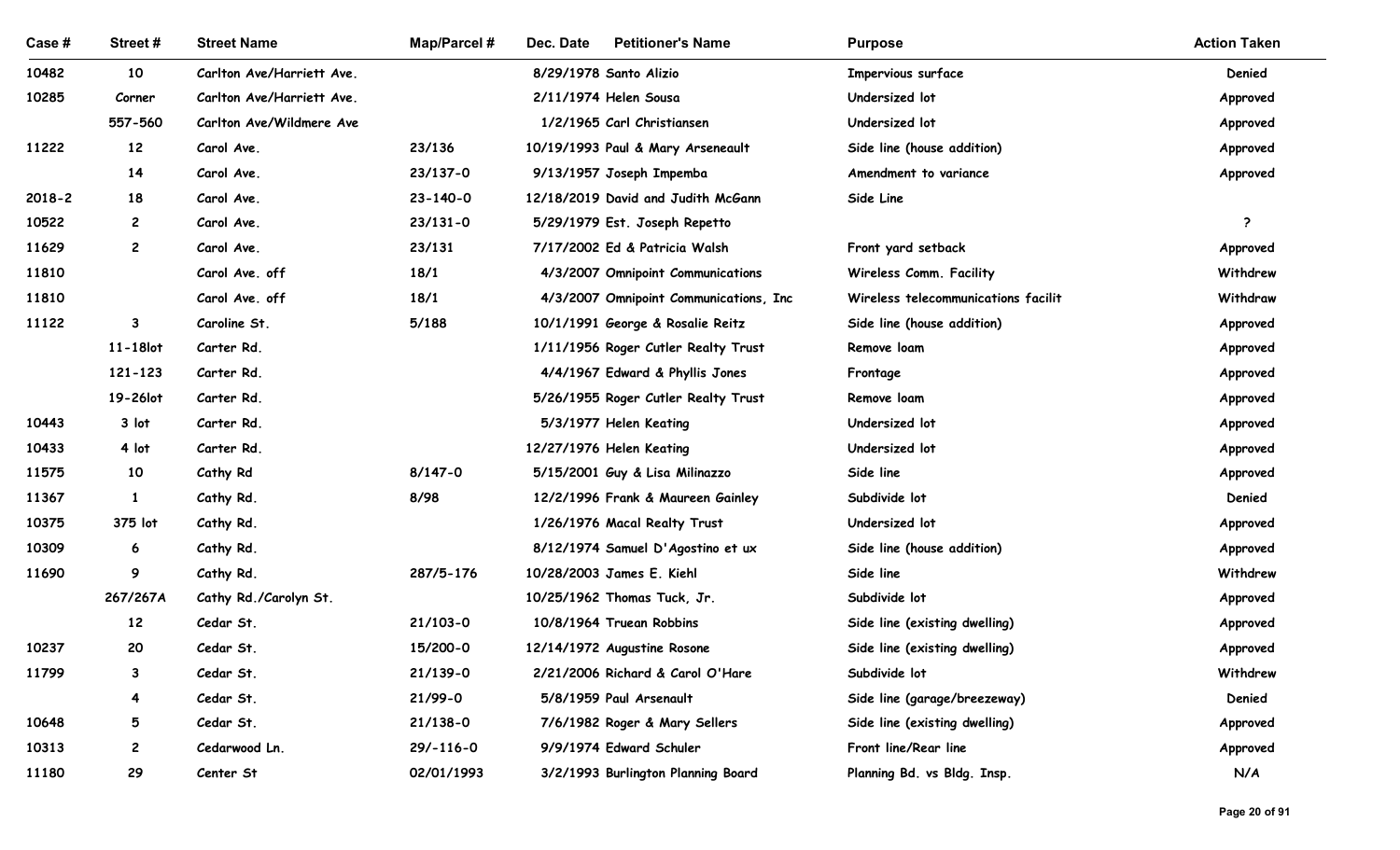| Case#   | Street#         | <b>Street Name</b>             | <b>Map/Parcel#</b>    | Dec. Date<br><b>Petitioner's Name</b>                         | <b>Purpose</b>                | <b>Action Taken</b>  |
|---------|-----------------|--------------------------------|-----------------------|---------------------------------------------------------------|-------------------------------|----------------------|
| 11966   | 33              | Center St                      | 29/105                | 2/24/2011 Kenneth Murphy                                      | Sign                          | Approved             |
| 10565   | 10C lot         | Center St.                     |                       | 5/28/1980 Elinor Fletcher                                     | Frontage (new construction)   | Approved             |
| 10065   | 33              | Center St.                     | 29/105-0              | 3/29/1968 Thomas Murphy/Charles Shea                          | Accessory Use (parking)       | Approved             |
| 11744   | 33              | Center St.                     | 29/105-0              | 11/16/2004 Citizens Bank                                      | Sign                          | Denied               |
| 10681   | 33              | Center St.                     | 29/105-0              | 4/19/1983 Old Colony Bank                                     | Sign                          | Approved             |
| 11553   | 59              | Center St.                     |                       | 10/13/2000 GVF, LLC/Ruping                                    | Comprehensive Permit          | Approved             |
| 10106   | 61              | Center St.                     | $30/18 - 0$           | 4/29/1969 Fellowship Baptist Church                           | Sign                          | Approved             |
| $\star$ | 8 lot           | Center St.                     |                       | 10/13/1964 William Fletcher                                   | Frontage                      | Approved             |
| 12009   | $1 - 3$         | Center St. (off)               |                       | Pheasant Ridge Assoc                                          | Comprehensive Permit          | Approved             |
| 2013-0  | 86              | Center Street<br>Center Street | $23/245 - 3$<br>36/41 | 12/18/2012 Tom Peluso/Orange Leaf<br>7/16/2013 Michael Baxter | Sign<br>Front line            | Approved             |
| 10731   | 104, 129-       | Central Ave.                   | $31/73 - 77$          | 2/21/1984 David & Debra Sullivan                              | Undersized lot                | Approved             |
| 10841   | 14              | Central Ave.                   | 25/20-0               | 2/18/1986 Laurence & Jean McNeil                              | Side line (carport)           | Approved<br>Approved |
| 10825   | 14              | Central Ave.                   | 25/20-0               | 12/17/1985 Laurence & Jean McNeil                             | Side line (carport)           | Denied               |
| 10407   | 20              | Chandler Rd.                   | 18/111-0              | 7/12/1976 Sergio DeMango                                      | Side line (pool)              | Approved             |
| 10363   | 32 <sub>2</sub> | Chandler Rd.                   | 18/103-0              | 11/20/1975 C. Joseph Brown                                    | Side line (house addition)    | Approved             |
| 10402   | 39              | Chandler Rd.                   | 18/66-0               | 6/14/1976 Francis O'Rourke                                    | Rear line (pool)              | Approved             |
| 11058   | 44              | Chandler Rd.                   | 18/96-22              | 8/21/1990 Stanley & Susan Czerepak                            | Side line (porch)             | Approved             |
| 10623   | 56              | Chandler Rd.                   |                       | 10/6/1981 Ervin Hudson                                        | Side line (garage)            | Denied               |
| 11191   | 58              | Chandler Rd.                   | 18/96-15              | 5/4/1993 Thomas & Michele Katz                                | Side line (house addition)    | Approved             |
| 11660   | 60              | Chandler Rd.                   | 18/96-14              | 3/18/2003 Linda McDonald                                      | Side line (addition)          | Approved             |
|         | 121 lot         | Cheryl Ave.                    |                       | 6/24/1958 Carlton Lincoln                                     | Amendment to variance         | Approved             |
|         | 121 lot         | Cheryl Ave.                    |                       | 4/22/1958 Carlton Lincoln                                     | Amendment to variance         | Denied               |
| 11155   | $5\overline{)}$ | Chester Ave.                   | 7/74                  | 8/18/1992 Claire Hoover                                       | Side line (existing garage)   | Approved             |
| 11389   | $5\overline{)}$ | Chester Ave.                   | 7/74                  | 4/6/1997 William and Claire Hoover                            | Side line (garage)            | Approved             |
| 10727   | 9               | Chester Ave.                   | $7/72 - 0$            | 1/3/1984 Gerard & Claire McCabe                               | Side line (existing dwelling) | Approved             |
| 11431   | 30              | Chestnut Ave.                  | $11/31 - 1$           | 4/7/1998 Omnipoint Communications                             | Height (antenna)              | Withdrew             |
| 11663   | 30              | Chestnut Ave.                  | 31/1                  | 4/15/2003 M. Wong, K&M RE Trust                               | Sign                          | Approved             |
| 10947   | $\overline{7}$  | Chestnut Ave.                  | 16-190                | 3/1/1988 Ronald & Janet Waitkus                               | Side line (carport)           | Denied               |
|         |                 |                                |                       |                                                               |                               | Page 21 of 91        |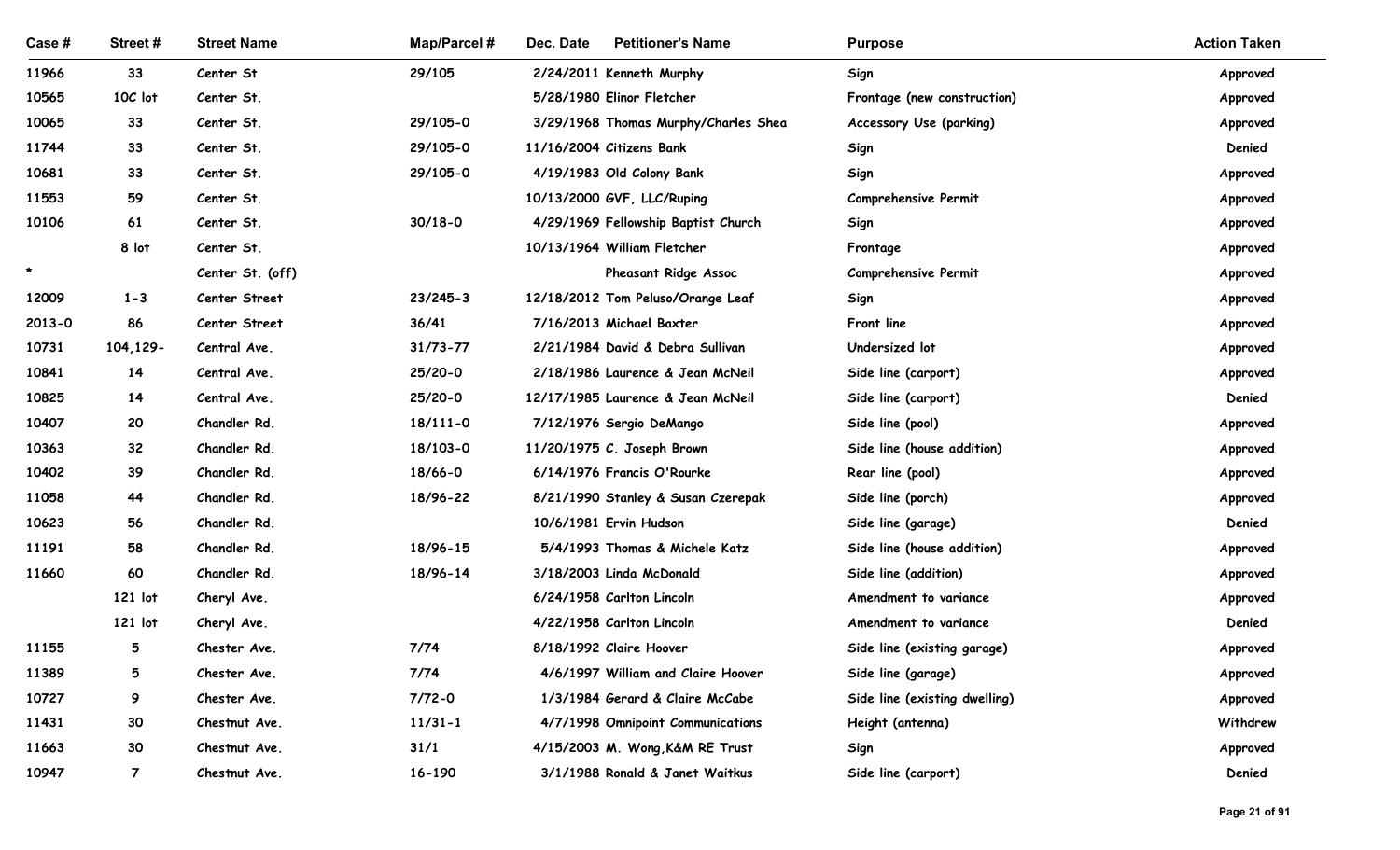| Case # | Street#                  | <b>Street Name</b>         | <b>Map/Parcel#</b> | <b>Petitioner's Name</b><br>Dec. Date                                   | <b>Purpose</b>                                     | <b>Action Taken</b>  |
|--------|--------------------------|----------------------------|--------------------|-------------------------------------------------------------------------|----------------------------------------------------|----------------------|
| 10146  | $\overline{7}$           | Chestnut Ave.              | 16-190             | 5/27/1970 Ronald & Janet Waitkus                                        | Undersized lot                                     | Denied               |
| 10301  |                          | Chestnut Rd.               |                    | 6/24/1974 Russell Peterson                                              | Undersized lot                                     | Approved             |
| 11178  | 10                       | Chestnut Rd.               | 22/115             | 3/16/1993 William & Lisa Maguire                                        | Side line (garage)                                 | Approved             |
| 11458  | 14                       | Chestnut Rd.               | 14/16              | 11/17/1998 Barbara Patuto                                               | Subdivide lot                                      | Withdrew             |
| 10207  | 14                       | Chestnut Rd.               | 16/354-0           | 12/2/1971 Joseph & Diane Molnar                                         | Front line (existing dwelling)                     | Approved             |
| 11467  | 14                       | Chestnut Rd.               | 16/354             | 4/20/1999 Barbara Patuto                                                | Subdivide lot                                      | Approved             |
| 10962  | 14                       | Chestnut Rd.               | 16/354             | 5/17/1988 Barbara Patuto                                                | Subdivide lot                                      | Denied               |
| 11982  | $\mathbf{2}$             | Chestnut Rd.               | 22/119-0           | Patricia Peterson                                                       | Set Back                                           |                      |
| 10108  | 4                        | Chestnut Rd/Pathwoods Ave  | 22/117-18          | 6/11/1969 Donald Peterson                                               | Undersized lot                                     | Approved             |
| 11291  | 17                       | Church Ln.                 | 29/66              | 6/6/1995 Dennis & Diane Leva                                            | Front/Side line (roof)                             | Approved             |
| 11012  | 17                       | Church Ln.                 | 29/66              | 6/20/1989 Dennis & Diane Leva                                           | Side line (house addition)                         | Approved             |
| 11469  | 23                       | Church Ln.                 | $29/95 - 1$        | 1/19/1999 Paul R. & Kathleen A. Thibault                                | Subdivide lot                                      | Approved             |
| 11453  | 23                       | Church Ln.                 |                    | 9/23/1998 Paul & Kathleen Thibault                                      | Undersized lot                                     | Withdrew             |
|        | 5                        | Church Ln.                 |                    | 10/31/1963 Joseph O'Connor                                              | Side line (porch)                                  | Approved             |
|        |                          | Church Ln./Raymond Rd.     |                    | 5/23/1966 John & Anna Dunn                                              | Front/Side line (existing dwelling)                | Approved             |
| 11066  | $\mathbf{3}$             | Clifford Rd.               | $10/64 - 2$        | 9/19/1990 Yihmin Chin                                                   | Side line (existing dwelling)                      | Approved             |
| 11581  | 2/4                      | Clonmel Ave.               | 34/35              | 7/17/2001 Alice Shea                                                    | Undersized lot                                     | Approved             |
| 11997  | 12                       | Colburn St.                | Map#25/124         | 8/7/2012 Richard & Stephanie Hovasse                                    | Addition                                           | Approved             |
| 11356  | 17                       | Colburn St.                | 25/127             | 8/20/1996 Diana and Stephen Artick                                      | Side line                                          | Approved             |
| 11730  | $\mathbf{1}$<br>$19$ lot | Colleen Cir                | 29/21              | 6/1/2004 Christopher & Julie Hartling<br>6/20/1957 Leeland Construction | Front line                                         | Approved             |
| 10252  | 34                       | College Rd.                | $27/68 - 0$        |                                                                         | Overturn Bldg. Insp. Decision                      | Approved             |
| 11659  | 8                        | College Rd.<br>College Rd. | 27/53              | 6/7/1973 George Granville III<br>4/15/2003 Mark & Eliz. Casey           | Side line (house addition)<br>Side line (addition) | Approved<br>Approved |
| 11374  | 5                        | Commonwealth Exec. Dr.     | 52/5               | 3/18/1997 New Horizons Computer Learning                                | Sign                                               | Approved             |
| 11802  | $\mathbf{3}$             | Cook Rd.                   | $2/16 - 2$         | 4/19/2006 Thomas & Lynne McCartney                                      | Side Yard                                          | Approved             |
| 11092  | $\mathbf{3}$             | Corbett Dr.                | 13/200             | 4/2/1991 Lismore Realty Trust                                           | Side line (existing dwelling)                      | Approved             |
| 10379  | 16                       | Corcoran Rd.               | $21/16 - 0$        | 2/5/1976 Gordon Gillingham                                              | Side line (house addition)                         | Approved             |
| 10562  | $\mathbf{2}$             | Corcoran Rd.               | $20/10-0$          | 4/15/1980 Joseph & Linda Pesce                                          | Side line (house addition)                         | Approved             |
| 10771  | 29                       | Corcoran Rd.               | $27/25 - 0$        | 10/16/1984 Rosemarie D'Andragora                                        | Use (apartment)                                    | Approved             |
|        |                          |                            |                    |                                                                         |                                                    |                      |
|        |                          |                            |                    |                                                                         |                                                    | Page 22 of 91        |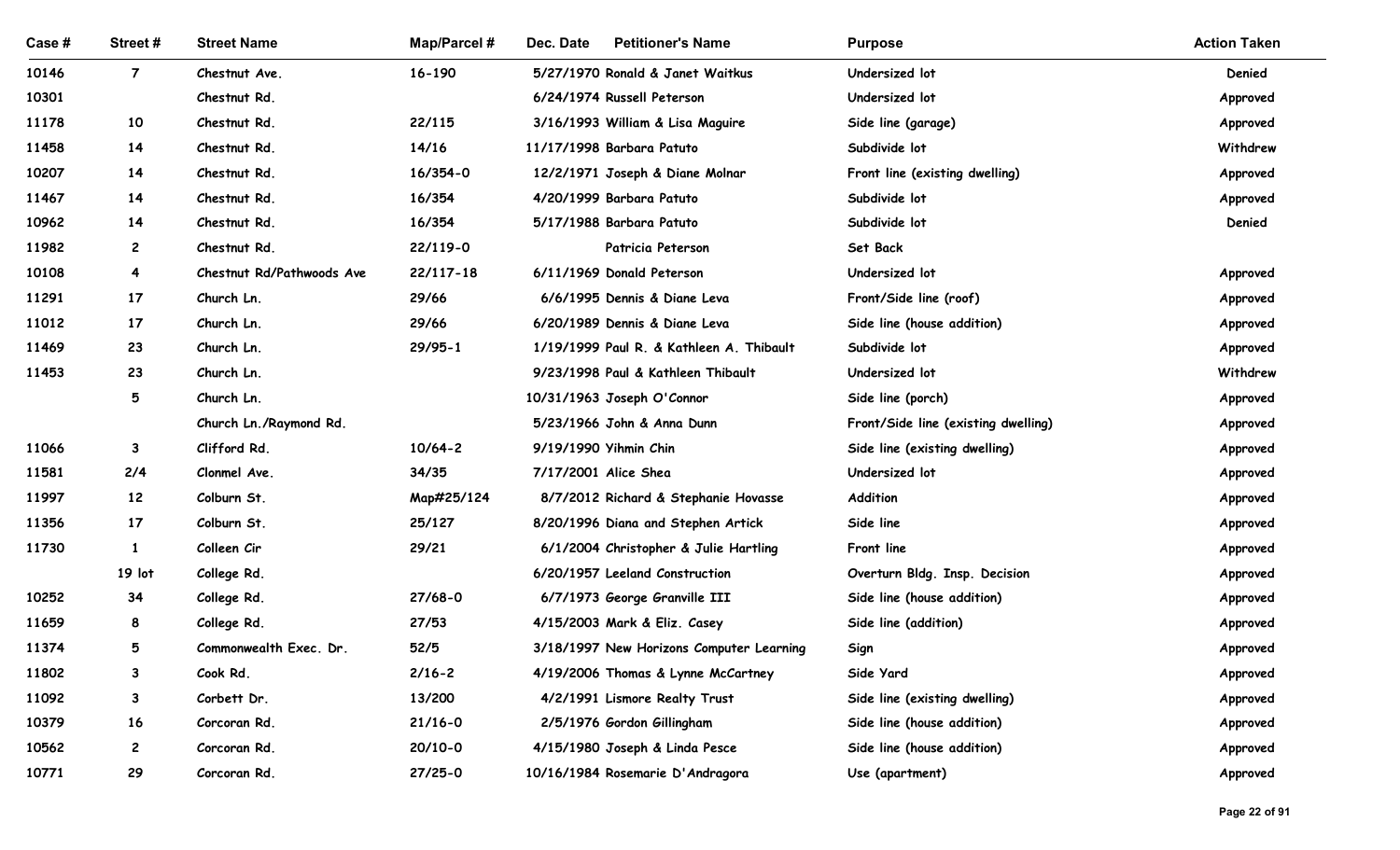| Case#      | Street#         | <b>Street Name</b> | Map/Parcel #       | <b>Petitioner's Name</b><br>Dec. Date                                        | <b>Purpose</b>                      | <b>Action Taken</b> |
|------------|-----------------|--------------------|--------------------|------------------------------------------------------------------------------|-------------------------------------|---------------------|
| 10336      | 37              | Corcoran Rd.       | $27/29 - 0$        | 4/28/1975 Richard Drinkwater                                                 | Side line (pool)                    | Denied              |
| 10118      | 37              | Corcoran Rd.       | $27/29 - 0$        | 7/15/1969 Richard Drinkwater                                                 | Side line (pool)                    | Denied              |
| 11762      | 26              | Cormier Rd         | $60/2 - 0$         | 1/4/2005 Robert & Jeanne Koch                                                | Subdivide lot                       | Approved            |
| 11714      | 22              | Cormier Rd.        | $60/4 - 0$         | 2/17/2004 Eric & Darcie Sunnerberg                                           | Side Line (existing)                | Approved            |
| 11711      | 22              | Cormier Rd.        | $60/4 - 0$         | 2/17/2004 Eric/D. Sunnerberg                                                 | Addition                            | Approved            |
| $2013 - 0$ | 30              | Cormier Road       | $60/2 - 1$         | 5/21/2013 Nash Quadir                                                        | Addition                            | Denied              |
| 11266      |                 | Corporate Dr.      | $36/1 - 2, 1 - 1$  | 11/7/1994 Burlington Nominee Realty Trust                                    | Sign                                | Approved            |
| 11909      | 10 <sub>1</sub> | Corporate Dr.      | 35/104-0           | 2/3/2009 Advanced Signing LLC                                                | Sign                                | Approved            |
| $2013 - 0$ | 10              | Corporate Dr.      | 35/104             | 3/5/2013 Endurance Intl Grp c/o Ryan Buckley                                 | Sign                                | Approved            |
| $2016 - 1$ | 20              | Corporate Dr.      | $36/2 - 2$         | 5/2/2017 Burlington Centre Twenty Corp Owner Housing & Community Development |                                     | Approved            |
| $2017 - 1$ | 25              | Corporate Dr.      | 36/1               | 8/1/2017 Batten Bros., Inc./Everbridge                                       | Sign                                | Approved            |
| 11733      | 30              | Corporate Dr.      | $36 - 2 - 1$       | 7/20/2004 Trammell Crow/Lightbridge                                          | Sign                                | Approved            |
| $2018 - 2$ | 35              | Corporate Dr.      | 42/5               | 10/1/2018 Advanced Signing, LLC                                              | Sign                                | Approved            |
| 11977      | 30              | Corporate Drive    | 42/36              | 9/21/2011 InterGen Services                                                  | Sign                                | Approved            |
| 10580      | $\mathbf{1}$    | County Rd.         | $11/28-0$          | 10/7/1980 Sheldon Kolansky                                                   | Side line (house addition/shed)     | Approved            |
|            | 1               | County Rd.         | $11/28-0$          | 9/22/1960 James & Gladys Wallace                                             | Side line (carport)                 | Approved            |
| 11583      | $\mathbf{1}$    | County Rd.         | $11/28-0$          | 8/21/2001 Dinesh & Rita Patel                                                | Frontage                            | Approved            |
| 10725      | 18              | County Rd.         | 11/20-0            | 1/3/1984 Phillip Russo Jr.                                                   | Side line (garage)                  | Approved            |
| 11206      | 22              | County Rd.         | 11/18              | 8/17/1993 James Duggan                                                       | Accessory Use                       | Approved            |
| 11531      | 8               | County Rd.         | $11/24-0$          | 9/6/2000 Elwell vs. Fuller                                                   | Overturn Bldg. Insp. Decision       | <b>Dismiss</b>      |
| 10581      | <b>B2</b>       | County Rd.         |                    | 11/18/1980 Conrad Lundgren                                                   | Frontage                            | Approved            |
| No Nu      | 20              | Cranberry Ln.      | $33C/70-16$        | Dahdal                                                                       |                                     | N/A                 |
| 11520      | $\mathbf{1}$    | Crawford Rd.       | 37/124             | 4/4/2000 Joseph & Lucille Currier                                            | Side line                           | Approved            |
| 11650      | $\mathbf{1}$    | Crawford Rd.       | 37/124             | 12/3/2002 J. Currier                                                         | Side line                           | Approved            |
| 11525      | $\mathbf{1}$    | Crawford Rd.       | 37/124             | 5/16/2000 Joseph Currier                                                     | Front Line                          | Approved            |
| 10810      | 3               | Crawford Rd.       | $37/123 - 0$       | 8/6/1985 Morteza & Kristin Janghorbani                                       | Front/Side line (existing dwelling) | Approved            |
| 10275      | $\mathbf{1}$    | Cresthaven Dr.     | 17/244-0           | 10/18/1973 Edward Costa                                                      | Side line                           | Approved            |
| 11399      | 11              | Cresthaven Dr.     | 23/102<br>17/227-0 | 7/1/1997 Spiros and Anna Tsingos                                             | Side line (garage)                  | Approved            |
|            | 27              | Cresthaven Dr.     |                    | 8/4/1960 Frank D'Innocenzo                                                   | Side line (garage)                  | Approved            |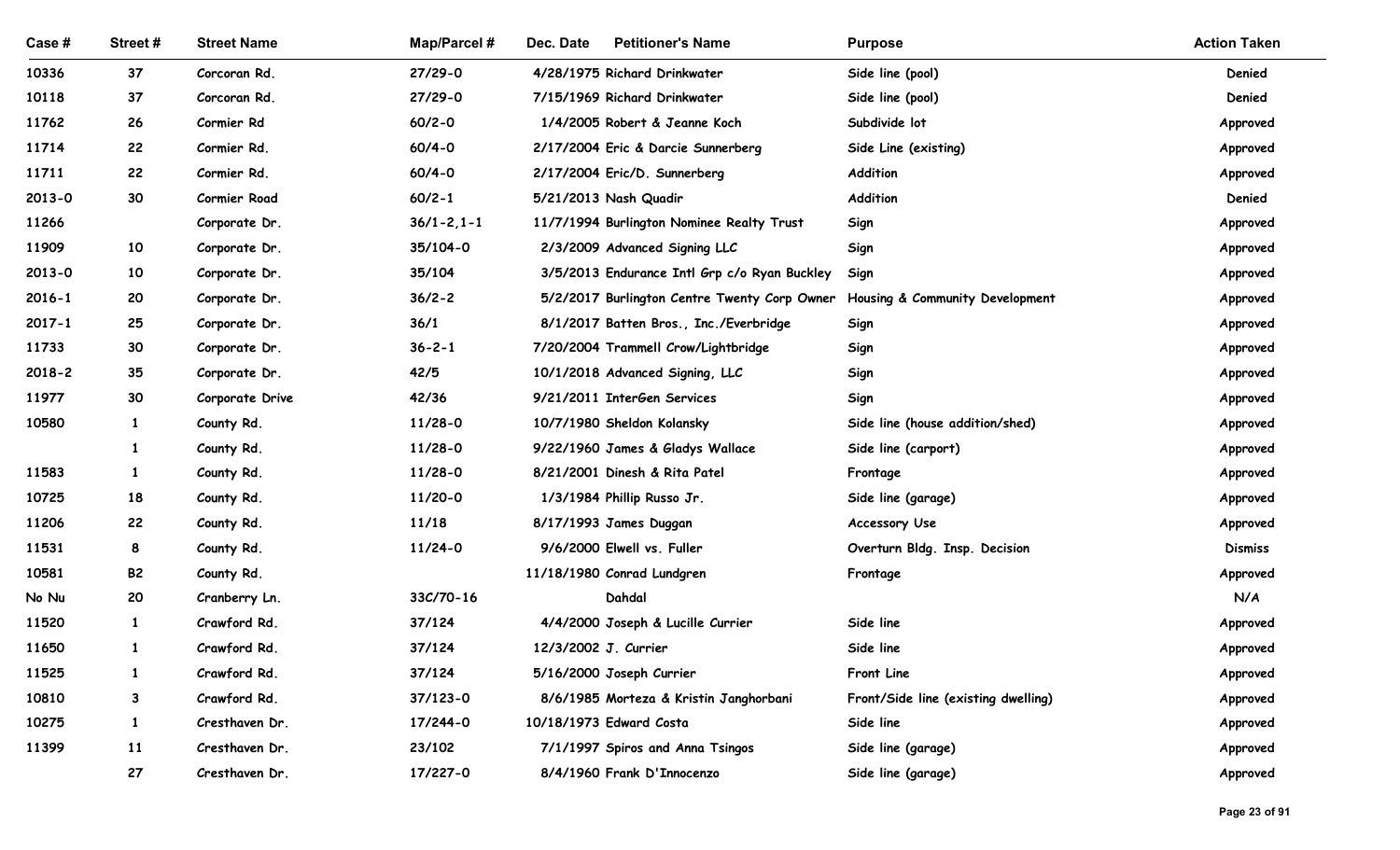| Case #         | Street#            | <b>Street Name</b>                    | <b>Map/Parcel#</b>         | Dec. Date<br><b>Petitioner's Name</b>                   | <b>Purpose</b>                  | <b>Action Taken</b>  |
|----------------|--------------------|---------------------------------------|----------------------------|---------------------------------------------------------|---------------------------------|----------------------|
| 11779          | 4                  | Cresthaven Dr.                        | 15/38                      | 6/7/2005 Pauline Harney                                 | Side line                       | Approved             |
|                | 6                  | Cresthaven Dr.                        | 17/241-0                   | 6/27/1964 Eugene Belzarini                              | Side line                       | Approved             |
| 10253          | 8                  | Cresthaven Dr.                        | 17/242-0                   | 5/17/1973 Robert Perry                                  | Side line                       | Approved             |
| 11195          | $\mathbf{2}$       | Creston Ave.                          | 43/35,41                   | 7/20/1993 Bruce & Cathy Garvey                          | Subdivide lot                   | Approved             |
| 10800B         | $\mathbf{2}$       | Creston Ave.                          | 43/35,41                   | 8/6/1985 Bruce Garvey                                   | Subdivide lot                   | Denied               |
| 10800A         | $\mathbf{2}$       | Creston Ave.                          | 43/35,41                   | 8/6/1985 Bruce Garvey                                   | Subdivide lot                   | Denied               |
| 10217          | 629-631            | Creston Ave.                          |                            | 6/6/1972 Richard Mealey                                 | Undersized lot                  | Approved             |
| 10101          | 629-631            | Creston Ave.                          |                            | 4/22/1969 Richard Meaney/Richard Mealey                 | Undersized lot                  | Denied               |
| 11715<br>10362 | 11<br>$\mathbf{2}$ | Crowley Rd.<br>Crowley Rd.            | 27/13<br>$26/8 - 0$        | 2/17/2004 Bullock, Betty<br>10/20/1975 Richard Viglione | Frontage<br>Rear line (porch)   | Approved<br>Approved |
| 10500          | $\mathbf{3}$       | Crowley Rd.                           | $26/4 - 0$                 | 11/14/1978 John & Helen Dillon                          | Side line (house addition)      | Approved             |
| 10188          | 6                  | Crowley Rd.                           | $27/35 - 0$                | 5/27/1971 Donald Suthard                                | Rear line (pool)                | Approved             |
| 11641          | 6                  | Crowley Rd.                           | 27/35                      | 9/24/2002 Donald Suthard                                | Side line                       | Approved             |
| 11930          | 12                 | Crystal Cir.                          | 22/60                      | 12/1/2009 Linda Mann                                    | Frontage                        | Approved             |
| 11811          | 14                 | Crystal Cir.                          | $22/59 - 0$                | 5/2/2006 Ravanis, Peter & Cynthia                       | Side line                       | Approved             |
| 11809          | 14                 | Crystal Cir.                          | 22/59-0                    | 4/18/2006 Ravanis, Peter & Cynthia                      | Side line                       | Withdrew             |
| 11917          | 18                 | Crystal Cir.                          | 22/57                      | 7/7/2009 Aditya Kamal                                   | Side yard (garage)              | Withdrew             |
| 11223          | 26                 | Crystal Cir.                          | 22/54                      | 10/19/1993 Bhikhubhai & Tahera Khalifa                  | Rear/Side line (existing shed)  | Withdraw             |
|                | 27 lot             | Crystal Cir.                          |                            | 11/7/1963 Visco                                         | Side line                       | Approved             |
| 10910          | 30                 | Crystal Cir.                          | $22/52 - 0$                | 6/2/1987 Kokila Hirani                                  | Front line (existing dwelling)  | Approved             |
| 10986          | 34                 | Crystal Cir.                          | 22/50                      | 10/18/1988 Robert & karen Karpinski                     | Side line (existing dwelling)   | Approved             |
| 2014-5         | 24                 | Crystal Circle                        | 22/55                      | 10/7/2014 Brian & Bonnie LeRoux                         | Addition/front line setback     | Approved             |
| 12011<br>11960 | 26<br>23           | Crystal Circle<br><b>Cutting Lane</b> | $22/54-0$<br>$12 - 62 - 4$ | 3/5/2013 Bhikhubhai & Tahera Khalifa<br>David McCall    | Front/Side Line                 | Approved             |
| 11093          | 14                 | Cutting Ln.                           | 12/62-10                   | 4/2/1991 Carl Ricci                                     | Garage<br>Side line (shed)      | Approved             |
| 10504          | 15                 | Cutting Ln.                           | 11/176-11                  | 12/7/1978 Robert Schill                                 | Side line (existing pump house) | Denied               |
| 11009          | 15                 | Cutting Ln.                           | 11/176-11                  | 6/20/1989 Robert & Katherine Schill                     | Side line (existing pump house) | Approved             |
| 10977          | 17                 | Cutting Ln.                           | $12/62 - 1$                | 10/4/1988 Edward & Denise Ehrgott                       | Side line (garage)              | Approved             |
| 10967          | 25                 | Cutting Ln.                           | $12/62 - 5$                | 5/17/1988 Harol & Pat Randall                           | Side line (house addition)      | Approved             |
|                |                    |                                       |                            |                                                         |                                 |                      |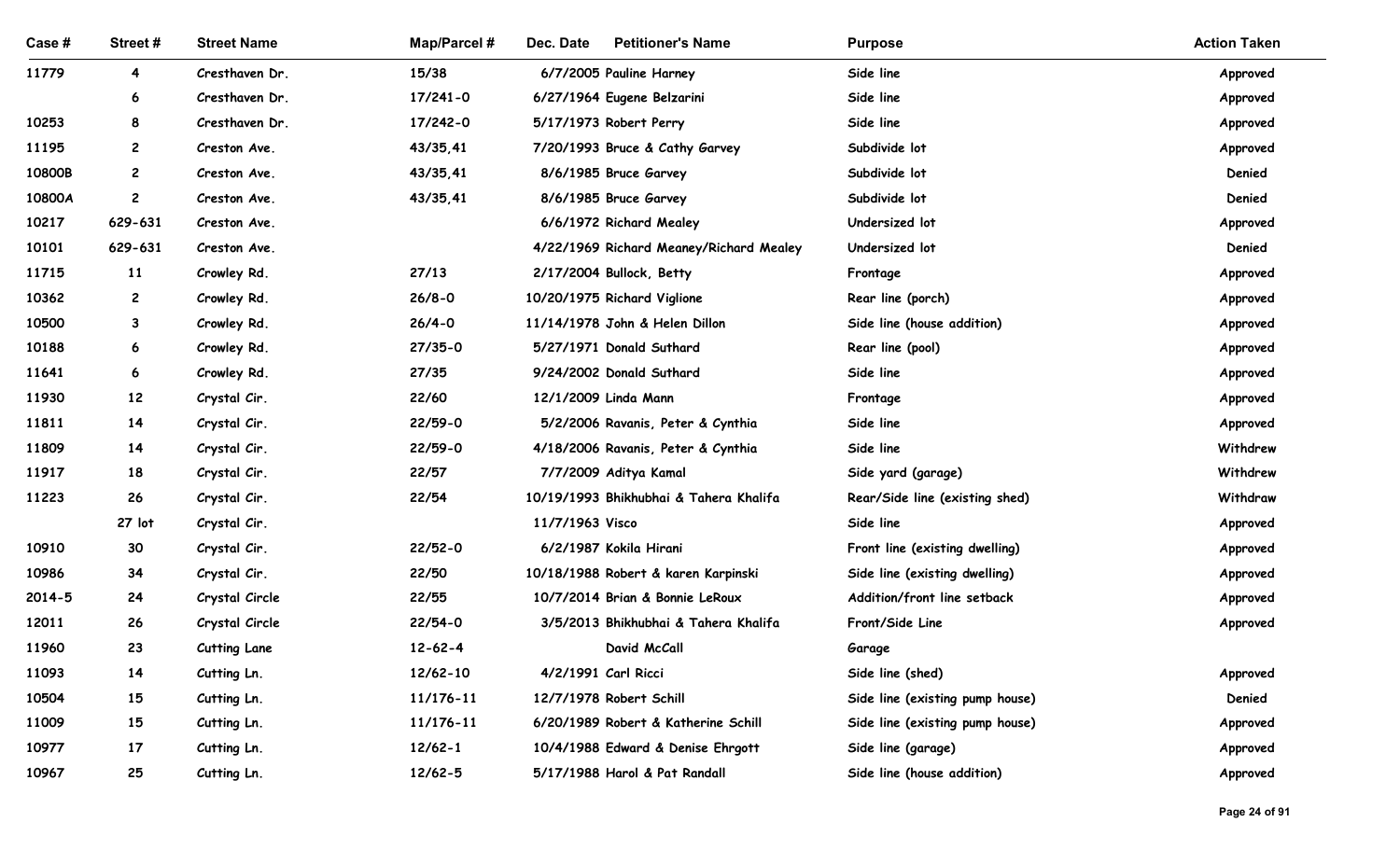| Case #     | Street#        | <b>Street Name</b> | <b>Map/Parcel#</b> | Dec. Date<br><b>Petitioner's Name</b>                          | <b>Purpose</b>                      | <b>Action Taken</b> |
|------------|----------------|--------------------|--------------------|----------------------------------------------------------------|-------------------------------------|---------------------|
| 10578      | $\overline{4}$ | Cutting Ln.        | 11/176-5           | 10/7/1980 Edward & Patricia Schuler                            | Side line (pool)                    | Approved            |
| 11926      | $\mathbf{2}$   | Dale St.           | 22/210-1           | 10/6/2009 Harrington/Renaud                                    | Side yard - shed                    | Approved            |
| 11921      | $\overline{c}$ | Dale St.           | 22/210             | 9/16/2009 Richard Renaud & Deborah Harrington Side line (shed) |                                     | Withdrew            |
| 11521      | 19             | Daniel Dr.         | 33/10              | 4/18/2000 David Rosenberg                                      | Side line                           | Denied              |
| 10540      | 35             | Daniel Dr.         | $33/18 - 0$        | 9/11/1979 Edward Simonian                                      | Height (building)                   | Approved            |
| 10966      | 8              | Daniel Dr.         | 33/13              | 5/17/1988 Bill & Marie Maloney                                 | Front line                          | Approved            |
|            | 24             | Dartmouth Rd.      |                    | 11/10/1959 Visco Inc.                                          | Front line                          | Approved            |
| 10855      | 10             | Davida Rd.         | 11/202             | 6/3/1986 Lester Sullivan                                       | Front line (addition)               | Approved            |
| 11848      | 13             | Davida Rd.         | 12/2               | 4/3/2007 Elaina McElroy                                        | Front (stairs w/awning)             | Approved            |
| 10168      | 27             | Davida Rd.         | $12/51 - 0$        | 10/20/1970 Basil Porter                                        | Side line (carport)                 | Approved            |
| 11407      | $\mathbf{3}$   | Davida Rd.         | 16/196             | 9/16/1997 Paul & Sandra Brescia                                | Side line (addition)                | Approved            |
| 10133      | 31             | Davida Rd.         | 12/49-0            | 10/28/1969 James & Lois Shramek                                | Front/Side line (existing dwelling) | Approved            |
|            | $1 - 2$ lots   | Dearborn Rd.       | 29/108-0           | 10/8/1964 Sarah Bustead                                        | Frontage/Garage                     | Approved            |
| 10296      | 16             | Dearborn Rd.       | 23/234             | 6/10/1974 John & Kathleen Gulde                                | <b>Rear line</b>                    | Approved            |
| 10836      | 16             | Dearborn Rd.       | 23/243             | 1/21/1986 John & Kathleen Gulde                                | Undersized lot                      | Approved            |
| 10837      | 18             | Dearborn Rd.       | 23/244             | 1/21/1986 John W. Gulde Estate                                 | Undersized lot                      | Approved            |
| 10125      | 18             | Dearborn Rd.       | 23/244             | 8/12/1969 John J. Gulde                                        | Undersized lot                      | Approved            |
| 11777      | $\overline{7}$ | Dearborn Rd.       | 23/239             | 6/7/2005 Daniel P. Murray                                      | Subdivide lot                       | Denied              |
| 10750      | $\overline{4}$ | Demone Dr.         | 40/129-0           | 8/7/1984 Marion Tobin                                          | Side line                           | Approved            |
| 11776      | $\mathbf{1}$   | Dennis Dr.         | 16/186             | 5/17/2005 Stephen & Linda Vaccaro                              | Front line                          | Approved            |
| 10385      | D lot          | Dennis Dr.         | $11/184-?$         | 4/26/1976 Anthony Santullo                                     | Frontage                            | Approved            |
| 10424      | D lot          | Dennis Dr.         | $11/184-?$         | 10/18/1976 Anthony Santullo                                    | Frontage                            | Approved            |
| 11771      | $\mathbf{1}$   | Derryfield Ave.    | 42/25              | 5/3/2005 Scott Lawrence                                        | Front line/Side line                | Approved            |
| 11488      | $\mathbf{2}$   | Derryfield Ave.    | 42/35              | 7/20/1999 Kevin Quinn/Ellen Young                              | Undersized lot                      | Approved            |
| $2017 - 1$ | 100            | District Ave       | 46/43              | 5/16/2017 Alexander Schmid                                     | Sign                                | Approved            |
| $2018 - 1$ | 2200           | District Ave       | 46/47-0            | 6/8/2018 Feng Shui                                             | Sign                                | Approved            |
| $2017 - 1$ | 1600<br>200    | District Ave.      | 46/53<br>$46/43-0$ | 6/20/2017 Batten Bros., Inc./TimePayment                       | Signs                               | Approved            |
| $2016 - 1$ |                | District Ave.      |                    | 9/6/2016 Barlo Signs                                           | <b>Signs</b>                        | Approved            |
| $2016 - 1$ | 300            | District Ave.      | $46/43-0$          | 9/6/2016 Douglas D. Wohn/Island Oyster Bar R Sign              |                                     | Approved            |
|            |                |                    |                    |                                                                |                                     | Page 25 of 91       |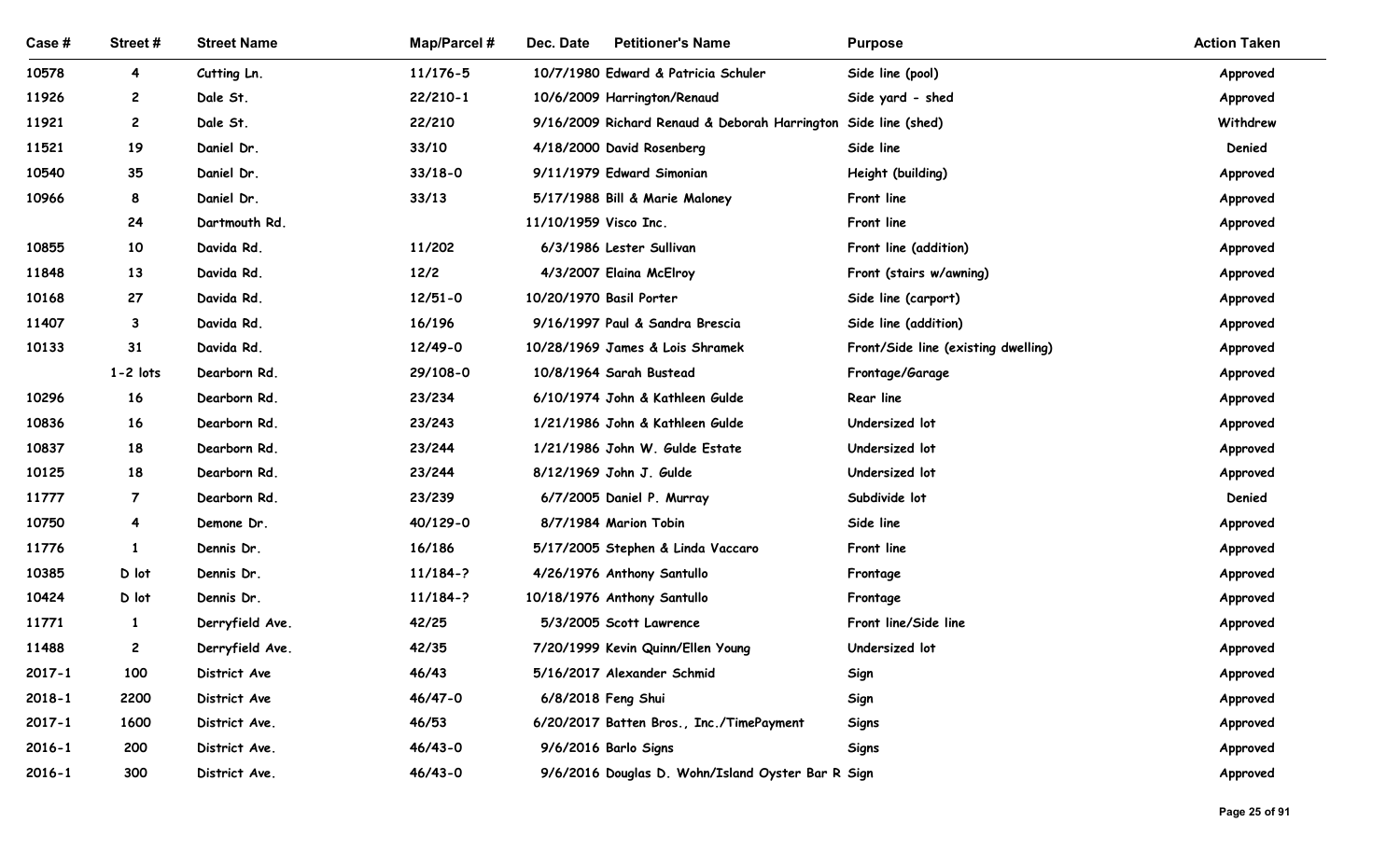| Case#               | Street #       | <b>Street Name</b>       | Map/Parcel #      | Dec. Date<br><b>Petitioner's Name</b>              | <b>Purpose</b>                               | <b>Action Taken</b>  |
|---------------------|----------------|--------------------------|-------------------|----------------------------------------------------|----------------------------------------------|----------------------|
| $2017 - 1$          | 400            | District Ave.            | $46/45 - 1$       | 6/6/2017 FP NEEP Hotel Developer, LLC              | Signs                                        | Approved             |
| $2018 - 1$          | 400            | District Ave.            | $46/45 - 1$       | 6/5/2018 BB Burlington LLC                         | <b>Signs</b>                                 | Approved             |
| $2017 - 1$          | 600            | District Ave.            | $52/13-0$         | 9/5/2017 Barlo Signs                               | Sign                                         | Approved             |
| $2017 - 1$          | 700            | District Ave.            | 52/14             | 9/5/2017 Joseph Correia Boston Building Wrap       | Sign                                         | Approved             |
| $2016 - 1$          | 100&2400       | District Avenue          | 46/43,44,47&      | 7/19/2016 NEEP Investors Holdings, LLC/Andrew Sign |                                              | Approved             |
| $2017 - 1$          | 200            | District Avenue          | 46/43-0           | 12/5/2017 Style Sevants, LLC d/b/a Mane & Man Sign |                                              | Approved             |
| $2016 - 1$          | 2200           | District Avenue          | 46/47             | 2/2/2016 TD Bank, NA                               | 3 Signs                                      | Approved             |
| $2018 - 2$          | 800            | District Avenue          | 52/15             | 10/1/2018 Synopsys, Inc.                           | Sign                                         | Approved             |
|                     | $\overline{c}$ | Dolores Dr.              | $17/42 - 0$       | 1/2/1965 George Mann et ux                         | Undersized lot                               | Approved             |
| 10972               | 23             | Dolores Dr.              | 12/21             | 8/2/1988 David & Joann Patterson                   | Side line (shed & addition)                  | Approved             |
| 10971               | 23             | Dolores Dr.              | 12/21             | 8/2/1988 David L. & Jo Ann M. Patterson            | Side line                                    | Approved             |
|                     | 3              | Dolores Dr.              | $17/63 - 0$       | 1/12/1960 Robert Calileo                           | Side line (garage)                           | Approved             |
|                     | 45             | Dolores Dr.              | $12/11 - 0$       | 3/23/1965 Adam Legatowicz                          | Undersized lot                               | Approved             |
| 10544               | 5              | Dolores Dr.              | $17/62 - 0$       | 11/13/1979 Charles Tedoldi                         | Side line (existing pool)                    | Approved             |
| 10915               | $\overline{7}$ | Dolores Dr.              | $17/61 - 0$       | 6/16/1987 Eliot Warner                             | Side line (house addition)                   | Approved             |
| 11358               | 104            | Donald Rd.               | 12/157            | 11/19/1996 Donald Road Realty Trust                | Subdivide lot                                | Approved             |
| 10417               | 24             | Donald Rd.               | 12/156-0          | 9/27/1976 A. Donald Moberger                       | Front line (existing dwelling/pool)          | Approved             |
| 10721<br>$2015 - 9$ | 33<br>41       | Donald Rd.               | 12/150-0<br>13/19 | 12/6/1983 Emma Gavin<br>10/20/2015 Kirk Deluca     | Side line (porch)                            | Approved             |
| 10851               | 43             | Donald Rd.<br>Donald Rd. | 13/20-0           | 5/20/1986 Bernard Heath                            | Side line/Rear line<br>Side line (pool/shed) | Approved<br>Approved |
| 11001               | 47             | Donald Rd.               | 13/22             | 4/18/1989 Joseph & Pauline Bettencourt             | Side line (existing dwelling)                | Approved             |
| 11416               | 60             | Donald Rd.               | 9/79              | 11/18/1997 John & Angela Cardarelli                | Side line (addition)                         | Approved             |
| 11212               | 69             | Donald Rd.               | 9/10              | 9/7/1993 Paul & Joan Gretchell                     | Side line (garage)                           | Denied               |
| $2014 - 4$          | 60             | <b>Donald Road</b>       | 9/89              | 7/15/2014 John Cardarelli                          | Sideline Setback                             | Approved             |
| 10422               | 17             | Dorothy Rd. East         | 22/236-0          | 8/13/1976 Maurice Roebuck                          | Front line                                   | Denied               |
|                     |                | Douglas Ave.             |                   | 8/8/1966 Barbara Murray                            | Lots 163 and portion 164                     | Denied               |
| 10671               |                | Douglas Ave.             | 7&11/141&92       | 2/15/1983 Murray Hills Inc.                        | Frontage                                     | Approved             |
| 10447               | 10             | Douglas Ave.             | 11/90-0           | 5/3/1977 Thomas & Ann Eagan                        | Rear line (pool)                             | Approved             |
| 10902               | 22             | Douglas Ave.             | $7/155 - 0$       | 4/21/1987 Henry Monroe                             | Undersized lot                               | Denied               |
|                     |                |                          |                   |                                                    |                                              |                      |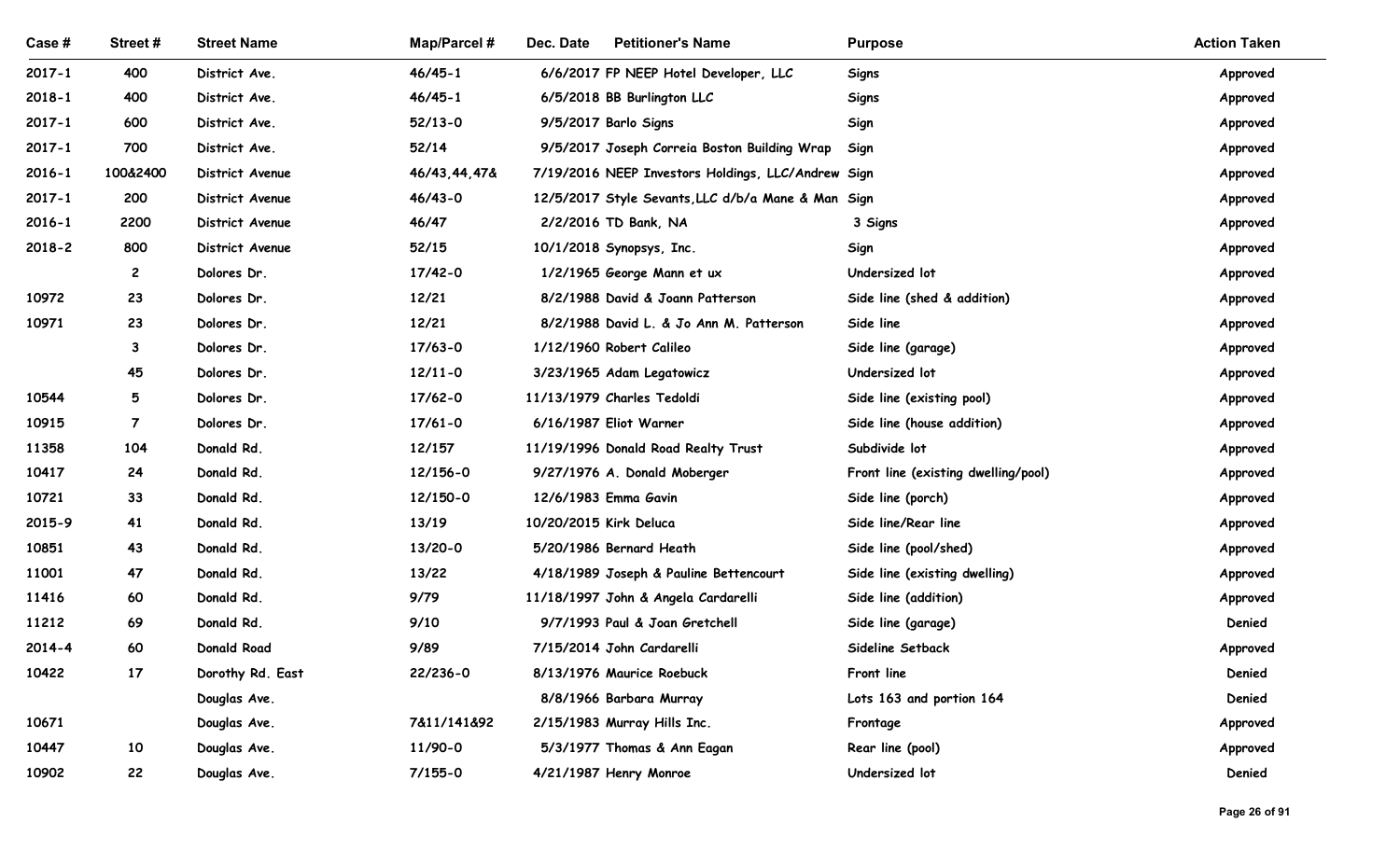| Case #         | Street#      | <b>Street Name</b>                      | <b>Map/Parcel#</b> | Dec. Date<br><b>Petitioner's Name</b>                           | <b>Purpose</b>                      | <b>Action Taken</b>  |
|----------------|--------------|-----------------------------------------|--------------------|-----------------------------------------------------------------|-------------------------------------|----------------------|
| 11149          | $3^{\circ}$  | Douglas Ave.                            | 11/96              | 4/21/1992 Arthur & Laura Hilliard                               | Side line (porch)                   | Approved             |
| 10848A         | 9            | Douglas Ave.                            | 11/93              | 5/6/1986 Roger & Alice Rodrigues                                | Subdivide lot                       | Approved             |
| 10848A         | 9            | Douglas Ave.<br>Douglas/Wilhelmina Ave. | 11/93              | 5/6/1986 Roger & Alice Rodrigues<br>5/23/1965 Stanley Flannigan | Subdivide lot<br>Subdivide lot      | Approved<br>Approved |
| 10574          | 117          | Drake Rd.                               | 18/79-0            | 9/16/1980 Linwood Twitchell                                     | Side line (garage)                  | Denied               |
| 11500          | 122          | Drake Rd.                               | 18/51/16           | 1/18/2000 Anthony & Jaclyn Sulfaro                              | Side line/rearline                  | Approved             |
| 11500          | 122          | Drake Rd.                               | 51/16              | 10/21/1999 Anthony Sulfaro                                      | Side line                           | Withdrew             |
| 10321          | 78           | Drake Rd.                               | 18/96-6            | 12/9/1974 Ronald Potito                                         | Side line (garage)                  | Approved             |
| 10950          | 84           | Drake Rd.                               | 18/96-3            | 2/16/1988 Edward Rich                                           | Side line (pool)                    | Approved             |
| 11906          |              | Druid Hill Rd & Pinewold                | 28/211&216         | 3/3/2009 Pauline Parry                                          | Subdivide lot                       | Withdrew             |
| 11931          |              | Druid Hill Rd & Pinewold                | 28/211&216         | 2/22/2010 New Locust Realty Trust                               | Subdivide lot                       | Denied               |
| 11940          | 12           | Duncan Rd                               | 37/30              | 6/1/2010 Joseph Renzella, Jr                                    | Addition                            | Denied               |
|                | $\mathbf{1}$ | Duncan Rd.                              | $37/24-0$          | 3/13/1958 William Doyle                                         | Overturn Bldg. Insp. Decision       | Approved             |
|                | $11$ lot     | Duncan Rd.                              |                    | 9/8/1964 David Fleming                                          | Side line (porch)                   | Approved             |
| 10283          | 12           | Duncan Rd.                              | 37/30-0            | 1/3/1974 Joseph Renzella                                        | Frontage (garage)                   | Approved             |
| 10293          | 12           | Duncan Rd.                              | 37/30-0            | 7/9/1974 Joseph Renzella                                        | Rear line (garage)                  | Approved             |
|                | $\mathbf{3}$ | Duncan Rd.                              | $37/25 - 0$        | 10/27/1959 Clifford Phalen                                      | Front/Side line (garage/porch)      | Approved             |
|                | 6            | Duncan Rd.                              | $37/34-0$          | 6/13/1963 Candido Simonelli                                     | Side line (garage/patio)            | Approved             |
| 10634          | 9            | Duncan Rd.                              | $37/28 - 0$        | 1/19/1982 Edward Fitzpatrick Jr.                                | Side line (enclose existing deck)   | Approved             |
| 11808          | $\mathbf{3}$ | Dunlap Drive                            | 22/293             | 5/2/2006 Susan & Donald Poirier                                 | Subdivide lot                       | Approved             |
| $2013 - 2$     | 14           | Eastern Ave.                            | 15/182             | 10/15/2013 Robert Richard                                       | Front set back (Farmer's Porch)     | Approved             |
| $2014 - 5$     | 14           | Edgemere Ave.                           | 43/76              | 9/2/2014 Paul Hanke/Elaine Gonsalves                            | Front and Side setbacks             | Approved             |
| 10348          | 15           | Edgemere Ave.                           | 43/79-0            | 10/6/1975 Michael Connors                                       | Rear line                           | Denied               |
| 11398          | 16           | Edgemere Ave.                           | 43/78              | 9/16/1997 Richard and Dianne Hovasee                            | Subdivide lot                       | Approved             |
| 11199          | 16           | Edgemere Ave.                           | 43/78              | 6/15/1993 Richard & Dianne Hovasse                              | Front/Side line (house addition)    | Approved             |
| 10790          | 16           | Edgemere Ave.                           | 43/78              | 4/2/1985 Richard & Dianne Hovasse                               | Front/Side line (house/garage)      | Approved             |
|                | 380-385      | Edgemere Ave.                           |                    | 9/8/1964 Michael Connors                                        | Undersized lot                      | Approved             |
| 11345<br>11334 | 6            | Edgemere Ave.                           | 43/25              | 5/21/1996 Peter & Susan Lumenello                               | Front line (existing dwelling)      | Approved<br>Approved |
|                | 6            | Edgemere Ave.                           | 43/25              | 3/6/1996 Peter & Susan Lumenello                                | Subdivide lot/Front line (existing) |                      |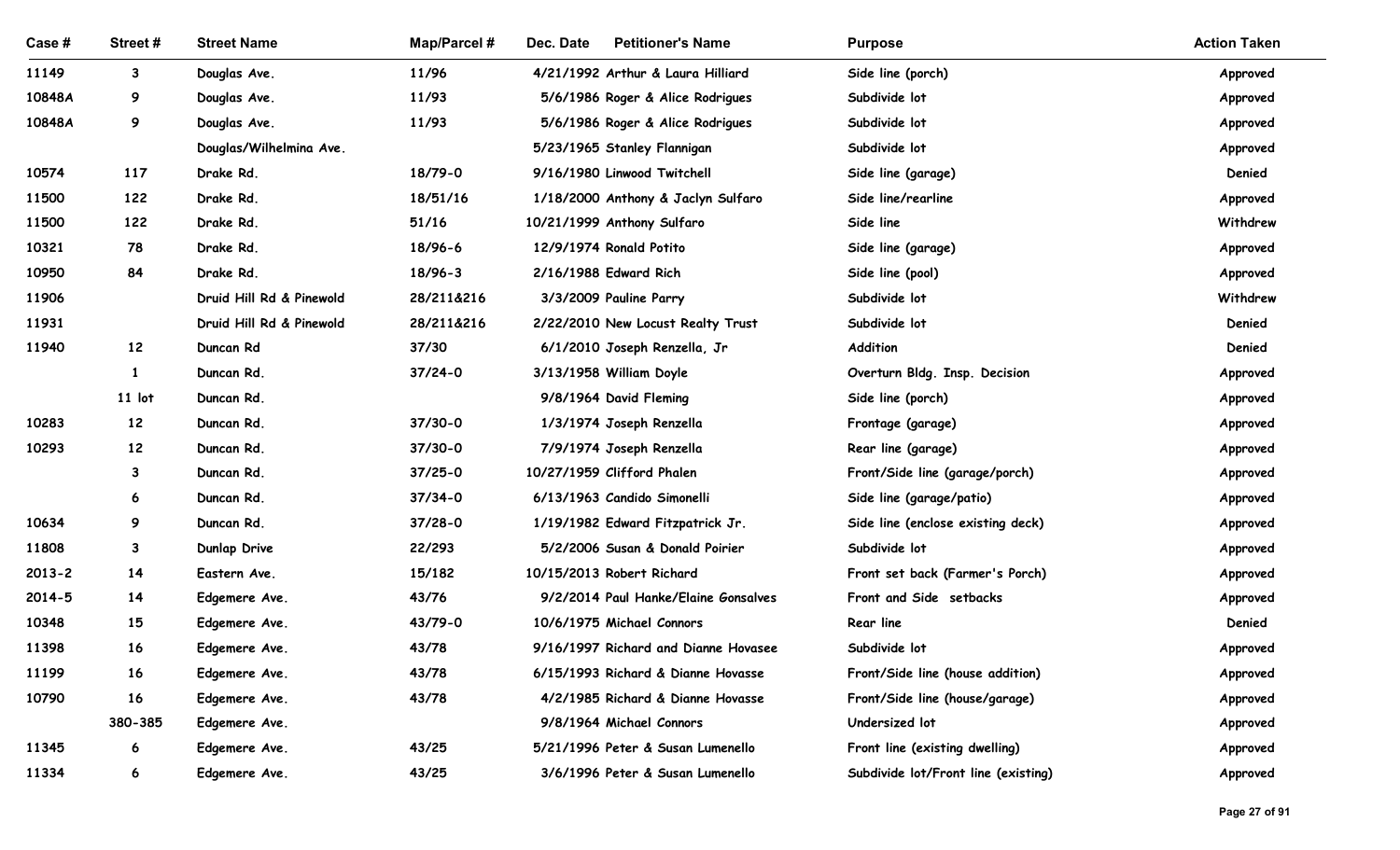| Case #     | Street #                | <b>Street Name</b>  | Map/Parcel # | Dec. Date<br><b>Petitioner's Name</b> | <b>Purpose</b>                 | <b>Action Taken</b> |
|------------|-------------------------|---------------------|--------------|---------------------------------------|--------------------------------|---------------------|
| $2018 - 1$ | $\mathbf{2}$            | <b>Edgemont Ave</b> | $23/2 - 0$   | 4/17/2018 Stanimar Ivanov             | garage/second floor addition   | Approved            |
| 10680      | $\mathbf{2}$            | Edgemont Ave.       | $23/2 - 0$   | 4/19/1983 John & Kathleen Himes       | Rear/Side line (dwelling/shed) | Approved            |
| 10430      | $\mathbf{2}$            | Edgemont Ave.       | $23/2 - 0$   | 11/8/1976 Arnold Winnerman            | Side line                      | Denied              |
| 10414      | $\mathbf{2}$            | Edsel Dr.           | $11/67 - 0$  | 9/13/1976 Nancy Graham                | Front line (dwelling/garage)   | Approved            |
| 10584      | 3                       | Edwards Rd.         | 35/94-0      | 10/25/1980 Vincent Realty Trust       | Rear line (house addition)     | Approved            |
| 11523      | 5                       | Edwards Rd.         | $35/96 - 1$  | 8/15/2000 Omnipoint Communications    | Height variance/flagpole       | Denied              |
| 10295      | 3                       | Eisenhower Dr.      | $3/64 - 0$   | 6/10/1974 David & Filomena Etsell     | Side line                      | Approved            |
| 11695      | $\overline{7}$          | Eisenhower Dr.      | 3/66         | 10/7/2003 Denise O'Halloran           | Addition                       | Approved            |
| 10090      | 8                       | Eisenhower Dr.      | $3/69 - 0$   | 10/22/1968 Nicholas Raftopoulos       | Side line (house addition)     | Approved            |
| 10181      | 8                       | Eisenhower Dr.      | $3/69 - 0$   | 2/25/1971 Nicholas Raftopoulos        | Rear line (pool)               | Approved            |
| 10473      | 64 lot                  | Elizabeth Ave.      | 43/2         | 4/4/1978 Exeter Realty Corp.          | Frontage/Front line            | Approved            |
|            | 12                      | Ellen Rd.           | $7/127 - 0$  | 10/6/1964 Saverio Capotosto           | Side line (garage)             | Approved            |
|            | 14                      | Ellen Rd.           | $7/134-0$    | 5/23/1966 Ralph & Ruth Hosey          | Front line/Side line           | Approved            |
| 10314      | 15                      | Ellen Rd.           | $7/113 - 0$  | 9/30/1974 Richard Tintle              | Side line (carport)            | Approved            |
| 10608      | 19                      | Ellen Rd.           | $7/111 - 0$  | 7/21/1981 Paasquale Grifoni           | Side line (house addition)     | Approved            |
| 10688      | 22                      | Ellen Rd.           | $7/138 - 0$  | 7/5/1983 Leo F. Crowe                 | Side line (house addition)     | Denied              |
| 10707      | 22                      | Ellen Rd.           | $7/138 - 0$  | 9/20/1983 Leo F. Crowe                | Side line (house addition)     | Approved            |
| 10755      | 26                      | Ellen Rd.           | 7/140-0      | 8/7/1984 Peter Marino, Jr.            | Side line (house addition)     | Approved            |
| 10410      | 26                      | Ellen Rd.           | 7/140-0      | 8/30/1976 Peter Marino, Jr.           | Front line (existing dwelling) | Approved            |
| 10224      | 29                      | Ellen Rd.           | 7/106-0      | 10/5/1972 Mafalda Brancato            | Side line (porch)              | Approved            |
| 11798      | 9                       | Ellen Rd.           | 7/116        | 2/7/2006 Susan Ostrowski              | Side Yard                      | Approved            |
| 11987      | 24                      | <b>Ellen Road</b>   | 7/139        | 2/7/2012 Matthew and Mary Emerson     | Addition                       | Approved            |
| 11806      | 13                      | Ellery Ln.          | 18/58        | 4/18/2006 Robert & Dorothy Sykes      | Side Yard                      | Denied              |
| 10746      | 8                       | Ellery Ln.          | 18/60-0      | 5/15/1984 Robert & Norma Cohen        | Side line (house addition)     | Approved            |
| 10477      | 19                      | Eugene Rd.          | 57/18-0      | 5/16/1978 Herbert MacDonald           | Side line (existing dwelling)  | Approved            |
| 11713      | 19                      | Eugene Rd.          | 57/18        | 2/3/2004 John & Catherine Devaney     | Setback                        | Approved            |
| 10080      | 21                      | Eugene Rd.          | 57/19-0      | 7/2/1968 Harold Mottard               | Side line (existing porch)     | Approved            |
| 11446      | 3                       | Evelyn St.          | 21/9         | 7/21/1998 Peter A. McAnespie, Sr.     | Side line (pool)               | Approved            |
| $2016 - 1$ | $\overline{\mathbf{4}}$ | Evelyn St.          | $21/4 - 0$   | 12/6/2016 Edward J. Florek, Jr.       | Subdivide lot? Front Line      | Approved            |
|            |                         |                     |              |                                       |                                | Page 28 of 91       |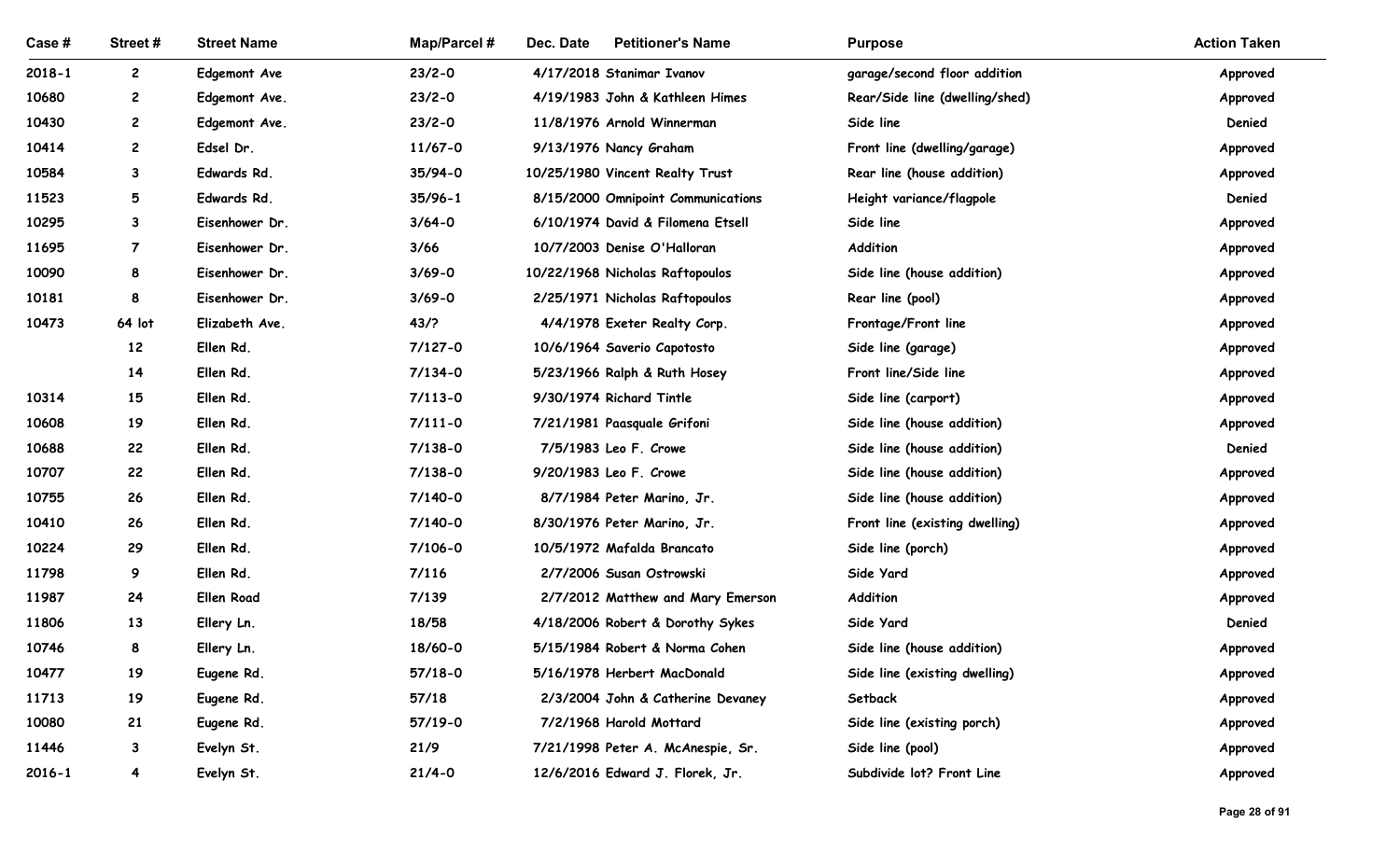| Case #         | Street #        | <b>Street Name</b>         | <b>Map/Parcel#</b>   | Dec. Date<br><b>Petitioner's Name</b>                   | <b>Purpose</b>                                    | <b>Action Taken</b> |
|----------------|-----------------|----------------------------|----------------------|---------------------------------------------------------|---------------------------------------------------|---------------------|
| 10037          | 8               | Evelyn St.                 | $21/5 - 0$           | 9/12/1967 Paul & Theresa Terrio                         | Front line (existing dwelling)                    | Approved            |
| 11076          | 17              | Evergreen Ave.             | 22/49                | 12/4/1990 Joseph DiBona                                 | Front line (house addition)                       | Approved            |
| 10469          | 6               | Evergreen Ave.             | 22/75-0              | 12/20/1977 Ronald Anderson                              | Side line (addition)                              | Denied              |
| 11192<br>10775 |                 | Fairfax St.<br>Fairfax St. | 22/289-2<br>22/289-2 | 5/18/1993 Frederick Keene<br>12/18/1984 Frederick Keene | Frontage/Undersized lot Wetlands<br>Subdivide lot | Approved<br>Denied  |
| 11036          | $1 - 2$ lot     | Fairfax St.                | 22/289-2             | 2/20/1990 Frederick Keene                               | Subdivide lot                                     | Approved            |
| 11004          | 25              | Fairfax St.                | 28/91                | 5/16/1989 Stephen & Edwin Nelson                        | Side line (house addition)                        | Approved            |
| 11003          | 25              | Fairfax St.                | 28/91                | 5/2/1989 Stephen A. & Edwin L. Nelson                   | Side line                                         | Approved            |
| 11594          | 27              | Fairfax St.                | 28/90                | 10/3/2001 Michael Cyr                                   | Side line (garage)                                | Approved            |
| 11631          | 31              | Fairfax St.                | 28/88                | 6/18/2002 Nicholas Ferrara                              | Undersized lot                                    | Approved            |
| 10083          | 32/34lot        | Fairfax St.                |                      | 8/20/1968 Herman Betts                                  | Undersized lot                                    | Approved            |
| 11259          | 36              | Fairfax St.                | 22/291               | 7/19/1994 George & June Betts                           | Undersized lot                                    | Approved            |
| 11769          | 36              | Fairfax St.                | $22 - 291 - 0$       | 4/5/2005 Tim & Dawn Atwood                              | Side line                                         | Approved            |
| 11272          | 42              | Fairfax St.                | 22/292               | 12/6/1994 Francis Trelegan                              | Rear/Side line (shed)                             | Approved            |
| 10747          | 42              | Fairfax St.                | 22/292               | 6/19/1984 Robert Melillo                                | Side line (garage)                                | Approved            |
| 11578          | 49              | Fairfax St.                | 22/289-2B            | 6/5/2001 Alan Hubbard                                   | Frontage                                          | Approved            |
| $2014 - 3$     | 53              | Fairfax St.                | 22/228-0             | 3/18/2014 John and Florence Keene, Trustee              | Subdivide lot/Setback                             | Denied              |
| 11042          | $\overline{7}$  | Fairfax St.                | 28/93                | 3/6/1990 Simon Hung                                     | Side line (porch)                                 | Approved            |
| 10055          | 9               | Fairfax St.                | 28/92-0              | 11/7/1967 Barbara & Bernard Werschler                   | Undersized lot                                    | Approved            |
| 10586          | 9               | Fairfax St.                | 28/92-0              | 12/30/1980 Edmund & Mary Radz                           | Side line (existing dwelling)                     | Approved            |
| 10004          |                 | Fairfax St./Dunlap St.     |                      | 10/23/1966 Henry Bunton                                 | Undersized lot                                    | Approved            |
| 11735          |                 | Fairlawn Ave.              | $43 - 97 - 1$        | 7/20/2004 Guiliano /Patterson                           | Undersized Lot                                    | Approved            |
| 11604          |                 | Fairlawn Ave.              | 43/97                | 4/16/2002 James Patterson                               | Undersized lot                                    | Withdrew            |
| $2018 - 2$     | $6\overline{6}$ | Fairlawn Ave.              | $43/97 - 1$          | 10/1/2018 Ramakrishan Venkatasubraman                   | Side line                                         | Appoved             |
| 10649          | 9               | Fairlawn Ave.              | 43/95-0              | 7/6/1982 Samuel & Carol Petrcecca                       | Front line/Side line                              | Approved            |
| 11432          | Lot B           | Fairlawn Ave.              | 43/97-1              | 5/5/1998 Joshua Patterson                               | Undersized lot                                    | Denied              |
| 10807          |                 | Farms Dr.                  |                      | 12/27/1985 Pheasant Ridge Assoc.                        |                                                   | Denied              |
|                |                 | Fernglade Rd.              |                      | 9/20/1962 John & Mary Stephens                          | Undersized lot                                    | Approved            |
| 10429          |                 | Fernglade Rd.              |                      | 11/8/1976 Joseph Moretti                                | Undersized lot                                    | Denied              |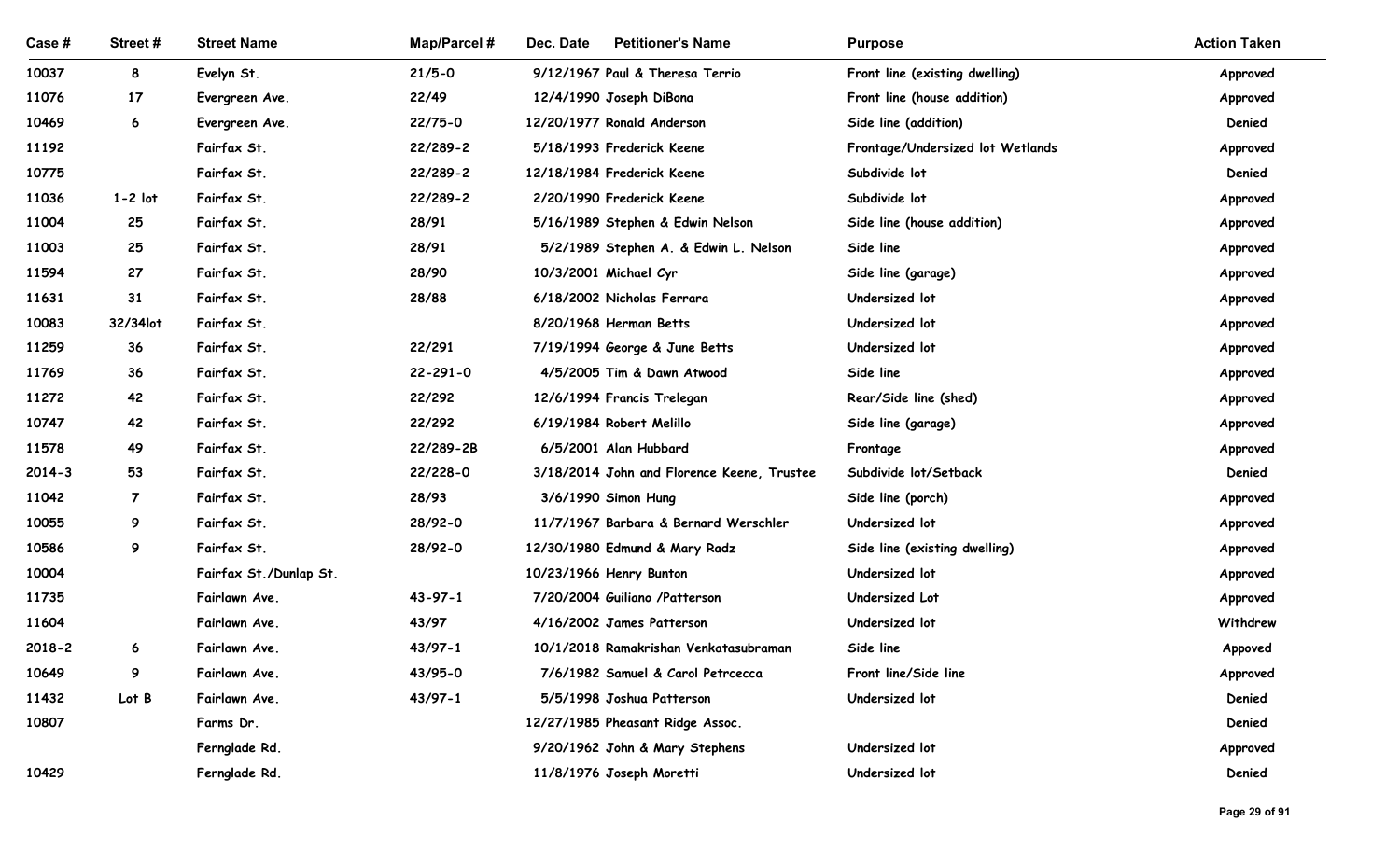| Case #          | Street#                          | <b>Street Name</b>       | <b>Map/Parcel#</b>       | Dec. Date<br><b>Petitioner's Name</b>              | <b>Purpose</b>                          | <b>Action Taken</b>  |
|-----------------|----------------------------------|--------------------------|--------------------------|----------------------------------------------------|-----------------------------------------|----------------------|
| 10878           |                                  | Fernglade Rd.            | 16/313                   | 10/21/1986 Gerald Capozzi                          | Frontage                                | Approved             |
| 10210           | 10                               | Fernglade Rd.            | 16/312-0                 | 5/10/1972 John Venditti                            | Rear line (pool)                        | Approved             |
| 10768           | 13                               | Fernglade Rd.            | 16/321                   | 10/2/1984 Marie Phinney                            | Undersized lot                          | Approved             |
| 10818           | 19                               | Fernglade Rd.            | 16/347                   | 10/1/1985 Charles & Kathleen LaCombe               | Front/Side line (house addition)        | Approved             |
| 11095           | 19                               | Fernglade Rd.            | 16/347                   | 4/2/1991 Charles & Kathleen LaCombe                | Side line                               | Denied               |
| 11090           | 19                               | Fernglade Rd.            | 16/347                   | 2/19/1991 Charles & Kathleen LaCombe               | Side line                               | Denied               |
| 10875           | 20                               | Fernglade Rd.            | 16/334-0                 | 10/7/1986 Margaret Musto                           | Rear line (pool)                        | Approved             |
| 11743A          | 26                               | Fernglade Rd.            | 1266-142                 | 11/16/2004 Antonio Bettencourt                     | Amendment to variance                   | Approved             |
| 11743           | 26                               | Fernglade Rd.            | 16/332                   | 9/21/2004 Antonio Bettencourt                      | Rear line                               | Approved             |
| 10492           | 284-301                          | Fernglade Rd.            | $16/321 - 0$             | 8/29/1978 Louis Govoni                             | Undersized lot                          | Approved             |
| 11257           | 30                               | Fernglade Rd.            | 16/109.9                 | 8/16/1994 Robert Spracklin                         | Side line (house addition)              | Approved             |
| 11971           | 32                               | Fernglade Rd.            | $16/109 - 8$             | 4/11/2011 George Germain                           | Addition                                | Approved             |
| 10558           | 22                               | Fieldstone Dr.           | $36/122 - 0$             | 4/1/1980 Alan Bandoni                              | Side line (shed)                        | Denied               |
| 10793           | 26                               | Fieldstone Dr.           | 36/120                   | 6/18/1985 Randolph & Eleanor Mennella              | Side line (shed)                        | Denied               |
| 11823           | 9                                | Fieldstone Dr.           | 36/111                   | 8/15/2006 Daniel J. Grattan                        | Side line (garage)                      | Denied               |
| 11366           | $\mathbf{2}$                     | Florence Rd.             | 37/12                    | 10/15/1996 Charlene D'Errico                       | Side line                               | Approved             |
| 10502           | $\overline{\mathbf{4}}$          | Florence Rd.             | $37/113 - 0$             | 11/14/1978 George & Ruth Ward                      | Side line (existing dwelling)           | Approved             |
| 10877           | $\mathbf{1}$                     | Forbes Ave.              | 23/254-0                 | 10/7/1986 Arthur & Shari Weiss                     | Side line (garage)                      | Approved             |
| 10415           | 11                               | Forbes Ave.              | 23/232-0                 | 9/13/1976 Andrew Murphy                            | Rear line (pool)                        | Approved             |
| 10111           | $\mathbf{2}$                     | Forbes Ave.              | 23/200-0                 | 7/15/1969 John Duggan                              | Undersized lot                          | Approved             |
| 10828           | $\mathbf{3}$                     | Forbes Ave.              | 23/253-0                 | 11/19/1985 Stavri & Anna Girginoff                 | Side line (existing dwelling)           | Approved             |
| 10615           | 8                                | Forbes Ave.              | 23/203-0                 | 8/4/1981 Dominic & Marie Diodato                   | Side line (existing dwelling)           | Approved             |
| 10535           | $\overline{c}$                   | Forest Rd.               | 22/144-0                 | 1/17/1977 Lionel Barros                            | Rear line/Side line                     | Approved             |
| 10520           | $\mathbf{3}$                     | Forest Rd.               | 22/136-0                 | 5/15/1979 Richard & Cheryl Rockwell                | Side line (existing dwelling)           | Approved             |
| 10783A          | $\overline{7}$                   | Forest Rd.               | 22/138,139               | 2/19/1985 Mary Petersen                            | Subdivide lot                           | Approved             |
| 10783B<br>10460 | $\overline{7}$<br>$\overline{7}$ | Forest Rd.<br>Forest Rd. | 22/138,139<br>22/138,139 | 2/19/1985 Mary Petersen<br>9/20/1977 Mary Petersen | Subdivide lot                           | Approved             |
| 10142           | 8                                | Forest Rd.               | $22/141 - 0$             | 5/21/1970 John Stanley                             | Rear line (porch)<br>Frontage/Side line | Approved<br>Approved |
| 11942           | 8                                | Forest Rd.               | 22/141                   | 6/1/2010 John & Dorothy Stanley                    | Side Setback                            | Approved             |
|                 |                                  |                          |                          |                                                    |                                         |                      |
|                 |                                  |                          |                          |                                                    |                                         | Page 30 of 91        |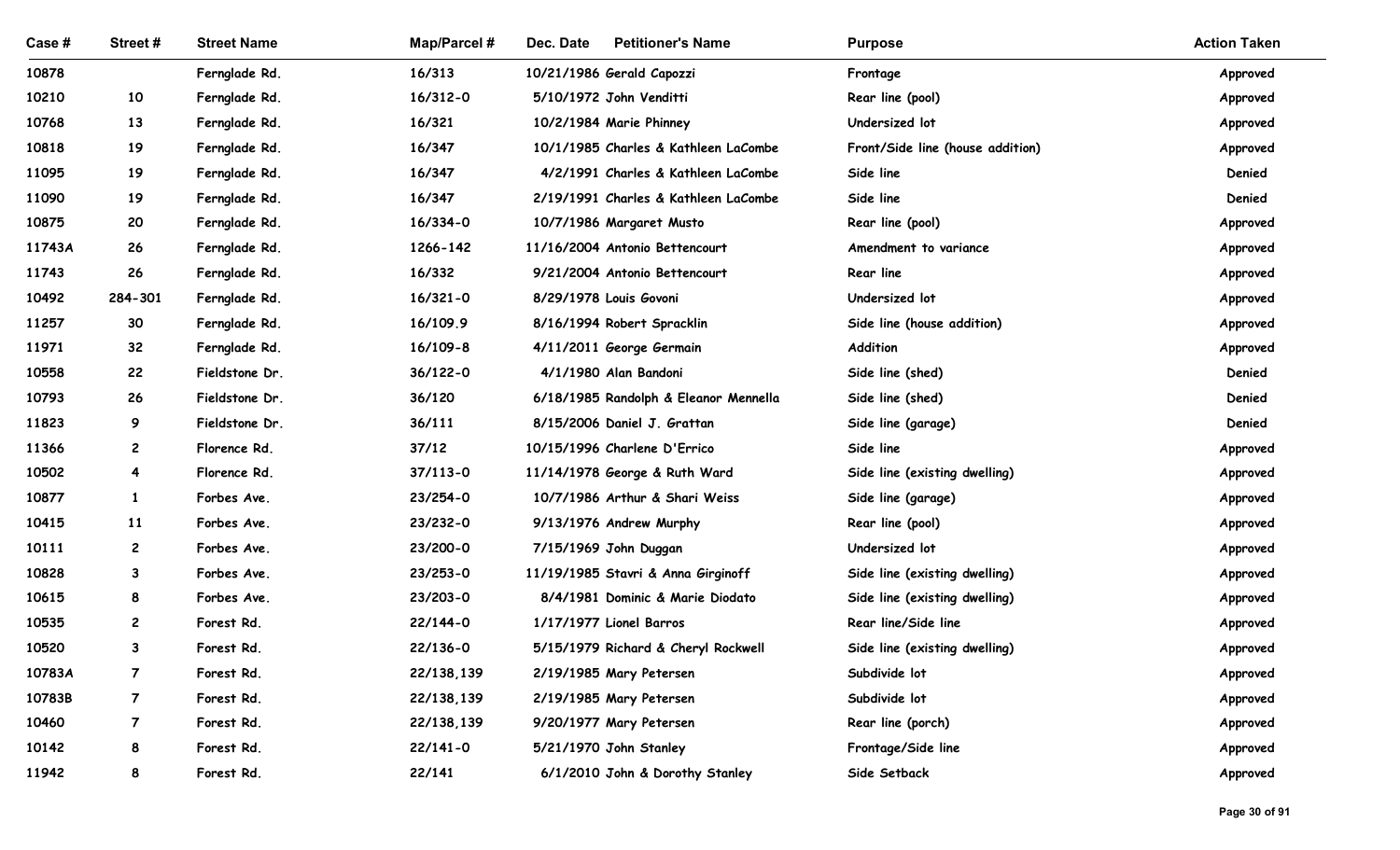| Case #         | Street#           | <b>Street Name</b>             | <b>Map/Parcel#</b> | <b>Petitioner's Name</b><br>Dec. Date                                          | <b>Purpose</b>                          | <b>Action Taken</b>  |
|----------------|-------------------|--------------------------------|--------------------|--------------------------------------------------------------------------------|-----------------------------------------|----------------------|
|                | $8-9$ lot         | Forest Rd.                     |                    | 6/13/1963 Graham Associates                                                    | Frontage                                | Approved             |
| 11370          | 9                 | Forest Rd.                     | $22/139 - 1$       | 11/19/1996 Paul and Lisa Scola                                                 | Side line                               | Approved             |
| 10483          | 19                | Foster Rd.                     | $21/50-0$          | 5/18/1978 Bruce D. Giannetta                                                   | Side line                               | Approved             |
| 10484          | 8                 | Foster Rd.                     | $21/54-0$          | 7/25/1978 Kenneth Bondeson                                                     | Side line                               | Denied               |
|                | 9 lot             | Foster Rd.                     |                    | 10/13/1965 Frank Bausch                                                        | Side line (garage)                      | Approved             |
|                | $\mathbf{2}$      | Four Acre Dr.                  | 10/68              | 5/22/1963 Stanley Anderson                                                     | Undersized lot                          | Approved             |
| 11487<br>11351 | 2A                | Four Acre Dr.                  | $10/67 - 0$        | 7/20/1999 Bong Ho Lee                                                          | Undersized lot/Frontage/Side line       | Approved             |
| 11352          | $\mathbf{3}$<br>3 | Four Acre Dr.<br>Four Acre Dr. | 10/74<br>10/74     | 6/18/1996 Christopher & Claudia Noyes<br>6/18/1996 Christopher & Claudia Noyes | Side line<br>Side line (house addition) | Approved             |
| 11609          | 7                 | Four Acre Dr.                  | $10 - 72$          | 2/19/2002 Lawrence & Debra Smoske                                              | Side line                               | Approved<br>Approved |
| 10899          | 13                | Fourth Ave.                    |                    | 4/21/1987 Fourth Ave. Trust                                                    | Sign                                    | Approved             |
| 10893          | 23                | Fourth Ave.                    | 39/6               | 2/17/1987 Lasertron, Inc.                                                      | Building to ground area ratio           | Approved             |
| $2018 - 1$     | 23                | Fourth Ave.                    | 39/6               | 2/6/2018 Viewpoint Sign & Awning/Abbott                                        | Sign                                    | Approved             |
| $2016 - 1$     | 23                | Fourth Avenue                  | 39/6               | 5/3/2016 Amy Lynch                                                             | Signs                                   | Approved             |
| 10183          | 13                | Fowler Ter.                    | $33/62 - 0$        | 3/18/1971 Roy Renn                                                             | Undersized lot/Frontage                 | Approved             |
| 10657          | 8                 | Fowler Ter.                    | $33/64 - 0$        | 9/21/1982 Stephen & Barbara Fields                                             | Front line/Side line                    | Approved             |
| 2017-1         | 229               | Fox Hill Rd                    | 8/220              | 12/5/2017 Patrick Niedermeier                                                  | Side yard setback                       | Approved             |
|                | 120               | Fox Hill Rd.                   |                    | 6/2/1960 Leeland Construction Co.                                              | Undersized lot                          | Approved             |
|                | 121               | Fox Hill Rd.                   |                    | 6/2/1960 Leeland Construction Co.                                              | Undersized lot                          | Approved             |
| 10138          | 171               | Fox Hill Rd.                   |                    | 3/17/1970 Michael Berlow                                                       | Side line (house addition)              | Approved             |
| 11381          | 174               | Fox Hill Rd.                   | 17/248             | 3/4/1997 Peter and Bethan Roberts                                              | Sign                                    | Withdrew             |
| 10161          | 175               | Fox Hill Rd.                   |                    | 9/1/1970 John Flaherty                                                         | Side line (garage)                      | Approved             |
| 11773          | 216               | Fox Hill Rd.                   | 12/138             | 5/3/2005 Richard Butler                                                        | side line                               | Approved             |
| 11462          | 224               | Fox Hill Rd.                   | 9/21               | 12/1/1998 Leanne & Paul Trabucco                                               | Side line (addition)                    | Approved             |
| 11591          | 226               | Fox Hill Rd.                   | <b>80A</b>         | 10/3/2001 Robert & Bonnie Jones                                                | Front Line                              | Approved             |
| 11382          | 228               | Fox Hill Rd.                   | 9/19               | 3/18/1997 Kevin and Andrea Sheehan                                             | Side line                               | Approved             |
| 10497          | 236               | Fox Hill Rd.                   | $9/15 - 0$         | 11/14/1978 Edwin & Lillian Oley                                                | Side line                               | Denied               |
| 10319          | 237               | Fox Hill Rd.                   | $9/25 - 0$         | 12/9/1974 Michael Tenore                                                       | Side line (porch)                       | Approved             |
| 10276          | 238               | Fox Hill Rd.                   | $9/14 - 0$         | 11/1/1973 Robert Macdonald                                                     | Side line (house addition)              | Approved             |
|                |                   |                                |                    |                                                                                |                                         | Page 31 of 91        |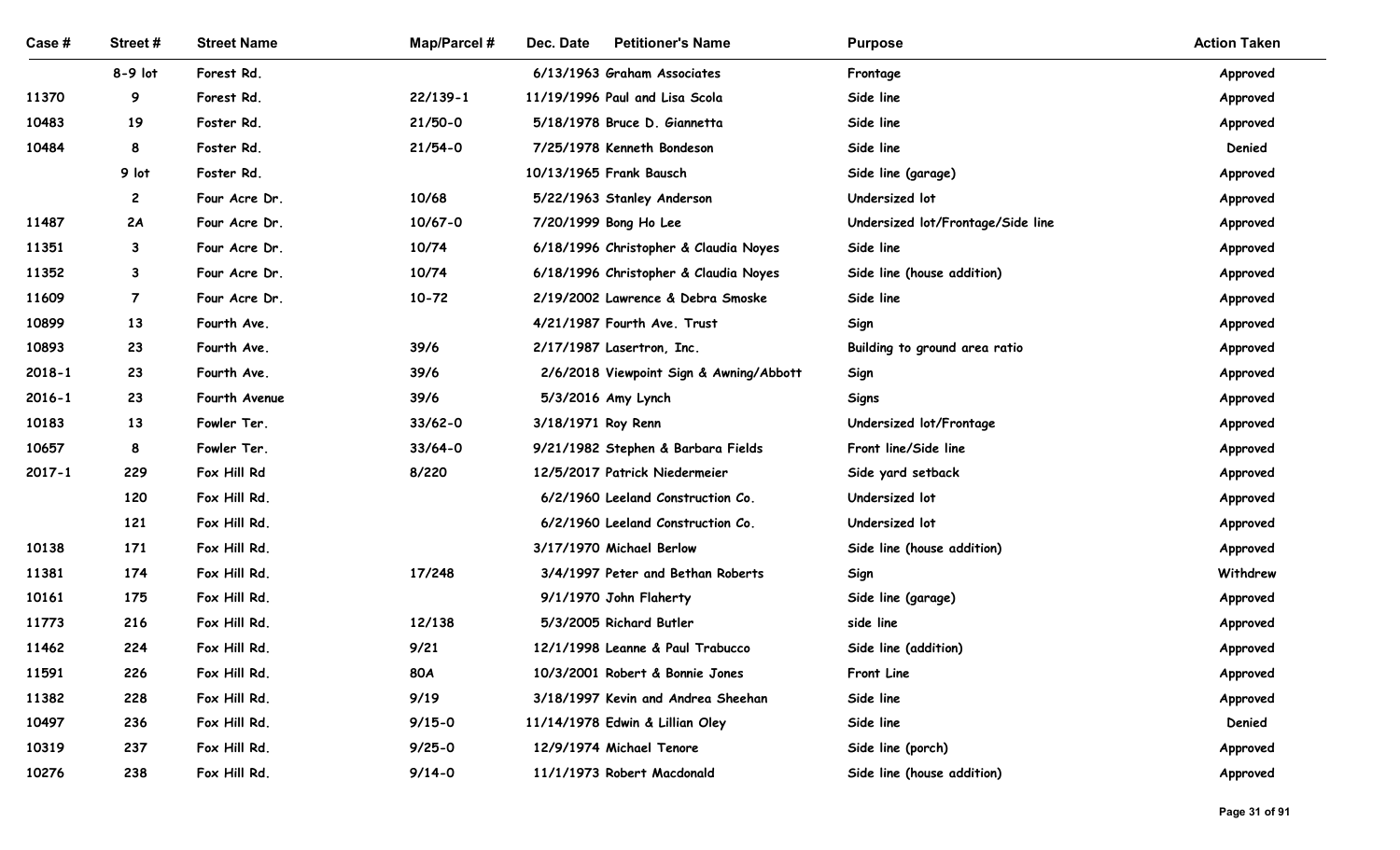| Case # | Street#        | <b>Street Name</b>                     | <b>Map/Parcel#</b>         | Dec. Date<br><b>Petitioner's Name</b>                | <b>Purpose</b>                               | <b>Action Taken</b>  |
|--------|----------------|----------------------------------------|----------------------------|------------------------------------------------------|----------------------------------------------|----------------------|
|        | 79             | Fox Hill Rd.                           | 9/21                       | 6/2/1960 Leeland Construction Co.                    | Undersized lot                               | Approved             |
|        | 80             | Fox Hill Rd.                           |                            | 6/2/1960 Leeland Construction Co.                    | Undersized lot                               | Approved             |
|        |                | Frances Rd.                            |                            | 8/4/1955 William Smith                               |                                              | N/A                  |
| 10129  | $12-13A$       | Frances Rd.                            |                            | 10/28/1969 Petmar Construction Corp.                 | Undersized lot                               | Approved             |
| 10001  | $12-13A$       | Frances Rd.                            |                            | 10/23/1966 Francis Sylvester                         | Undersized lot                               | Denied               |
|        | $\mathbf{2}$   | Frances Rd.                            | 43/117-0                   | 1/12/1960 Lloyd Russell                              | Side line (garage/breezeway)                 | Approved             |
|        | $\mathbf{2}$   | Frances Rd.                            |                            | 5/3/1960 Lloyd Russell                               | Amendment to variance                        | N/A                  |
| 10305  | $\overline{4}$ | Frances Rd.                            | 43/118-0                   | 6/24/1974 Edward Hutchinson                          | Undersized lot/Front line                    | Approved             |
| 2017-1 | 101            | Francis Wyman Rd                       | 21/172                     | 3/15/2017 Sacca/101 Francis Wyman Rd Trust           | Setbacks                                     | Approved             |
| 10798  | -1             | Francis Wyman Rd.                      | $10/77 - 5$                | 6/4/1985 Robert MacLean                              | Side line (garage)                           | Approved             |
| 11186  | 105            | Francis Wyman Rd.                      | 21/174                     | 4/20/1993 Marjorie Smith/Michael Simmons             | Front line (existing dwelling)               | Approved             |
| 10352  | $10B, C$ It    | Francis Wyman Rd.                      |                            | 10/20/1975 Eugene McSweeney                          | Frontage                                     | Approved             |
| 10235  | 110            | Francis Wyman Rd.                      | $21/1 - 0$                 | 1/18/1973 Laura Kozachuk                             | Undersized lot/Front line                    | Approved             |
| 10811  | 115            | Francis Wyman Rd.                      | 27/109                     | 9/3/1985 Timothy & Mary Riley                        | Subdivide lot                                | Denied               |
| 10572  | 14             | Francis Wyman Rd.                      | $10/34 - 0$                | 9/16/1980 Wayne & Diane Higden                       | Side line (garage/porch)                     | Approved             |
| 10205  | 16             | Francis Wyman Rd.                      |                            | 10/14/1971 Robert Watkins                            | Front line (house addition)                  | Approved             |
|        | 2 lot          | Francis Wyman Rd.                      |                            | 9/7/1961 Michael Ciccone                             | Accessory Use (Beauty Salon)                 | Denied               |
| 10751  | 21             | Francis Wyman Rd.                      | 10/125-0                   | 8/7/1984 A. Ronald Caprio                            | Flood Hazard District (addition)             | Approved             |
| 10827  | 29             | Francis Wyman Rd.<br>Francis Wyman Rd. | $15/51 - 0$<br>$10/77 - A$ | 4/27/1957 William Nelson<br>12/17/1985 Joseph Giullo | Undersized lot<br>Side line (house addition) | Approved             |
|        | 3<br>35 lot    | Francis Wyman Rd.                      |                            | 5/12/1955 Jane Skelton                               | Undersized lot                               | Approved<br>Approved |
| 10594  | 39             | Francis Wyman Rd.                      | $15/72 - 0$                | 3/3/1981 William Bibbey                              | Rear/Side line (pool)                        | Approved             |
| 11328  | 46             | Francis Wyman Rd.                      | 15/16                      | 1/16/1996 William Hurynowicz                         | Subdivide lot                                | Approved             |
| 10918  | 47             | Francis Wyman Rd.                      | 15/160-0                   | 6/16/1987 Miller & Lillian Tsotsi                    | Side line (deck)                             | Approved             |
|        | 5              | Francis Wyman Rd.                      | $10/78 - 0$                | 6/19/1963 Paul Johnston                              | Subdivide lot                                | Approved             |
|        | 5              | Francis Wyman Rd.                      | $10/78 - 0$                | 10/15/1965 Edith Johnston                            | Subdivide lot                                | Approved             |
| 10243  | 5              | Francis Wyman Rd.                      | $10/78 - 0$                | 1/25/1973 Edith Johnston                             | Amendment to variance                        | Approved             |
|        | 52             | Francis Wyman Rd.                      | $15/13-0$                  | 11/7/1963 David Lovering                             | Rear line                                    | Approved             |
| 10203  | 58             | Francis Wyman Rd.                      | $15/11 - 0$                | 9/30/1971 Robert E. Lee                              | Front line (house addition)                  | Approved             |
|        |                |                                        |                            |                                                      |                                              | Page 32 of 91        |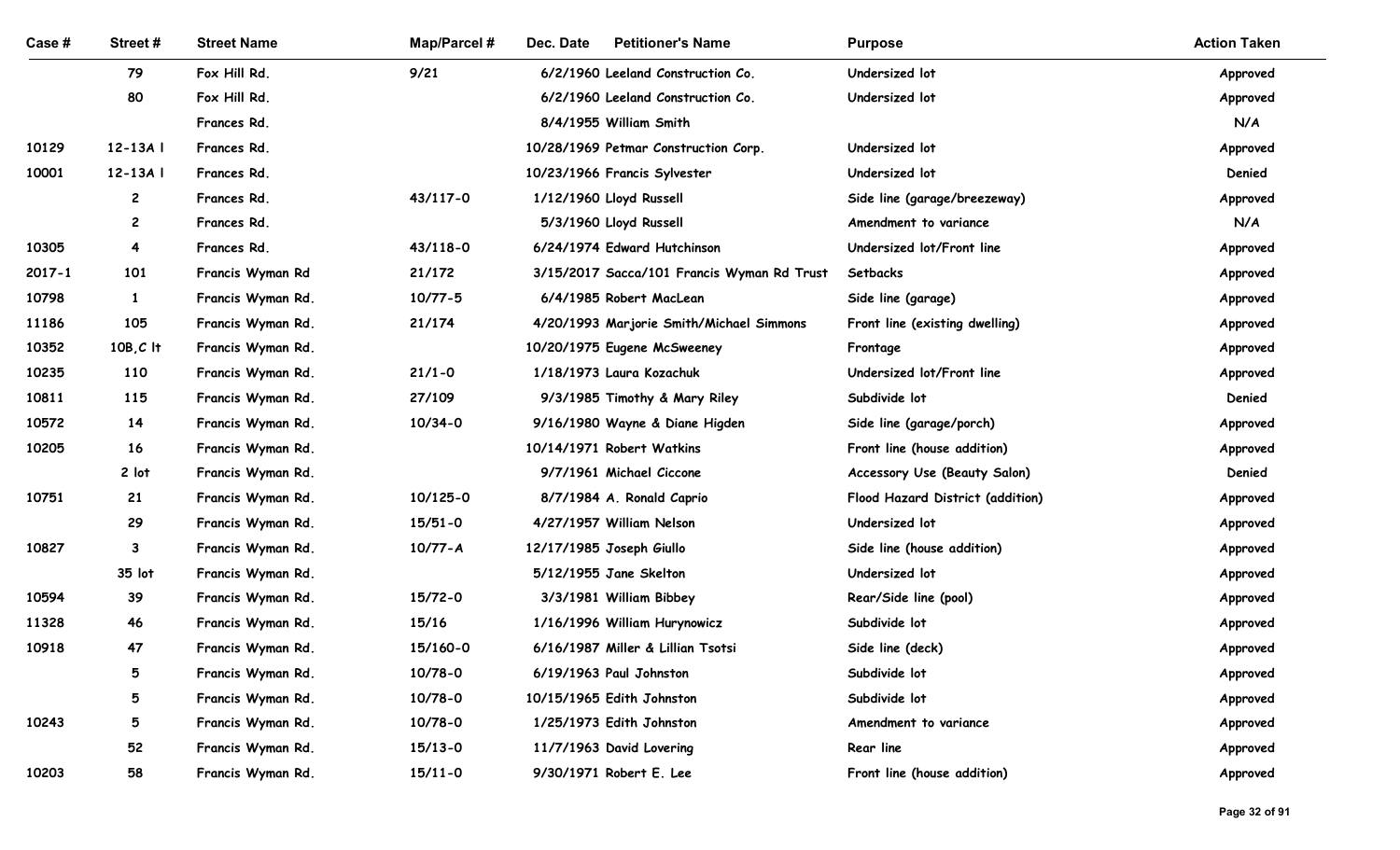| Case #     | Street#        | <b>Street Name</b>                             | <b>Map/Parcel#</b>  | Dec. Date<br><b>Petitioner's Name</b>                 | <b>Purpose</b>                          | <b>Action Taken</b>  |
|------------|----------------|------------------------------------------------|---------------------|-------------------------------------------------------|-----------------------------------------|----------------------|
| 11299      | 65             | Francis Wyman Rd.                              | 15/175              | 6/20/1995 Dolores Drinkwater                          | Side line (garage)                      | Approved             |
| 11941      | $\overline{7}$ | Francis Wyman Rd.                              | 10/10-79-0          | 5/18/2010 John Evangelista                            | Side Setback                            | Denied               |
|            | 7 lot          | Francis Wyman Rd.                              |                     | 11/29/1954 Mass. Builders                             | Undersized lot                          | Approved             |
| 10287      | 71             | Francis Wyman Rd.                              | $21/84-0$           | 2/25/1974 Richard Parker                              | Front line (house addition)             | Approved             |
| 10571      | 72             | Francis Wyman Rd.                              | $15/2 - 0$          | 8/19/1980 Elizabeth Cormier/Janice Roughan            | Frontage (existing dwelling)            | Approved             |
|            | 75             | Francis Wyman Rd.                              | $21/86 - 0$         | 8/11/1959 Harry D. Pratt                              | Undersized lot                          | Denied               |
| 10656      | 78             | Francis Wyman Rd.                              | 21/80-0             | 9/21/1982 Arthur & Margaret Proulx                    | Frontage (house addition)               | Approved             |
|            | 81             | Francis Wyman Rd.                              | $21/141 - 0$        | 10/13/1965 Merle Flom                                 | Side line (house addition)              | Approved             |
| 10613      | 84             | Francis Wyman Rd.                              | $21/78-0$           | 7/21/1981 Donald Little                               | Side line                               | ာ                    |
|            | 84             | Francis Wyman Rd.                              | $21/78-0$           | 9/1/1981 Donald & Edwina Little                       | Side line (pool)                        | NoAction             |
| 10896      | 9              | Francis Wyman Rd.                              | 10/80-0             | 3/3/1987 James & Mary Battcock                        | Side line (existing dwelling/shed)      | Approved             |
|            |                | Francis Wyman Rd. (off)                        |                     | 10/31/1963 John A. Marino                             | Frontage                                | Approved             |
| 10006      | Corner         | Francis Wyman Rd/Short St                      |                     | 11/7/1966 Moncton Realty Trust                        | Frontage                                | Approved             |
| 2015-7     | 28             | Francis Wyman Road                             | 10/5                | 3/17/2015 Estate of Leroy J. Davis                    | undersized lot - Lot 1                  | Denied               |
| $2015 - 7$ | 28<br>86       | Francis Wyman Road                             | 10/5                | 3/17/2015 Estate of Leroy J. Davis                    | undersized lot - Lot 2                  | Denied               |
| 2013-0     |                | Francis Wyman Road<br>Francis Wyman/Short/Lawn | $21/77 - 0$<br>10/9 | 4/2/2013 Martin Montello<br>11/14/1966 Aurele Cormier | Reconfiguration of lot line<br>Frontage | Approved<br>Approved |
| 10496      | 6              | Fred St.                                       | $41/13 - 0$         | 9/19/1978 Edward & Francine Lusardi                   | Side line (porch)                       | Approved             |
| 10403      | 11             | Freeport Dr.                                   | 13/157-12           | 6/28/1976 Charles Sheehan                             | Rear line (pool)                        | Approved             |
| 10774      | 22             | Freeport Dr.                                   | 13/163-7            | 12/18/1984 Burton & Susan Weiner                      | Front line (house addition)             | Approved             |
| 10620      | 29             | Freeport Dr.                                   | 18/27-4             | 9/15/1981 Richard & Janice Donovan                    | Side line (house addition)              | Approved             |
| 10670      | 44             | Freeport Dr.                                   | 18/51-20            | 1/4/1983 Harry & Zaro Salibian                        | Side line (house addition)              | Approved             |
| $2016 - 1$ | $\overline{7}$ | Freeport Dr.                                   | 13-157/10           | 2/16/2016 James Rissling                              | Rebuild                                 | Denied               |
| 10419      | <b>11</b>      | Frothingham Rd.                                | 34/180-13           | 9/13/1976 Cecilia Donato                              | Rear line (pool)                        | Approved             |
| 10765      | 15             | Frothingham Rd.                                | 34/180-12           | 10/16/1984 Robert Doherty                             | Side line (shed)                        | Approved             |
| 11350      | 16             | Frothingham Rd.                                | $34/180 - 3$        | 7/16/1996 David A. McKiel                             | Side line                               | Withdrew             |
| 10518      | 3              | Frothingham Rd.                                | $34/149 - 2$        | 4/24/1979 Ronald Perachi                              | Side line (house addition)              | Approved             |
| 10386      | $\overline{4}$ | Frothingham Rd.                                | 34/152-0            | 3/8/1976 Leonard Doyle                                | Side line (house addition)              | Approved             |
| 10845A     | $\mathbf{1}$   | Ganley Dr.                                     | 36/7                | 5/6/1986 Anne Whittington-Mena                        | Subdivide lot                           | Denied               |
|            |                |                                                |                     |                                                       |                                         |                      |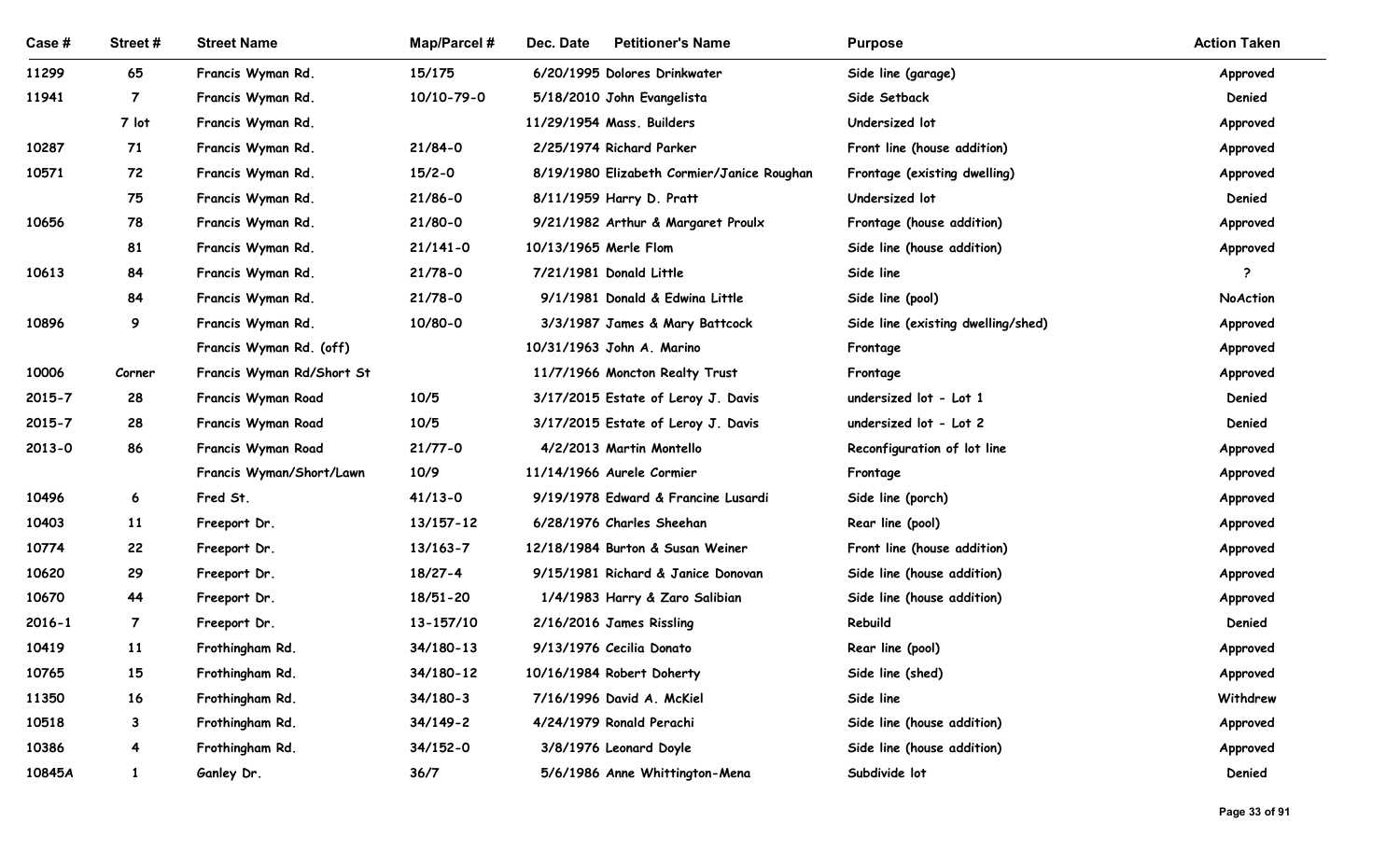| Case #         | Street#           | <b>Street Name</b>       | Map/Parcel #      | <b>Petitioner's Name</b><br>Dec. Date                             | <b>Purpose</b>                      | <b>Action Taken</b> |
|----------------|-------------------|--------------------------|-------------------|-------------------------------------------------------------------|-------------------------------------|---------------------|
| 10845B         | $\mathbf{1}$      | Ganley Dr.               | 36/7              | 5/6/1986 Anne Whittington-Mena                                    | Subdivide lot                       | Denied              |
| 10992          | 4                 | Ganley Dr.               | 36/34             | 12/6/1988 William Gelormini                                       | Side line (house addition)          | Approved            |
| 11868          | $\mathbf{2}$      | Gardner Way              | 11/176-7          | 9/18/2007 Andrew & Kathleen Capobianco                            | Frontage                            | Approved            |
| 10450          | 32 lot            | Gardner Way              | 12/62-0           | 6/21/1977 Jean-Cor Construction Corp.                             | Frontage                            | Approved            |
| 10557          | 32 lot            | Gardner Way              | 12/62-0           | 4/1/1980 Peter Farfaras                                           | Frontage                            | Approved            |
| 10494          | $10 - 12$         | Garfield Cir.            | $56/4 - 5 - 6$    | 10/17/1978 Mill Lane Engrg. Co.                                   | Building to ground area ratio       | Approved            |
| 10135          | 6                 | Garfield Cir.            | $56/8 - 0$        | 3/3/1970 Lester L. Andrews & Sons                                 | Rear line (addition)                | Approved            |
| 10334          | 8                 | Garfield Cir.            | $56/7 - 0$        | 4/28/1975 Steward-Hunt Trust                                      | Rear line (additional building)     | Approved            |
| 10554          | 8                 | Garfield Cir.            | $56/7 - 0$        | 3/4/1980 Steward-Hunt Trust                                       | Building to ground area ratio       | Approved            |
| 10141          | 8                 | Garfield Cir.            | $56/7 - 0$        | 5/27/1970 Steward-Hunt Inc.                                       | Rear line (existing building)       | Approved            |
| 10059          | Corner            | Garfield Cir./Adams St.  |                   | 12/12/1967 Hamblen Realty Corp.                                   | <b>Rear line</b>                    | Approved            |
| $2019 - 2$     | $\overline{4}$    | Garrity Rd               | $27 - 46$         | 4/2/2019 Nathan Landry                                            | Lot size requirement                | Approved            |
| 11354          | 12                | Garrity Rd.              | 27/42             | 8/20/1996 Bob and Carole Castellano                               | Front line/Side line                | Approved            |
| 11352          | 12 <sup>2</sup>   | Garrity Rd.              | 27/42             | 7/16/1996 Bob & Carole Castellano                                 | Side line                           | Withdrew            |
| 10143          | 6                 | Garrity Rd.              | $27/45 - 0$       | 5/29/1970 Albert & Phyllis Pare                                   | Front/Side line (existing dwelling) | Approved            |
|                | $\mathbf{7}$      | Garrity Rd.              | $27/6 - 0$        | 6/30/1961 Thomas Woods                                            | Side line (porch)                   | Approved            |
| 11338          | $\mathbf 0$       | Gayland St.              | $22/296 - 1$      | 5/7/1996 Frederick Keene                                          | Undersized lot/Side line/Frontage   | Approved            |
| 11667          | 28                | Gedick Rd                | 4/31              | 5/21/2003 Kevin & Angela Potter                                   | Side line (addition)                | Approved            |
| 11390          | $\mathbf{1}$      | Gedick Rd.               | $5/16$            | 5/6/1998 Rocco and Deborah Candelino                              | Extension of time                   | Approved            |
| 11806          | 13                | Gedick Rd.               | 4/18              | 5/16/2006 Fillios, Chris & Tina                                   | Subdivide lot                       | Withdrew            |
| 10286          | 32                | Gedick Rd.               |                   | 4/8/1974 Paul Gedick                                              | Front line (garage)                 | Approved            |
| 10946<br>11698 | 34                | Gedick Rd.               | 4/35<br>$4/4 - 1$ | 2/2/1988 Sheldon Lieberman                                        | Front line                          | Approved            |
| 11161          | 4<br>$\mathbf{1}$ | Gibson St.<br>Gidley St. | 16/8              | 10/7/2003 Robert & Joanna Schlansky<br>10/6/1992 Claudio Leonessa | Setback<br>Side line                | Approved<br>Denied  |
| 11845          | 3                 | Gleason Rd.              | 37/66             | 3/23/2007 Robert C. Mahoney                                       | Addition                            | Approved            |
| 10791A         | 14                | Glen Ave.                | 43/91             | 5/21/1985 Robert Lake                                             | Subdivide lot                       | Denied              |
| 10791B         | 14                | Glen Ave.                | 43/91             | 5/21/1985 Robert Lake                                             | Subdivide lot                       | Denied              |
| 11877          | 14                | Glen Ave.                | 43/91             | 1/15/2008 Atul & Shital Bhammar                                   | Subdivide lot                       | Denied              |
|                | 20,22             | Glen Ave.                | 35,41/43          | 6/7/1973 Frank C. Santoro                                         | Subdivide lot                       | N/A                 |
|                |                   |                          |                   |                                                                   |                                     |                     |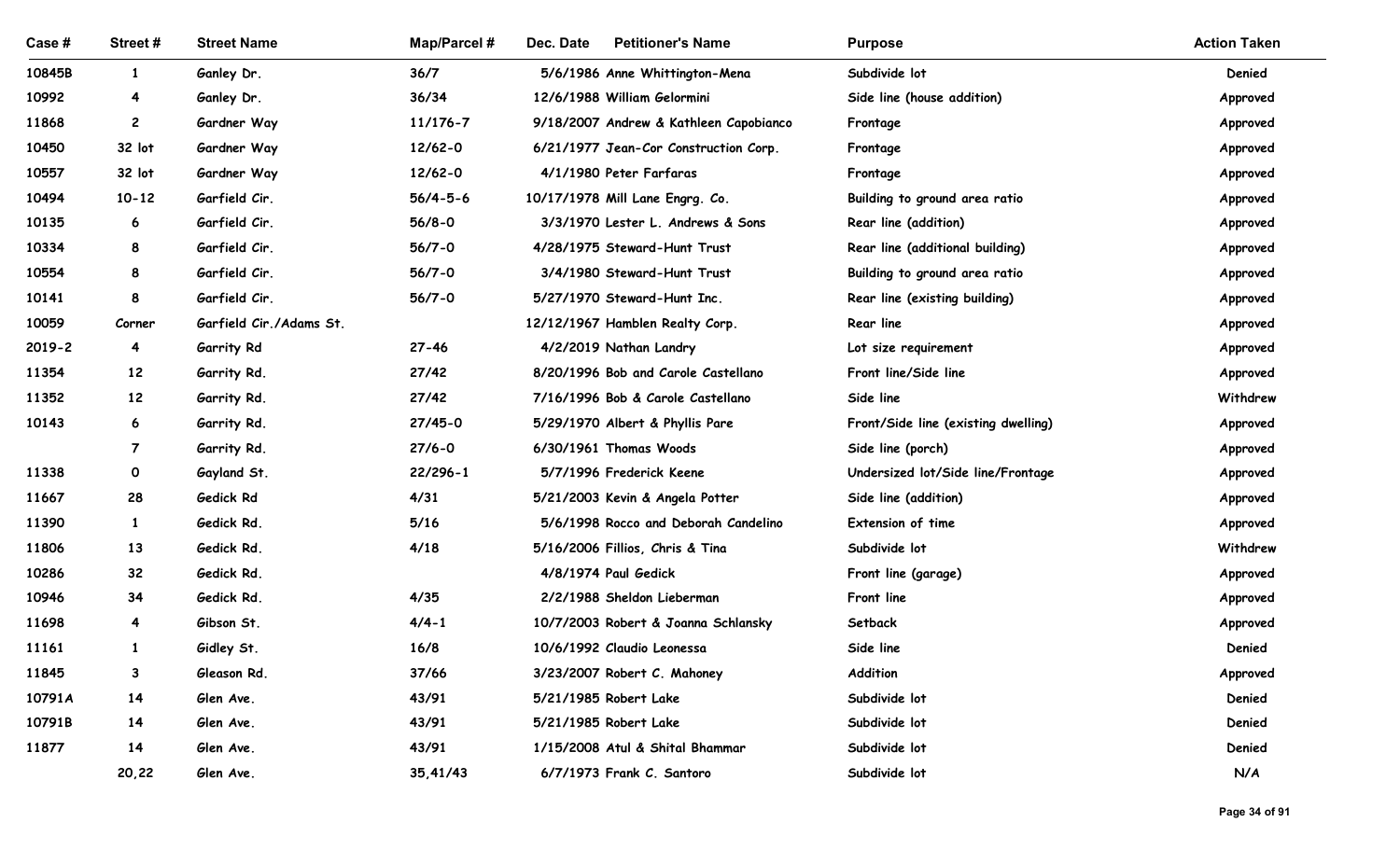| Case #         | Street #         | <b>Street Name</b>                  | Map/Parcel #   | <b>Petitioner's Name</b><br>Dec. Date                             | <b>Purpose</b>                    | <b>Action Taken</b>  |
|----------------|------------------|-------------------------------------|----------------|-------------------------------------------------------------------|-----------------------------------|----------------------|
| 10850          | 27               | Glen Ave.                           | 42/70-0        | 5/20/1986 Steven M. Morrissey                                     | Side line                         | Approved             |
| 11194          | 31               | Glen Ave.                           | 42/45          | 5/18/1993 Edward and Carol Marchand                               | Apartment                         | Approved             |
| 10820          | 5                | Glen Ave.                           | 43/85-0        | 10/15/1985 Luis Teixeira                                          | Side line<br>Front line/Side line | Approved             |
| 11510<br>10651 | 6                | Glen Ave.<br>Glen Ave./Ardmore Ave. | 43/90          | 1/7/2000 Michael/Susan Petrowsky<br>8/17/1982 Michael Connors     | Undersized lot                    | Approved<br>Approved |
| 10273          |                  | Glen Ave./Creston Ave.              |                | 10/18/1973 Frank C. Santoro, Jr.                                  | Undersized lot                    | Denied               |
| 10652          |                  | Glen Ave./Fairlawn Ave.             |                | 8/17/1982 Michael Connors                                         | Undersized lot                    | Approved             |
|                | lot 1,2          | Glen Ave./Sunnyside Ave.            |                | 7/11/1963 Clifford G. Ward                                        | Subdivide lot                     | Approved             |
| 10257          |                  | Glendale Rd.                        |                | 6/21/1973 Edmund J. Cavicchi                                      | Rear line                         | Approved             |
| 10876          | $\mathbf{3}$     | Glendale Rd.                        | 28/201         | 10/21/1986 Donna M. Sullivan                                      | Front line                        | Approved<br>. .      |
| 11565          | $\overline{7}$   | Glendale Rd.                        | 28/199         | 1/16/2001 Andrea Takvorian Orchanian                              | Side line                         | Approved             |
| 10548          | 9                | Glendale Rd.                        | 28/198-0       | 12/18/1979 Edward Tauro                                           | Front line                        | Approved             |
| 10209          |                  | Glenwood St.                        | $16/313 - 1$   | 12/9/1971 Fred A. & Pauline Ferullo                               | Front line                        | Approved             |
| 11451          | 13               | Glenwood St.                        | 22/134         | 8/24/1998 Anthony & Cheryl Pietragallo                            | Rear line (addition)              | Approved             |
| 10988          | $\overline{7}$   | Glenwood St.                        | 22/147         | 11/15/1988 Charles and Anna Contant                               | Side line                         | Approved             |
| 11988          | $\mathbf{1}$     | Glenwood Street                     | $16/313 - 1$   | 3/20/2012 Jeanine Ferullo                                         | Addition                          | Approved             |
| 11105          |                  | Grandview Ave.                      | $25/18/18-1,2$ | 6/18/1991 Chester H. Maguire                                      | Undersized lot                    | Approved             |
|                | 11               | Grandview Ave.                      | 25/28-27       | 9/9/1971 Chester H. Maguire                                       | Rear line                         | Approved             |
| 11068          | $\mathbf{3}$     | Grandview Ave.                      | 31/89A         | 10/16/1990 John J. Minghella                                      | Front line                        | Approved             |
| 10610          | 4                | Grandview Ave.                      | $31/86 - 0$    | 6/16/1981 Glenn E. Richardson, III                                | Side line                         | Approved             |
| 11305          | 8                | Grandview Ave.                      | 31/88          | 8/1/1995 Timothy McNeil                                           | Subdivide lot/Side line           | Approved             |
| 10980          | 9                | Grandview Ave.                      | 25/30          | 11/15/1988 Richard Murray                                         | Front line/Side line              | Denied               |
| 11238          | 9                | Grandview Ave.                      | 25/30-0        | 2/15/1994 Richard P. Murray                                       | Side line/Undersized lot          | Withdrew             |
| 11242          | 9                | Grandview Ave.                      | 25/30          | 3/15/1994 Richard P. Murray                                       | Front line/Side line              | Approved             |
| 11316          | 9                | Grandview Ave.                      | 25/30/31       | 9/19/1995 Richard P. Murray                                       | Front line                        | Approved             |
| 10957          |                  | Grandview Ave./Pine Ave.            | 25/29          | 4/19/1988 Kevin J. Ricker                                         | Front line/Side line              | Approved             |
| 10958          |                  | Grandview Ave./Pine Ave.            | 25/31          | 4/19/1988 Kevin J. Ricker                                         | Front line/Side line              | Approved             |
| 10951          | Lot <sub>1</sub> | Grant Ave.                          | 21/106         | 2/22/1988 Thomas E. Murray, Jr.<br>3/1/1988 Thomas E. Murray, Jr. | Side line<br>Side line            | Withdrew             |
| 10955          | Lot <sub>1</sub> | Grant Ave.                          | 23/106         |                                                                   |                                   | Approved             |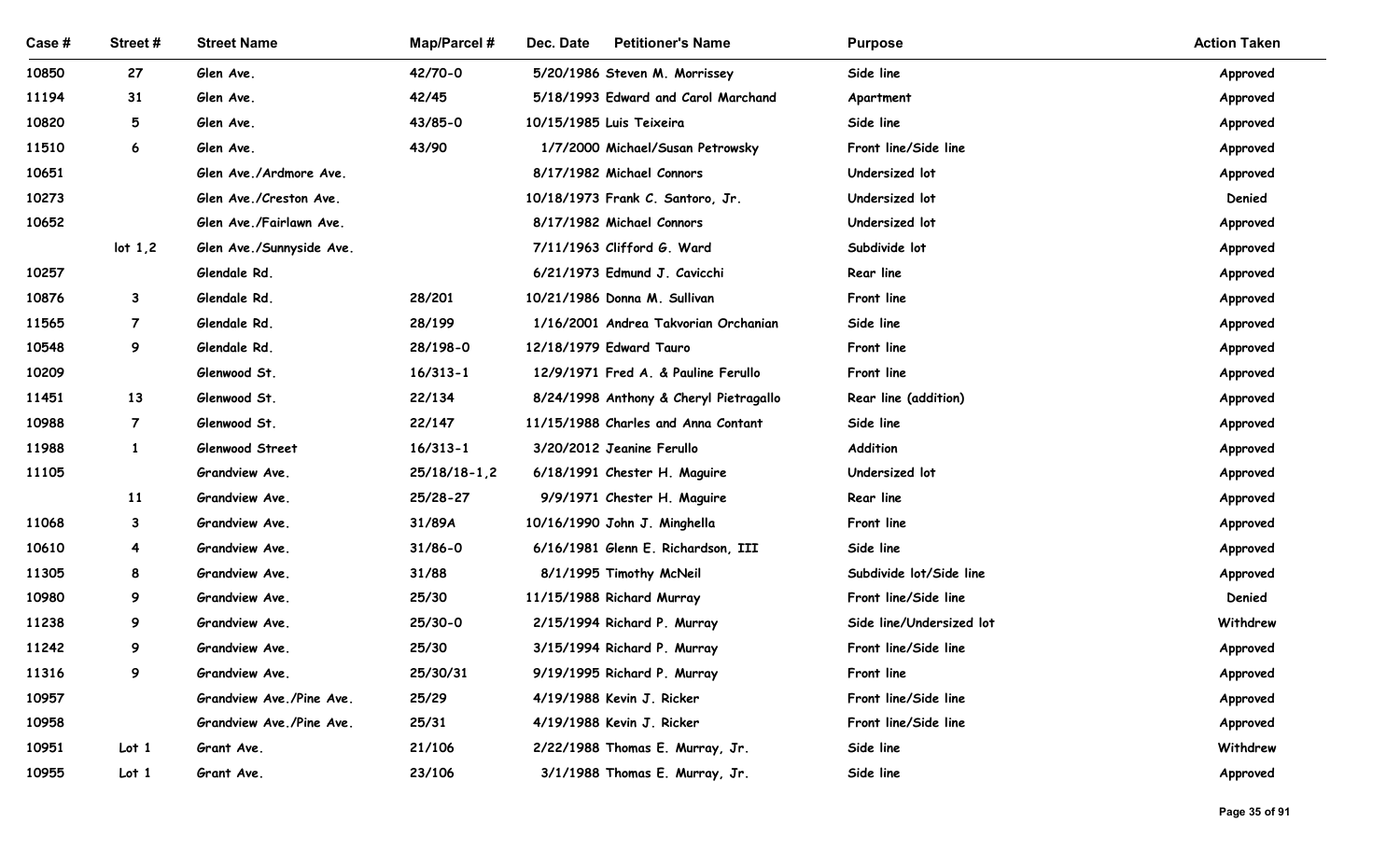| Case#          | Street#   | <b>Street Name</b>           | Map/Parcel #       | Dec. Date<br><b>Petitioner's Name</b>                          | <b>Purpose</b>                   | <b>Action Taken</b>  |
|----------------|-----------|------------------------------|--------------------|----------------------------------------------------------------|----------------------------------|----------------------|
| 10027          |           | Great Pines Ave.             |                    | 9/12/1967 Edward Reed                                          | Rear line                        | Approved             |
|                |           | Great Pines Ave.             |                    | 8/12/1963 J. & Mary Clerke Lane                                | Undersized lot                   | Approved             |
| 10676          | 6         | Great Pines Ave.             | 16/225-0           | 4/5/1983 Old Colony Homes, Inc.                                | Undersized lot                   | Approved             |
| 10677          | 8         | Great Pines Ave.             | 16/226-0           | 4/5/1983 Richard Murray                                        | Undersized lot                   | Approved             |
| 10095          | 32        | Greenwood Rd.                | $33/51 - 0$        | 12/30/1968 David W. Heath                                      | Side line                        | Approved             |
| 10724          | 10        | Hampden Ave.                 | 43/138-0           | 1/3/1984 Mary Smith                                            | Side line                        | Approved             |
| 10528          | 10        | Hampden Ave.                 | 43/138-0           | 6/26/1979 James A. Smith                                       | Front line                       | Approved             |
| 2013-0         | 14        | Hampden Ave.                 | 43/140-0           | 3/19/2013 Todd & Kathleen Duggan                               | Addition                         | Approved             |
| 10679          | 14        | Hampden Ave.                 | 43/140-0           | 4/19/1983 Kent & Carol Davison                                 | Front line                       | Approved             |
| 11020          | 16        | Hampden Ave.                 | 43/141             | 8/1/1989 John Paul Construction Inc.                           | Side line                        | Approved             |
| 10974          | 26        | Hampden Ave.                 | 43/148             | 9/20/1988 John and Ann Aiello                                  | Side line                        | Approved             |
| 11688          | 39        | Hampden Ave.                 | 37/81              | 9/16/2003 Robert J. Mallard                                    | Side line/front                  | Approved             |
| 11927          | 39        | Hampden Ave.                 | 37/81              | 10/6/2009 Robert Mallard                                       | Side line                        | Approved             |
| 11319          | 39        | Hampden Ave.                 | 37/81              | 10/3/1995 Robert J. Mallard                                    | Side line                        | Approved             |
| 11786          | 39        | Hampden Ave.                 | 37/81              | 7/19/2005 Robert Mallard                                       | Front & Side yard setbacks       | Approved             |
|                | 791-793   | Hampden Ave.                 |                    | 6/18/1964 Allan D. Smith                                       | Front line                       | Approved             |
| 10593          | 9         | Hampden Ave.                 | 43/156-0           | 2/17/1981 Robert C. Curra                                      | Side line                        | Approved             |
|                |           | Hampden Ave./Carlton Ave.    | Lot 501/506        | 1/11/1962 Alice M. Shea                                        | Undersized lot                   | Approved             |
| 10781          |           | Hansen Ave.                  | 24/105             | 2/5/1985 Joseph Fahey                                          | Front line                       | Approved             |
| 10748<br>11875 | 10        | Hansen Ave.<br>Harriett Ave. | 24/112<br>37/69/71 | 6/19/1984 Dorothy Wickson<br>12/4/2007 Kathleen & Scott Sarver | Undersized lot<br>Undersized lot | Approved             |
| 11857          | 10        | Harriett Ave.                | 37/69,71           | 6/5/2007 Kathleen & Scott Sarver                               | Subdivide Lot                    | Approved<br>Approved |
|                | 14        | Harriett Ave.                | $37/73 - 0$        | 5/17/1966 George F. Gustin                                     | Side line                        | Approved             |
| 10454          | 16        | Harriett Ave.                | $37/74-0$          | 8/2/1977 Joan E. Murphy                                        | Side line                        | Approved             |
| 11295          | $21 - 23$ | Harriett Ave.                | 43/174/175         | 6/6/1995 Dorothy L. Sousa                                      | Front line                       | Approved             |
| 10206          | 26        | Harriett Ave.                | $43/181 - 0$       | 12/2/1971 William J. MacDonald                                 | Front line                       | Approved             |
| 11729          | 34        | Harriett Ave.                | 43/186             | 6/1/2004 Donna Queen                                           | Side Yard                        | Approved             |
| 11450          | 36        | Harriett Ave.                | 43/187             | 9/23/1998 George & Maryann Queen                               | Rear line/Side line (garage)     | Approved             |
| 10753          | 40        | Harriett Ave.                | 43/190             | 8/6/1985 Donals C. Foley                                       | Front line/Side line             | Approved             |
|                |           |                              |                    |                                                                |                                  |                      |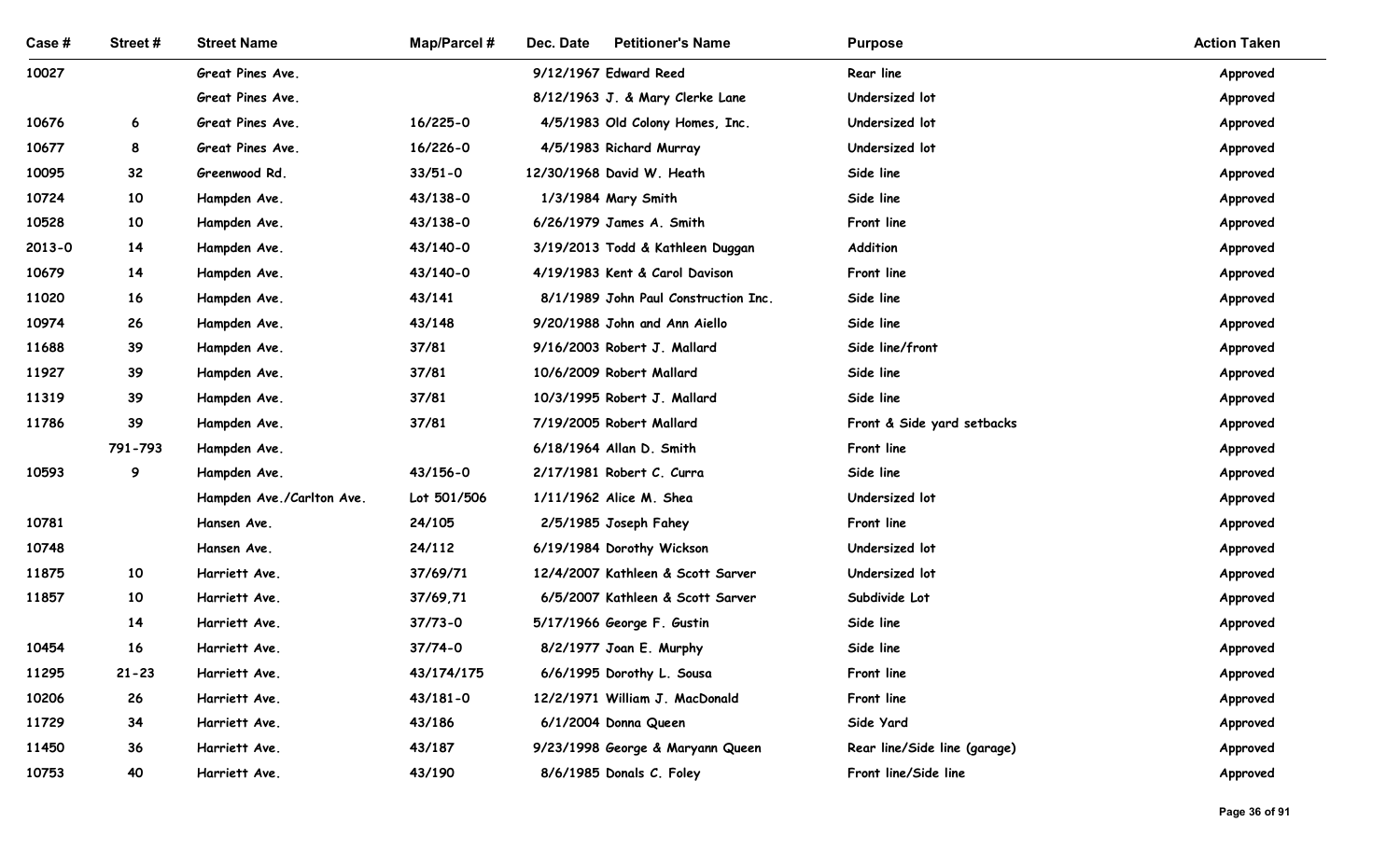| Case #         | Street#              | <b>Street Name</b>             | <b>Map/Parcel#</b>     | Dec. Date<br><b>Petitioner's Name</b>                    | <b>Purpose</b>                      | <b>Action Taken</b> |
|----------------|----------------------|--------------------------------|------------------------|----------------------------------------------------------|-------------------------------------|---------------------|
| 11410          | 40                   | Harriett Ave.                  | 43/189                 | 9/16/1997 Robert C. Sullivan, Jr.                        | Rear line/Side line (shed)          | Approved            |
|                | 57                   | Harriett Ave.                  | 43/98-0                | 6/7/1966 Francis X. Asevedo                              | Front line                          | Approved            |
| 10270<br>10279 | 58<br>59             | Harriett Ave.<br>Harriett Ave. | $43/18 - 0$<br>43/94-0 | 9/27/1973 Herbert Lee<br>11/15/1973 Darlyn E. Sweeney    | Front line<br>Front line            | Approved            |
| 10568          | 59                   | Harriett Ave.                  | 43/94-0                | 6/9/1980 Darlyn Sweeney                                  | Front line                          | Approved<br>- 2     |
| 10197          | 64                   | Harriett Ave.                  | 43/20-0                | 8/19/1971 Phyllis J. Ganley                              | Side line                           | Approved            |
| 10463          | 648-650              | Harriett Ave.                  |                        | 9/20/1977 Donald C. & Gladys Foley                       | Undersized lot                      | Denied              |
| 10461          | 665-668              | Harriett Ave.                  |                        | 9/20/1977 Donald C. & Gladys Foley                       | Undersized lot                      | Denied              |
|                | 677-678              | Harriett Ave.                  |                        | 6/27/1956 Alba C. Joyce                                  | Undersized lot                      | Approved            |
|                | Lots                 | Harriett Ave.                  |                        | 12/28/1961 William H. & Doris M. Ober                    | Frontage                            | Approved            |
|                | 399-403              | Harriett Ave/Edgemere Ave      |                        | 10/13/1964 Joseph E. & Mary Gormley                      | Undersized lot                      | Denied              |
| 11459          | 5                    | Harris Dr.                     | 18/51-26               | 11/17/1998 Carl & Rita Cioffi                            | Front/Side line/Accessory Use (gar) | Approved            |
| 11457          | 5                    | Harris Dr.                     | 18/51-26               | 10/6/1998 Carl & Rita Cioffi                             | Rear line                           | ?                   |
| 10105          |                      | Hart St.                       |                        | 5/29/1969 Hart Properties Inc.                           | Front line                          | Approved            |
| 10308          | 19                   | Hart St.                       | 12/154-0               | 6/24/1974 Charles & Anna Tolini                          | Front line                          | Approved            |
| 10495          | 21                   | Hart St.                       | 12/155-0               | 9/19/1978 Richard T. & Tamie C. Wang                     | Side line                           | Approved            |
| 10413          | 28                   | Hart St.                       | $13/12 - 0$            | 8/23/1976 Burton Cohen                                   | Side line                           | Approved            |
| 10735          | 30                   | Hart St.                       | $13/12 - A$            | 3/6/1984 Joseph & Susan Robitaille                       | Side line                           | Approved            |
| 10904<br>10773 | $6\overline{6}$<br>6 | Hart St.<br>Hart St.           | 18/17-0<br>18/17-0     | 4/21/1987 Richard S. Morgan<br>12/18/1984 Richard Morgan | Side line<br>Side line              | Denied<br>Denied    |
| $2013 - 2$     | 21                   | Hart Street                    | 12/155                 | 1/7/2014 Boardwalk North                                 | Side yard set back                  | Approved            |
|                |                      | Harvard Ave.                   |                        | 8/5/1965 Ronald Petito et ux                             | Front line                          | Approved            |
| 10300          | <b>11</b>            | Harvard Ave.                   | $7/66 - 0$             | 6/24/1974 Ernest M. Barkhouse                            | Side line                           | Approved            |
| 10306          | 15                   | Harvard Ave.                   | $7/64 - 0$             | 6/24/1974 John J. McKeever                               | Rear line                           | Approved            |
| $2018 - 1$     | 13                   | Harvard Avenue                 | 7/65                   | 6/19/2018 Maureen Modica                                 | Addition                            | Denied              |
| 10018          | 5                    | Haven Terr.                    | $27/125 - 0$           | 4/23/1967 John H. Smith et ux                            | Front line/Rear line/Side line      | Approved            |
| 11826A         | 5                    | Haven Terr.                    | $27/125 - 0$           | 10/3/2006 Patricia Fitzgerald                            | Setback                             | Approved            |
| 11826B         | 5                    | Haven Terr.                    | $27/125 - 0$           | 10/3/2006 Patricia Fitzgerald                            | Undersized Lot                      | Denied              |
| 2015-7         | 5                    | Haven Terrace                  | $27/125 - 0$           | 5/17/2015 Patricia Schulet                               | Side line, Rear line, Front line    | Approved            |
|                |                      |                                |                        |                                                          |                                     |                     |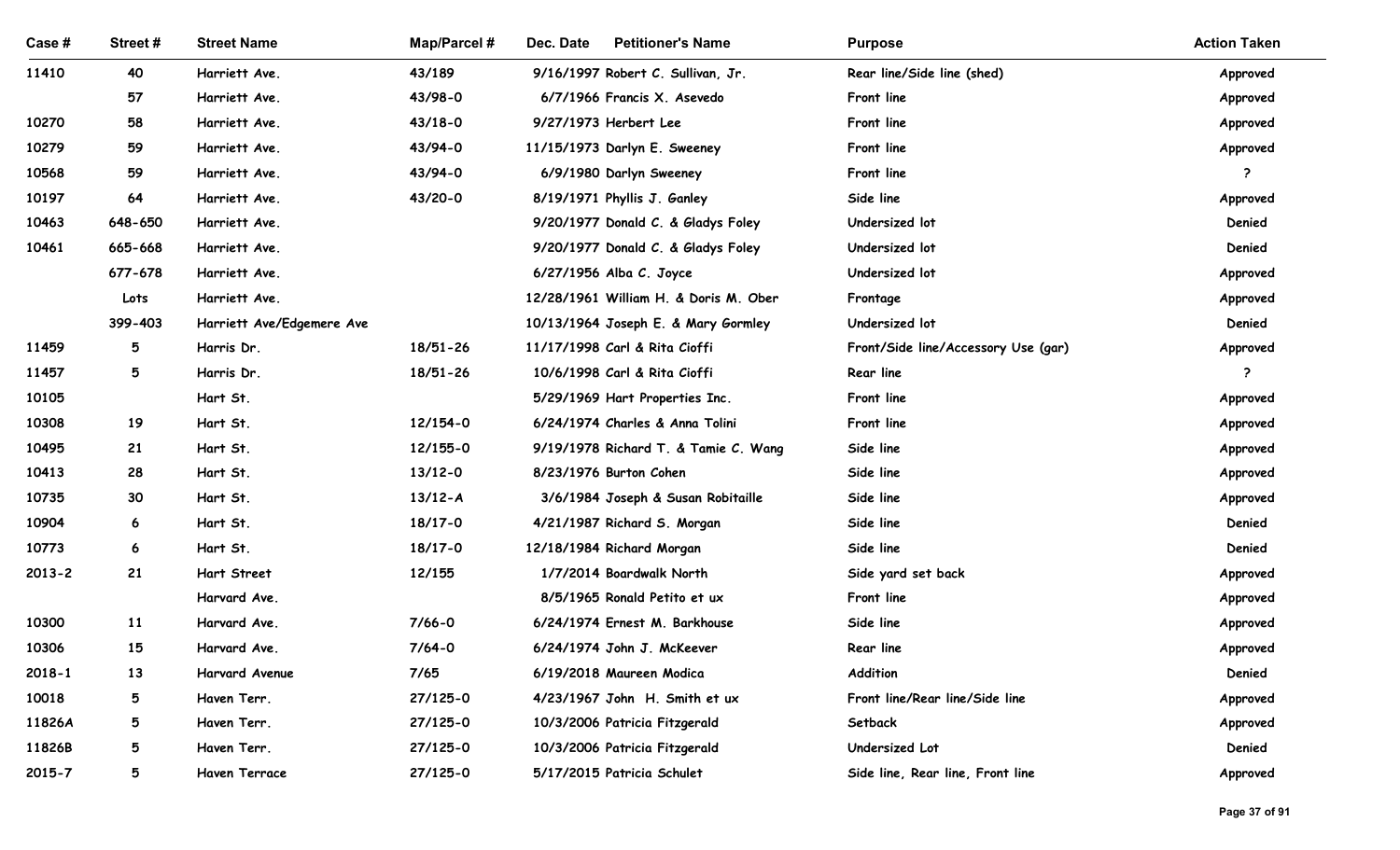| Case#          | Street#         | <b>Street Name</b>             | Map/Parcel #       | Dec. Date<br><b>Petitioner's Name</b>                | <b>Purpose</b>             | <b>Action Taken</b> |
|----------------|-----------------|--------------------------------|--------------------|------------------------------------------------------|----------------------------|---------------------|
| 10107          | 9               | Hearthstone Dr.                | $36/77 - 0$        | 5/29/1969 Robert G. & Theresa A. Duggan              | Side line                  | Approved            |
| 11156          | $\mathbf{3}$    | Heather Dr.                    | $36/44-6$          | 6/16/1992 Joseph Seminara                            | Side line                  | Approved            |
| 11943          | $\mathbf{1}$    | Hemlock Ln.                    | 40/39              | 6/15/2010 Pamela Montalto                            | Side Yard (garage)         | Approved            |
| 10234          | $\mathbf{2}$    | Hemlock Ln.                    | 40/50-0            | 10/19/1972 Anthony J. LaMonica                       | Side line                  | Approved            |
| 11720          | 5               | Hemlock Ln.                    | 40/41              | 5/18/2004 William & Judith MacDonald                 | Side line                  | Approved            |
| 10844          |                 | Heritage Way                   | $49/8 - 2$         | 5/6/1986 Frederick R. Graham                         | Front line                 | Withdrew            |
| 11797          | 15              | Heritage Way                   | 49/85-40           | 6/1/2007 Dorothy Yeadon                              | Subdivide lot              | Approved            |
| 11276          | 20              | Heritage Way                   | 49/85-65           | 1/3/1995 Mark W. Murdock                             | Side line                  | Approved            |
| 11796          | 10              | <b>Highland Way</b>            | $29/29-1$          | 2/7/2006 John Mangano                                | Subdivide/Frontage         | Approved            |
| 10344          | 6               | <b>Highland Way</b>            | $21/27 - 0$        | 7/21/1975 Kevin L. Johnson                           | Side line                  | Approved            |
| 11097          |                 | Hillcrest Rd.                  | 16/306             | 5/7/1991 Richard J. Kelly                            | Undersized lot             | Approved            |
| 10942          | 10              | Hillcrest Rd.                  | 16/231             | 1/5/1988 Michael J. Queen                            | Subdivide lot              | Denied              |
| 10979          | $10A-10B$       | Hillcrest Rd.                  | 16/293             | 11/15/1988 James J. & Patsy L. Geagan                | Subdivide lot              | Approved            |
|                | 117-119         | Hillcrest Rd.                  |                    | 10/13/1965 Monsanto Co.                              | Side line                  | Approved            |
| 11341          | 14              | Hillcrest Rd.                  | 16/307             | 4/2/1996 Shaun Merrill                               | Front line                 | Approved            |
|                | 14              | Hillcrest Rd.                  |                    | William Withycombe                                   | Frontage                   |                     |
| 11726          | 15              | Hillcrest Rd.                  | 16/301             | 6/1/2004 Richard & Denise Lane                       | Side Yard                  | Denied              |
| 11185<br>10618 | 16<br>20        | Hillcrest Rd.<br>Hillcrest Rd. | 16/308<br>16/323-0 | 4/20/1993 Christine DiRuzza<br>8/4/1981 Sam Viscione | Subdivide lot<br>Side line | Denied<br>Approved  |
| 10475          | 24              | Hillcrest Rd.                  | 16/302-0           | 4/25/1978 Robert A. Sevigny                          | Side line                  | Denied              |
| 11106          | 30 <sub>o</sub> | Hillcrest Rd.                  | 16/328             | 8/20/1991 Joseph & Carol Normant                     | Rear line                  | Approved            |
| 10891          | 32              | Hillcrest Rd.                  | 16/329-0           | 1/6/1987 Dolores Cuozzo                              | Side line                  | Approved            |
| 11465          | 33              | Hillcrest Rd.                  | 16/293             | 1/19/1999 David Kadish                               | Side line (addition)       | Approved            |
| 10742B         | 40              | Hillcrest Rd.                  | 16/331             | 6/5/1984 Louis P. & Claire B. Boeri, Jr.             | Undersized lot             | Approved            |
| 10742A         | 40              | Hillcrest Rd.                  | 16/331             | 6/5/1984 Louis P. & Claire B. Boeri, Jr.             | Undersized lot             | Approved            |
| 10003          | $51 - 54$       | Hillcrest Rd.                  |                    | 10/23/1966 Charles & Anna G. Bunton                  | Amendment to variance      | Denied              |
|                | 9A-9B           | Hillcrest/Fernglade Rd.        |                    | 8/8/1966 Thomas Gardner                              | Amendment to variance      | Approved            |
| 11518          |                 | Hillsdale & Josephine Ave      | 42/53&59           | 4/18/2000 Hovasse & Alessandrini                     | Undersized lot             | Approved            |
| 2015-9         | 17              | Hillsdale Ave                  | 42/82-0            | 1/5/2016 Jean Lantagne                               | Addition                   | Approved            |
|                |                 |                                |                    |                                                      |                            |                     |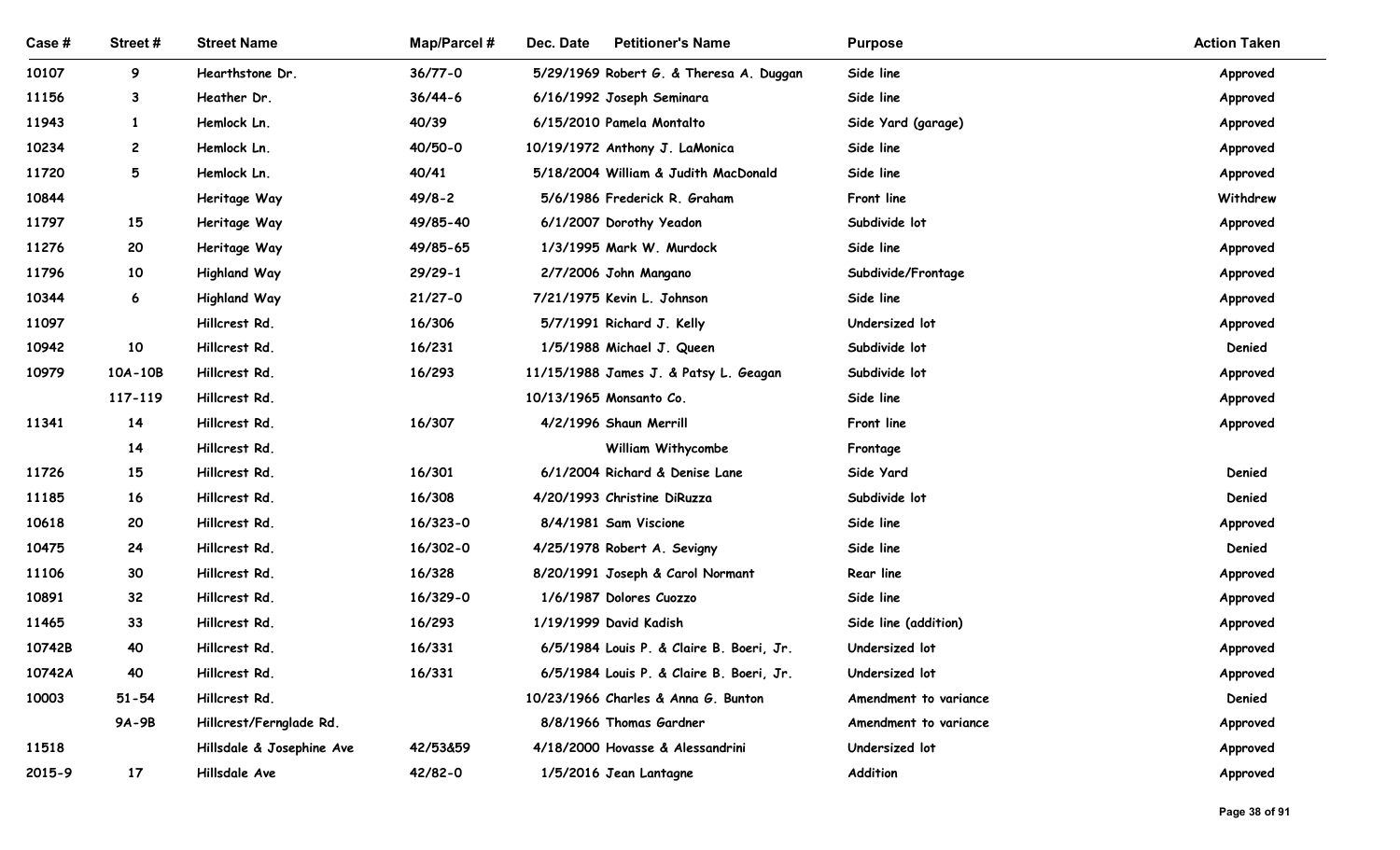| Street #<br>5<br>$\mathbf{1}$<br>$\mathbf{1}$<br>4<br>5<br>5<br>5<br>24<br>12 | <b>Street Name</b><br>Hillsdale Ave.<br>Hillside Ave.<br>Hillside Ave.<br>Hillside Ave.<br>Hillside Ave.<br>Hillside Ave.<br>Hillside Ave. | Map/Parcel #<br>42/50<br>31/53<br>$31/55 - 0$<br>$31/75 - 0$<br>$31/57 - 1$<br>31/57                                                                   | Dec. Date<br><b>Petitioner's Name</b><br>11/17/1998 Scott Seaver/Merrill<br>6/2/2009 Barbara J. Reed<br>8/16/1977 Russell Reed<br>2/21/1984 Robert F. & Ruth V. Sullivan | <b>Purpose</b><br>Subdivide lot<br>Min. Lot Size<br>Apartment<br>Undersized lot                                                                                                                                                                                                                                                                 | <b>Action Taken</b><br>Denied<br>Approved<br>Denied                                                                                                                                           |
|-------------------------------------------------------------------------------|--------------------------------------------------------------------------------------------------------------------------------------------|--------------------------------------------------------------------------------------------------------------------------------------------------------|--------------------------------------------------------------------------------------------------------------------------------------------------------------------------|-------------------------------------------------------------------------------------------------------------------------------------------------------------------------------------------------------------------------------------------------------------------------------------------------------------------------------------------------|-----------------------------------------------------------------------------------------------------------------------------------------------------------------------------------------------|
|                                                                               |                                                                                                                                            |                                                                                                                                                        |                                                                                                                                                                          |                                                                                                                                                                                                                                                                                                                                                 |                                                                                                                                                                                               |
|                                                                               |                                                                                                                                            |                                                                                                                                                        |                                                                                                                                                                          |                                                                                                                                                                                                                                                                                                                                                 |                                                                                                                                                                                               |
|                                                                               |                                                                                                                                            |                                                                                                                                                        |                                                                                                                                                                          |                                                                                                                                                                                                                                                                                                                                                 |                                                                                                                                                                                               |
|                                                                               |                                                                                                                                            |                                                                                                                                                        |                                                                                                                                                                          |                                                                                                                                                                                                                                                                                                                                                 |                                                                                                                                                                                               |
|                                                                               |                                                                                                                                            |                                                                                                                                                        |                                                                                                                                                                          |                                                                                                                                                                                                                                                                                                                                                 |                                                                                                                                                                                               |
|                                                                               |                                                                                                                                            |                                                                                                                                                        |                                                                                                                                                                          |                                                                                                                                                                                                                                                                                                                                                 |                                                                                                                                                                                               |
|                                                                               |                                                                                                                                            |                                                                                                                                                        |                                                                                                                                                                          |                                                                                                                                                                                                                                                                                                                                                 |                                                                                                                                                                                               |
|                                                                               |                                                                                                                                            |                                                                                                                                                        |                                                                                                                                                                          |                                                                                                                                                                                                                                                                                                                                                 | Approved                                                                                                                                                                                      |
|                                                                               |                                                                                                                                            |                                                                                                                                                        | 5/16/1989 James F. & Barbara J. Dannaher                                                                                                                                 | Side line                                                                                                                                                                                                                                                                                                                                       | Approved                                                                                                                                                                                      |
|                                                                               |                                                                                                                                            |                                                                                                                                                        | 3/16/1999 Jon E. & Karen E. Fagner                                                                                                                                       | Side line (addition)                                                                                                                                                                                                                                                                                                                            | Approved                                                                                                                                                                                      |
|                                                                               |                                                                                                                                            | $31/57 - 0$                                                                                                                                            | 10/5/1972 Warren R. & Anna E. Reed                                                                                                                                       | Subdivide lot                                                                                                                                                                                                                                                                                                                                   | Approved                                                                                                                                                                                      |
|                                                                               | Hilltop Dr                                                                                                                                 | 34/105-0                                                                                                                                               | 4/4/2017 Estate of John Kelly                                                                                                                                            | Front yard setback/sideline/rear yd                                                                                                                                                                                                                                                                                                             | Approved                                                                                                                                                                                      |
|                                                                               | Hilltop Dr.                                                                                                                                | $34/111 - 0$                                                                                                                                           | 10/7/1986 Gary E. Rand                                                                                                                                                   | Side line                                                                                                                                                                                                                                                                                                                                       | Approved                                                                                                                                                                                      |
| 20                                                                            | Hilltop Dr.                                                                                                                                | 34/107-0                                                                                                                                               | 9/11/1979 Richard L. Frost                                                                                                                                               | Side line                                                                                                                                                                                                                                                                                                                                       | Approved                                                                                                                                                                                      |
| 22                                                                            | Hilltop Dr.                                                                                                                                | 34/106-0                                                                                                                                               | 12/30/1968 Robert F. Thurston                                                                                                                                            | Side line                                                                                                                                                                                                                                                                                                                                       | Approved                                                                                                                                                                                      |
| 22                                                                            | Hilltop Dr.                                                                                                                                | 34/106-0                                                                                                                                               | 6/20/2017 Douglas and Lisa MacKinnon                                                                                                                                     | Side Yard Set Back                                                                                                                                                                                                                                                                                                                              | Approved                                                                                                                                                                                      |
| 25                                                                            | Hilltop Dr.                                                                                                                                | 34/87-0                                                                                                                                                | 3/1/1966 Rose L. Carey                                                                                                                                                   | Front line/Side line                                                                                                                                                                                                                                                                                                                            | Approved                                                                                                                                                                                      |
| 9                                                                             | Hilltop Dr.                                                                                                                                | 34/114-0                                                                                                                                               | 2/18/1986 Warren S. Baer                                                                                                                                                 | Side line                                                                                                                                                                                                                                                                                                                                       | Approved                                                                                                                                                                                      |
| $\mathbf{2}$                                                                  | Holden Ave.                                                                                                                                | $4/100 - 0$                                                                                                                                            | 11/17/1981 Robert D. Goffredo                                                                                                                                            | Side line                                                                                                                                                                                                                                                                                                                                       | Approved                                                                                                                                                                                      |
| 28                                                                            | Holden Ave.                                                                                                                                | 34/106-0                                                                                                                                               | 1/31/1963 Robert Innis                                                                                                                                                   | Undersized lot                                                                                                                                                                                                                                                                                                                                  | Approved                                                                                                                                                                                      |
| 6                                                                             | Holden Ave.                                                                                                                                | $4/102 - 0$                                                                                                                                            | 10/18/1977 Amando Spinosa                                                                                                                                                | Side line                                                                                                                                                                                                                                                                                                                                       | Denied                                                                                                                                                                                        |
| $\mathbf{2}$                                                                  | Holly St.                                                                                                                                  | $17/32 - 0$                                                                                                                                            | 10/13/1960 William Coit et ux                                                                                                                                            | Undersized lot                                                                                                                                                                                                                                                                                                                                  | Denied                                                                                                                                                                                        |
| 24                                                                            | Holly St.                                                                                                                                  | 12/48-0                                                                                                                                                | 2/16/1982 Leonard Heinrich                                                                                                                                               |                                                                                                                                                                                                                                                                                                                                                 | Approved                                                                                                                                                                                      |
| $\overline{7}$                                                                |                                                                                                                                            |                                                                                                                                                        |                                                                                                                                                                          |                                                                                                                                                                                                                                                                                                                                                 | Approved                                                                                                                                                                                      |
| 8                                                                             |                                                                                                                                            |                                                                                                                                                        |                                                                                                                                                                          |                                                                                                                                                                                                                                                                                                                                                 | Approved                                                                                                                                                                                      |
|                                                                               |                                                                                                                                            |                                                                                                                                                        |                                                                                                                                                                          |                                                                                                                                                                                                                                                                                                                                                 | Approved                                                                                                                                                                                      |
|                                                                               |                                                                                                                                            |                                                                                                                                                        |                                                                                                                                                                          |                                                                                                                                                                                                                                                                                                                                                 | Approved                                                                                                                                                                                      |
|                                                                               |                                                                                                                                            |                                                                                                                                                        |                                                                                                                                                                          |                                                                                                                                                                                                                                                                                                                                                 | Approved                                                                                                                                                                                      |
|                                                                               |                                                                                                                                            |                                                                                                                                                        |                                                                                                                                                                          |                                                                                                                                                                                                                                                                                                                                                 | Approved                                                                                                                                                                                      |
|                                                                               |                                                                                                                                            |                                                                                                                                                        |                                                                                                                                                                          |                                                                                                                                                                                                                                                                                                                                                 | Approved                                                                                                                                                                                      |
|                                                                               |                                                                                                                                            |                                                                                                                                                        |                                                                                                                                                                          |                                                                                                                                                                                                                                                                                                                                                 | Approved<br>Withdrew                                                                                                                                                                          |
|                                                                               |                                                                                                                                            |                                                                                                                                                        |                                                                                                                                                                          |                                                                                                                                                                                                                                                                                                                                                 | Approved                                                                                                                                                                                      |
|                                                                               |                                                                                                                                            |                                                                                                                                                        |                                                                                                                                                                          |                                                                                                                                                                                                                                                                                                                                                 |                                                                                                                                                                                               |
|                                                                               | 9<br>9<br>$\mathbf{2}$<br>15<br>158-164<br>20<br>3<br>3                                                                                    | Holly St.<br>Holly St.<br>Holly St.<br>Holly Street<br>Howard Rd.<br>Humboldt Ave.<br>Humboldt Ave.<br>Humboldt Ave.<br>Humboldt Ave.<br>Humboldt Ave. | 17/37<br>12/39<br>17/36-0<br>17/36<br>23/246<br>$28/8 - 0$<br>28/158-0<br>$28/12 - 0$<br>28/12                                                                           | 12/7/1993 Paul J. & Margaret J. Mackey<br>9/7/1993 Frank J. & Mary P. Cassidy<br>8/17/1965 Thomas & Mary Fraser<br>6/19/2018 McNeill Builders<br>8/17/1993 Walter E. & Mary P. Gallant<br>6/10/1974 Donald Calder<br>2/28/1977 Maria Alterisio<br>11/1/1983 Parkhurst Homes, Inc.<br>4/3/1984 Walter Bachigalupo<br>6/5/1984 Walter Bachigalupo | Side line<br>Side line<br>Side line<br><b>Rear line</b><br>Addition/Side line<br>Side line<br>Undersized lot<br>Undersized lot<br>Undersized lot<br>Undersized lot/Frontage<br>Undersized lot |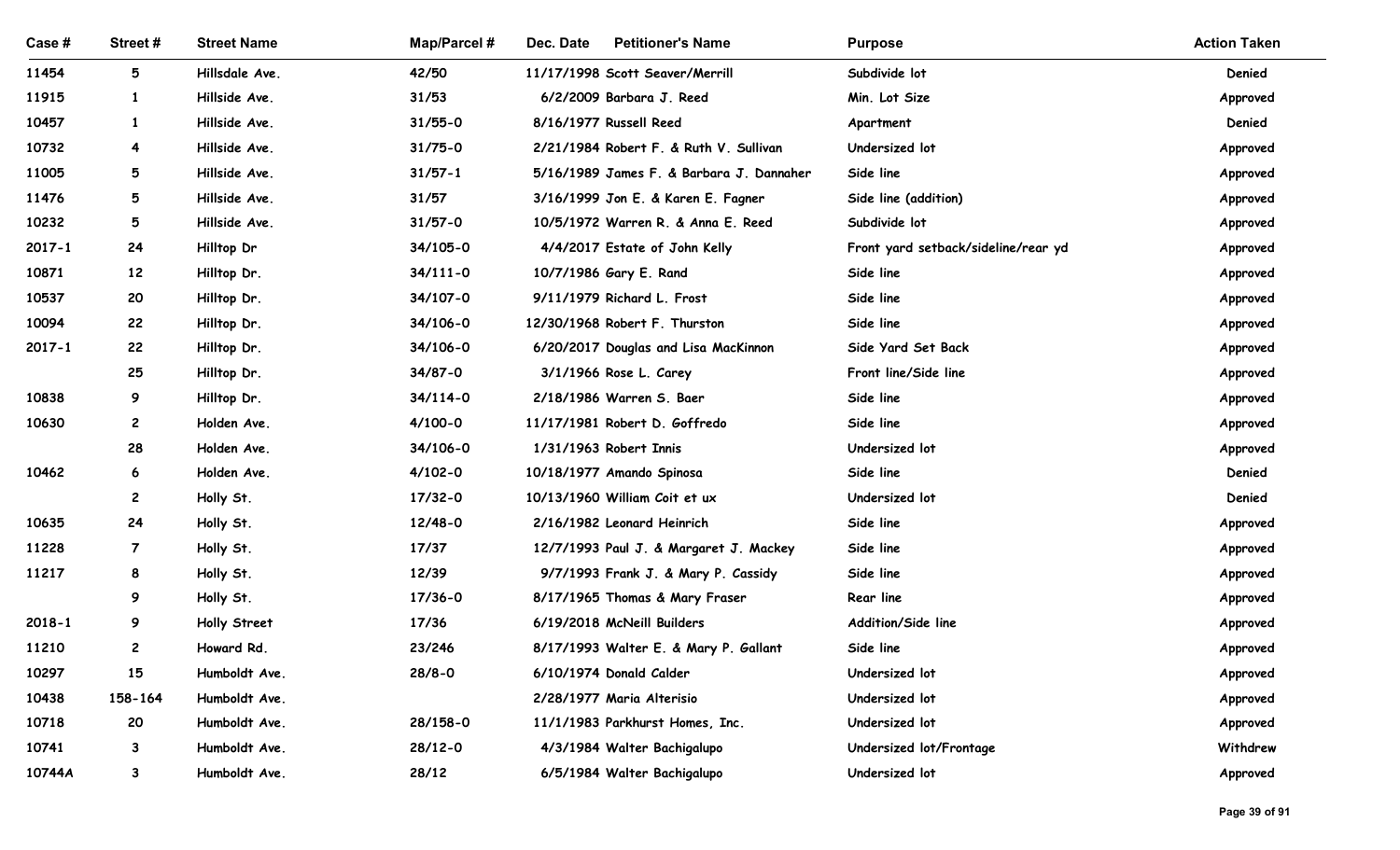| Case #         | Street #                    | <b>Street Name</b>        | Map/Parcel # | Dec. Date<br><b>Petitioner's Name</b>                      | <b>Purpose</b>                | <b>Action Taken</b> |
|----------------|-----------------------------|---------------------------|--------------|------------------------------------------------------------|-------------------------------|---------------------|
| 10744B         |                             | Humboldt Ave.             | 28/12        |                                                            | Undersized lot                |                     |
| 10622          | $3^{\circ}$<br>$\mathbf{3}$ | Humboldt Ave.             | 28/12-0      | 6/5/1984 Walter Bachigalupo<br>10/6/1981 Walter Bacigalupo | Undersized lot                | Approved<br>Denied  |
| 11065          | 10                          | Independence Dr.          | 35/29-0      | 9/19/1990 Paul J. & Barbara A. Ryan                        | Side line                     | Approved            |
| 10931          | 4                           | Independence Dr.          | 35/32        | 9/1/1987 Elizabeth McDermottroe                            | Side line                     | Approved            |
| 11038          | F lot                       | Independence Dr.          | 35/26        | 2/6/1990 Thomas E. Murray for Bessie Jones                 | Undersized lot                | Approved            |
| 12005          | $\mathbf{3}$                | Independence Drive        | 35/19        | 11/20/2012 Michael Santoro                                 | Sideyard                      | Approved            |
| 12001          | $\mathbf{3}$                | Independence Drive        | 35/19        | Michael Santoro                                            | Side line                     | Withdrew            |
| 10049          | 27 lot                      | Indian Hill Rd.           | 35/          | 9/19/1967 Edwin C. Jones, Jr.                              | Side line                     | Approved            |
| 10542          | $\overline{7}$              | Indian Hill Rd.           | $35/43-0$    | 10/23/1979 Donald J. Kenney                                | Front line                    | Denied              |
| $2014 - 5$     | 6                           | Ivy Ln                    | $7/180 - 0$  | 11/18/2014 Ronald & Donna Brooks                           | Undersized lot                | Approved            |
| 10371          | 12                          | Ivy Ln.                   | $7/183 - 0$  | 12/22/1975 Lewis A. Pepe                                   | Side line                     | Approved            |
| 11448          | $3^{\circ}$                 | Jackson Rd.               | 4/92         | 10/20/1998 Richard & Virginia Radtke                       | Front line/Side line (garage) | Approved            |
|                | $\overline{c}$              | James St.                 | 40/65-0      | 8/18/1964 Anthony B. & Marion T. Kuczynski                 | <b>Rear line</b>              | Approved            |
| No Nu          | 1                           | James Street              | 40/66-0      | Brian J. LaCroix                                           | Side Yard setback             | Withdraw            |
| 10346          | $\mathbf{3}$                | Janet Rd.                 | 15/          | 9/8/1975 James Alba                                        | Side line                     | Approved            |
| 10373          |                             | Jefferson Ave.            | 15/          | 12/22/1975 Hallmark Gardens                                | Side line                     | Approved            |
| 11411          | 10                          | Joanne Rd.                | $16/109 - 1$ | 10/21/1997 Richard & Cynthia Burkhart                      | Side line (garage)            | Approved            |
| 11138          | <b>10A</b>                  | Joanne Rd.                | 16/109-12    | 2/4/1992 Richard & Paula Hayes                             | Side line                     | Approved            |
| 11111          | 6                           | Joanne Rd.                | $16/109 - 3$ | 8/6/1991 Barry & Pamela Yeadon                             | Side line (chimney)           | Approved            |
| 10822          |                             | Johnson Rd.               | $36/84 - 1$  | 11/19/1985 Kenneth A. Clifford, et ux                      | Front line                    | Denied              |
|                | 2A                          | Jonathan Rd.              | $7/37 - 0$   | 4/14/1959 Frederick H. & Rose T. Hanna                     | Undersized lot                | Approved            |
| 10022          | 3                           | Jonathan Rd.              | $7/42 - 0$   | 5/22/1967 Frank C. Dellemonico et ux                       | <b>Rear line</b>              | Approved            |
| 10936          | 10                          | Jonathan Rd./Woodhill Rd. | $8/3 - 4$    | 11/3/1987 Michael Crocker                                  | Undersized lot                | Denied              |
|                | 8                           | Josephine Ave.            | 42/58-0      | 10/24/1957 J. F. Maney                                     | Undersized lot                | Approved            |
| 11830          | 12                          | Julia Connors Dr.         | 25/141       | 12/5/2006 Michael Scola                                    | Side Line                     | Approved            |
| 11916          | $3^{\circ}$                 | Julia Connors Dr.         | 25/132       | 6/2/2009 Daniel Restivo                                    | Side Yard (garage)            | Approved            |
| 11204          | $\mathbf{3}$                | Juniper St.               | 15/179       | 7/20/1993 Richard Greeley                                  | Front line                    | Approved            |
|                | 21                          | Keans Rd.                 | 36/97-0      | 6/7/1983 Frances J. DeBilio                                | Side line                     | Approved            |
| 10682<br>11290 | $\overline{\mathbf{4}}$     | Keans Rd.                 | 36/67        | 5/16/1995 John & Florence Keene                            | Side line                     | Approved            |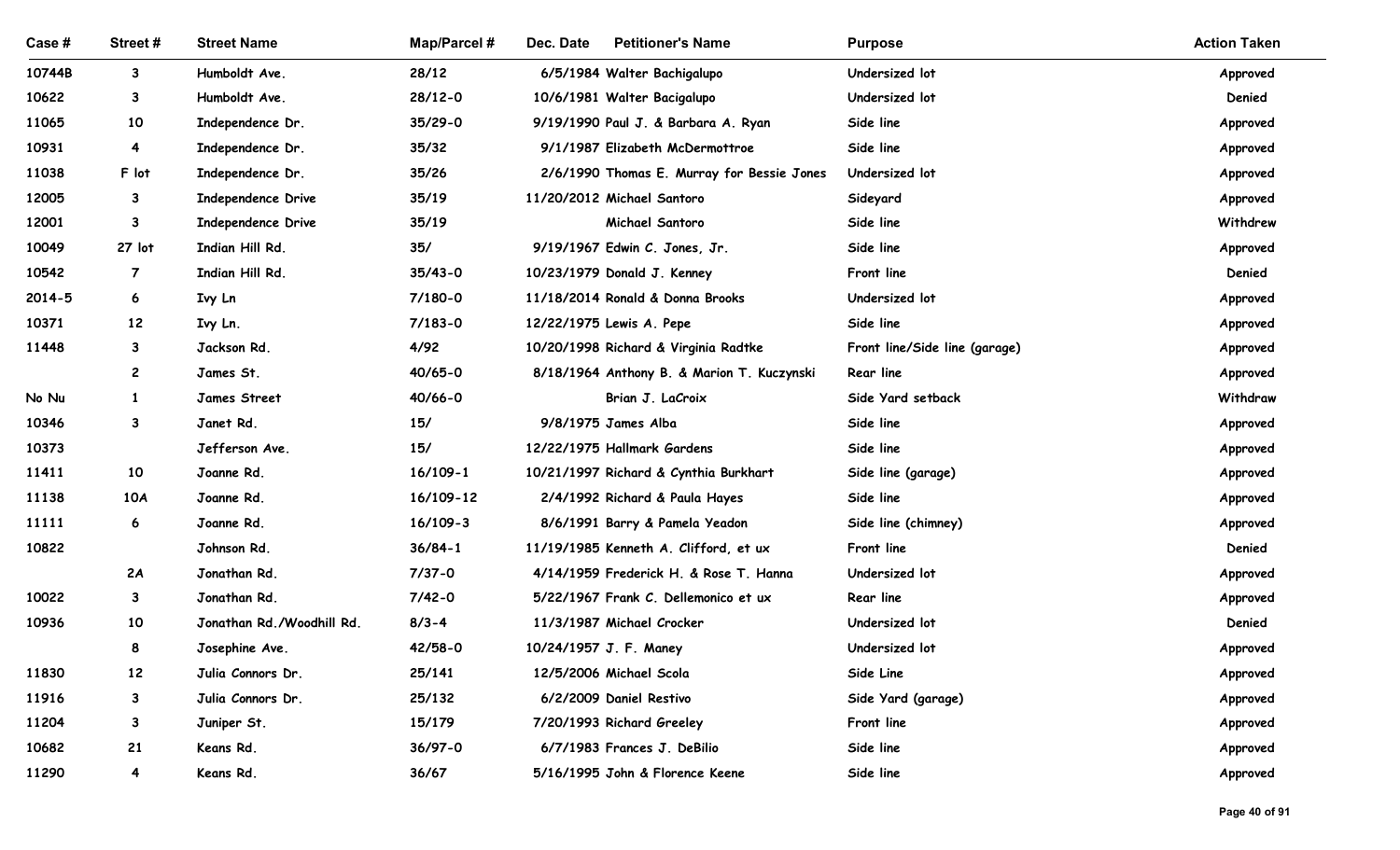| Case #         | Street#        | <b>Street Name</b>             | <b>Map/Parcel#</b>           | Dec. Date<br><b>Petitioner's Name</b>                                                  | <b>Purpose</b>               | <b>Action Taken</b>  |
|----------------|----------------|--------------------------------|------------------------------|----------------------------------------------------------------------------------------|------------------------------|----------------------|
| 10196          | $\overline{7}$ | Kenmere Ave.                   | 43/209-0                     | 8/19/1971 Joan E. Murphy                                                               | Rear line                    | Approved             |
|                | $\overline{7}$ | Kenmere Ave.                   | 43/209-0                     | 6/6/1962 Herman Gross                                                                  | Subdivide lot                | Approved             |
| 12006<br>No Nu | 8<br>8         | Kimball Court<br>Kimball Court | $31/130 - 0$<br>$31/130 - 0$ | 2/5/2013 Ric Harrison/MaineLine Graphics<br>10/26/2012 Ric Harrison/MaineLine Graphics | sign<br>sign                 | Approved<br>Rejected |
| $2018 - 2$     | 8              | Kimball Ct                     | 31/130                       | 9/18/2018 Expose Signs & Graphics                                                      | Sign                         | withdrew             |
| $2019 - 2$     | 8              | Kimball Ct                     | $31 - 130$                   | 3/5/2019 Expose Sign Graphics                                                          | Sign                         | Withdrew             |
| 2019-2         | 9              | Kimball Ct                     | 31/130                       | 3/19/2019 Expose Signs & Graphics                                                      | Sign                         | Approved             |
| 10945          | $\overline{7}$ | Kingsdale St.                  | 5/64                         | 2/2/1988 Karen Moyer & John F. Berlet                                                  | Front line                   | Approved             |
| 10934          | $\mathbf{2}$   | Kinney Ave.                    | 17/10                        | 10/6/1987 Karen Hanson                                                                 | Side line                    | Approved             |
| 11544          | 3              | Kinney Ave.                    | 117/128                      | 10/17/2000 Janice O'Neil                                                               | Undersized lot               | Approved             |
| 11543          | 5              | Kinney Ave.                    | 117/127                      | 10/17/2000 Greg & Pamela Speck                                                         | Undersized lot               | Approved             |
| 11542          | $\overline{7}$ | Kinney Ave.                    | 117/126                      | 10/17/2000 William Robinson                                                            | Undersized lot               | Approved             |
|                | $\overline{7}$ | Kinney Ave.                    | 17/126-0                     | 12/21/1965 Gwendolyn Burgess                                                           | Front line                   | Approved             |
| $2015 - 8$     | 8              | Kinney Ave.                    | $17/13-0$                    | 5/19/2015 Leslie & Michael Lourie                                                      | Rear line/Side line          | Approved             |
|                |                | Lantern Ln.                    |                              | 5/28/1965 Hillview Builders                                                            | <b>Release Bond</b>          | Approved             |
| 11000A         | 11             | Lantern Ln.                    | 16/285                       | 5/2/1989 Bradley & Janet Kutcher                                                       | Subdivide lot                | Approved             |
| 11000B         | 11             | Lantern Ln.                    | 16/285                       | 5/2/1989 Bradley & Janet Kutcher                                                       | Subdivide lot                | Denied               |
| 10874          | 11             | Lantern Ln.                    | 16/285                       | 10/7/1986 John F. & Kathleen A. Cronin                                                 | Subdivide lot                | Denied               |
| 11397          | 11             | Lantern Ln.                    | 16/285                       | 8/13/1997 Peter & Karen Gray                                                           | Subdivide lot                | Approved             |
| 10076          | 15             | Lantern Ln.                    | 16/286-0                     | 6/18/1968 Joseph C. & R. M. Keohane                                                    | Rear line (addition)         | Approved             |
| 11312          | 15             | Lantern Ln.                    | 16/286-0                     | 9/5/1995 Joseph C. Keohane                                                             | <b>Rear line</b>             | Approved             |
|                | 18             | Lantern Ln.                    | 16/272-0                     | 8/3/1961 M. P. Rumery                                                                  | Side line                    | Approved             |
| 11441          | 18             | Lantern Ln.                    | 16/272                       | 7/21/1998 Frederick F. Shepard                                                         | Rear line/Side line (garage) | Withdrew             |
| 10320          | $\mathbf{2}$   | Lantern Ln.                    | 16/243-0                     | 1/30/1975 Donald C. Reed                                                               | Rear line/Side line          | Denied               |
| 11956          | 25             | Lantern Ln.                    | 16/270-0                     | 12/7/2010 Glenn Casteel                                                                | Addition                     | Approved             |
| 10708<br>10174 | 28<br>29       | Lantern Ln.                    | 16/267-0                     | 8/30/1983 Richard & Joanne Griffin                                                     | Side line<br>Rear line       | Approved             |
| 10249          | $3^{\circ}$    | Lantern Ln.<br>Lantern Ln.     | 16/280-0                     | 11/24/1970 Goerge & Thelma Major<br>5/10/1973 Walter H. Peach                          | Rear line (pool)             | Approved<br>Approved |
| 11552          | 47             | Lantern Ln.                    | 16/148                       | 11/21/2000 Peg Doherty                                                                 | Side line                    | Withdrew             |
|                |                |                                |                              |                                                                                        |                              |                      |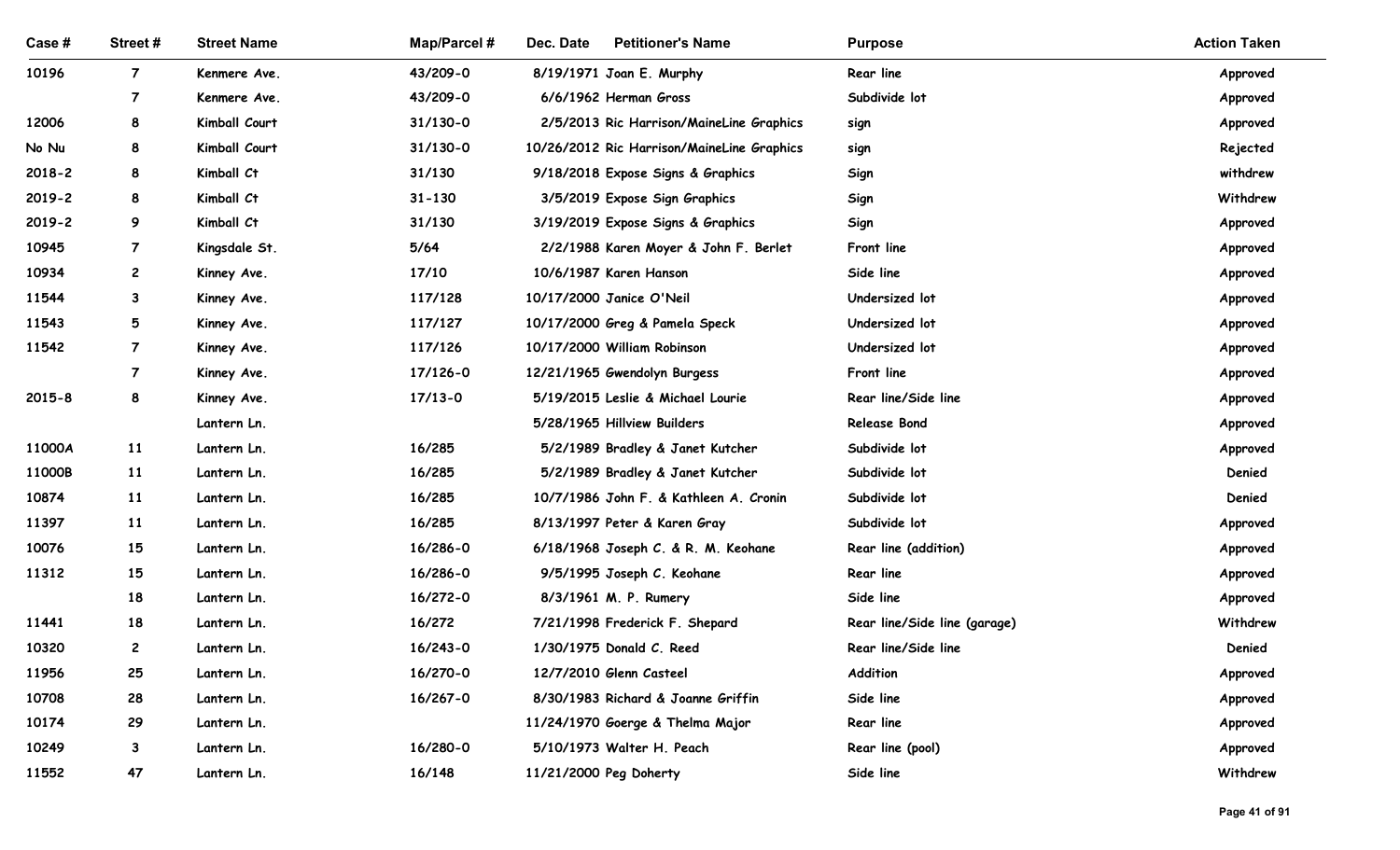| Case # | Street#        | <b>Street Name</b>       | <b>Map/Parcel#</b>      | Dec. Date<br><b>Petitioner's Name</b>                                         | <b>Purpose</b>                              | <b>Action Taken</b>  |
|--------|----------------|--------------------------|-------------------------|-------------------------------------------------------------------------------|---------------------------------------------|----------------------|
|        | 6,7,8,9        | Lantern Ln.              | 16/278-284              | 6/28/1960 Hillview Builders Inc.                                              | Undersized lot                              | Approved             |
| 10039  | 9              | Lantern Ln.              | 16/284-0                | 8/29/1967 John & Ethel Panagas                                                | Rear line                                   | Approved             |
|        | Lot 41         | Lantern Ln.              |                         | 12/12/1957 Stanley Zverblis                                                   | Side line (garage/porch)                    | Approved             |
| 11582  | 14             | Larson Cir.              | 57/50                   | 8/21/2001 Leonard Radochia                                                    | Side line                                   | Approved             |
| 11816  | 14             | Larson Cir.              | 57/50                   | 7/18/2006 Radochia, Leonard                                                   | Side line                                   | Approved             |
| 11684  | 4              | Laurel Hill Ln.          | 46/7                    | 7/15/2003 Elizabeth Sweeney                                                   | Front Yard Setback                          | Approved             |
| 10759  | 8              | Laurel Ln.               | $41/12 - 23$<br>114 lot | 9/4/1984 Robert Costa                                                         | Side line                                   | Approved             |
| 10214  | $\mathbf{2}$   | Laurie Ln.<br>Laurie Ln. | $46/8 - 0$              | 1/31/1964 Harold L. & Bernadette Moran<br>6/1/1972 Arthur & Patricia Ferreira | Front line/Rear line<br>Rear line/Side line | Approved             |
| 11273  | $\overline{7}$ | Laurie Ln.               | 17/53                   | 2/7/1995 Bernadette Moran                                                     | Front line                                  | Approved<br>Approved |
| 11055  | 16             | Ledgewood Dr.            | 16/162                  | 8/7/1990 Malcolm B. Judson                                                    | Frontage/Side line                          | Approved             |
| 10944  | 17             | Ledgewood Dr.            | 16/251                  | 2/2/1988 Joseph N. Bastarache                                                 | Side line                                   | Approved             |
| 10911  | $\mathbf{2}$   | Ledgewood Dr.            | 16/155-0                | 5/17/1987 Robert D. & Anne M. McGann                                          | Side line                                   | Approved             |
| 10965  | 20             | Ledgewood Dr.            | 16/164                  | 5/3/1988 Frederick F. & Nancy A. Halbich                                      | Side line                                   | Approved             |
| 11107  | 21             | Ledgewood Dr.            | 16/249                  | 8/20/1991 John G. Corbett                                                     | Side line                                   | Approved             |
|        | 21,22          | Ledgewood Dr.            | 16/249&165              | 10/24/1957 Eastern Realty Trust                                               | Not Applicable                              | N/A                  |
| 10927  | 24             | Ledgewood Dr.            | 16/166-0                | 7/21/1987 Bro-Rong & Su-Yun Huang                                             | Side line                                   | Approved             |
| 10699  | $\mathbf{3}$   | Ledgewood Dr.            | 16/258-0                | 8/16/1983 Alfred DeLeo                                                        | Side line                                   | Approved             |
| 11973  | 9              | Ledgewood Dr.            | 16/255-0                | 6/21/2011 Gary Pilvelatis                                                     | Addition                                    | Approved             |
|        | 9              | Ledgewood Dr.            | 16/255-0                | 8/31/1962 Ralph J. Moores                                                     | Side line                                   | Approved             |
|        |                | Leopold St.              |                         | 5/10/1962 George Milley et al                                                 | Remove loam                                 | Approved             |
|        |                | Leopold St.              | 127 lot                 | 10/13/1965 Norbit Carlyle                                                     | Side line                                   | Approved             |
|        |                | Leopold St.              | 127                     | 7/1/1958 Harry A. Cooks                                                       | Side line (garage)                          | Denied               |
|        |                | Leopold St.              | 128 Lot                 | 10/13/1965 Peter P. Gosselin                                                  | Front line/Side line                        | Approved             |
| 11620  | <b>11</b>      | Leopold St.              | 22/182                  | 3/19/2002 Lee Stephens of Sylvain Contracting                                 | Left side line                              | Approved             |
| 11620  | <b>11</b>      | Leopold St.              | 22/182                  | 3/19/2002 Robert & Dorothy Aurillo                                            | Side line                                   | Withdrew             |
| 11822  | 16             | Leopold St.              | 23/56                   | 8/15/2006 Janet Murphy-kurowski                                               | Undersized lot                              | Approved             |
| 10880  | 21             | Leopold St.              | $23/55 - 0$             | 10/18/1986 Robert W. & Lois M. Kelly                                          | Side line                                   | Approved             |
| 10048  | 22             | Leopold St.              | 23/59-0                 | 9/12/1967 John & Rita White                                                   | Front line                                  | Approved             |
|        |                |                          |                         |                                                                               |                                             |                      |
|        |                |                          |                         |                                                                               |                                             | Page 42 of 91        |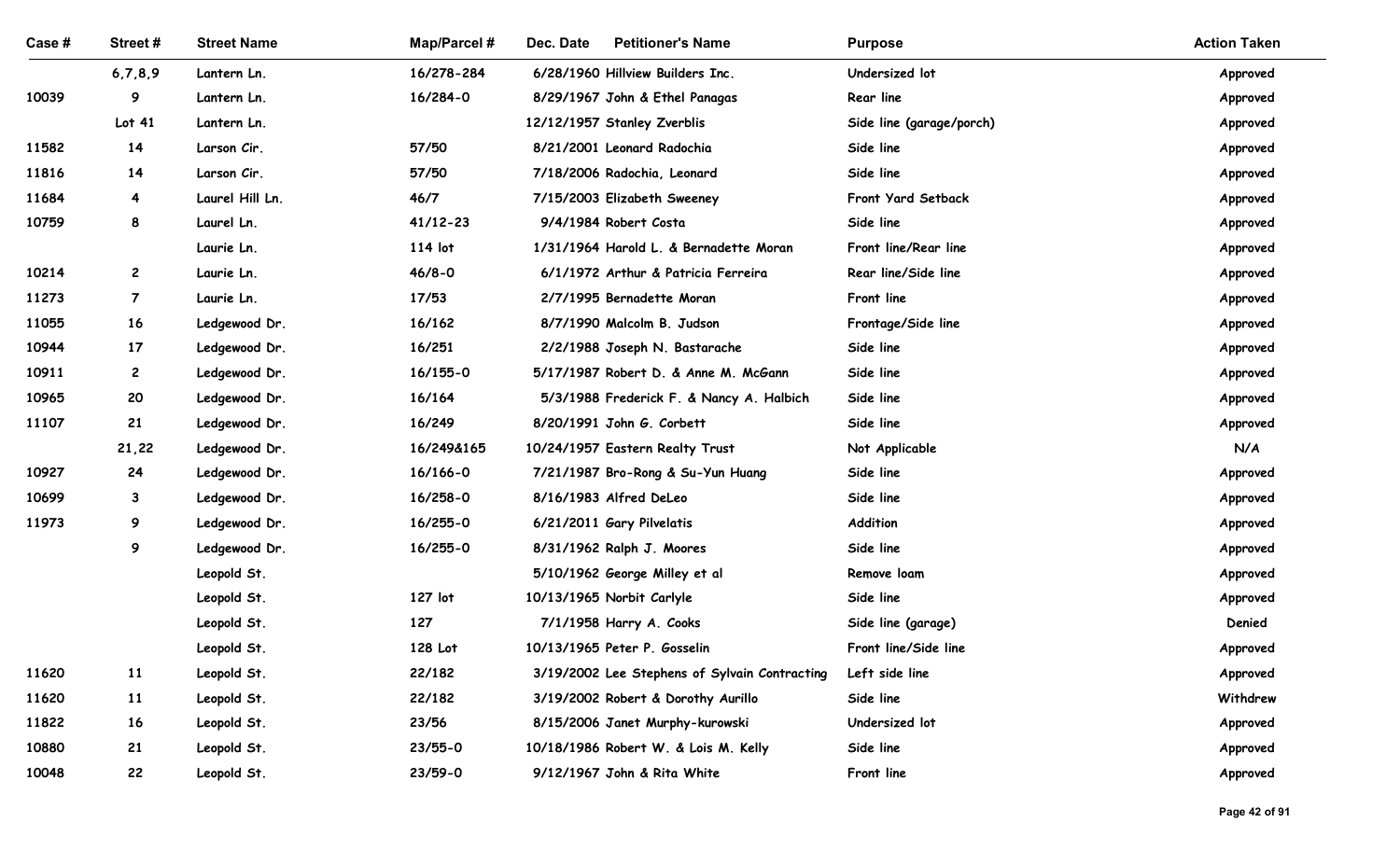| Street#<br><b>Street Name</b><br><b>Map/Parcel#</b><br>Dec. Date<br><b>Petitioner's Name</b><br>Case #<br><b>Purpose</b><br>10785<br>24<br>Leopold St.<br>23/60-0<br>3/5/1985 Shirley McDermott<br>Side line<br>Approved<br>27<br>Leopold St.<br>$23/52 - 0$<br>3/15/1966 Thomas F. Walsh, III<br>Side line<br>Approved<br>Addition<br>11866<br>28<br>Leopold St.<br>23/75<br>8/21/2007 Brendan Bowler<br>Approved<br>10789<br>Leopold St.<br>16/229-0<br>3/18/1985 Peter & Judith Caliri<br>Front line<br>$\overline{4}$<br>Approved<br>10712<br>Leopold St.<br>22/189-0<br>9/20/1983 John M. & Claire Sullivan<br>Front line<br>6<br>Approved<br>Side line<br>10486<br>9<br>Leopold St.<br>22/183-0<br>7/11/1978 Rosario & Mildred Maimone<br>Approved<br>10<br>11/100-0<br>11/16/1999 Murphy, Lorne & Audrey<br>Undersized lot<br>11504<br>Leroy Dr.<br>Approved<br>10973<br>22<br>11/106<br>8/16/1988 William Daley<br>Side line<br>Leroy Dr.<br>Approved<br>24<br>$7/120 - 0$<br>Side line<br>10192<br>Leroy Dr.<br>6/17/1971 Eugene J. & J. Courtney<br>Approved<br>11070<br>30<br>7/123<br>Side line<br>Leroy Dr.<br>11/7/1990 Carol A. Jordan<br>Approved<br>Side line<br>11/82-0<br>8/4/1960 John C. Shea<br>Denied<br>Leroy Dr.<br>4<br>Side line<br>10242<br>11/98-0<br>1/25/1973 George Proctor<br>Leroy Dr.<br>Approved<br>6<br>11503<br>11/99<br>11/16/1999 Craig & Ann Mercier<br>8<br>Leroy Dr.<br>Frontage<br>Approved<br>120<br>46/32-0<br>2/5/2019 David and Danielle DuBrava<br>Side line (addition)<br>2019-2<br>Lexington St<br>Approved<br>6/16/1955 Fred Graham<br><b>Gas Tank</b><br>Lexington St.<br>Approved<br>6/2/1955 E. Jones<br>Lexington St.<br>Remove loam<br>Approved<br>10079<br>7/2/1968 Vibro Realty Corp.<br>Lexington St.<br>Sign<br>Approved<br>11/30/1954 A. Gerossie<br>Lexington St.<br>Remove loam<br>Approved<br>1/5/1956 John Farmer<br>Release Bond<br>Lexington St.<br>Approved<br>6/4/1960 Norman MacLeod & J. Tosti<br>Withdrew<br>Lexington St.<br>Remove loam<br>10200<br>Lexington St.<br>10/14/1971 Ford Leasing Development Co.<br>Driveway<br>Approved<br>10409<br>Denied<br>Lexington St.<br>8/23/1976 Richard E. Deborth<br>Accessory Use (parking)/Sign<br>7/29/1958 Ernest Jones<br>Denied<br>Lexington St.<br>Undersized lot<br>29/10-0<br>12/1/1981 Temple Shalom Emeth<br>10631<br>Lexington St.<br>Sign<br>Approved<br>CE lot<br>1/31/1963 Ernest Jones<br>Undersized lot<br>Lexington St.<br>Approved<br>10355<br>$40/81 - 0$<br>10/20/1975 James Hadge<br>Side line<br>Denied<br>100<br>Lexington St.<br>40/80-0<br>7/15/1969 John J. Jr. & Mary E. Joyce<br>10113<br>102<br>Lexington St.<br>Front line<br>Approved<br>$46/1 - 0$<br>5/1/1990 Philip J. Brems<br>Side line<br>11046<br>111<br>Lexington St.<br>Approved |       |     |               |             |                       |                       |        |
|---------------------------------------------------------------------------------------------------------------------------------------------------------------------------------------------------------------------------------------------------------------------------------------------------------------------------------------------------------------------------------------------------------------------------------------------------------------------------------------------------------------------------------------------------------------------------------------------------------------------------------------------------------------------------------------------------------------------------------------------------------------------------------------------------------------------------------------------------------------------------------------------------------------------------------------------------------------------------------------------------------------------------------------------------------------------------------------------------------------------------------------------------------------------------------------------------------------------------------------------------------------------------------------------------------------------------------------------------------------------------------------------------------------------------------------------------------------------------------------------------------------------------------------------------------------------------------------------------------------------------------------------------------------------------------------------------------------------------------------------------------------------------------------------------------------------------------------------------------------------------------------------------------------------------------------------------------------------------------------------------------------------------------------------------------------------------------------------------------------------------------------------------------------------------------------------------------------------------------------------------------------------------------------------------------------------------------------------------------------------------------------------------------------------------------------------------------------------------------------------------------------------------------------------------------------------------------------------------------------------------------------------------------------------------------------------------------------------------------------------------------------------------------------------|-------|-----|---------------|-------------|-----------------------|-----------------------|--------|
| <b>Action Taken</b>                                                                                                                                                                                                                                                                                                                                                                                                                                                                                                                                                                                                                                                                                                                                                                                                                                                                                                                                                                                                                                                                                                                                                                                                                                                                                                                                                                                                                                                                                                                                                                                                                                                                                                                                                                                                                                                                                                                                                                                                                                                                                                                                                                                                                                                                                                                                                                                                                                                                                                                                                                                                                                                                                                                                                                         |       |     |               |             |                       |                       |        |
|                                                                                                                                                                                                                                                                                                                                                                                                                                                                                                                                                                                                                                                                                                                                                                                                                                                                                                                                                                                                                                                                                                                                                                                                                                                                                                                                                                                                                                                                                                                                                                                                                                                                                                                                                                                                                                                                                                                                                                                                                                                                                                                                                                                                                                                                                                                                                                                                                                                                                                                                                                                                                                                                                                                                                                                             |       |     |               |             |                       |                       |        |
|                                                                                                                                                                                                                                                                                                                                                                                                                                                                                                                                                                                                                                                                                                                                                                                                                                                                                                                                                                                                                                                                                                                                                                                                                                                                                                                                                                                                                                                                                                                                                                                                                                                                                                                                                                                                                                                                                                                                                                                                                                                                                                                                                                                                                                                                                                                                                                                                                                                                                                                                                                                                                                                                                                                                                                                             |       |     |               |             |                       |                       |        |
|                                                                                                                                                                                                                                                                                                                                                                                                                                                                                                                                                                                                                                                                                                                                                                                                                                                                                                                                                                                                                                                                                                                                                                                                                                                                                                                                                                                                                                                                                                                                                                                                                                                                                                                                                                                                                                                                                                                                                                                                                                                                                                                                                                                                                                                                                                                                                                                                                                                                                                                                                                                                                                                                                                                                                                                             |       |     |               |             |                       |                       |        |
|                                                                                                                                                                                                                                                                                                                                                                                                                                                                                                                                                                                                                                                                                                                                                                                                                                                                                                                                                                                                                                                                                                                                                                                                                                                                                                                                                                                                                                                                                                                                                                                                                                                                                                                                                                                                                                                                                                                                                                                                                                                                                                                                                                                                                                                                                                                                                                                                                                                                                                                                                                                                                                                                                                                                                                                             |       |     |               |             |                       |                       |        |
|                                                                                                                                                                                                                                                                                                                                                                                                                                                                                                                                                                                                                                                                                                                                                                                                                                                                                                                                                                                                                                                                                                                                                                                                                                                                                                                                                                                                                                                                                                                                                                                                                                                                                                                                                                                                                                                                                                                                                                                                                                                                                                                                                                                                                                                                                                                                                                                                                                                                                                                                                                                                                                                                                                                                                                                             |       |     |               |             |                       |                       |        |
|                                                                                                                                                                                                                                                                                                                                                                                                                                                                                                                                                                                                                                                                                                                                                                                                                                                                                                                                                                                                                                                                                                                                                                                                                                                                                                                                                                                                                                                                                                                                                                                                                                                                                                                                                                                                                                                                                                                                                                                                                                                                                                                                                                                                                                                                                                                                                                                                                                                                                                                                                                                                                                                                                                                                                                                             |       |     |               |             |                       |                       |        |
|                                                                                                                                                                                                                                                                                                                                                                                                                                                                                                                                                                                                                                                                                                                                                                                                                                                                                                                                                                                                                                                                                                                                                                                                                                                                                                                                                                                                                                                                                                                                                                                                                                                                                                                                                                                                                                                                                                                                                                                                                                                                                                                                                                                                                                                                                                                                                                                                                                                                                                                                                                                                                                                                                                                                                                                             |       |     |               |             |                       |                       |        |
|                                                                                                                                                                                                                                                                                                                                                                                                                                                                                                                                                                                                                                                                                                                                                                                                                                                                                                                                                                                                                                                                                                                                                                                                                                                                                                                                                                                                                                                                                                                                                                                                                                                                                                                                                                                                                                                                                                                                                                                                                                                                                                                                                                                                                                                                                                                                                                                                                                                                                                                                                                                                                                                                                                                                                                                             |       |     |               |             |                       |                       |        |
|                                                                                                                                                                                                                                                                                                                                                                                                                                                                                                                                                                                                                                                                                                                                                                                                                                                                                                                                                                                                                                                                                                                                                                                                                                                                                                                                                                                                                                                                                                                                                                                                                                                                                                                                                                                                                                                                                                                                                                                                                                                                                                                                                                                                                                                                                                                                                                                                                                                                                                                                                                                                                                                                                                                                                                                             |       |     |               |             |                       |                       |        |
|                                                                                                                                                                                                                                                                                                                                                                                                                                                                                                                                                                                                                                                                                                                                                                                                                                                                                                                                                                                                                                                                                                                                                                                                                                                                                                                                                                                                                                                                                                                                                                                                                                                                                                                                                                                                                                                                                                                                                                                                                                                                                                                                                                                                                                                                                                                                                                                                                                                                                                                                                                                                                                                                                                                                                                                             |       |     |               |             |                       |                       |        |
|                                                                                                                                                                                                                                                                                                                                                                                                                                                                                                                                                                                                                                                                                                                                                                                                                                                                                                                                                                                                                                                                                                                                                                                                                                                                                                                                                                                                                                                                                                                                                                                                                                                                                                                                                                                                                                                                                                                                                                                                                                                                                                                                                                                                                                                                                                                                                                                                                                                                                                                                                                                                                                                                                                                                                                                             |       |     |               |             |                       |                       |        |
|                                                                                                                                                                                                                                                                                                                                                                                                                                                                                                                                                                                                                                                                                                                                                                                                                                                                                                                                                                                                                                                                                                                                                                                                                                                                                                                                                                                                                                                                                                                                                                                                                                                                                                                                                                                                                                                                                                                                                                                                                                                                                                                                                                                                                                                                                                                                                                                                                                                                                                                                                                                                                                                                                                                                                                                             |       |     |               |             |                       |                       |        |
|                                                                                                                                                                                                                                                                                                                                                                                                                                                                                                                                                                                                                                                                                                                                                                                                                                                                                                                                                                                                                                                                                                                                                                                                                                                                                                                                                                                                                                                                                                                                                                                                                                                                                                                                                                                                                                                                                                                                                                                                                                                                                                                                                                                                                                                                                                                                                                                                                                                                                                                                                                                                                                                                                                                                                                                             |       |     |               |             |                       |                       |        |
|                                                                                                                                                                                                                                                                                                                                                                                                                                                                                                                                                                                                                                                                                                                                                                                                                                                                                                                                                                                                                                                                                                                                                                                                                                                                                                                                                                                                                                                                                                                                                                                                                                                                                                                                                                                                                                                                                                                                                                                                                                                                                                                                                                                                                                                                                                                                                                                                                                                                                                                                                                                                                                                                                                                                                                                             |       |     |               |             |                       |                       |        |
|                                                                                                                                                                                                                                                                                                                                                                                                                                                                                                                                                                                                                                                                                                                                                                                                                                                                                                                                                                                                                                                                                                                                                                                                                                                                                                                                                                                                                                                                                                                                                                                                                                                                                                                                                                                                                                                                                                                                                                                                                                                                                                                                                                                                                                                                                                                                                                                                                                                                                                                                                                                                                                                                                                                                                                                             |       |     |               |             |                       |                       |        |
|                                                                                                                                                                                                                                                                                                                                                                                                                                                                                                                                                                                                                                                                                                                                                                                                                                                                                                                                                                                                                                                                                                                                                                                                                                                                                                                                                                                                                                                                                                                                                                                                                                                                                                                                                                                                                                                                                                                                                                                                                                                                                                                                                                                                                                                                                                                                                                                                                                                                                                                                                                                                                                                                                                                                                                                             |       |     |               |             |                       |                       |        |
|                                                                                                                                                                                                                                                                                                                                                                                                                                                                                                                                                                                                                                                                                                                                                                                                                                                                                                                                                                                                                                                                                                                                                                                                                                                                                                                                                                                                                                                                                                                                                                                                                                                                                                                                                                                                                                                                                                                                                                                                                                                                                                                                                                                                                                                                                                                                                                                                                                                                                                                                                                                                                                                                                                                                                                                             |       |     |               |             |                       |                       |        |
|                                                                                                                                                                                                                                                                                                                                                                                                                                                                                                                                                                                                                                                                                                                                                                                                                                                                                                                                                                                                                                                                                                                                                                                                                                                                                                                                                                                                                                                                                                                                                                                                                                                                                                                                                                                                                                                                                                                                                                                                                                                                                                                                                                                                                                                                                                                                                                                                                                                                                                                                                                                                                                                                                                                                                                                             |       |     |               |             |                       |                       |        |
|                                                                                                                                                                                                                                                                                                                                                                                                                                                                                                                                                                                                                                                                                                                                                                                                                                                                                                                                                                                                                                                                                                                                                                                                                                                                                                                                                                                                                                                                                                                                                                                                                                                                                                                                                                                                                                                                                                                                                                                                                                                                                                                                                                                                                                                                                                                                                                                                                                                                                                                                                                                                                                                                                                                                                                                             |       |     |               |             |                       |                       |        |
|                                                                                                                                                                                                                                                                                                                                                                                                                                                                                                                                                                                                                                                                                                                                                                                                                                                                                                                                                                                                                                                                                                                                                                                                                                                                                                                                                                                                                                                                                                                                                                                                                                                                                                                                                                                                                                                                                                                                                                                                                                                                                                                                                                                                                                                                                                                                                                                                                                                                                                                                                                                                                                                                                                                                                                                             |       |     |               |             |                       |                       |        |
|                                                                                                                                                                                                                                                                                                                                                                                                                                                                                                                                                                                                                                                                                                                                                                                                                                                                                                                                                                                                                                                                                                                                                                                                                                                                                                                                                                                                                                                                                                                                                                                                                                                                                                                                                                                                                                                                                                                                                                                                                                                                                                                                                                                                                                                                                                                                                                                                                                                                                                                                                                                                                                                                                                                                                                                             |       |     |               |             |                       |                       |        |
|                                                                                                                                                                                                                                                                                                                                                                                                                                                                                                                                                                                                                                                                                                                                                                                                                                                                                                                                                                                                                                                                                                                                                                                                                                                                                                                                                                                                                                                                                                                                                                                                                                                                                                                                                                                                                                                                                                                                                                                                                                                                                                                                                                                                                                                                                                                                                                                                                                                                                                                                                                                                                                                                                                                                                                                             |       |     |               |             |                       |                       |        |
|                                                                                                                                                                                                                                                                                                                                                                                                                                                                                                                                                                                                                                                                                                                                                                                                                                                                                                                                                                                                                                                                                                                                                                                                                                                                                                                                                                                                                                                                                                                                                                                                                                                                                                                                                                                                                                                                                                                                                                                                                                                                                                                                                                                                                                                                                                                                                                                                                                                                                                                                                                                                                                                                                                                                                                                             |       |     |               |             |                       |                       |        |
|                                                                                                                                                                                                                                                                                                                                                                                                                                                                                                                                                                                                                                                                                                                                                                                                                                                                                                                                                                                                                                                                                                                                                                                                                                                                                                                                                                                                                                                                                                                                                                                                                                                                                                                                                                                                                                                                                                                                                                                                                                                                                                                                                                                                                                                                                                                                                                                                                                                                                                                                                                                                                                                                                                                                                                                             |       |     |               |             |                       |                       |        |
|                                                                                                                                                                                                                                                                                                                                                                                                                                                                                                                                                                                                                                                                                                                                                                                                                                                                                                                                                                                                                                                                                                                                                                                                                                                                                                                                                                                                                                                                                                                                                                                                                                                                                                                                                                                                                                                                                                                                                                                                                                                                                                                                                                                                                                                                                                                                                                                                                                                                                                                                                                                                                                                                                                                                                                                             |       |     |               |             |                       |                       |        |
|                                                                                                                                                                                                                                                                                                                                                                                                                                                                                                                                                                                                                                                                                                                                                                                                                                                                                                                                                                                                                                                                                                                                                                                                                                                                                                                                                                                                                                                                                                                                                                                                                                                                                                                                                                                                                                                                                                                                                                                                                                                                                                                                                                                                                                                                                                                                                                                                                                                                                                                                                                                                                                                                                                                                                                                             |       |     |               |             |                       |                       |        |
|                                                                                                                                                                                                                                                                                                                                                                                                                                                                                                                                                                                                                                                                                                                                                                                                                                                                                                                                                                                                                                                                                                                                                                                                                                                                                                                                                                                                                                                                                                                                                                                                                                                                                                                                                                                                                                                                                                                                                                                                                                                                                                                                                                                                                                                                                                                                                                                                                                                                                                                                                                                                                                                                                                                                                                                             |       |     |               |             |                       |                       |        |
|                                                                                                                                                                                                                                                                                                                                                                                                                                                                                                                                                                                                                                                                                                                                                                                                                                                                                                                                                                                                                                                                                                                                                                                                                                                                                                                                                                                                                                                                                                                                                                                                                                                                                                                                                                                                                                                                                                                                                                                                                                                                                                                                                                                                                                                                                                                                                                                                                                                                                                                                                                                                                                                                                                                                                                                             |       |     |               |             |                       |                       |        |
|                                                                                                                                                                                                                                                                                                                                                                                                                                                                                                                                                                                                                                                                                                                                                                                                                                                                                                                                                                                                                                                                                                                                                                                                                                                                                                                                                                                                                                                                                                                                                                                                                                                                                                                                                                                                                                                                                                                                                                                                                                                                                                                                                                                                                                                                                                                                                                                                                                                                                                                                                                                                                                                                                                                                                                                             |       |     |               |             |                       |                       |        |
|                                                                                                                                                                                                                                                                                                                                                                                                                                                                                                                                                                                                                                                                                                                                                                                                                                                                                                                                                                                                                                                                                                                                                                                                                                                                                                                                                                                                                                                                                                                                                                                                                                                                                                                                                                                                                                                                                                                                                                                                                                                                                                                                                                                                                                                                                                                                                                                                                                                                                                                                                                                                                                                                                                                                                                                             |       |     |               |             |                       |                       |        |
|                                                                                                                                                                                                                                                                                                                                                                                                                                                                                                                                                                                                                                                                                                                                                                                                                                                                                                                                                                                                                                                                                                                                                                                                                                                                                                                                                                                                                                                                                                                                                                                                                                                                                                                                                                                                                                                                                                                                                                                                                                                                                                                                                                                                                                                                                                                                                                                                                                                                                                                                                                                                                                                                                                                                                                                             | 10392 | 116 | Lexington St. | $46/34 - 0$ | 5/6/1976 Emma Gentile | Amendment to variance | Denied |
|                                                                                                                                                                                                                                                                                                                                                                                                                                                                                                                                                                                                                                                                                                                                                                                                                                                                                                                                                                                                                                                                                                                                                                                                                                                                                                                                                                                                                                                                                                                                                                                                                                                                                                                                                                                                                                                                                                                                                                                                                                                                                                                                                                                                                                                                                                                                                                                                                                                                                                                                                                                                                                                                                                                                                                                             |       |     |               |             |                       |                       |        |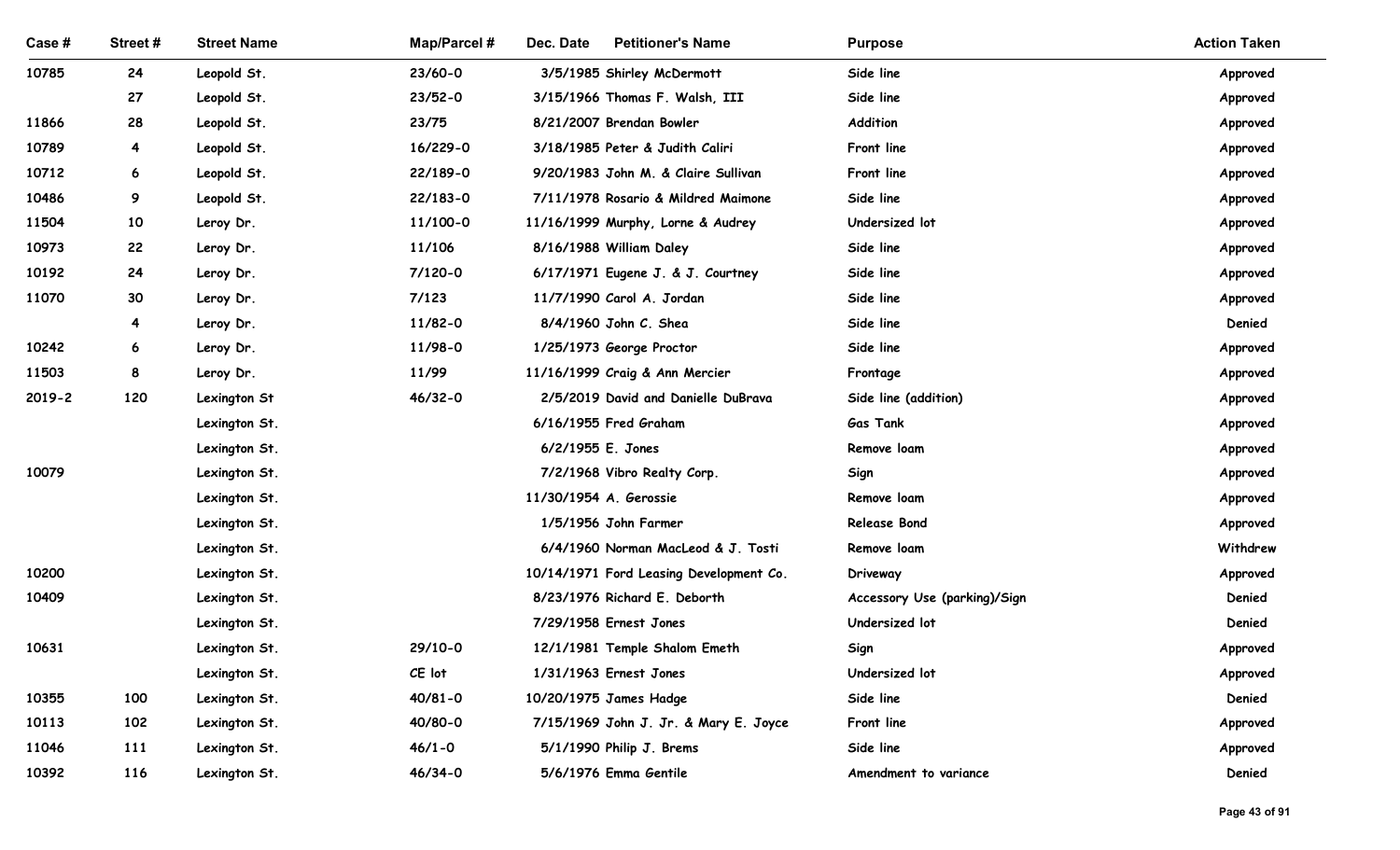| <b>Street Name</b><br><b>Map/Parcel#</b><br>Dec. Date<br><b>Petitioner's Name</b><br>Case #<br>Street#<br><b>Purpose</b><br>11509<br>129<br>Lexington St.<br>46/15/<br>1/7/2000 Heritage Park Baptist Church<br>Rear line<br>29/18<br>11686<br>14/16<br>9/16/2003 Temple Nursery<br>Lexington St.<br>Sign<br>46/25-626<br>150<br>11606<br>Lexington St.<br>12/18/2001 Saxton Sign Corp/Kohl's<br>Sign<br>16<br>11702<br>29/18<br>10/28/2003 Temple Shalom Emeth<br>Sign<br>Lexington St.<br>Subdivide lot<br>22<br>$29/7 - 0$<br>Lexington St.<br>2/20/1964 Donald N. Sleeper, Jr.<br>28<br>Front line/Side line<br>11114<br>29/4<br>Lexington St.<br>8/20/1991 Old Colony Homes, Inc.<br>Front line/Side line<br>37R-39<br>35/19<br>11270<br>Lexington St.<br>11/15/1994 Ethel M. Drew, Executrix<br>35/9<br>11085<br>40<br>1/15/1991 Anne & William Small<br>Side line<br>Lexington St.<br>46<br>$35/6 - 0$<br>3/23/1965 Frank Scanlon<br>Front line<br>Lexington St.<br>11761<br>49<br>35/35<br>5/4/2005 Francis O'Reilly<br>Side line (garage)<br>Lexington St.<br>29/147-0<br>Side line<br>10527<br>5 <sub>5</sub><br>7/10/1979 Michael E. Connors<br>Lexington St.<br>Lexington St.<br>29/11<br>5/28/1958 Church of Christ Congregational<br>New Educational Bldg.<br>6<br>29/11<br>11567<br>6<br>Lexington St.<br>2/20/2001 United Church of Christ<br>Setback<br>60<br>35/1<br>11160<br>Lexington St.<br>7/21/1992 Robert & Judith Davis<br>Height (ceiling)<br>$41/25 - 0$<br>10806<br>71<br>Lexington St.<br>8/6/1985 W. Ronald Bevis<br>Front line<br>34/135<br>10/18/1988 Kevin J. Rogers<br>Side line<br>10982<br>72<br>Lexington St.<br>76<br>40/99-0<br>Side line (garage)<br>Lexington St.<br>6/13/1963 Clarence Jasmin<br>78<br>133/2<br>No Nu<br>Lexington St.<br>2/6/1996 James P. & Mary E. McCue<br>Rear line<br>11368<br>78A<br>Lexington St.<br>40/98-1,98-2<br>12/3/1996 James & Karen Patterson<br>Subdivide lot/Side line (garage)<br>11294<br>Lexington St.<br>40/98.1/98.2<br>6/20/1995 James & Karen Patterson<br>Subdivide lot<br>78A<br>10060<br>88<br>Lexington St.<br>$40/141 - 0$<br>1/9/1968 George Tyler<br>Undersized lot<br>92<br>Extension of time<br>10868<br>Lexington St.<br>40/139-0<br>8/5/1986 Jean Pero<br>92<br>40/139<br>Subdivide lot<br>10766<br>Lexington St.<br>10/16/1984 Robert & Jean Pero<br>92<br>10776<br>Lexington St.<br>40/139-0<br>12/18/1984 Jean A. Pero<br>Subdivide lot<br>95<br>Side line<br>Lexington St.<br>40/149-0<br>7/20/1961 Chester C. MacDonald |       |               |                                       |                             |                      |
|-----------------------------------------------------------------------------------------------------------------------------------------------------------------------------------------------------------------------------------------------------------------------------------------------------------------------------------------------------------------------------------------------------------------------------------------------------------------------------------------------------------------------------------------------------------------------------------------------------------------------------------------------------------------------------------------------------------------------------------------------------------------------------------------------------------------------------------------------------------------------------------------------------------------------------------------------------------------------------------------------------------------------------------------------------------------------------------------------------------------------------------------------------------------------------------------------------------------------------------------------------------------------------------------------------------------------------------------------------------------------------------------------------------------------------------------------------------------------------------------------------------------------------------------------------------------------------------------------------------------------------------------------------------------------------------------------------------------------------------------------------------------------------------------------------------------------------------------------------------------------------------------------------------------------------------------------------------------------------------------------------------------------------------------------------------------------------------------------------------------------------------------------------------------------------------------------------------------------------------------------------------------------------------------------------------------------------------------------------------------------------------------------------------------------------------------------------------------------------------------------------------------------------|-------|---------------|---------------------------------------|-----------------------------|----------------------|
|                                                                                                                                                                                                                                                                                                                                                                                                                                                                                                                                                                                                                                                                                                                                                                                                                                                                                                                                                                                                                                                                                                                                                                                                                                                                                                                                                                                                                                                                                                                                                                                                                                                                                                                                                                                                                                                                                                                                                                                                                                                                                                                                                                                                                                                                                                                                                                                                                                                                                                                             |       |               |                                       |                             |                      |
|                                                                                                                                                                                                                                                                                                                                                                                                                                                                                                                                                                                                                                                                                                                                                                                                                                                                                                                                                                                                                                                                                                                                                                                                                                                                                                                                                                                                                                                                                                                                                                                                                                                                                                                                                                                                                                                                                                                                                                                                                                                                                                                                                                                                                                                                                                                                                                                                                                                                                                                             |       |               |                                       |                             |                      |
|                                                                                                                                                                                                                                                                                                                                                                                                                                                                                                                                                                                                                                                                                                                                                                                                                                                                                                                                                                                                                                                                                                                                                                                                                                                                                                                                                                                                                                                                                                                                                                                                                                                                                                                                                                                                                                                                                                                                                                                                                                                                                                                                                                                                                                                                                                                                                                                                                                                                                                                             |       |               |                                       |                             |                      |
|                                                                                                                                                                                                                                                                                                                                                                                                                                                                                                                                                                                                                                                                                                                                                                                                                                                                                                                                                                                                                                                                                                                                                                                                                                                                                                                                                                                                                                                                                                                                                                                                                                                                                                                                                                                                                                                                                                                                                                                                                                                                                                                                                                                                                                                                                                                                                                                                                                                                                                                             |       |               |                                       |                             |                      |
|                                                                                                                                                                                                                                                                                                                                                                                                                                                                                                                                                                                                                                                                                                                                                                                                                                                                                                                                                                                                                                                                                                                                                                                                                                                                                                                                                                                                                                                                                                                                                                                                                                                                                                                                                                                                                                                                                                                                                                                                                                                                                                                                                                                                                                                                                                                                                                                                                                                                                                                             |       |               |                                       |                             |                      |
|                                                                                                                                                                                                                                                                                                                                                                                                                                                                                                                                                                                                                                                                                                                                                                                                                                                                                                                                                                                                                                                                                                                                                                                                                                                                                                                                                                                                                                                                                                                                                                                                                                                                                                                                                                                                                                                                                                                                                                                                                                                                                                                                                                                                                                                                                                                                                                                                                                                                                                                             |       |               |                                       |                             | <b>Action Taken</b>  |
|                                                                                                                                                                                                                                                                                                                                                                                                                                                                                                                                                                                                                                                                                                                                                                                                                                                                                                                                                                                                                                                                                                                                                                                                                                                                                                                                                                                                                                                                                                                                                                                                                                                                                                                                                                                                                                                                                                                                                                                                                                                                                                                                                                                                                                                                                                                                                                                                                                                                                                                             |       |               |                                       |                             | Approved             |
|                                                                                                                                                                                                                                                                                                                                                                                                                                                                                                                                                                                                                                                                                                                                                                                                                                                                                                                                                                                                                                                                                                                                                                                                                                                                                                                                                                                                                                                                                                                                                                                                                                                                                                                                                                                                                                                                                                                                                                                                                                                                                                                                                                                                                                                                                                                                                                                                                                                                                                                             |       |               |                                       |                             | Withdrew             |
|                                                                                                                                                                                                                                                                                                                                                                                                                                                                                                                                                                                                                                                                                                                                                                                                                                                                                                                                                                                                                                                                                                                                                                                                                                                                                                                                                                                                                                                                                                                                                                                                                                                                                                                                                                                                                                                                                                                                                                                                                                                                                                                                                                                                                                                                                                                                                                                                                                                                                                                             |       |               |                                       |                             | Approved             |
|                                                                                                                                                                                                                                                                                                                                                                                                                                                                                                                                                                                                                                                                                                                                                                                                                                                                                                                                                                                                                                                                                                                                                                                                                                                                                                                                                                                                                                                                                                                                                                                                                                                                                                                                                                                                                                                                                                                                                                                                                                                                                                                                                                                                                                                                                                                                                                                                                                                                                                                             |       |               |                                       |                             | Approved             |
|                                                                                                                                                                                                                                                                                                                                                                                                                                                                                                                                                                                                                                                                                                                                                                                                                                                                                                                                                                                                                                                                                                                                                                                                                                                                                                                                                                                                                                                                                                                                                                                                                                                                                                                                                                                                                                                                                                                                                                                                                                                                                                                                                                                                                                                                                                                                                                                                                                                                                                                             |       |               |                                       |                             | Approved<br>Approved |
|                                                                                                                                                                                                                                                                                                                                                                                                                                                                                                                                                                                                                                                                                                                                                                                                                                                                                                                                                                                                                                                                                                                                                                                                                                                                                                                                                                                                                                                                                                                                                                                                                                                                                                                                                                                                                                                                                                                                                                                                                                                                                                                                                                                                                                                                                                                                                                                                                                                                                                                             |       |               |                                       |                             | Approved             |
|                                                                                                                                                                                                                                                                                                                                                                                                                                                                                                                                                                                                                                                                                                                                                                                                                                                                                                                                                                                                                                                                                                                                                                                                                                                                                                                                                                                                                                                                                                                                                                                                                                                                                                                                                                                                                                                                                                                                                                                                                                                                                                                                                                                                                                                                                                                                                                                                                                                                                                                             |       |               |                                       |                             | Approved             |
|                                                                                                                                                                                                                                                                                                                                                                                                                                                                                                                                                                                                                                                                                                                                                                                                                                                                                                                                                                                                                                                                                                                                                                                                                                                                                                                                                                                                                                                                                                                                                                                                                                                                                                                                                                                                                                                                                                                                                                                                                                                                                                                                                                                                                                                                                                                                                                                                                                                                                                                             |       |               |                                       |                             | Approved             |
|                                                                                                                                                                                                                                                                                                                                                                                                                                                                                                                                                                                                                                                                                                                                                                                                                                                                                                                                                                                                                                                                                                                                                                                                                                                                                                                                                                                                                                                                                                                                                                                                                                                                                                                                                                                                                                                                                                                                                                                                                                                                                                                                                                                                                                                                                                                                                                                                                                                                                                                             |       |               |                                       |                             | Denied               |
|                                                                                                                                                                                                                                                                                                                                                                                                                                                                                                                                                                                                                                                                                                                                                                                                                                                                                                                                                                                                                                                                                                                                                                                                                                                                                                                                                                                                                                                                                                                                                                                                                                                                                                                                                                                                                                                                                                                                                                                                                                                                                                                                                                                                                                                                                                                                                                                                                                                                                                                             |       |               |                                       |                             | Approved             |
|                                                                                                                                                                                                                                                                                                                                                                                                                                                                                                                                                                                                                                                                                                                                                                                                                                                                                                                                                                                                                                                                                                                                                                                                                                                                                                                                                                                                                                                                                                                                                                                                                                                                                                                                                                                                                                                                                                                                                                                                                                                                                                                                                                                                                                                                                                                                                                                                                                                                                                                             |       |               |                                       |                             | Approved             |
|                                                                                                                                                                                                                                                                                                                                                                                                                                                                                                                                                                                                                                                                                                                                                                                                                                                                                                                                                                                                                                                                                                                                                                                                                                                                                                                                                                                                                                                                                                                                                                                                                                                                                                                                                                                                                                                                                                                                                                                                                                                                                                                                                                                                                                                                                                                                                                                                                                                                                                                             |       |               |                                       |                             | Approved             |
|                                                                                                                                                                                                                                                                                                                                                                                                                                                                                                                                                                                                                                                                                                                                                                                                                                                                                                                                                                                                                                                                                                                                                                                                                                                                                                                                                                                                                                                                                                                                                                                                                                                                                                                                                                                                                                                                                                                                                                                                                                                                                                                                                                                                                                                                                                                                                                                                                                                                                                                             |       |               |                                       |                             | Approved             |
|                                                                                                                                                                                                                                                                                                                                                                                                                                                                                                                                                                                                                                                                                                                                                                                                                                                                                                                                                                                                                                                                                                                                                                                                                                                                                                                                                                                                                                                                                                                                                                                                                                                                                                                                                                                                                                                                                                                                                                                                                                                                                                                                                                                                                                                                                                                                                                                                                                                                                                                             |       |               |                                       |                             | Approved             |
|                                                                                                                                                                                                                                                                                                                                                                                                                                                                                                                                                                                                                                                                                                                                                                                                                                                                                                                                                                                                                                                                                                                                                                                                                                                                                                                                                                                                                                                                                                                                                                                                                                                                                                                                                                                                                                                                                                                                                                                                                                                                                                                                                                                                                                                                                                                                                                                                                                                                                                                             |       |               |                                       |                             | Approved             |
|                                                                                                                                                                                                                                                                                                                                                                                                                                                                                                                                                                                                                                                                                                                                                                                                                                                                                                                                                                                                                                                                                                                                                                                                                                                                                                                                                                                                                                                                                                                                                                                                                                                                                                                                                                                                                                                                                                                                                                                                                                                                                                                                                                                                                                                                                                                                                                                                                                                                                                                             |       |               |                                       |                             | Denied               |
|                                                                                                                                                                                                                                                                                                                                                                                                                                                                                                                                                                                                                                                                                                                                                                                                                                                                                                                                                                                                                                                                                                                                                                                                                                                                                                                                                                                                                                                                                                                                                                                                                                                                                                                                                                                                                                                                                                                                                                                                                                                                                                                                                                                                                                                                                                                                                                                                                                                                                                                             |       |               |                                       |                             | Approved             |
|                                                                                                                                                                                                                                                                                                                                                                                                                                                                                                                                                                                                                                                                                                                                                                                                                                                                                                                                                                                                                                                                                                                                                                                                                                                                                                                                                                                                                                                                                                                                                                                                                                                                                                                                                                                                                                                                                                                                                                                                                                                                                                                                                                                                                                                                                                                                                                                                                                                                                                                             |       |               |                                       |                             | Approved             |
|                                                                                                                                                                                                                                                                                                                                                                                                                                                                                                                                                                                                                                                                                                                                                                                                                                                                                                                                                                                                                                                                                                                                                                                                                                                                                                                                                                                                                                                                                                                                                                                                                                                                                                                                                                                                                                                                                                                                                                                                                                                                                                                                                                                                                                                                                                                                                                                                                                                                                                                             |       |               |                                       |                             | Denied               |
|                                                                                                                                                                                                                                                                                                                                                                                                                                                                                                                                                                                                                                                                                                                                                                                                                                                                                                                                                                                                                                                                                                                                                                                                                                                                                                                                                                                                                                                                                                                                                                                                                                                                                                                                                                                                                                                                                                                                                                                                                                                                                                                                                                                                                                                                                                                                                                                                                                                                                                                             |       |               |                                       |                             | Approved<br>Approved |
|                                                                                                                                                                                                                                                                                                                                                                                                                                                                                                                                                                                                                                                                                                                                                                                                                                                                                                                                                                                                                                                                                                                                                                                                                                                                                                                                                                                                                                                                                                                                                                                                                                                                                                                                                                                                                                                                                                                                                                                                                                                                                                                                                                                                                                                                                                                                                                                                                                                                                                                             |       |               |                                       |                             | Denied               |
|                                                                                                                                                                                                                                                                                                                                                                                                                                                                                                                                                                                                                                                                                                                                                                                                                                                                                                                                                                                                                                                                                                                                                                                                                                                                                                                                                                                                                                                                                                                                                                                                                                                                                                                                                                                                                                                                                                                                                                                                                                                                                                                                                                                                                                                                                                                                                                                                                                                                                                                             |       |               |                                       |                             | Approved             |
|                                                                                                                                                                                                                                                                                                                                                                                                                                                                                                                                                                                                                                                                                                                                                                                                                                                                                                                                                                                                                                                                                                                                                                                                                                                                                                                                                                                                                                                                                                                                                                                                                                                                                                                                                                                                                                                                                                                                                                                                                                                                                                                                                                                                                                                                                                                                                                                                                                                                                                                             |       |               |                                       |                             | Approved             |
|                                                                                                                                                                                                                                                                                                                                                                                                                                                                                                                                                                                                                                                                                                                                                                                                                                                                                                                                                                                                                                                                                                                                                                                                                                                                                                                                                                                                                                                                                                                                                                                                                                                                                                                                                                                                                                                                                                                                                                                                                                                                                                                                                                                                                                                                                                                                                                                                                                                                                                                             | Lot B | Lexington St. | 9/16/1958 Charles W. & Barbara Button | Side line (existing garage) | Approved             |
| 46/30<br>2015-6<br>124<br>Lexington Street<br>Varsha & Alpesh Patel<br>Side line                                                                                                                                                                                                                                                                                                                                                                                                                                                                                                                                                                                                                                                                                                                                                                                                                                                                                                                                                                                                                                                                                                                                                                                                                                                                                                                                                                                                                                                                                                                                                                                                                                                                                                                                                                                                                                                                                                                                                                                                                                                                                                                                                                                                                                                                                                                                                                                                                                            |       |               |                                       |                             | Withdrew             |
| 10<br>10976<br>Liberty Ave.<br>27/209<br>8/16/1988 Vincent & Deanne Sferrino<br>Side line                                                                                                                                                                                                                                                                                                                                                                                                                                                                                                                                                                                                                                                                                                                                                                                                                                                                                                                                                                                                                                                                                                                                                                                                                                                                                                                                                                                                                                                                                                                                                                                                                                                                                                                                                                                                                                                                                                                                                                                                                                                                                                                                                                                                                                                                                                                                                                                                                                   |       |               |                                       |                             | Approved             |
| 10754<br>$\overline{c}$<br>27/204-0<br>8/7/1984 Michael J. Nicoloro, Jr.<br>Rear line<br>Liberty Ave.                                                                                                                                                                                                                                                                                                                                                                                                                                                                                                                                                                                                                                                                                                                                                                                                                                                                                                                                                                                                                                                                                                                                                                                                                                                                                                                                                                                                                                                                                                                                                                                                                                                                                                                                                                                                                                                                                                                                                                                                                                                                                                                                                                                                                                                                                                                                                                                                                       |       |               |                                       |                             | Approved             |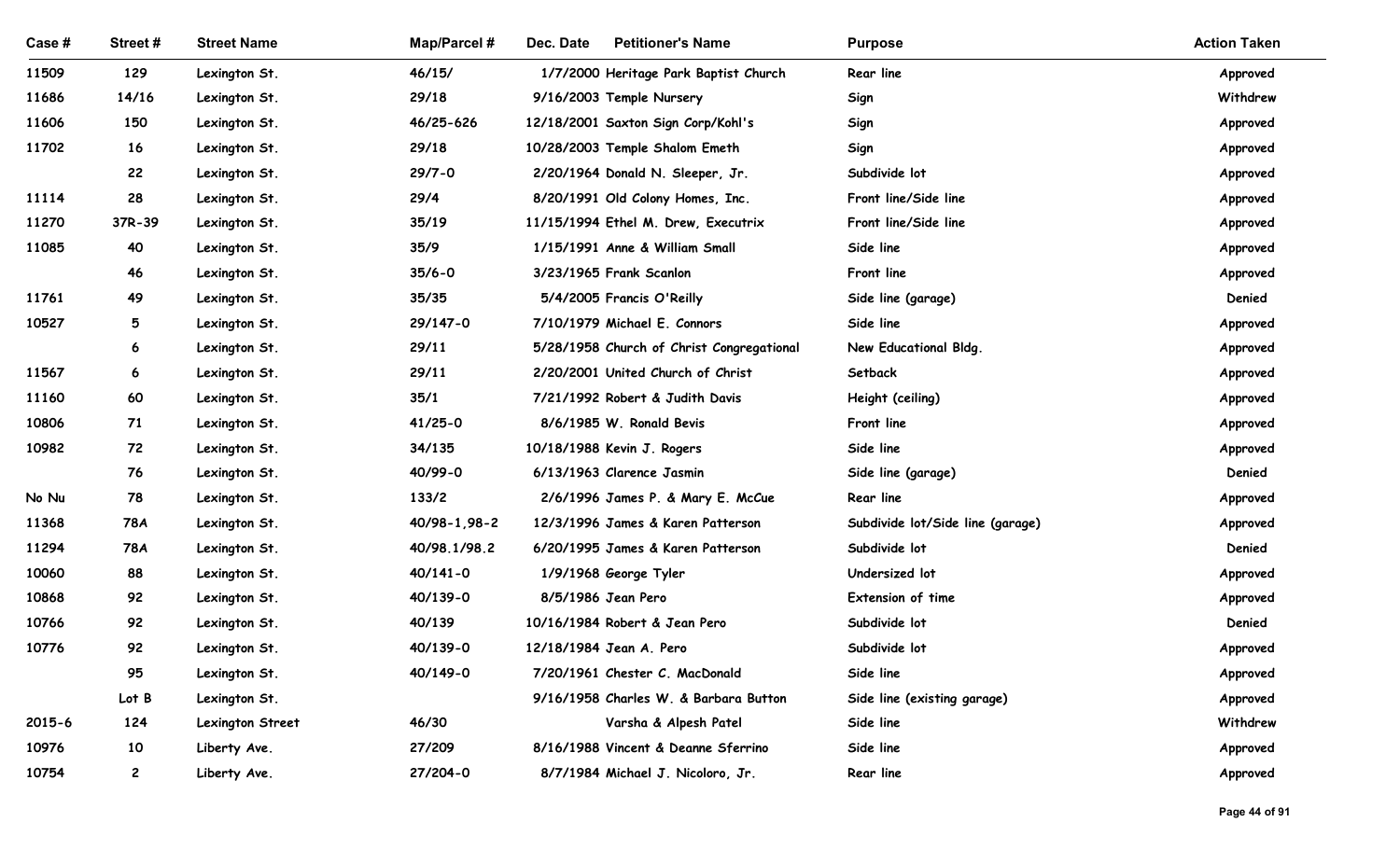| Case#          | Street#        | <b>Street Name</b>        | <b>Map/Parcel#</b>          | Dec. Date<br><b>Petitioner's Name</b>                                    | <b>Purpose</b>                 | <b>Action Taken</b>  |
|----------------|----------------|---------------------------|-----------------------------|--------------------------------------------------------------------------|--------------------------------|----------------------|
|                |                |                           |                             |                                                                          |                                |                      |
| 11243<br>10879 | 8              | Liberty Ave.<br>Lido Ave. | 27/208<br>21/185            | 3/15/1994 George & Maryann Cummings<br>11/18/1986 Richard & Lisa Glejzer | Side line<br>Subdivide lot     | Approved<br>Denied   |
| 10647          |                | Lincoln Knoll Ln.         | $54/11 - 0$                 | 6/15/1982 Robert W. Murray                                               | Buffer                         | Approved             |
| 11396          | 6              | Lincoln Knoll Ln.         | $54/11 - 0$                 | 6/17/1997 Lincoln Knoll Realty Trust                                     | Buffer/Frontage/Fl., Gr. Ratio | Approved             |
| 10859          | 6              | Lincoln Knoll Ln.         | $54/11 - 0$                 | 8/19/1986 James Pontiac - GMC Inc.                                       | Rear line/Side line            | Withdrew             |
|                | 6              | Lincoln Knoll Ln.         | $54/11-0$                   | 8/31/1962 Caesare A. Lanni                                               | Subdivide lot                  | Approved             |
|                | 20 Lot         | Lisa St.                  |                             | 8/29/1963 Tacor Corp.                                                    | Front line                     | Approved             |
| 10541          | 21             | Lisa St.                  | $5/55-0$                    | 9/11/1979 Marc Patacchiola                                               | Side line                      | Approved             |
| 10274A         |                | Locust St.                | 30/54                       | 10/18/1973 Maplewood Construction Co., Inc.                              | Front line                     | Approved             |
|                |                | Locust St.                |                             | 2/8/1962 Sidney D. & Estelle D. King                                     | Side line                      | Approved             |
| 10259          |                | Locust St.                |                             | 7/5/1973 Maplewood Construction Co., Inc.                                | Side line                      | Approved             |
| 10274B         |                | Locust St.                | B lot                       | 10/18/1973 Maplewood Construction Co., Inc.                              | Front line                     | Approved             |
| 10996          | 10             | Locust St.                | $30/47 - 48$                | 1/17/1989 Mary K. Nohelty                                                | Front line/Side line           | Approved             |
| 10508          | 105            | Locust St.                | $24/85 - 2$                 | 1/23/1979 Matthew M. & Thelma Giacoppo                                   | Side line (pool)               | Denied               |
| 10519          | 105            | Locust St.                | $24/85 - 2$                 | 4/24/1979 Matthew M. Giacoppo                                            | Side line                      | Denied               |
| 10531          | 105            | Locust St.                | $24/85 - 2$                 | 8/14/1979 Matthew M. Giacoppo                                            | Side line                      | Approved             |
| 11855          | 105            | Locust St.                | 24/85                       | 5/15/2007 Matthew Giacoppo                                               | Apartment                      | Approved             |
| 10067          | 106            | Locust St.                | $24/65 - 0$                 | 4/16/1968 Achille Polli                                                  | Side line                      | Approved             |
| 11464          | 106            | Locust St.                | $24/65 - 0$                 | 12/15/1998 Achille & Alfa Polli                                          | Side line (deck)               | Approved             |
| 10919          | 12             | Locust St.                | $30/49 - 0$                 | 6/16/1987 Robert A. DiCico                                               | Front line                     | Approved             |
| 11388          | 16             | Locust St.                | 30/50                       | 5/6/1997 Michael Grady/Susan Silva                                       | Undersized lot                 | Approved             |
| 11498          | 16             | Locust St.                | 30/50                       | 8/3/1999 Michael Grady & Susan Silva                                     | Front/Side line (addition)     | Approved             |
| 10833          | <b>28R</b>     | Locust St.                | 30/52                       | 1/21/1986 Heritage Realty Trust                                          | Subdivide lot                  | Denied               |
| 10813<br>10599 | 34             | Locust St.                | $30/57 - 0$<br>$24/122 - 3$ | 9/3/1985 Roman & Nancy Lipinski, Jr.<br>4/21/1981 Charles Zevitas        | Side line<br>Front line        | Approved             |
| 11258          | 39<br>41       | Locust St.                | 24/122-2                    |                                                                          | Side line                      | Approved             |
| 10212          | $\overline{7}$ | Locust St.<br>Locust St.  | $5/44 - 0$                  | 7/19/1994 Michael & Helen Gallagher<br>5/24/1972 Frank J. Smith          | Side line                      | Approved<br>Approved |
| 10459          | 72             | Locust St.                | 24/48-0                     | 9/6/1977 Alan F. Sabatino                                                | Side line                      | Approved             |
| 11019          | 8              | Locust St.                | 30/46                       | 8/1/1989 Peter Checkovich                                                | Front line                     | Approved             |
|                |                |                           |                             |                                                                          |                                |                      |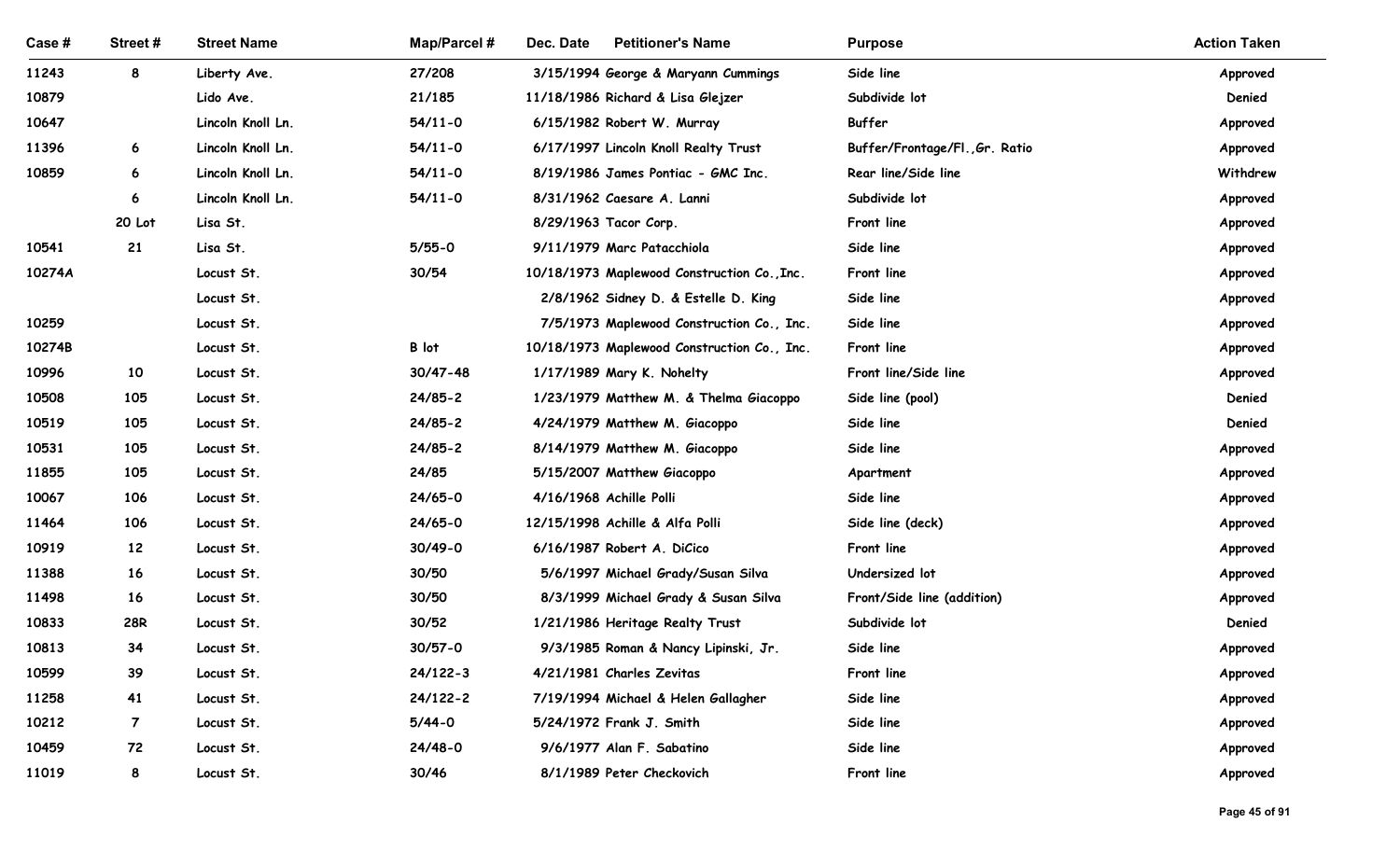| Case #         | Street#        | <b>Street Name</b>   | <b>Map/Parcel#</b> | Dec. Date<br><b>Petitioner's Name</b>                                 | <b>Purpose</b>                   | <b>Action Taken</b>  |
|----------------|----------------|----------------------|--------------------|-----------------------------------------------------------------------|----------------------------------|----------------------|
| 10888          | 81             | Locust St.           | $24/91 - 0$        | 12/16/1986 James & Joanne Pesiridis                                   | Side line                        | Approved             |
| 10758          | 83             | Locust St.           | 24/90-0            | 9/4/1984 Paul & Kathleen Christiansen                                 | Front line                       | Approved             |
| 10449          | 83             | Locust St.           | 24/90-0            | 6/21/1977 Elthera L. Campbell                                         | Front line                       | Approved             |
| 10284          | 88             | Locust St.           | 24/54-0            | 2/25/1974 Anthony Fabrizio                                            | Side line                        | Approved             |
| 10538          | 88             | Locust St.           | 24/54-0            | 8/14/1979 Anthony Fabrizio                                            | Side line                        | Approved             |
| 11665          | 90             | Locust St.           | 24/56              | 5/21/2003 Anthony Fabrizio                                            | Side line                        | Approved             |
| 10669          | 90             | Locust St.           | $24/56 - 0$        | 1/4/1983 Corinne DeLisle                                              | Subdivide lot                    | Approved             |
| 10870          | 90             | Locust St.           | 24/56-0            | 10/21/1986 Joseph & Muriel Crum                                       | Side line                        | Approved             |
|                | Lot K          | Locust St.           | 23/46              | 7/11/1963 Dugway Realty Trust                                         | Frontage                         | Denied               |
| 11444<br>10921 | 19<br>22       | Long St.<br>Long St. | 22/194-0           | 7/21/1998 Robert & Anne Marie Roche<br>7/21/1987 Debora H. Harrington | Side line (garage)<br>Front line | Approved<br>Approved |
| 11063          | 29             | Long St.             | 22/169             | 8/21/1990 Richard & Christine Shea                                    | Side line                        | Approved             |
|                | 19             | Louise Rd.           |                    | 9/27/1956 Joseph W. Bettencourt                                       | Side line (garage)               | Approved             |
| 11782          | 3              | Louise Rd.           | 23/228             | 6/21/2005 Charles and Janice Ferris                                   | Front line                       | Approved             |
| 11786          | 13             | Lowell St.           | 37/60              | 11/1/2005 Comer, Ann Marie & Edward                                   | Subdivide lot                    | Withdrew             |
|                | 18             | Lowell St.           | 37/138-0           | 5/28/1958 John A. Marine                                              | Amendment to variance            | Approved             |
|                | 18 Lot         | Lowell St.           | 37/138-0           | 8/25/1955 Gene F. Gagnon                                              | Amendment to variance            | Approved             |
|                | 20             | Lowell St.           | 37/139-0           | 7/29/1958 Richard B. Jenness                                          | Side line                        | Denied               |
|                | 3 lot          | Lowell St.           |                    | 10/15/1965 William & Ruth Courage                                     | Front line                       | Approved             |
|                | 3A lot         | Lowell St.           |                    | 3/15/1966 Maplewood Realty Trust                                      | Remove loam                      | Approved             |
| 11755A         | $\overline{4}$ | Lucaya Cir.          | 13/157-19          | 1/4/2005 Mark & Jane Forbush                                          | Side line                        | Approved             |
| 11755          | $\overline{4}$ | Lucaya Cir.          | 13/157-19          | 12/7/2004 Mark& Jane Forbush                                          | Side line (addition)             | Withdrew             |
| 10985          | $\mathbf{2}$   | Lucy Rd.             | 7/128              | 10/18/1988 Adeline Carr                                               | Side line                        | Approved             |
| 11789          | 3              | Lucy Rd.             | 7/132              | 12/6/2005 Christopher/Brenda Cahoon                                   | Setback                          | Approved             |
| 11013          | $\overline{4}$ | Lucy Rd.             | 7/129              | 6/20/1989 Ruth Brooks                                                 | Side line                        | Approved             |
|                | 10             | Luther Rd.           | $21/70-0$          | 5/12/1955 David & Jane Skelton                                        | Subdivide lot                    | Approved             |
|                | 10             | Luther Rd.           | $21/70-0$          | 2/3/1955 David & Jane Skelton                                         | Extension of time                | Approved             |
|                |                | Macon Rd.            | 4 lot              | 9/14/1966 Graham Associates                                           | Side line                        | Approved             |
| 11427          | 48             | Macon Rd.            | 16/109-14          | 4/7/1998 Robert & Joan Warnock                                        | Side line (garage)               | Approved             |
|                |                |                      |                    |                                                                       |                                  | Page 46 of 91        |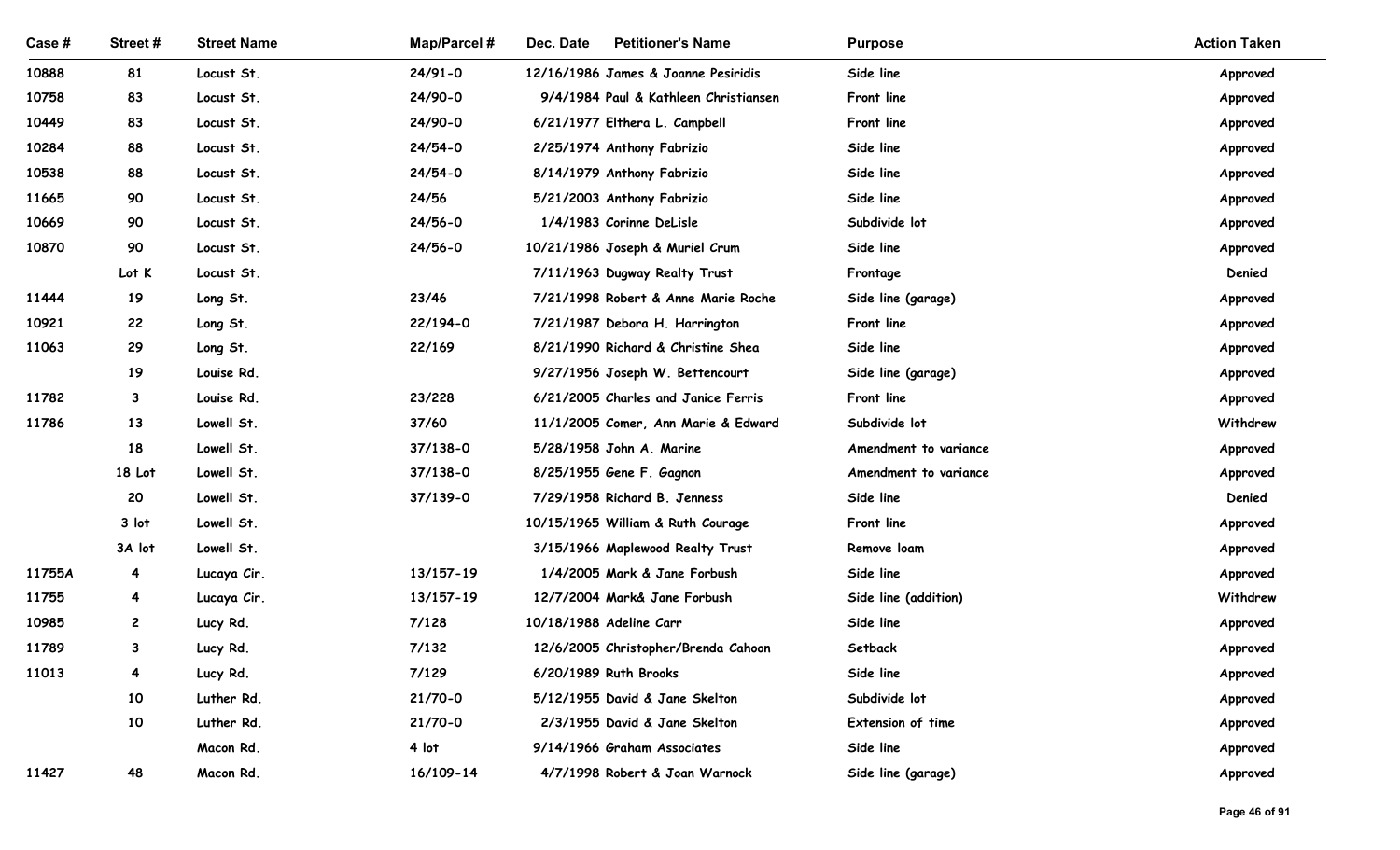| Case #         | Street#                 | <b>Street Name</b>             | <b>Map/Parcel#</b> | <b>Petitioner's Name</b><br>Dec. Date                              | <b>Purpose</b>             | <b>Action Taken</b>  |
|----------------|-------------------------|--------------------------------|--------------------|--------------------------------------------------------------------|----------------------------|----------------------|
|                | 495/498                 | Macon Rd.                      |                    | 6/6/1962 Paul & Marian A. DiRusso                                  | Side line                  | Approved             |
| 11002          | 50                      | Macon Rd.                      | 16/11              | 5/16/1989 Dale Packard                                             | Side line                  | Approved             |
| 10425          | 63                      | Macon Rd.                      | $16/27 - 0$        | 10/7/1976 Robert F. Aurillo                                        | Rear line                  | Approved             |
| 10302          | 64                      | Macon Rd.                      | $16/22 - 0$        | 6/10/1974 Edward J. & Roberta M. Sheehan                           | Side line                  | Approved             |
|                | 69                      | Macon Rd.                      | $16/24 - 0$        | 12/17/1963 Guenther Knoll                                          | Side line                  | Approved             |
| 11434          | 76                      | Macon Rd.                      | 15/123             | 5/5/1998 David E. Harrigan                                         | Accessory Use (parking)    | Approved             |
|                | 9 lot                   | Macon Rd.                      |                    | 3/29/1966 Graham Associates, Inc.                                  | Side line                  | Approved             |
| 11010          |                         | Makechnie Rd.                  | $24/98-1$          | 6/6/1989 Arnold Christiansen                                       | Front line                 | Approved             |
| 10356          | 16                      | Makechnie Rd.                  | 24/102-0           | 10/27/1975 Catherine MacLean                                       | Side line                  | Denied               |
| 10984          | $\overline{\mathbf{A}}$ | Makechnie Rd.<br>Makechnie Rd. | 24/117             | 11/1/1988 Raffaello Bertolaccini                                   | Rear line<br>Side line     | Approved             |
| 11028<br>10704 | 4<br>$5\overline{)}$    | Makechnie Rd.                  | 24/120<br>24/96-0  | 10/17/1989 Raffaello Bertolaccini<br>8/2/1983 Peter J. Fitzpatrick | Amendment to variance      | Approved<br>Approved |
| 10655          | $5\overline{)}$         | Makechnie Rd.                  | 24/96-0            | 9/21/1983 Peter J. Fitzpatrick                                     | Side line                  | Approved             |
| 10687          | 6                       | Makechnie Rd.                  | 24/118-0           | 6/7/1983 Paul Iannuzzi                                             | Side line                  | Approved             |
| 10453          | 25                      | Mallard Way                    | 13/143-0           | 8/2/1977 Francis Simmons                                           | Side line                  | Approved             |
| 11197          | 10                      | Manhattan Dr.                  | 15/149-0           | 5/18/1993 Robert Castelluccio                                      | Side line                  | Approved             |
| 11558          | 14                      | Manhattan Dr.                  | 15/147             | 12/5/2000 Richard Healey                                           | Side line                  | Approved             |
| 11867          | 17                      | Manhattan Dr.                  | 15/103             | 9/18/2007 Michael Wagreich                                         | Height                     | Denied               |
| 11493          | $\overline{c}$          | Manhattan Dr.                  | 15/153             | 12/9/1999 Raymond Cascio& Constance                                | Side line                  | Approved             |
| 11493          | $\mathbf{2}$            | Manhattan Dr.                  | 15/153             | 7/20/1999 Raymond Cascio& Constance                                | Side line(shed & addition) | Approved             |
| 10054          | 14                      | Manor Ave.                     | 49/28-0            | 11/7/1967 Harry C. Aldorisio                                       | Side line                  | Approved             |
|                | 18                      | Manor Ave.                     | 49/30-0            | 5/17/1966 Stanley & Natalie Domosh                                 | Side line                  | Approved             |
| 10040          | $\mathbf{2}$            | Manor Ave.                     | 49/22-0            | 9/5/1967 Franklyn B. Jackson, Jr.                                  | Front line                 | Approved             |
| 10853          | 6                       | Manor Ave.                     | 49/24-0            | 6/3/1986 George L. Doble                                           | Side line                  | Approved             |
| 11061          | 6                       | Manor Ave.                     | 49/24-0            | 8/20/1990 George Doble                                             | Side line                  | Denied               |
| 10722          | 8                       | Manor Ave.                     | 49/25-0            | 12/6/1983 Harvey & Arlene Friedman                                 | Side line                  | Approved             |
| 11586          | $\mathbf{2}$            | Maple St.                      | 31/38              | 7/17/2001 Richard Vittum                                           | Side line                  | Approved             |
| 11913          | 9                       | Maple St.                      | 31/54              | 6/2/2009 Charles G. Hanafin                                        | Min. Lot Size              | Approved             |
| 11483          | $\mathbf{1}$            | Margaret St.                   | 30/28              | 12/7/1999 Robert & Marilyn Cronin                                  | Undersized lot/Front line  | Approved             |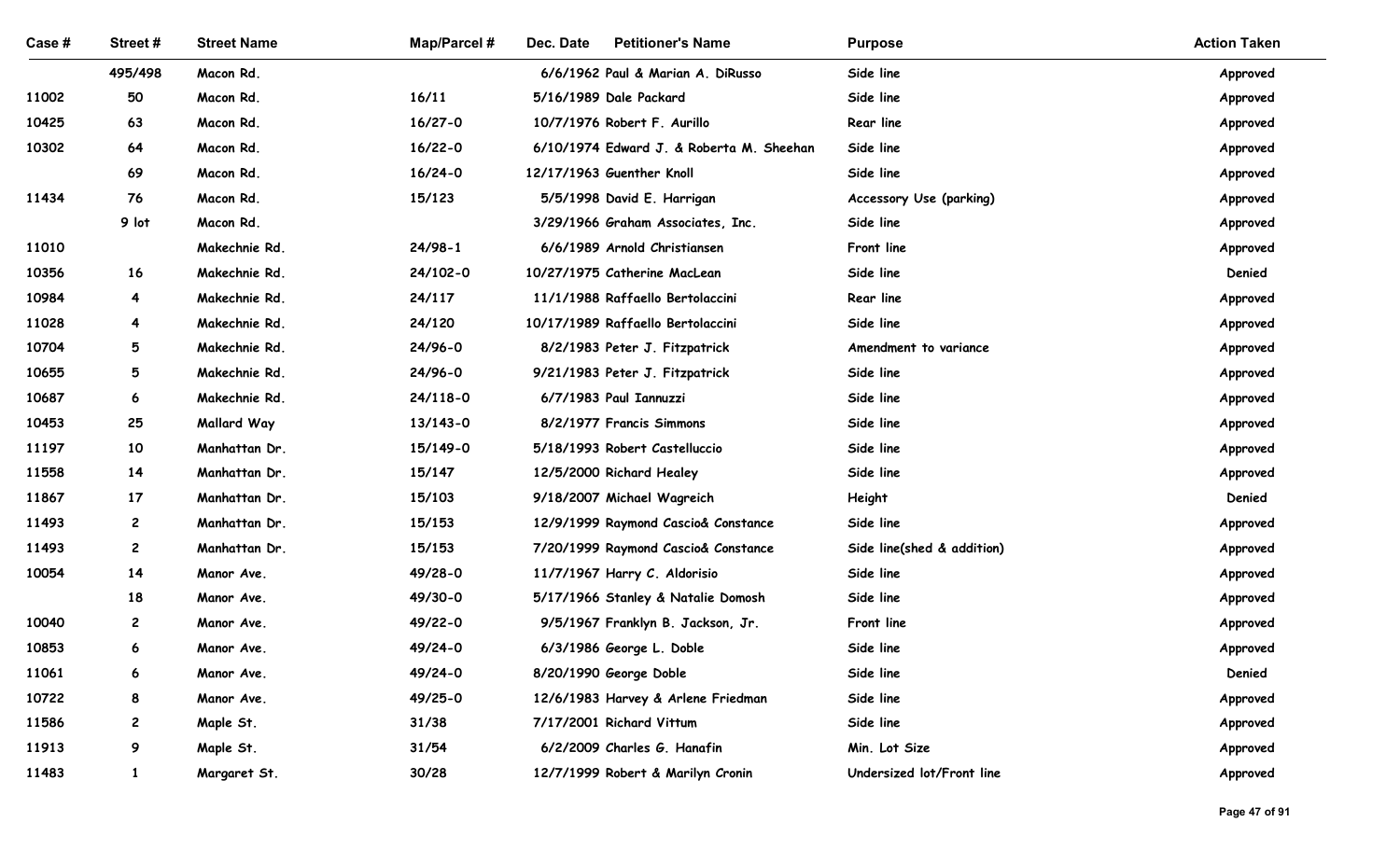| Case #<br>11639<br>11918<br>10587<br>12000 | Street#<br>11   | <b>Street Name</b>              |                    |                                                                            |                                   |                      |
|--------------------------------------------|-----------------|---------------------------------|--------------------|----------------------------------------------------------------------------|-----------------------------------|----------------------|
|                                            |                 |                                 |                    |                                                                            |                                   |                      |
|                                            |                 |                                 |                    |                                                                            |                                   |                      |
|                                            |                 |                                 | Map/Parcel #       | Dec. Date<br><b>Petitioner's Name</b>                                      | <b>Purpose</b>                    | <b>Action Taken</b>  |
|                                            |                 | Margaret St.                    | 30/31              | 1/7/2003 Christine Manoli/Brian Manoli                                     | Undersized lot                    | Withdrew             |
|                                            | 25              | Margaret St.                    | $30/20 - 2$        | 8/5/2009 Peter/Kathleen Bergquist                                          | Subdivide lot/Frontage            | Approved             |
|                                            | 9               | Margaret St.                    | $30/30 - 0$        | 1/20/1981 Maurice M. Tremblay                                              | Front line                        | Approved             |
|                                            | 50              | <b>Margaret Street</b>          | $30/20 - 1$        | 10/16/2012 Caleb and Karena Kirby                                          | Frontage/Lot Width                | Approved             |
| 10431                                      | 1A              | Marion Rd.                      | $22/9 - 0$         | 12/13/1976 John Salvato                                                    | Amendment to variance             | Denied               |
|                                            | 34/34A          | Marion Rd.                      |                    | 4/6/1961 Robert F. Maucher                                                 | Subdivide lot                     | Approved             |
| 10215                                      | 13              | Mark St.                        | $40/5 - 0$         | 6/1/1972 Frederick A. Parece                                               | Side line                         | Approved             |
| 11269                                      | 21              | Mark St.                        | $40/9 - 0$         | 11/15/1994 Nunzio & Lucia Cannizzo                                         | Subdivide lot                     | Denied               |
| 11642                                      | 21              | Mark St.                        | 40/9               | 9/24/2002 Nunzio Cannizzo                                                  | Side line                         | Approved             |
| 11129                                      | 21              | Mark St.                        | 40/9               | 12/6/1994 Nunzio & Lucia Cannizzo                                          | Front line                        | Denied               |
| 10487                                      | 3               | Marrett Rd.                     | 34/138-0           | 7/25/1978 Anthony J. & Barbara J. Arico                                    | Side line                         | Approved             |
|                                            | 146             | Maryvale Rd.                    |                    | 1/12/1960 Burlington Building Corp.                                        | Side line                         | Approved             |
| 10706                                      | 16              | Maud Graham Cir.                | $34/146 - 0$       | 9/20/1983 Clive M. Gummeson                                                | Front line (New building)         | Approved             |
|                                            | 29              | Maud Graham Cir.                | $34/153 - 0$       | 5/25/1965 Donald E. Estabrook                                              | Side line                         | Approved             |
| 10819                                      | 31              | Maud Graham Cir.                | 28/116-0           | 10/1/1985 Deborah & Michele DeSimone                                       | Side line                         | Approved             |
| 10293                                      | 31              | Maud Graham Cir.                | 28/116-0           | 5/13/1974 William H. & Karen E. Martin                                     | Side line                         | Approved             |
| No Nu                                      | 16              | Maud Graham Circle              | 34/146-0           | 8/3/2013 Clive Gummeson                                                    | Side Lot Line Variance            | Approved             |
|                                            | 16              | Maud Graham Circle              | 34/146-0           | 8/19/1965 Clive Gummeson                                                   | Side Lot Line                     | Approved             |
| 11348                                      | $5\overline{)}$ | Maureen Dr.                     | $26/34 - 7$        | 6/18/1996 Michael Murkidjanian                                             | Side line (pool)                  | Approved             |
| 10983                                      |                 | McGinnis Dr.                    | 29/154<br>29/153-0 | 11/15/1988 Rev. Harvey J. Meppelink                                        | Sign                              | Approved             |
| 11475                                      | 1               | McGinnis Dr.                    | 29/78,79           | 6/9/1965 Ronald W. Witty et ux<br>3/2/1999 Bedford Builders, Inc./McKinnon | Rear line (pool)                  | Approved             |
| 11664                                      | 5               | McSweeney Way<br>Meadowcroft Rd | 3/52               | 4/15/2003 Tony & Paula Salvucci                                            | Side line (new house)<br>Addition | Approved<br>Approved |
|                                            | 5               | Meadowcroft Rd.                 | $3/52 - 0$         | 3/1/1966 John H. Lehay, Jr., et ux                                         | Side line                         | Approved             |
| 10535                                      | 5               | Meadowcroft Rd.                 | $3/52 - 0$         | 9/11/1979 John Leahy                                                       | Side line                         | Approved             |
| 10912                                      | 17              | Meadowvale Rd                   | 23/285-23          | 5/19/1987 Douglas J. Hyde                                                  | Side line                         | Approved             |
| 10954B                                     | $\mathbf{1}$    | Meadowvale Rd.                  | 28/63              | 3/1/1988 Richard & Gayle Gerbrands                                         | Subdivide lot                     | Approved             |
| 10954A                                     | $\mathbf{1}$    | Meadowvale Rd.                  | 28/63              | 3/1/1988 Richard & Gayle Gerbrands                                         | Subdivide lot                     | Approved             |
| 10058                                      | $\mathbf{1}$    | Meyers Ln.                      | $57/51 - 0$        | 2/13/1968 Fred Larson                                                      | Overturn Bldg. Insp. Decision     | N/A                  |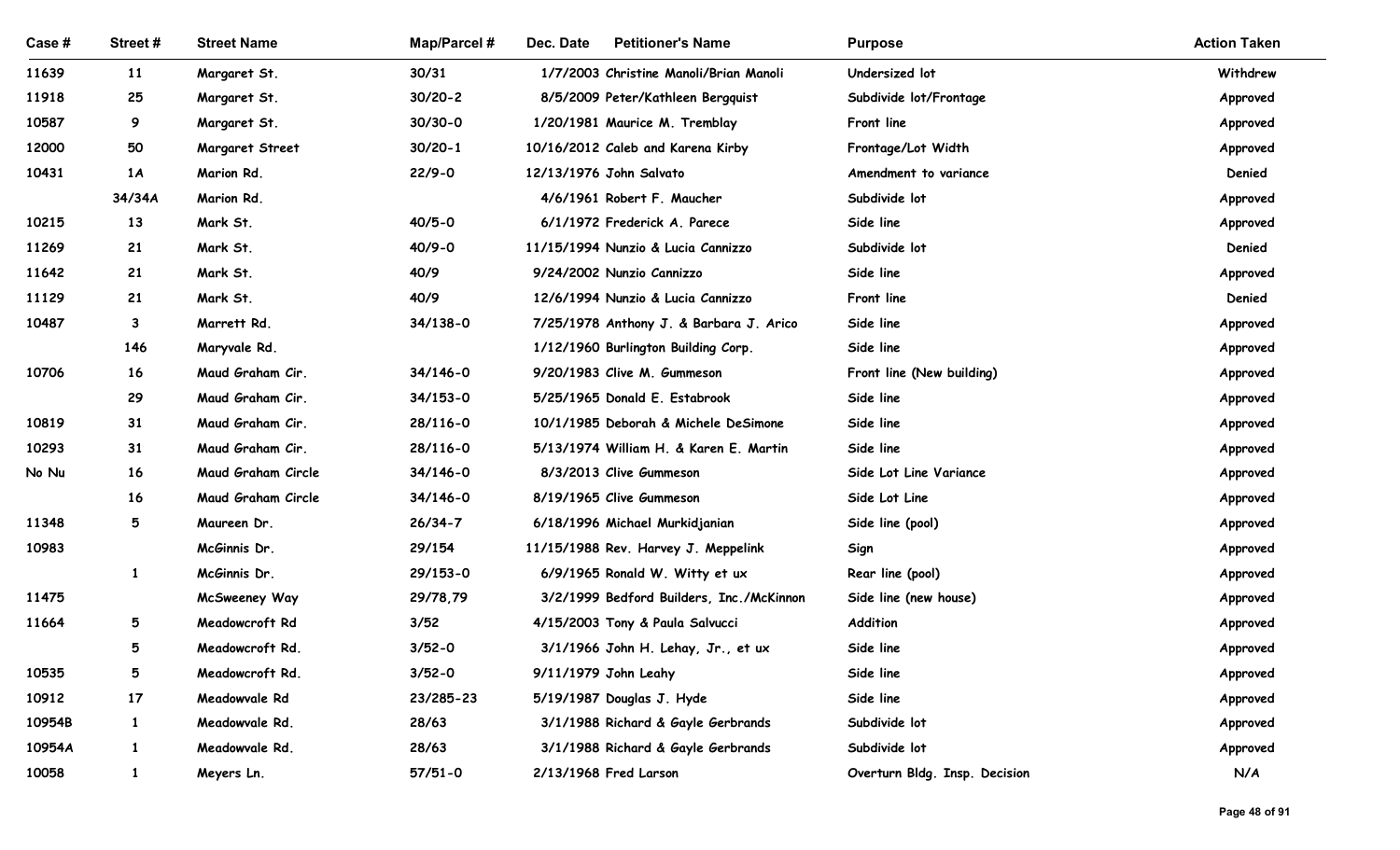| Case #         | Street #       | <b>Street Name</b>        | Map/Parcel # | <b>Petitioner's Name</b><br>Dec. Date                          | <b>Purpose</b>           | <b>Action Taken</b>  |
|----------------|----------------|---------------------------|--------------|----------------------------------------------------------------|--------------------------|----------------------|
|                |                |                           |              |                                                                |                          |                      |
| 10023          | $\mathbf{1}$   | Meyers Ln.<br>Michael Dr. | $57/51 - 0$  | 9/5/1967 Fred Larson                                           | Subdivision              | Approved             |
| 11961<br>11168 | 11<br>3        | Michele Dr.               | 6/11<br>41/5 | 2/15/2011 Michael F. Marchese, Jr.<br>10/6/1992 Richard DiBona | Porch<br>Side line       | Approved<br>Approved |
| 11838          | $\overline{7}$ | Michele Dr.               | 41/7         | 1/16/2007 John & Rita Whitney                                  | Side line                | Approved             |
| $2019 - 2$     | 111            | Middlesex Tnpk            | $45 - 32$    | 3/5/2019 Viewpoint Sign                                        | Sign                     | Approved             |
| $2019 - 2$     | 75             | Middlesex Tnpk            | 52-2 & 46-24 | 4/2/2019 Bellwether Properties                                 | Main Entrance Signage    | Approved             |
| $2019 - 2$     | 75             | Middlesex Tnpk            | $52 - 2$     | 3/19/2019 Bellwether Properties                                | <b>Height Variance</b>   | Approved             |
| $2019 - 2$     | 75-85          | Middlesex Tnpk            | 52-2 & 46-24 | 3/19/2019 Bellwether Properties                                | Main Entrance Signage    | Approved             |
| $2019 - 2$     | 75-85          | Middlesex Tnpk            | 52-2 & 46-24 | 3/19/2019 Bellwether Properties                                | <b>Temporary Signage</b> | Approved             |
| 11656          | 75             | Middlesex Tpk             | 52/2/12      | 4/4/2003 Bellweather Prop. (Simon)                             | Addition                 | Approved             |
| $2019 - 2$     | 75             | Middlesex Tpk             | $52 - 2 - 0$ | 4/2/2019 Frank Pepe's of Burlington, LLC                       | Sign                     |                      |
| 11657          | 75             | Middlesex Tpk             | 52/2/12      | 4/4/2003 Bellweather Prop.(May Dept                            | Addition                 | Approved             |
| 11911          | 84             | Middlesex Tpk             | 52/7         | 4/27/2009 ID Graphics Group                                    | Sign/banner              | Approved             |
| 10692A         |                | Middlesex Tpk.            |              | 8/2/1983 Burlington Exec. Center Assoc.                        | Height (building)        | Approved             |
| 10640A         |                | Middlesex Tpk.            | 45/28,28-1   | 5/18/1982 Burlington Exec. Center Assoc.                       | Height (building)        | Approved             |
| 10640B         |                | Middlesex Tpk.            | 45/28,28-1   | 5/18/1982 Burlington Exec. Center Assoc.                       | Height (building)        | Approved             |
| 10692B         |                | Middlesex Tpk.            | 45/28,28-1   | 8/2/1983 Burlington Exec. Center Assoc.                        | Buffer                   | Approved             |
|                |                | Middlesex Tpk.            |              | 12/13/1956 Rowen & Emerson Realty Corp.                        | Amendment to variance    | Denied               |
| 10056          |                | Middlesex Tpk.            |              | 11/28/1967 Middlesex County National Bank                      | Sign                     | Approved             |
|                |                | Middlesex Tpk.            |              | 9/1/1960 James E. & Leota G. Day                               | Remove peat              | Approved             |
| 10070          |                | Middlesex Tpk.            |              | 5/15/1968 Back Bay Sign Co.                                    | Sign                     | Approved             |
| 10585          |                | Middlesex Tpk.            |              | 1/27/1981 L. Everett Johnson                                   | Front line               | Denied               |
| 10857          |                | Middlesex Tpk.            | $52/7$       | 7/15/1986 Auto Engineering, Inc.                               | Remove pavement          | Withdrew             |
| 10145          |                | Middlesex Tpk.            |              | 11/24/1970 Chrysler Realty Corp.                               | Sign                     | Approved             |
| 10824          |                | Middlesex Tpk.            | 33/71        | 11/19/1985 Twn. Burlington Engnrg. Dept.                       | Height (tower)           | Approved             |
|                |                | Middlesex Tpk.            |              | 8/17/1965 D. B. Raimondo                                       | Remove peat              | Approved             |
| 11118          | 101            | Middlesex Tpk.            | $45/28-1$    | 9/17/1991 MTS/Tower Records                                    | Sign                     | Approved             |
| 11177          | 101            | Middlesex Tpk.            | $45/28-1$    | 1/5/1993 Joseph Nardone                                        | Amendment to variance    | Denied               |
| 11236          | 101            | Middlesex Tpk.            | 28/32        | 2/1/1994 The Gutierrez Co.                                     | Sign                     | Approved             |
|                |                |                           |              |                                                                |                          | Page 49 of 91        |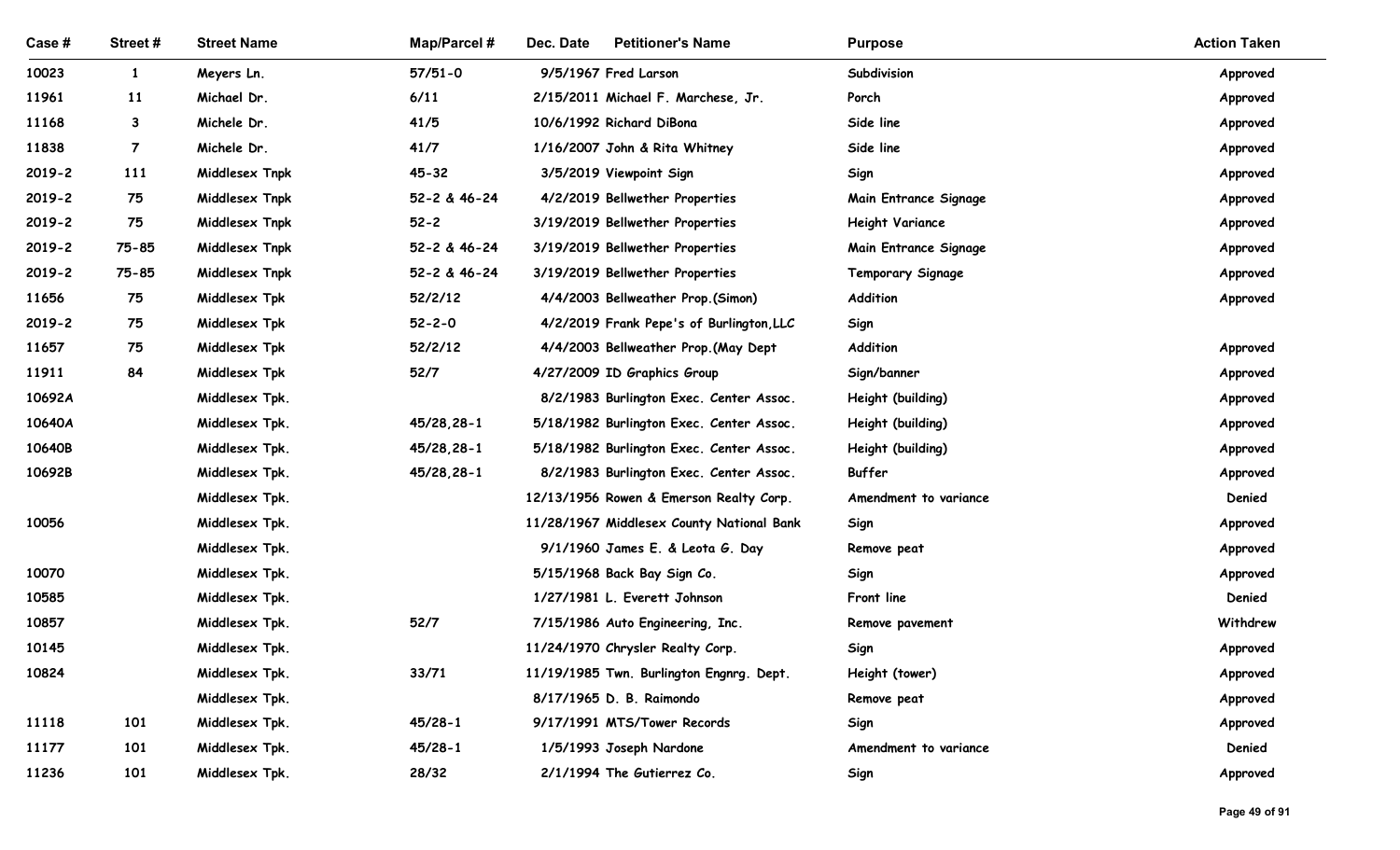| Case # | Street#    | <b>Street Name</b>               | Map/Parcel #           | Dec. Date<br><b>Petitioner's Name</b>                                   | <b>Purpose</b>            | <b>Action Taken</b> |
|--------|------------|----------------------------------|------------------------|-------------------------------------------------------------------------|---------------------------|---------------------|
| 11920A | 101        | Middlesex Tpk.                   | $45/28-1$              | 10/6/2009 ID Graphics Group                                             | Sign                      | Approved            |
| 11486  | 108        | Middlesex Tpk.                   | 52/10                  | 7/27/1999 Barlo Signs/Chili's                                           | Sign                      | Withdrew            |
| 11165  | <b>111</b> | Middlesex Tpk.                   | 45/45-28               | 8/18/1992 Burlington Exec. Center Trust                                 | Sign                      | Approved            |
| 11147  | <b>111</b> | Middlesex Tpk.                   | 45/45-28               | 3/17/1992 Burlington Executive Center Trust                             | Sign                      | Approved            |
| 11514  | 111        | Middlesex Tpk.                   | 45/32                  | 5/18/2000 Barlo Signs/Hitchcock                                         | Sign                      | Approved            |
| 10605  | <b>111</b> | Middlesex Tpk.                   | 45/32-0                | 6/16/1981 Burlington Exec. Center Assoc.                                | Side line                 | Approved            |
| 11406  | 121        | Middlesex Tpk.                   | 45/33                  | 8/19/1997 Abacus Software/Technology Prop.                              | Sign                      | Approved            |
| 11841  | 128        | Middlesex Tpk.                   | 45/25/0                | 2/6/2007 Border Café                                                    | Sign                      | Approved            |
| 10525  | 129        | Middlesex Tpk.                   | 45/34-0                | 6/26/1979 Gould, Inc.                                                   | Sign                      | Approved            |
| 11532  | 130        | Middlesex Tpk.                   | $45/17 - 1$            | 7/18/2000 Candlewood                                                    | Sign                      | Approved            |
| 11433  | 130        | Middlesex Tpk.                   | $45/17 - 1$            | 5/19/1998 Candlewood Hotel/Nordblom                                     | Floor area ratio          | Approved            |
| 10981  | 144        | Middlesex Tpk.                   | 45/16                  | 10/4/1988 Coopers & Lybrand                                             | Sign                      | Approved            |
| 10115  | 144        | Middlesex Tpk.                   | 45/16-0                | 7/15/1969 Ferrofluidics Corporation                                     | Sign                      | Approved            |
| 11635  | 164        | Middlesex Tpk.                   | 39/2                   | 7/16/2002 Lockheed Martin Information Systems Sign                      |                           | Approved            |
| 11490  | 168        | Middlesex Tpk.                   | 39/2                   | 10/5/1999 Foliage Software Systems                                      | Sign                      | Approved            |
| 11569  | 168        | Middlesex Tpk.                   | $39/5 - 0$             | 4/3/2001 Nordblom Company                                               | Sign                      | Approved            |
| 11250  | 174        | Middlesex Tpk.                   | 39/11                  | 6/7/1994 David's World Famous, Inc.                                     | Use                       | Approved            |
| 11540  | 174        | Middlesex Tpk.                   | 39/11                  | 10/4/2000 Nordblom Co.                                                  | Floor area ratio/Parking  | Approved            |
| 10993  | 186        | Middlesex Tpk.                   | 39/19                  | 12/6/1988 Millipore Corporation                                         | Sign                      | Approved            |
| 11719  | 200        | Middlesex Tpk.                   | 39/12                  | 5/4/2004 Lawrence LaFreniere                                            | Sign                      | Approved            |
| 11421  | 200<br>203 | Middlesex Tpk.                   | 39/12                  | 12/2/1997 IF.W. Webb/Virginia Page<br>10/28/1969 Vinebrook Leasing Inc. | Floor area ratio          | Approved<br>Denied  |
| 10110  | 211        | Middlesex Tpk.<br>Middlesex Tpk. | 33/89-0<br>$33/87 - 2$ | 6/11/1969 Pewter Management Corp.                                       | Sign<br>Sign              | Denied              |
|        | 211        | Middlesex Tpk.                   | $33/87 - 2$            | 8/22/1968 Famous Foods, Inc.                                            | Sign                      | N/A                 |
| 10288  | 33         | Middlesex Tpk.                   |                        | 2/25/1974 Inforex, Inc.                                                 | Sign                      | Approved            |
| 10331  | 43         | Middlesex Tpk.                   | 59/22-0                | 2/3/1975 Caldor Inc.                                                    | Sign                      | Approved            |
| 10597  | 43         | Middlesex Tpk.                   | 59/22-0                | 4/21/1981 C.I.C.A. Marketing                                            | <b>Restaurant Seating</b> | Approved            |
| 10328  | 43         | Middlesex Tpk.                   | 59/22-0                | 2/3/1975 A & P Tea Co.                                                  | Sign                      | Approved            |
| 10329  | 43         | Middlesex Tpk.                   | 59/22-0                | 2/3/1975 Burlington Arcade                                              | Sign                      | Denied              |
|        |            |                                  |                        |                                                                         |                           |                     |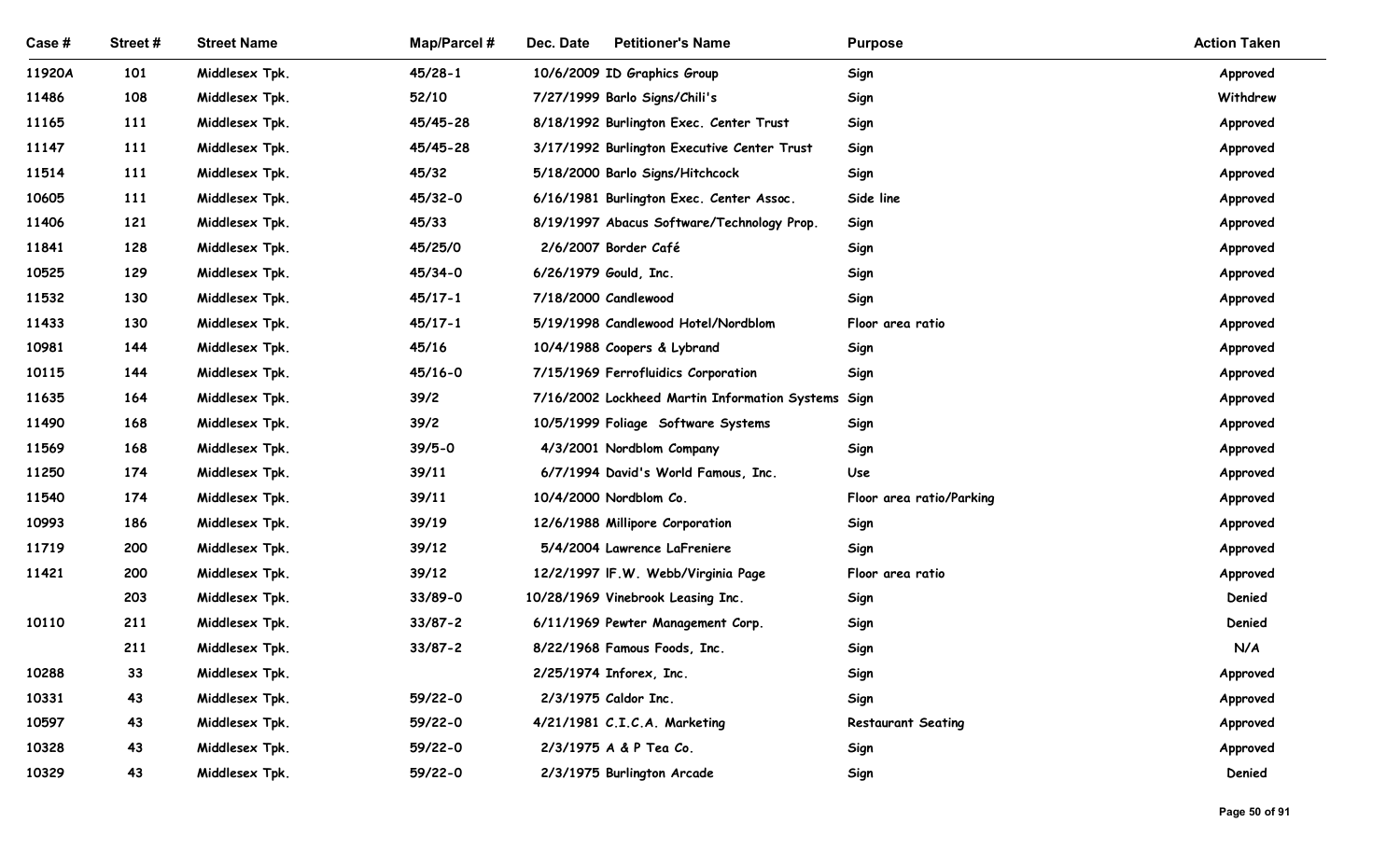| <b>Street Name</b><br>Street#<br><b>Map/Parcel#</b><br>Dec. Date<br><b>Petitioner's Name</b><br>Case #<br><b>Purpose</b><br>2/3/1975 Caldor Inc.<br>10330<br>43<br>Middlesex Tpk.<br>59/22-0<br>Sign<br>10786<br>43<br>Middlesex Tpk.<br>59/22-0<br>3/19/1985 Burlington Village Assoc.<br>Sign<br>43<br>Middlesex Tpk.<br>59/22-0<br>4/12/1976 Burlington Village<br>10393<br>Sign<br>11393<br>43<br>Middlesex Tpk.<br>$59/21 - 1,22$<br>7/1/1997 General Sign<br>Sign<br>43<br>Middlesex Tpk.<br>$59 - 21 - 1$<br>11648<br>10/1/2002 Natick Sgns/American Sign<br>Sign<br>2/3/1975 A & P Tea Co.<br>10327<br>43<br>Middlesex Tpk.<br>59/22-0<br>Sign<br>11884<br>43<br>Middlesex Tpk.<br>59/22<br>2/19/2008 Golfer's Warehouse<br>Sign<br>11878B<br>43<br>Middlesex Tpk.<br>59/22<br>1/15/2008 Golfers Warehouse<br>Sign<br>Approved<br>11627<br>43<br>Middlesex Tpk.<br>59/22<br>5/21/2002 Expo Design Center<br>Tent<br>Approved<br>11878A<br>43<br>Middlesex Tpk.<br>59/22<br>1/15/2008 Golfers Warehouse<br>Sign<br>Approved<br>59/22-0<br>10282<br>43<br>Middlesex Tpk.<br>12/6/1973 Martin Bernard, Trustee<br>Rear line<br>Approved<br>Middlesex Tpk.<br>3/20/2001 Expo Design<br>11572<br>43<br>59/22<br>Tent<br>Approved<br>59/22<br>Buffer<br>10978<br>43<br>Middlesex Tpk.<br>10/18/1988 Burlington Village Assoc.<br>Approved<br>59/22<br>Sign<br>11512<br>43<br>Middlesex Tpk.<br>1/18/2000 Expo Design Center<br>Approved<br>59/22-0<br>10265<br>43<br>Middlesex Tpk.<br>10/11/1973 Martin Bernard, Trustee<br>Amendment to variance<br>Approved<br>43A<br>11318<br>Middlesex Tpk.<br>59/22-0<br>9/19/1995 Batten Brothers Signs<br><b>Temporary Banner</b><br>Approved<br>56/67-0<br>3/24/1975 Deutscher Realty Trust<br>Denied<br>10326<br>45<br>Middlesex Tpk.<br>Amendment to variance<br>45<br>Middlesex Tpk.<br>10369<br>56/67-0<br>11/20/1975 Deutscher Realty Trust<br>Amendment to variance<br>Approved<br>47<br>Middlesex Tpk.<br>56/66-0<br>10085<br>10/22/1968 Form in Teak Inc.<br>Sign<br>Approved<br>47<br>Middlesex Tpk.<br>11791<br>56/66-0<br>12/6/2005 Barlo for "Daddys"<br>Sign<br>47<br>Middlesex Tpk.<br>11622<br>56/65/66<br>5/21/2002 Starbucks Coffee<br>Sign<br>47<br>56/66<br>11638<br>Middlesex Tpk.<br>7/16/2002 Barlo Signs for Daddy's<br>Sign<br>47<br>Middlesex Tpk.<br>56/65,66<br>10/3/2001 Farmer's Exchange<br>11584<br>Sign<br>47<br>11643<br>Middlesex Tpk.<br>56/66<br>9/24/2002 Barlo Signs/Daddy's<br>Sign<br>49<br>56/63<br>Sign<br>11314<br>Middlesex Tpk.<br>10/3/1995 Ned's H/D Towing, Inc.<br>51<br>56/62<br>11202<br>Middlesex Tpk.<br>6/15/1993 Thomas Daniels<br>Accessory Use<br>51<br>56/59<br>4/22/1969 C.P. Blouin Co.<br>10098<br>Middlesex Tpk.<br>Rear line<br>51<br>56/59<br>11511<br>Middlesex Tpk.<br>1/20/2000 Back Bay Sign Co., Inc<br>Sign |       |    |                |       |                       |      |                     |
|------------------------------------------------------------------------------------------------------------------------------------------------------------------------------------------------------------------------------------------------------------------------------------------------------------------------------------------------------------------------------------------------------------------------------------------------------------------------------------------------------------------------------------------------------------------------------------------------------------------------------------------------------------------------------------------------------------------------------------------------------------------------------------------------------------------------------------------------------------------------------------------------------------------------------------------------------------------------------------------------------------------------------------------------------------------------------------------------------------------------------------------------------------------------------------------------------------------------------------------------------------------------------------------------------------------------------------------------------------------------------------------------------------------------------------------------------------------------------------------------------------------------------------------------------------------------------------------------------------------------------------------------------------------------------------------------------------------------------------------------------------------------------------------------------------------------------------------------------------------------------------------------------------------------------------------------------------------------------------------------------------------------------------------------------------------------------------------------------------------------------------------------------------------------------------------------------------------------------------------------------------------------------------------------------------------------------------------------------------------------------------------------------------------------------------------------------------------------------------------------------------------------------------------------------------------------------------------------------------------------------------------------------------------------------------------------------------------------------------------------------------------------------------------------------------------------------|-------|----|----------------|-------|-----------------------|------|---------------------|
|                                                                                                                                                                                                                                                                                                                                                                                                                                                                                                                                                                                                                                                                                                                                                                                                                                                                                                                                                                                                                                                                                                                                                                                                                                                                                                                                                                                                                                                                                                                                                                                                                                                                                                                                                                                                                                                                                                                                                                                                                                                                                                                                                                                                                                                                                                                                                                                                                                                                                                                                                                                                                                                                                                                                                                                                                              |       |    |                |       |                       |      |                     |
|                                                                                                                                                                                                                                                                                                                                                                                                                                                                                                                                                                                                                                                                                                                                                                                                                                                                                                                                                                                                                                                                                                                                                                                                                                                                                                                                                                                                                                                                                                                                                                                                                                                                                                                                                                                                                                                                                                                                                                                                                                                                                                                                                                                                                                                                                                                                                                                                                                                                                                                                                                                                                                                                                                                                                                                                                              |       |    |                |       |                       |      | <b>Action Taken</b> |
|                                                                                                                                                                                                                                                                                                                                                                                                                                                                                                                                                                                                                                                                                                                                                                                                                                                                                                                                                                                                                                                                                                                                                                                                                                                                                                                                                                                                                                                                                                                                                                                                                                                                                                                                                                                                                                                                                                                                                                                                                                                                                                                                                                                                                                                                                                                                                                                                                                                                                                                                                                                                                                                                                                                                                                                                                              |       |    |                |       |                       |      | Approved            |
|                                                                                                                                                                                                                                                                                                                                                                                                                                                                                                                                                                                                                                                                                                                                                                                                                                                                                                                                                                                                                                                                                                                                                                                                                                                                                                                                                                                                                                                                                                                                                                                                                                                                                                                                                                                                                                                                                                                                                                                                                                                                                                                                                                                                                                                                                                                                                                                                                                                                                                                                                                                                                                                                                                                                                                                                                              |       |    |                |       |                       |      | Approved            |
|                                                                                                                                                                                                                                                                                                                                                                                                                                                                                                                                                                                                                                                                                                                                                                                                                                                                                                                                                                                                                                                                                                                                                                                                                                                                                                                                                                                                                                                                                                                                                                                                                                                                                                                                                                                                                                                                                                                                                                                                                                                                                                                                                                                                                                                                                                                                                                                                                                                                                                                                                                                                                                                                                                                                                                                                                              |       |    |                |       |                       |      | Denied              |
|                                                                                                                                                                                                                                                                                                                                                                                                                                                                                                                                                                                                                                                                                                                                                                                                                                                                                                                                                                                                                                                                                                                                                                                                                                                                                                                                                                                                                                                                                                                                                                                                                                                                                                                                                                                                                                                                                                                                                                                                                                                                                                                                                                                                                                                                                                                                                                                                                                                                                                                                                                                                                                                                                                                                                                                                                              |       |    |                |       |                       |      | Approved            |
|                                                                                                                                                                                                                                                                                                                                                                                                                                                                                                                                                                                                                                                                                                                                                                                                                                                                                                                                                                                                                                                                                                                                                                                                                                                                                                                                                                                                                                                                                                                                                                                                                                                                                                                                                                                                                                                                                                                                                                                                                                                                                                                                                                                                                                                                                                                                                                                                                                                                                                                                                                                                                                                                                                                                                                                                                              |       |    |                |       |                       |      | Approved            |
|                                                                                                                                                                                                                                                                                                                                                                                                                                                                                                                                                                                                                                                                                                                                                                                                                                                                                                                                                                                                                                                                                                                                                                                                                                                                                                                                                                                                                                                                                                                                                                                                                                                                                                                                                                                                                                                                                                                                                                                                                                                                                                                                                                                                                                                                                                                                                                                                                                                                                                                                                                                                                                                                                                                                                                                                                              |       |    |                |       |                       |      | Approved            |
|                                                                                                                                                                                                                                                                                                                                                                                                                                                                                                                                                                                                                                                                                                                                                                                                                                                                                                                                                                                                                                                                                                                                                                                                                                                                                                                                                                                                                                                                                                                                                                                                                                                                                                                                                                                                                                                                                                                                                                                                                                                                                                                                                                                                                                                                                                                                                                                                                                                                                                                                                                                                                                                                                                                                                                                                                              |       |    |                |       |                       |      | Approved            |
|                                                                                                                                                                                                                                                                                                                                                                                                                                                                                                                                                                                                                                                                                                                                                                                                                                                                                                                                                                                                                                                                                                                                                                                                                                                                                                                                                                                                                                                                                                                                                                                                                                                                                                                                                                                                                                                                                                                                                                                                                                                                                                                                                                                                                                                                                                                                                                                                                                                                                                                                                                                                                                                                                                                                                                                                                              |       |    |                |       |                       |      |                     |
|                                                                                                                                                                                                                                                                                                                                                                                                                                                                                                                                                                                                                                                                                                                                                                                                                                                                                                                                                                                                                                                                                                                                                                                                                                                                                                                                                                                                                                                                                                                                                                                                                                                                                                                                                                                                                                                                                                                                                                                                                                                                                                                                                                                                                                                                                                                                                                                                                                                                                                                                                                                                                                                                                                                                                                                                                              |       |    |                |       |                       |      |                     |
|                                                                                                                                                                                                                                                                                                                                                                                                                                                                                                                                                                                                                                                                                                                                                                                                                                                                                                                                                                                                                                                                                                                                                                                                                                                                                                                                                                                                                                                                                                                                                                                                                                                                                                                                                                                                                                                                                                                                                                                                                                                                                                                                                                                                                                                                                                                                                                                                                                                                                                                                                                                                                                                                                                                                                                                                                              |       |    |                |       |                       |      |                     |
|                                                                                                                                                                                                                                                                                                                                                                                                                                                                                                                                                                                                                                                                                                                                                                                                                                                                                                                                                                                                                                                                                                                                                                                                                                                                                                                                                                                                                                                                                                                                                                                                                                                                                                                                                                                                                                                                                                                                                                                                                                                                                                                                                                                                                                                                                                                                                                                                                                                                                                                                                                                                                                                                                                                                                                                                                              |       |    |                |       |                       |      |                     |
|                                                                                                                                                                                                                                                                                                                                                                                                                                                                                                                                                                                                                                                                                                                                                                                                                                                                                                                                                                                                                                                                                                                                                                                                                                                                                                                                                                                                                                                                                                                                                                                                                                                                                                                                                                                                                                                                                                                                                                                                                                                                                                                                                                                                                                                                                                                                                                                                                                                                                                                                                                                                                                                                                                                                                                                                                              |       |    |                |       |                       |      |                     |
|                                                                                                                                                                                                                                                                                                                                                                                                                                                                                                                                                                                                                                                                                                                                                                                                                                                                                                                                                                                                                                                                                                                                                                                                                                                                                                                                                                                                                                                                                                                                                                                                                                                                                                                                                                                                                                                                                                                                                                                                                                                                                                                                                                                                                                                                                                                                                                                                                                                                                                                                                                                                                                                                                                                                                                                                                              |       |    |                |       |                       |      |                     |
|                                                                                                                                                                                                                                                                                                                                                                                                                                                                                                                                                                                                                                                                                                                                                                                                                                                                                                                                                                                                                                                                                                                                                                                                                                                                                                                                                                                                                                                                                                                                                                                                                                                                                                                                                                                                                                                                                                                                                                                                                                                                                                                                                                                                                                                                                                                                                                                                                                                                                                                                                                                                                                                                                                                                                                                                                              |       |    |                |       |                       |      |                     |
|                                                                                                                                                                                                                                                                                                                                                                                                                                                                                                                                                                                                                                                                                                                                                                                                                                                                                                                                                                                                                                                                                                                                                                                                                                                                                                                                                                                                                                                                                                                                                                                                                                                                                                                                                                                                                                                                                                                                                                                                                                                                                                                                                                                                                                                                                                                                                                                                                                                                                                                                                                                                                                                                                                                                                                                                                              |       |    |                |       |                       |      |                     |
|                                                                                                                                                                                                                                                                                                                                                                                                                                                                                                                                                                                                                                                                                                                                                                                                                                                                                                                                                                                                                                                                                                                                                                                                                                                                                                                                                                                                                                                                                                                                                                                                                                                                                                                                                                                                                                                                                                                                                                                                                                                                                                                                                                                                                                                                                                                                                                                                                                                                                                                                                                                                                                                                                                                                                                                                                              |       |    |                |       |                       |      |                     |
|                                                                                                                                                                                                                                                                                                                                                                                                                                                                                                                                                                                                                                                                                                                                                                                                                                                                                                                                                                                                                                                                                                                                                                                                                                                                                                                                                                                                                                                                                                                                                                                                                                                                                                                                                                                                                                                                                                                                                                                                                                                                                                                                                                                                                                                                                                                                                                                                                                                                                                                                                                                                                                                                                                                                                                                                                              |       |    |                |       |                       |      |                     |
|                                                                                                                                                                                                                                                                                                                                                                                                                                                                                                                                                                                                                                                                                                                                                                                                                                                                                                                                                                                                                                                                                                                                                                                                                                                                                                                                                                                                                                                                                                                                                                                                                                                                                                                                                                                                                                                                                                                                                                                                                                                                                                                                                                                                                                                                                                                                                                                                                                                                                                                                                                                                                                                                                                                                                                                                                              |       |    |                |       |                       |      |                     |
|                                                                                                                                                                                                                                                                                                                                                                                                                                                                                                                                                                                                                                                                                                                                                                                                                                                                                                                                                                                                                                                                                                                                                                                                                                                                                                                                                                                                                                                                                                                                                                                                                                                                                                                                                                                                                                                                                                                                                                                                                                                                                                                                                                                                                                                                                                                                                                                                                                                                                                                                                                                                                                                                                                                                                                                                                              |       |    |                |       |                       |      | Withdrew            |
|                                                                                                                                                                                                                                                                                                                                                                                                                                                                                                                                                                                                                                                                                                                                                                                                                                                                                                                                                                                                                                                                                                                                                                                                                                                                                                                                                                                                                                                                                                                                                                                                                                                                                                                                                                                                                                                                                                                                                                                                                                                                                                                                                                                                                                                                                                                                                                                                                                                                                                                                                                                                                                                                                                                                                                                                                              |       |    |                |       |                       |      | Withdrew            |
|                                                                                                                                                                                                                                                                                                                                                                                                                                                                                                                                                                                                                                                                                                                                                                                                                                                                                                                                                                                                                                                                                                                                                                                                                                                                                                                                                                                                                                                                                                                                                                                                                                                                                                                                                                                                                                                                                                                                                                                                                                                                                                                                                                                                                                                                                                                                                                                                                                                                                                                                                                                                                                                                                                                                                                                                                              |       |    |                |       |                       |      | Withdrew            |
|                                                                                                                                                                                                                                                                                                                                                                                                                                                                                                                                                                                                                                                                                                                                                                                                                                                                                                                                                                                                                                                                                                                                                                                                                                                                                                                                                                                                                                                                                                                                                                                                                                                                                                                                                                                                                                                                                                                                                                                                                                                                                                                                                                                                                                                                                                                                                                                                                                                                                                                                                                                                                                                                                                                                                                                                                              |       |    |                |       |                       |      | Withdrew            |
|                                                                                                                                                                                                                                                                                                                                                                                                                                                                                                                                                                                                                                                                                                                                                                                                                                                                                                                                                                                                                                                                                                                                                                                                                                                                                                                                                                                                                                                                                                                                                                                                                                                                                                                                                                                                                                                                                                                                                                                                                                                                                                                                                                                                                                                                                                                                                                                                                                                                                                                                                                                                                                                                                                                                                                                                                              |       |    |                |       |                       |      | Withdrew            |
|                                                                                                                                                                                                                                                                                                                                                                                                                                                                                                                                                                                                                                                                                                                                                                                                                                                                                                                                                                                                                                                                                                                                                                                                                                                                                                                                                                                                                                                                                                                                                                                                                                                                                                                                                                                                                                                                                                                                                                                                                                                                                                                                                                                                                                                                                                                                                                                                                                                                                                                                                                                                                                                                                                                                                                                                                              |       |    |                |       |                       |      | Approved            |
|                                                                                                                                                                                                                                                                                                                                                                                                                                                                                                                                                                                                                                                                                                                                                                                                                                                                                                                                                                                                                                                                                                                                                                                                                                                                                                                                                                                                                                                                                                                                                                                                                                                                                                                                                                                                                                                                                                                                                                                                                                                                                                                                                                                                                                                                                                                                                                                                                                                                                                                                                                                                                                                                                                                                                                                                                              |       |    |                |       |                       |      | Approved            |
|                                                                                                                                                                                                                                                                                                                                                                                                                                                                                                                                                                                                                                                                                                                                                                                                                                                                                                                                                                                                                                                                                                                                                                                                                                                                                                                                                                                                                                                                                                                                                                                                                                                                                                                                                                                                                                                                                                                                                                                                                                                                                                                                                                                                                                                                                                                                                                                                                                                                                                                                                                                                                                                                                                                                                                                                                              |       |    |                |       |                       |      | Approved            |
|                                                                                                                                                                                                                                                                                                                                                                                                                                                                                                                                                                                                                                                                                                                                                                                                                                                                                                                                                                                                                                                                                                                                                                                                                                                                                                                                                                                                                                                                                                                                                                                                                                                                                                                                                                                                                                                                                                                                                                                                                                                                                                                                                                                                                                                                                                                                                                                                                                                                                                                                                                                                                                                                                                                                                                                                                              |       |    |                |       |                       |      | Withdrew            |
|                                                                                                                                                                                                                                                                                                                                                                                                                                                                                                                                                                                                                                                                                                                                                                                                                                                                                                                                                                                                                                                                                                                                                                                                                                                                                                                                                                                                                                                                                                                                                                                                                                                                                                                                                                                                                                                                                                                                                                                                                                                                                                                                                                                                                                                                                                                                                                                                                                                                                                                                                                                                                                                                                                                                                                                                                              | 11618 | 51 | Middlesex Tpk. | 56/59 | 3/20/2002 Barlo Signs | Sign | Approved            |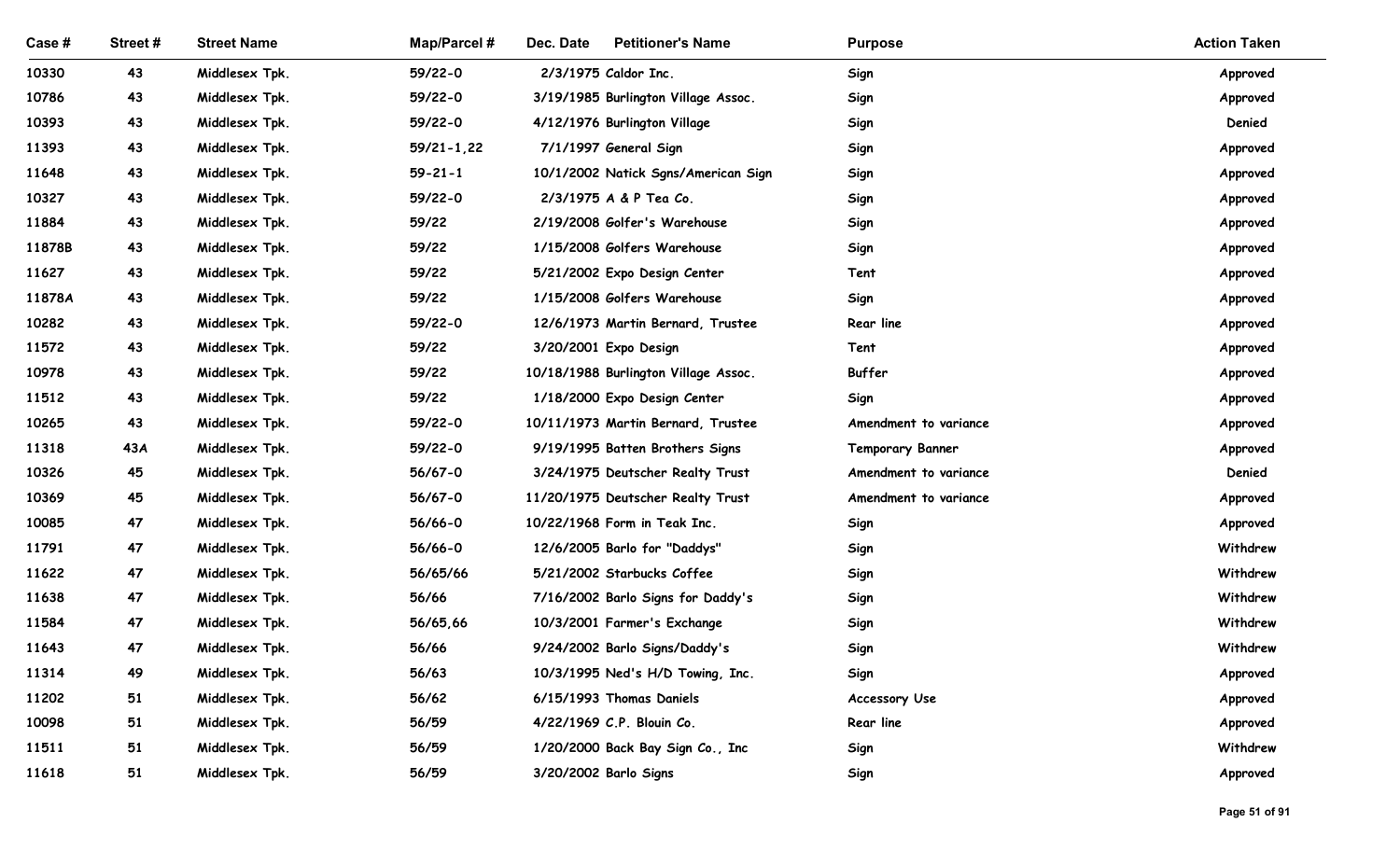| Case #         | Street#   | <b>Street Name</b>               | Map/Parcel #  | Dec. Date<br><b>Petitioner's Name</b>        | <b>Purpose</b>        | <b>Action Taken</b>  |
|----------------|-----------|----------------------------------|---------------|----------------------------------------------|-----------------------|----------------------|
| 10245          | 51        | Middlesex Tpk.                   | 56/59         | 2/15/1973 C.P. Blouin Co.                    | Rear line             | Approved             |
| 11359          | 51        | Middlesex Tpk.                   | 56/59         | 8/20/1996 Charles P. Blouin, Inc.            | Sign                  | Approved             |
| 11385          | $51 - 53$ | Middlesex Tpk.                   | 56/59         | 4/15/1997 New York Carpet World              | Sign                  | Approved             |
| 11333          | 53        | Middlesex Tpk.                   | 56/55         | 2/6/1996 Burlington Gateway Associates       | Sign                  | Approved             |
| 10228          | 53        | Middlesex Tpk.                   |               | 10/5/1972 Burlington Engineering Sales Corp. | Sign                  | Approved             |
| 11383          | 53        | Middlesex Tpk.                   | 56/59         | 3/18/1997 Barlo Sign/BB&Beyond               | Sign                  | Approved             |
| 11758          | 54        | Middlesex Tpk.                   | 56/11         | 2/1/2005 KP signs/Coen Realty                | Sign                  | Denied               |
| 11267          | 54        | Middlesex Tpk.                   | $56/11 - 0$   | 11/1/1994 S. Tanner/P. Coen                  | Sign                  | Approved             |
| 11241          | 54        | Middlesex Tpk.                   | 56/11         | 3/15/1994 S. Tanner                          | Sign                  | Approved             |
| 11756          | 54        | Middlesex Tpk.                   | 56/11         | 2/1/2005 KP signs/Coen Realty                | Sign                  | Approved             |
| 11757          | 54        | Middlesex Tpk.                   | 56/11         | 12/7/2004 KP signs/Coen Realty               | Sign                  | Denied               |
| 11267          | 54        | Middlesex Tpk.                   | 56/11         | 11/1/1994 S. Tanner/Coen Realty              | Sign                  | Approved             |
| 11750C         | 54        | Middlesex Tpk.                   | 56/11         | 11/16/2004 Patrick Coen/Agsi                 | Sign                  | Denied               |
| 11750A         | 54        | Middlesex Tpk.                   | 56/11         | 11/16/2004 Patrick Coen/Agsi                 | Sign                  | Approved             |
| 11750B         | 54        | Middlesex Tpk.                   | 56/11         | 11/16/2004 Patrick Coen/Agsi                 | Sign                  | Denied               |
| 11747A         | 56        | Middlesex Tpk.                   | 56/12         | 11/16/2004 Lexington Signs/Wells Fargo       | Sign/Banner           | Approved             |
| 11747B         | 56        | Middlesex Tpk.                   | 56/12         | 11/16/2004 Lexington Signs/Wells Fargo       | Sign                  | Withdrew             |
| 11747          | 57        | Middlesex Tpk.                   | 56/12         | 10/5/2004 Lexington Signs/Wells Fargo        | Sign                  | Withdrew             |
| 10136          | $61 - 63$ | Middlesex Tpk.                   | $56/52 -$     | 2/24/1970 Shell Oil Co.                      | Sign                  | Approved             |
| 10968          | 62 lot    | Middlesex Tpk.                   | 56/62         | 11/15/1988 Harry Miller d/b/a CM Leasing     | Side line             | Approved             |
| 10150          | 64        | Middlesex Tpk.                   | $56/15U1 - 0$ | 5/27/1970 George A. Rivinius                 | Amendment to variance | Approved             |
| 10501<br>11588 | 75<br>75  | Middlesex Tpk.<br>Middlesex Tpk. | 52/3          | 11/14/1978 City Sign Service, Inc.           | Sign<br>Tent          | Approved             |
| 11676          | 75        | Middlesex Tpk.                   | 52/3          | 7/17/2001 Macy's<br>6/3/2003 Macy's          | Tent                  | Approved<br>Approved |
| 11633          | 75        | Middlesex Tpk.                   | 52/3          | 7/16/2002 Macy's                             | Tent                  | Approved             |
| 11803          | 75        | Middlesex Tpk.                   | 52/1,2&3      | 4/4/2006 Simon Prop(Crate & Barrel           | Height                | Approved             |
| 11349          | 75        | Middlesex Tpk.                   | 46/24         | 7/16/1996 Sears Roebuck & Co.                | Sign                  | Approved             |
| 11804          | 75        | Middlesex Tpk.                   | $52 - 1$      | 4/4/2006 Simon Prop./Addition                | Height                | Approved             |
| 10512          | 75        | Middlesex Tpk.                   |               | 3/13/1979 Mack Advertising                   | Sign                  | Approved             |
|                |           |                                  |               |                                              |                       |                      |
|                |           |                                  |               |                                              |                       | Page 52 of 91        |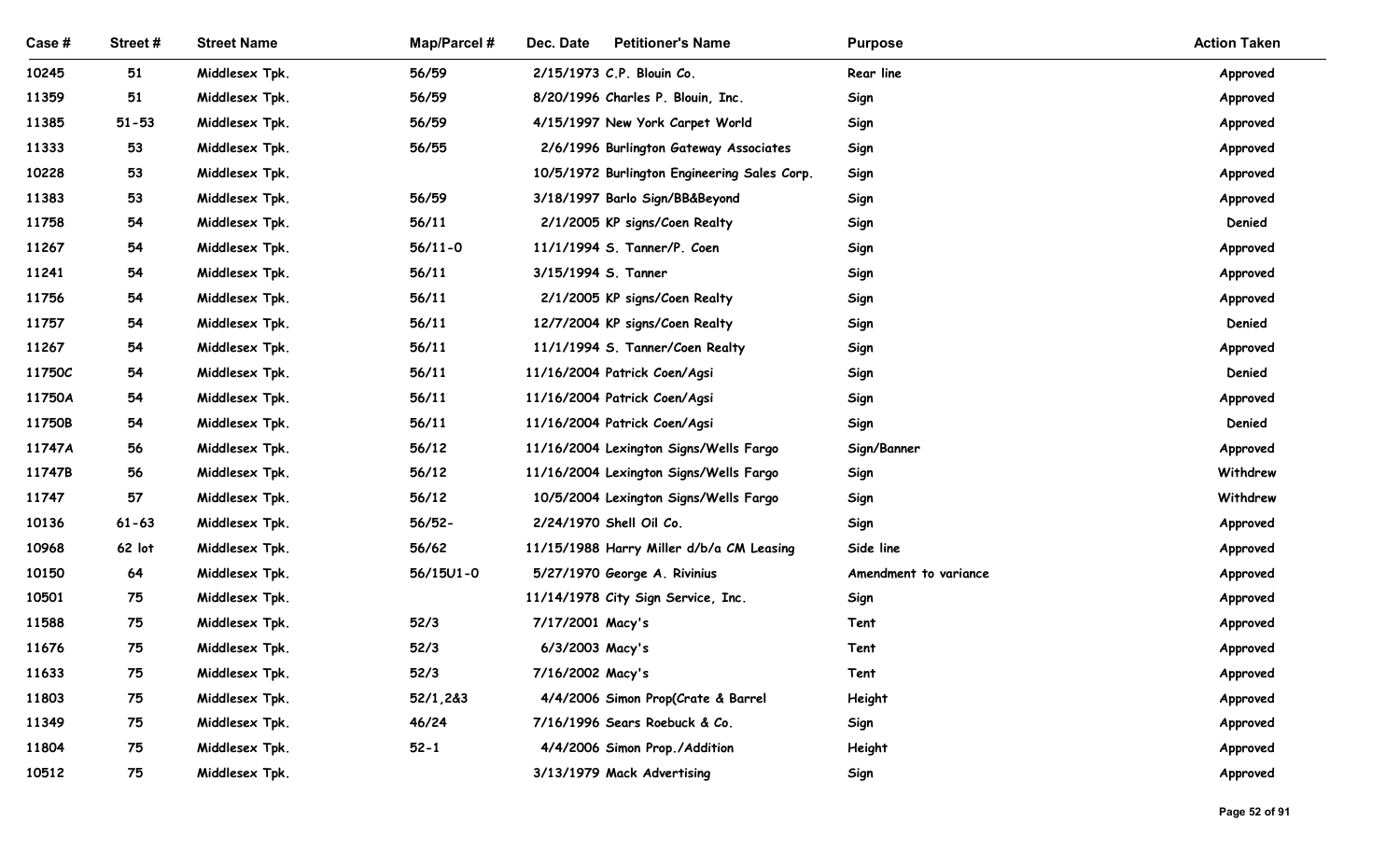| Case #         | Street#  | <b>Street Name</b>               | Map/Parcel #   | Dec. Date<br><b>Petitioner's Name</b>                 | <b>Purpose</b>          | <b>Action Taken</b>  |
|----------------|----------|----------------------------------|----------------|-------------------------------------------------------|-------------------------|----------------------|
| 11732          | 75       | Middlesex Tpk.                   | $52 - 3$       | 7/20/2004 Macy's Burlington                           | Tent                    | Approved             |
| 11218          | 75       | Middlesex Tpk.                   | 52/2/12        | 9/21/1993 Bellwether Properties of Mass.              | Height (building)       | Approved             |
| 11817          | 75       | Middlesex Tpk.                   | 52/3           | 7/18/2006 Macy's                                      | Tent                    | Approved             |
| 11812          | 75       | Middlesex Tpk.                   | $52 - 1, 2, 3$ | 5/2/2006 Crate & Barrell/Garippo                      | Sign                    | Approved             |
| 11860          | 75       | Middlesex Tpk.                   | 52/3           | 7/17/2007 Macy's                                      | <b>Tent Sale</b>        | Approved             |
| 11831          | 75       | Middlesex Tpk.                   | $52/1$         | 12/5/2006 Nordstrom                                   | Sign                    | Approved             |
| 11136          | 75       | Middlesex Tpk.                   | 52/2           | 1/7/1992 Burlington Rockets, Inc.                     | Sign                    | Approved             |
| 11174          | 75       | Middlesex Tpk.                   | 52/1           | 12/1/1992 The May Dept. Store Co.                     | Sign                    | Approved             |
| 11132          | 75       | Middlesex Tpk.                   | $52/1$         | 1/7/1992 The May Dept. Store s Co.                    | Height (building)       | Approved             |
| 10258          | 75       | Middlesex Tpk.                   | 46/24          | 7/19/1973 Sear Roebuck & Co.                          | Amendment to variance   | Denied               |
| 11083<br>10489 | 75<br>75 | Middlesex Tpk.<br>Middlesex Tpk. | 52/3           | 12/4/1990 Jordan Marsh<br>8/15/1978 City Sign Service | Sign<br>Sign            | Approved<br>Approved |
| 11335          | 75       | Middlesex Tpk.                   | 52/3           | 3/6/1996 Universal Sign Corp.                         | Sign                    | Approved             |
| 11187          | 75       | Middlesex Tpk.                   | $52/1$         | 4/20/1993 The May Dept. Stores Co.                    | Sign                    | Approved             |
| 11175          | 75       | Middlesex Tpk.                   | $52/1$         | 12/1/1992 The May Dept. Stores Co.                    | Height (building)       | Approved             |
| 11037          | 75       | Middlesex Tpk.                   | 52/2, 12       | 2/20/1990 Ritz Camera Centers                         | <b>Accessory Use</b>    | Approved             |
| 11322          | 75       | Middlesex Tpk.                   | 46/24          | 1/16/1996 Sears Roebuck & Co.                         | Accessory Use           | Approved             |
| 10513          | 75       | Middlesex Tpk.                   |                | 3/13/1979 Mack Advertising                            | Sign                    | Approved             |
| 10122          | 75       | Middlesex Tpk.                   |                | 9/13/1969 Burlington Mall Trust                       | Sign                    | Approved             |
| 10088          | 75       | Middlesex Tpk.                   | $52/3 - 1$     | 10/22/1968 Charles H. Cole, 2nd                       | Sign                    | Approved             |
| 11137          | 75       | Middlesex Tpk.                   | $52/1$         | 2/4/1992 The May Dept. Stores Co.                     | Sign                    | Approved             |
| 11876B         | 75       | Middlesex Tpk.                   | $52/2$         | 12/18/2007 Bellwether Properties                      | Sign                    | Approved             |
| 11876A         | 75       | Middlesex Tpk.                   | $52/2$         | 12/18/2007 Bellwether Properties                      | Sign                    | Approved             |
| 11871          | 75       | Middlesex Tpk.                   | $52/2$         | 10/2/2007 Bellwether Properties                       | Sign                    | Approved             |
| 11872          | 75       | Middlesex Tpk.                   | $52/2$         | 10/2/2007 Bellwether Properties                       | Sign                    | Approved             |
| 11489          | 75       | Middlesex Tpk.                   | 52/3           | 7/20/1999 Macy's                                      | Time extension for Tent | Approved             |
| 11718<br>11785 | 75<br>75 | Middlesex Tpk.<br>Middlesex Tpk. | 52/3<br>52/3   | 5/4/2004 Macy's<br>7/19/2005 Macy's                   | Tent<br>Tent            | Withdrew<br>Approved |
|                | 75       | Middlesex Tpk.                   | 46/24          | 10/2/2007 Burlington Mall - Sears                     | Sign                    | Denied               |
| 11873          |          |                                  |                |                                                       |                         |                      |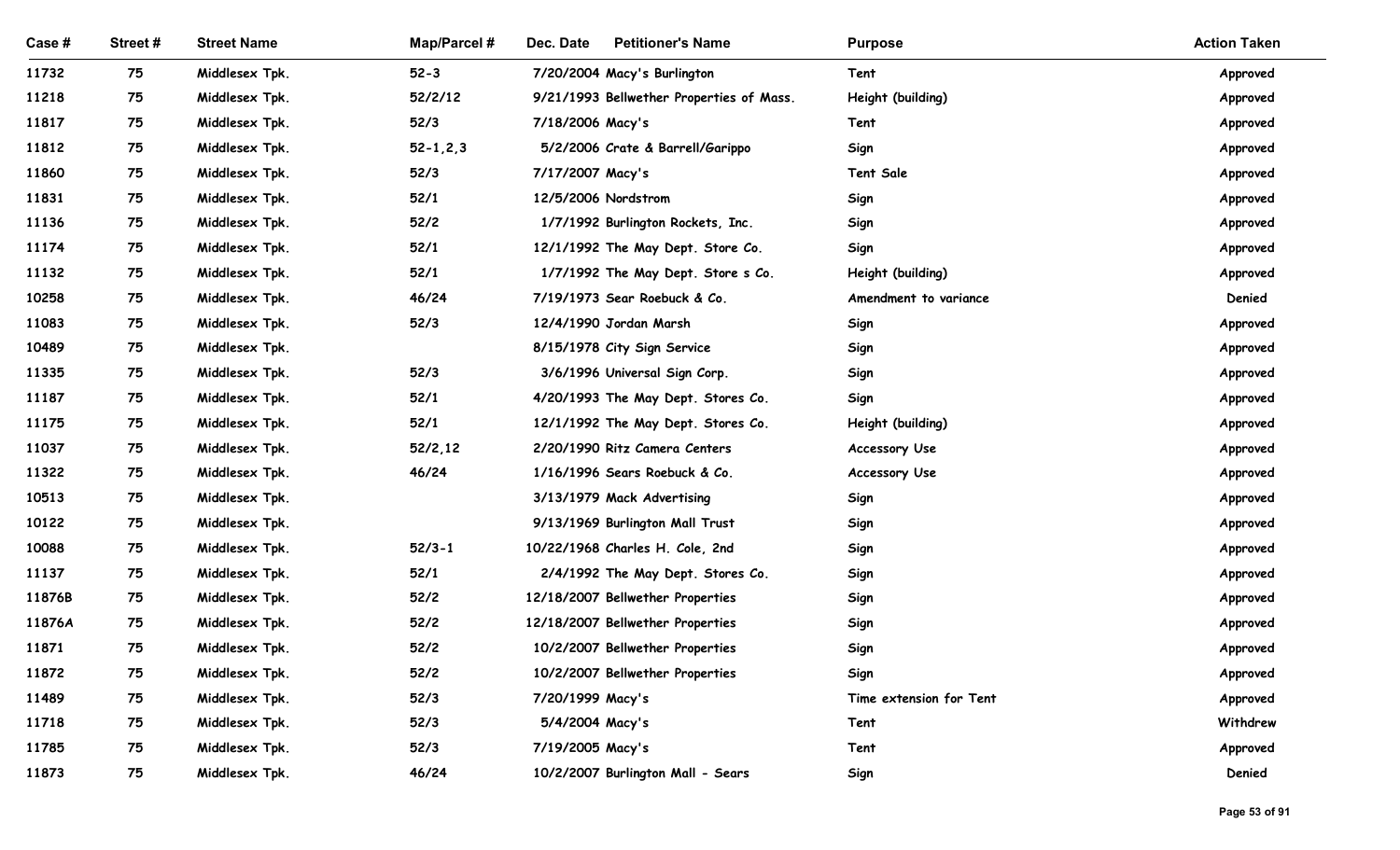| Case#<br>11927<br>11443 | Street#           |                                  |                  |                                                                       |                                   |                      |
|-------------------------|-------------------|----------------------------------|------------------|-----------------------------------------------------------------------|-----------------------------------|----------------------|
|                         |                   |                                  |                  |                                                                       |                                   |                      |
|                         |                   |                                  |                  |                                                                       |                                   |                      |
|                         |                   |                                  |                  |                                                                       |                                   |                      |
|                         |                   |                                  |                  |                                                                       |                                   |                      |
|                         |                   |                                  |                  |                                                                       |                                   |                      |
|                         |                   |                                  |                  |                                                                       |                                   |                      |
|                         |                   |                                  |                  |                                                                       |                                   |                      |
|                         |                   |                                  |                  |                                                                       |                                   |                      |
|                         |                   | <b>Street Name</b>               | Map/Parcel #     | <b>Petitioner's Name</b><br>Dec. Date                                 | <b>Purpose</b>                    | <b>Action Taken</b>  |
|                         | 75                | Middlesex Tpk.                   | 52/3             | 10/6/2009 Macy's                                                      | Tent                              | Approved             |
|                         | 75                | Middlesex Tpk.                   | $52/1 - 3,46/24$ | 7/21/1998 Bellwether Properties/Rainforest                            | Sign                              | Approved             |
| 11539                   | 75                | Middlesex Tpk.                   | 52/3             | 9/6/2000 Macy's                                                       | Time extension for Tent           | Approved             |
| 11883                   | 75                | Middlesex Tpk.                   | 52/2             | 5/6/2008 Chicago Grill                                                | Sign                              |                      |
| 11895                   | 75                | Middlesex Tpk.                   | 52/3             | 7/15/2008 Macy's                                                      | <b>Tent Sale</b>                  | Approved             |
| 11922                   | 84                | Middlesex Tpk.                   | 52/7             | 9/16/2009 Best Buy, c/o Brendon Stuckey                               | Sign                              | Approved             |
| 11047                   | 84                | Middlesex Tpk.                   | 52/7             | 5/15/1990 Lincoln Architects Inc.                                     | Sign                              | Approved             |
| 11577                   | 84                | Middlesex Tpk.                   | 52/7             | 6/5/2001 UB Maintenance/Circuit City                                  | Sign Change                       | Withdrew             |
| 11834                   | 84                | Middlesex Tpk.                   | 52/7             | 12/19/2006 Image Sign and Awning, Inc.                                | Sign                              | Withdrew             |
| 11014                   | 84                | Middlesex Tpk.                   | 52/7             | 8/1/1989 Lincoln Architects, Inc.                                     | Sign                              | Denied               |
| 10964                   | 84                | Middlesex Tpk.                   | $52/7 - 0$       | 5/3/1988 Kenneth Fullerton/Galen Vincent                              | Sign                              | Approved             |
| 11839                   | 84                | Middlesex Tpk.                   | 52/7             | 2/6/2007 Circuit City                                                 | Sign                              | Approved             |
| 11205                   | 84                | Middlesex Tpk.                   | 52/7             | 7/20/1993 Circuit City Stores, Inc.                                   | Sign                              | Approved             |
| 11922A                  | 84                | Middlesex Tpk.                   | 52/7             | 9/16/2009 Best Buy, c/o Brendon Stuckey                               | Sign                              | Approved             |
| $2014 - 4$              | 90                | Middlesex Tpk.                   | $52/8 - 0$       | 5/20/2014 Batten Bros., Inc.-Jeff Sarra                               | Signs                             | Approved             |
| 11484                   | 91                | Middlesex Tpk.                   | 45/29            | 10/13/1999 Barlo Signs                                                | Sign                              | Approved             |
| 11220                   | 91                | Middlesex Tpk.                   | 45/29            | 9/21/1993 The Gutierrez Co.                                           | Sign                              | Approved             |
| 11703                   | 91                | Middlesex Tpk.                   | 45/29            | 10/28/2003 DCU/Digital Credit Union                                   | Sign                              | Denied               |
| 11224                   | $91 - 111$        | Middlesex Tpk.                   | 45/28-32         | 12/7/1993 Gutierrez Co.                                               | Sign                              | Withdrew             |
| 11062<br>10063          | 92<br>98          | Middlesex Tpk.<br>Middlesex Tpk. | 52/9<br>52/10-0  | 11/7/1990 Dundee Properties<br>3/12/1968 Burlington Motor Lodge, Inc. | Frontage                          | Withdrew             |
|                         | 98                | Middlesex Tpk.                   |                  | 8/19/1966 Normac Trust/Howard Johnson Motel                           | Sign<br>Parking                   | Approved<br>Approved |
| 11419                   | 98                | Middlesex Tpk.                   | 52/10            | 12/2/1997 Barnes & Noble/Rodger Nordblom                              | Height (building)/Sign            | Approved             |
| 11419A                  | 98                | Middlesex Tpk.                   | 52/10            | 12/2/1997 Barnes & Noble/Rodger Nordblom                              | Height (building)/Sign            | Approved             |
|                         | 98                | Middlesex Tpk.                   | 52/10-0          | 10/13/1964 Normac Trust/Howard Johnson Motel                          | Front/Side line/Height (building) | Approved             |
| 10969                   | lot <sub>62</sub> | Middlesex Tpk.                   |                  | 6/21/1988 Harry Miller/Pa Alibrandi Realty Tr                         | Extension of time                 | Approved             |
| 10158                   |                   | Middlesex Tpk./Abbot Pk.         |                  | 10/6/1970 McDonald, Inc.                                              | Sign                              | Denied               |
| 10423                   |                   | Middlesex Tpk./Adams St.         |                  | 9/27/1976 Amoco Oil Co.                                               | Use (gas station)                 | N/A                  |
|                         |                   | Middlesex Tpk./Lex. St.          |                  | 3/29/1960 Louis & Laura Blais                                         | Undersized lot                    | <b>Dismiss</b>       |
|                         |                   |                                  |                  |                                                                       |                                   |                      |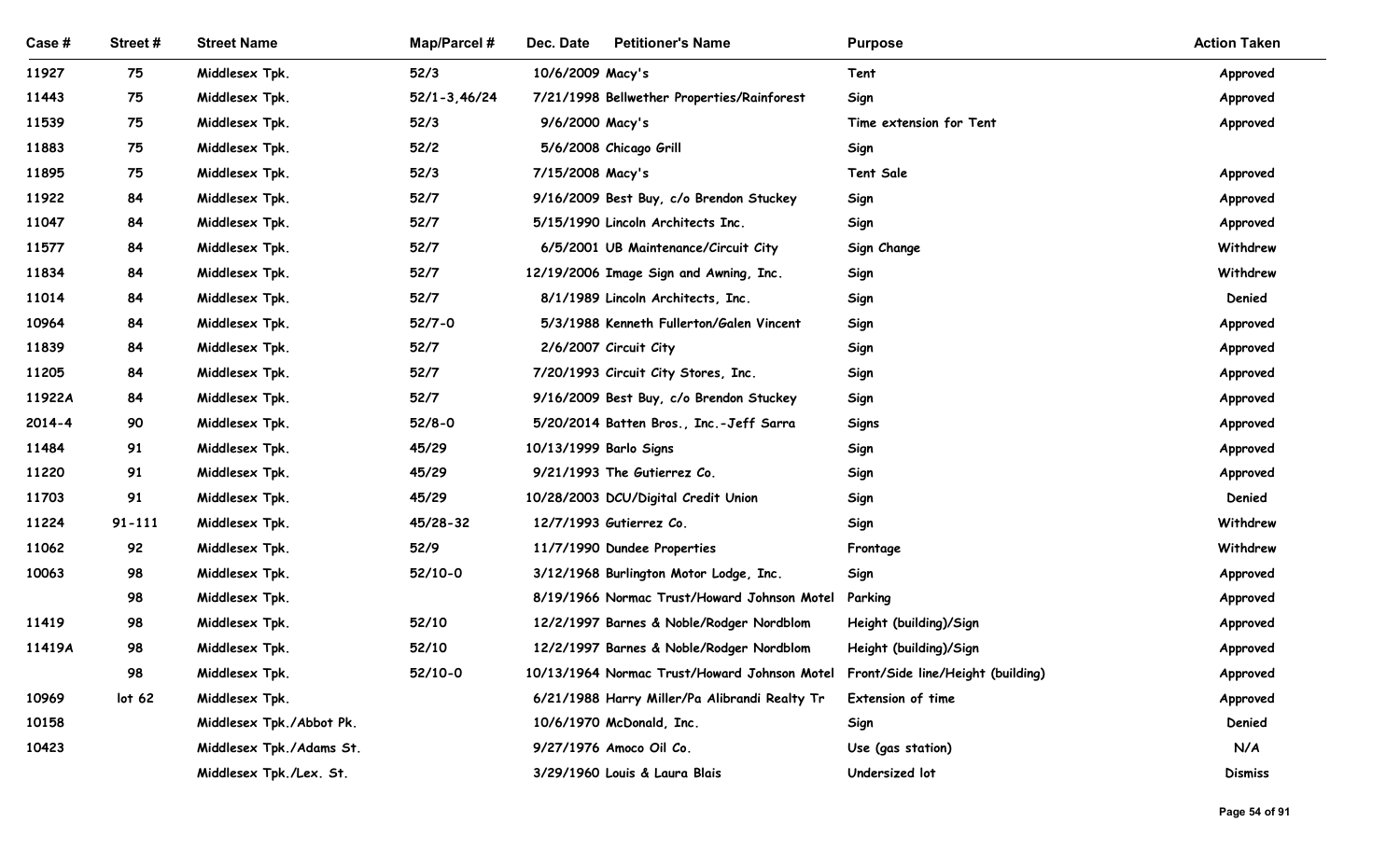| <b>Map/Parcel#</b><br><b>Petitioner's Name</b><br>Case #<br>Street#<br><b>Street Name</b><br>Dec. Date<br><b>Purpose</b><br>75<br>Middlesex Tpk./Lex. St.<br>9/26/1967 Emanuel L. Wilder<br>10045<br>Sign<br>11339<br>Middlesex Tpk/Terrace Hal<br>3/19/1996 Town of Burlington<br>Height<br>$39/5 - 0$<br>$2014 - 5$<br>168<br>Middlesex Tpke<br>9/2/2014 Sign Design/Dennis Prifti<br>Sign<br>39/5<br>$2018 - 1$<br>168<br>Middlesex Tpke<br>2/6/2018 Viewpoint Sign & Awning/Abbott<br>Sign<br>$39/19-0$<br>$2018 - 1$<br>186<br>Middlesex Tpke<br>2/6/2018 LTF Real Estate Company, Inc<br>Sign<br>240<br>Middlesex Tpke<br><b>Bauer Hockey Experience</b><br>Sign<br>45<br>56/67<br>7/19/2016 John Jackal<br>$2016 - 1$<br>Middlesex Tpke<br>Sign<br>$2017 - 1$<br>47<br>Middlesex Tpke<br>56/66<br>9/5/2017 Back Bay Sign<br>Sign<br>54<br>Middlesex Tpke<br>$56/11-0$<br>1/17/2017 Barlo Signs<br>Sign<br>2016-1<br>54<br>Middlesex Tpke<br>$56/11 - 0$<br>1/17/2017 Barlo Signs<br>Sign<br>$2016 - 1$<br>54<br>56/11<br>8/4/2015 Rosina LeBlanc<br>$2015 - 8$<br>Middlesex Tpke<br><b>Signs</b><br>54<br>Middlesex Tpke<br>$56/11 - 0$<br>$2016 - 1$<br>1/17/2017 Barlo Signs<br>Sign<br>54<br>$2016 - 1$<br>Middlesex Tpke<br>$56/11 - 0$<br>1/17/2017 Barlo Signs<br>Sign<br>75<br>52/2<br>9/19/2017 Barlo Signs<br>$2017 - 1$<br>Middlesex Tpke<br>Sign<br>90<br>$2016 - 1$<br>Middlesex Tpke<br>52/8<br>12/6/2016 AFC Urgent Care - Dave Adams<br>Sign<br>90<br>52/8<br>2014-6<br>Middlesex Tpke<br>12/16/2014 The Wireless Experience of NE, Inc.<br>Signs<br>45/29-0<br>$2017 - 1$<br>91<br>Middlesex Tpke<br>8/15/2017 Barlo Signs<br>Signs<br>101<br>$48/28-1$<br>10/18/2016 Back Bay Sign<br>$2016 - 1$<br>Middlesex Tpke.<br>Sign<br>54<br>$2017 - 1$<br>Middlesex Tpke.<br>8/1/2017 Baystate Physical Therapy<br><b>Signs</b><br>75<br>$52/2$<br>10/4/2016 Arhaus<br>$2016 - 1$<br>Middlesex Tpke.<br>Sign<br>Approved<br>101<br>45/28-0<br>10/6/2009 ID Graphics Group<br>Withdrew<br>11920<br>Middlesex Turnpike<br>Sign<br>129<br>45/34<br>11978<br>Middlesex Turnpike<br>9/6/2011 Netzsch Instruments N.A. LLC<br>Sign<br>Approved<br>131<br>$45/34-1$<br>11985<br>Middlesex Turnpike<br>4/18/2012 Hazel Hopkins/Advanced Signing LLC<br>Sign<br>149<br>Middlesex Turnpike<br>$39 - 16 - 0$<br>Office Works<br>Sign<br>149<br>Mark Loughlin<br>Middlesex Turnpike<br>Sign<br>149<br>$2015 - 8$<br>Middlesex Turnpike<br>39/16<br>7/21/2015 Jonathan Waxman/Regional Home Car<br>Sign<br>11933<br>164<br>Middlesex Turnpike<br>39/2<br>3/2/2010 AdvizexTechnologies<br>Sign |            |     |                    |      |  |              |                     |
|---------------------------------------------------------------------------------------------------------------------------------------------------------------------------------------------------------------------------------------------------------------------------------------------------------------------------------------------------------------------------------------------------------------------------------------------------------------------------------------------------------------------------------------------------------------------------------------------------------------------------------------------------------------------------------------------------------------------------------------------------------------------------------------------------------------------------------------------------------------------------------------------------------------------------------------------------------------------------------------------------------------------------------------------------------------------------------------------------------------------------------------------------------------------------------------------------------------------------------------------------------------------------------------------------------------------------------------------------------------------------------------------------------------------------------------------------------------------------------------------------------------------------------------------------------------------------------------------------------------------------------------------------------------------------------------------------------------------------------------------------------------------------------------------------------------------------------------------------------------------------------------------------------------------------------------------------------------------------------------------------------------------------------------------------------------------------------------------------------------------------------------------------------------------------------------------------------------------------------------------------------------------------------------------------------------------------------------------------------------------------------------------------------------------------------------------------------------------------------------------------------------------------------------------------------------------------------------------------|------------|-----|--------------------|------|--|--------------|---------------------|
|                                                                                                                                                                                                                                                                                                                                                                                                                                                                                                                                                                                                                                                                                                                                                                                                                                                                                                                                                                                                                                                                                                                                                                                                                                                                                                                                                                                                                                                                                                                                                                                                                                                                                                                                                                                                                                                                                                                                                                                                                                                                                                                                                                                                                                                                                                                                                                                                                                                                                                                                                                                                   |            |     |                    |      |  |              | <b>Action Taken</b> |
|                                                                                                                                                                                                                                                                                                                                                                                                                                                                                                                                                                                                                                                                                                                                                                                                                                                                                                                                                                                                                                                                                                                                                                                                                                                                                                                                                                                                                                                                                                                                                                                                                                                                                                                                                                                                                                                                                                                                                                                                                                                                                                                                                                                                                                                                                                                                                                                                                                                                                                                                                                                                   |            |     |                    |      |  |              | Approved            |
|                                                                                                                                                                                                                                                                                                                                                                                                                                                                                                                                                                                                                                                                                                                                                                                                                                                                                                                                                                                                                                                                                                                                                                                                                                                                                                                                                                                                                                                                                                                                                                                                                                                                                                                                                                                                                                                                                                                                                                                                                                                                                                                                                                                                                                                                                                                                                                                                                                                                                                                                                                                                   |            |     |                    |      |  |              | Approved            |
|                                                                                                                                                                                                                                                                                                                                                                                                                                                                                                                                                                                                                                                                                                                                                                                                                                                                                                                                                                                                                                                                                                                                                                                                                                                                                                                                                                                                                                                                                                                                                                                                                                                                                                                                                                                                                                                                                                                                                                                                                                                                                                                                                                                                                                                                                                                                                                                                                                                                                                                                                                                                   |            |     |                    |      |  |              | Approved            |
|                                                                                                                                                                                                                                                                                                                                                                                                                                                                                                                                                                                                                                                                                                                                                                                                                                                                                                                                                                                                                                                                                                                                                                                                                                                                                                                                                                                                                                                                                                                                                                                                                                                                                                                                                                                                                                                                                                                                                                                                                                                                                                                                                                                                                                                                                                                                                                                                                                                                                                                                                                                                   |            |     |                    |      |  |              | Approved            |
|                                                                                                                                                                                                                                                                                                                                                                                                                                                                                                                                                                                                                                                                                                                                                                                                                                                                                                                                                                                                                                                                                                                                                                                                                                                                                                                                                                                                                                                                                                                                                                                                                                                                                                                                                                                                                                                                                                                                                                                                                                                                                                                                                                                                                                                                                                                                                                                                                                                                                                                                                                                                   |            |     |                    |      |  |              | Approved            |
|                                                                                                                                                                                                                                                                                                                                                                                                                                                                                                                                                                                                                                                                                                                                                                                                                                                                                                                                                                                                                                                                                                                                                                                                                                                                                                                                                                                                                                                                                                                                                                                                                                                                                                                                                                                                                                                                                                                                                                                                                                                                                                                                                                                                                                                                                                                                                                                                                                                                                                                                                                                                   |            |     |                    |      |  |              |                     |
|                                                                                                                                                                                                                                                                                                                                                                                                                                                                                                                                                                                                                                                                                                                                                                                                                                                                                                                                                                                                                                                                                                                                                                                                                                                                                                                                                                                                                                                                                                                                                                                                                                                                                                                                                                                                                                                                                                                                                                                                                                                                                                                                                                                                                                                                                                                                                                                                                                                                                                                                                                                                   |            |     |                    |      |  |              | Approved            |
|                                                                                                                                                                                                                                                                                                                                                                                                                                                                                                                                                                                                                                                                                                                                                                                                                                                                                                                                                                                                                                                                                                                                                                                                                                                                                                                                                                                                                                                                                                                                                                                                                                                                                                                                                                                                                                                                                                                                                                                                                                                                                                                                                                                                                                                                                                                                                                                                                                                                                                                                                                                                   |            |     |                    |      |  |              | Approved            |
|                                                                                                                                                                                                                                                                                                                                                                                                                                                                                                                                                                                                                                                                                                                                                                                                                                                                                                                                                                                                                                                                                                                                                                                                                                                                                                                                                                                                                                                                                                                                                                                                                                                                                                                                                                                                                                                                                                                                                                                                                                                                                                                                                                                                                                                                                                                                                                                                                                                                                                                                                                                                   |            |     |                    |      |  |              | Approved            |
|                                                                                                                                                                                                                                                                                                                                                                                                                                                                                                                                                                                                                                                                                                                                                                                                                                                                                                                                                                                                                                                                                                                                                                                                                                                                                                                                                                                                                                                                                                                                                                                                                                                                                                                                                                                                                                                                                                                                                                                                                                                                                                                                                                                                                                                                                                                                                                                                                                                                                                                                                                                                   |            |     |                    |      |  |              | Approved            |
|                                                                                                                                                                                                                                                                                                                                                                                                                                                                                                                                                                                                                                                                                                                                                                                                                                                                                                                                                                                                                                                                                                                                                                                                                                                                                                                                                                                                                                                                                                                                                                                                                                                                                                                                                                                                                                                                                                                                                                                                                                                                                                                                                                                                                                                                                                                                                                                                                                                                                                                                                                                                   |            |     |                    |      |  |              | Approved            |
|                                                                                                                                                                                                                                                                                                                                                                                                                                                                                                                                                                                                                                                                                                                                                                                                                                                                                                                                                                                                                                                                                                                                                                                                                                                                                                                                                                                                                                                                                                                                                                                                                                                                                                                                                                                                                                                                                                                                                                                                                                                                                                                                                                                                                                                                                                                                                                                                                                                                                                                                                                                                   |            |     |                    |      |  |              | Approved            |
|                                                                                                                                                                                                                                                                                                                                                                                                                                                                                                                                                                                                                                                                                                                                                                                                                                                                                                                                                                                                                                                                                                                                                                                                                                                                                                                                                                                                                                                                                                                                                                                                                                                                                                                                                                                                                                                                                                                                                                                                                                                                                                                                                                                                                                                                                                                                                                                                                                                                                                                                                                                                   |            |     |                    |      |  |              | Approved            |
|                                                                                                                                                                                                                                                                                                                                                                                                                                                                                                                                                                                                                                                                                                                                                                                                                                                                                                                                                                                                                                                                                                                                                                                                                                                                                                                                                                                                                                                                                                                                                                                                                                                                                                                                                                                                                                                                                                                                                                                                                                                                                                                                                                                                                                                                                                                                                                                                                                                                                                                                                                                                   |            |     |                    |      |  |              | Approved            |
|                                                                                                                                                                                                                                                                                                                                                                                                                                                                                                                                                                                                                                                                                                                                                                                                                                                                                                                                                                                                                                                                                                                                                                                                                                                                                                                                                                                                                                                                                                                                                                                                                                                                                                                                                                                                                                                                                                                                                                                                                                                                                                                                                                                                                                                                                                                                                                                                                                                                                                                                                                                                   |            |     |                    |      |  |              | Approved            |
|                                                                                                                                                                                                                                                                                                                                                                                                                                                                                                                                                                                                                                                                                                                                                                                                                                                                                                                                                                                                                                                                                                                                                                                                                                                                                                                                                                                                                                                                                                                                                                                                                                                                                                                                                                                                                                                                                                                                                                                                                                                                                                                                                                                                                                                                                                                                                                                                                                                                                                                                                                                                   |            |     |                    |      |  |              | Approved            |
|                                                                                                                                                                                                                                                                                                                                                                                                                                                                                                                                                                                                                                                                                                                                                                                                                                                                                                                                                                                                                                                                                                                                                                                                                                                                                                                                                                                                                                                                                                                                                                                                                                                                                                                                                                                                                                                                                                                                                                                                                                                                                                                                                                                                                                                                                                                                                                                                                                                                                                                                                                                                   |            |     |                    |      |  |              | Approved            |
|                                                                                                                                                                                                                                                                                                                                                                                                                                                                                                                                                                                                                                                                                                                                                                                                                                                                                                                                                                                                                                                                                                                                                                                                                                                                                                                                                                                                                                                                                                                                                                                                                                                                                                                                                                                                                                                                                                                                                                                                                                                                                                                                                                                                                                                                                                                                                                                                                                                                                                                                                                                                   |            |     |                    |      |  |              | Approved            |
|                                                                                                                                                                                                                                                                                                                                                                                                                                                                                                                                                                                                                                                                                                                                                                                                                                                                                                                                                                                                                                                                                                                                                                                                                                                                                                                                                                                                                                                                                                                                                                                                                                                                                                                                                                                                                                                                                                                                                                                                                                                                                                                                                                                                                                                                                                                                                                                                                                                                                                                                                                                                   |            |     |                    |      |  |              | Approved            |
|                                                                                                                                                                                                                                                                                                                                                                                                                                                                                                                                                                                                                                                                                                                                                                                                                                                                                                                                                                                                                                                                                                                                                                                                                                                                                                                                                                                                                                                                                                                                                                                                                                                                                                                                                                                                                                                                                                                                                                                                                                                                                                                                                                                                                                                                                                                                                                                                                                                                                                                                                                                                   |            |     |                    |      |  |              |                     |
|                                                                                                                                                                                                                                                                                                                                                                                                                                                                                                                                                                                                                                                                                                                                                                                                                                                                                                                                                                                                                                                                                                                                                                                                                                                                                                                                                                                                                                                                                                                                                                                                                                                                                                                                                                                                                                                                                                                                                                                                                                                                                                                                                                                                                                                                                                                                                                                                                                                                                                                                                                                                   |            |     |                    |      |  |              |                     |
|                                                                                                                                                                                                                                                                                                                                                                                                                                                                                                                                                                                                                                                                                                                                                                                                                                                                                                                                                                                                                                                                                                                                                                                                                                                                                                                                                                                                                                                                                                                                                                                                                                                                                                                                                                                                                                                                                                                                                                                                                                                                                                                                                                                                                                                                                                                                                                                                                                                                                                                                                                                                   |            |     |                    |      |  |              | Withdrew            |
|                                                                                                                                                                                                                                                                                                                                                                                                                                                                                                                                                                                                                                                                                                                                                                                                                                                                                                                                                                                                                                                                                                                                                                                                                                                                                                                                                                                                                                                                                                                                                                                                                                                                                                                                                                                                                                                                                                                                                                                                                                                                                                                                                                                                                                                                                                                                                                                                                                                                                                                                                                                                   |            |     |                    |      |  |              |                     |
|                                                                                                                                                                                                                                                                                                                                                                                                                                                                                                                                                                                                                                                                                                                                                                                                                                                                                                                                                                                                                                                                                                                                                                                                                                                                                                                                                                                                                                                                                                                                                                                                                                                                                                                                                                                                                                                                                                                                                                                                                                                                                                                                                                                                                                                                                                                                                                                                                                                                                                                                                                                                   |            |     |                    |      |  |              |                     |
|                                                                                                                                                                                                                                                                                                                                                                                                                                                                                                                                                                                                                                                                                                                                                                                                                                                                                                                                                                                                                                                                                                                                                                                                                                                                                                                                                                                                                                                                                                                                                                                                                                                                                                                                                                                                                                                                                                                                                                                                                                                                                                                                                                                                                                                                                                                                                                                                                                                                                                                                                                                                   |            |     |                    |      |  |              | Approved            |
|                                                                                                                                                                                                                                                                                                                                                                                                                                                                                                                                                                                                                                                                                                                                                                                                                                                                                                                                                                                                                                                                                                                                                                                                                                                                                                                                                                                                                                                                                                                                                                                                                                                                                                                                                                                                                                                                                                                                                                                                                                                                                                                                                                                                                                                                                                                                                                                                                                                                                                                                                                                                   |            |     |                    |      |  |              | Approved            |
| 5/3/2016 Amy Lynch                                                                                                                                                                                                                                                                                                                                                                                                                                                                                                                                                                                                                                                                                                                                                                                                                                                                                                                                                                                                                                                                                                                                                                                                                                                                                                                                                                                                                                                                                                                                                                                                                                                                                                                                                                                                                                                                                                                                                                                                                                                                                                                                                                                                                                                                                                                                                                                                                                                                                                                                                                                | $2016 - 1$ | 168 | Middlesex Turnpike | 39/5 |  | <b>Signs</b> | Approved            |
| 263<br>Asarafali Khalifa<br>Subdivide lot<br>12002<br>Middlesex Turnpike<br>26/10                                                                                                                                                                                                                                                                                                                                                                                                                                                                                                                                                                                                                                                                                                                                                                                                                                                                                                                                                                                                                                                                                                                                                                                                                                                                                                                                                                                                                                                                                                                                                                                                                                                                                                                                                                                                                                                                                                                                                                                                                                                                                                                                                                                                                                                                                                                                                                                                                                                                                                                 |            |     |                    |      |  |              | Withdrew            |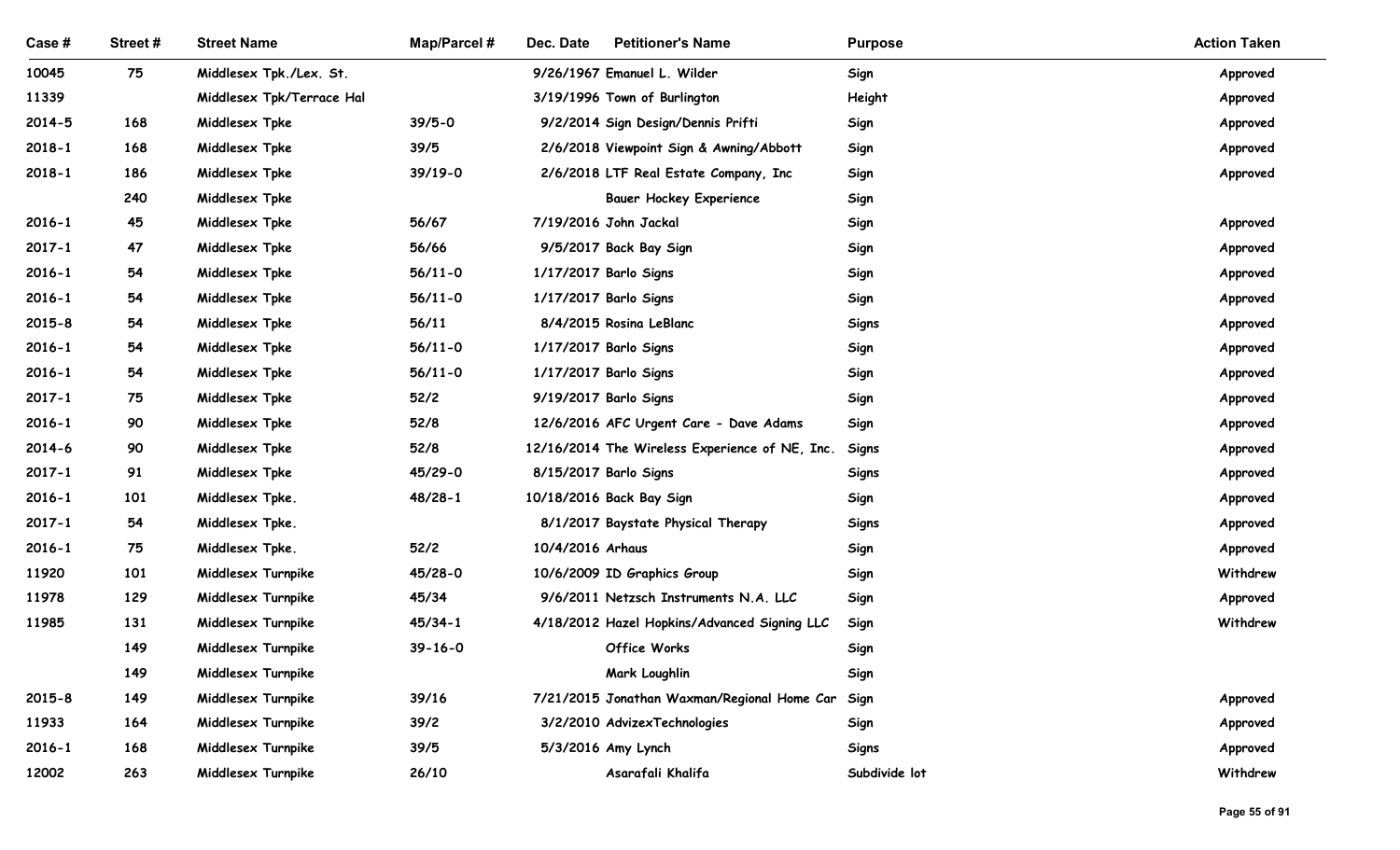| Case#                    | Street #     | <b>Street Name</b>                       | <b>Map/Parcel#</b>    | Dec. Date<br><b>Petitioner's Name</b>                       | <b>Purpose</b>                    | <b>Action Taken</b>  |
|--------------------------|--------------|------------------------------------------|-----------------------|-------------------------------------------------------------|-----------------------------------|----------------------|
| 11958                    | 43           | Middlesex Turnpike                       | 59/22                 | 12/7/2010 Agnoli Sign Co., Inc.                             | Sign                              | Approved             |
| 11974                    | 43           | Middlesex Turnpike                       | 59/22                 | 10/7/2011 Joseph Buckholz Jr/ Kay Gee Sign                  | Sign                              | Withdrew             |
| $2018 - 1$               | 43           | Middlesex Turnpike                       | 59                    | 2/20/2018 Jennifer Wolfe/Old Navy                           | <b>Signs</b>                      | Approved             |
| 11965                    | 47           | Middlesex Turnpike                       | 56/65-66              | 3/15/2011 Acme Sign Corp                                    | Sign                              | Approved             |
| 11937                    | 47           | Middlesex Turnpike                       | 56/66-0               | 4/20/2010 Acme Sign Corporation                             | Sign                              | Withdrew             |
| 11950                    | 47           | Middlesex Turnpike                       | 56/66-0               | 10/5/2010 Acme Sign Corp.                                   | Sign                              | Approved             |
| 11968                    | 47           | Middlesex Turnpike                       | 56/65&66              | 4/19/2011 Acme Sign Corp                                    | Sign                              | Denied               |
| 2014-6                   | 47           | Middlesex Turnpike                       | 56/66-0               | 1/20/2015 Back Bay Sign for Hanscom FCU                     | Sign                              | Approved             |
| $2014 - 6$               | 47           | Middlesex Turnpike                       | 56/66-0               | 12/16/2014 Back Bay Sign for Hanscom FCU                    | Sign                              | Approved             |
| 11959                    | 54           | Middlesex Turnpike                       | 56/11                 | 12/7/2010 Vanity World, Inc.                                | Sign                              | Approved             |
| $2016 - 1$<br>$2018 - 1$ | 54<br>75     | Middlesex Turnpike<br>Middlesex Turnpike | 56/11<br>52/2 & 46/24 | 3/5/2016 Rosina LeBlanc<br>6/19/2018 Burlington S&S, LLC    | <b>Signs</b><br>Temp Sign         | Approved<br>Approved |
| 11335                    | 75           | Middlesex Turnpike                       | 52/3                  | 2/20/1996 Macy's                                            | sign                              | Approved             |
| 11925                    | 75           | Middlesex Turnpike                       | 52/3                  | 10/6/2009 Macy's                                            |                                   | Approved             |
| 11922A                   | 84           | Middlesex Turnpike                       | 52/7                  | 10/6/2009 Best Buy c/o Brendon Stuckey                      | Sign                              | Approved             |
| $2019 - 2$               | 90           | Middlesex Turnpike                       | $52 - 8 - 0$          | 3/5/2019 Parvez Bhulyan                                     | Sign                              | Approved             |
| $2016 - 1$               | 90           | Middlesex Turnpike                       | 52/8                  | 7/19/2016 AT & T/EABatten                                   | Sign                              | Approved             |
| $2014 - 4$               | 90           | Middlesex Turnpike                       | $52/8 - 0$            | 7/15/2014 Batten Brothers, Inc./Jeff Sarra                  | Sign 2                            | Denied               |
| $2014 - 4$               | 90           | Middlesex Turnpike                       | $52/8 - 0$            | 6/3/2014 Batten Bros., Inc. - Jeff Sarra                    | (2) Signs                         | Approved             |
| $2014 - 4$               | 90           | Middlesex Turnpike                       | $52/8 - 0$            | 7/15/2014 Dave Adams/Doctors Express                        | Sign                              | Approved             |
| $2014 - 4$               | 90           | Middlesex Turnpike                       | $52/8 - 0$            | 7/15/2014 Batten Brothers, Inc./Jeff Sarra                  | Sign 1                            | Approved             |
| 11949                    | 91           | Middlesex Turnpike                       | 45/29-0               | 8/17/2010 Imageone Industries                               | Sign                              | Approved             |
| $2014 - 3$               | 92           | Middlesex Turnpike                       | $52/8 - 0$            | 3/18/2014 Capital Sign Group                                | <b>Signs</b>                      | Approved             |
| $2013 - 3$               | 240          | Middlesex Turnpike Ext.                  | $26/21 - 0$           | 2/4/2014 Pure Hockey                                        | Sign                              | Approved             |
| $2013 - 1$               | 240          | Middlesex Turnpike Ext.                  | 1262/5                | 9/17/2013 Mark Pino/Pure Hockey                             | Sign                              | Approved             |
| 10824                    |              | Middlesex Turnpike off                   | 9586/252              | 11/19/1985 The Town of Burlington                           | air stripping tower               | Approved             |
| 10338                    | $\mathbf{1}$ | Mildred Rd.                              | 41/123-0              | 6/9/1975 William McMahon                                    | Side line                         | Approved             |
|                          |              | Mill St.<br>Mill St.                     |                       | 2/8/1962 Mary E. Haynes<br>2/19/1965 Mark Hill Realty Trust | Use (kindergarten)<br>Remove loam | Denied<br>Approved   |
|                          |              |                                          |                       |                                                             |                                   |                      |
|                          |              |                                          |                       |                                                             |                                   | Page 56 of 91        |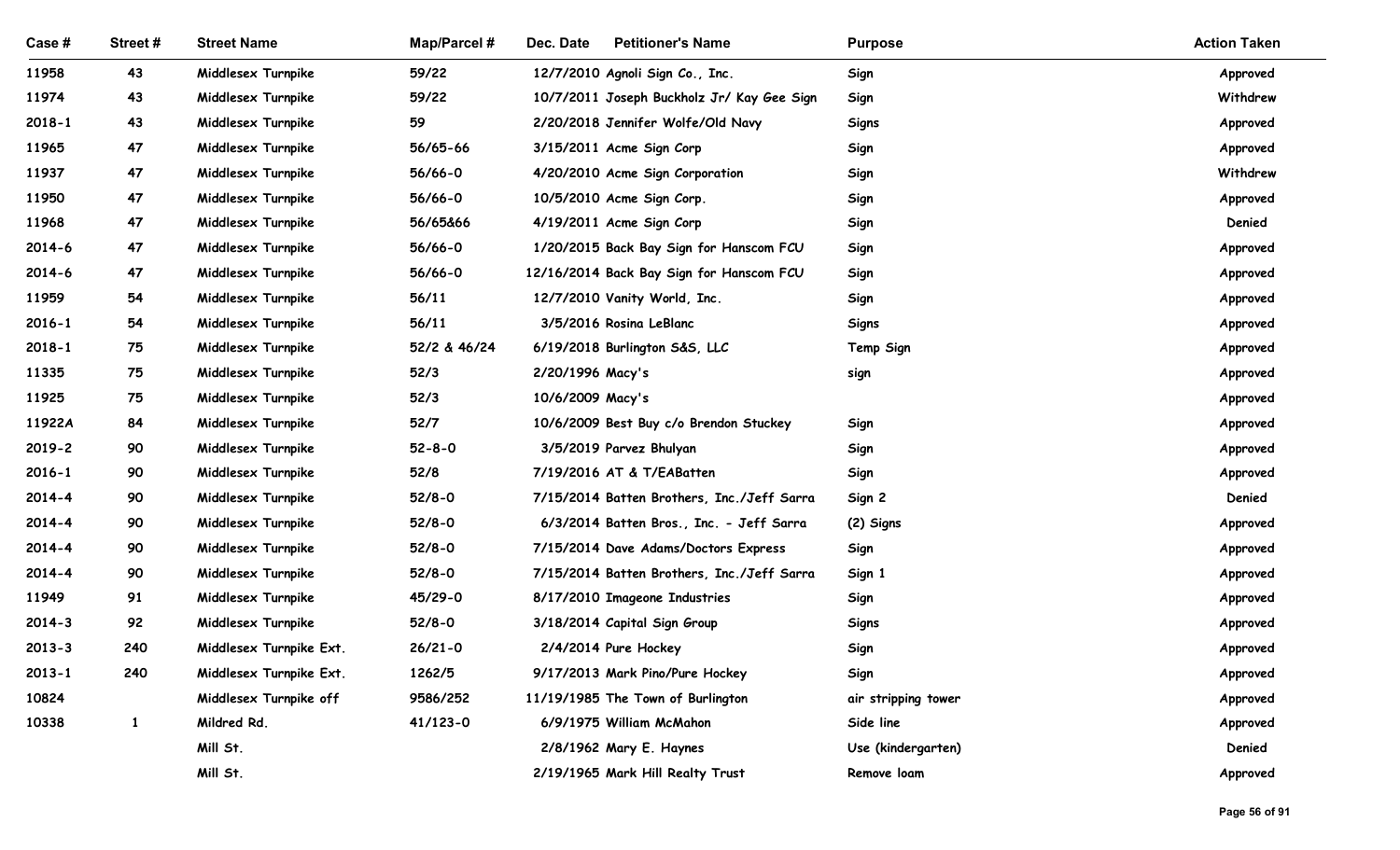| Case#          | Street#          | <b>Street Name</b>   | Map/Parcel #             | <b>Petitioner's Name</b><br>Dec. Date                 | <b>Purpose</b>                           | <b>Action Taken</b> |
|----------------|------------------|----------------------|--------------------------|-------------------------------------------------------|------------------------------------------|---------------------|
| 10147          |                  | Mill St.             |                          | 5/27/1970 Richard J. Kelly                            | Side line                                | Approved            |
|                | 1 lot            | Mill St.             |                          | 10/31/1963 Arnold Christiansen                        | Amendment to variance                    | Approved            |
| No Nu          | 10               | Mill St.             | 23/177-0                 | 2/19/1966 Albert E. Wilde                             | Front line                               | Approved            |
| 10357          | 141              | Mill St.             | 13/160-0                 | 10/6/1975 Saroj L. Popat                              | Side line                                | Approved            |
| $2016 - 1$     | 144              | Mill St.             | 13/172                   | 5/3/2016 Edward M. Connolly                           | Subdivide lot                            | Denied              |
| 11471<br>10280 | 144<br>151       | Mill St.             | 13/172-0<br>$13/157 - 3$ | 2/2/1999 Gary MacDonald                               | Subdivide lot                            | Withdrew            |
| 11148          | 180              | Mill St.<br>Mill St. | 13/80-0                  | 11/15/1973 Richard C. Held<br>4/7/1992 Donald Galante | Side line (pool)<br><b>Accessory Use</b> | Approved<br>N/A     |
| 10817          | 222              | Mill St.             | $14/17 - 0$              | 10/1/1985 James R. Quinn                              | Side line                                | Approved            |
| 10697          | 228              | Mill St.             | $14/18-0$                | 8/16/1983 John R. Fraites                             | Side line                                | Approved            |
|                | 2B lot           | Mill St.             |                          | 10/31/1963 Barrie Wilder                              | Amendment to variance                    | Approved            |
|                | 3 lot            | Mill St.             |                          | 2/19/1965 Middlesex Construction Co.                  | Side line                                | Approved            |
| 11748A         | 36               | Mill St.             | 24/80                    | 11/16/2004 Beverly Van Nostrand                       | Frontage                                 | Withdrew            |
| 11748B         | 36               | Mill St.             | 24/80                    | 11/16/2004 Beverly Van Nostrand                       | Frontage                                 | Approved            |
| 11043          | $\overline{4}$   | Mill St.             | 23/174                   | 3/20/1990 Malvina M. Shea                             | Side line                                | Approved            |
| 11022          | 41               | Mill St.             | 24/67                    | 10/3/1989 Arthur & Ruth Rudolph                       | Frontage                                 | Approved            |
| 10210          | 43               | Mill St.             | $24/66 - 0$              | 2/24/1972 Leo J. Polli                                | Side line                                | Approved            |
| 10364          | 51               | Mill St.             | $24/85 - 4$              | 11/20/1975 Richard P. Murray                          | Side line (addition)                     | Approved            |
| 11392          | 54               | Mill St.             | $18/6 - 3$               | 5/20/1997 Bruce & Sue Strezo                          | Rear line                                | Approved            |
| 11869          | 56A              | Mill St.             | $18/6 - 4$               | 9/18/2007 Deborah Hart                                | Addition                                 | Approved            |
| 11188          | 60               | Mill St.             | 18/2                     | 4/20/1993 Kenneth E. & Diana m. Jay                   | Side line                                | Approved            |
| 10112          | 62               | Mill St.             | $18/3 - 0$               | 7/15/1969 Stephen M. Zubricki                         | Side line                                | Approved            |
| 10193          | 62               | Mill St.             | $18/3 - 0$               | 7/18/1971 Stephen M. Zubricki, Jr.                    | Side line                                | Approved            |
| 10959          | 66               | Mill St.             | 18/5                     | 4/19/1988 Victor & Yvonne Peter                       | Side line                                | Approved            |
| 10606          | 79               | Mill St.             | 18/38-0                  | 6/2/1981 Barry Fournier                               | Flood Hazard District (pool)             | Approved            |
| 11975          | 85               | Mill St.             | 18/35                    | 8/16/2011 Theodore & Barbara Vozikis                  | Addition                                 | Approved            |
| 11499          | 9                | Mill St.             | 23/179                   | 10/19/1999 Joseph & Marilia DaSilva                   | Frontage                                 | Approved            |
|                | Lot 15           | Mill St.             |                          | 6/8/1961 Robert Stevens                               | Amendment to variance                    | Approved            |
|                | Lot <sub>5</sub> | Mill St.             | $24/82 - 0$              | 10/31/1963 Greta Olson                                | Side line (garage)                       | Approved            |
|                |                  |                      |                          |                                                       |                                          | Page 57 of 91       |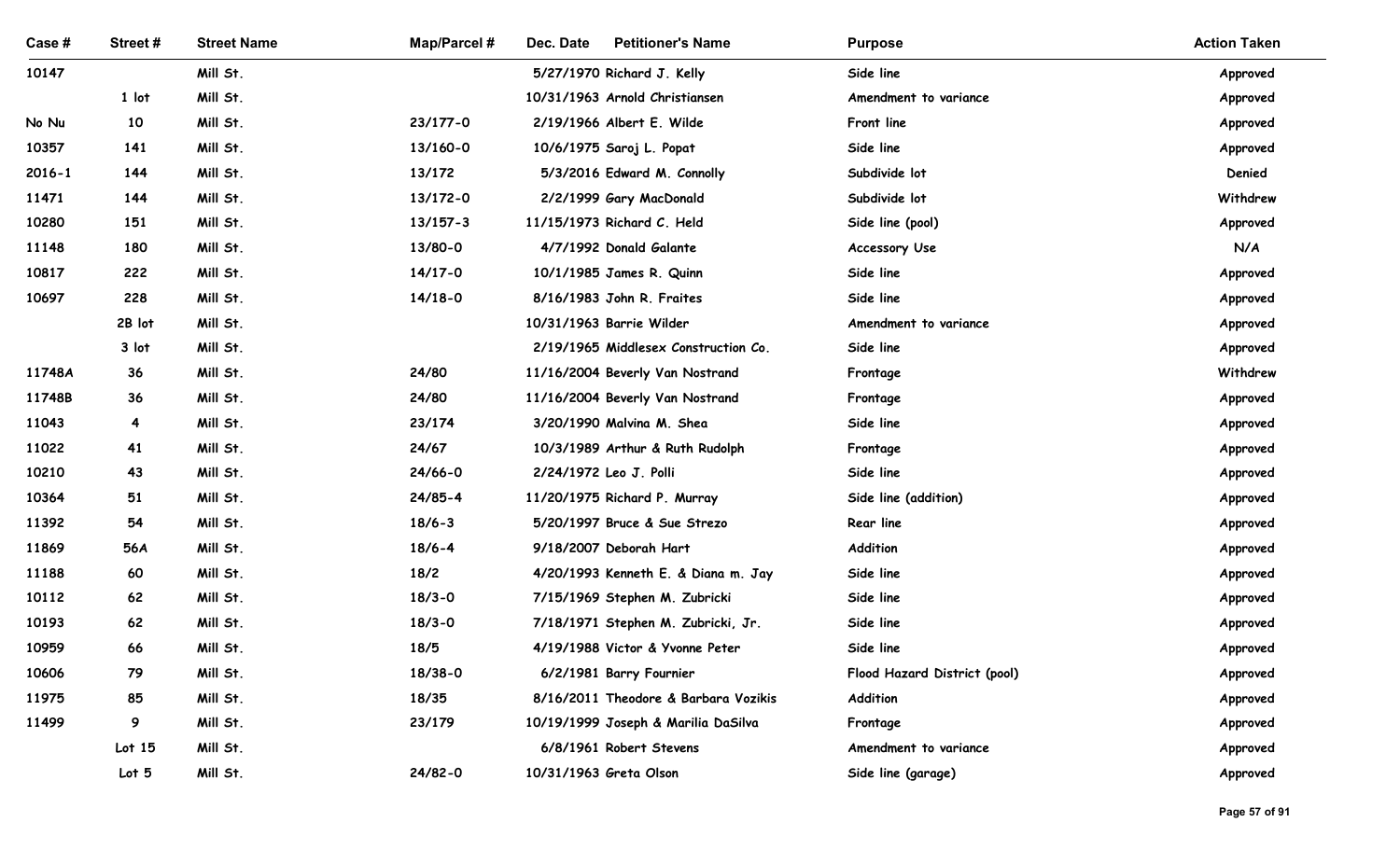| Case #         | Street#         | <b>Street Name</b>        | <b>Map/Parcel#</b> | Dec. Date<br><b>Petitioner's Name</b>                 | <b>Purpose</b>                    | <b>Action Taken</b>  |
|----------------|-----------------|---------------------------|--------------------|-------------------------------------------------------|-----------------------------------|----------------------|
|                |                 | Mohawk Rd.                |                    | 12/15/1959 Thomas & Adelaide Olsen                    | Side line                         | Approved             |
|                |                 | Mohawk Rd.                |                    | 3/29/1960 Albert J. Kelley, Jr.                       | Side line                         | Approved             |
| 11181          | $\mathbf{1}$    | Mohawk Rd.                | 28/168             | 3/30/1993 Save on Structures for Lawrence             | Side line                         | Approved             |
| 11379          | 12              | Mohawk Rd.                | 28/177             | 3/4/1997 Alfred & Marie Verrier                       | Side line (addition)              | Approved             |
| 10991          | 15              | Mohawk Rd.                | 28/160             | 11/15/1988 Alma M. DiFabio                            | Rear line/Side line               | Approved             |
| 10716          | 15              | Mohawk Rd.                | 28/160-0           | 10/18/1983 Albert & Alma DiFabio                      | Undersized lot/Frontage/Side line | Approved             |
| 10716          | 15              | Mohawk Rd.                | 28/160             | 11/1/1983 Albert J. & Alma M. DiFabio                 | Undersized lot/Frontage           | Approved             |
| 10991          | 15              | Mohawk Rd.                | 28/160             | 11/15/1988 Alma M. DiFabio                            | Side line (existing dwelling)     | Approved             |
| 11006          | 15              | Mohawk Rd.                | 28/160             | 5/16/1989 Alma M. DiFabio                             | Front line                        | Approved             |
| 10717          | 17              | Mohawk Rd.                | 28/159-0           | 11/1/1983 Sylvia Polli                                | Undersized lot                    | Approved             |
| 10987          | 19              | Mohawk Rd.                | 28/154             | 12/6/1988 Edward A. Malone                            | Rear line/Side line               | Approved             |
| 10633          | 19              | Mohawk Rd.                | 28/154-0           | 1/19/1982 Edward & Patricia Malone                    | Side line                         | Approved             |
| 10069          | 28              | Mohawk Rd.                | $34/51 - 0$        | 5/21/1968 John T. & Virginia E. Mooney                | Front line/Rear line/Side line    | Approved             |
| 11008          | 6               | Mohawk Rd.                | 26/174             | 6/6/1989 Francis A. Ferrara                           | Rear line (Pool)                  | Approved             |
| 11251          | $6\overline{6}$ | Mohawk Rd.                | 28/174             | 6/7/1994 Francis A. Ferrara                           | Rear line                         | Approved             |
| 10780<br>10780 | 6<br>6          | Mohawk Rd.<br>Mohawk Rd.  | 28/174<br>28/174   | 1/15/1985 Norman F. Mills<br>2/5/1985 Norman E. Mills | Undersized lot                    | Approved             |
| 10802          | 8               | Mohawk Rd.                |                    | 7/2/1985 Norman & Ruth Mills                          | Undersized lot                    | Approved<br>Approved |
| 10360          |                 | Mohawk Rd. & Pinewold Ave |                    | 10/27/1975 Mary Barker                                | Undersized lot                    | Denied               |
| 11716          |                 | Moline Rd.                | 16/49              | 2/25/2004 Ruth Landry                                 | Frontage                          | Approved             |
| 10223          | $\overline{7}$  | Moline Rd.                | $16/37 - 0$        | 8/3/1972 Robert Landry                                | Front line                        | Approved             |
| 11780          | $\overline{c}$  | Mooney Cir.               | 31/11              | 6/7/2005 Paul Gedick                                  | Side line                         | Approved             |
| 10835          | $#1$ lot        | Mooney Rd.                | 31/17              | 3/4/1986 Orlando K. Cellucci                          | Undersized lot                    | Denied               |
| No Nu          | $\mathbf 0$     | Mooney Rd.                | $31/17 - 0$        | Mooney Road Realty Trust                              | Frontage                          | Withdrew             |
| 10728          | 1 lot           | Mooney Rd.                | 31/17              | 2/21/1984 Orlando K. Cellucci                         | Undersized lot                    | Withdrew             |
| 10395          | 30              | Mooney Rd.                |                    | 5/24/1976 Ronald K. Itzo                              | Amendment to variance             | Denied               |
| 10261          | $\overline{4}$  | Mooney Rd.                | $31/39 - 0$        | 7/19/1973 John P. Hanafin                             | Rear line pool)                   | Approved             |
| 11734          | $\overline{7}$  | Mooney Rd.                | 31/14              | 7/20/2004 James & Kathleen White                      | Side line                         | Approved             |
| 10861          | 9               | Mooney Rd.                | $31/15 - 0$        | 8/19/1986 Steven J. & Joan Ross                       | Front line                        | Approved             |
|                |                 |                           |                    |                                                       |                                   | Page 58 of 91        |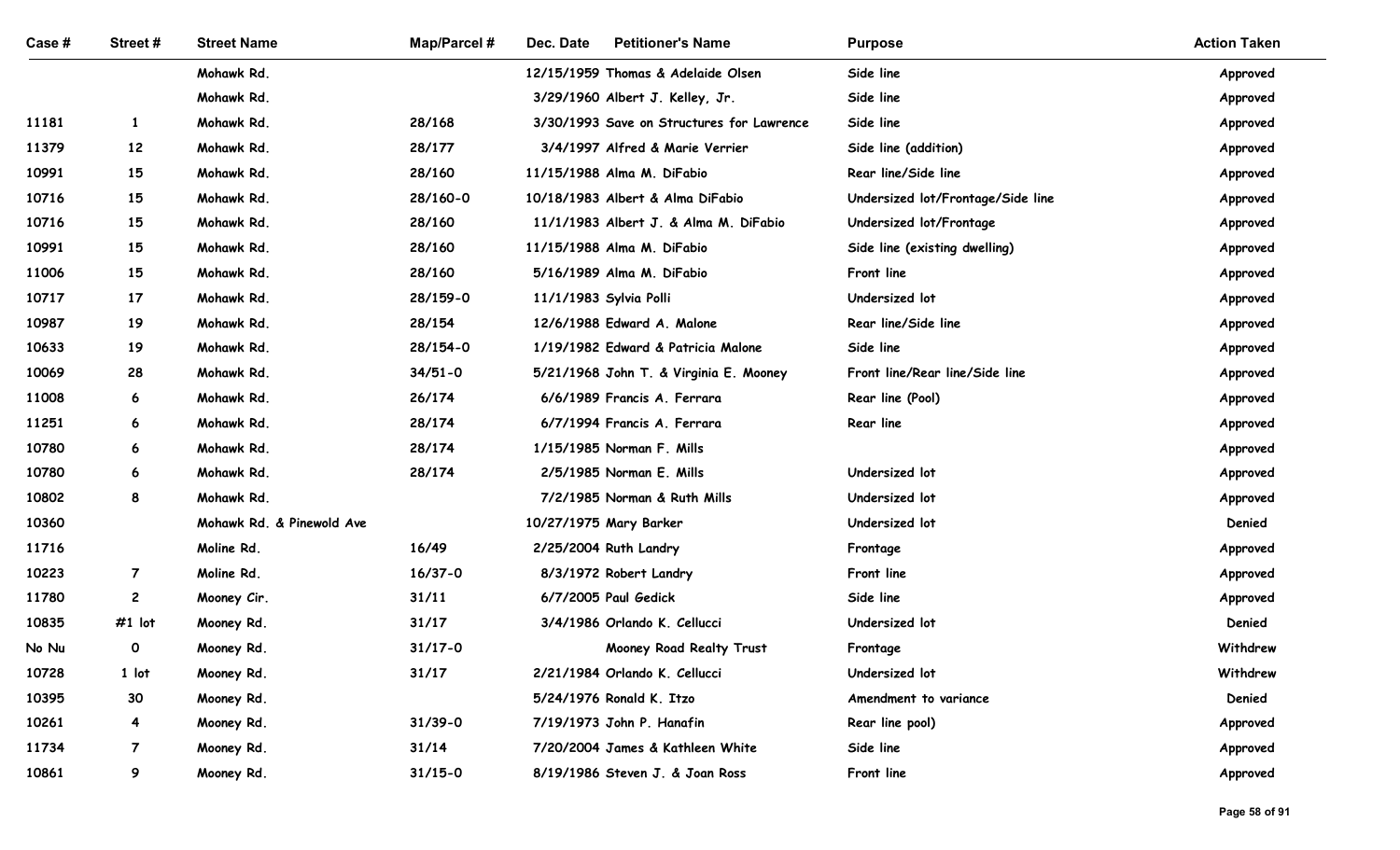| Case #         | Street #       | <b>Street Name</b>           | Map/Parcel #               | Dec. Date<br><b>Petitioner's Name</b>                             | <b>Purpose</b>                              | <b>Action Taken</b>  |
|----------------|----------------|------------------------------|----------------------------|-------------------------------------------------------------------|---------------------------------------------|----------------------|
| $2018 - 2$     | $\mathbf 0$    | Mooney Road                  | $31 - 17 - 0$              | 12/4/2018 Mooney Road Realty Trust                                | Front Line Set Back                         | Approved             |
| 11751          | 14             | Moss St.                     | 12/75                      | 12/7/2004 John Cunningham                                         | Side line (addition)                        | Approved             |
|                | 13             | Mountain Rd.<br>Mountain Rd. | 49/71                      | 5/16/1967 Burlington Rose Assoc.<br>11/1/1988 Robert E. Wentworth | Front line/Side line<br>Side line           | Approved             |
| 10989<br>10852 | 41             | Mountain Rd.                 | 49/84-2                    | 5/20/1986 Gilbert A. & Daniello J. Trabucco                       | Side line                                   | Approved<br>Approved |
| 11689          | 43             | Mountain Rd.                 | 84/3                       | 9/16/2003 John & Diane Pellegrino                                 | Side line                                   | Approved             |
| 10269          | 6              | Mountain Rd.                 | 43/252-0                   | 9/27/1973 Edna M. Jollymore                                       | Side line                                   | Approved             |
| 11731          | 60             | Mountain Rd.                 | 49/85-2                    | 7/20/2004 James Tighe                                             | Undersized lot                              | Denied               |
| 10889          | 64             | Mountain Rd.                 | 48/29-2                    | 1/6/1987 James A. Oldham                                          | Side line (garage)                          | Denied               |
| 10705          | 69             | Mountain Rd.                 | 48/9-0                     | 8/30/1983 Robert C. Ristagno                                      | Side line                                   | Approved             |
| 10856          | $\overline{7}$ | Mountain Rd.                 | $43/1 - 6$                 | 7/15/1986 David I. & Lisa A. Herman                               | Side line (addition)                        | Approved             |
| 11846          | 76             | Mountain Rd.                 | 32/2                       | 3/23/2007 Armen Adourian                                          | Side line                                   | Approved             |
| 10616          | 84/86          | Mountain Rd.                 |                            | 9/1/1981 Sidney Fagelman                                          | Height (building)                           | Denied               |
| 11753          | 91             | Mountain Rd.                 | 48/4                       | 3/1/2005 GVF. LLC                                                 | Sign/Banner                                 | Approved             |
| 11753A         | 91             | Mountain Rd.                 | 48/4                       | 11/16/2004 Heritage @Stone Ridge                                  | Sign/Banner                                 | Approved             |
|                | 91             | Mountain Rd.                 |                            | 2/26/1965 K & H Realty Trust                                      | Release Bond (grading)                      | Approved             |
|                | A lot          | Mountain Rd.                 |                            | 2/16/1960 K & H Realty Trust                                      | Remove loam                                 | Approved             |
| $2013 - 2$     | 76             | Mountain Road                | 48/32-2                    | 11/5/2013 Armen Adourian                                          | Addition                                    | Approved             |
| 11998          |                | Muller Glen OSRD             | 56/29-0&57++               | 8/21/2012 M/M Baer, M/M Webb, M O'Reilly                          |                                             | <b>DISMISS</b>       |
| $2017 - 1$     | 119-125        | Muller Rd                    | $59/21 - 0$                | 5/15/2018 Michael Change, DMD                                     | Addition                                    | Approved             |
| 10042          |                | Muller Rd.                   |                            | 10/24/1967 Manual Gaffano                                         | Front line                                  | Approved             |
|                |                | Muller Rd.                   |                            | 8/3/1965 Thorstensen & Parker                                     | Remove peat                                 | Approved             |
| 10928<br>10928 |                | Muller Rd.<br>Muller Rd.     | $56/32 - 1$<br>$56/32 - 1$ | 10/6/1987 Charles C. Giacchino<br>10/26/1988 Charles C. Giacchino | Front line<br>Overturn Bldg. Insp. Decision | Approved             |
|                |                | Muller Rd.                   |                            | 4/22/1958 Anthony Masi                                            | Undersized lot                              | Approved<br>Approved |
|                |                | Muller Rd.                   |                            | 2/19/1965 Burlington Sand & Gravel Co.                            | Amendment to variance                       | Approved             |
|                |                | Muller Rd.                   |                            | 5/22/1956 Hermann Geiges                                          | Remove loam                                 | Denied               |
| 11651          | 106            | Muller Rd.                   | $59/28-3$                  | 2/4/2003 Albert W. Koch, Jr.                                      | Subdivide Lot                               | Approved             |
| 11651          | 106            | Muller Rd.                   | $59/28-3$                  | 12/18/2002 Albert J. Koch Jr.                                     | Subdivide lot/Frontage                      | Withdrew             |
|                |                |                              |                            |                                                                   |                                             |                      |
|                |                |                              |                            |                                                                   |                                             | Page 59 of 91        |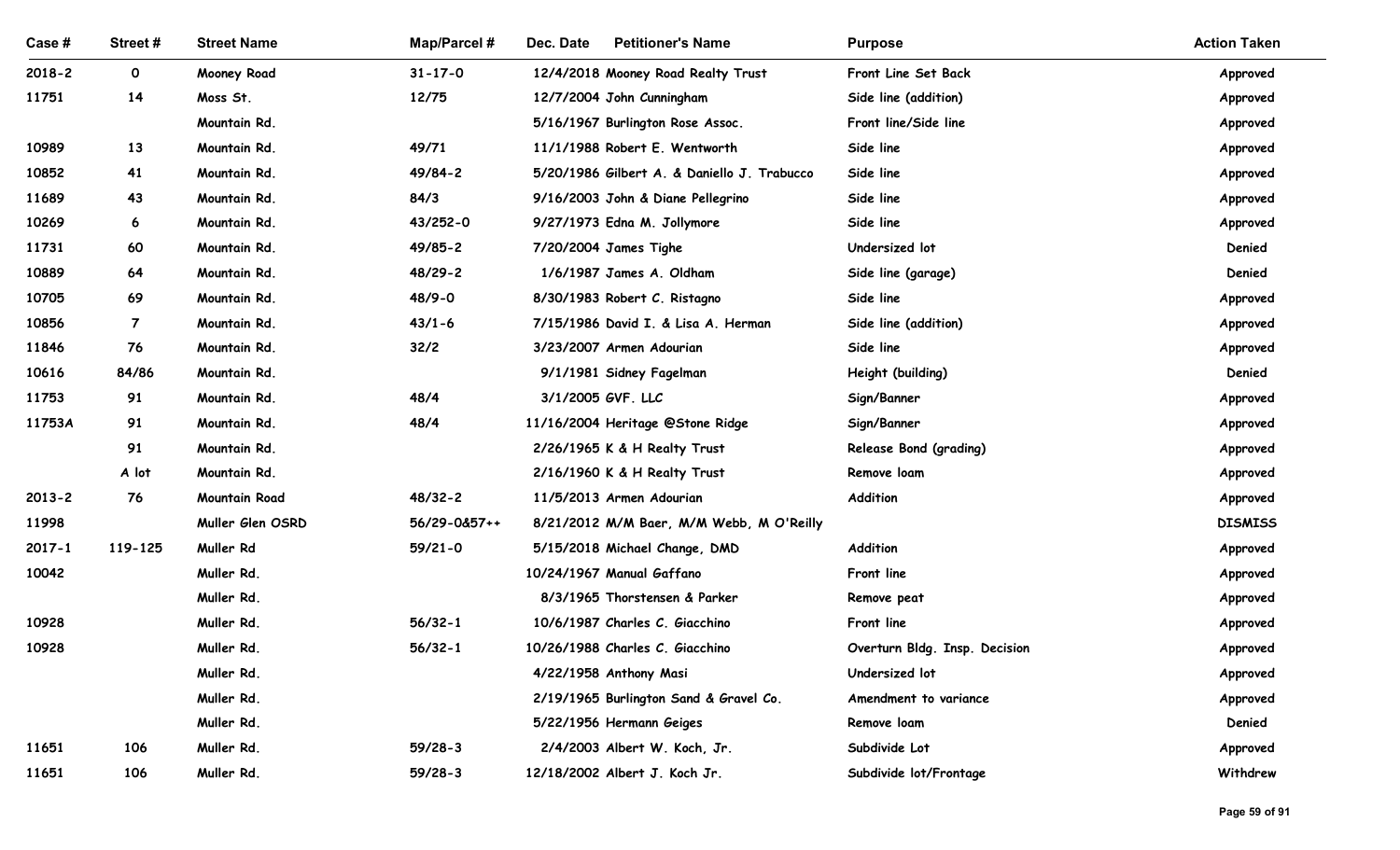| Case #         | Street#            | <b>Street Name</b>                           | <b>Map/Parcel#</b> | Dec. Date<br><b>Petitioner's Name</b>                                                        | <b>Purpose</b>                      | <b>Action Taken</b>  |
|----------------|--------------------|----------------------------------------------|--------------------|----------------------------------------------------------------------------------------------|-------------------------------------|----------------------|
| $2018 - 2$     | 108                | Muller Rd.                                   | $29/29 - 0$        | 10/1/2018 Eduard and Yelena Ivitskaya                                                        | Front yard setback/lot width        | Approved             |
| 11772          | 108                | Muller Rd.                                   | 59/29              | 5/3/2005 Albert Koch Jr                                                                      | Front line                          | Approved             |
|                | 61                 | Muller Rd.                                   | $56/43-0$          | 10/27/1964 Ernest W. & Lillian E. Fay                                                        | Front line/Rear line                | Approved             |
|                | 64                 | Muller Rd.                                   | $56/28-0$          | 7/11/1963 Frederick Graham                                                                   | Front line                          | Approved             |
|                | 68                 | Muller Rd.                                   | 56/30-0            | 6/14/1967 John Kendall                                                                       | Front line                          | Approved             |
|                | 68B                | Muller Rd.                                   | $56/30-0$          | 7/6/1965 John Scott Kendall                                                                  | Frontage                            | Denied               |
| 11030          | 70                 | Muller Rd.                                   | 56/31              | 10/17/1989 Michael J. Yow                                                                    | Front line                          | Approved             |
| No Nu          | 72A                | Muller Rd.                                   | $56/32 - 1$        | Michael D. Fantasia                                                                          | Front set back                      | Withdrew             |
| 10089          | 73                 | Muller Rd.                                   | $56/36 - 0$        | 10/22/1968 David A. Hutchinson                                                               | Side line                           | Approved             |
| 10023          | 90                 | Muller Rd.                                   | $59/25-0$          | 9/5/1967 Fred Larson                                                                         | Frontage                            | Approved             |
|                | 90                 | Muller Rd.                                   | 59/25-0            | 7/28/1955 Frank R. & Lillian Larson                                                          | Remove loam                         | Approved             |
|                | 90                 | Muller Rd.                                   | 59/25-0            | 1/28/1969 Fred Larson                                                                        | Release Bond                        | Approved             |
| $2019 - 2$     | 88                 | Muller Road                                  | $59 - 24 - 0$      | 1/15/2019 Dan Reynolds                                                                       | Side Line                           | Approved             |
| 11541          |                    | Murray Ave.                                  | 17/118             | 10/17/2000 Murray Hills                                                                      | Undersized lot                      | Approved             |
| 11265          |                    | Murray Ave.                                  | 17/130             | 10/18/1994 Hallmark Adjustment Co., Inc.                                                     | Sign                                | Approved             |
|                | 185 lot            | Murray Ave.                                  |                    | 10/13/1965 Murray Hills, Inc.                                                                | Side line                           | Approved             |
| 11026          | $\overline{c}$     | Myrna St.                                    | 8/115              | 10/17/1989 Edward Nappa                                                                      | Subdivide lot                       | Denied               |
| 10437          |                    | N. E. Executive Park                         |                    | 3/8/1977 N.E. Executive park                                                                 | Flood Hazard District(construction) | Approved             |
| 10087          |                    | N. E. Executive Park                         |                    | 10/22/1968 Spaulding & Slye                                                                  | Sign                                | Approved             |
| 10061          |                    | N. E. Executive Park                         |                    | 2/27/1968 Spaulding & Slye Corp.                                                             | Sign                                | Approved             |
| 11990<br>11308 | $\mathbf{1}$<br>14 | N. E. Executive Park<br>N. E. Executive Park | 46/43<br>46/49     | 4/17/2012 JRS Restaurant, Inc/Giuseppe Arcari<br>8/1/1995 Mass. Laborers/Burl. Invest. Corp. | Sign                                | Approved             |
| 10182          | 14                 | N. E. Executive Park                         | 46/49              | 5/27/1971 N.E. Motor Rate Bureau                                                             | Sign<br>Sign                        | Approved<br>Approved |
| 10862          | 15                 | N. E. Executive Park                         | 46/48              | 8/5/1986 15 N.E. Executive Park                                                              | Accessory Use (parking)             | Approved             |
| 11508          | 17                 | N. E. Executive Park                         | 46/51              | 12/7/1999 Boston Federal Savings Bank                                                        | Sign                                | Approved             |
| 11007          | 17 <sup>2</sup>    | N. E. Executive Park                         | 46/51              | 6/6/1989 Boston Federal Savings Bank                                                         | Sign                                | Approved             |
| 11649          | 17                 | N. E. Executive Park                         | 46/51              | 11/19/2002 Boston Federal Savings Bank                                                       | Sign                                | Approved             |
| 10690          | 24                 | N. E. Executive Park                         | 46/47-0            | 7/5/1983 24 N.E. Executive Park                                                              | Building to ground area ratio       | Approved             |
| 2014-4         | 24                 | N. E. Executive Park                         | 46/47              | 6/3/2014 The Sign Center for Tuscan Kitchen                                                  | Sign                                | Approved             |
|                |                    |                                              |                    |                                                                                              |                                     |                      |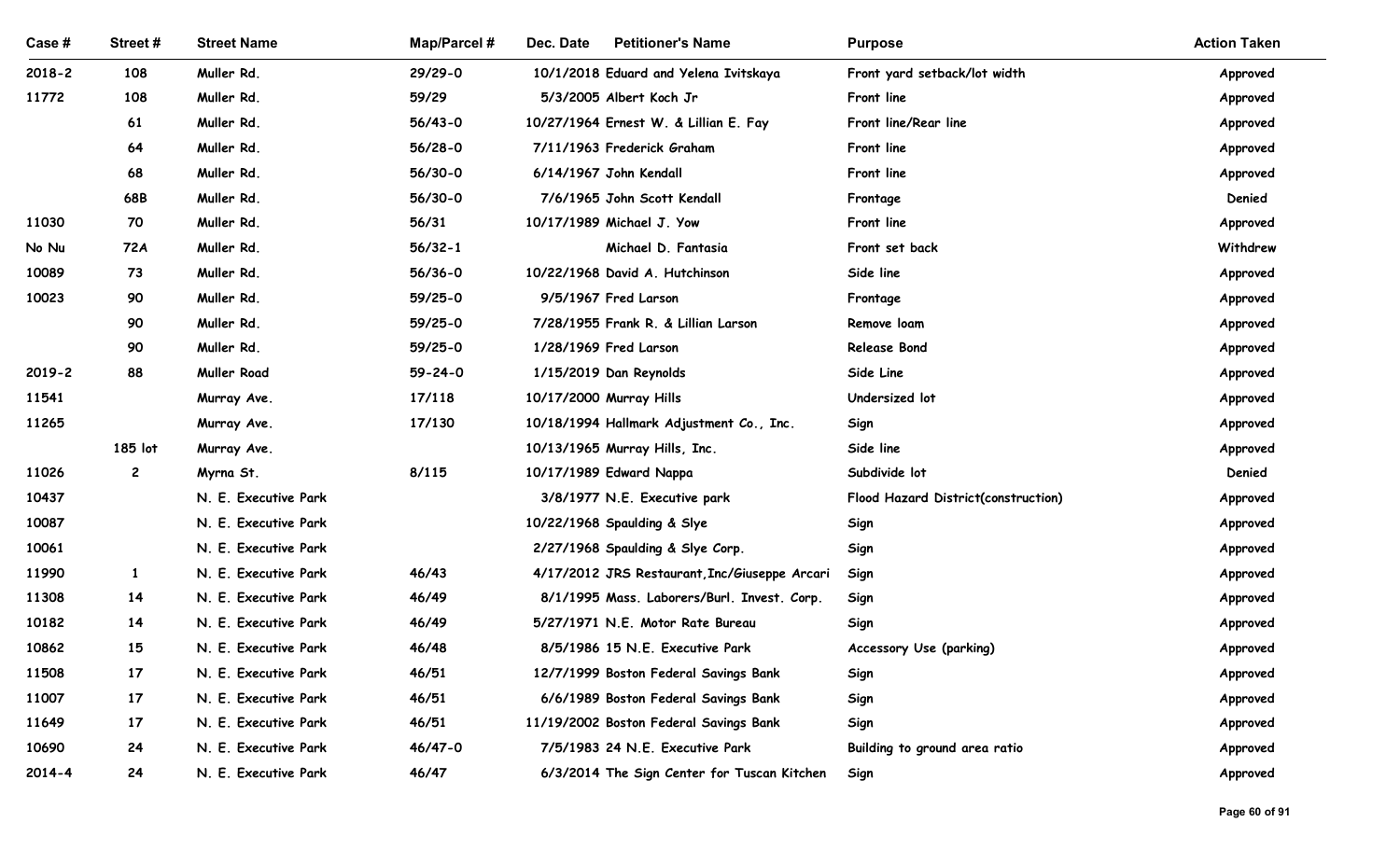| Case #         | Street #       | <b>Street Name</b>                           | Map/Parcel #       | Dec. Date<br><b>Petitioner's Name</b>              | <b>Purpose</b>                      | <b>Action Taken</b>  |
|----------------|----------------|----------------------------------------------|--------------------|----------------------------------------------------|-------------------------------------|----------------------|
| $2016 - 1$     | 24             | N. E. Executive Park                         | 46/47              | 6/21/2016 The Sign Center/Jenniffer Crowell        | Signs                               | Approved             |
| 10711          | 24             | N. E. Executive Park                         | 46/47-0            | 10/4/1983 24 N.E. Executive Park                   | Flood Hazard District (landscaping) | Approved             |
| 10381          | 29/35lot       | N. E. Executive Park                         |                    | 3/8/1976 N.E. Executive park                       | <b>Accessory Use (parking)</b>      | Approved             |
| 10536          | 58 lot         | N. E. Executive Park                         |                    | 9/11/1979 Spaulding & Slye Corp.                   | Sign                                | Denied               |
| 11326          | 6              | N. E. Executive Park                         | $52/13-0$          | 11/7/1995 N.E. Executive park                      | Sign                                | Approved             |
| 11298<br>11624 | 6<br>6         | N. E. Executive Park<br>N. E. Executive Park | 52/13<br>$52/13-0$ | 6/20/1995 Six NEEP Trust<br>5/7/2002 Equity Office | Sign                                | Approved             |
| 10778          | 6              | N. E. Executive Park                         | 52/13              | 12/18/1984 Trustees, Six N.E. Exec. Park Trust     | Sign<br>Sign                        | Approved<br>Approved |
| 11249          | 6              | N. E. Executive Park                         | 52/13              | 4/19/1994 N.E. Executive park                      | Sign                                | Approved             |
| 11190          | 6              | N. E. Executive Park                         | 52/13              | 5/4/1993 Hamilton Coolidge                         | Sign                                | Approved             |
| 10465          | 62 Lot         | N. E. Executive Park                         |                    | 10/18/1977 N.E. Executive park                     | Flood Hazard District(construction) | Approved             |
| 11568          | $\overline{7}$ | N. E. Executive Park                         | 52/14              | 4/17/2001 Equity Office(Riemer & Braunstein)       | Sign                                | Approved             |
| 11152          | $\overline{7}$ | N. E. Executive Park                         | 52/14              | 5/5/1992 BayBank                                   | Sign                                | Approved             |
| 10164          | $\overline{7}$ | N. E. Executive Park                         | 52/14              | 10/6/1970 Middlesex Bank N.A.                      | Sign                                | Approved             |
| 11600          | $\overline{7}$ | N. E. Executive Park                         | 52/14              | 11/6/2001 First Massachusetts Bank                 | Sign                                | Approved             |
| 10834          | $\overline{7}$ | N. E. Executive Park                         | 52/14              | 2/18/1986 Merrill Lynch                            | Sign                                | Approved             |
| 11477          | $\overline{7}$ | N. E. Executive Park                         | $52 - 14$          | 4/6/1999 Elron Software, Inc.                      | Sign                                | Approved             |
| 11955A         | $\overline{7}$ | N. E. Executive Park                         | 52/14              | 10/19/2010 Charles River Development               | sign                                | Approved             |
| 11955B         | $\overline{7}$ | N. E. Executive Park                         | 52/14              | 12/7/2010 Charles River Development                | sign                                | Approved             |
| 11491          | $\overline{7}$ | N. E. Executive Park                         | 52/14              | 7/20/1999 Sterling Software Southern, Inc.         | Sign                                | Approved             |
| 11788          | $\overline{7}$ | N. E. Executive Park                         | 52/14              | 11/1/2005 RSM McGladrey Inc.                       | Sign                                | Approved             |
| 11754          | $\overline{7}$ | N. E. Executive Park                         | 52/14              | 12/7/2004 Charles River Development                | Sign                                | Approved             |
| 11395          | $\overline{7}$ | N. E. Executive Park                         | 52/14              | 6/17/1997 BankBoston                               | Sign                                | Approved             |
| 10831          | $\overline{7}$ | N. E. Executive Park                         | 52/14              | 1/7/1986 BayBank Middlesex                         | Sign                                | Approved             |
| 11923          | $\overline{7}$ | N. E. Executive Park                         | 52/14              | 10/6/2009 TD Bank, N.A.                            | Sign                                | Approved             |
| 10503          | $\overline{7}$ | N. E. Executive Park                         | 52/14              | 11/14/1978 BayBank Middlesex                       | Sign                                | Approved             |
| 11452          | 8              | N. E. Executive Park                         | 52/15              | 9/23/1998 Siebel Systems/Beacon Properties         | Sign                                | Approved             |
| 11833          | 8              | N. E. Executive Park                         | $52 - 15 - 0$      | 12/19/2006 Back Bay Sign-Siebel                    | Sign                                | Approved             |
|                | 8              | N. E. Executive Park                         | 52/15              | 8/7/1990 Bachman Information Systems, Inc.         | Sign                                | Approved             |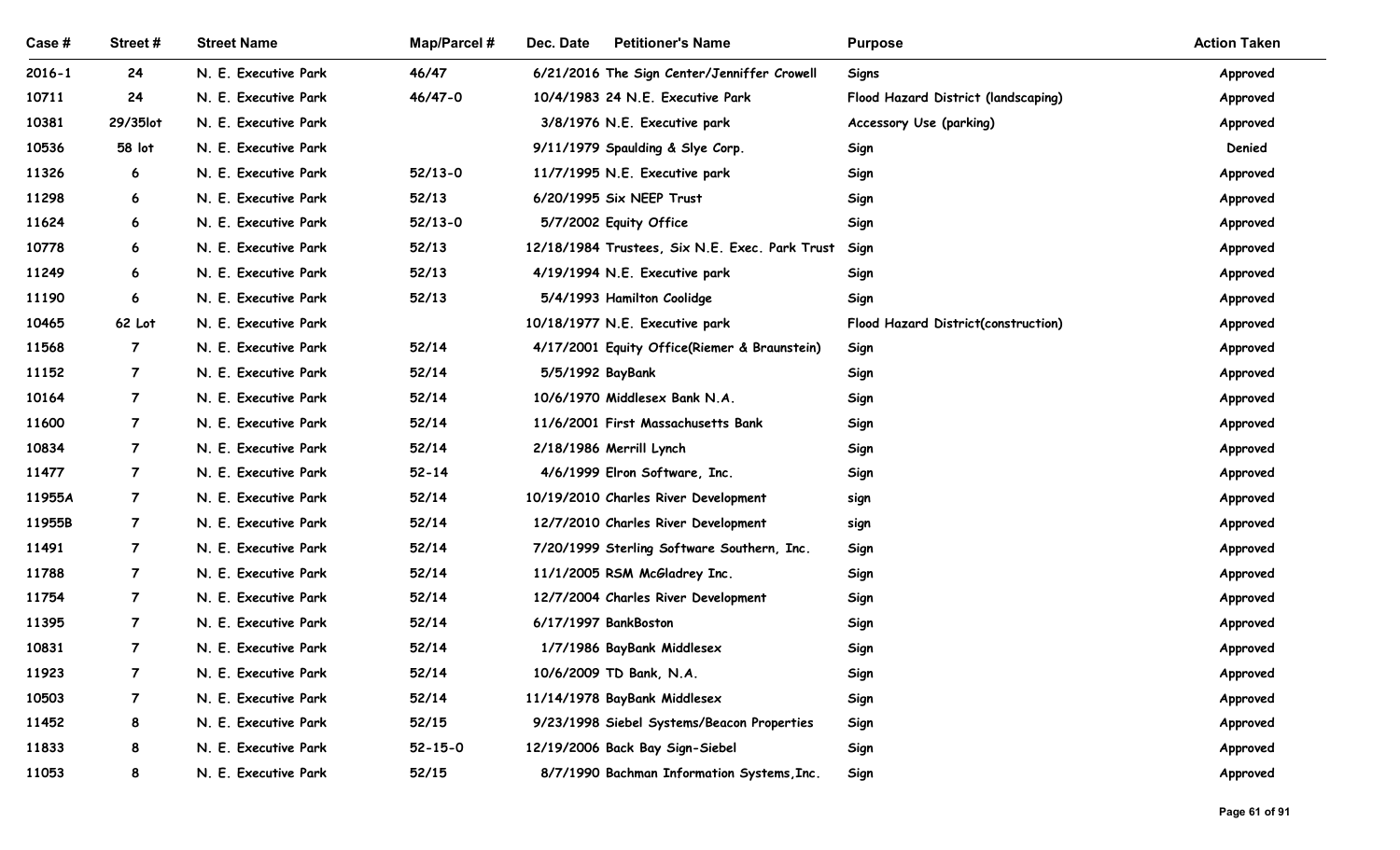| Case #         | Street#        | <b>Street Name</b>                           | <b>Map/Parcel#</b>   | Dec. Date<br><b>Petitioner's Name</b>                                      | <b>Purpose</b>                      | <b>Action Taken</b>  |
|----------------|----------------|----------------------------------------------|----------------------|----------------------------------------------------------------------------|-------------------------------------|----------------------|
| 11034          | 8              | N. E. Executive Park                         | 52/15                | 11/21/1989 N.E. Mutual Life Insurance                                      | Sign                                | Approved             |
| 11011          | 8              | N. E. Executive Park                         | 52/15                | 6/6/1989 N.E. Mutual Life Insurance                                        | Sign                                | Approved             |
| 10994          | 8              | N. E. Executive Park                         | 52/15                | 1/17/1989 N.E. Mutual Life Insurance                                       | Sign                                | Approved             |
| 11364          | 8              | N. E. Executive Park                         | 52/15                | 10/1/1996 Cayenne Software/Spaulding&Slye                                  | Sign                                | Approved             |
| 10664<br>11947 | 8<br>8         | N. E. Executive Park<br>N. E. Executive Park | 52/15<br>52/15       | 11/30/1982 N.E. Mutual Life Insurance                                      | Sign                                | Approved             |
| 2014-6         | 8              | N. E. Executive Park                         | 52/15                | BP-New England Exec. Park LLC<br>12/2/2014 Batten Bros., Inc. - Jeff Sarra | Sign<br>Signs                       | Approved<br>Approved |
| 10559          | 8/9            | N. E. Executive Park                         | 52/15                | 4/15/1980 Spaulding & Slye Corp.                                           | Flood Hazard District(construction) | Approved             |
| 2015-9         | 3              | NEEP (aka The District)                      | 46/45                | 2/16/2016 Planning Department                                              | NEEP PDD/ includes covenant         | Approved             |
| 11885          | 11             | Nelson Rd.                                   | 17/29-0              | 2/19/2008 Scott Perachi                                                    | Side Line/rearline                  | Approved             |
| 11678          | 3              | Nelson Rd.                                   | 16/215               | 9/16/2003 Daniel &Ruth DiDonato                                            | Side line (addition)                | Withdrew             |
| 11694          | 3              | Nelson Rd.                                   | 16/215               | 9/16/2003 Daniel & Ruth DiDonato                                           | Side line                           | Approved             |
|                | 5              | Nelson Rd.                                   | 16/214-0             | 6/1/1961 Richard & Elizabeth Edwards                                       | Side line                           | Approved             |
| 10529          | $\overline{7}$ | Nelson Rd.                                   | $17/27 - 0$          | 6/26/1979 Evelyn I. Rourke                                                 | Side line                           | Approved             |
| 11623          | $\overline{7}$ | Nelson Rd.                                   | 17/27                | 6/4/2002 Peter Raboin                                                      | Side line                           | Approved             |
| $2017 - 1$     | 35             | Network Dr                                   | 32/3                 | 9/19/2017 Oracle America, Inc.                                             | Sign                                | Approved             |
| 11460          | $\mathbf{1}$   | Network Dr.                                  | 32/3                 | 11/17/1998 Sun Microsystems, Inc.                                          | Sign                                | Approved             |
| $2018 - 1$     | 45             | Network Dr.                                  | 32/3                 | 6/19/2018 CA Technologies                                                  | Sign                                | Approved             |
| 11929          |                | Network Drive                                | $32/3 - 2$           | 10/20/2009 Palomar Medical Technologies, Inc.                              | Sign                                | Approved             |
| 10843          | $\mathbf{1}$   | Nevada Rd.                                   | 50/51                | 5/6/1986 Major Travers                                                     | Front line                          | Approved             |
| 11342          | 10             | Nevada Rd.                                   | 16/58-59             | 5/7/1996 Patrick Maguire                                                   | Subdivide lot                       | Approved             |
| 11849          | 10<br>12       | Nevada Rd.<br>Nevada Rd.                     | 16/58<br>$16/57 - 0$ | 4/3/2007 John and Joanne McEachern<br>7/26/1956 Mr. Albert Casiello        | Frontage<br>Undersized lot          | Approved<br>Approved |
| 10153          | $\overline{4}$ | Nevada Rd.                                   | $16/61 - 0$          | 7/2/1970 Attilio T. Caira                                                  | <b>Rear line</b>                    | Approved             |
| 10761          | $\overline{4}$ | Nevada Rd.                                   | $16/61 - 0$          | 10/2/1984 Atiilio J. Caira                                                 | Rear line/Side line                 | Approved             |
| 11784          | $\overline{7}$ | Nevada Rd.                                   | 16/53                | 9/20/2005 Michael & Dagmar Fuchs                                           | Subdivide Lot                       | Approved             |
| 10914          | $\overline{7}$ | Nevada Rd.                                   | 16/53                | 6/16/1987 Robert D. & Ronald Bucknam                                       | Subdivide lot                       | Denied               |
| 2015-7         | 8              | New England Executive Par                    | $52/15-0$            | 5/5/2015 Black Duck Software, Inc.                                         | Sign                                | Approved             |
|                |                | Newbridge Ave.                               |                      | 5/26/1955 Belford Associates                                               | Remove loam                         | Approved             |
|                |                |                                              |                      |                                                                            |                                     |                      |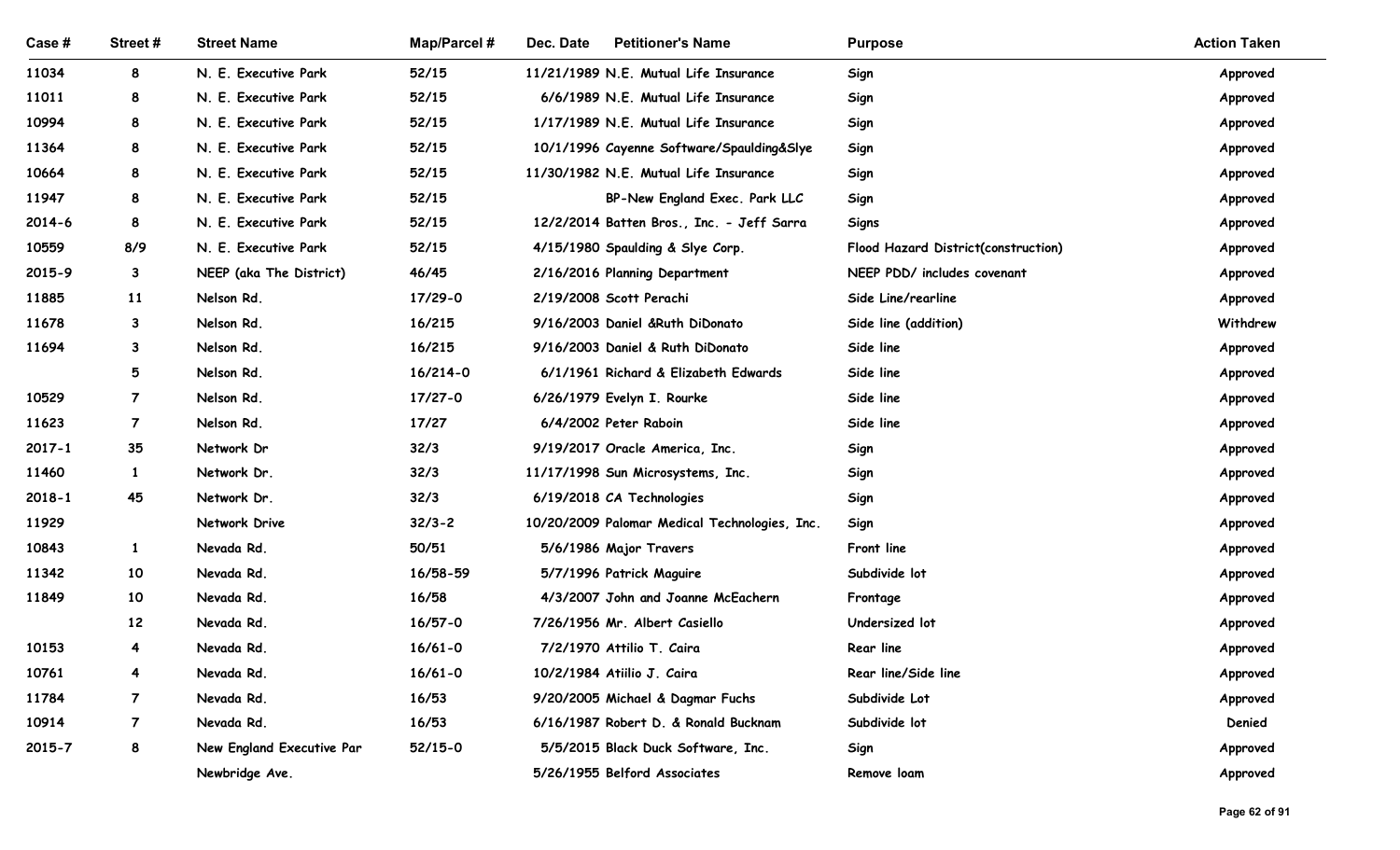| Case #         | Street#        | <b>Street Name</b>       | <b>Map/Parcel#</b> | <b>Petitioner's Name</b><br>Dec. Date               | <b>Purpose</b>                         | <b>Action Taken</b> |
|----------------|----------------|--------------------------|--------------------|-----------------------------------------------------|----------------------------------------|---------------------|
| 11159          | 21             | Newbridge Ave.           | 37/99              | 8/18/1992 Ronald & Paula Wing                       | Side line                              | Approved            |
| 10120          | 22             | Newbridge Ave.           | $37/133 - 0$       | 7/15/1969 Thomas F. Barrasso                        | Rear line                              | Approved            |
| 10383          | 22             | Newbridge Ave.           | $37/133 - 0$       | 4/12/1976 Thomas Barrasso                           | Amendment to variance                  | Denied              |
|                | 25             | Newbridge Ave.           | 37/97-0            | 6/8/1961 Vincent S. & Ruth Michienzi                | Side line                              | Approved            |
| 10093          | 26             | Newbridge Ave.           | $37/135 - 0$       | 11/19/1968 Richard Treem                            | Rear line                              | Approved            |
|                | 3 lot          | Newbridge Ave.           |                    | 6/28/1962 William Courage                           | Front line                             | Approved            |
|                | 31             | Newbridge Ave.           | 37/94-0            | 8/18/1960 Virgil Riggie                             | Front line/Side line                   | Approved            |
| 10612          | 31             | Newbridge Ave.           | 37/94-0            | 6/30/1981 Stephen Baskam                            | Rear line                              | Approved            |
|                | 5-A lot        | Newbridge Ave.           |                    | 10/13/1965 Charles C. Bryson                        | Side line                              | Approved            |
| 11054          | $\overline{7}$ | Newbridge Ave.           | 43/132             | 8/7/1990 John & Cynthia Johnstone                   | Side line                              | Approved            |
| 11167          | $\overline{7}$ | Newbridge Ave.           | 43/132             | 10/6/1992 John & Cynthia Johnstone                  | Side line                              | Approved            |
|                | A/B lots       | Newbridge Ave.           | 37/96-0            | 10/13/1965 Thomas Gay                               | Side line                              | Approved            |
|                | $\overline{4}$ | Nichold St.              | 29/94-0            | 10/29/1992 Albert & Rita Kullman                    | Undersized lot                         | N/A                 |
| 10117          |                | North Ave.               |                    | 7/15/1969 Inforex Inc.                              | Sign                                   | Approved            |
| 11408          | 30             | North Ave.               | $38/10-1$          | 8/16/1997 Tellabs, Inc.                             | Sign                                   | Approved            |
| 11213          | 30             | North Ave.               | $38/10-1$          | 8/17/1993 Steinbrecher Corp.                        | Sign                                   | Approved            |
| 11549<br>10404 | 31             | North Ave.<br>North Ave. | $38 - 8 - 1$       | 10/17/2000 American Tower<br>7/12/1976 Inforex Inc. | Height                                 | Approved<br>Denied  |
|                | Bldg. 3<br>6   | North St.                | $55/3 - 0$         | 8/18/1960 Paul J. & Irene Rivais                    | Sign<br>Front line/Rear line/Side line | Approved            |
| 10191          | $\mathbf{2}$   | Northeastern Ave.        | $23/251 - 0$       | 6/17/1971 Alfred F. Marrocco                        | Side line                              | Approved            |
| 10343          | $\mathbf{2}$   | Northeastern Ave.        | $23/251 - 0$       | 8/11/1975 Alfred F. Marrocco                        | Rear line                              | Approved            |
| $2019 - 2$     | $\overline{4}$ | Oak Knoll Rd             | $16 - 349$         | 4/16/2019 William J Rice                            | Front Line                             | Approved            |
|                |                | Oak Knoll Rd.            |                    | 7/6/1965 Klaus Steinbrueck                          | Side line                              | Approved            |
| 11230          | 14             | Oak Knoll Rd.            | 16/342             | 1/18/1994 Rita Arseneault                           | Subdivide lot                          | Approved            |
| 11229          | 14             | Oak Knoll Rd.            | 16/342             | 12/7/1993 Rita Arseneaux                            | Subdivide lot                          | Approved            |
|                | 4              | Oak Knoll Rd.            | 16/349-0           | 1/2/1965 Eric Swanson                               | Front line                             | Approved            |
| 11321          | 5              | Oak Knoll Rd.            | 16/360             | 11/21/1995 Mark Murray                              | Subdivide lot                          | Denied              |
| 10760          | 5              | Oak Knoll Rd.            | 16/360             | 10/2/1984 Martin F. Nelson                          | Subdivide lot                          | Denied              |
| 11252          |                | Oak Knoll Rd./Joanne Rd. | 16/342             | 6/7/1994 Rita Arseneault                            | Frontage                               | Approved            |
|                |                |                          |                    |                                                     |                                        |                     |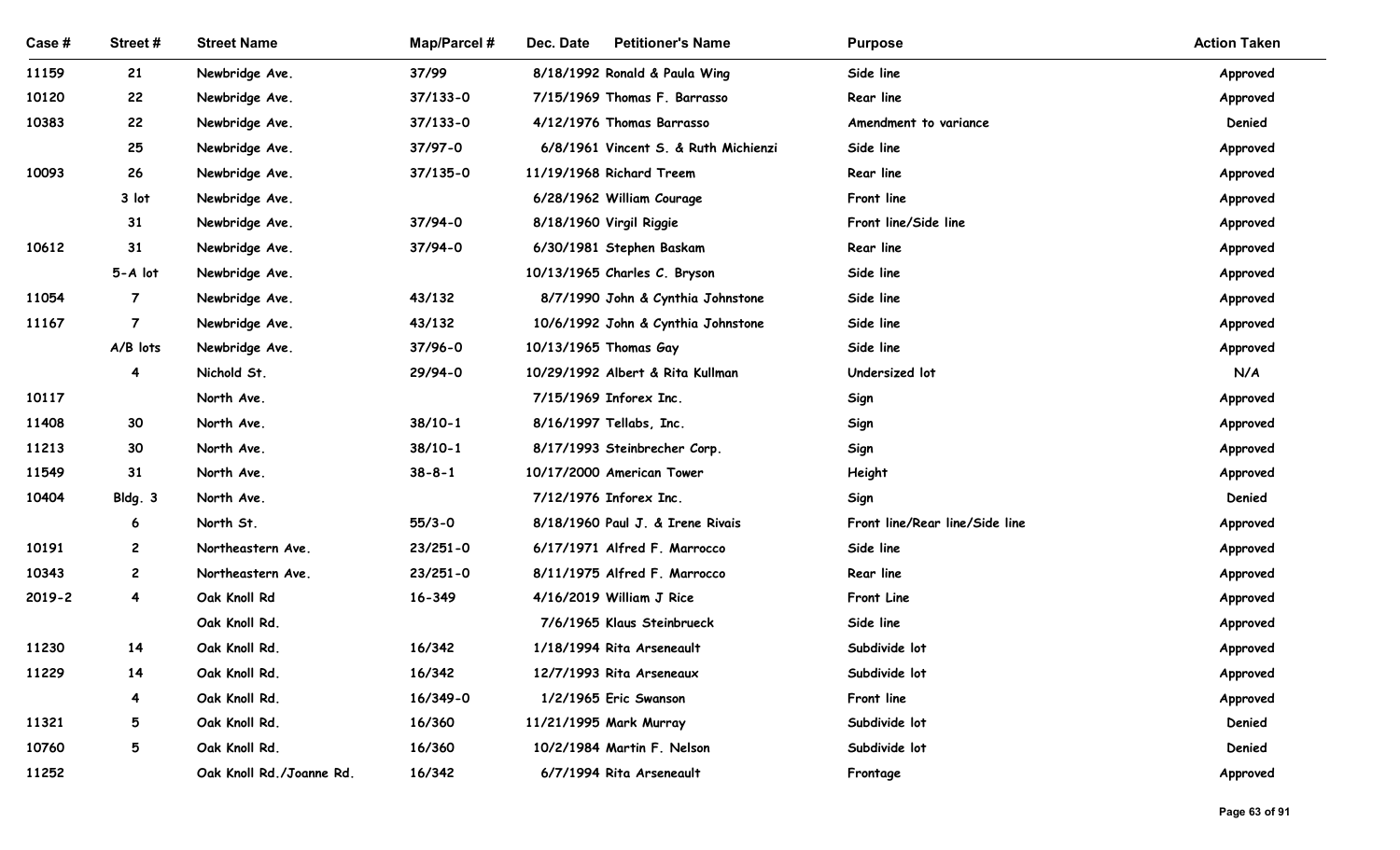| Case #         | Street#                      | <b>Street Name</b>                 | <b>Map/Parcel#</b> | Dec. Date<br><b>Petitioner's Name</b>                      | <b>Purpose</b>                     | <b>Action Taken</b>  |
|----------------|------------------------------|------------------------------------|--------------------|------------------------------------------------------------|------------------------------------|----------------------|
|                | $2,2A$ lot                   | Oak St.                            |                    | 8/8/1966 S. Arvida Ekwall                                  | Amendment to variance              | Approved             |
| 11903          | 11                           | Old Colony Rd.                     | 29/30              | 10/21/2008 Mary Mercer                                     | Sideline (garage)                  | Withdrew             |
| 10216          | 19                           | Old Colony Rd.                     | $29/34-0$          | 6/1/1972 Benjamin F. Galloway                              | Side line                          | Approved             |
| 11888          | 26                           | Old Colony Rd.                     | 35/11              | 5/6/2008 Richard Morneweck                                 | Side line                          | Approved             |
| 11082          | 5                            | Old Colony Rd.                     | 52/5               | 1/15/1991 Barlo Group/Commonwealth Mort.                   | Sign                               | Denied               |
| 10007          | 8                            | Old Colony Rd.                     | $29/43-0$          | 12/6/1967 Edward H. Gosselin, Jr.                          | Front line                         | Approved             |
| 10663          |                              | Old Concord Rd.                    |                    | 11/16/1982 Mark E. Gallagher III                           | Height (building)                  | Approved             |
| 10650          |                              | Old Concord Rd.                    | 44/56              | 7/20/1982 Mark E. Gallagher                                | Front line                         | Approved             |
| 10621          |                              | Old Concord Rd.                    |                    | 10/6/1981 Mark E. Gallagher                                | Height (building)                  | Approved             |
| 11461          | 11                           | Old Concord Rd.                    | 56/47              | 11/17/1998 Dickinson Development/Adamian                   | Height (building)/Floor area ratio | Approved             |
| 11526          | 11                           | Old Concord Rd.                    | 56/47              | 6/21/2000 Bruce Haase, All Pro Sign                        | Sign                               | Approved             |
| 11466          | $\mathbf{3}$                 | Old Concord Rd.                    | 56/44              | 2/2/1999 Barlo Signs/MA Furniture Corp.                    | Sign                               | Approved             |
| 11910<br>11285 | $\mathbf{3}$<br>$\mathbf{3}$ | Old Concord Rd.<br>Old Concord Rd. | 56/44<br>56/44     | 4/7/2009 H Mart Boston, LLC<br>3/21/1995 The Gutierrez Co. | Sign                               | Approved             |
| 11088          | $5\overline{)}$              | Old Concord Rd.                    | 52/5               | 2/5/1990 Commonwealth Mortgage                             | Sign<br>Sign                       | Approved<br>Withdrew |
| 10376          | 5                            | Old Concord Rd.                    | 29/27-0            | 2/5/1976 Analytical Systems Engng. Corp.                   | Sign                               | Approved             |
| 11120          | 5                            | Old Concord Rd.                    | $52/5$             | 9/17/1991 University Brink Mortgage Co.                    | Sign                               | Approved             |
| 10720          | 56/44                        | Old Concord Rd.                    | 56/44              | 11/1/1983 Mark E. Gallagher                                | Extension of time                  | Approved             |
| 11999A         | 11                           | Old Concord Road                   | 56/47-0            | 10/2/2012 Back Bay Sign for Chandler Signs                 | Sign                               | Approved             |
| 11999B         | 11                           | Old Concord Road                   | 56/47-0            | 10/2/2012 Back Bay Sign for Chandler Signs                 | Sign                               | Approved             |
| 11999C         | 11                           | Old Concord Road                   | 56/47-0            | 10/2/2012 Back Bay Sign for Chandler Signs                 | Sign                               | Approved             |
| 10972          | $\mathbf{3}$                 | Olean Rd.                          | 16/92              | 8/16/1988 Glenn & Kerrin Frank                             | Side line                          | Approved             |
| 11681          | 9                            | Olean Rd.                          | 16/88              | 7/15/2003 Frederick Arrington                              | Side line (addition)               | Approved             |
| 11722          | 9                            | Olean Rd.                          | 16/88              | 5/4/2004 Frederick/Carla Arrington                         | Frontage/Side line                 | Withdrew             |
| 11815          | $\mathbf{1}$                 | Olean Rd. & Winona Rd.             | 93/74              | 7/18/2006 Ashita & Alpana Mukherjee                        | Subdivide lot                      | Denied               |
|                | $A - C$ lot                  | Outlook Rd.                        |                    | 3/1/1966 Italian-American Club                             | Undersized lot                     | Denied               |
| 11099          | 22                           | Overlook Ave.                      | 43/28              | 8/6/1991 Francis & Jean Sarno                              | Subdivide lot                      | Denied               |
| 10715          | 22                           | Overlook Ave.                      | 43/28-0            | 11/1/1983 George A. Chaloux                                | Subdivide lot                      | Denied               |
| 11712          | 22 & 26                      | Overlook Ave.                      | 43/28 & 29         | 2/3/2004 Thomas E. Murray, Jr., Trusetee                   | Minimum Lot Size (2 lots to 3)     | Approved             |
|                |                              |                                    |                    |                                                            |                                    | Page 64 of 91        |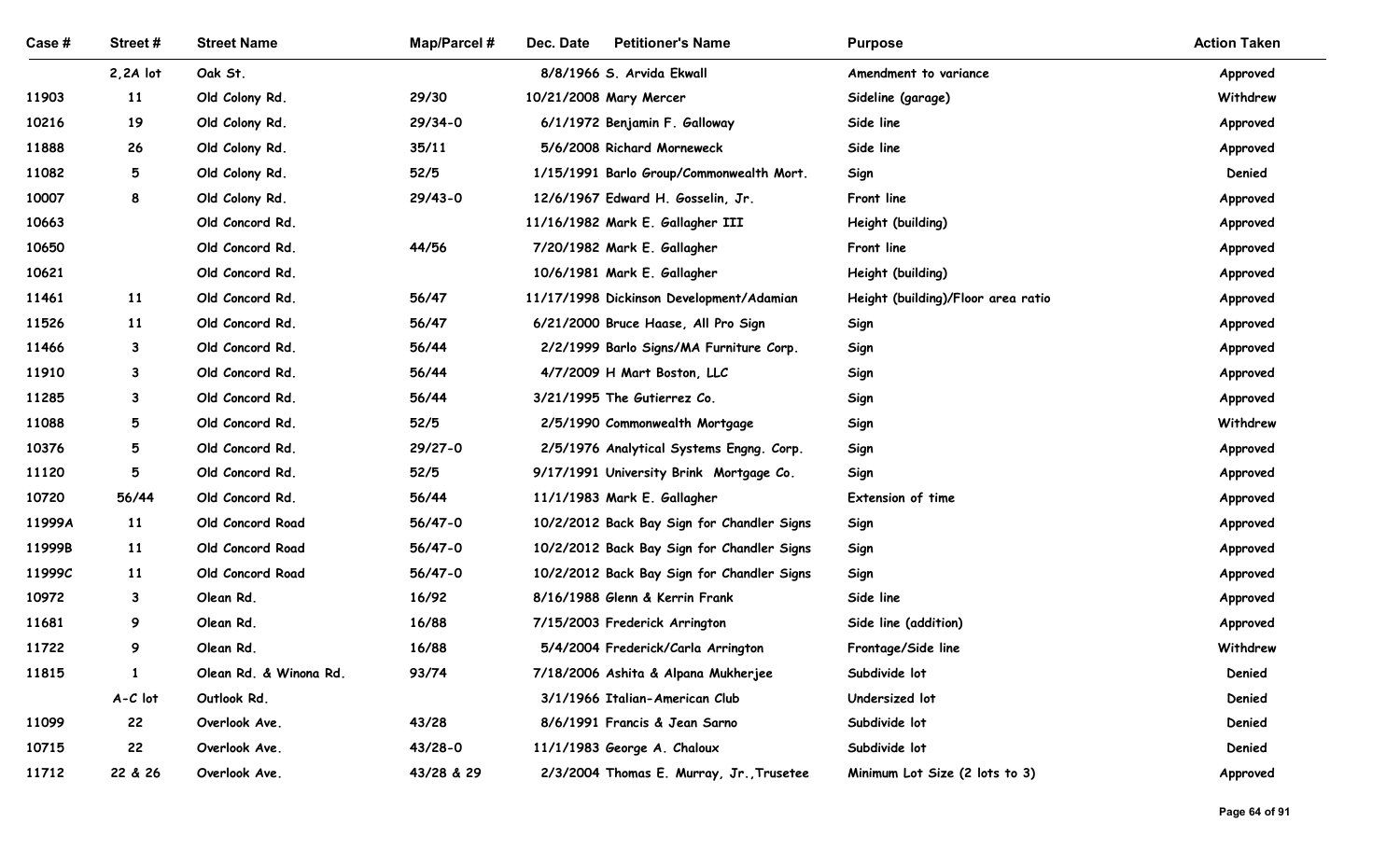| Case #         | Street#            | <b>Street Name</b>         | <b>Map/Parcel#</b> | Dec. Date<br><b>Petitioner's Name</b>                            | <b>Purpose</b>               | <b>Action Taken</b>  |
|----------------|--------------------|----------------------------|--------------------|------------------------------------------------------------------|------------------------------|----------------------|
| 10086          | $\overline{7}$     | Overlook Ave.              | 43/49-0            | 10/22/1968 Stanley Wasel                                         | Side line                    | Denied               |
| 10051          | A/B lot<br>14 lot  | Overlook Ave.<br>Oxbow Ln. |                    | 7/31/1966 Gerald Seminatore<br>10/24/1967 Graham Associates Inc. | Undersized lot<br>Front line | Approved             |
| 10999          | $\mathbf{1}$       | Park Dr.                   | 3/58               | 5/2/1989 Michael J. Welch                                        | Side line (addition)         | Approved<br>Approved |
| 11429          | $\mathbf{2}$       | Park Dr.                   | 3/10               | 4/7/1998 Mark & Maureen Drossos                                  | Side line (garage)           | Approved             |
| 11280          | $\mathbf{2}$       | Park Dr.                   | 3/10               | 2/21/1995 Mark & Maureen Drossos                                 | Side line                    | Approved             |
| 10510-         | 20                 | Park Dr.                   | $3/19 - 0$         | 2/6/1997 Paul Nemoda                                             | Side line                    | Approved             |
| 10277          | 3                  | Park Dr.                   | $3/57 - 0$         | 11/15/1973 Thomas J. Torode                                      | Side line                    | Approved             |
| 11912          | 3                  | Partridge Ln.              | 40/27              | 5/19/2009 Marcia Gedick                                          | Side Line                    | Approved             |
| 10311          | 8                  | Partridge Ln.              | $40/33 - 0$        | 8/26/1974 Daniel Valente                                         | Side line                    | Approved             |
| 11071          | 14                 | Pathwoods Ave.             | 22/122             | 11/20/1990 Colonial Remodeling Co.                               | Side line                    | Approved             |
| 10194          | 28                 | Pathwoods Ave.             | 22/228-0           | 8/19/1971 Manuel Malo                                            | Side line                    | Approved             |
| 10190          | 28                 | Pathwoods Ave.             | 22/228-0           | 6/3/1971 Manuel Malo                                             | Side line                    | Denied               |
| 10926          | 9                  | Pathwoods Ave.             | 16/338             | 8/4/1987 Richard A. Weadick                                      | Side line                    | Approved             |
| 11759          | 10                 | Patriot Rd.                | 17/182             | 1/4/2005 Richard & Maura Carlson                                 | Frontage                     | Approved             |
| 10661          | 11                 | Patriot Rd.                | 17/188-0           | 10/19/1982 Roger Lavoie                                          | Side line                    | Approved             |
| 11226          | 13                 | Paul St.                   | 22/164             | 11/16/1993 Brice Wightman                                        | Side line                    | Approved             |
| 11274<br>11891 | 15<br>$\mathbf{3}$ | Paul St.<br>Paul St.       | 22/163<br>22/176   | 1/3/1995 Patrick & Judith Mustoe<br>5/6/2008 Frank O'Brien       | Side line<br>Side line       | Approved<br>Approved |
| 10569          | 5                  | Paul St.                   | 22/168-0           | 7/22/1980 Richard G. Teas                                        | Side line                    | Approved             |
| 10894          | $\overline{7}$     | Paul St.                   | 22/167-0           | 2/17/1987 Walter & Charlette Frietas                             | Side line                    | Approved             |
|                | $\mathbf{2}$       | Paulson Dr.                | 22/259-0           | 10/8/1964 Sidney L. & Hadd Locke                                 | Side line                    | Approved             |
| 11179          | 25                 | Paulson Dr.                | 22/272             | 3/2/1993 Francis & Deborah Hart                                  | Rear line/Side line          | Approved             |
| 10907          | 26                 | Paulson Dr.                | 22/284-0           | 4/21/1987 Andrew Schkuta                                         | Rear line/Side line          | Approved             |
| 10012          | 8 lot              | Paulson Dr.                |                    | 1/29/1967 Visco Inc.                                             | Undersized lot               | Approved             |
| 2015-6         | 28                 | Paulson Dr/                | 22/283             | 1/20/2014 Sean Henrikson                                         | Rear/Side Setbacks (Shed)    | Approved             |
| 2015-6         | 28                 | Paulson Dr/                | 22/283             | 1/20/2014 Sean Henrikson                                         | Side Setbacks (Pergola)      | Denied               |
| 10678          |                    | Peach Orchard Rd.          | 20/31              | 5/3/1983 Gary J. Litchfield                                      | Front line                   | Approved             |
| 10812          |                    | Peach Orchard Rd.          |                    | 8/20/1985 Burlington Arboretum Assoc.                            |                              | Denied               |
|                |                    |                            |                    |                                                                  |                              | Page 65 of 91        |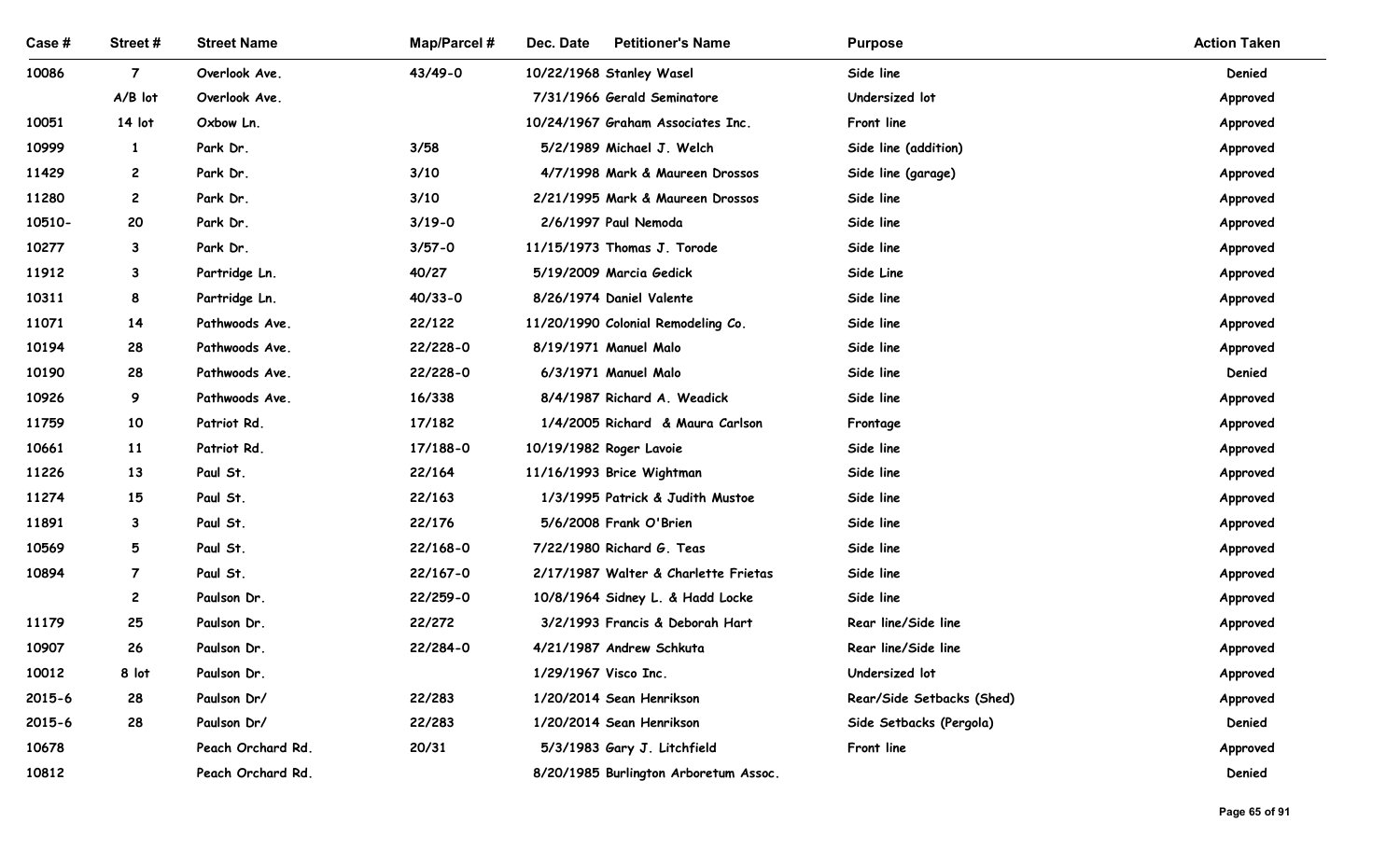| Case #     | Street#           | <b>Street Name</b>                   | <b>Map/Parcel#</b> | Dec. Date<br><b>Petitioner's Name</b>                                  | <b>Purpose</b>                     | <b>Action Taken</b> |
|------------|-------------------|--------------------------------------|--------------------|------------------------------------------------------------------------|------------------------------------|---------------------|
| 10013      |                   | Peach Orchard Rd.                    |                    | 1/29/1967 Nora C. Kindred                                              | Front line                         | Approved            |
|            | 1 lot             | Peach Orchard Rd.                    |                    | 3/7/1963 Edward H. Fillmore, Trustee                                   | Front line                         | Approved            |
| 11522      | 16                | Peach Orchard Rd.                    | 31/3               | 5/18/2000 Donna Marciano                                               | Side line                          | Approved            |
|            | 21                | Peach Orchard Rd.                    | $31/128 - 0$       | 7/14/1960 Alex Paul Cotreau                                            | Side line                          | Approved            |
| 10795      | 5                 | Peach Orchard Rd.                    | $37/15 - 0$        | 6/4/1985 John F. & Gayle O'Callaghan                                   | Side line                          | Approved            |
| 10804      | 50                | Peach Orchard Rd.                    | $31/76 - 0$        | 7/2/1985 David L. Sullivan                                             | Side line                          | Approved            |
| 11100      | 50                | Peach Orchard Rd.                    | 31/76              | 5/7/1991 David Sullivan                                                | Side line                          | Approved            |
| 10733      | 50                | Peach Orchard Rd.                    | $31/73 - 77$       | 2/21/1984 David L. & Debra Sullivan                                    | Front line                         | Approved            |
|            | 52                | Peach Orchard Rd.                    | $31/83 - 0$        | 3/23/1965 Charles McNeil                                               | Front line                         | Approved            |
| 10566      | 56                | Peach Orchard Rd.                    | $31/89 - 0$        | 5/20/1980 Robert P. Griffin                                            | Side line                          | Approved            |
| 11219      | 68                | Peach Orchard Rd.                    | 31/97              | 9/21/1993 Anthony Salamone, Jr.                                        | Height (ceiling)                   | Approved            |
| 11699      | 70                | Peach Orchard Rd.                    | 31/89,99,100       | 10/7/2003 Francis A. Lavacchia                                         | Subdivide lot                      | Approved            |
| 10439      | 88                | Peach Orchard Rd.                    | 25/84-0            | 3/14/1977 Thomas J. Walsh                                              | Front line                         | Approved            |
| 10248      | 9                 | Peach Orchard Rd.                    | $37/13 - 0$        | 4/5/1973 Mrs. Edward Carrigan                                          | Side line                          | Approved            |
|            | $A, B$ lot        | Peach Orchard Rd.                    |                    | 5/1/1963 Kenneth & Elta Brown                                          | Amendment to variance              | Approved            |
|            | Lot $1-4$         | Peach Orchard Rd.                    |                    | 2/3/1955 M. W. Maguire, Inc.                                           | Height (building)                  | Approved            |
| $\star$    | lot <sub>28</sub> | Peach Orchard Rd.                    |                    | 9/25/1962 M. & K. Goldman                                              | Subdivide lot                      | Approved            |
| 11332      | 116 R             | Peach Orchard Rd. (off)<br>Pearl St. | $31/133 - 2$       | <b>Investors Mgmt Group</b>                                            | Comprehensive Permit<br>Front line | Approved            |
| 10471      | 116 R             | Pearl St.                            | $31/133 - 2$       | 2/6/1996 James F. & Mary McCue<br>2/14/1978 James P. McCue, III, et al | Front line                         | Approved<br>Denied  |
| 11332      | 116R              | Pearl St.                            | $31/133 - 2$       | 2/6/1996 James P. & Mary E. McCue                                      | Extension of time (6 month)        | Approved            |
|            | 2 acres           | Pearl St.                            |                    | 12/15/1959 Sylvester                                                   | Accessory Use (parking)            | Denied              |
| No Nu      |                   | Pearl St. (Off)                      | 31/130             | 1/7/2004 Kimball Woods Realty Trust                                    | Comprehensive Permit Amendment     | Approved            |
| 11621      |                   | Pearl St. (off)                      | 31/130             | 8/30/2002 Kimball Woods Realty Trust                                   | Comprehensive Permit               | Approved            |
| 10884      | 25                | Phillip Ave.                         | $5/119-0$          | 12/2/1986 Carl & Barbara Reetz                                         | Side line                          | Approved            |
| 10412      | 26                | Phillip Ave.                         | $5/177 - 0$        | 8/23/1976 Charles A. Tardivo                                           | Rear line                          | Approved            |
| 10952      | $3^{\circ}$       | Phillip Ave.                         | 5/108              | 2/16/1988 David & Nancy Barkman                                        | Side line                          | Approved            |
| $2018 - 1$ | 8                 | Phillip Ave.                         | 5/103              | 9/18/2018 Cal McCarthy                                                 | Left side set back                 | Withdrew            |
| 11619      | 11                | Phyllis Ave.                         | 11/45              | 3/19/2002 Steven Mclean                                                | Side Yard                          | Approved            |
|            |                   |                                      |                    |                                                                        |                                    |                     |
|            |                   |                                      |                    |                                                                        |                                    | Page 66 of 91       |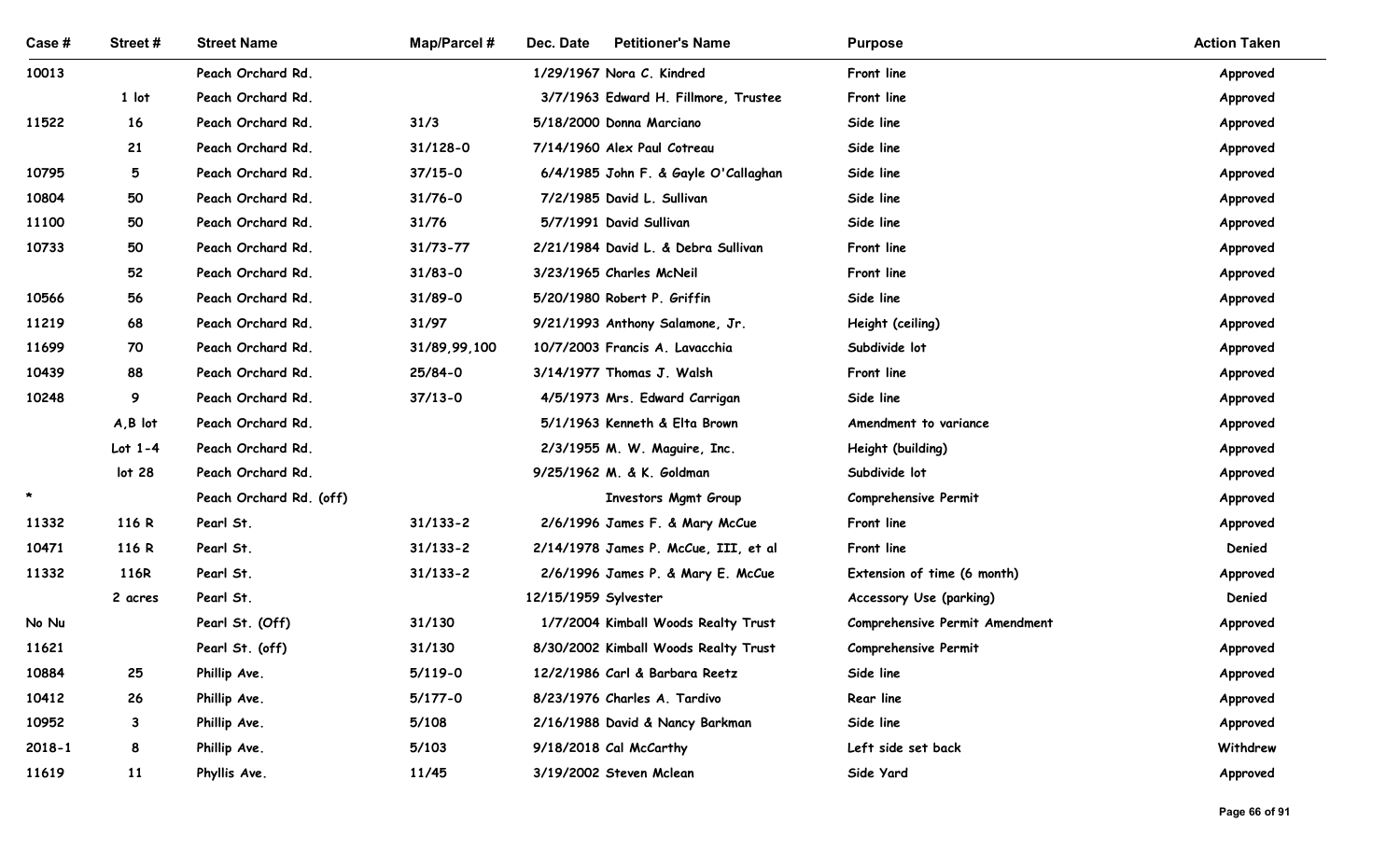| Case #              | Street #                | <b>Street Name</b>          | Map/Parcel # | Dec. Date<br><b>Petitioner's Name</b>                | <b>Purpose</b>                               | <b>Action Taken</b>  |
|---------------------|-------------------------|-----------------------------|--------------|------------------------------------------------------|----------------------------------------------|----------------------|
|                     |                         |                             |              |                                                      |                                              |                      |
| 10332               | 16                      | Phyllis Ave.                | $11/141 - 0$ | 2/10/1975 William Jefferson                          | Side line                                    | Approved             |
| $2016 - 1$<br>10310 | 19                      | Phyllis Avenue<br>Pine Ave. | $11/41 - 0$  | 10/18/2016 Bradford Coleman<br>9/30/1974 Donna Puleo | Amendment to original variance<br>Front line | Approved<br>Approved |
| 11117               |                         | Pine Ave.                   | 43/47        | 8/20/1991 Treacy Builders, Inc.                      | Undersized lot/Front line                    | Approved             |
| 11384               | 11                      | Pine Ave.                   | 25/35        | 4/18/1997 Michael J. Maguire                         | Front line                                   | Approved             |
| 10575               | <b>11</b>               | Pine Ave.                   | 25/35-0      | 9/2/1980 Edward & Linda Maguire                      | Undersized lot                               | Approved             |
| 10906               | $\mathbf{2}$            | Pine Ave.                   | 11/93        | 4/21/1987 Andreas A. Melas                           | Subdivide lot                                | Denied               |
| 11449               | 4                       | Pine Ave.                   | 25/44,31/93  | 9/23/1998 Joseph Landry/Paul Giglio                  | Subdivide lot                                | Withdrew             |
| 11456               | 4                       | Pine Ave.                   | 25/44, 31/93 | 11/17/1998 Joseph Landry/Paul Giglio                 | Subdivide lot                                | Denied               |
| 11317               | 9                       | Pine Ave.                   | 25/30-31     | 9/19/1995 Paula M. & Lucia Bennett                   | Front line/Side line                         | Approved             |
| 10180               | 8                       | Pine Ridge Rd.              | $34/121 - 0$ | 1/26/1971 Paul R. Groulx                             | Side line                                    | Approved             |
| 11227               | $\overline{\mathbf{4}}$ | Pinevale Ave.               | 23/24        | 12/7/1993 George & Diane Boucher                     | Subdivide lot/Extension of time              | Approved             |
| 10719               |                         | Pontos Ave.                 | 17/17        | 10/18/1983 Robert W. Murray                          | Undersized lot                               | Approved             |
| 10399               |                         | Pontos Ave.                 |              | 6/14/1976 Robert W. Murray                           | Undersized lot                               | Approved             |
| 11828               | 3                       | Pontos Ave.                 | 17/20        | 1/16/2007 John & Rose Sim                            | Undersized lot                               | Denied               |
| $2016 - 1$          | $\mathbf{3}$            | Pontos Ave.                 | 17/20        | 5/3/2016 HSBC Bank USA, National Assoc.              | Side Yard Setback                            | Approved             |
| 10025               | 4 lots                  | Pontos Ave.                 |              | 6/18/1967 Francis W. Smith                           | Undersized lot                               | Approved             |
| 10604               | 9                       | Pontos Ave.                 | $17/18 - 0$  | 6/2/1981 Mary G. Hill                                | Undersized lot                               | Approved             |
| 10830               | 9                       | Porter Ave.                 | $17/18 - 0$  | 12/17/1985 James H. & Ethel A. Normoyle              | Side line                                    | Approved             |
|                     | lot <sub>33</sub>       | Porter Ave.                 |              | 12/21/1965 Raymond J. & Mary R. Shea                 | Front line                                   | Approved             |
| 10749               | 10                      | Princeton Rd.               | $22/26 - 0$  | 6/19/1984 Robert E. & Sandra Whitney                 | Side line                                    | Approved             |
| 11262               | 12                      | Princeton Rd.               | 22/27        | 8/16/1994 David S. & Elizabeth Kapralski             | Side line (garage)                           | Approved             |
| 11216               | 12                      | Princeton Rd.               | 22/27        | 9/7/1993 Mark Marrocco                               | Side line                                    | Denied               |
| 11847               | 12                      | Princeton Rd.               | 22/27        | 4/3/2007 David & Elizabeth Kapralski                 | Side line (existing garage)                  | Approved             |
| 10794               | 13                      | Princeton Rd.               | 22/94-0      | 5/21/1985 Alfred H. Brabant                          | Side line                                    | Approved             |
| 10693               | 22                      | Princeton Rd.               | $22/81 - 0$  | 7/5/1983 Joseph R. DiPietro                          | Side line                                    | Denied               |
| 10211               | 2A                      | Princeton Rd.               | $22/21 - 0$  | 3/9/1972 Roger R. Grenier                            | Side line                                    | Approved             |
| 11207               |                         | Prouty Rd.                  | $7/11 - 5$   | 8/17/1993 James M. Govini                            | Subdivide lot                                | Approved             |
| 10238               |                         | Prouty Rd.                  |              | 3/8/1973 Charles Realty Trust                        | Front line                                   | Denied               |
|                     |                         |                             |              |                                                      |                                              | Page 67 of 91        |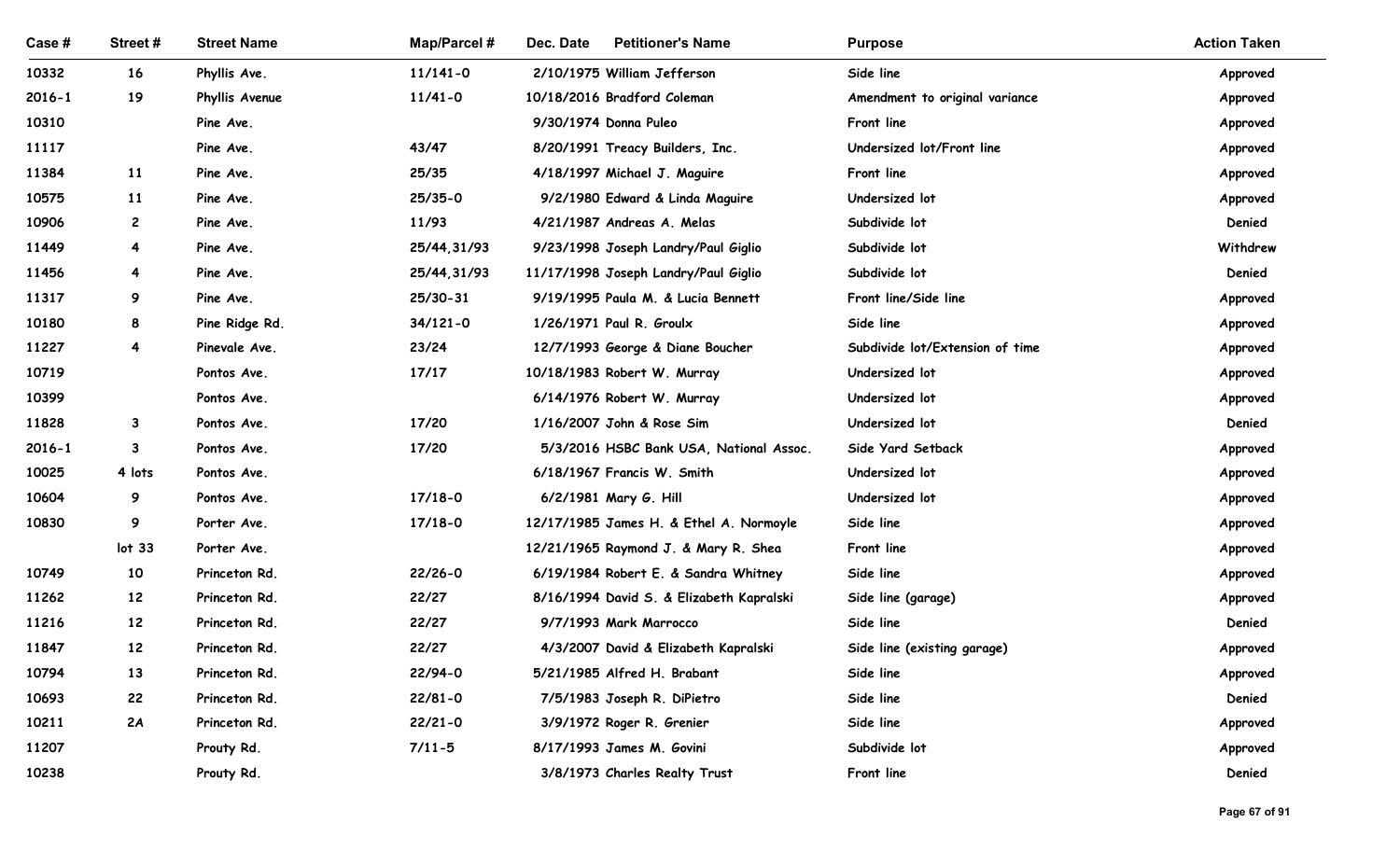| <b>Action Taken</b><br><b>Street Name</b><br><b>Map/Parcel#</b><br>Dec. Date<br><b>Petitioner's Name</b><br>Case #<br>Street#<br><b>Purpose</b><br>10530<br>14<br>Prouty Rd.<br>$7/85 - 0$<br>7/10/1979 Donald J. Gavel<br>Side line<br>Approved<br>Side line<br>10251<br>25<br>$4/99 - 0$<br>Prouty Rd.<br>6/7/1973 John J. Carpenito, Jr.<br>Approved<br>Side line<br>10595<br>28<br>$4/108 - 0$<br>3/17/1981 William & Linda Murray<br>Prouty Rd.<br>Approved<br>11637<br>8<br>Prouty Rd.<br>7/81<br>Front yard setback<br>7/17/2002 Brendan & Mary Sullivan<br>Approved<br>30<br>22/221<br>Denied<br>$2017 - 1$<br>Purity Springs Rd<br>10/3/2017 Michael & Dulari Martin<br>Subdivide Lot/Minimum Lot Size<br>10271<br>9/27/1973 Russell Petersen<br>Front line<br>Purity Springs Rd.<br>Approved<br>10644<br>Undersized lot<br>Purity Springs Rd.<br>6/1/1982 Angelo A. Amico<br>Approved<br>30<br>22/221<br>Subdivide lot<br>Denied<br>11131<br>Purity Springs Rd.<br>1/7/1992 Scottnic Realty Trust<br>11057<br>30<br>22/221<br>Subdivide lot<br>Withdrew<br>Purity Springs Rd.<br>8/21/1990 Scottnic Realty Trust<br>11361<br>30<br>22/221<br>Subdivide lot<br>Purity Springs Rd.<br>11/19/1996 John T. Ward, Jr.<br>Denied<br>22/132<br>AppealedBldg Insp<br>Withdrew<br>11792<br>31<br>12/20/2005 Johanna Turaj<br>Purity Springs Rd.<br>39<br>22/128-0<br>10872<br>Purity Springs Rd.<br>11/18/1986 James C. Savage, III<br>Side line<br>Approved<br>Denied<br>497-500<br>Purity Springs Rd.<br>11/14/1978 Angelo A. Amico, Trustee<br>Undersized lot<br>10498<br>497-500<br>Denied<br>10488<br>Purity Springs Rd.<br>8/15/1978 Angelo A. Amico, Trustee<br>Undersized lot<br>22/207<br>11440<br>5<br>Purity Springs Rd.<br>6/16/1998 George Sullivan<br>Rear line/Side line (shed/porch)<br>Approved<br>22/206<br>11439<br>Purity Springs Rd.<br>6/16/1998 Edward J. & Dorothy M. Duncan<br>Front line/Side line (house/pool)<br>$\overline{7}$<br>Approved<br>11612<br>8<br>Purity Springs Rd.<br>22/213-0<br>3/20/2002 Richard Langan<br>Undersized lot<br>Approved<br>22/205-0<br>10917<br>9<br>Purity Springs Rd.<br>6/16/1987 Richard J. Musto<br>Front line<br>Approved<br>lot 186<br>Purity Springs Rd.<br>12/28/1956 Robert J. & Mary Patterson<br>Amendment to variance<br>Approved<br>10418<br>Lot 39<br>Purity Springs Rd.<br>8/30/1976 Skiru Realty Trust<br>Side line<br>Denied<br>1/29/1967 Visco Inc.<br>10012<br>Purity Springs Rd.<br>Undersized lot<br>lot A<br>Approved<br>12<br>Radcliff Rd.<br>74/2<br>11908<br>1/20/2009 Bhupendes Patel<br>Denied<br>Frontage<br>19<br>$16 - 113$<br>2019-2<br>Rahway RD<br>4/2/2019 Melissa and Sean O'Dowd<br>Set back<br>10<br>16/132-0<br>10491<br>Rahway Rd.<br>8/15/1978 Charles L. Baker<br>Rear line<br>Approved<br>15<br>16/115-0<br>10304<br>Rahway Rd.<br>6/24/1974 Guy Girouard<br>Undersized lot<br>Approved<br>16/127-0<br>Rahway Rd.<br>6/27/1964 Bernard D. & Helen DiCredico<br>Side line<br>$\mathbf{2}$<br>Approved<br>5<br>Denied<br>10645<br>Rahway Rd.<br>16/121<br>6/15/1982 Vincent DeMorris<br>Undersized lot<br>11673<br>5<br>Rahway Rd.<br>16/121/122<br>6/18/2003 Robert & Maureen Tomkins<br>Undersized lot<br>Withdrew |       |   |            |          |                               |           |          |
|--------------------------------------------------------------------------------------------------------------------------------------------------------------------------------------------------------------------------------------------------------------------------------------------------------------------------------------------------------------------------------------------------------------------------------------------------------------------------------------------------------------------------------------------------------------------------------------------------------------------------------------------------------------------------------------------------------------------------------------------------------------------------------------------------------------------------------------------------------------------------------------------------------------------------------------------------------------------------------------------------------------------------------------------------------------------------------------------------------------------------------------------------------------------------------------------------------------------------------------------------------------------------------------------------------------------------------------------------------------------------------------------------------------------------------------------------------------------------------------------------------------------------------------------------------------------------------------------------------------------------------------------------------------------------------------------------------------------------------------------------------------------------------------------------------------------------------------------------------------------------------------------------------------------------------------------------------------------------------------------------------------------------------------------------------------------------------------------------------------------------------------------------------------------------------------------------------------------------------------------------------------------------------------------------------------------------------------------------------------------------------------------------------------------------------------------------------------------------------------------------------------------------------------------------------------------------------------------------------------------------------------------------------------------------------------------------------------------------------------------------------------------------------------------------------------------------------------------------------------------------------------------------------------------------------------------------------------------------------------------------------------------------------------------------------------------------------------------------------------------------------------------------------------------------------------------------------------------------|-------|---|------------|----------|-------------------------------|-----------|----------|
|                                                                                                                                                                                                                                                                                                                                                                                                                                                                                                                                                                                                                                                                                                                                                                                                                                                                                                                                                                                                                                                                                                                                                                                                                                                                                                                                                                                                                                                                                                                                                                                                                                                                                                                                                                                                                                                                                                                                                                                                                                                                                                                                                                                                                                                                                                                                                                                                                                                                                                                                                                                                                                                                                                                                                                                                                                                                                                                                                                                                                                                                                                                                                                                                                          |       |   |            |          |                               |           |          |
|                                                                                                                                                                                                                                                                                                                                                                                                                                                                                                                                                                                                                                                                                                                                                                                                                                                                                                                                                                                                                                                                                                                                                                                                                                                                                                                                                                                                                                                                                                                                                                                                                                                                                                                                                                                                                                                                                                                                                                                                                                                                                                                                                                                                                                                                                                                                                                                                                                                                                                                                                                                                                                                                                                                                                                                                                                                                                                                                                                                                                                                                                                                                                                                                                          |       |   |            |          |                               |           |          |
|                                                                                                                                                                                                                                                                                                                                                                                                                                                                                                                                                                                                                                                                                                                                                                                                                                                                                                                                                                                                                                                                                                                                                                                                                                                                                                                                                                                                                                                                                                                                                                                                                                                                                                                                                                                                                                                                                                                                                                                                                                                                                                                                                                                                                                                                                                                                                                                                                                                                                                                                                                                                                                                                                                                                                                                                                                                                                                                                                                                                                                                                                                                                                                                                                          |       |   |            |          |                               |           |          |
|                                                                                                                                                                                                                                                                                                                                                                                                                                                                                                                                                                                                                                                                                                                                                                                                                                                                                                                                                                                                                                                                                                                                                                                                                                                                                                                                                                                                                                                                                                                                                                                                                                                                                                                                                                                                                                                                                                                                                                                                                                                                                                                                                                                                                                                                                                                                                                                                                                                                                                                                                                                                                                                                                                                                                                                                                                                                                                                                                                                                                                                                                                                                                                                                                          |       |   |            |          |                               |           |          |
|                                                                                                                                                                                                                                                                                                                                                                                                                                                                                                                                                                                                                                                                                                                                                                                                                                                                                                                                                                                                                                                                                                                                                                                                                                                                                                                                                                                                                                                                                                                                                                                                                                                                                                                                                                                                                                                                                                                                                                                                                                                                                                                                                                                                                                                                                                                                                                                                                                                                                                                                                                                                                                                                                                                                                                                                                                                                                                                                                                                                                                                                                                                                                                                                                          |       |   |            |          |                               |           |          |
|                                                                                                                                                                                                                                                                                                                                                                                                                                                                                                                                                                                                                                                                                                                                                                                                                                                                                                                                                                                                                                                                                                                                                                                                                                                                                                                                                                                                                                                                                                                                                                                                                                                                                                                                                                                                                                                                                                                                                                                                                                                                                                                                                                                                                                                                                                                                                                                                                                                                                                                                                                                                                                                                                                                                                                                                                                                                                                                                                                                                                                                                                                                                                                                                                          |       |   |            |          |                               |           |          |
|                                                                                                                                                                                                                                                                                                                                                                                                                                                                                                                                                                                                                                                                                                                                                                                                                                                                                                                                                                                                                                                                                                                                                                                                                                                                                                                                                                                                                                                                                                                                                                                                                                                                                                                                                                                                                                                                                                                                                                                                                                                                                                                                                                                                                                                                                                                                                                                                                                                                                                                                                                                                                                                                                                                                                                                                                                                                                                                                                                                                                                                                                                                                                                                                                          |       |   |            |          |                               |           |          |
|                                                                                                                                                                                                                                                                                                                                                                                                                                                                                                                                                                                                                                                                                                                                                                                                                                                                                                                                                                                                                                                                                                                                                                                                                                                                                                                                                                                                                                                                                                                                                                                                                                                                                                                                                                                                                                                                                                                                                                                                                                                                                                                                                                                                                                                                                                                                                                                                                                                                                                                                                                                                                                                                                                                                                                                                                                                                                                                                                                                                                                                                                                                                                                                                                          |       |   |            |          |                               |           |          |
|                                                                                                                                                                                                                                                                                                                                                                                                                                                                                                                                                                                                                                                                                                                                                                                                                                                                                                                                                                                                                                                                                                                                                                                                                                                                                                                                                                                                                                                                                                                                                                                                                                                                                                                                                                                                                                                                                                                                                                                                                                                                                                                                                                                                                                                                                                                                                                                                                                                                                                                                                                                                                                                                                                                                                                                                                                                                                                                                                                                                                                                                                                                                                                                                                          |       |   |            |          |                               |           |          |
|                                                                                                                                                                                                                                                                                                                                                                                                                                                                                                                                                                                                                                                                                                                                                                                                                                                                                                                                                                                                                                                                                                                                                                                                                                                                                                                                                                                                                                                                                                                                                                                                                                                                                                                                                                                                                                                                                                                                                                                                                                                                                                                                                                                                                                                                                                                                                                                                                                                                                                                                                                                                                                                                                                                                                                                                                                                                                                                                                                                                                                                                                                                                                                                                                          |       |   |            |          |                               |           |          |
|                                                                                                                                                                                                                                                                                                                                                                                                                                                                                                                                                                                                                                                                                                                                                                                                                                                                                                                                                                                                                                                                                                                                                                                                                                                                                                                                                                                                                                                                                                                                                                                                                                                                                                                                                                                                                                                                                                                                                                                                                                                                                                                                                                                                                                                                                                                                                                                                                                                                                                                                                                                                                                                                                                                                                                                                                                                                                                                                                                                                                                                                                                                                                                                                                          |       |   |            |          |                               |           |          |
|                                                                                                                                                                                                                                                                                                                                                                                                                                                                                                                                                                                                                                                                                                                                                                                                                                                                                                                                                                                                                                                                                                                                                                                                                                                                                                                                                                                                                                                                                                                                                                                                                                                                                                                                                                                                                                                                                                                                                                                                                                                                                                                                                                                                                                                                                                                                                                                                                                                                                                                                                                                                                                                                                                                                                                                                                                                                                                                                                                                                                                                                                                                                                                                                                          |       |   |            |          |                               |           |          |
|                                                                                                                                                                                                                                                                                                                                                                                                                                                                                                                                                                                                                                                                                                                                                                                                                                                                                                                                                                                                                                                                                                                                                                                                                                                                                                                                                                                                                                                                                                                                                                                                                                                                                                                                                                                                                                                                                                                                                                                                                                                                                                                                                                                                                                                                                                                                                                                                                                                                                                                                                                                                                                                                                                                                                                                                                                                                                                                                                                                                                                                                                                                                                                                                                          |       |   |            |          |                               |           |          |
|                                                                                                                                                                                                                                                                                                                                                                                                                                                                                                                                                                                                                                                                                                                                                                                                                                                                                                                                                                                                                                                                                                                                                                                                                                                                                                                                                                                                                                                                                                                                                                                                                                                                                                                                                                                                                                                                                                                                                                                                                                                                                                                                                                                                                                                                                                                                                                                                                                                                                                                                                                                                                                                                                                                                                                                                                                                                                                                                                                                                                                                                                                                                                                                                                          |       |   |            |          |                               |           |          |
|                                                                                                                                                                                                                                                                                                                                                                                                                                                                                                                                                                                                                                                                                                                                                                                                                                                                                                                                                                                                                                                                                                                                                                                                                                                                                                                                                                                                                                                                                                                                                                                                                                                                                                                                                                                                                                                                                                                                                                                                                                                                                                                                                                                                                                                                                                                                                                                                                                                                                                                                                                                                                                                                                                                                                                                                                                                                                                                                                                                                                                                                                                                                                                                                                          |       |   |            |          |                               |           |          |
|                                                                                                                                                                                                                                                                                                                                                                                                                                                                                                                                                                                                                                                                                                                                                                                                                                                                                                                                                                                                                                                                                                                                                                                                                                                                                                                                                                                                                                                                                                                                                                                                                                                                                                                                                                                                                                                                                                                                                                                                                                                                                                                                                                                                                                                                                                                                                                                                                                                                                                                                                                                                                                                                                                                                                                                                                                                                                                                                                                                                                                                                                                                                                                                                                          |       |   |            |          |                               |           |          |
|                                                                                                                                                                                                                                                                                                                                                                                                                                                                                                                                                                                                                                                                                                                                                                                                                                                                                                                                                                                                                                                                                                                                                                                                                                                                                                                                                                                                                                                                                                                                                                                                                                                                                                                                                                                                                                                                                                                                                                                                                                                                                                                                                                                                                                                                                                                                                                                                                                                                                                                                                                                                                                                                                                                                                                                                                                                                                                                                                                                                                                                                                                                                                                                                                          |       |   |            |          |                               |           |          |
|                                                                                                                                                                                                                                                                                                                                                                                                                                                                                                                                                                                                                                                                                                                                                                                                                                                                                                                                                                                                                                                                                                                                                                                                                                                                                                                                                                                                                                                                                                                                                                                                                                                                                                                                                                                                                                                                                                                                                                                                                                                                                                                                                                                                                                                                                                                                                                                                                                                                                                                                                                                                                                                                                                                                                                                                                                                                                                                                                                                                                                                                                                                                                                                                                          |       |   |            |          |                               |           |          |
|                                                                                                                                                                                                                                                                                                                                                                                                                                                                                                                                                                                                                                                                                                                                                                                                                                                                                                                                                                                                                                                                                                                                                                                                                                                                                                                                                                                                                                                                                                                                                                                                                                                                                                                                                                                                                                                                                                                                                                                                                                                                                                                                                                                                                                                                                                                                                                                                                                                                                                                                                                                                                                                                                                                                                                                                                                                                                                                                                                                                                                                                                                                                                                                                                          |       |   |            |          |                               |           |          |
|                                                                                                                                                                                                                                                                                                                                                                                                                                                                                                                                                                                                                                                                                                                                                                                                                                                                                                                                                                                                                                                                                                                                                                                                                                                                                                                                                                                                                                                                                                                                                                                                                                                                                                                                                                                                                                                                                                                                                                                                                                                                                                                                                                                                                                                                                                                                                                                                                                                                                                                                                                                                                                                                                                                                                                                                                                                                                                                                                                                                                                                                                                                                                                                                                          |       |   |            |          |                               |           |          |
|                                                                                                                                                                                                                                                                                                                                                                                                                                                                                                                                                                                                                                                                                                                                                                                                                                                                                                                                                                                                                                                                                                                                                                                                                                                                                                                                                                                                                                                                                                                                                                                                                                                                                                                                                                                                                                                                                                                                                                                                                                                                                                                                                                                                                                                                                                                                                                                                                                                                                                                                                                                                                                                                                                                                                                                                                                                                                                                                                                                                                                                                                                                                                                                                                          |       |   |            |          |                               |           |          |
|                                                                                                                                                                                                                                                                                                                                                                                                                                                                                                                                                                                                                                                                                                                                                                                                                                                                                                                                                                                                                                                                                                                                                                                                                                                                                                                                                                                                                                                                                                                                                                                                                                                                                                                                                                                                                                                                                                                                                                                                                                                                                                                                                                                                                                                                                                                                                                                                                                                                                                                                                                                                                                                                                                                                                                                                                                                                                                                                                                                                                                                                                                                                                                                                                          |       |   |            |          |                               |           |          |
|                                                                                                                                                                                                                                                                                                                                                                                                                                                                                                                                                                                                                                                                                                                                                                                                                                                                                                                                                                                                                                                                                                                                                                                                                                                                                                                                                                                                                                                                                                                                                                                                                                                                                                                                                                                                                                                                                                                                                                                                                                                                                                                                                                                                                                                                                                                                                                                                                                                                                                                                                                                                                                                                                                                                                                                                                                                                                                                                                                                                                                                                                                                                                                                                                          |       |   |            |          |                               |           |          |
|                                                                                                                                                                                                                                                                                                                                                                                                                                                                                                                                                                                                                                                                                                                                                                                                                                                                                                                                                                                                                                                                                                                                                                                                                                                                                                                                                                                                                                                                                                                                                                                                                                                                                                                                                                                                                                                                                                                                                                                                                                                                                                                                                                                                                                                                                                                                                                                                                                                                                                                                                                                                                                                                                                                                                                                                                                                                                                                                                                                                                                                                                                                                                                                                                          |       |   |            |          |                               |           |          |
|                                                                                                                                                                                                                                                                                                                                                                                                                                                                                                                                                                                                                                                                                                                                                                                                                                                                                                                                                                                                                                                                                                                                                                                                                                                                                                                                                                                                                                                                                                                                                                                                                                                                                                                                                                                                                                                                                                                                                                                                                                                                                                                                                                                                                                                                                                                                                                                                                                                                                                                                                                                                                                                                                                                                                                                                                                                                                                                                                                                                                                                                                                                                                                                                                          |       |   |            |          |                               |           |          |
|                                                                                                                                                                                                                                                                                                                                                                                                                                                                                                                                                                                                                                                                                                                                                                                                                                                                                                                                                                                                                                                                                                                                                                                                                                                                                                                                                                                                                                                                                                                                                                                                                                                                                                                                                                                                                                                                                                                                                                                                                                                                                                                                                                                                                                                                                                                                                                                                                                                                                                                                                                                                                                                                                                                                                                                                                                                                                                                                                                                                                                                                                                                                                                                                                          |       |   |            |          |                               |           |          |
|                                                                                                                                                                                                                                                                                                                                                                                                                                                                                                                                                                                                                                                                                                                                                                                                                                                                                                                                                                                                                                                                                                                                                                                                                                                                                                                                                                                                                                                                                                                                                                                                                                                                                                                                                                                                                                                                                                                                                                                                                                                                                                                                                                                                                                                                                                                                                                                                                                                                                                                                                                                                                                                                                                                                                                                                                                                                                                                                                                                                                                                                                                                                                                                                                          |       |   |            |          |                               |           |          |
|                                                                                                                                                                                                                                                                                                                                                                                                                                                                                                                                                                                                                                                                                                                                                                                                                                                                                                                                                                                                                                                                                                                                                                                                                                                                                                                                                                                                                                                                                                                                                                                                                                                                                                                                                                                                                                                                                                                                                                                                                                                                                                                                                                                                                                                                                                                                                                                                                                                                                                                                                                                                                                                                                                                                                                                                                                                                                                                                                                                                                                                                                                                                                                                                                          |       |   |            |          |                               |           |          |
|                                                                                                                                                                                                                                                                                                                                                                                                                                                                                                                                                                                                                                                                                                                                                                                                                                                                                                                                                                                                                                                                                                                                                                                                                                                                                                                                                                                                                                                                                                                                                                                                                                                                                                                                                                                                                                                                                                                                                                                                                                                                                                                                                                                                                                                                                                                                                                                                                                                                                                                                                                                                                                                                                                                                                                                                                                                                                                                                                                                                                                                                                                                                                                                                                          |       |   |            |          |                               |           |          |
|                                                                                                                                                                                                                                                                                                                                                                                                                                                                                                                                                                                                                                                                                                                                                                                                                                                                                                                                                                                                                                                                                                                                                                                                                                                                                                                                                                                                                                                                                                                                                                                                                                                                                                                                                                                                                                                                                                                                                                                                                                                                                                                                                                                                                                                                                                                                                                                                                                                                                                                                                                                                                                                                                                                                                                                                                                                                                                                                                                                                                                                                                                                                                                                                                          |       |   |            |          |                               |           |          |
|                                                                                                                                                                                                                                                                                                                                                                                                                                                                                                                                                                                                                                                                                                                                                                                                                                                                                                                                                                                                                                                                                                                                                                                                                                                                                                                                                                                                                                                                                                                                                                                                                                                                                                                                                                                                                                                                                                                                                                                                                                                                                                                                                                                                                                                                                                                                                                                                                                                                                                                                                                                                                                                                                                                                                                                                                                                                                                                                                                                                                                                                                                                                                                                                                          |       |   |            |          |                               |           |          |
|                                                                                                                                                                                                                                                                                                                                                                                                                                                                                                                                                                                                                                                                                                                                                                                                                                                                                                                                                                                                                                                                                                                                                                                                                                                                                                                                                                                                                                                                                                                                                                                                                                                                                                                                                                                                                                                                                                                                                                                                                                                                                                                                                                                                                                                                                                                                                                                                                                                                                                                                                                                                                                                                                                                                                                                                                                                                                                                                                                                                                                                                                                                                                                                                                          | 10998 | 6 | Rahway Rd. | 16/130-0 | 3/7/1989 Robert & Alice Croke | Side line | Approved |
|                                                                                                                                                                                                                                                                                                                                                                                                                                                                                                                                                                                                                                                                                                                                                                                                                                                                                                                                                                                                                                                                                                                                                                                                                                                                                                                                                                                                                                                                                                                                                                                                                                                                                                                                                                                                                                                                                                                                                                                                                                                                                                                                                                                                                                                                                                                                                                                                                                                                                                                                                                                                                                                                                                                                                                                                                                                                                                                                                                                                                                                                                                                                                                                                                          |       |   |            |          |                               |           |          |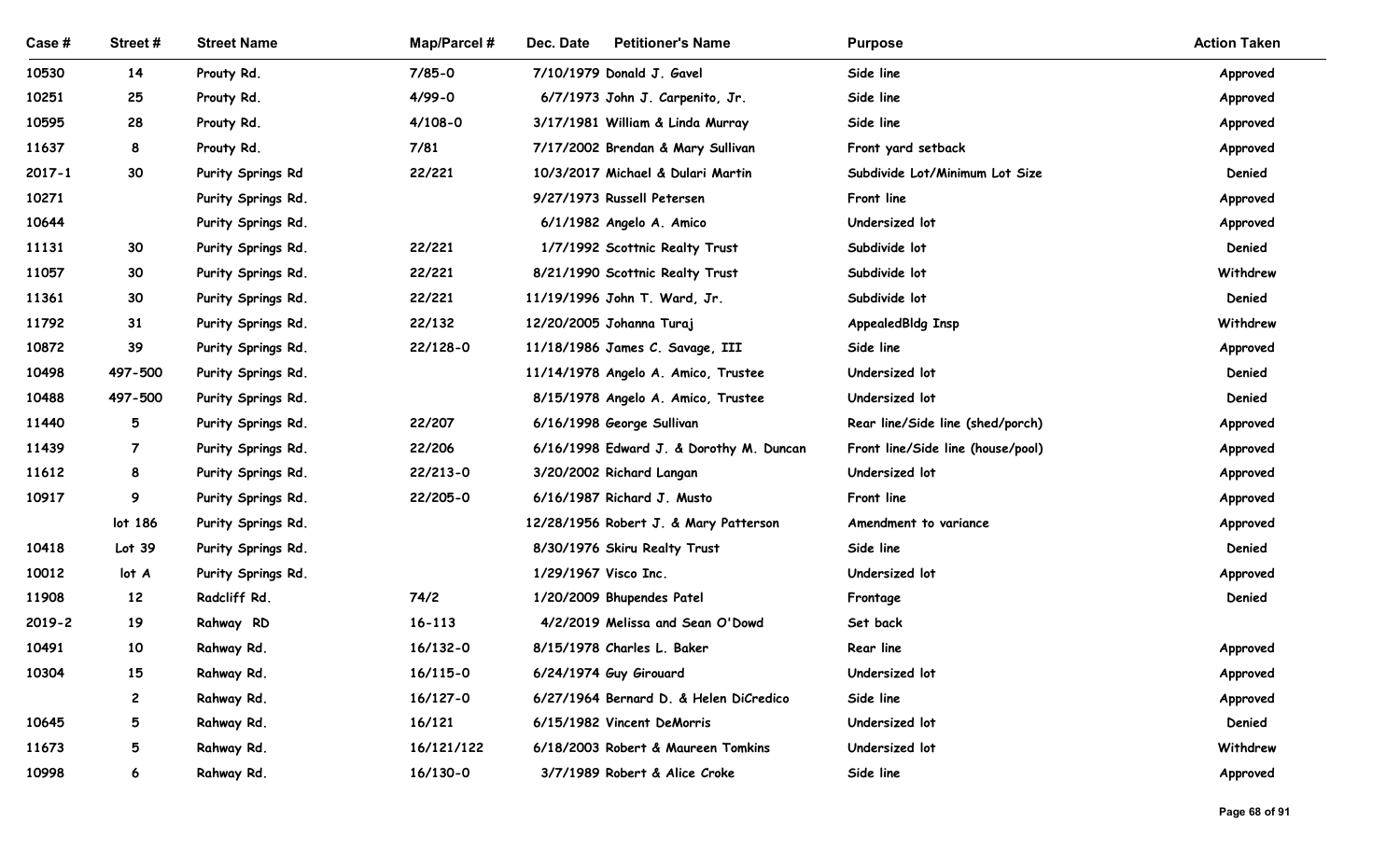| Case #         | Street #            | <b>Street Name</b>         | Map/Parcel #               | Dec. Date<br><b>Petitioner's Name</b>                           | <b>Purpose</b>                | <b>Action Taken</b>  |
|----------------|---------------------|----------------------------|----------------------------|-----------------------------------------------------------------|-------------------------------|----------------------|
| 10999          | 6                   | Rahway Rd.                 | 16/130                     | 3/7/1989 Robert & Alice Croke                                   | Side line (garage)            | Approved             |
| 10390          | 8                   | Rahway Rd.                 | $16/131 - 0$               | 4/12/1976 Darrell Partridge                                     | Side line                     | Approved             |
| $2018 - 2$     | 20                  | <b>Rahway Road</b>         | 16/137-0                   | 12/18/2018 William Withycombe                                   | Open Front Porch Addition     | Approved             |
| 10767          | <b>11</b>           | Randall Dr.                | $16/118 - 0$               | 10/2/1984 Robert D. & Mary R. Forand                            | Rear line/Side line           | Approved             |
| 10553          | Lot <sub>1</sub>    | Randolph Rd.               |                            | 2/26/1980 A. Daniel Gillis                                      | Amendment to variance         | Denied               |
| 11502          | 10                  | Ray Ave.                   | $57/3 - 17$                | 10/5/1999 Peter Farfaras                                        | Floor area ratio              | Approved             |
| 10312          | 13                  | Ray Ave.                   | $54/3 - 8$                 | 10/22/1974 W. W. Grainger Inc.                                  | Omit Sprinkler System         | Denied               |
| 10729          | 13                  | Ray Ave.                   | $54/3 - 8$                 | 2/21/1984 Programs & Analysis, Inc.                             | Building to ground area ratio | Approved             |
| 10333          | 13                  | Ray Ave.                   | $54/3 - 8$                 | 3/24/1975 W. W. Grainger, Inc.                                  | Overturn Bldg. Insp. Decision | Approved             |
| 10324          | 14                  | Ray Ave.                   |                            | 1/30/1975 Graham Associates Inc.                                | Undersized lot                | Denied               |
| 10730          | 21                  | Ray Ave.                   | $54/3-9$                   | 2/21/1984 Programs & Analysis, Inc.                             | Extension of time             | Approved             |
| 10350          | $2 - 4$             | Ray Ave.                   | $54/3 - 4$                 | 9/22/1975 Graham Associates, Inc.                               | <b>Temporary Trailer</b>      | Approved             |
| 11517          | 26                  | Ray Ave.                   | $54/3 - 14$                | 2/15/2000 Pine Tree Realty Trust                                | Floor area ratio              | Approved             |
| 11470          | 26                  | Ray Ave.                   | $54/3 - 14$                | 1/19/1999 Gerard McCarthy/Peter Farfaras                        | Buffer                        | Approved             |
| 11064          | $35 - 40$           | Ray Ave.                   | 54/3                       | 9/19/1990 Graham Associates, Inc.                               | Front line                    | Approved             |
| 10246          | 36                  | Ray Ave.                   | $54/3 - 0$                 | 2/26/1973 Graham Associates, Inc.                               | <b>Rear line</b>              | Approved             |
| 11116          | 36                  | Ray Ave.                   | 54/3                       | 8/20/1991 Town of Burlington/Ice Palace                         | Front line                    | Approved             |
| 10514-         | 40                  | Ray Ave.                   | $54/3 - 22$                | 3/13/1979 Computer-Link Corp.                                   | Sign                          | Approved             |
| 10847          | Lot N1              | Ray Ave.                   | $54/3 - 17$                | 4/15/1986 Graham Associate, Inc.                                | Undersized lot                | Approved             |
| 10298          |                     | Raymond Rd.                |                            | 7/9/1974 Russell E. Kubli, Jr.                                  | Front line                    | Approved             |
| 10081          | Lot $25-2$          | Raymond Rd.                |                            | 7/16/1968 Robert E. Miller                                      | Undersized lot                | Approved             |
| 10662<br>10225 | <b>11</b>           | Redcoat Ln.                | 18/96-32                   | 11/16/1982 Robert W. & Marie D. Fahey                           | Side line                     | Denied               |
| 10932          | 5<br>$\overline{7}$ | Redcoat Ln.<br>Redcoat Ln. | $18/51 - 3$<br>$18/51 - 4$ | 7/20/1972 Alfred V. Fraumeni, Jr.<br>10/20/1987 Elaine A. Hatch | Front line<br>Side line       | Approved<br>Approved |
| 10909          | 5                   | Reed St.                   | 28/221-0                   | 6/2/1987 Paul T. Swanfeldt                                      | Front line/Rear line          | Approved             |
| 11983A         | 3                   | Reed St.                   | 28/220-0                   | 3/2/2012 Felise Llano                                           | Farmer's Porch                | Withdraw             |
| $2013 - 1$     | 3                   | Reed St.                   | 28/220                     | 10/15/2013 Felise Liano                                         | Frontage (Porch)              | Approved             |
| 11983B         | 3                   | Reed St.                   | 28/220-0                   | 3/2/2012 Felise Llano                                           | Farmer's Porch                | Approved             |
| 11608          |                     | Richardson Rd. (#15-30)    |                            | 6/18/2002 Keilty Trust                                          | Comprehensive Permit          | Approved             |
|                |                     |                            |                            |                                                                 |                               |                      |
|                |                     |                            |                            |                                                                 |                               | Page 69 of 91        |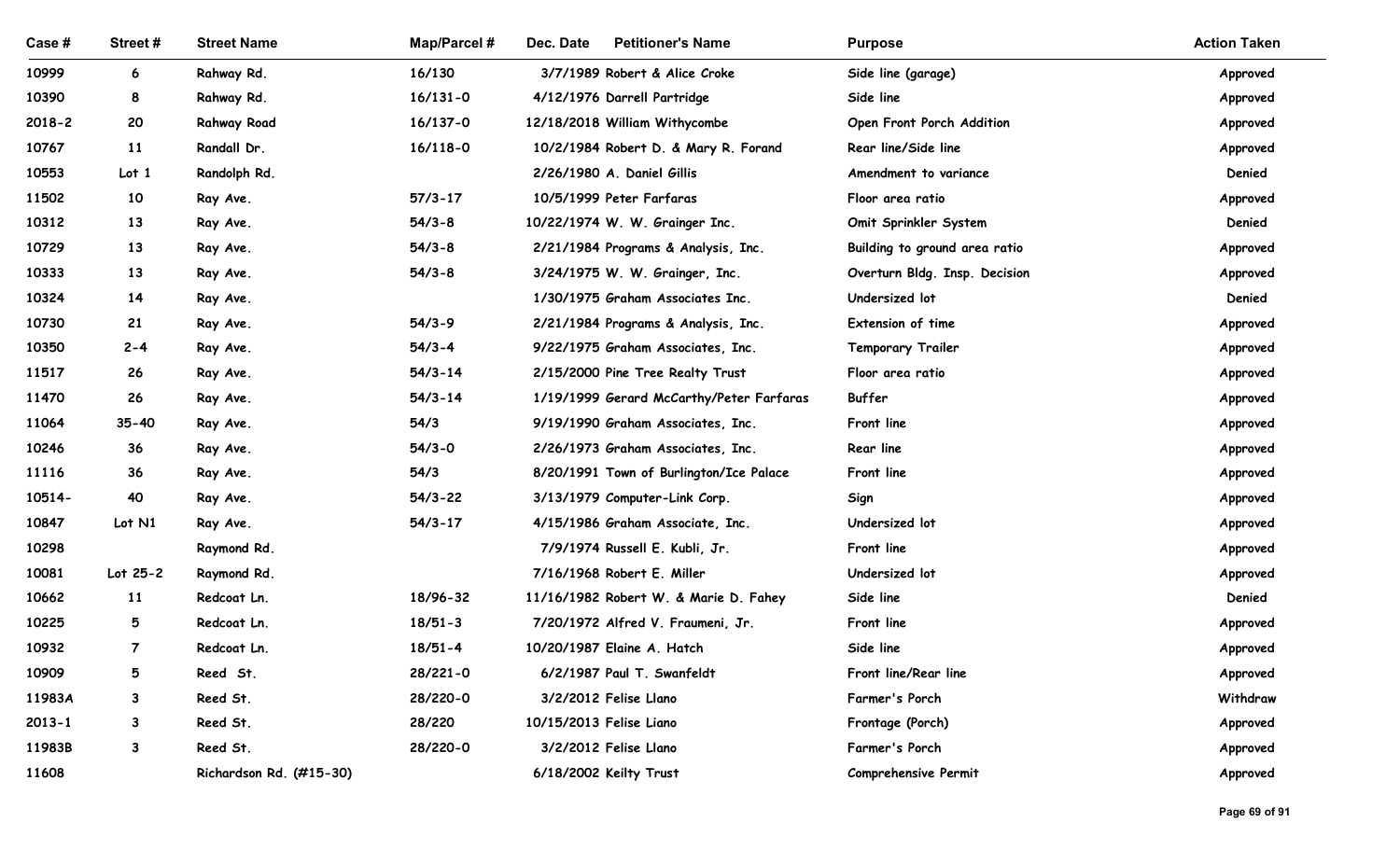| Case#      | Street#                 | <b>Street Name</b>             | Map/Parcel # | Dec. Date<br><b>Petitioner's Name</b>                       | <b>Purpose</b>                        | <b>Action Taken</b>              |
|------------|-------------------------|--------------------------------|--------------|-------------------------------------------------------------|---------------------------------------|----------------------------------|
| 10191      |                         | Richfield St.                  |              | 7/7/1991 Petmar Construction Corp.                          | Rear line                             | Denied                           |
| 10155      |                         | Richfield St.                  |              | 10/6/1970 Major Travers                                     | Rear line                             | Approved                         |
|            | <b>11</b>               | Richfield St.                  | $5/141 - 1$  | 5/18/1964 Peter J. Decareau                                 | Side line                             | Approved                         |
| 10411      | 12                      | Richfield St.                  | $5/144-3$    | 9/27/1976 Thomas L. Harrington                              | Side line                             | Approved                         |
| 10062      | 9<br>Lot44-50           | Richfield St.<br>Richfield St. | $5/142 - 0$  | 5/18/1964 Charles B. Correia<br>3/12/1968 Peter J. Decareau | Undersized lot/Frontage<br>Front line | Approved                         |
|            | LotsE-G                 | Richfield St.                  |              | 10/27/1964 Lexton Realty Corp.                              | Undersized lot                        | Approved<br>Approved             |
| 11245      | 5                       | Ridge Rd.                      | 25/79-31/107 | 5/3/1994 Richard Zwahlen                                    | Front line                            | Approved                         |
|            |                         | Rita Ave.                      | $36/10-0$    | 11/7/1963 Frank Cincotta                                    | <b>Accessory Use</b>                  | Approved                         |
| 11033      |                         | Rita Ave.                      | 35/102       | 10/17/1989 Paul M. & Diane Litchfield                       | Side line                             | Approved                         |
| 11032      | $\mathbf{1}$            | Rita Ave.                      | 35/102-0     | 10/17/1989 Paul & Diane Litchfield                          |                                       | $\cdots$<br>$\ddot{\phantom{0}}$ |
| 10949      | 6                       | Rita Ave.                      | 36/11        | 2/2/1988 Wayne A. & Janet Durkin                            | Front line                            | Approved                         |
|            | Lot K                   | Rita Ave.                      |              | 11/29/1955 Murray Hills, Inc.                               | Undersized lot                        | Approved                         |
|            | Lot S                   | Rita Ave.                      |              | 11/29/1955 Paul Collins                                     | Undersized lot                        | Approved                         |
|            | Lot U                   | Rita Ave.                      |              | 11/29/1959 John Meyers                                      | Undersized lot                        | Approved                         |
| 11585      | $\mathbf{1}$            | Robert St.                     | 15191-52     | 7/17/2001 James Smith                                       | Side line                             | Approved                         |
| 11954      | $\mathbf{1}$            | Robert St.                     | 23/178       | 10/5/2010 James & Rosalba Smith                             | Side yard (garage)                    | Approved                         |
| 10740      | 6                       | Robert St.                     | 23/157-0     | 4/3/1984 Vincent & Rose Musto                               | Front line                            | Approved                         |
| 10485      | $\overline{\mathbf{4}}$ | Robinhood Ln.                  | 17/40-0      | 7/11/1978 Thomas F. & Edith McGuinness                      | Side line                             | Approved                         |
| 10890      | $\overline{\mathbf{4}}$ | Robinhood Ln.                  | 17/40-0      | 1/6/1987 Thomas & Edith McGuiness                           | Side line                             | Approvrd                         |
| 11589      | 25                      | Rocky Hill Rd                  | 12/100       | 10/3/2001 Domenic Caraco                                    | Side line                             | Approved                         |
| 10206      |                         | Rocky Hill Rd.                 |              | 11/4/1971 Peter Harris                                      | Side line                             | Approved                         |
| 10268      | 15                      | Rocky Hill Rd.                 | 12/104-0     | 11/1/1973 Francis X. Herlihy                                | Side line                             | Approved                         |
| 10405      | $\mathbf{3}$            | <b>Rolling Lane</b>            | $36/101 - 0$ | 9/13/1976 Charles E. Fuller                                 | Side line                             | Approved                         |
|            | 38/106                  | Ronald Rd. (Dolores)           |              | 9/9/1965 Fredco Realty Trust                                | Undersized lot                        | Approved                         |
| 10068      |                         | Ruthven Ave.                   |              | 4/16/1968 Arnold H. Christiansen                            | Undersized lot                        | Approved                         |
| $2013 - 1$ | <b>11</b>               | Ruthven Ave.                   | 43/225-02    | 8/6/2013 Nash Quadir                                        | Front Set Back relief                 | Approved                         |
| 10970      | 12                      | Ruthven Ave.                   | 43/219       | 6/21/1988 Laurence & Kathleen McQuilkin                     | Front line                            | Approved                         |
| 11073      | $5\overline{)}$         | Ruthven Ave.                   | 43/158       | 12/4/1990 Trustee of Stella Matson                          | Subdivide lot                         | Denied                           |
|            |                         |                                |              |                                                             |                                       | Page 70 of 91                    |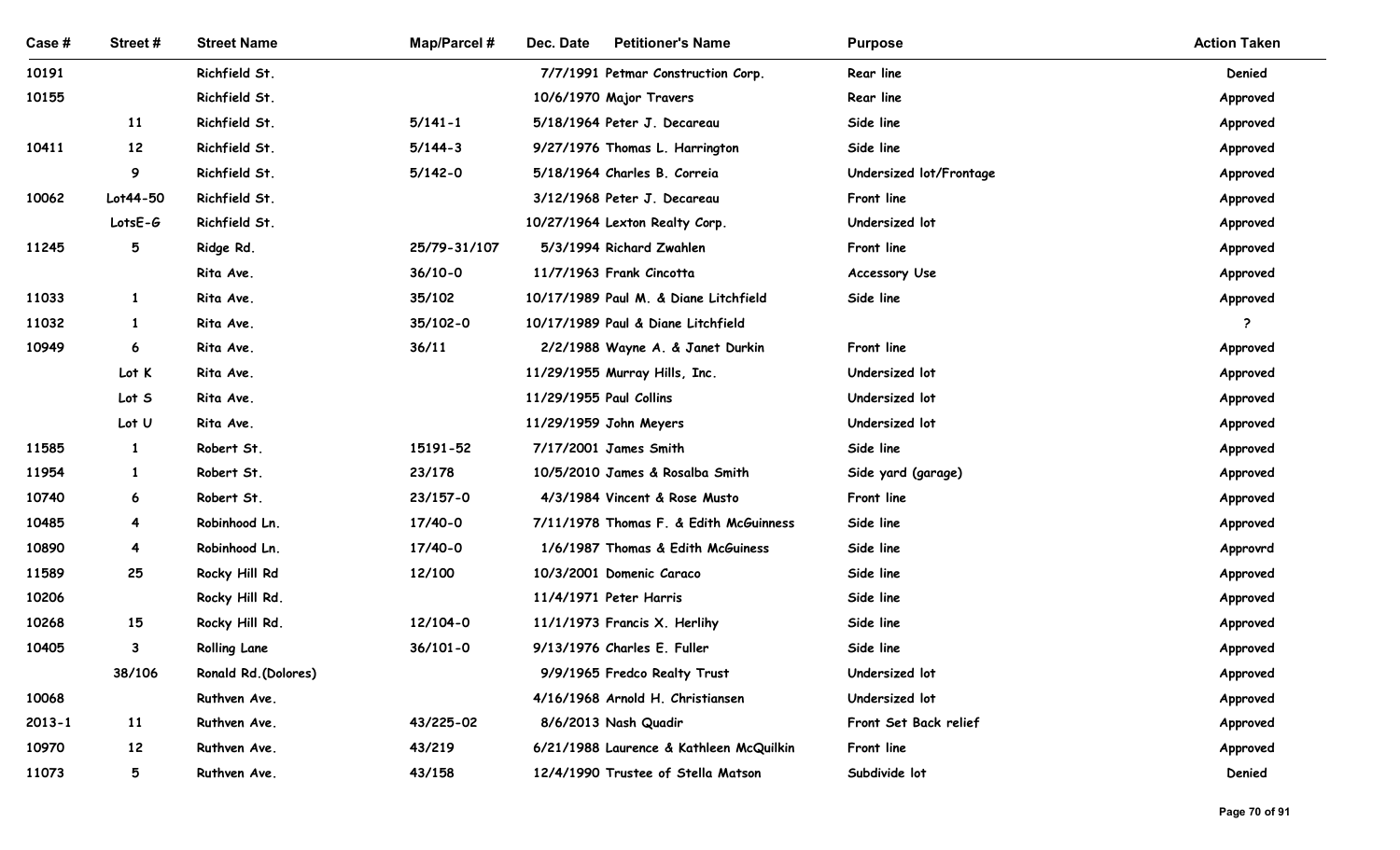| Case #         | Street#        | <b>Street Name</b>               | <b>Map/Parcel#</b>  | Dec. Date<br><b>Petitioner's Name</b>                                     | <b>Purpose</b>                   | <b>Action Taken</b>  |
|----------------|----------------|----------------------------------|---------------------|---------------------------------------------------------------------------|----------------------------------|----------------------|
| 10420          | 8              | Ruthven Ave.                     | 43/196-0            | 9/27/1976 John E. Tremblay                                                | Side line                        | Approved             |
| 11706          | 8              | Ruthven Ave.                     | 43/196-0            | 11/4/2003 John E. Tremblay                                                | Side line                        | Approved             |
| 10816          | $\mathbf{1}$   | Sandra Ave.                      | $3/6 - 1$           | 9/3/1985 Jayalakshmi Krishnamrthy                                         | Front line                       | Approved             |
| 11142          | 26             | Sandy Brook Rd.                  | 34/10               | 2/18/1992 David Anthony                                                   | Side line                        | Approved             |
|                | 35             | Sandy Brook Rd.                  | 40/116-0            | 5/23/1965 Willaim Corcoran                                                | Side line                        | Approved             |
|                | -4             | Sandy Brook Rd.                  | $34/21 - 0$         | 5/18/1964 Richard Thompson                                                | Side line                        | Approved             |
| 10549          | 40             | Sandy Brook Rd.                  | 40/46-0             | 12/18/1979 Robert E. D'Errico                                             | Side line                        | Approved             |
| 2017-1         | 88<br>20       | Sandy Brook Rd.<br>Sandybrook Rd | $34/13 - 0$         | 10/24/1957 Frederick R. & Mary Cotter<br>6/20/2017 Kirit K. Shah          | Side line (garage)<br>Front line | Approved<br>Denied   |
| $2018 - 2$     | 19             | Sarah St                         | 8/120               | 10/1/2018 Alan Brennan - Baycraft Const.                                  | Side yard setback                | Approved             |
| 11256          | 13             | Sarah St.                        | 8/117               | 7/19/1994 Philip & Jeanette Brouillette                                   | Side line                        | Approved             |
|                | Lot 225        | Sarah St.                        |                     | 5/1/1963 Francis J. Tansino                                               | Side line (breezeway/garage)     | Approved             |
|                | Lot 230        | Sarah St.                        |                     | 6/9/1966 Joseph M. & Judith Franssica                                     | Rear line                        | Approved             |
| 10763          | $\overline{7}$ | Savin St.                        | $21/92 - 0$         | 10/2/1984 John J. Browne                                                  | Side line                        | Approved             |
| $2015 - 7$     |                | Sawmill Brook Conservatio        | 13/95-0             | 4/7/2015 Sarah Eastin/Neon, Inc.                                          | Constr & Maintn Observatry Twer  | Denied               |
| 10073          | Lot $A13$      | Sawmill Rd.                      |                     | 5/21/1968 Richard W. Scott                                                | Frontage                         | Denied               |
|                | Lot 23         | Sawyer St.                       |                     | 12/17/1963 Frank St. Aubin                                                | Front line/Rear line/Side line   | Approved             |
| 11945          |                | Scott Ave.                       | 17/116 & 117        | 7/6/2010 Murray Hills, Inc.,                                              | Min. Lot Size                    | Approved             |
|                | 17             | Sears ST                         | 29-107              | Robert W. Murray                                                          | Dividing Lot                     |                      |
|                |                | Sears St.                        |                     | 2/20/1964 Henry E. & Marilyn Lowther                                      | Subdivide lot                    | Approved             |
|                |                | Sears St.                        | $30/15 - 0$         | 7/21/1967 Library Building Committee                                      | Not Applicable                   | Withdrew             |
| 11948          | $\mathbf{1}$   | Sears St.                        | $24/23-0$           | 8/17/2010 Louis D. Valente                                                | Garage                           | Withdrew             |
| 10555          | 13             | Sears St.                        | $24/8 - 0$          | 2/26/1980 Leonard Cannizzaro                                              | Side line                        | Approved             |
| 10347<br>11670 | 13<br>15       | Sears St.                        | $24/8 - 0$<br>30/12 | 9/8/1975 Leonard Cannizzaro                                               | Side line<br>Side line           | Denied               |
| 11098          | 17             | Sears St.<br>Sears St.           | 29/107              | 5/21/2003 Robert & Cheryl Meaney<br>5/7/1991 Kenneth & Kimberly Lundquist | Side line                        | Approved<br>Approved |
| 11260          | 8              | Sears St.                        | 24/5                | 8/16/1994 David A. Olson                                                  | Subdivide lot                    | Approved             |
| 10660          |                | Sears St./Center St.             | $30/16 - 0$         | 10/19/1982 Old Colony Bank & Trust Co.                                    | Buffer                           | Approved             |
| 10641          |                | Sears St./Center St.             | $30/16 - 0$         | 4/20/1982 Old Colony Bank & Trust Co.                                     | Buffer                           | Approved             |
|                |                |                                  |                     |                                                                           |                                  |                      |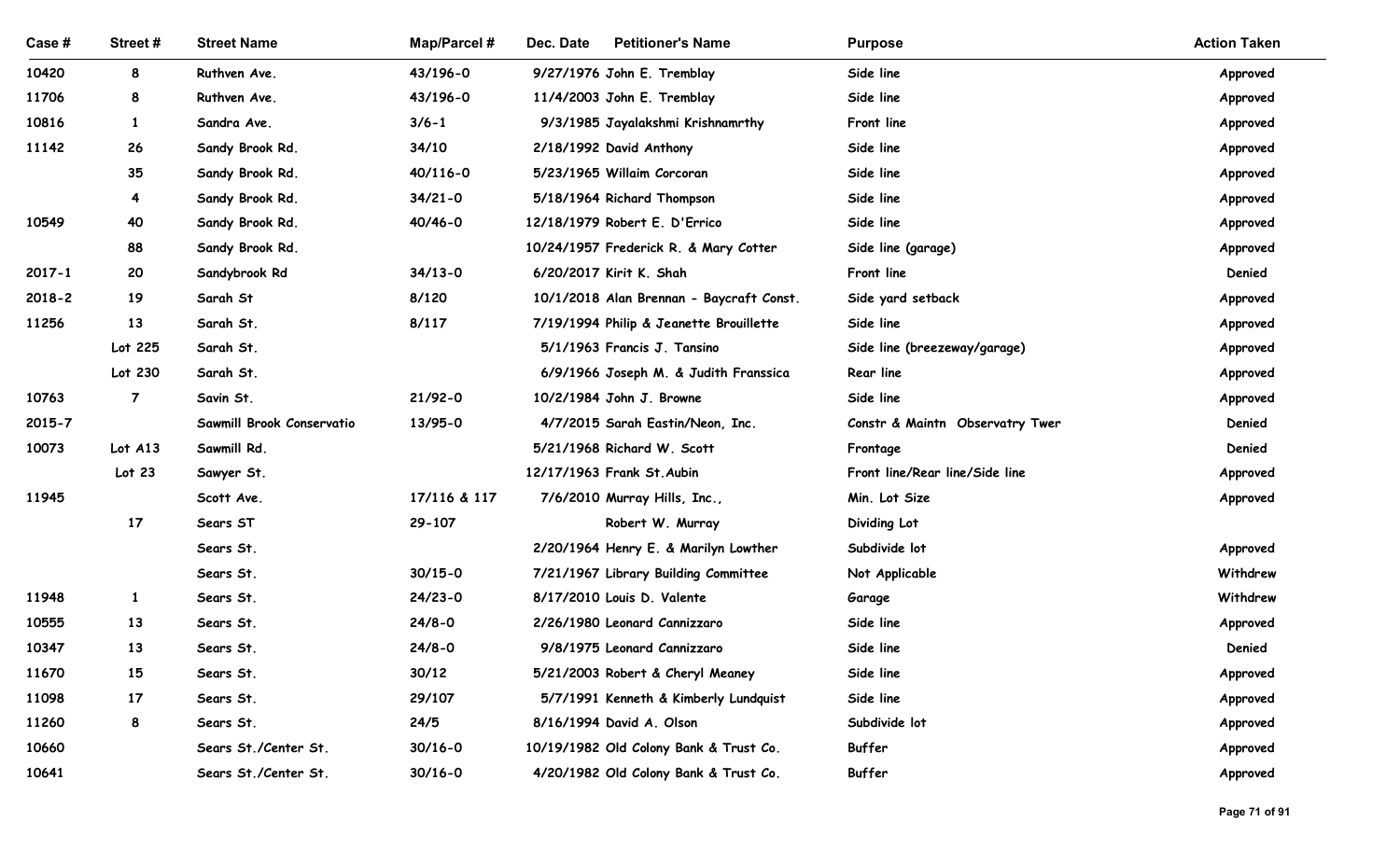| Case#               | Street#                 | <b>Street Name</b>           | <b>Map/Parcel#</b>  | Dec. Date<br><b>Petitioner's Name</b>                             | <b>Purpose</b>                        | <b>Action Taken</b>  |
|---------------------|-------------------------|------------------------------|---------------------|-------------------------------------------------------------------|---------------------------------------|----------------------|
| 10626               |                         | Second Ave.                  | 45/9                | 10/20/1981 Northwest Bldg. No. 16 Trust                           | Side line                             | Denied               |
| 10625               |                         | Second Ave.                  | 45/9                | 10/20/1981 Route 3 Associates                                     | Side line                             | Denied               |
| $2016 - 1$          | 10                      | Second Ave.                  | 45/24               | 3/15/2016 Enterprise Holdings                                     | Signs                                 | Approved             |
| 10539               | 32                      | Second Ave.                  | 45/27-0             | 9/11/1979 Applicon, Inc. (Tenant)                                 | Sign                                  | Approved             |
| 11230               | 32                      | Second Ave.                  | 45/27               | 12/10/1993 Zoll Medical Corp.                                     | Sign                                  | Approved             |
| 11157               | 32                      | Second Ave.                  | 45/27               | 7/21/1992 Nordblom Co.                                            | Sign                                  | Approved             |
| 11767               | 32 <sub>2</sub>         | Second Ave.                  | 45/27               | 3/1/2005 Z Corporation                                            | Sign                                  | Approved             |
| $2014 - 3$          | 52                      | Second Ave.                  | 45/22               | Kings Bowl Of Burlington, LLC c/o                                 | Special Sign Permit                   | Withdrew             |
| No Nu               | 62                      | Second Ave.                  | 20/0                | 5/23/2016 Viewpoint Sign & Awning                                 | Sign                                  | Withdrew             |
| 11375               | 79                      | Second Ave.                  | $45/9 - 1$          | 2/18/1997 Nordblom Co.                                            | Front line                            | Withdrew             |
| 11376               | 83                      | Second Ave.                  | 45/9                | 2/18/1997 Nordblom Co.                                            | Front line                            | Withdrew             |
| 11377<br>$2014 - 5$ | 83<br>52                | Second Ave.<br>Second Avenue | $45/9 - 0$<br>45/22 | 1/21/1996 Nordblom Co.<br>9/16/2014 Kings Bowl of Burlington, LLC | Front line                            | Withdrew             |
|                     |                         | Sedalia Rd.                  |                     | 10/19/1956 Ernest Prouty                                          | Signs<br>Side line (garage/breezeway) | Approved<br>Approved |
| 10211               | 21                      | Sedalia Rd.                  | $16/62 - 0$         | 5/24/1972 Richard & Barbara Farr                                  | Side line                             | Approved             |
| 11302               | 23                      | Sedalia Rd.                  | 16/63               | 8/1/1995 Frank & Margaret Noble                                   | Side line                             | Approved             |
|                     | 249                     | Sedalia Rd.                  |                     | 10/13/1965 Lawrence O'Brien                                       | Amendment to variance                 | Approved             |
| 10349               | 28                      | Sedalia Rd.                  | $16/81 - 0$         | 9/22/1975 Peter Quattrocchi                                       | Rear/Side line (pool)                 | Approved             |
| 11501               | 5                       | September Ln.                | 13/117              | 10/13/1999 Val Magliozzi                                          | Side line                             | Denied               |
| 11528               | 5 <sub>5</sub>          | September Ln.                | 13/117              | 9/6/2000 Nadir for Magliozzi                                      | Side line                             | Denied               |
| 10745               | 8                       | Sewall St.                   | 21/128-0            | 5/15/1984 Dennis Huebner                                          | Undersized lot                        | Approved             |
| 10788               | 11                      | Shady Lane Dr.               | $35/69 - 0$         | 3/5/1985 Joseph N. & Frances Bombara                              | Side line                             | Approved             |
| 11614               | 8                       | Shady Lane Dr.               | 35/74               | 3/20/2002 David Metzdorf                                          | Front line/side Line                  | Approved             |
| 11473               | 8                       | Shady Lane Dr.               | 35/74               | 2/2/1999 David & Martha Metzdorf                                  | Side line (addition)                  | Approved             |
| 10885               | 9                       | Shady Lane Dr.               | $35/68 - 0$         | 12/2/1986 William M. & Joanne Reiff                               | Side line                             | Approved             |
| 10925               | 9                       | Shady Lane Dr.               | $35/68 - 0$         | 7/21/1987 William M. & Joanne Reiff                               | Side line                             | Approved             |
| $2014 - 3$          | $\overline{\mathbf{4}}$ | Shady Lane Drive             | 35/76               | 6/17/2014 Ismael Valentin                                         | Addition front line setback           | Approved             |
| 10523               |                         | Short St.                    | $10/9 - 25$         | 6/12/1979 Murray Hills, Inc.                                      | Undersized lot                        | Denied               |
| 10478               |                         | Short St.                    |                     | 4/24/1978 Chester Hilary                                          |                                       | $\ddot{\phantom{0}}$ |
|                     |                         |                              |                     |                                                                   |                                       |                      |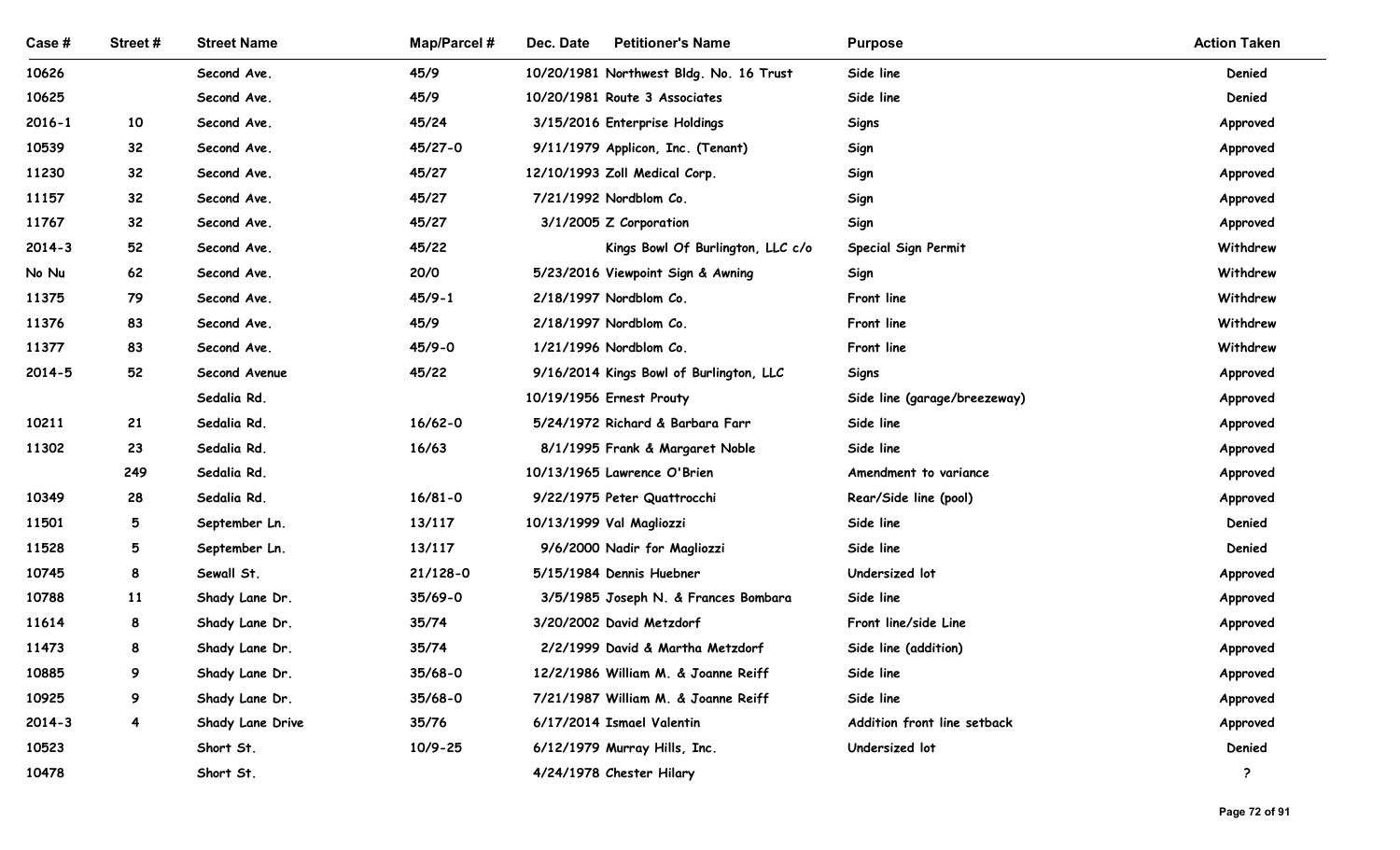| Case #         | Street#        | <b>Street Name</b>           | <b>Map/Parcel#</b>       | Dec. Date<br><b>Petitioner's Name</b>                                    | <b>Purpose</b>                      | <b>Action Taken</b>  |
|----------------|----------------|------------------------------|--------------------------|--------------------------------------------------------------------------|-------------------------------------|----------------------|
| 11781          | $\mathbf{2}$   | Short St.                    | 10/25                    | 6/21/2005 Darren Laquidara                                               | Subdivide Lot                       | Approved             |
| 11654          | $\overline{c}$ | Short St.                    | 10/25                    | 1/7/2003 Esther M. Laquidara                                             | Subdivide lot                       | Denied               |
| $2017 - 1$     | 12             | Skelton Rd                   | 16/55&56                 | 11/21/2017 Keith W. & Marsha F. Smith                                    | Subdivision                         | Denied               |
| 10867          | 14             | Skelton Rd.                  | $16/45 - 0$              | 8/5/1986 Gary Litchfield                                                 | Front line                          | Approved             |
| 10167          | 28             | Skelton Rd.                  | 15/208-0                 | 10/6/1970 James J. Arrigo                                                | Side line                           | Approved             |
|                | 31             | Skelton Rd.                  | $16/3 - 0$               | 5/18/1964 Francis R. Moran                                               | Side line                           | Approved             |
| 10533          | 44             | Skelton Rd.                  | 21/109-0                 | 8/14/1979 Bruce Addor                                                    | Front line                          | Approved             |
| 11371          | 9              | Skelton Rd.                  | 16/67                    | 2/18/1997 Marjorie Curtis/Morrison                                       | Subdivide lot                       | Denied               |
| 11402          | 9              | Skelton Rd.                  | 16/67                    | 10/7/1997 Marjorie Curtis/Agnes Morrison                                 | Subdivide lot                       | Denied               |
|                |                | Skilton Ln.                  |                          | 5/7/1959 Lloyd A. Ulson                                                  | Side line                           | Approved             |
| 10551<br>11939 | 29<br>$1 - 3$  | Skilton Ln.<br>Sorelle Place | 17/196-0<br>60/* 59/35-7 | 1/29/1980 John & Anne Marie Dyckman<br>5/4/2010 Aldo & Judith Gallinelli | Side line<br>Subdivide lot/Frontage | Approved             |
| 2019-2         | 20             | South Ave                    | $51 - 8 -$               | 4/29/2019 Norblom Company                                                | Sign                                | Approved<br>Approved |
| 2019-2         | 50             | South Ave                    | $45 - 51 - 7 - 3$        | 6/4/2019 MJDELL, LLC                                                     | <b>SIGN</b>                         | Approved             |
| 11546          | 60             | South Ave                    | 45/28                    | 10/3/2000 Thomasville Furniture                                          | Sign                                | Approved             |
| 11547          | 60             | South Ave                    | 45/26                    | 10/3/2000 Thomasville Furniture                                          | Sign                                | Approved             |
| 11208          | 10/20          | South Ave.                   | $51/9 - 1$               | 7/20/1993 National Development Of N. E.                                  | Sign                                | Approved             |
| 11017          | 20             | South Ave.                   | 51/8                     | 8/1/1989 Nordblom Co.                                                    | Sign                                | Approved             |
| 11646          | 20             | South Ave.                   | $51/8 - 0$               | 10/1/2002 General Cinema/UB Maintenance                                  | Sign                                | Approved             |
| 11570          | 20             | South Ave.                   | 51/8                     | 4/3/2001 Nordblom Company                                                | Sign                                | Approved             |
| 10380          | 20             | South Ave.                   |                          | 1/26/1976 Wang Laboratories, Inc.                                        | Sign                                | Approved             |
| 11420          | 40             | South Ave.                   | 45/26,51/7               | 12/2/1997 Homestead Village/Gutierrez                                    | Sign                                | Approved             |
| 10507          | 40             | South Ave.                   | $51/7 - 0$               | 1/23/1979 Microwave Associates, Inc.                                     | Sign                                | Approved             |
| 11579          | 40             | South Ave.                   | 45/51-26/7               | 6/19/2001 Homestead Studio Suites                                        | Sign                                | Approved             |
| 12008          | 40             | South Ave.                   | $51/7 - 0$               | 12/4/2012 Extended Stay America                                          | Sign                                | Approved             |
| 10702          | 43             | South Ave.                   | 51/10-0                  | 8/30/1983 Philip J. Avotte                                               | Sign                                | Approved             |
| 2014-6         | 50             | South Ave.                   | 96-B/517-3               | 12/16/2014 Todd Huntington                                               | <b>Signs</b>                        | Approved             |
| 2018-2         | 50             | South Ave.                   | $45/51 - 7 - 3$          | 10/22/2018 Darden Restaurants                                            | <b>Signs</b>                        | Approved             |
| 10703          | 52             | South Ave.                   |                          | 8/30/1983 Philip J. Avotte                                               | Sign                                | Approved             |
|                |                |                              |                          |                                                                          |                                     | Page 73 of 91        |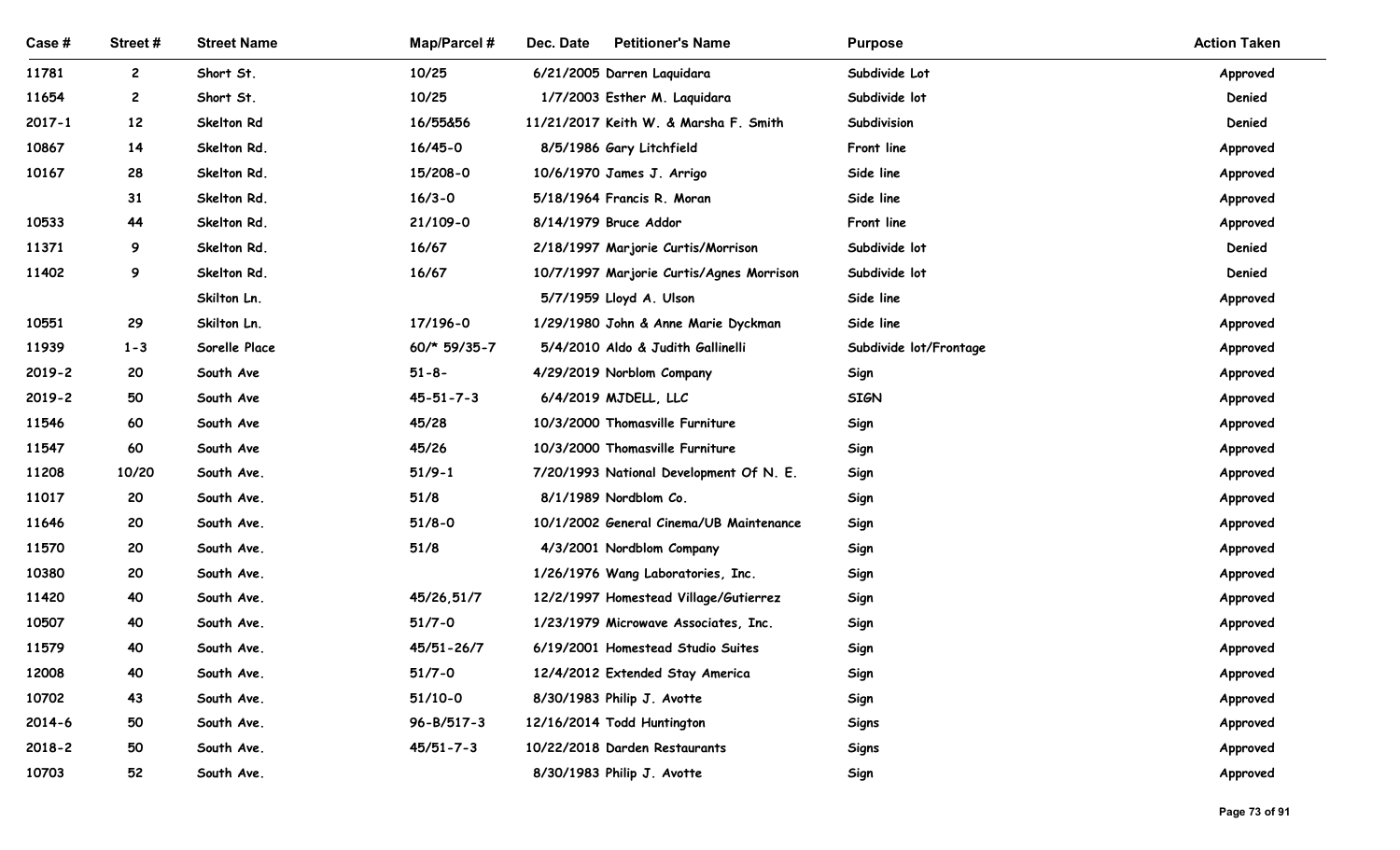| Case #              | Street#         | <b>Street Name</b>                     | <b>Map/Parcel#</b>         | Dec. Date<br><b>Petitioner's Name</b>                             | <b>Purpose</b>               | <b>Action Taken</b>  |
|---------------------|-----------------|----------------------------------------|----------------------------|-------------------------------------------------------------------|------------------------------|----------------------|
| 11447               | 60              | South Ave.                             | 45/26                      | 7/21/1998 USA Signs/Burlington Crossing                           | Sign                         | Withdrew             |
| 11438               | 60              | South Ave.                             | 45/26                      | 6/16/1998 Barlo Signs/Petco                                       | Sign                         | Withdrew             |
| 10351               | Lot 6           | South Ave.                             |                            | 9/8/1975 Technical Operations, Inc.                               | Amendment to variance        | Approved             |
| 2015-9              | 15              | South Avenue                           | 51/9-0 & 9-1               | 11/3/2015 BW-Burlington, LLC                                      | Signs                        | Approved             |
| $2018 - 2$<br>10031 | 53              | South Avenue<br>South Bedford St.      | 51/10                      | 10/3/2018 Barlo Signs                                             | Sign                         | Approved             |
|                     |                 | South Bedford St.                      |                            | 7/30/1967 High Voltage Engineering<br>9/7/1961 Richard Ness       | Sign<br>Remove loam          | Approved<br>Denied   |
| 10509               |                 | South Bedford St.                      |                            | 2/20/1979 Aetna Sign Co.                                          | Sign                         | Denied               |
|                     |                 | South Bedford St.                      |                            | 5/22/1956 United-Carr Fastener Corp.                              | Drainage                     | Approved             |
| 10071               |                 | South Bedford St.                      |                            | 5/21/1968 Northeastern University                                 | Height (antenna)             | Approved             |
|                     |                 | South Bedford St.                      |                            | 8/25/1962 High Voltage Engineering                                | Remove loam                  | Denied               |
| 10267               | 38              | South Bedford St.                      | $47/2 - 0$                 | 9/27/1973 Violet M. Graham                                        | Side line                    | Denied               |
| 10611               | $5\overline{)}$ | South Bedford St.                      | 40/167-0                   | 6/30/1981 William & Elizabeth Breen                               | Flood Hazard District (pool) | Approved             |
| 10920               | 51              | South Bedford St.                      | $47/11 - 4$                | 7/21/1987 Advanced Signing                                        | Sign                         | Approved             |
| 10920A              | 51              | South Bedford St.                      | $47/11 - 1$                | 6/16/1987 Advanced Signing/Nynex                                  | Sign                         | Approved             |
| 11428               | 51              | South Bedford St.                      | $47/11 - 4$                | 4/7/1998 Harvey Sign/Bell Atlantic                                | Sign                         | Approved             |
| 11548               | 60              | South Bedford St.                      | $41/98-3$                  | 2/20/2001 Barlo Sign/Essential.Com                                | Sign                         | Withdrew             |
| 11313               | 67              | South Bedford St.                      | $47/11 - 5$                | 9/5/1995 Fax International Inc.                                   | Sign                         | Approved             |
| 11196               | 67              | South Bedford St.                      | $47/11 - 5$                | 5/18/1993 One Burlington Business Center                          | Sign                         | Approved             |
| 11074<br>11026      | 67<br>67        | South Bedford St.<br>South Bedford St. | $47/11 - 5$<br>$47/11 - 5$ | 11/28/1990 CC&F Bedford Rd. Trust                                 | Sign                         | Approved             |
| 10737               | 67              | South Bedford St.                      | $47/11 - 5$                | 10/19/1989 Cognos Corporation<br>3/6/1984 Wang Laboratories, Inc. | Sign<br>Sign                 | Approved<br>Approved |
| 11025               | 67              | South Bedford St.                      |                            | 9/19/1989 Cognos Corporation                                      | Sign                         | Approved             |
| 11580               | 67              | South Bedford St.                      | $47/11 - 5$                | 6/19/2001 Lightbridge                                             | Sign                         | Approved             |
| 11391               | 67              | South Bedford St.                      | $47/11 - 5$                | 5/20/1997 SignWorks Group/Lightbridge                             | Sign                         | Approved             |
| $2017 - 1$          | 67              | South Bedford St.                      | $47/11 - 5$                | 12/19/2017 Lahey Clinic Foundation, Inc                           | Sign                         | Approved             |
| $2018 - 1$          | 67              | South Bedford St.                      | $47/11 - 5$                | 5/15/2018 Lahey Clinic Foundation, Inc                            | Sign                         | Approved             |
| 11400               | 67              | South Bedford St.                      | $47/11 - 5$                | 7/1/1997 Signs of Life/Cognos                                     | Sign                         | Approved             |
|                     | 67              | South Bedford St.                      | 11/5                       | Gateway Rosewood, Inc.                                            | Floor area ratio             |                      |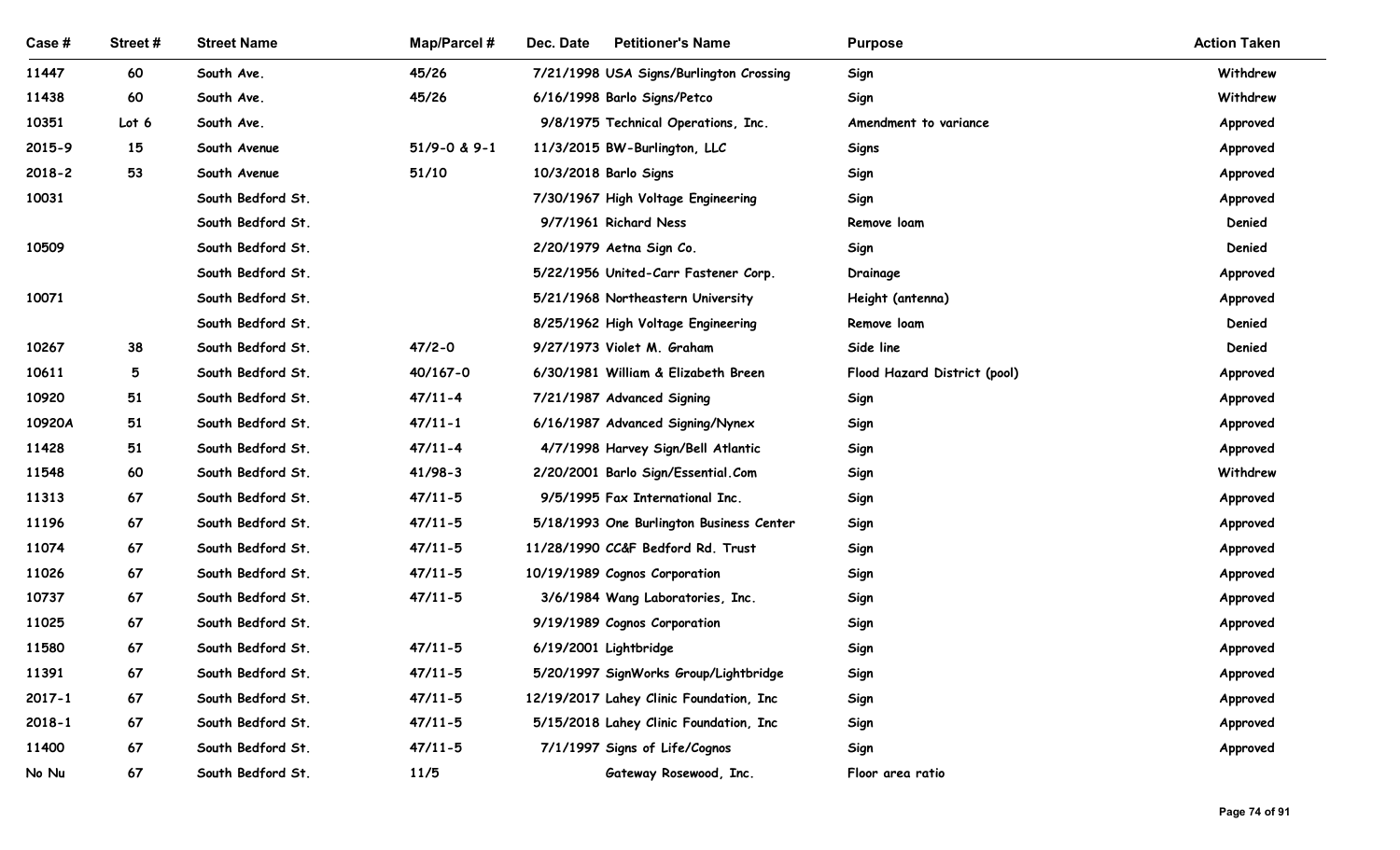| Case #         | Street#             | <b>Street Name</b>                | <b>Map/Parcel#</b> | Dec. Date<br><b>Petitioner's Name</b>                    | <b>Purpose</b>         | <b>Action Taken</b> |  |
|----------------|---------------------|-----------------------------------|--------------------|----------------------------------------------------------|------------------------|---------------------|--|
| 10842          | $67 - 77$           | South Bedford St.                 | $47/11 - 5.6$      | 4/1/1986 Cabot, Cabot & Forbes                           | Sign                   | Approved            |  |
| 11870          | 70                  | South Bedford St.                 | $4/98 - 2$         | 9/18/2007 Jones Lang LaSalle                             | Sign                   | Approved            |  |
| 11842          | 70                  | South Bedford St.                 | 98/2               | 2/6/2007 Keypoint Partners, LLC                          | Sign                   | Approved            |  |
| 11463          | 77                  | South Bedford St.                 | $47/11-6$          | 1/19/1999 Ericsson, Inc./Aramantil, Inc.                 | Sign                   | Approved            |  |
| 11182          | 77                  | South Bedford St.                 | $47/11-6$          | 3/30/1993 Advanced Signing, Inc.                         | Sign                   | Approved            |  |
| 11150          | 77                  | South Bedford St.                 | $47/11-6$          | 5/5/1992 Advanced Signing Inc.                           | Sign                   | Approved            |  |
| 11749          | 77                  | South Bedford St.                 | $47/11-6$          | 10/19/2004 Fort Hill Sign Products                       | Sign                   | Approved            |  |
| 11075          | 77                  | South Bedford St.                 | $47/11-6$          | 11/20/1990 CC&F Bedford Road Trust                       | Sign                   | Approved            |  |
| $2017 - 1$     | 77                  | South Bedford St.                 | $47/11-6$          | 11/21/2017 ACME Sign Corporation                         | Sign                   | Approved            |  |
| 11668          | 77                  | South Bedford St.                 | $47/11-6$          | 6/18/2003 Aramantil, Inc/Levine                          | Sign                   | Approved            |  |
| 11478          | 77                  | South Bedford St.                 | $47/11-6$          | 4/6/1999 Sybase Inc./Aramantil                           | Sign                   | Withdrew            |  |
| 10815          | 85                  | South Bedford St.                 | 43/7               | 9/3/1985 American Landmark Partners                      | Sign                   | Approved            |  |
| 11275          | Lot <sub>1</sub>    | South Bedford St.                 | 54/15              | 1/3/1995 Town of Burlington                              | Undersized lot         | Approved            |  |
| $2014 - 4$     | 70                  | South Bedford Street              | $41/98 - 2$        | 6/3/2014 View Point Sign & Awning                        | Sign                   | Approved            |  |
| 11952          | 70                  | South Bedford Street              | $41/98 - 2$        | 11/16/2010 Absolute Sign, Inc.                           | Sign                   | Approved            |  |
| $2014 - 5$     | 77                  | South Bedford Street              | $47/11 - 6$        | 10/21/2014 Genesys                                       | Sign                   | Approved            |  |
| $2015 - 7$     | 99                  | South Bedford Street              | 439/53-7-15        | 5/19/2015 Julius Perl/Volicon, Inc.                      | Sign                   | Approved            |  |
| 10603          | 34                  | Sparhawk Dr.                      | 24/122-22          | 5/19/1981 Richard Tomeo                                  | Side line              | Denied              |  |
| 10456<br>10372 | Lot 24<br><b>11</b> | Sparhawk Dr.<br>Spring Valley Rd. | 24/122-28          | 8/16/1977 Joseph Ferro, Jr.<br>1/26/1976 Charles Bigelow | Apartment<br>Side line | Denied<br>Denied    |  |
| 10264          | 11                  | Spring Valley Rd.                 | 24/122-28          | 8/23/1973 Charles G. & Esther Bigelow                    | Rear line/Side line    | Denied              |  |
|                |                     | <b>Spring Valley Subdivision</b>  |                    | 1/2/1965 Kingston Homes, Inc.                            | Remove loam            | Approved            |  |
| 10074          | 15                  | Spruce Hill Rd.                   | 35/50-0            | 7/2/1968 William R. & June Gordon                        | Front line             | Approved            |  |
| 10041          | 15                  | Spruce Hill Rd.                   | 35/50-0            | 9/5/1967 William R. & June Gordon                        | Side line              | Approved            |  |
| 10923          | $\mathbf{3}$        | Spruce Hill Rd.                   | 35/40-0            | 8/18/1987 Kelvin S. Terlaga                              | Side line              | Approved            |  |
| 10186          | $5\overline{)}$     | Spruce Hill Rd.                   | $35/41 - 0$        | 4/29/1971 Julio S. Nobrega                               | Side line              | Approved            |  |
| 11865          | $5\overline{5}$     | Spruce Hill Rd.                   | 35/41              | 8/7/2007 Lawrence A. Nobrega                             | Frontage (porch)       | Approved            |  |
| 10189          | 7                   | Spruce Hill Rd.                   | $35/42 - 0$        | 6/3/1971 Robert M. Sillars                               | Front line             | Denied              |  |
| 11852          | 9                   | Spruce Hill Rd.                   | $35/47 - 0$        | 5/1/2007 Joseph & Karen Spinali                          | Front line             | Approved            |  |
|                |                     |                                   |                    |                                                          |                        |                     |  |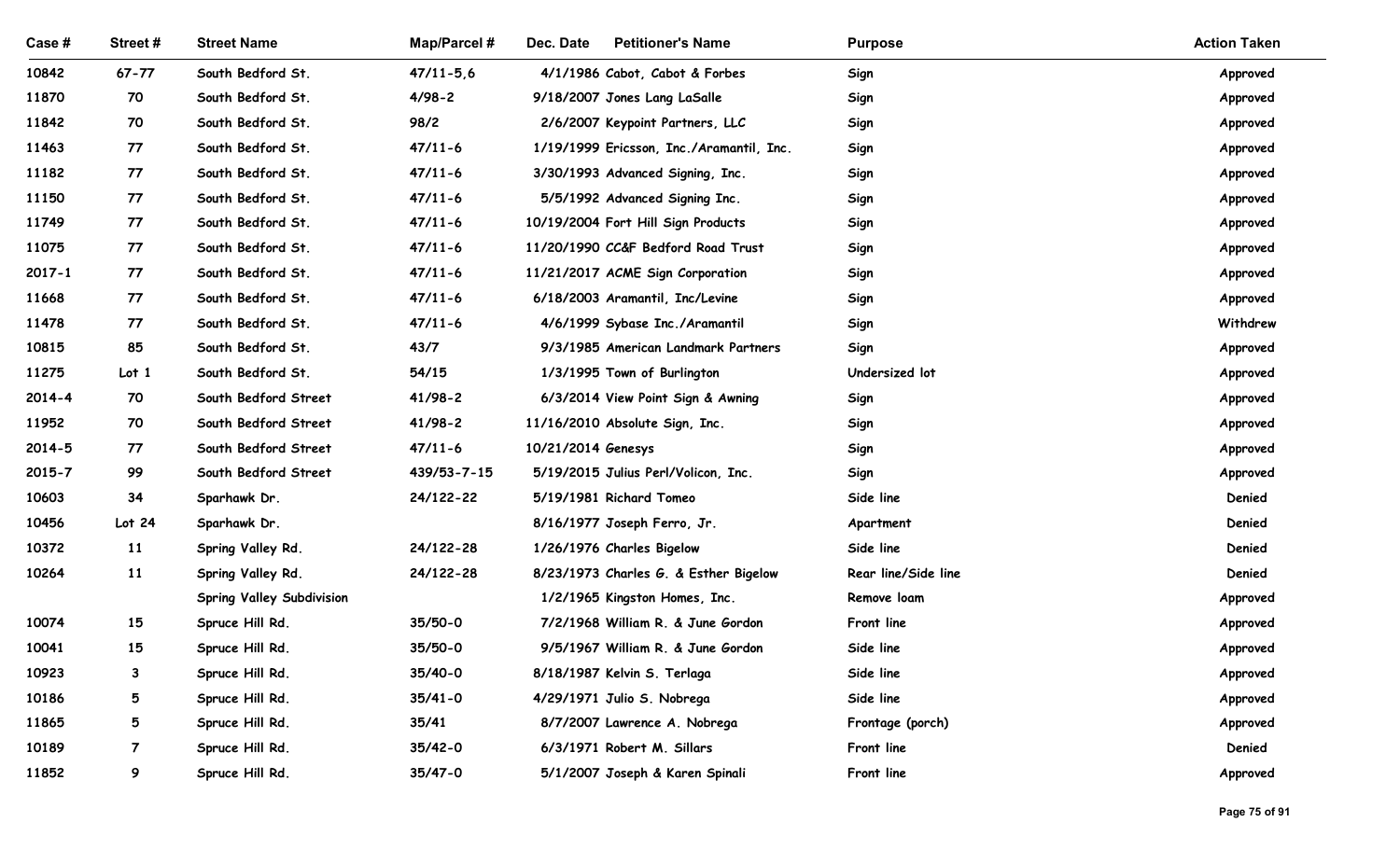| Street #<br>$\overline{7}$<br>9<br>-1<br>25<br>15 | <b>Street Name</b><br>St. Mary Rd.<br>Stanwood St.<br>Stanwood St. (Cor.)<br>Stanwood St./Richfield Rd<br>Stanwood St/Wheatland St.<br>Stephanie St.<br>Stephanie Street<br>Stony Brook Rd | Map/Parcel #<br>10/112<br>7/94-0<br>7/98-0                                                                                                                                                                 | Dec. Date<br><b>Petitioner's Name</b><br>10/7/2003 John Mooney Jr.<br>12/16/1969 Clarence J. Matheson<br>12/8/1975 Peter G. Farfaras<br>1/8/1965 C. J. Matheson<br>8/30/1962 Enio Koski<br>5/6/1976 Edward A. Alfano | <b>Purpose</b><br>Side line<br>Undersized lot<br>Rear line (house)<br>Undersized lot<br>Drainage                                                                                                                                                                                                                                                                    | <b>Action Taken</b><br>Approved<br>Approved<br>Approved<br>Approved                                                                                                              |
|---------------------------------------------------|--------------------------------------------------------------------------------------------------------------------------------------------------------------------------------------------|------------------------------------------------------------------------------------------------------------------------------------------------------------------------------------------------------------|----------------------------------------------------------------------------------------------------------------------------------------------------------------------------------------------------------------------|---------------------------------------------------------------------------------------------------------------------------------------------------------------------------------------------------------------------------------------------------------------------------------------------------------------------------------------------------------------------|----------------------------------------------------------------------------------------------------------------------------------------------------------------------------------|
|                                                   |                                                                                                                                                                                            |                                                                                                                                                                                                            |                                                                                                                                                                                                                      |                                                                                                                                                                                                                                                                                                                                                                     |                                                                                                                                                                                  |
|                                                   |                                                                                                                                                                                            |                                                                                                                                                                                                            |                                                                                                                                                                                                                      |                                                                                                                                                                                                                                                                                                                                                                     |                                                                                                                                                                                  |
|                                                   |                                                                                                                                                                                            |                                                                                                                                                                                                            |                                                                                                                                                                                                                      |                                                                                                                                                                                                                                                                                                                                                                     |                                                                                                                                                                                  |
|                                                   |                                                                                                                                                                                            |                                                                                                                                                                                                            |                                                                                                                                                                                                                      |                                                                                                                                                                                                                                                                                                                                                                     |                                                                                                                                                                                  |
|                                                   |                                                                                                                                                                                            |                                                                                                                                                                                                            |                                                                                                                                                                                                                      |                                                                                                                                                                                                                                                                                                                                                                     |                                                                                                                                                                                  |
|                                                   |                                                                                                                                                                                            |                                                                                                                                                                                                            |                                                                                                                                                                                                                      |                                                                                                                                                                                                                                                                                                                                                                     | Approved                                                                                                                                                                         |
|                                                   |                                                                                                                                                                                            |                                                                                                                                                                                                            |                                                                                                                                                                                                                      | Amendment to variance                                                                                                                                                                                                                                                                                                                                               | Approved                                                                                                                                                                         |
|                                                   |                                                                                                                                                                                            |                                                                                                                                                                                                            | 10/27/1964 Walter Nicholson                                                                                                                                                                                          | Undersized lot                                                                                                                                                                                                                                                                                                                                                      | Approved                                                                                                                                                                         |
|                                                   |                                                                                                                                                                                            | 41/3                                                                                                                                                                                                       | 5/20/2014 Sahab Uddin Chowdhury                                                                                                                                                                                      | Rear property line                                                                                                                                                                                                                                                                                                                                                  | Denied                                                                                                                                                                           |
|                                                   | Stony Brook Rd.                                                                                                                                                                            | $41/19-0$                                                                                                                                                                                                  | 3/5/1985 Robert Sherman                                                                                                                                                                                              | Side line                                                                                                                                                                                                                                                                                                                                                           | Approved                                                                                                                                                                         |
| $\overline{7}$                                    | Stony Brook Rd.                                                                                                                                                                            | $41/22 - 0$                                                                                                                                                                                                | 7/20/1982 James Fitzgerald                                                                                                                                                                                           | Side line (Addition)                                                                                                                                                                                                                                                                                                                                                | Approved                                                                                                                                                                         |
|                                                   | Sullivan St.                                                                                                                                                                               | $30/1 - 6$                                                                                                                                                                                                 | 6/20/1957 Lantern Corporation                                                                                                                                                                                        | Remove loam                                                                                                                                                                                                                                                                                                                                                         | Approved                                                                                                                                                                         |
| 9                                                 | Sullivan St.                                                                                                                                                                               | $30/4 - 0$                                                                                                                                                                                                 | 11/11/1974 Elizabeth Costa                                                                                                                                                                                           | Rear line                                                                                                                                                                                                                                                                                                                                                           | Approved                                                                                                                                                                         |
|                                                   |                                                                                                                                                                                            |                                                                                                                                                                                                            |                                                                                                                                                                                                                      |                                                                                                                                                                                                                                                                                                                                                                     |                                                                                                                                                                                  |
|                                                   |                                                                                                                                                                                            |                                                                                                                                                                                                            |                                                                                                                                                                                                                      |                                                                                                                                                                                                                                                                                                                                                                     | Denied                                                                                                                                                                           |
|                                                   |                                                                                                                                                                                            |                                                                                                                                                                                                            |                                                                                                                                                                                                                      |                                                                                                                                                                                                                                                                                                                                                                     | Approved<br>Withdrew                                                                                                                                                             |
|                                                   |                                                                                                                                                                                            |                                                                                                                                                                                                            |                                                                                                                                                                                                                      |                                                                                                                                                                                                                                                                                                                                                                     | Denied                                                                                                                                                                           |
|                                                   |                                                                                                                                                                                            |                                                                                                                                                                                                            |                                                                                                                                                                                                                      |                                                                                                                                                                                                                                                                                                                                                                     |                                                                                                                                                                                  |
|                                                   |                                                                                                                                                                                            |                                                                                                                                                                                                            |                                                                                                                                                                                                                      |                                                                                                                                                                                                                                                                                                                                                                     | Approved<br>Approved                                                                                                                                                             |
|                                                   |                                                                                                                                                                                            |                                                                                                                                                                                                            |                                                                                                                                                                                                                      |                                                                                                                                                                                                                                                                                                                                                                     | Approved                                                                                                                                                                         |
|                                                   |                                                                                                                                                                                            |                                                                                                                                                                                                            |                                                                                                                                                                                                                      |                                                                                                                                                                                                                                                                                                                                                                     | Approved                                                                                                                                                                         |
|                                                   |                                                                                                                                                                                            |                                                                                                                                                                                                            |                                                                                                                                                                                                                      |                                                                                                                                                                                                                                                                                                                                                                     | Approved                                                                                                                                                                         |
| 3                                                 |                                                                                                                                                                                            |                                                                                                                                                                                                            |                                                                                                                                                                                                                      |                                                                                                                                                                                                                                                                                                                                                                     | Approved                                                                                                                                                                         |
| 3                                                 |                                                                                                                                                                                            | 37/127-0                                                                                                                                                                                                   |                                                                                                                                                                                                                      | Side line                                                                                                                                                                                                                                                                                                                                                           | Approved                                                                                                                                                                         |
| 4                                                 | Sunnyfield Ave.                                                                                                                                                                            | $37/131 - 0$                                                                                                                                                                                               | 6/12/1979 Elizabeth G. McCabe                                                                                                                                                                                        | Side line                                                                                                                                                                                                                                                                                                                                                           | Approved                                                                                                                                                                         |
| $5\overline{)}$                                   | Sunnyfield Ave.                                                                                                                                                                            | 37/128                                                                                                                                                                                                     | 8/17/2004 Edward /Carol Slavin                                                                                                                                                                                       | Front/side line                                                                                                                                                                                                                                                                                                                                                     | Approved                                                                                                                                                                         |
|                                                   | Sunnyside Ave.                                                                                                                                                                             |                                                                                                                                                                                                            | 10/27/1975 Graham Associates, Inc.                                                                                                                                                                                   | Undersized lot                                                                                                                                                                                                                                                                                                                                                      | Approved                                                                                                                                                                         |
|                                                   | Sunnyside Ave.                                                                                                                                                                             |                                                                                                                                                                                                            | 3/17/1981 Country Builders & Development                                                                                                                                                                             | Side line                                                                                                                                                                                                                                                                                                                                                           | Denied                                                                                                                                                                           |
|                                                   | Sunnyside Ave.                                                                                                                                                                             | 42/93                                                                                                                                                                                                      | 4/7/1981 Joseph Colombo                                                                                                                                                                                              | Front line                                                                                                                                                                                                                                                                                                                                                          | Approved                                                                                                                                                                         |
|                                                   | 200<br>14<br>4<br>6<br>5<br>5                                                                                                                                                              | Summit Dr<br>Sumner St.<br>Sumner St.<br>Sumner St.<br>Sumpter Rd & County Rd<br>Sumpter Rd.<br>Sumpter Rd.<br>Sunnyfield Ave.<br>Sunnyfield Ave.<br>Sunnyfield Ave.<br>Sunnyfield Ave.<br>Sunnyfield Ave. | $56 - 20 - 0$<br>$8/163 - 7$<br>9/31<br>9/30<br>16/151<br>$16/125 - 0$<br>$16/125 - 0$<br>37/126-0<br>37/126-0<br>37/126-0<br>37/127                                                                                 | Oasis Systems<br>7/2/1985 James F. Zuppe<br>11/17/1992 Vittorio E. Paone<br>4/19/1994 Tracey & Edward Sacco<br>6/18/2013 Phillip Cormier<br>11/13/1979 James Maguire<br>5/3/1988 Richard Murray<br>10/31/1963 Harold J. Ludwig, Jr.<br>3/22/1960 Gerard Pattie<br>7/15/1969 Harold J. Ludwig, Jr.<br>5/2/1995 Michael R. Phelan<br>5/6/1976 Albert L. Marshall, Jr. | Sign Permit<br>Side line<br>Side line<br>Front line<br>Subdivide lot<br>Rear line<br>Undersized lot<br>Rear line (pool)<br>Side line (addition)<br><b>Rear line</b><br>Side line |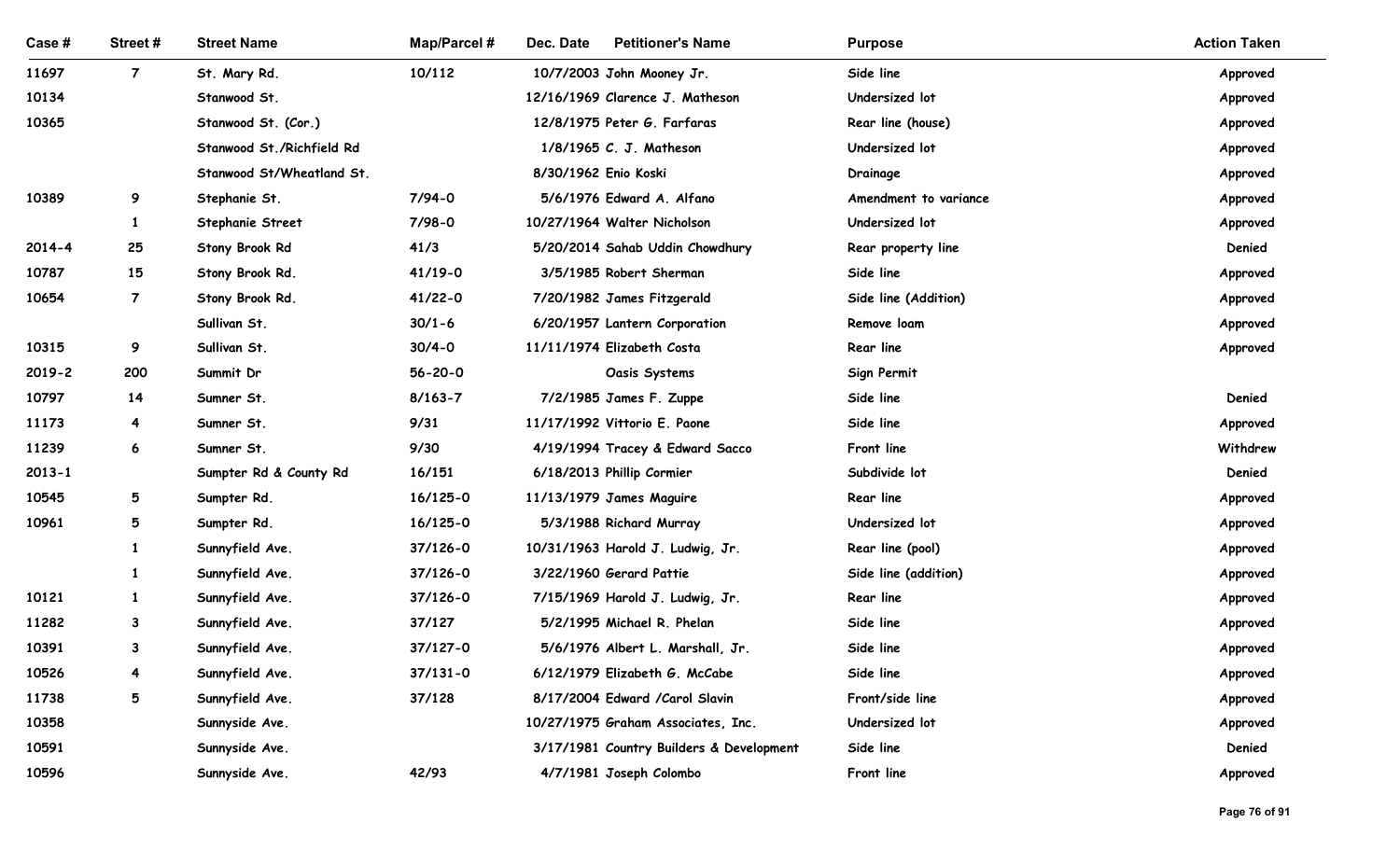| Case #           | Street#        | <b>Street Name</b>             | <b>Map/Parcel#</b> | Dec. Date<br><b>Petitioner's Name</b>                                 | <b>Purpose</b>                | <b>Action Taken</b>  |
|------------------|----------------|--------------------------------|--------------------|-----------------------------------------------------------------------|-------------------------------|----------------------|
| 10734            | 19             | Sunnyside Ave.                 | 42/87-0            | 3/20/1984 Manuel & Rosemarie Rezendes                                 | Side line                     | Denied               |
| 11103            | 20             | Sunnyside Ave.                 | 42/93              | 5/7/1991 Joseph Colombo                                               | Drainage                      | Withdrew             |
| 10290            | 5              | Sunnyside Ave.                 |                    | 4/8/1974 Manuel J. & Rosemarie Rezendes                               | Undersized lot                | Approved             |
| 2016-1           | 6              | Sunnyside Ave.                 | 42/39-0            | 8/2/2016 Kathleen Capobianco/Regina Ronayne                           | Subdivide lot                 | Approved             |
| 10020            | lot A          | Sunnyside Ave.                 |                    | 4/23/1967 Rose Gandolfo                                               | Front line                    | Approved             |
|                  | 15             | Sunset Dr.                     | $41/81 - 0$        | 10/9/1960 Richard S. Carlson                                          | Side line (porch/garage)      | Withdrew             |
|                  | Lot 32         | Sunset Dr.                     |                    | 9/16/1958 Robert E. Williams                                          | Side line (garage/breezeway)  | Denied               |
| 10764            | 15             | Susan Ave.                     | 23/130-9           | 10/2/1984 Lawrence & Mary Chiodi                                      | Side line                     | Approved             |
| 11296            | 20             | Susan Ave.                     | 23/130-4           | 6/20/1995 Nicholas Francescucci                                       | Subdivide lot                 | Approved             |
| 10436            | 68 lot         | Susan Ave.                     |                    | 3/8/1977 Michael DiCorato                                             | Sign                          | Denied               |
| 10169            |                | Sycamore St.                   |                    | 11/17/1970 Sophie Anne Carlberg                                       | Front line                    | Approved             |
| 11301            | $\overline{4}$ | Sycamore St.                   | 31/59              | 8/1/1995 Michael & Rosemary Farrow                                    | Front line/Rear line          | Approved             |
| 11995A           | $\mathbf{2}$   | Sylvester Rd                   | 37/118             | 8/7/2012 Toni Castelluccio                                            | Addition                      | Approved             |
| 11995B           | $\mathbf{2}$   | Sylvester Rd                   | 37/118             | 8/7/2012 Toni Castelluccio                                            | Addition                      | Approved             |
| 11995C           | $\mathbf{2}$   | Sylvester Rd                   | 37/118             | 8/7/2012 Toni Castelluccio                                            | Addition                      | Denied               |
| 11724A<br>11724B | 10<br>10       | Sylvester Rd.                  | 37/108<br>37/108   | 5/18/2004 Robert & Rhonda Poirier<br>6/1/2004 Robert & Rhonda Poirier | Front line<br>Side line       | Approved             |
| 11944B           | $\mathbf{2}$   | Sylvester Rd.<br>Sylvester Rd. | $37/118 - 0$       | 8/17/2010 Toni Castelluccio                                           | Addition                      | Approved<br>Approved |
| 11944A           | $\mathbf{2}$   | Sylvester Rd.                  | $37/118 - 0$       | 8/17/2010 Toni Castelluccio                                           | Addition                      | Approved             |
| 11516            | $\mathbf{2}$   | Sylvester Rd.                  | 37/118             | 2/1/2000 Miller, Neil & Renee                                         | Side line                     | Approved             |
| 10659            | 5              | Sylvester Rd.                  | 43/108-0           | 10/5/1982 Paul W. Blanchard                                           | Front line                    | Approved             |
| 11728            | 5              | Sylvester Rd.                  | 43/108             | 6/1/2004 Andrew & Joanne Bressi                                       | Side Yard                     | Approved             |
| 10913            | 15             | Taylor Ave.                    | 17/112             | 6/2/1987 Richard & Anna Jolly                                         | Subdivide lot                 | Denied               |
| 11653            | 15             | Taylor Ave.                    | 17/112             | 1/7/2003 Stacey Ann White                                             | Subdivide lot                 | Withdrew             |
| 11662            | 15             | Taylor Ave.                    | 17/112             | 6/3/2003 Stacey Ann White                                             | Subdivide lot                 | Denied               |
| 11380            | 15             | Taylor Ave.                    | 17/112             | 5/6/1997 Richard & Anna Jolly                                         | Subdivide lot                 | Approved             |
| 10230            | 8              | Taylor Ave.                    | 17/76-0            | 10/5/1972 John DiMattia                                               | <b>Rear line</b>              | Approved             |
| 11203            |                | Terrace Hall Ave.              | $33/55 - 1Z$       | 7/20/1993 All Individual Unit Owners                                  | Accessory Use (tennis courts) | Approved             |
| 11221            |                | Terrace Hall Ave.              | $33/33 - 55 - 1Z$  | 12/7/1993 Hallmark Gardens Condo Trust                                | Accessory Use (tennis courts) | Approved             |
|                  |                |                                |                    |                                                                       |                               |                      |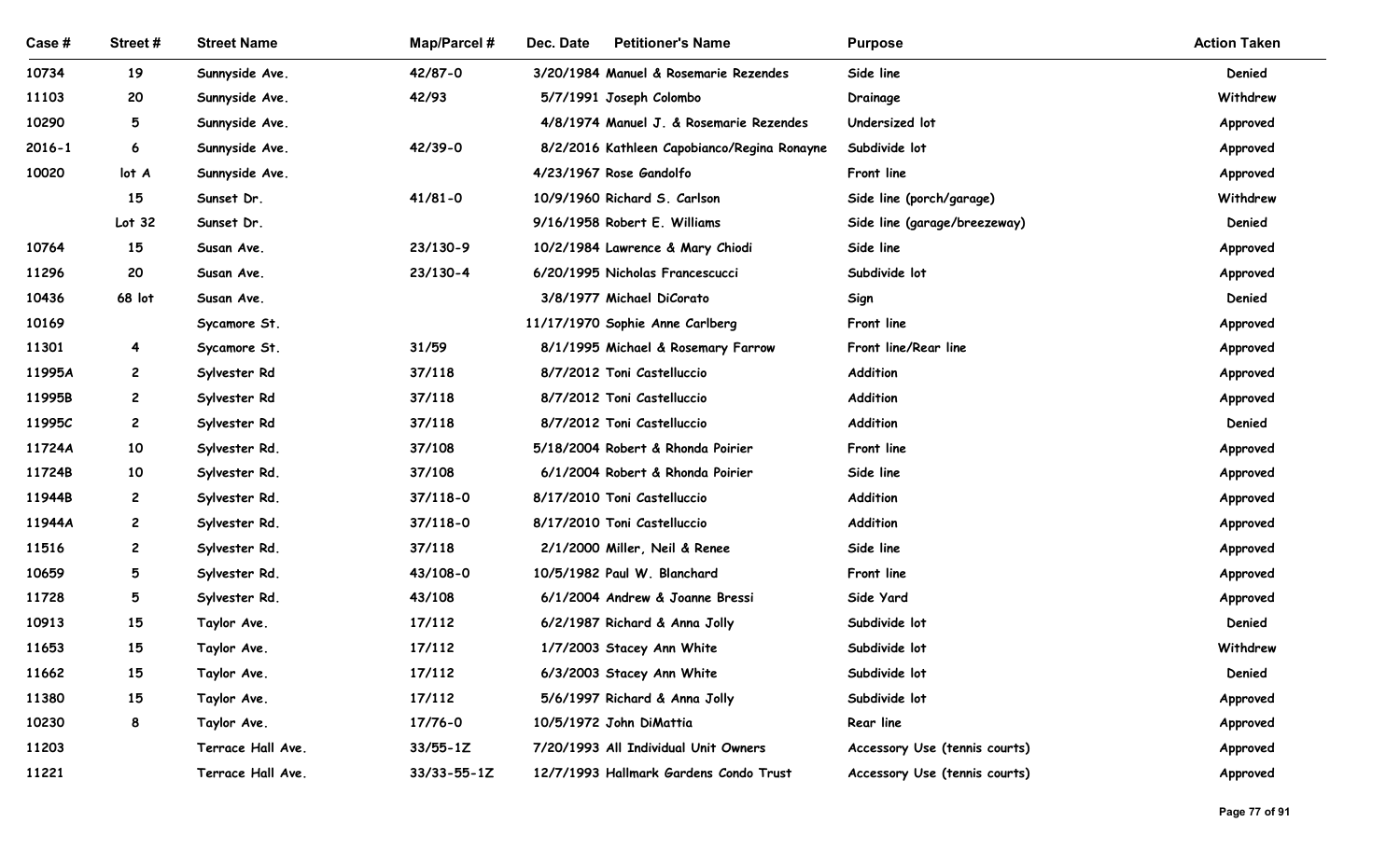| Case #                   | Street#                   | <b>Street Name</b>                     | <b>Map/Parcel#</b> | Dec. Date<br><b>Petitioner's Name</b>                            | <b>Purpose</b>                 | <b>Action Taken</b>  |
|--------------------------|---------------------------|----------------------------------------|--------------------|------------------------------------------------------------------|--------------------------------|----------------------|
|                          |                           | Terrace Hall Ave.                      |                    | 7/10/1959 Corcoran Contracting Co.                               | Remove loam                    | Approved             |
| 2017-1                   | 114                       | Terrace Hall Ave.                      | $33/71 - 0$        | 6/20/2017 Context Architecture                                   | Height variance                | Withdraw             |
| 2018-2                   | 12                        | Terrace Hall Ave.                      | 28/129-0           | 10/1/2018 Paul and Vanessa Caira                                 | Side line                      | Approved             |
| 10709                    | 17                        | Terrace Hall Ave.                      | 28/132             | 8/30/1983 Ruth Creekmore                                         | Side line                      | Approved             |
| 11355                    | 17                        | Terrace Hall Ave.                      | 28/132             | 8/20/1996 Ruth Creekmore                                         | Side line                      | Approved             |
| 10583                    | 18                        | Terrace Hall Ave.                      | $34/56 - 0$        | 11/18/1980 Donald J. MacDonald                                   | Side line                      | Approved             |
| 10299                    | 18                        | Terrace Hall Ave.                      | $34/56 - 0$        | 6/10/1974 Donald J. MacDonald                                    | Side line                      | Approved             |
| 10869                    | 22                        | Terrace Hall Ave.                      | $34/58-0$          | 10/21/1986 Arnold & Betty Robar                                  | Side line                      | Denied               |
|                          | 388 lot                   | Terrace Hall Ave.                      |                    | 1/31/1963 Thomas Tuck, Jr.                                       | Undersized lot                 | Approved             |
| 11669                    | 55                        | Terrace Hall Ave.                      | 33/55-11           | 6/3/2003 Daniel McDermott                                        | Side line                      | Approved             |
| 11233<br>10066           | $\overline{7}$<br>80A lot | Terrace Hall Ave.<br>Terrace Hall Ave. | 28/138             | 2/1/1994 Natale & Roberta Manfredi                               | Front line                     | Approved             |
| 10139                    | 95                        | Terrace Hall Ave.                      | $33/77 - 0$        | 5/21/1968 Parkwood Construction Corp.<br>4/21/1970 Griecci Trust | Front line<br>Rear line        | Approved<br>Denied   |
| $2017 - 1$               | 114                       | Terrace Hall Avenue                    | $33/71 - 0$        | 7/18/2017 Context Architecture                                   | Max Bldg & Height/Bldg Signage | Approved             |
| 10592                    | $\mathbf{1}$              | Terry Ave.                             |                    | 3/3/1981 Burlington Industrial Park Assoc.                       | Buffer                         | Approved             |
| 10628                    | $\overline{c}$            | Terry Ave.                             |                    | 12/1/1981 Burlington Industrial Park Assoc.                      | Buffer                         | Denied               |
| 11209                    | 22                        | Terry Ave.                             | 23/39              | 8/17/1993 Radionics, Inc.                                        | Sign                           | Approved             |
| $2017 - 1$               | 18                        | Third Ave                              | <b>PDD</b>         | 4/18/2017 Burlington LW Hotel Assoc. LP/                         | Special Sign Permit            | Approved             |
|                          | 19                        | Third Ave                              | $45 - 20 - 0$      | Dong Lei                                                         | Sign Permit                    |                      |
| 2019-2                   | 19                        | Third Ave                              | $45 - 20$          | 5/7/2019 Cal Closets Retail, Inc                                 | Sign                           | Approved             |
| 10900                    | $13 - 15$                 | Third Ave.                             | 45/17              | 4/21/1987 Nordblom Co.                                           | Sign                           | Approved             |
| 2015-7                   | 15                        | Third Ave.                             | 45/17              | 4/7/2015 The Bancroft Chophouse, LLC                             | Sign                           | Approved             |
| 11571                    | 15                        | Third Ave.                             | 45/17              | 4/3/2001 Nordblom Company                                        | Sign                           | Approved             |
| 2019-2                   | 15                        | Third Ave.                             | $45 - 17$          | 5/17/2019 Nordblom Co.                                           | Sign                           | Approved             |
| 2015-9                   | 19                        | Third Ave.                             | 45/20-0            | 1/5/2016 Viewpoint Sign & Awning                                 | <b>Signs</b>                   | Approved             |
| $2017 - 1$<br>$2017 - 1$ | 19<br>19                  | Third Ave.<br>Third Ave.               | 45/20<br>45/20     | 10/25/2017 NE Neon, Inc.<br>10/3/2017 NE Neon, Inc.              | <b>Signs</b>                   | Approved<br>Withdraw |
| 2018-2                   | 20                        | Third Ave.                             | $45 - 15 - 0$      | 10/16/2018 NWP Retail North & South LLC                          | <b>Signs</b><br>Sign           | Approved             |
| 11104                    | 31                        | Third Ave.                             | 45/27              | 6/18/1991 Nordblom Co.                                           | Sign                           | Approved             |
|                          |                           |                                        |                    |                                                                  |                                |                      |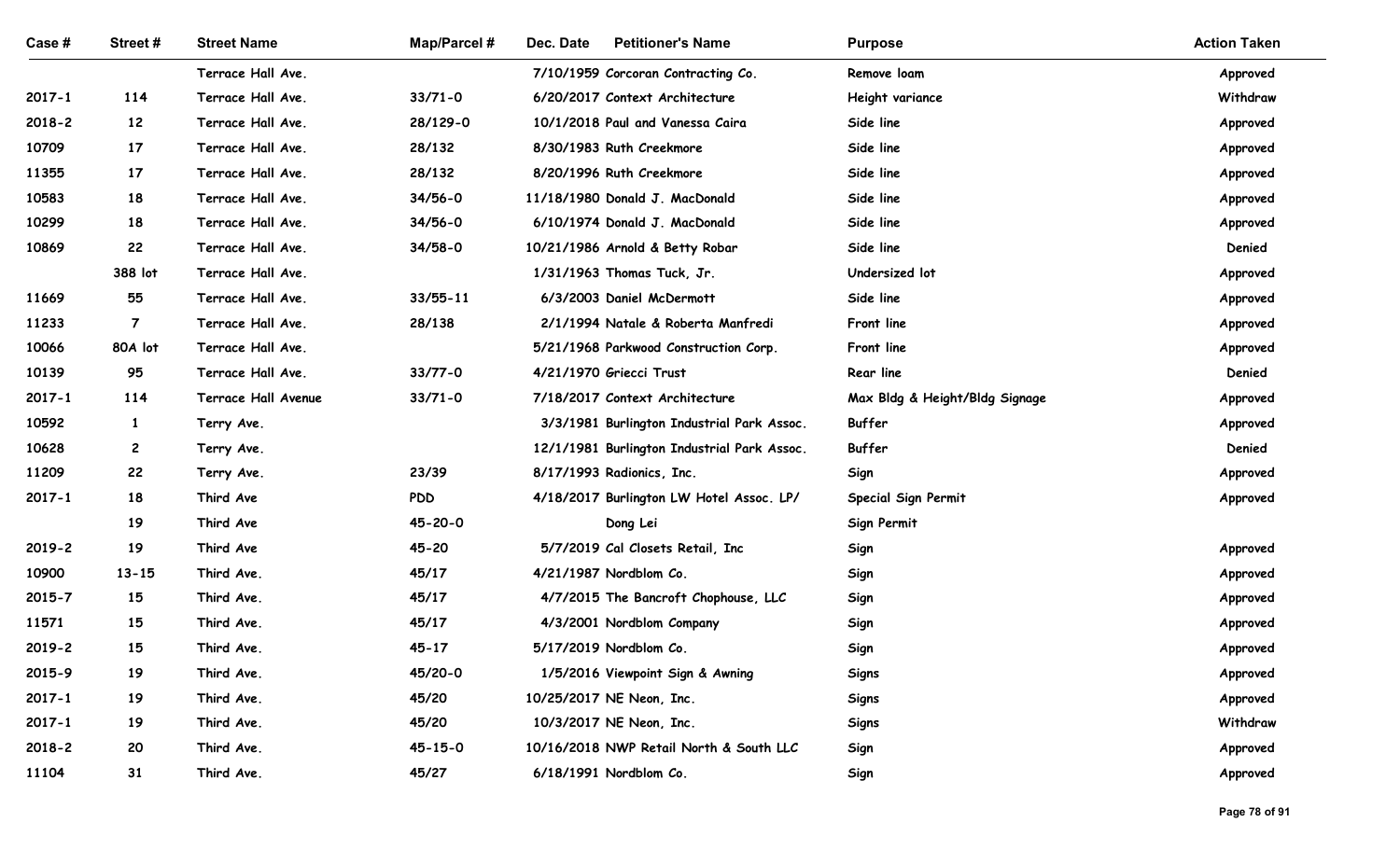| Case #     | Street#         | <b>Street Name</b>         | Map/Parcel #       | Dec. Date<br><b>Petitioner's Name</b>                       | <b>Purpose</b>            | <b>Action Taken</b>  |
|------------|-----------------|----------------------------|--------------------|-------------------------------------------------------------|---------------------------|----------------------|
| 11135      | 32 <sub>2</sub> | Third Ave.                 | 45/14-0            | 12/3/1991 Nordblom Co.                                      | Sign                      | Approved             |
| 11231      | 52              | Third Ave.                 | 39/7               | 2/1/1994 Roll Systems, Inc.                                 | Sign                      | Approved             |
| 11765      | 71              | Third Ave.                 | $39 - 8 - 1$       | 3/1/2005 Nordblom Co                                        | Floor area ratio          | Approved             |
| 11530      | 71              | Third Ave.                 | $39/8 - 1$         | 7/18/2000 Nordblom Co.                                      | Floor area/Parking spaces | Approved             |
| 2014-4     | 15              | Third Ave. - Suite B       | 45/17              | 8/2/2014 Laws Management                                    | Sign                      | Approved             |
| 2014-3     | $13 - 15$       | Third Avenue               | 45/17              | 3/4/2014 The Bancroft Chophouse, LLC                        | Signs                     | Approved             |
| $2015 - 8$ | 15              | Third Avenue               | 45/17-0            | 7/21/2015 Boston Interiors                                  | <b>Signs (10)</b>         | Approved             |
| $2015 - 8$ | 15              | Third Avenue               | 45/17              | 10/6/2015 Dover Rug & Home                                  | Signs                     | Approved             |
| $2015 - 8$ | 15              | Third Avenue               | 45/17              | 10/6/2015 Dover Rug & Home                                  | <b>Signs</b>              | Approved             |
| $2014 - 6$ | 17              | Third Avenue               | 45/18              | 11/18/2014 Rebel Restaurants, Inc/Robert Ciamp Special Sign |                           | Approved             |
| $2014 - 5$ | 20              | Third Avenue               | 45/15-0            | 11/18/2014 Signarama                                        | Sign                      | Approved             |
| $2014 - 5$ | 20              | Third Avenue               | 45/15-0            | 11/18/2014 Signarama                                        | Sign                      | Approved             |
| $2015 - 7$ | 20              | Third Avenue               | 45/15-0            | 6/2/2015 Signarama                                          | <b>Signs</b>              | Approved             |
| $2015 - 8$ | 22              | Third Avenue               | $45/15 - 0$        | 7/7/2015 Mitchell Gold & Bob Williams                       | Signs (3)                 | Approved             |
| $2014 - 3$ | 53              | Third Avenue               | 45/11              | 3/4/2014 Wegmans Food Markets c/o Steve Le                  | Signs (7)                 | Approved             |
| $2014 - 4$ | 15              | Third Avenue - 2nd floor   | 45/17-0<br>49/62-0 | 7/15/2014 Agnoli Sign Co., Inc.                             | Sign<br>Undersized lot    | Approved             |
| 11596      | 12A lot<br>16   | Thistle Rd.<br>Thistle Rd. | 49/51              | 9/9/1969 Arthur Nevola et al<br>11/6/2001 David Johnson     | Undersized lot            | Approved<br>Withdrew |
| 11563      | 16              | Thistle Rd.                | 49/51              | 2/20/2001 David Johnson                                     | Subdivide lot             | Withdrew             |
| 10281      | 7 lot           | Thistle Rd.                |                    | 12/6/1973 A. Harold Dobbins                                 | Front line                | Approved             |
| 11827      | 11              | Thomas St.                 | 23/166             | 10/17/2006 Michael Anderson                                 | Setback                   | Denied               |
| 10534      | 9               | Thomas St.                 | 23/167-0           | 9/11/1979 James W. Caldwell                                 | Rear line/Side line       | Denied               |
| $2017 - 1$ | $\mathbf{1}$    | Thornton Dr                | 13/201-0           | 4/18/2017 Heather Schwoebel                                 | Front line                | Denied               |
| $2017 - 1$ | 4               | Thornton Dr.               | 13/183-0           | 9/5/2017 Steven J. Tintle                                   | Addition/Side line        | Approved             |
| 11255      | 6               | Thornton Dr.               | 13/184             | 6/7/1994 Richard & Lianne Raso                              | Side line                 | Approved             |
| 11980      | $\mathbf{3}$    | Thornton Drive             | 13/202             | 10/18/2011 Joe DiBona                                       | Front yard setback        | Approved             |
| 11981      | $\overline{7}$  | Thornton Drive             | 13/204-0           | 11/1/2011 Michael & Virginia Hardy                          | Front yard setback        | Approved             |
| 11112      | 19              | Tinkham Ave                | 9/106              | 8/6/1991 Ronald A. Caruso                                   | Side line                 | Approved             |
| 11077      | 10              | Tinkham Ave.               | 13/239             | 12/4/1990 John J. Herda                                     | Rear line/Side line       | Denied               |
|            |                 |                            |                    |                                                             |                           |                      |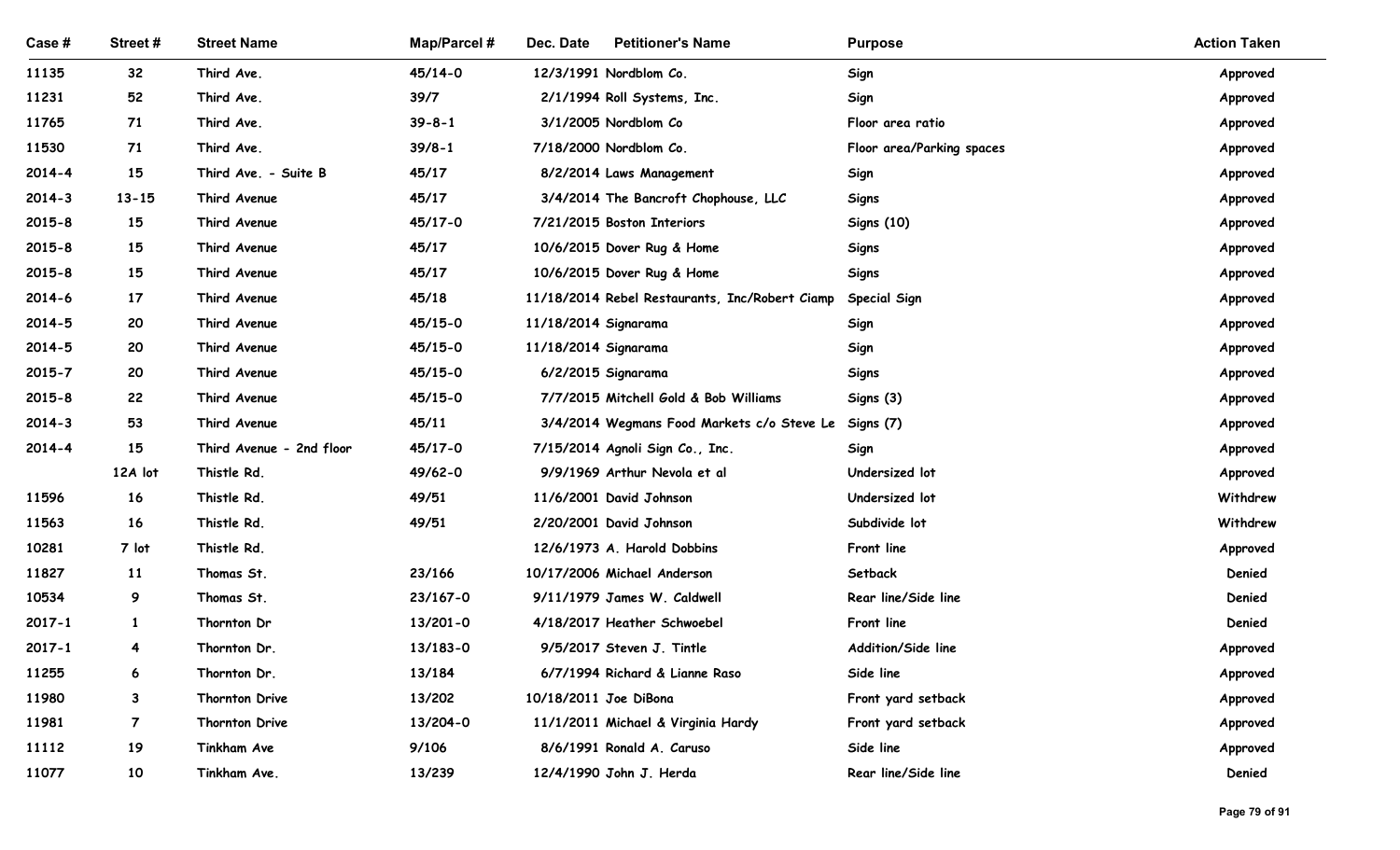| Case #         | Street #          | <b>Street Name</b>                     | <b>Map/Parcel#</b>   | Dec. Date<br><b>Petitioner's Name</b>                     | <b>Purpose</b>             | <b>Action Taken</b>  |
|----------------|-------------------|----------------------------------------|----------------------|-----------------------------------------------------------|----------------------------|----------------------|
| 11056          | 10                | Tinkham Ave.                           | 13/239               | 9/19/1990 John & Patricia Herda                           | Rear line                  | Denied               |
| 11059          | 19                | Tinkham Ave.                           | 9&13/106             | 8/7/1990 Commercial Industrial Group, Inc.                | Front line                 | Approved             |
| 11133          | 5                 | Tinkham Ave.                           | 13/240               | 11/5/1991 Michael & Lisa DeBye                            | Front line                 | Approved             |
| 11843          | $\mathbf{1}$      | Toner Dr.                              | 13/164               | 3/23/2007 Dennis Villano                                  | Side line (addition)       | Approved             |
| 10002          | 1 lot             | Town Line Rd.                          |                      | 10/23/1966 J & M Realty Trust                             | <b>Rear line</b>           | Approved             |
| 10303          | 16                | Town Line Rd.                          | $14/2 - 0$           | 6/24/1974 Frank DiCenso                                   | Side line                  | Denied               |
|                | 22                | Town Line Rd.                          | $19/3 - 0$           | 7/6/1977 Anthony Polcari                                  | Permit horse (letter only) | N/A                  |
| 10241          | 8                 | Town Line Rd.                          | $14/6 - 0$           | 1/18/1973 James Glynn                                     | Side line                  | Approved             |
| 2015-7         | 8                 | Travers Lane                           | $30/20 - 4$          | 4/7/2015 Francesco Passamonte                             | Right side line            | Approved             |
| 10203          | 22                | University Ave.                        | $21/203 - 0$         | 9/9/1971 Dorothy Antullis                                 | Side line                  | Approved             |
| 10646          | 27                | University Ave.                        | 21/206-0             | 6/15/1982 Thomas & Elaine Manning                         | Side line                  | Denied               |
| 11506          | 32                | University Ave.                        | 22/90                | 11/16/1999 Dorothy & William Galli                        | Side line                  | Approved             |
|                | 101 lot           | Upland Rd.                             |                      | 6/2/1960 Leeland Construction Co., Inc.                   | Undersized lot             | Approved             |
|                | 102 lot           | Upland Rd.                             |                      | 6/2/1960 Leeland Construction Co., Inc.                   | Undersized lot             | Approved             |
|                | 103 lot           | Upland Rd.                             |                      | 6/2/1960 Leeland Construction Co., Inc.                   | Undersized lot             | Approved             |
|                | 104 lot           | Upland Rd.                             |                      | 6/2/1960 Leeland Construction Co., Inc.                   | Undersized lot             | Approved             |
|                | 141 lot           | Upland Rd.                             |                      | 6/2/1960 Leeland Construction Co., Inc.                   | Undersized lot             | Approved             |
|                | 142 lot           | Upland Rd.                             |                      | 6/2/1960 Leeland Construction Co., Inc.                   | Undersized lot             | Approved             |
| 11171          | 21                | Upland Rd.                             | 12/73                | 10/20/1992 James Smith & Kathryn Shanley                  | Undersized lot             | Approved             |
| 11162          | 36                | Upland Rd.                             | 12/152/23            | 7/21/1992 Felix Sebastian                                 | Side line                  | Approved             |
| 11021          | $\overline{c}$    | Valley Cir.                            | 35/55                | 9/19/1989 Donald Amiralian                                | Side line                  | Approved             |
| 11832<br>11994 | 3<br>$\mathbf{1}$ | Van de Graaf Dr.<br>Van De Graaf Drive | 53/7<br>$53 - 7/19$  | 12/5/2006 Sophos<br>6/19/2012 Jason Pavillo/Back Bay Sign | Sign<br>Sign               | Approved<br>Approved |
| 2015-9         | 3                 | Van De Graaff                          | $53/7 - 0$           | 11/3/2015 Samsung Pay, Inc.                               | Signs                      | Approved             |
| $2014 - 6$     | $\mathbf{3}$      | Van de Graaff                          | 53/7                 | 11/18/2014 Sophos c/o Richard Graham                      | Sign                       | Approved             |
| 11550          |                   | Van de Graaff Dr.                      | 53/7/1&7/22          | 12/5/2000 Orix                                            | Height                     | Approved             |
| 11574          |                   | Van de Graaff Dr.                      | $53/6 - 1, 6, 7 - 1$ | 5/1/2001 Orix/Jones Lang                                  | Sign                       | Approved             |
| 11795          | $\mathbf{1}$      | Van de Graaff Dr.                      | $53/7 - 19$          | 1/17/2006 Webex Communications, Inc.                      | Sign                       | Approved             |
| 11770          | $\mathbf{1}$      | Van de Graaff Dr.                      | $53/7 - 19$          | 5/3/2005 Intranets, Inc.                                  | Sign                       | Approved             |
|                |                   |                                        |                      |                                                           |                            |                      |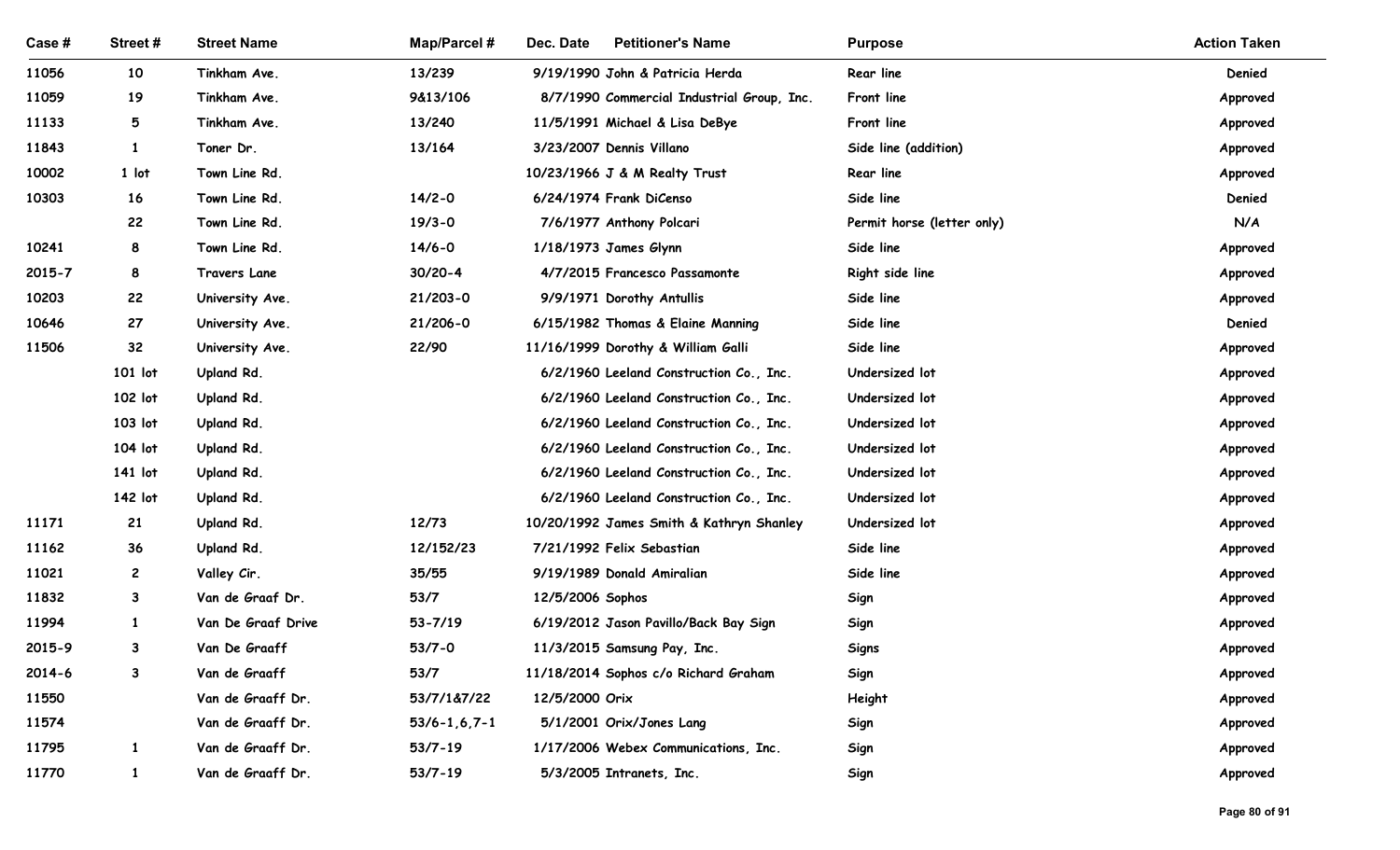| Case #     | Street#        | <b>Street Name</b>  | <b>Map/Parcel#</b> | <b>Petitioner's Name</b><br>Dec. Date       | <b>Purpose</b>   | <b>Action Taken</b> |
|------------|----------------|---------------------|--------------------|---------------------------------------------|------------------|---------------------|
| 11739      | $\mathbf{1}$   | Van de Graaff Dr.   | 7/19               | 8/17/2004 R. M. Bradley & Co.               | Sign             | Approved            |
| 11721      | $\mathbf{1}$   | Van de Graaff Dr.   | 7/19               | 5/18/2004 John Gaddy/Architectural          | Sign             | Approved            |
| 11723      | $\mathbf{1}$   | Van de Graaff Dr.   | $53/7 - 19$        | 5/18/2004 Barlo Signs/Mass Mutual           | Sign             | Approved            |
| 11051      | $\mathbf{1}$   | Van de Graaff Dr.   | $53/7 - 19$        | 6/5/1990 American Landmark Partners II      | Sign             | Approved            |
| 11237      | $\mathbf{1}$   | Van de Graaff Dr.   | $53/7 - 19$        | 2/15/1994 Prudential Securities, Inc.       | Sign             | Approved            |
| 10975      | $\mathbf{1}$   | Van de Graaff Dr.   | $53/7 - 19$        | 8/16/1988 American Landmark Partners II     | Sign             | Approved            |
| 11214      | $\mathbf{1}$   | Van de Graaff Dr.   | $53/7 - 19$        | 8/17/1993 Pagenet                           | Sign             | Approved            |
| 11108      | $\mathbf{1}$   | Van de Graaff Dr.   | $53/7 - 19$        | 8/6/1991 American Landmark Partners II      | Sign             | Approved            |
| 11281      | -1             | Van de Graaff Dr.   | $53/7 - 19$        | 3/23/1995 Cushman & Wakefield               | Sign             | Approved            |
| 11343      |                | Van de Graaff Dr.   | 53/7-19            | 5/7/1996 Cushman & Wakefield                | Sign             | Approved            |
| 11850      | $\overline{c}$ | Van de Graaff Dr.   | $53/7 - 21$        | 5/15/2007 Back Bay Sign/Summerfield         | Sign             | Approved            |
| 11415      | $\mathbf{2}$   | Van de Graaff Dr.   | $53/7 - 21$        | 10/21/1997 Summerfield Assoc.               | Sign             | Approved            |
| 11554      | $\mathbf{2}$   | Van de Graaff Dr.   | 53/721             | 11/21/2000 Summerfield Suites               | Sign             | Approved            |
| 11353      | 2A lot         | Van de Graaff Dr.   | 53/7-21&22         | 7/16/1996 American Landmark Partners L.P.   | Floor area ratio | Approved            |
| 11545      | $\mathbf{3}$   | Van de Graaff Dr.   | 53/7               | 11/21/2000 Genuity                          | Sign             | Approved            |
| 11468      | $3^{\circ}$    | Van de Graaff Dr.   | 53/7               | 1/19/1999 American Landmark Partners        | Sign             | Approved            |
| 11805      | $\mathbf{3}$   | Van de Graaff Dr.   | 53/7               | 4/18/2006 SAP America                       | Sign             | Approved            |
| 11455      | 4              | Van de Graaff Dr.   | $53/7 - 2$         | 9/23/1998 28 Blanchard Assoc.               | Floor area ratio | Approved            |
| 11590      | 4              | Van de Graaff Dr.   | $53/7 - 2$         | 8/21/2001 BEA Systems                       | Sign             | Approved            |
| $2016 - 1$ | 4              | Van de Graaff Dr.   | $53/7 - 2$         | 9/20/2016 David Brundige/Oracle Corp.       | Sign             | Approved            |
| $2015 - 8$ | $\mathbf{3}$   | Van De Graaff Drive | $53/7 - 0$         | 7/21/2015 Loop Pay, Inc.                    | Signs            | Approved            |
| $2015 - 7$ | 4 & 6          | Van de Graaff Drive | $53/7 - 2$         | 4/7/2015 Oracle America, Inc.               | Sign (2)         | Approved            |
| 11928      | 8              | Van de Graaff Drive | $53/7 - 1$         | 10/20/2009 Oracle USA, Inc.                 | Sign             | Approved            |
| 11986B     | $\mathbf{2}$   | Van De Graff Drive  | $53/7 - 21$        | 2/7/2012 Back Bay Sign for Transworld Signs | Sign             | Approved            |
| 11986A     | $\overline{2}$ | Van De Graff Drive  | $53/7 - 21$        | 2/7/2012 Back Bay Sign for Transworld Signs | Sign             | Approved            |
|            | 341 lot        | Vincent Rd.         |                    | 10/13/1965 Curtis W. Huberty                | Side line        | Approved            |
| 11658      | $\mathbf{1}$   | Violet Rd.          | 16/21              | 4/16/2003 Thomas /Karen Carlson             | Front line       | Approved            |
| 10256      | $\mathbf{1}$   | Violet Rd.          | $16/21 - 0$        | 6/21/1973 Joseph Nocella                    | Rear line        | Approved            |
| 11292      | $\mathbf{1}$   | Violet Rd.          | 16/21              | 6/6/1995 Thomas M. & Karen L. Carlson       | Side line        | Approved            |
|            |                |                     |                    |                                             |                  | Page 81 of 91       |
|            |                |                     |                    |                                             |                  |                     |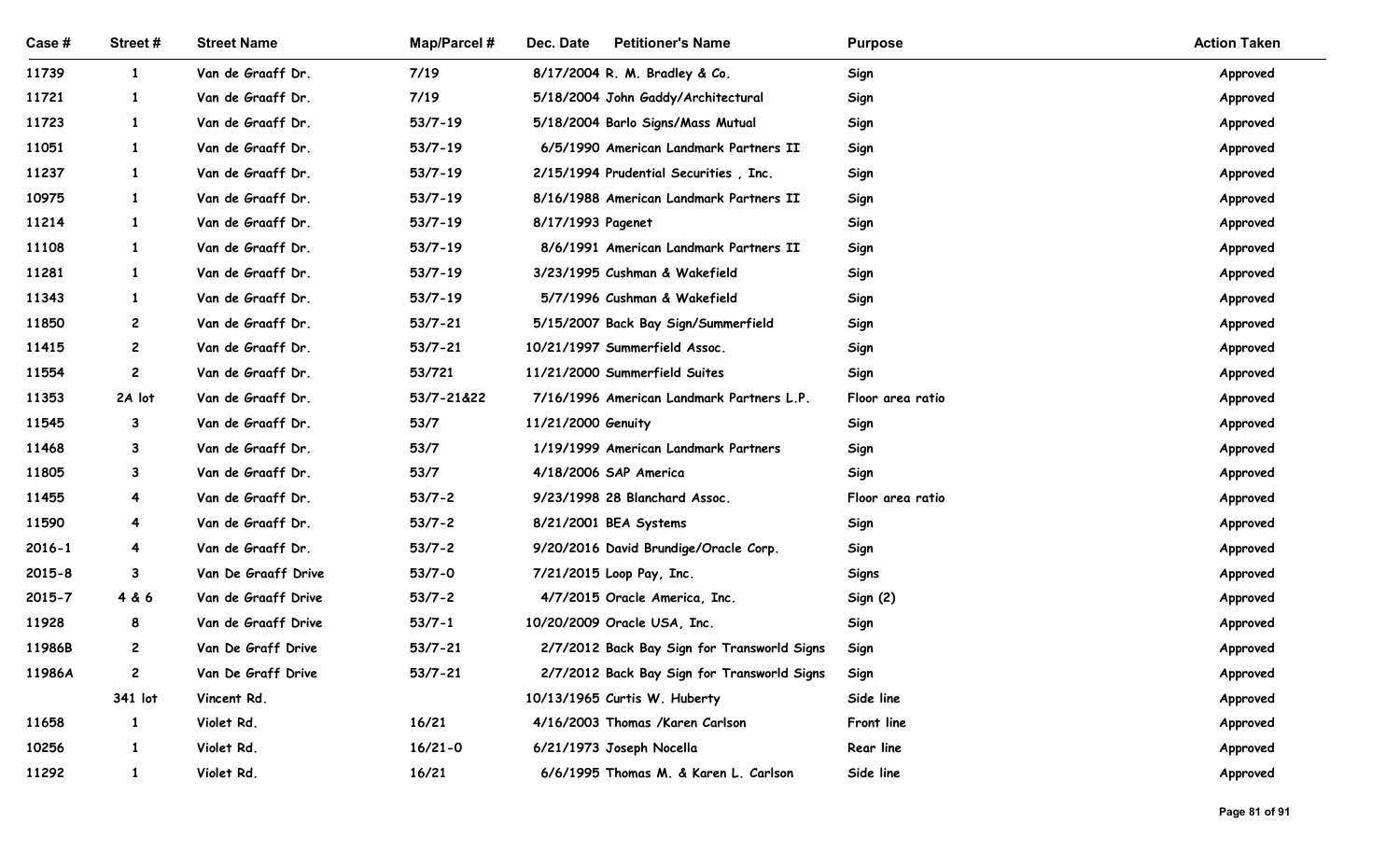| Case#          | Street#        | <b>Street Name</b>   | Map/Parcel #           | <b>Petitioner's Name</b><br>Dec. Date                                      | <b>Purpose</b>                | <b>Action Taken</b> |  |
|----------------|----------------|----------------------|------------------------|----------------------------------------------------------------------------|-------------------------------|---------------------|--|
| 11184          | 13             | Violet Rd.           | 15/114                 | 3/30/1993 Edward & Anne B. Baia                                            | Side line                     | Denied              |  |
| 10185          | $\overline{7}$ | Violet Rd.           | 15/117-0               | 4/8/1971 Norman A. Steeves                                                 | Side line                     | Approved            |  |
|                |                | Waite Ave.           |                        | 5/12/1955 Dorothy Melander                                                 | Sign                          | Approved            |  |
| $2018 - 2$     | $\mathbf{1}$   | Wall St              | 48/37-2                | 7/17/2018 Jones Sign Co., Inc.                                             | Sign                          | <b>WITHDREW</b>     |  |
| $2013 - 2$     | $\mathbf{1}$   | Wall St.             | 48/37-2                | 11/19/2013 The Sign Center/CSR Technology, Inc Sign                        |                               | Approved            |  |
| 10809          | $\mathbf{1}$   | Wall St.             | 48/37-2                | 9/3/1985 Auburn-Oxford Trust                                               | Sign                          | Approved            |  |
| 11861          | $\mathbf{1}$   | Wall St.             | 37/2                   | 7/17/2007 Zoran Corporation                                                | Sign                          | Approved            |  |
| 11015          | $\mathbf{1}$   | Wall St.             | 48/37-2                | 6/20/1989 Auburn Oxford Trust                                              | Sign                          | Approved            |  |
| 11685          | 1              | Wall St.             | 48/37-2                | 7/15/2003 Gutierrez Company                                                | Sign                          | Approved            |  |
| 11892          |                | Wall St.             | $48/37 - 2$            | 6/3/2008 Kalido, Inc.                                                      | Sign                          | Approved            |  |
| 11049B         | 10             | Wall St.             | $48/37 - 1$            | 5/15/1990 Harvard Community Health Plan                                    | Sign                          | Approved            |  |
| 11049A         | 10             | Wall St.             | $48/37 - 1$            | 5/15/1990 Harvard Community Helath Plan                                    | Sign                          | Denied              |  |
| 11139          | 10             | Wall St.             | $48/37 - 1$            | 2/4/1992 ShowBiz Pizza Time, Inc.                                          | Accessory Use (amusements)    | Approved            |  |
| 11067<br>10317 | 10<br>15       | Wall St.<br>Wall St. | $48/37 - 1$<br>48/35-0 | 9/19/1990 Harvard Community Health Plan<br>12/9/1974 Donahue Trailer Sales | Sign<br>Amendment to variance | Approved<br>Denied  |  |
| 10176          | 15             | Wall St.             | 48/35-0                | 1/5/1971 Donahue Trailer Sales                                             |                               | Denied              |  |
| 2017-1         | $\mathbf{2}$   | Wall St.             | 48/37                  | 6/20/2017 Rebel Restaurants, Inc.                                          | Sign<br>Special Sign Permit   | Approved            |  |
| 11176          | $\mathbf{2}$   | Wall St.             | 48/37                  | 1/5/1993 Auburn-Oxford Trust                                               | Sign                          | Approved            |  |
| $2017 - 1$     | $\mathbf{2}$   | Wall St.             | 48/37                  | 6/6/2017 Rebel Restaurants, Inc.                                           | Special Sign Permit           | Withdrew            |  |
| $2017 - 1$     | $\mathbf{2}$   | Wall St.             | 48/37                  | 9/5/2017 Rebel Restaurants, Inc.                                           | Special Sign Permit           | Approved            |  |
| 10990          | $\mathbf{2}$   | Wall St.             | 48/37                  | 12/6/1988 Auburn-Oxford Trust                                              | Sign                          | Approved            |  |
| 11253          | 20             | Wall St.             | $48/37 - 3$            | 7/19/1994 Lahey Vlinic Foundation, Inc.                                    | Sign                          | Approved            |  |
| 11084          | 20             | Wall St.             | $48/37 - 3$            | 12/7/1990 Harvard Community Health Plan, Inc.                              | Not Applicable                | Withdrew            |  |
| 11425          | 20             | Wall St.             | $48/37 - 3$            | 4/13/1998 Harvard Vanguard Medical Assoc.                                  | Sign                          | Approved            |  |
| 11611          | 20             | Wall St.             | $48/37 - 3$            | 6/4/2002 Advanced Signing                                                  | Sign                          | Withdrew            |  |
| 11897          | 20             | Wall St.             | $48/37 - 3$            | 8/5/2008 Advanced Signing LLC                                              | Sign                          | Approved            |  |
| 11976          | 5              | Wall St.             | 48/4                   | 8/26/2011 Don Hellwege                                                     | Sign                          | Approved            |  |
| $2016 - 1$     | 5              | Wall St.             | 48/4                   | 11/15/2016 Salesforce                                                      | Sign                          | Approved            |  |
|                | 5 <sub>1</sub> | Wall St.             | 48/4                   | 6/22/2011 Ascend Learning                                                  | Sign                          |                     |  |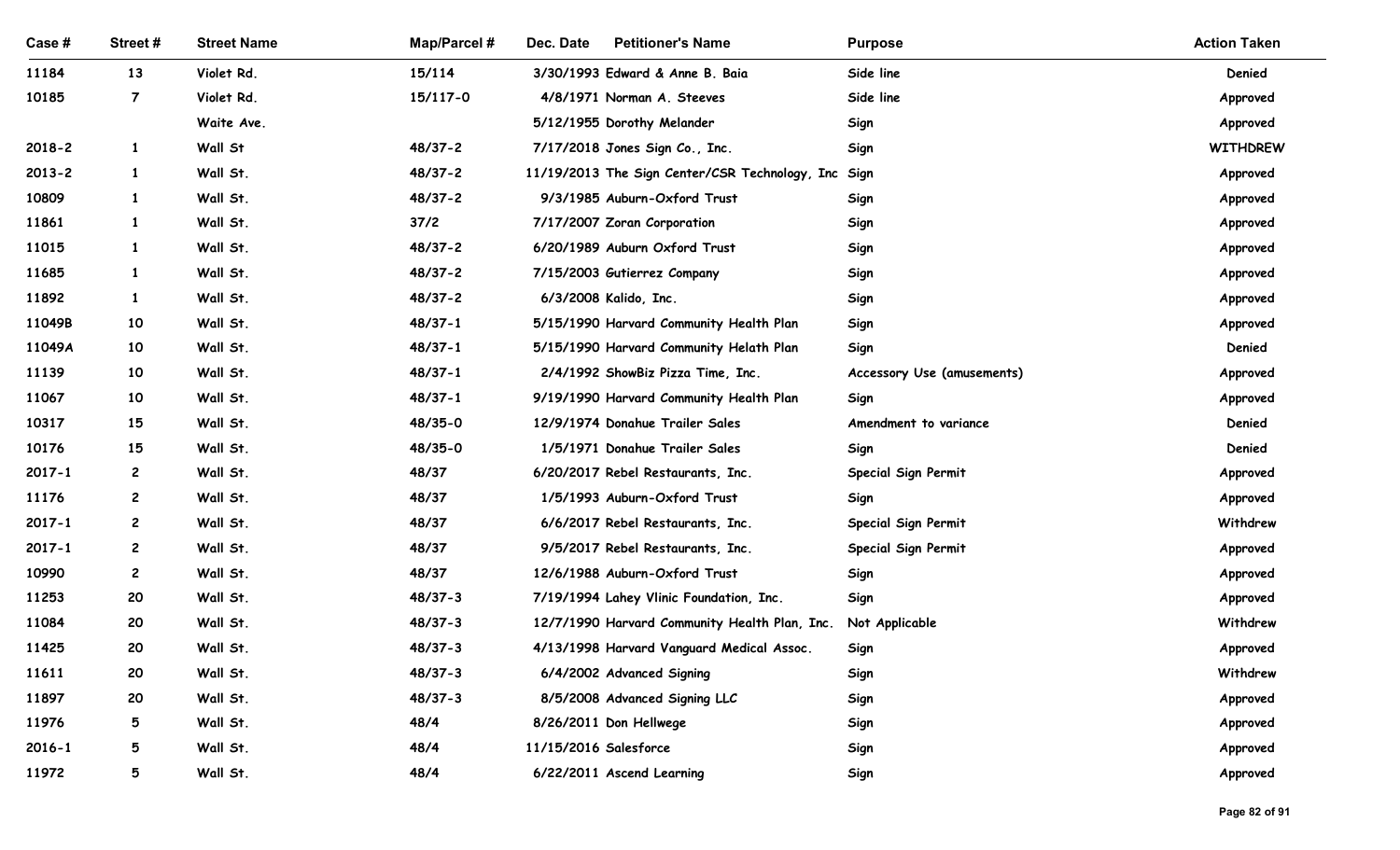| Case#          | Street#           | <b>Street Name</b>        | <b>Map/Parcel#</b> | Dec. Date<br><b>Petitioner's Name</b>                         | <b>Purpose</b>                 | <b>Action Taken</b> |
|----------------|-------------------|---------------------------|--------------------|---------------------------------------------------------------|--------------------------------|---------------------|
| $2014 - 6$     | 5                 | Wall St.                  | 48/4               | 12/2/2014 demandware c/o Heather Rainone                      | Sign                           | Approved            |
| 11902          | 5                 | Wall St.                  | 48/4               | 10/7/2008 Gutierrez/Cataldo                                   | Sign                           | Approved            |
| 11889          | 5                 | Wall St.                  | 4,36-0&37-2        | 4/15/2008 Gutierrez Co                                        | Sign                           | Approved            |
| $2015 - 8$     | $\mathbf{1}$      | Wall Street               | 48/37-2            | 7/21/2015 The Sign Ctr on behalf of CSR Techn Sign            |                                | Approved            |
| $2015 - 7$     | $\mathbf{2}$      | Wall Street               | 48/37              | 3/2/2015 Papa Razzi Trattoria of Burlington                   | Signs (5)                      | Approved            |
| 11946          | 5                 | Wall Street               | 48/4               | 8/17/2010 Demandware, Inc.                                    | Sign                           | Approved            |
| 11320          | $\overline{c}$    | Walnut St.                | 31/67              | 11/21/1995 Elise Megerian<br>5/18/1999 Marie Serra            | Side line                      | Approved            |
| 11482<br>10260 | $\mathbf{1}$<br>9 | Ward St.<br>Ward St.      | 36/18<br>$36/14-0$ |                                                               | Floor area ratio<br>Side line  | Approved            |
| 10227          | 9                 | Ward St.                  | $36/14-0$          | 7/5/1973 Eugene W. Driscoll, Jr.<br>8/3/1972 Anne T. Driscoll |                                | Approved<br>Denied  |
| 11932          | 22                | <b>Washington Ave</b>     | 33/55-57           | 3/16/2010 Gregory & Helen Splugounias                         | Use (day care)<br>Side Setback | Withdrew            |
| 10739          | 21                | Washington Ave.           | $33/55 - 68$       | 3/20/1984 Steven & Judith Walsh                               | Side line                      | Approved            |
| 10064          | 23A lot           | Washington Ave.           |                    | 4/23/1968 Parkwood Construction Corp.                         | Undersized lot                 | Approved            |
| 11340          | 24                | Washington Ave.           | 33/55-56           | 4/2/1996 Arthur W. Enos                                       | Side line                      | Approved            |
| 11529          | 36                | Washington Ave.           | 33/55-51           | 7/18/2000 Richard & Susan Silvia                              | Front/side yard                | Approved            |
| 10666          | 46                | Washington Ave.           | 33/55-46           | 11/16/1982 William & Joyce Jones                              | Side line                      | Approved            |
|                | 60                | Washington Ave.           | 33/55-39           | 11/24/1998 Bryan & Beverly Ruscak                             | Not Applicable                 | Withdrew            |
| 11337          | 66                | Washington Ave.           | 33/55-21           | 3/6/1996 Timothy J. & Carrie Boyd                             | Accessory Use (tennis courts)  | Approved            |
| 11962          | 8                 | Washington Ave.           | 33/3               | 4/19/2011 Michael C. Meehan                                   | Addition                       | Approved            |
| 10366          | 29                | Washington Ave., East     | 33/55-74           | 12/8/1975 Jerry Eden                                          | Front line                     | Approved            |
| 11856          | $6\overline{6}$   | Wayside Drive             | 48/2               | 6/5/2007 Wayside Commons Investor, LLC                        | Sign                           | Approved            |
| 11793          | $\mathbf{1}$      | Wayside Rd                | 48/1               | 12/20/2005 Nuance                                             | Sign                           | Approved            |
| 2015-9         | 15                | Wayside Rd                | $48/1 - 5$         | 11/17/2015 Batten Brothers, Inc/Richard Batten                | Sign                           | Approved            |
| $2019 - 2$     | $2 - 10$          | Wayside Rd                | $48 - 2 - 0$       | 3/19/2019 Jay-Dee Brook Limited                               | Sign                           | Denial              |
| 12003          | $6\overline{6}$   | Wayside Rd(form. 2 Waysid | $48/2 - 0$         | 12/21/2012 Kelli A. Burke/The Wilder Companies                | Sign                           | Approved            |
| 11774          | $\mathbf{1}$      | Wayside Rd.               | 48/1               | 5/3/2005 Scansoft                                             | Sign                           | Approved            |
| 11422          | $\mathbf{1}$      | Wayside Rd.               | 48/1               | 12/2/1997 Open Market/Gutierrez                               | Sign                           | Approved            |
|                | $\mathbf{1}$      | Wayside Rd.               | $48 - 1$           | 1/15/2002 Divine, Inc./Gutierrez Co                           | Sign                           | Approved            |
| 11607          | 15                | Wayside Rd.               | $48/1 - 5$         | 11/21/2000 Gutierrez Company                                  | Side Yard                      | Withdrew            |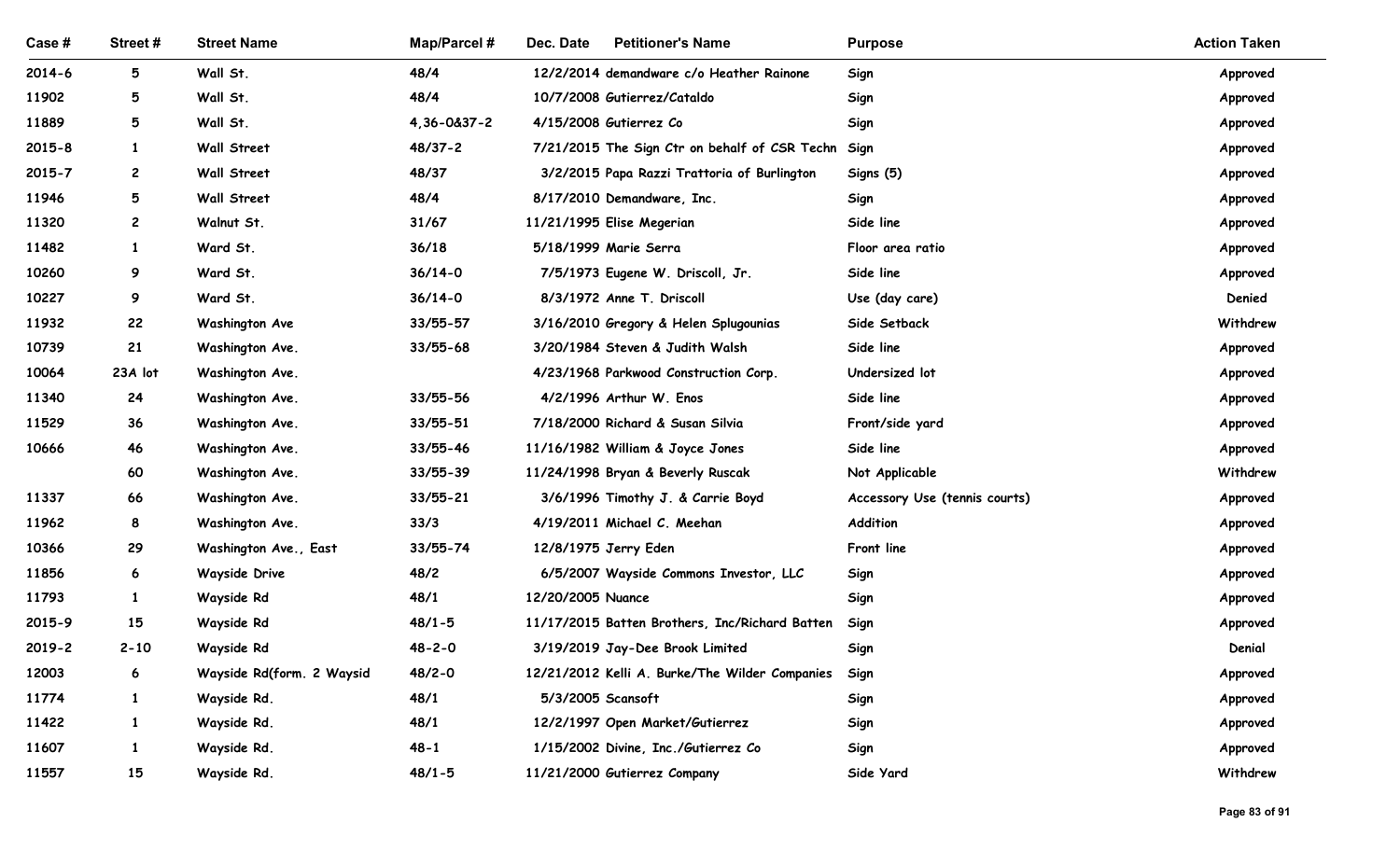| Case#           | Street#      | <b>Street Name</b>               | Map/Parcel # | <b>Petitioner's Name</b><br>Dec. Date                        | <b>Purpose</b>                  | <b>Action Taken</b>  |
|-----------------|--------------|----------------------------------|--------------|--------------------------------------------------------------|---------------------------------|----------------------|
| 11605           | 15           | Wayside Rd.                      | $48/1 - 5$   | 12/18/2001 Intergen Services Inc.                            | Sign                            | Approved             |
| 2015-9          | 15           | Wayside Rd.                      | $48/1 - 5$   | 11/17/2015 Richard Batten/Batten Brothers, Inc               | Signs                           | Approved             |
| 10434           | $\mathbf{2}$ | Wayside Rd.                      | $48/2 - 0$   | 1/17/1977 Raytheon Service Co.                               | Sign                            | Approved             |
| 11819           | $\mathbf{2}$ | Wayside Rd.                      | 48/2         | 7/18/2006 Wayside Commons                                    | Sign                            | Approved             |
| 11821           | $\mathbf{2}$ | Wayside Rd.                      | 48/2         | 7/18/2006 Wayside Commons (Borders)                          | Sign                            | Approved             |
| 11820           | $\mathbf{2}$ | Wayside Rd.                      | 48/2         | 7/18/2006 Wayside Commons (LL Bean)                          | Sign                            | Approved             |
| 10846           | $\mathbf{2}$ | Wayside Rd.                      | 48/2         | 4/15/1986 Raytheon Service Co.                               | Sign                            | Approved             |
| 11497           | 5            | Wayside Rd.                      | $48/1 - 5$   | 8/3/1999 James Melchionna/J.P. Associates                    | Sign                            | Approved             |
| 11652           | 5            | Wayside Rd.                      | $48/1 - 4$   | 12/3/2002 Cognos Corp/Wayside Realty                         | Sign                            | Withdrew             |
| 11652           | 5            | Wayside Rd.                      | $48/1 - 4$   | 1/7/2003 Cognos Corp/Wayside Realty                          | Sign                            | Approved             |
| $2014 - 3$      | 5            | Wayside Rd.                      | $48/1 - 5$   | 3/18/2014 Back Bay Sign for Priority Sign                    | (2) Signs                       | Approved             |
| 11898           | 5            | Wayside Rd.                      | $48/1 - 4$   | 8/5/2008 Dura Architectural Signage                          | Sign                            | Approved             |
| 11919           | 6            | Wayside Rd.                      | 48/2         | 8/5/2009 Magellan Sign Corp                                  | Sign                            | Approved             |
| $2013 - 0$      | 15           | <b>Wayside Road</b>              | $48/1 - 5$   | 5/22/2013 Nuance                                             | Sign                            | Approved             |
| $2013 - 0$      | $\mathbf{2}$ | <b>Wayside Road</b>              | 48/2         | 6/18/2013 Barlo Signs/Ethan Allen                            | Sign                            | Approved             |
| $2018 - 2$      | $2 - 10$     | <b>Wayside Road</b>              | 48/2         | 1/15/2019 The Wilder Companies                               | Extension Request for 2018-181  |                      |
| $2018 - 1$      | $2 - 10$     | <b>Wayside Road</b>              | 48/2         | 2/20/2018 The Wilder Companies                               | Sign                            | Approved             |
| 12003           | 6            | <b>Wayside Road</b>              | $48/2 - 0$   | 2/5/2013 Site Enhancement Services                           | Sign                            | Approved             |
| 11979           | 6            | <b>Wayside Road</b>              | 48/2         | 9/6/2011 Valhalloween LLC/Mark Connolly)                     | Sign                            | Approved<br>N/A      |
| 10448<br>10840A | 413-444      | Wellesley Ave.<br>Wellesley Ave. | 31/94        | 8/2/1977 Schenley Development Trust<br>3/4/1986 Linda Shukri | Undersized lot<br>Subdivide lot |                      |
| 10840B          | 6<br>6       | Wellesley Ave.                   | 31/94        | 3/4/1986 Linda Shukri                                        | Subdivide lot                   | Approved             |
| 10840           | 6            | Wellesley Ave.                   | 31/94        | 3/14/1986 William & Linda Shukri                             | Extension of time               | Approved<br>Approved |
| 10892           | 6            | Wellesley Ave.                   | 31/94        | 2/3/1987 William & Linda Shukri                              | Extension of time               | Approved             |
| $2018 - 1$      | 3            | Westwood St                      | 5/138        | Paul Catalano                                                | Addition                        | Withdrew             |
|                 | -1           | Westwood St.                     | $31/96 - 0$  | 9/25/1962 Leah & Robert Murphy                               | Side line                       | Approved             |
| 11717A          | 12           | Westwood St.                     | 5/12/6       | 4/7/2004 Michael Frost                                       | Undersized lot/Side line        | Approved             |
| 11717B          | 12           | Westwood St.                     | 5/12/6       | 4/7/2004 Michael Frost                                       | Side line                       | Denied               |
| 10470           | 24           | Westwood St.                     |              | 1/3/1978 Kenneth & Helen Munro                               | Side line                       | Approved             |
|                 |              |                                  |              |                                                              |                                 |                      |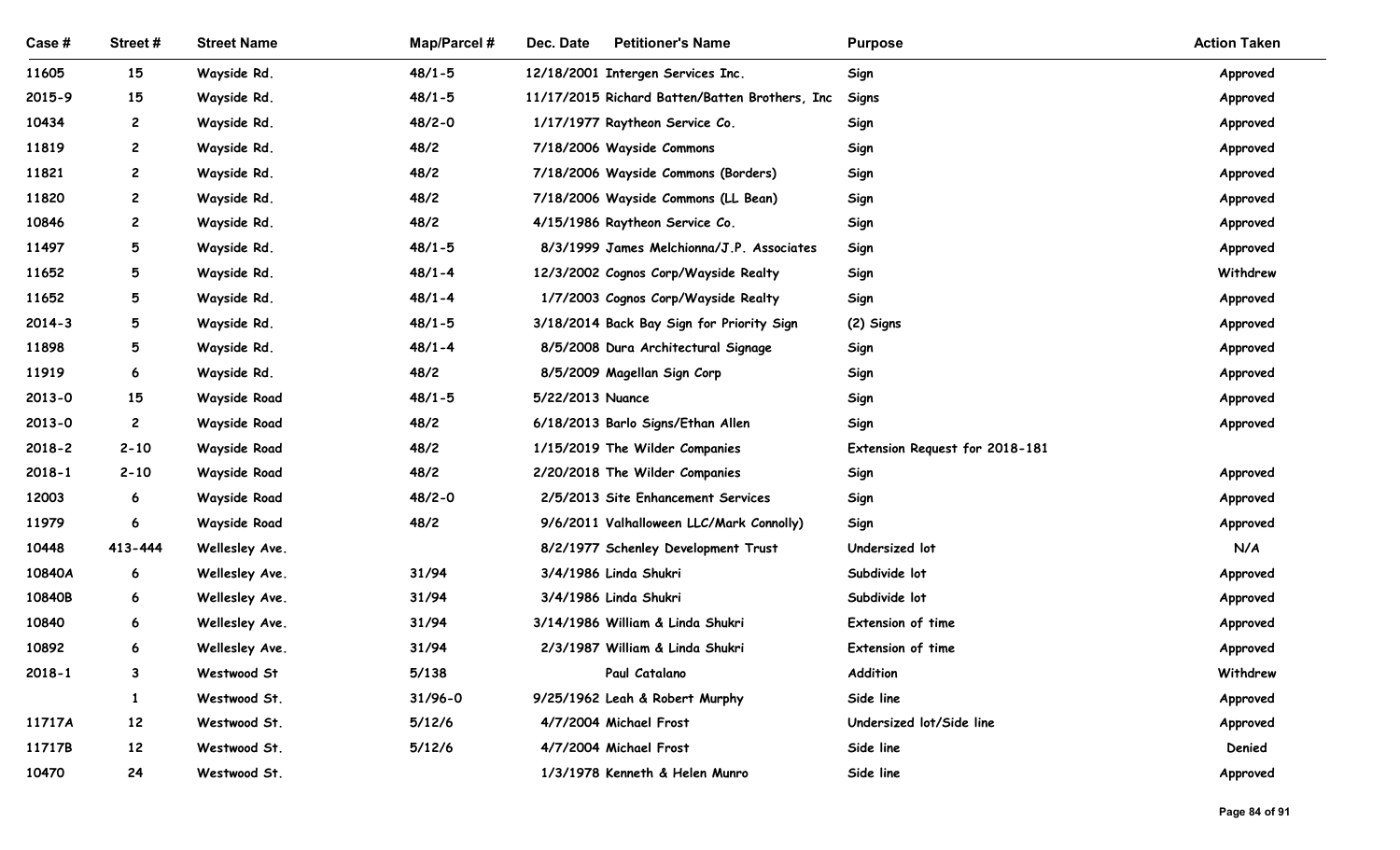| Case #         | Street #                     | <b>Street Name</b>         | Map/Parcel #     | Dec. Date<br><b>Petitioner's Name</b>                             | <b>Purpose</b>                    | <b>Action Taken</b> |
|----------------|------------------------------|----------------------------|------------------|-------------------------------------------------------------------|-----------------------------------|---------------------|
| $2018 - 1$     | $\mathbf{3}$                 | Westwood St.               | 5/138            | 7/31/2018 Paul Catalano                                           | Front yard Setback/Farmer's Porch | Approved            |
| $2018 - 1$     | $\mathbf{3}$                 | Westwood St.               | 5/138            | 3/6/2018 Paul Catalano                                            | Addition                          | Withdrew            |
| 11164          | 4                            | Westwood St.               | 5/145            | 8/18/1992 Charles E. & Deborah J. Carnell                         | Undersized lot                    | Approved            |
| 10046          |                              | Wheatland St.              |                  | 9/12/1967 Vincent & Edna Howard                                   | Undersized lot                    | Approved            |
| 11424          | 10                           | Wheatland St.              | $5/74$           | 1/20/1998 Paul Miele                                              | Frontage                          | Denied              |
| 10154          | $C$ lot                      | Wheatland St.              |                  | 10/6/1970 Chester C. Sullivan                                     | Rear line                         | Approved            |
|                | 1                            | Wheeler Rd                 | $56 - 22$        | Yu 66 Corporation                                                 | oversized on lot/height           |                     |
| 11953D         | 1                            | Wheeler Rd                 | 56/22            | 10/5/2010 Planet Neon                                             | Sign                              | Withdraw            |
| 11953B         | -1                           | Wheeler Rd                 | 56/22            | 10/5/2010 Planet Neon                                             | Sign                              | Approved            |
| $2017 - 1$     |                              | Wheeler Rd                 | 56/22            | 2/21/2017 Golftec                                                 | Sign                              | Approved            |
| 11953C         | $\mathbf{1}$                 | Wheeler Rd                 | 56/22            | 10/5/2010 Planet Neon                                             | Sign                              | Denied              |
| 11901          | 128                          | Wheeler Rd                 | 56/18-0          | 9/2/2008 MNM Services, Inc                                        | Sign                              | Approved            |
| $2017 - 1$     | 400-600                      | Wheeler Rd                 | $56/19, 20+20$   | 2/6/2018 EMD Millipore Corporation                                | Special Sign Permit               | Approved            |
| $2017 - 1$     | 400-600                      | Wheeler Rd                 | 56/19, 20+20     | 5/2/2017 EMD Millipore Corporation                                | Special Sign Permit               | Approved            |
|                |                              | Wheeler Rd.                |                  | 12/12/1957 L. Everett Johnson                                     | Remove loam                       | Approved            |
| 10171          |                              | Wheeler Rd.                | 56/22-0          | 1/5/1971 Northeast Motel Corp.                                    | Sign                              | Approved            |
| 10598          | $\mathbf{1}$                 | Wheeler Rd.                | 56/22-0          | 4/7/1981 Folsom's Lobster Mart, Inc.                              | Sign                              | Approved            |
| 11859          | $\mathbf{1}$                 | Wheeler Rd.                | 56/20 & 20-1     | 6/19/2007 Citrix Systems, Inc.                                    | Sign                              | Withdrew            |
| 11957          | $\mathbf{1}$                 | Wheeler Rd.                | 56/22            | 11/16/2010 Paul Kudarauskas/Planet Neon                           | Sign                              | Approved            |
| 10882          | $\mathbf{1}$                 | Wheeler Rd.                | 56/22-0          | 12/2/1986 Days Inns of America                                    | Sign                              | Approved            |
| 10441<br>11818 | $\mathbf{1}$<br>$\mathbf{1}$ | Wheeler Rd.<br>Wheeler Rd. | 56/22-0<br>56/22 | 3/14/1977 Chubb's Pier                                            | Sign                              | Approved            |
| 10406          | $\mathbf{1}$                 | Wheeler Rd.                | 56/22/0          | 7/18/2006 Acme Sign (Harvey's)<br>7/12/1976 Northeast Motel Corp. | Sign<br>Sign                      | Approved<br>Denied  |
| 10316          | $\mathbf{1}$                 | Wheeler Rd.                | 56/22-0          | 1/30/1975 Rustler Steak House                                     | Sign                              | Approved            |
| 10445          | $\mathbf{1}$                 | Wheeler Rd.                | 56/22-0          | 3/14/1977 Chubb's Pier                                            | Sign                              | Approved            |
| 10898          | $\mathbf{1}$                 | Wheeler Rd.                | 56/23            | 3/7/1987 Days Inns of America Corp.                               | Sign                              | Approved            |
| 10938          | $\mathbf{1}$                 | Wheeler Rd.                | 56/22            | 11/3/1987 Frederick Francis Willis, III                           | Sign                              | Approved            |
| 11145          | $\mathbf{1}$                 | Wheeler Rd.                | 56/22            | 3/3/1992 Yu-66 Corporation                                        | Sign                              | Approved            |
| 11304          | $\mathbf{1}$                 | Wheeler Rd.                | 56/22            | 8/1/1995 Alco Sign Co., Inc.                                      | Sign                              | Approved            |
|                |                              |                            |                  |                                                                   |                                   |                     |
|                |                              |                            |                  |                                                                   |                                   | Page 85 of 91       |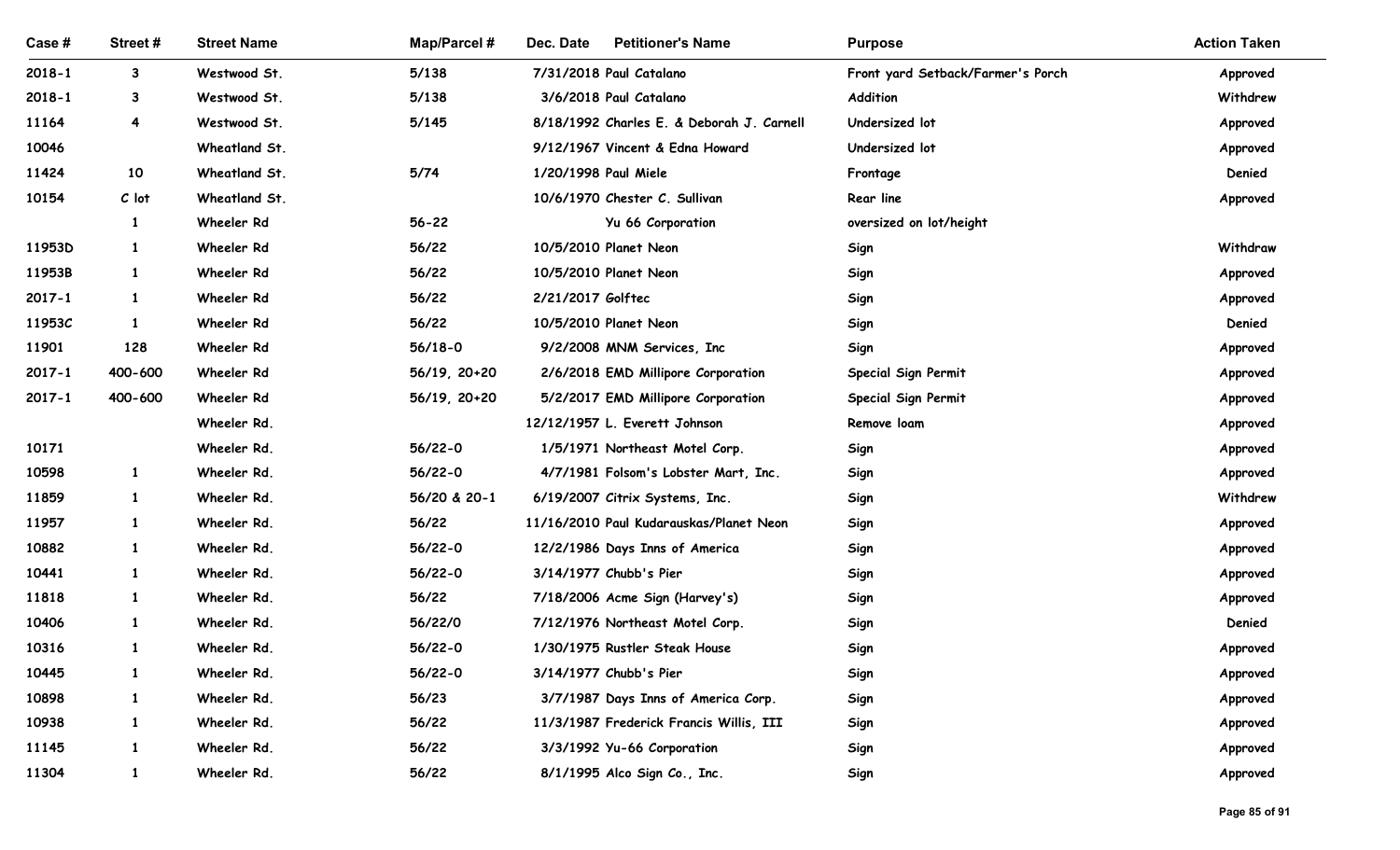| Case #         | Street#         | <b>Street Name</b>         | <b>Map/Parcel#</b> | Dec. Date<br><b>Petitioner's Name</b>                                | <b>Purpose</b>           | <b>Action Taken</b>  |
|----------------|-----------------|----------------------------|--------------------|----------------------------------------------------------------------|--------------------------|----------------------|
| 11303          | $\mathbf{1}$    | Wheeler Rd.                | 56/22              | 8/1/1995 Alco Sign Co., Inc.                                         | Sign                     | Approved             |
| 11409          | $\mathbf{1}$    | Wheeler Rd.                | 56/22              | 9/16/1997 Gateway Country Computers                                  | Sign                     | Approved             |
| 11418<br>11814 | $\mathbf{1}$    | Wheeler Rd.<br>Wheeler Rd. | 56/22<br>56/22     | 12/16/1997 Gateway Country Computers<br>6/6/2006 Acme Sign Corp      | Sign<br>Sign             | Approved<br>Withdrew |
| 11813          |                 | Wheeler Rd.                | 56/22              | 6/6/2006 Savit & Associates, Inc.                                    | Sign                     | Withdrew             |
| 11800C         | $\mathbf{1}$    | Wheeler Rd.                | 56/22              | 2/21/2006 Acme Sign                                                  | Sign                     | Denied               |
| 11800A         |                 | Wheeler Rd.                | 56/22              | 2/21/2006 Acme Sign                                                  | Sign                     | Withdrew             |
| 11800B         | $\mathbf{1}$    | Wheeler Rd.                | 56/22              | 2/21/2006 Acme Sign Corp.                                            | Sign                     | Approved             |
| 11742          |                 | Wheeler Rd.                | 56/22              | 9/21/2004 Dan Yu                                                     | Sign                     | Withdrew             |
| 11279          | 128             | Wheeler Rd.                | 56/18              | 2/7/1995 System Resources Corp.                                      | Sign                     | Approved             |
| 10864          | 128             | Wheeler Rd.                | 56/18              | 8/5/1986 Hunneman Commercial Corp.                                   | Sign                     | Approved             |
| 11048          | 128             | Wheeler Rd.                | 56/18              | 5/1/1990 Hossein Talakoub                                            | Sign                     | Approved             |
| 11515          | 128             | Wheeler Rd.                | 56/18              | 2/1/2000 Advance Signing/MNM Services                                | Sign/Banner              | Approved             |
| 10943          | 128             | Wheeler Rd.                | 56/18              | 1/5/1988 C.R.E. Realty, Assoc.                                       | Sign                     | Approved             |
| 11072          | 128             | Wheeler Rd.                |                    | 10/16/1990 Hossein Talakoub/Wheeler Rd. Realty Temporary Banner Ext. |                          | Denied               |
| 11039          | 160             | Wheeler Rd.                | $56/20-1$          | 2/20/1990 One Wheeler Road Assoc.                                    | Sign                     | Approved             |
| 12004          | 200             | Wheeler Rd.                | $56/22-0$          | 12/4/2012 Acme Signs Corp                                            | Sign                     | Withdrew             |
| 11069          | 200             | Wheeler Rd.                | 56/20              | 10/2/1990 Nixdorf Computer Corp.                                     | Sign                     | Approved             |
| 11052          | 200             | Wheeler Rd.                | $56/20-1$          | 5/5/1990 One Wheeler Road Assoc.                                     | Sign                     | Approved             |
| $2016 - 1$     | 200             | Wheeler Rd.                | 56/20              | 3/15/2016 Michael O'Malley/128 Technology, In Sign                   |                          | Approved             |
| 11474          | 200             | Wheeler Rd.                | 56/20              | 2/16/1999 Siemens/Gutierrez                                          | Sign                     | Approved             |
| 11862          | 200             | Wheeler Rd.                | 20&20/1            | 8/7/2007 Aspen Technology, Inc.                                      | Sign                     | Approved             |
| 11050          | 30              | Wheeler Rd.                |                    | 6/5/1990 Days Inn                                                    | Extension of time        | Approved             |
| 11051          | 30 <sup>°</sup> | Wheeler Rd.                | 56/23              | 5/15/1990 Days Inn                                                   | Extension of time        | Denied               |
| 11325          | 30 <sup>°</sup> | Wheeler Rd.                | 56/23              | 11/7/1995 Wyndham Garden Hotel                                       | Sign                     | Approved             |
| $2017 - 1$     | 400-600         | Wheeler Rd.                | $56/20-2$          | 9/5/2017 Burlington Planning Board                                   | Appealing 1-4 of BOA dec | <b>Dismisse</b>      |
| 11790          | $5\phantom{.0}$ | Wheeler Rd.                | 56/23/0            | 12/20/2005 Barlo Signs                                               | Sign                     | Approved             |
| 11555          | 5               | Wheeler Rd.                | 56/23              | 11/21/2000 Four Points Hotel                                         | Sign                     | Approved             |
| $2013 - 1$     | $\mathbf{1}$    | <b>Wheeler Road</b>        | $56/22-0$          | 9/17/2013 GolfTec Enterprises, LLC                                   | Sign                     | Approved             |
|                |                 |                            |                    |                                                                      |                          | Page 86 of 91        |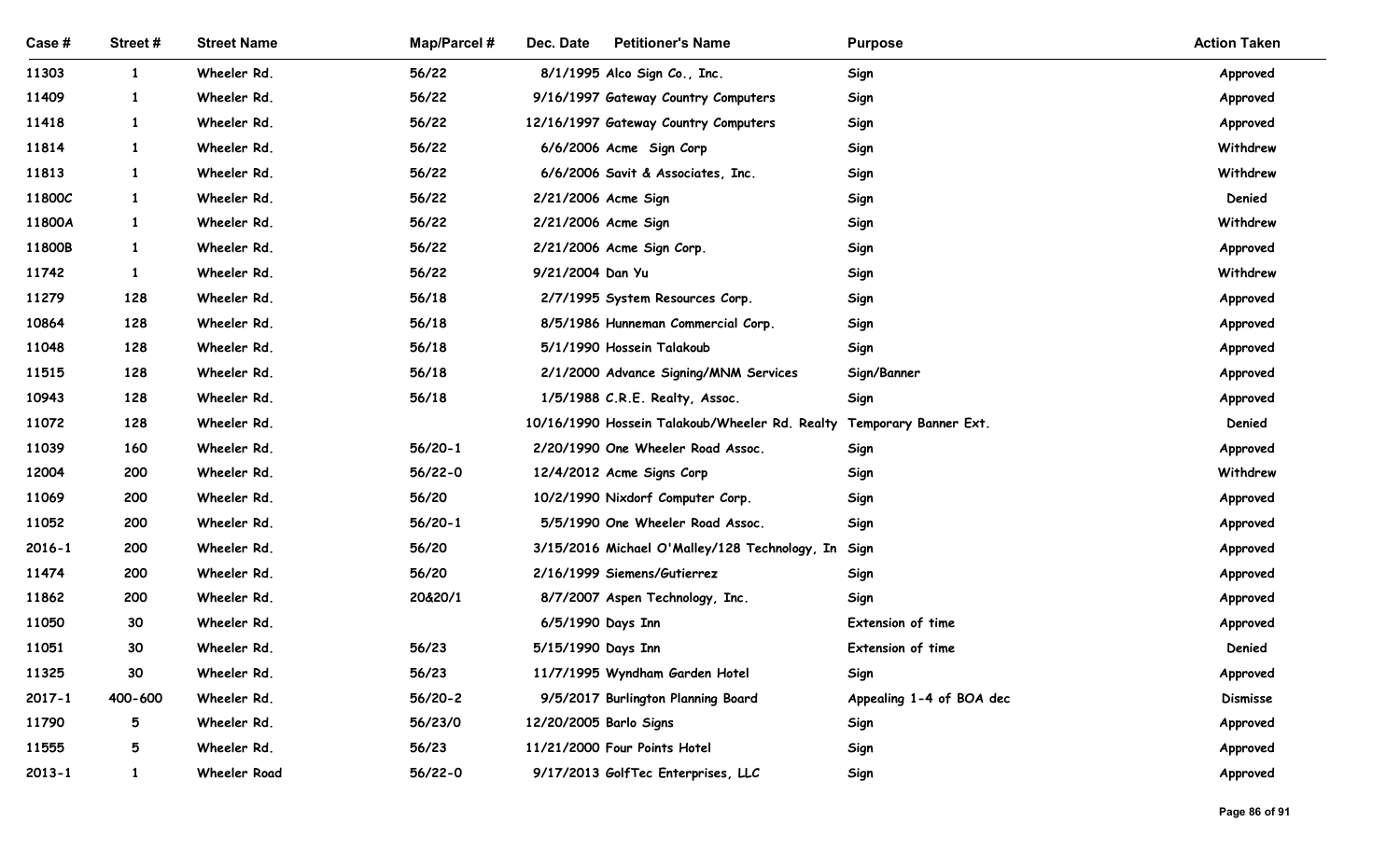| Case#          | Street #     | <b>Street Name</b>                     | Map/Parcel # | Dec. Date<br><b>Petitioner's Name</b>                     | <b>Purpose</b>                                  | <b>Action Taken</b>  |
|----------------|--------------|----------------------------------------|--------------|-----------------------------------------------------------|-------------------------------------------------|----------------------|
| $2013 - 0$     | $\mathbf{1}$ | <b>Wheeler Road</b>                    | $56_22$      | 4/16/2013 Paul Kudarauskas/Planet Neon                    | 3 Signs                                         | Approved             |
| 11953A         | $\mathbf{1}$ | <b>Wheeler Road</b>                    | 56/22        | 10/5/2010 PlanetNeon                                      | Sign                                            | Approved             |
| $2013 - 0$     | $\mathbf{1}$ | <b>Wheeler Road</b>                    | $56_22$      | 4/16/2013 Paul Kudarauskas/Planet Neon                    | 3 Signs                                         | Approved             |
| $2013 - 0$     | $\mathbf{1}$ | <b>Wheeler Road</b>                    | $56_22$      | 4/16/2013 Paul Kudarauskas/Planet Neon                    | 3 Signs                                         | Approved             |
| 11984          | 200          | <b>Wheeler Road</b>                    | 56/20        | 12/27/2011 Aspen Technology, Inc.                         | Sign                                            | Approved             |
|                | 18           | Wildmere Ave                           | 43/213-0     | 3/29/1966 Melvin Rawson                                   | Front line                                      | Approved             |
| 10573          | 18           | Wildmere Ave                           | 43/213-0     | 9/2/1980 Melvin & Helen Rawson                            | Front line                                      | Approved             |
|                |              | Wildmere Ave.                          |              | 8/4/1955 Roger Rocheleau                                  | Undersized lot                                  | Approved             |
| 10752          |              | Wildmere Ave.                          | 43/199       | 8/7/1984 Donald C. Foley, Executor                        | Undersized lot                                  | Approved             |
| 10398          | 24           | Wildmere Ave.                          | 43/204-0     | 5/24/1976 Arthur MacDonald                                | Front line                                      | Approved             |
| 10204          | 26           | Wildmere Ave.                          | 43/205-0     | 11/4/1971 Carl M. Christiansen                            | Side line                                       | Approved             |
| 10823          | 26           | Wildmere Ave.                          | 43/205       | 12/3/1985 Carl M. Christiansen                            | Side line                                       | Denied               |
| 11327          | 26           | Wildmere Ave.                          | 43/205       | 11/21/1995 Carl M. Christiansen                           | Side line                                       | Approved             |
| 10401          | 8            | Wildmere Ave.                          | 43/198-0     | 6/14/1976 Charles E. O'Neill                              | Rear line                                       | Approved             |
| 10563          | A lot        | Wildmere Ave.                          |              | 4/1/1980 Michael E. Collins                               | Undersized lot                                  | Denied               |
| 11704          | 16           | Wildwood St.                           | 12/88        | 12/2/2003 Amelia & Eric Hoffman                           | Side line (addition)                            | Denied               |
| 11691          | 16           | Wildwood St.                           | 12/88        | 9/16/2003 Eric & Amelia Hoffman                           | Side line (addition)                            | Withdrew             |
| 10339          | 21           | Wildwood St.                           | 12/192-0     | 6/23/1975 Donald W. Shute                                 | Side line                                       | Denied               |
| 10345          | 21           | Wildwood St.                           | 12/192-0     | 8/11/1975 Donald W. Shute                                 | Side line                                       | Approved             |
| 10222          | 13           | Wilhelmina Ave.                        | $7/3 - 0$    | 7/6/1972 William D. Jones, Jr.                            | Side line                                       | Approved             |
| 10738          | 13           | Wilhelmina Ave.                        | $7/3 - 0$    | 3/20/1984 William D. & Miriam Jones, Jr.                  | Side line                                       | Approved             |
| 10152          | $\mathbf{3}$ | Wilhelmina Ave.                        | $7/102 - 0$  | 6/16/1970 Edward Tkacs                                    | Side line                                       | Approved             |
| 10166          | 5            | Wilhelmina Ave.                        | $7/101 - 0$  | 10/6/1970 Herbert S. & Lucille Hayes                      | Side line                                       | Approved             |
| 11632<br>11887 | $\mathbf{3}$ | Williams Cir.                          | 21/195       | 6/18/2002 Michael Langone                                 | Side line                                       | Approved             |
|                | 9<br>O&N lot | <b>Willow Way</b><br><b>Willow Way</b> | 40/100       | 4/1/2008 James J. Willey<br>12/9/1960 Robert P. Robillard | Frontage/addition)<br>Undersized lot/Front line | Approved             |
| $2016 - 1$     | 140          | Wilmington Rd                          | $3/86 - 0$   | 2/2/2016 Yogesh Shinde                                    | <b>Addition (Modification)</b>                  | Approved<br>Approved |
|                | 100          | Wilmington Rd.                         | $5/92-0$     | 9/15/1964 Anthony Marshall                                | Front line                                      | Approved             |
|                | 103          | Wilmington Rd.                         | $5/6 - 0$    | 10/31/1963 Nelly J. Spike                                 | Use (beauty shop)                               | Denied               |
|                |              |                                        |              |                                                           |                                                 |                      |
|                |              |                                        |              |                                                           |                                                 | Page 87 of 91        |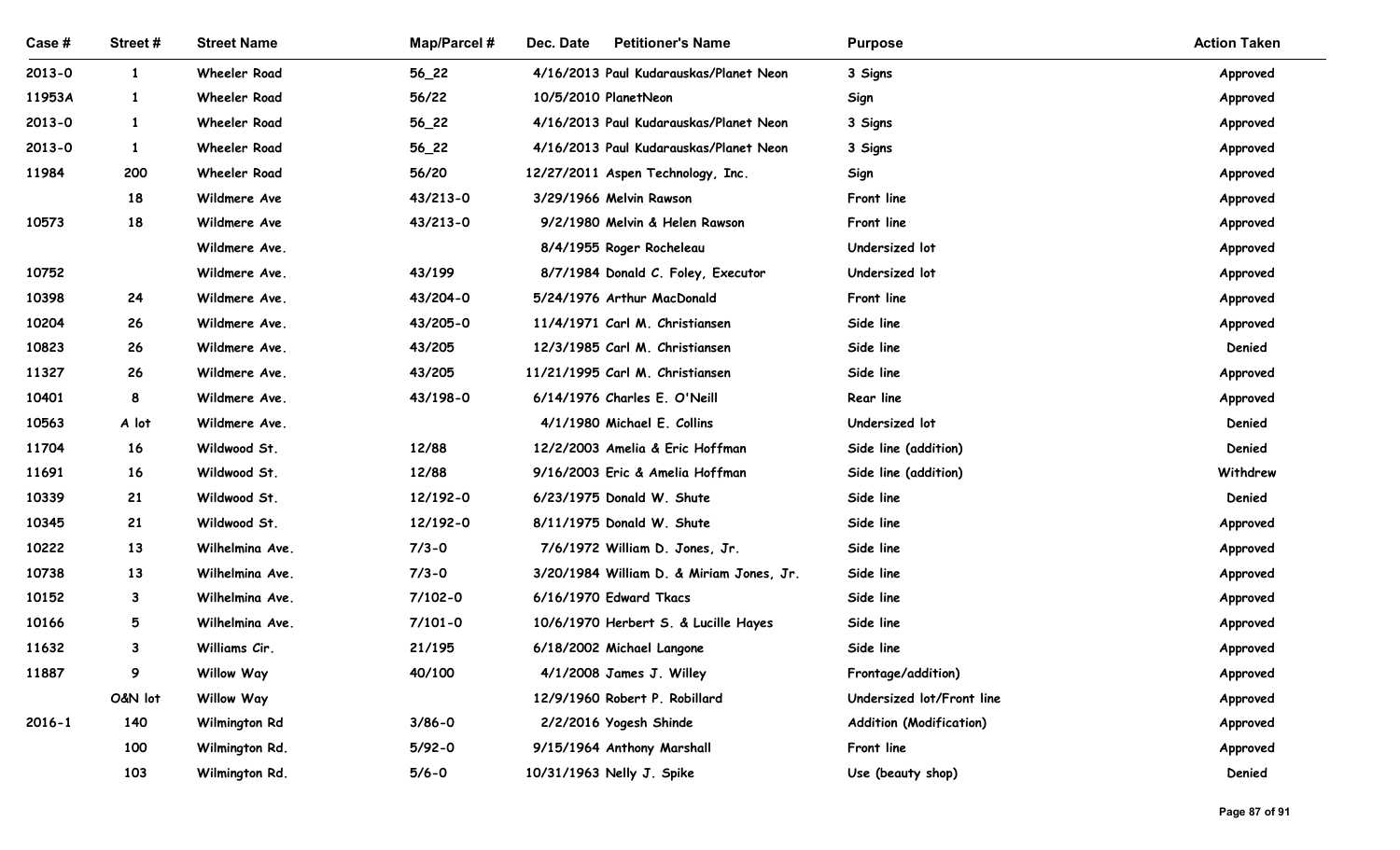| Case #         | Street#  | <b>Street Name</b>               | <b>Map/Parcel#</b> | Dec. Date<br><b>Petitioner's Name</b>                         | <b>Purpose</b>              | <b>Action Taken</b> |
|----------------|----------|----------------------------------|--------------------|---------------------------------------------------------------|-----------------------------|---------------------|
|                | 113      | Wilmington Rd.                   | $5/17 - 0$         | 5/25/1965 George J. Paras                                     | Side line                   | Approved            |
| 10036          | 116      | Wilmington Rd.                   | $5/86 - 0$         | 8/10/1967 Edward A. Boudreau                                  | Rear line/Side line         | Approved            |
| 10937          | 117      | Wilmington Rd.                   | $5/19$             | 11/17/1987 Sayyon Ngangan                                     | Side line                   | Approved            |
| 10777          | 12       | Wilmington Rd.                   | 11/189-0           | 11/20/1984 T & D realty Co.                                   | Buffer                      | Approved            |
|                | 121      | Wilmington Rd.                   | $5/26 - 0$         | 6/9/1973 Richard H. Howard                                    | Not Applicable              | Withdrew            |
| 11630          | 121      | Wilmington Rd.                   | $5/26$             | 6/4/2002 Kevin Salley                                         | Side line                   | Approved            |
| 10960          | 126      | Wilmington Rd.                   | 5/84               | 4/19/1988 Vincent Guy Capozzi, Jr.                            | Front line/Side line        | Approved            |
| 10887          | 133      | Wilmington Rd.                   | 5/30               | 2/17/1987 Raymond R. Harris                                   | Subdivide lot               | Withdrew            |
| 10895          | 133      | Wilmington Rd.                   | 5/30               | 3/3/1987 Raymond R. Harris                                    | Subdivide lot               | Denied              |
| 11360          | 156      | Wilmington Rd.                   | 6/87               | 10/1/1996 Richard H. Howard                                   | Side line                   | Approved            |
| 11357          | 156      | Wilmington Rd.                   | 3/62               | 8/20/1996 Richard H. Howard                                   | Side line                   | Withdrew            |
|                | 21       | Wilmington Rd.                   |                    | 7/14/1960 Henry P. Graham                                     | Side line                   | Approved            |
| 10361          | 24       | Wilmington Rd.                   |                    | 10/27/1975 Pinewood Lutheran Church                           | Sign                        | Approved            |
| 10713          | 31       | Wilmington Rd.                   |                    | 10/4/1983 Edward & Eleanor Freeland                           | Side line                   | Approved            |
| 10024          | 4 lot    | Wilmington Rd.                   |                    | 6/14/1967 Tacor Corp.                                         | Undersized lot              | Approved            |
| 11309          | 63       | Wilmington Rd.                   | 7/49               | 9/19/1995 Jayakumar & Sheila David                            | Side line<br>Undersized lot | Approved            |
| 11700<br>10472 | 64<br>85 | Wilmington Rd.                   | $7/33$             | 10/28/2003 A. J. & Sons, Inc.                                 |                             | Approved<br>Denied  |
| 10922          | 95       | Wilmington Rd.<br>Wilmington Rd. |                    | 4/4/1978 Central Cooperative Bank<br>7/21/1987 Paul S. Strati | Sign<br>Side line           |                     |
| 10675          | 95       | Wilmington Rd.                   |                    | 4/19/1983 Paul S. Strati                                      | Side line                   | Approved<br>Denied  |
| 10689          | 95       | Wilmington Rd.                   |                    | 6/21/1983 Paul S. Strati                                      | Side line                   | Approved            |
| 11701          | 95       | Wilmington Rd.                   | $2 - 0$            | 10/28/2003 Sherburne, James                                   | Front line                  | Approved            |
| 10658          | 97       | Wilmington Rd.                   |                    | 10/5/1982 Paul & Carolyn Strati                               | Rear line/Side line         | Approved            |
| 11472          | 98A      | Wilmington Rd.                   | 5/100              | 2/2/1999 Joseph Scarfo                                        | Subdivide lot               | Withdrew            |
| No Nu          |          | Wilmington Rd. off               | 12/194             | Sprint                                                        | Cell Tower                  |                     |
| $2013 - 1$     | 140      | <b>Wilmington Road</b>           | $3/86 - 0$         | Yogesh Shinde                                                 | Addition                    | Withdrew            |
| $2013 - 1$     | 140      | <b>Wilmington Road</b>           | $3/86 - 0$         | 6/4/2013 Yogesh Shinde                                        | Addition                    | Approved            |
| $2014 - 3$     | 68       | <b>Wilmington Road</b>           | $7/21 - 0$         | 4/1/2014 Michael Sylvester                                    | Subdivide lot               | Approved            |
| 12012          | 68       | <b>Wilmington Road</b>           | 7/21               | 2/19/2013 Michael Sylvester                                   | Subdivide/Minimum Frontage  | Approved            |
|                |          |                                  |                    |                                                               |                             |                     |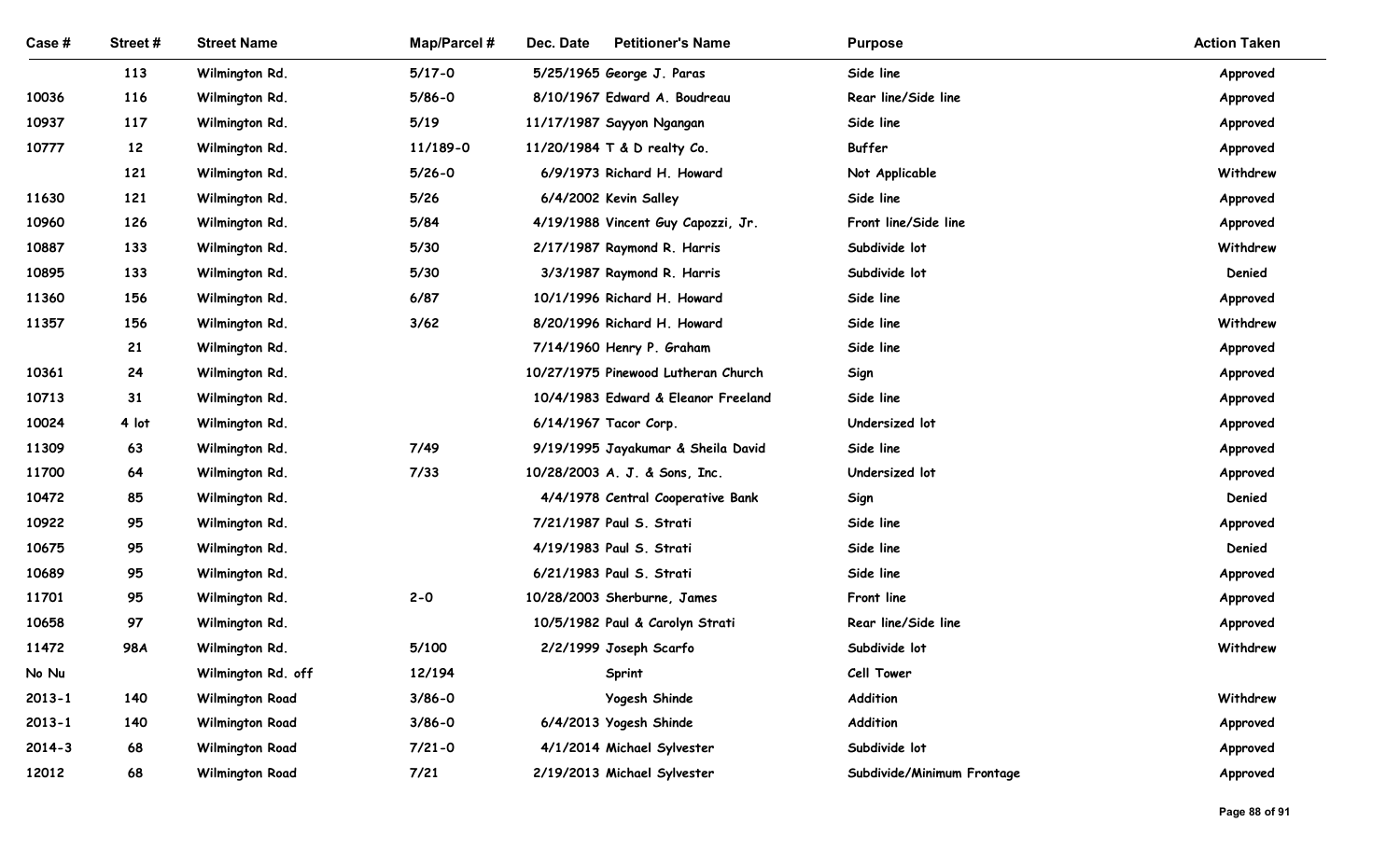| Case #         | Street#                 | <b>Street Name</b>     | <b>Map/Parcel#</b> | Dec. Date<br><b>Petitioner's Name</b>                                     | <b>Purpose</b>                    | <b>Action Taken</b> |
|----------------|-------------------------|------------------------|--------------------|---------------------------------------------------------------------------|-----------------------------------|---------------------|
|                | 243-245                 | Winfield Ave.          |                    | 9/6/1956 Irville R. Baird                                                 | Undersized lot                    | Approved            |
| 10619          | 19                      | Wing Ter.              | 15/42-0            | 9/1/1981 William R. Loud                                                  | Front line                        | Approved            |
| 10515          | 21                      | Wing Ter.              | $15/41 - 0$        | 2/20/1979 Gerald L. Tenuta                                                | Side line                         | Approved            |
| 10254          | $\overline{\mathbf{4}}$ | Wing Ter.              | 10/130-0           | 5/17/1973 Richard F. Wing                                                 | Front line                        | Approved            |
| 11882          | $\mathbf{3}$            | Wing Terr.<br>Winn St. | 15/50              | 2/19/2008 James Tamburello<br>5/28/1957 Max Johnson                       | Side line<br>Remove loam          | Denied<br>Approved  |
| 10325          |                         | Winn St.               | $30/42 - 0$        | 1/30/1975 American Legion Post 273                                        | Front line                        | Approved            |
|                |                         | Winn St.               |                    | 9/13/1957 Armando Paradiso                                                | Remove loam                       | Approved            |
| 10170          | 1 lot                   | Winn St.               |                    | 1/5/1971 Johathan Moss                                                    | Undersized lot                    | Approved            |
|                | 1&2 lot                 | Winn St.               | 43/224-0           | 5/18/1964 Angelo Morandi                                                  | Front line/Side line              | Approved            |
| 10832          | 134                     | Winn St.               | $30/74 - 0$        | 1/7/1986 Robert L. & Florence Blenkhorn                                   | Accessory Use (greenhouse/garage) | Approved            |
| 10696          | 155                     | Winn St.               | $30/20 - 1$        | 8/16/1983 Harold A. & Margaret Marvin                                     | Frontage                          | Approved            |
|                | $1-7$ lot               | Winn St.               |                    | 3/1/1966 Timothy J. Santry, Jr., et ux                                    | Rear line                         | Approved            |
|                | 170                     | Winn St.               |                    | 6/8/1961 George Kender                                                    | Frontage                          | Approved            |
| 10124          | 214                     | Winn St.               | $24/38-0$          | 8/12/1969 John E. Fogelberg                                               | Frontage                          | Approved            |
| 11485          | 220                     | Winn St.               | 24/35              | 7/20/1999 Hayes & Carabetta                                               | Front line/Side line              | Approved            |
|                | 234                     | Winn St.               |                    | 5/3/1955 Agda J. Thistle                                                  | Use (business)                    | Denied              |
|                | 245                     | Winn St.               | 23/190-0           | 11/3/1960 Charles S. Landry                                               | Remove loam                       | Approved            |
| 10929          | 247                     | Winn St.               | 23/191             | 9/1/1987 Edna T. McCarthy                                                 | Front line                        | Approved            |
| 10821          | 248                     | Winn St.               | 23/184             | 11/19/1985 Roy & Judith Petersen                                          | Subdivide lot                     | Withdrew            |
| 11041<br>11193 | 248<br>248              | Winn St.<br>Winn St.   | 23/184<br>23/184   | 4/17/1990 Scottnic Realty Trust<br>6/17/1993 Curran Construction Services | Subdivide lot<br>Subdivide lot    | Denied<br>Denied    |
| 11029          | 248                     | Winn St.               | 23/184             | 12/19/1989 Scottnic Realty Trust                                          | Subdivide lot                     | Approved            |
| 11254          | 248                     | Winn St.               | 23/184             | 7/19/1994 Gary H. Ruping                                                  | Subdivide lot                     | Denied              |
| 10881          | 250                     | Winn St.               | 23/172-0           | 11/18/1986 John & Eileen Bourgeois                                        | Front line                        | Approved            |
| 11445          | 258                     | Winn St.               | 23/127             | 8/18/1998 Charles E. Thompson/Gouveia                                     | Subdivide lot                     | Withdrew            |
| 10801A         | 258                     | Winn St.               | 23/127-0           | 7/2/1985 Addie Nelson                                                     | Frontage/Side line                | Denied              |
| 10801B         | 258                     | Winn St.               | 23/127-0           | 7/2/1985 Addie Nelson                                                     | Frontage/Side line                | Denied              |
| 11835          | 265                     | Winn St.               | 23/198             | 12/19/2006 Vidoli & Associates                                            | Sign                              | Withdrew            |
|                |                         |                        |                    |                                                                           |                                   |                     |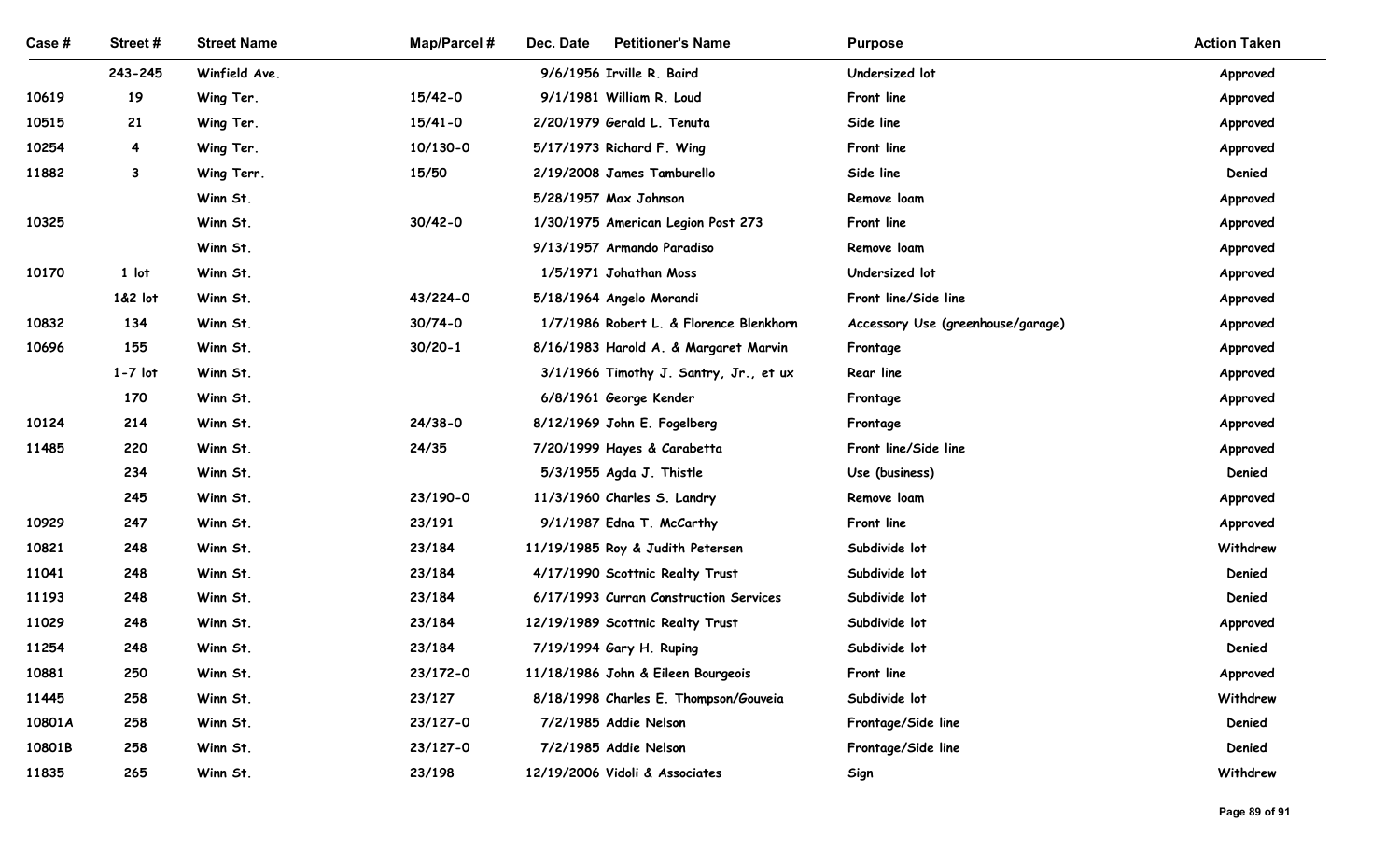| Case #         | Street #                | <b>Street Name</b>      | Map/Parcel #    | Dec. Date<br><b>Petitioner's Name</b>              | <b>Purpose</b>                     | <b>Action Taken</b>  |
|----------------|-------------------------|-------------------------|-----------------|----------------------------------------------------|------------------------------------|----------------------|
| 11610          | 28                      | Winn St.                | 43/224/249      | 3/6/2002 Dunkin Donuts/Moniz                       | Addition                           | Approved             |
| 10935          | 28                      | Winn St.                | 43/224          | 11/17/1987 Jenson Realty                           | Front line (no parking)            | Approved             |
| 10384          | 31                      | Winn St.                | 49/85-17        | 2/23/1976 Diane Cusano                             | Sign                               | Approved             |
| 11268          | 31                      | Winn St.                | 43/251          | 12/6/1994 One Stop Entertainment                   | Sign                               | Approved             |
| 10103          | 32                      | Winn St.                | 43/222-0        | 4/29/1969 Mobil Oil Corp.                          | Sign                               | Approved             |
| 10467          | 38A                     | Winn St.                |                 | 12/6/1977 Joseph A. Santoro                        | <b>Rear line</b>                   | Approved             |
| $2014 - 5$     | 39                      | Winn St.                | 43/3            | 10/7/2014 Robert Mallard                           | Rear yard setback                  | Approved             |
| 11286          | 41                      | Winn St.                | 43/5            | 5/2/1995 Avelino N. & Vera Vieira                  | Subdivide lot                      | Approved             |
| 10033          | 43                      | Winn St.                | $43/4 - 0$      | 8/2/1967 Edward V. & Theresa Sullivan              | Front line/Side line               | Approved             |
| 10860          | 43                      | Winn St.                | 43/4            | 8/5/1986 Edward V. Sullivan                        | Side line                          | Approved             |
| 11211<br>11246 | 55<br>56                | Winn St.                | 43/88<br>43/136 | 9/7/1993 Susan Stewart<br>5/3/1994 Estelle Bielasz | Sign<br>Subdivide lot              | Approved             |
|                | B lot                   | Winn St.<br>Winn St.    |                 | 8/15/1965 Mildred McGuinness                       | Undersized lot                     | Approved<br>Approved |
|                | lots                    | Winn St.                |                 | 11/30/1954 Joseph Carbone                          | Remove loam                        | Approved             |
| 11496          |                         | Winn St./Center St.     | $30/80+$        | 8/3/1999 HBD, LLC                                  | Undersized lot/area ratio          | Denied               |
| $2018 - 2$     | $\mathbf{O}$            | Winn Street             | 49-70-0         | 12/4/2018 Michael D. Winn                          | Frontage                           | Approved             |
| $2016 - 1$     | 12                      | Winnmere Ave.           | 43/75-0         | 5/3/2016 Dominic Langone                           | Subdivide lot                      | Approved             |
| 11263          | 17                      | Winnmere Ave.           | 42/64           | 11/15/1994 Roberta H. Bamberg                      | Side line (shed)                   | Approved             |
| 11129          | 17                      | Winnmere Ave.           | 42/64           | 10/1/1991 Roberta H. Bamberg                       | Height (ceiling)                   | Approved             |
| 10244          | 18                      | Winnmere Ave.           | 42/65-0         | 2/15/1973 Evelyn J. Johnson                        | Front line/Side line               | Approved             |
| 10272          | 23                      | Winnmere Ave.           | 42/48-0         | 9/27/1973 Charles E. Ralph                         | Undersized lot/Frontage/Front line | Approved             |
| 11423          | 28                      | Winnmere Ave.           | 42/43           | 12/16/1997 Jonathan & Robert Jay                   | Subdivide lot                      | Approved             |
| 11412          | 28                      | Winnmere Ave.           | 42/43           | 11/18/1997 Jonathan & Robert Jay                   | Undersized lot                     | Withdrew             |
| 11900          | $\overline{\mathbf{4}}$ | Winnmere Ave.           | 43/71           | 8/19/2008 James & Joyce Tyman                      | Undersized Lot(Conveyence)         | Approved             |
| 11626          | 6                       | Winnmere Ave.           | 43/72           | 5/22/2002 Scott/Susan Horwitz                      | Front line                         | Approved             |
|                | 673-75                  | Winnmere Ave.           |                 | 9/28/1956 John McGinness                           | Subdivide lot                      | Approved             |
|                | 9                       | Winnmere Ave.           | 43/59-0         | 6/27/1964 Lawrence J. Johnson                      | Side line                          | Approved             |
| $2014 - 5$     | 21                      | Winnmere Avenue         | 42/55-0         | 9/16/2014 Thomas and Theresa Sorrentino            | Subdivide lot                      | Denied               |
| $2018 - 1$     | 10                      | Winnmere Avenue (Lot B) | 43/75-0         | Michael Langone, Trustee                           | Time Extension                     | Withdraw             |
|                |                         |                         |                 |                                                    |                                    |                      |